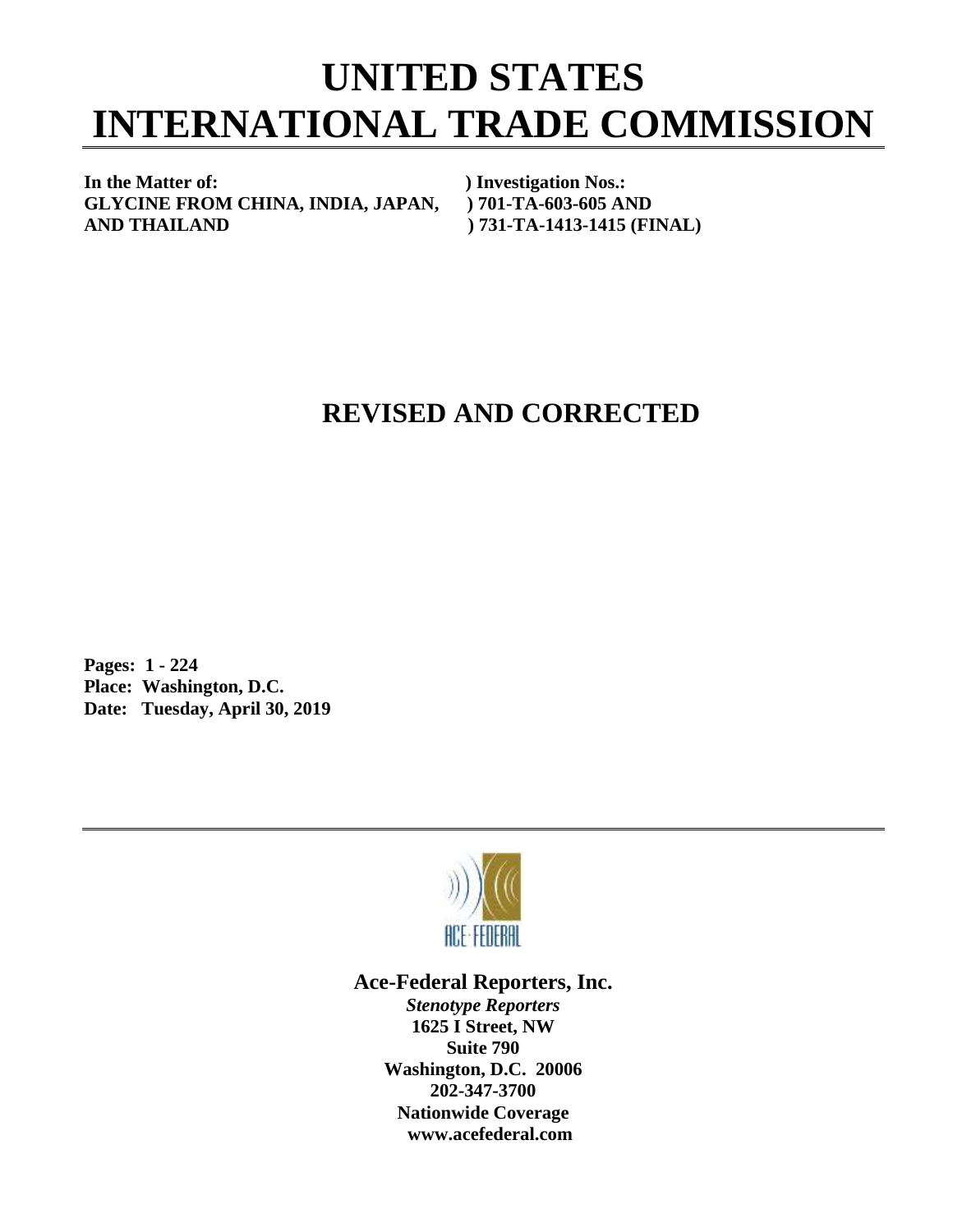| $\mathbf{1}$  | UNITED STATES OF AMERICA                               |
|---------------|--------------------------------------------------------|
| $\mathbf{2}$  | BEFORE THE                                             |
| $\mathcal{S}$ | INTERNATIONAL TRADE COMMISSION                         |
| 4             |                                                        |
| 5             | ) Investigation Nos.:<br>IN THE MATTER OF:             |
| 6             | GLYCINE FROM CHINA, INDIA, JAPAN, ) 701-TA-603-605 AND |
| 7             | ) 731-TA-1413-1415<br>AND THAILAND                     |
| $\,8\,$       | $)$ (FINAL)                                            |
| $\mathcal{G}$ |                                                        |
| 10            |                                                        |
| 11            |                                                        |
| 12            |                                                        |
| 13            |                                                        |
| 14            | Main Hearing Room (Room 101)                           |
| 15            | U.S. International Trade                               |
| 16            | Commission                                             |
| 17            | 500 E Street, SW                                       |
| 18            | Washington, DC                                         |
| 19            | Tuesday, April 30, 2019                                |
| 20            |                                                        |
| 21            | The meeting commenced pursuant to notice at 9:30       |
| 22            | a.m., before the Commissioners of the United States    |
| 23            | International Trade Commission, the Honorable David S. |
| 24            | Johanson, Chairman, presiding.                         |
| 25            |                                                        |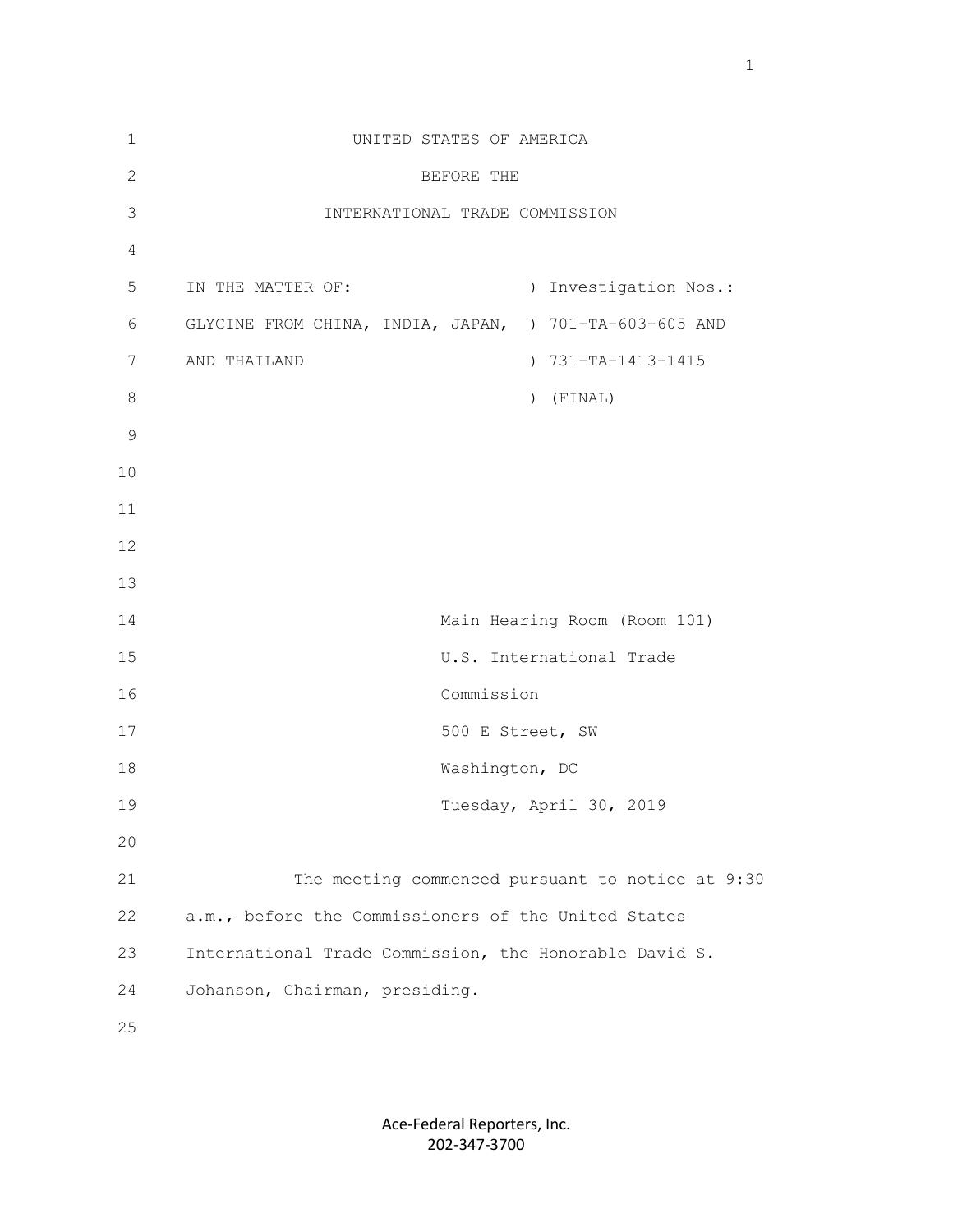1 APPEARANCES:

| $\mathbf{2}^{\prime}$ | On behalf of the International Trade Commission:        |
|-----------------------|---------------------------------------------------------|
| 3                     | Commissioners:                                          |
| 4                     | Chairman David S. Johanson (presiding)                  |
| 5                     | Commissioner Irving A. Williamson                       |
| 6                     | Commissioner Meredith M. Broadbent                      |
| 7                     | Commissioner Rhonda K. Schmidtlein                      |
| 8                     | Commissioner Jason E. Kearns                            |
| 9                     |                                                         |
| 10                    |                                                         |
| 11                    |                                                         |
| 12                    | Staff:                                                  |
| 13                    | William R. Bishop, Supervisory Hearings and Information |
| 14                    | Officer                                                 |
| 15                    | Tyrell Burch, Management Analyst                        |
| 16                    | Sharon Bellamy, Records Management Specialist           |
| 17                    |                                                         |
| 18                    | Celia Feldpausch, Investigator                          |
| 19                    | Elizabeth Nesbitt, International Trade Analyst          |
| 20                    | Nabil Abbyad, International Economist                   |
| 21                    | Jennifer Brinckhaus, Accountant/Auditor                 |
| 22                    | John Henderson, Attorney/Advisor                        |
| 23                    | Douglas Corkran, Supervisory Investigator               |
| 24                    |                                                         |
| 25                    |                                                         |

2<br>2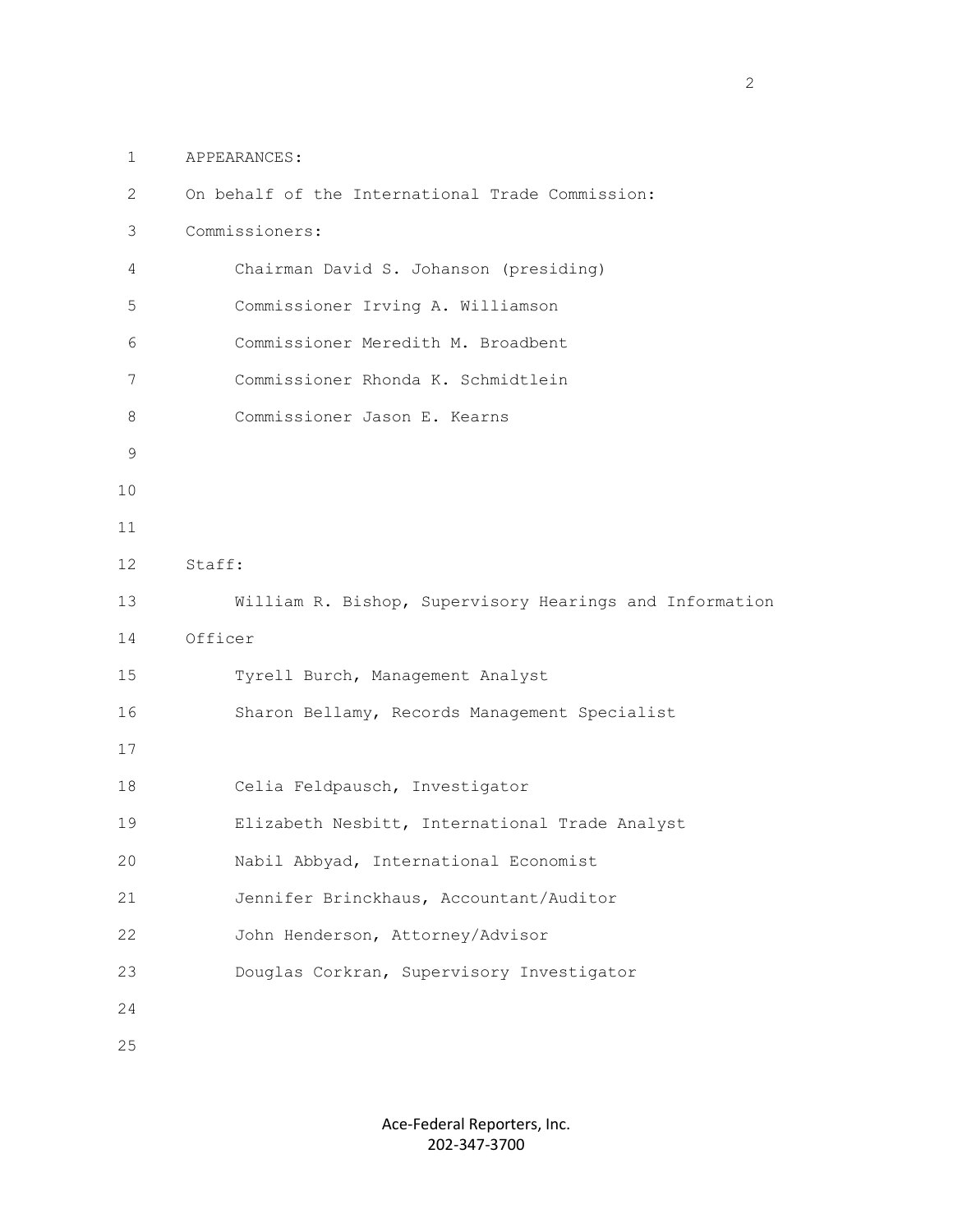1 Opening Remarks:

| 2  | Petitioner (David Schwartz, Thompson Hine LLP)            |
|----|-----------------------------------------------------------|
| 3  | Respondents (Lizbeth R. Levinson, Fox Rothschild LLP; and |
| 4  | Jonathan T. Stoel, Hogan Lovells US LLP)                  |
| 5  |                                                           |
| 6  |                                                           |
| 7  | In Support of the Imposition of Antidumping and           |
| 8  | Countervailing Duty Orders:                               |
| 9  | Thompson Hine LLP                                         |
| 10 | Washington, DC                                            |
| 11 | on behalf of                                              |
| 12 | GEO Specialty Chemicals, Inc.                             |
| 13 | Chattem Chemicals, Inc.                                   |
| 14 | Kenneth Ghazey, President and Chief Executive Officer,    |
| 15 | GEO Specialty Chemicals, Inc.                             |
| 16 | Scot Lang, Senior Vice President, Water Treatment         |
| 17 | Chemicals Division GEO Specialty Chemicals, Inc.          |
| 18 | Daniel Hughes, Glycine Business Manager, GEO Specialty    |
| 19 | Chemicals, Inc.                                           |
| 20 | Jason Allen, Vice President and General Manager,          |
| 21 | Chattem Chemicals                                         |
| 22 | Daniel Klett, Principal, Capital Trade Inc.               |
| 23 | Rebecca Woodings, Economic Consultant                     |
| 24 | David Schwartz, Michelle Li and William Matthews - Of     |
| 25 | Counsel                                                   |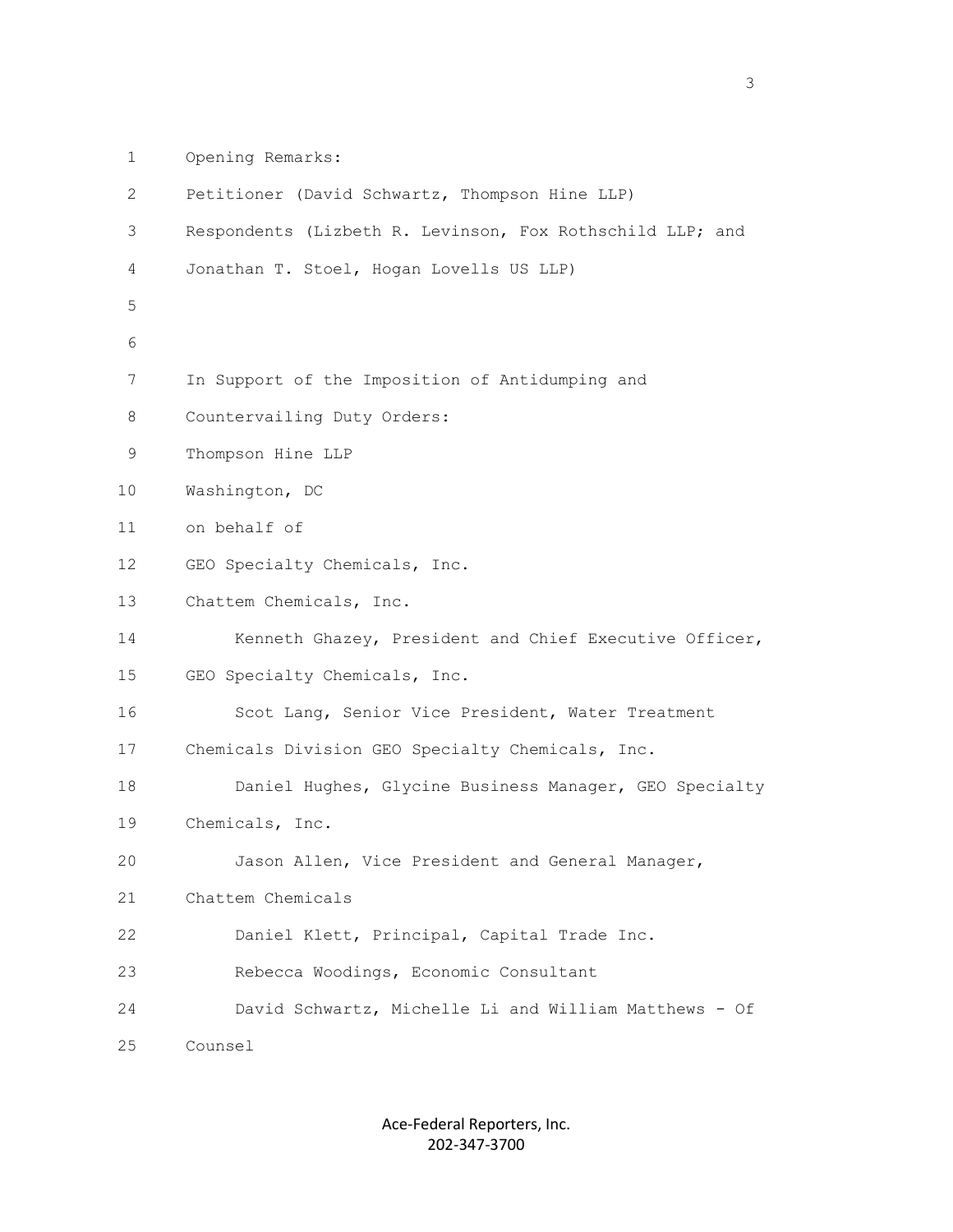1 In Opposition to the Imposition of Antidumping and 2 Countervailing Duty Orders: 3 Hogan Lovells US LLP 4 Washington, DC 5 on behalf of 6 Ajinomoto Co, Inc. 7 Ajinomoto Health and Nutrition North America, Inc. 8 Michael Lish, Senior Vice President, Ajinomoto Health 9 and Nutrition North America, Inc. 10 Jonathan T. Stoel, Warren H. Maruyama, Nicholas R. 11 Sparks - Of Counsel 12 13 Hogan Lovells US LLP 14 Washington, DC 15 on behalf of 16 Nestle Purina PetCare Company 17 Jonathan T. Stoel and Lauren B. Cury - Of Counsel 18 19 Fox Rothschild LLP 20 Washington, DC 21 on behalf of 22 Yuki Gosei Kogyo Co., Ltd. ("Yuki Gosei") 23 Masaru Matsui, President, Yuki Gosei 24 Masao Matsukawa, Executive Officer and General Manager, 25 Amino Acids Division, Yuki Gosei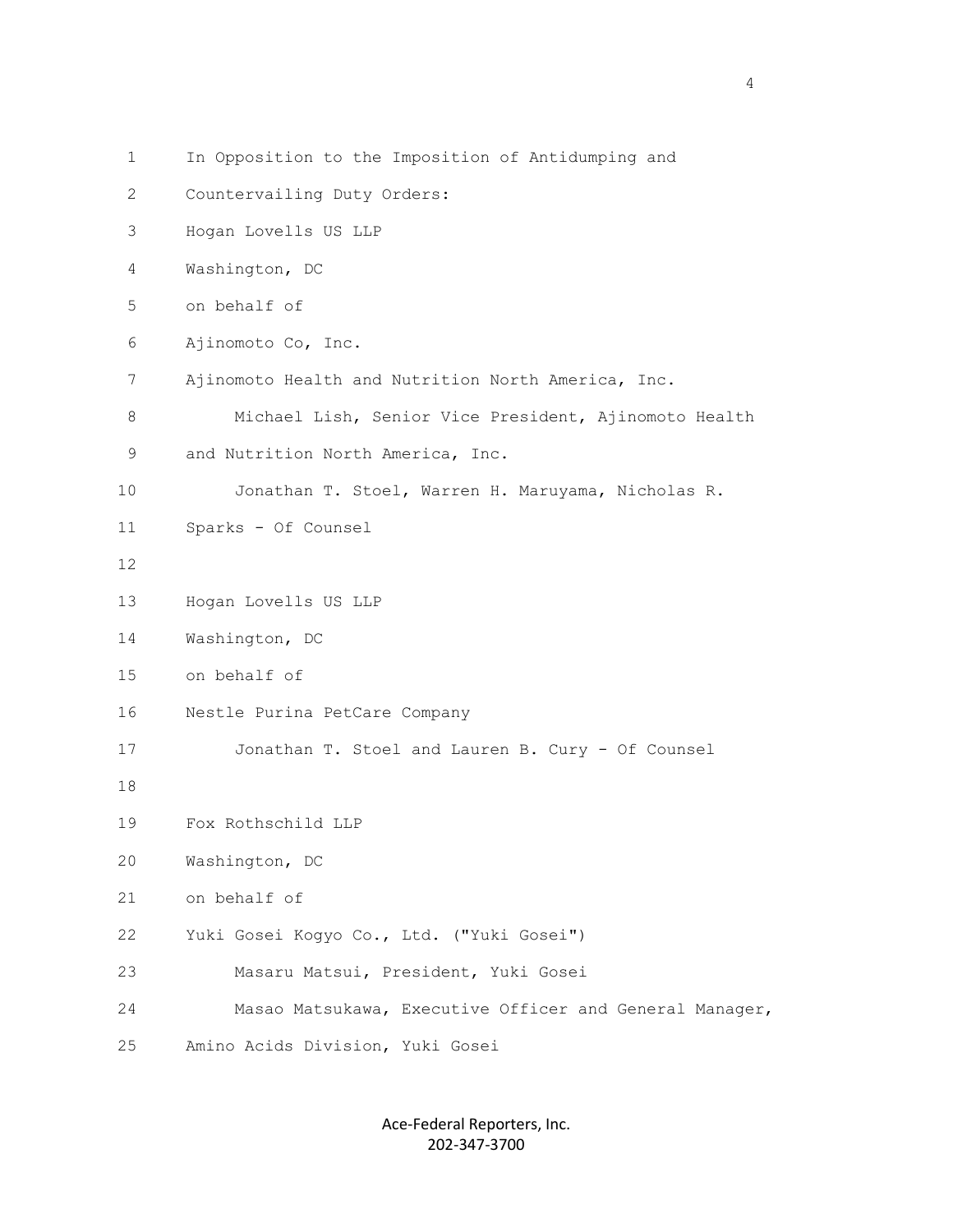1 APPEARANCES (Continued):

| $\mathbf{2}$ | Paul Kreiter, Purchasing Manager, Fujimi Corporation      |
|--------------|-----------------------------------------------------------|
| 3            | Masahiro Ariga, Development Section, Specialty            |
| 4            | Chemicals Department, Nagase & Co., Ltd.                  |
| 5            | Lizbeth R. Levinson - Of Counsel                          |
| 6            |                                                           |
| 7            | Interested Party in Opposition:                           |
| 8            | Balchem Corporation                                       |
| 9            | New Hampton, NY                                           |
| 10           | Scott Mason, Vice President Manufacturing, Supply Chain   |
| 11           | John L. Bedell, Senior Director, Global Supply Chain      |
| 12           |                                                           |
| 13           | Rebuttal/Closing Remarks:                                 |
| 14           | Petitioner (David Schwartz and William Matthews, Thompson |
| 15           | Hine LLP)                                                 |
| 16           | Respondents (Lizbeth R. Levinson, Fox Rothschild LLP; and |
| 17           | Jonathan T. Stoel, Hogan Lovells US LLP)                  |
| 18           |                                                           |
| 19           |                                                           |
| 20           |                                                           |
| 21           |                                                           |
| 22           |                                                           |
| 23           |                                                           |
| 24           |                                                           |
| 25           |                                                           |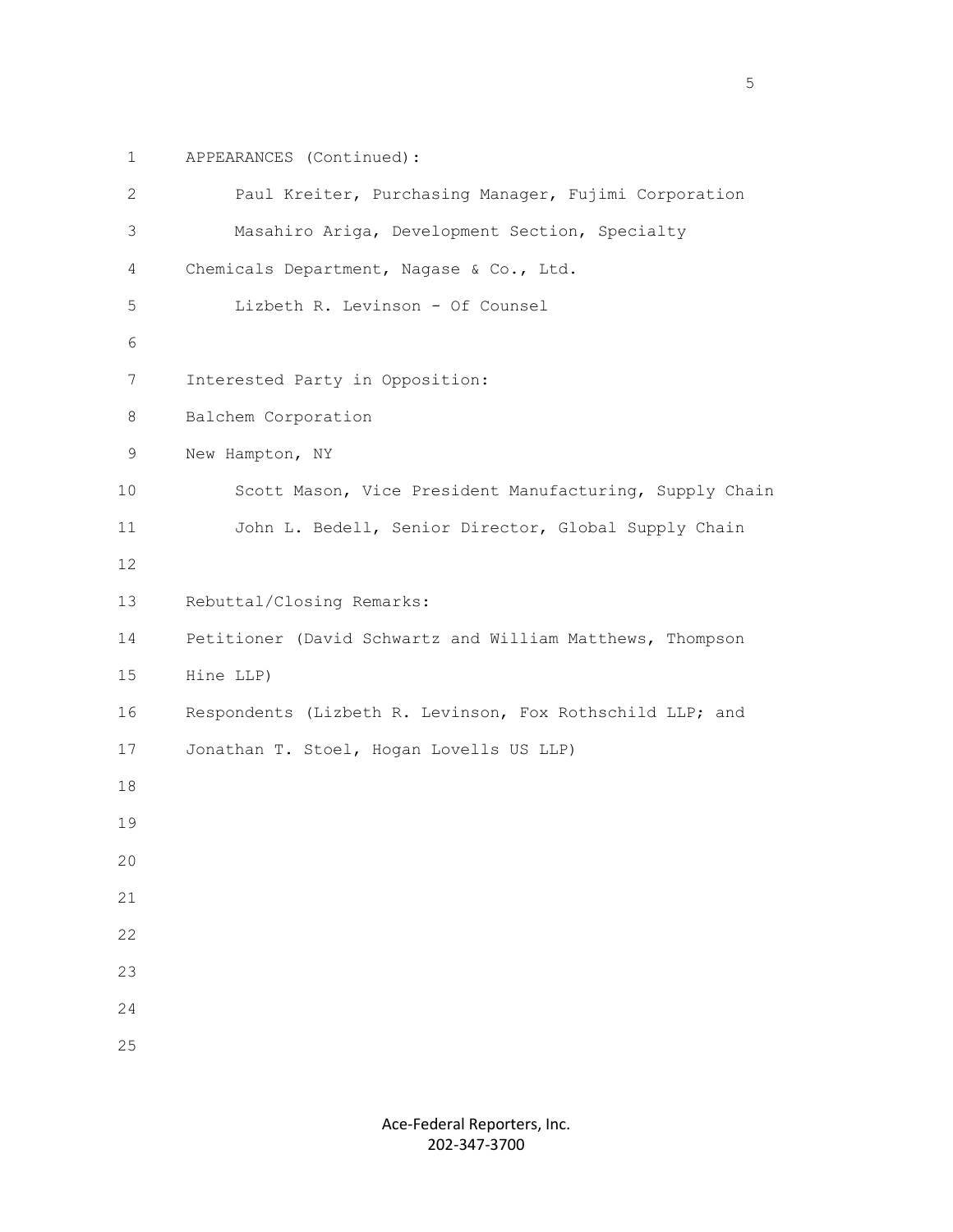1 I N D E X 2 Page 3 Petitioner (David Schwartz, Thompson Hine LLP 9 4 Jonathan T. Stoel, Hogan Lovells US LLP 12 5 Respondents (Lizbeth R. Levinson, Fox Rothschild LLP) 14 6 7 Kenneth Ghazey, President and Chief Executive Officer, GEO 8 Specialty Chemicals, Inc. 16 9 10 Scot Lang, Senior Vice President, Water Treatment Chemicals 11 Division GEO Specialty Chemicals, Inc. 22 12 13 Jason Allen, Vice President and General Manager, Chattem 14 Chemicals 25 15 16 Daniel Hughes, Glycine Business Manager, GEO Specialty 17 Chemicals, Inc. 28 18 19 Daniel Klett, Principal, Capital Trade Inc. 31 20 21 Rebecca Woodings, Economic Consultant 38 22 23 Masaru Matsui, President, Yuki Gosei 130 24 25 Paul Kreiter, Purchasing Manager, Fujimi Corporation 135

> Ace-Federal Reporters, Inc. 202-347-3700

 $\sim$  6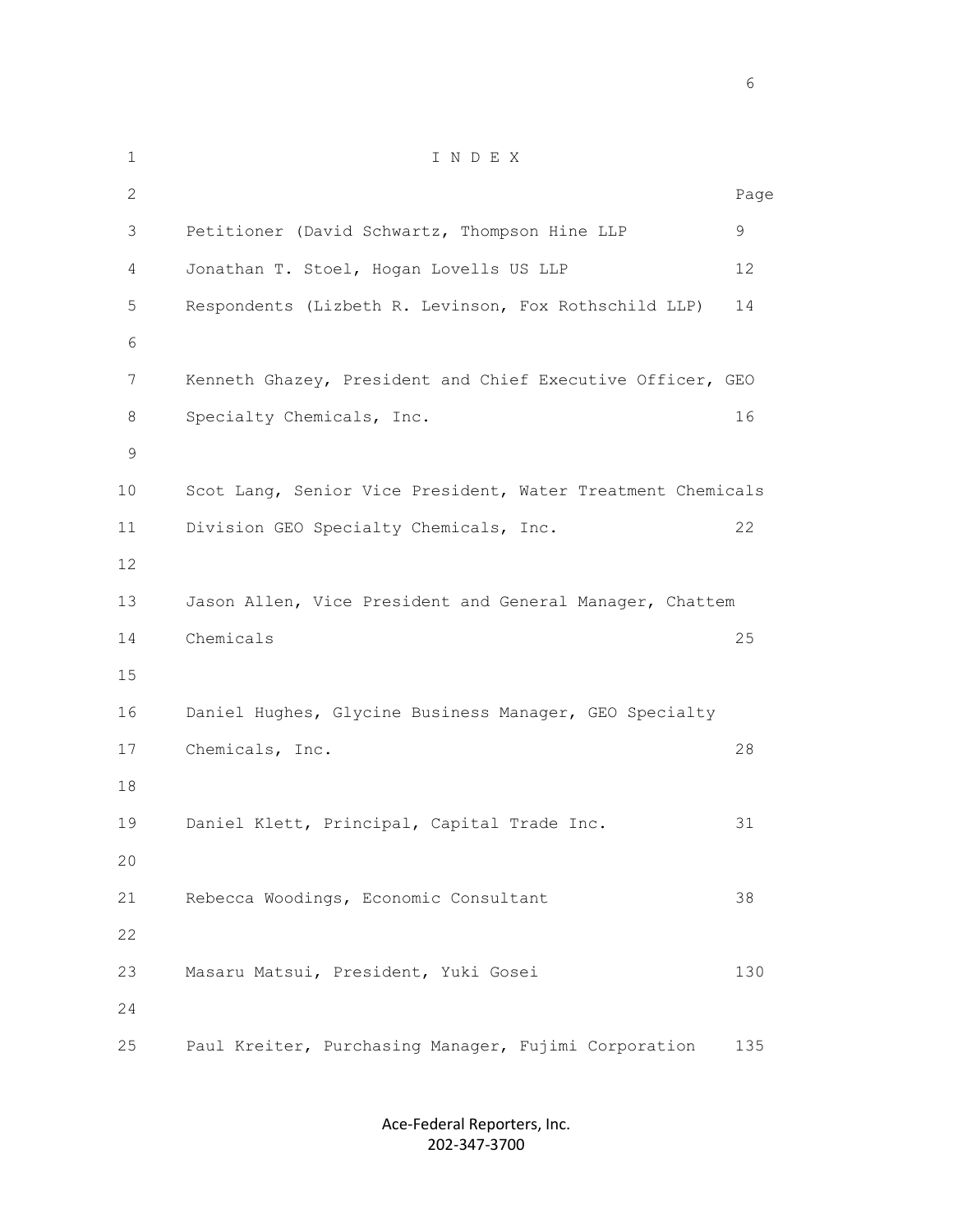| $\mathbf 1$    | INDEX                                                     |      |
|----------------|-----------------------------------------------------------|------|
| $\overline{2}$ |                                                           | Page |
| $\mathfrak{Z}$ | Michael Lish, Senior Vice President, Ajinomoto Health and |      |
| $\overline{4}$ | Nutrition North America, Inc.                             | 139  |
| 5              |                                                           |      |
| 6              | Warren H. Maruyama, Hogan Lovells US LLP                  | 147  |
| $\overline{7}$ |                                                           |      |
| 8              | John L. Bedell, Senior Director, Global Supply Chain      | 151  |
| $\mathsf 9$    |                                                           |      |
| $10$           | William Matthews, Thompson Hine LLP                       | 208  |
| 11             | David Schwartz, Thompson Hine LLP                         | 211  |
| 12             | Jonathan T. Stoel, Hogan Lovells US LLP                   | 216  |
| 13             | Lizbeth R. Levinson, Fox Rothschild LLP                   | 221  |
| 14             |                                                           |      |
| 15             |                                                           |      |
| 16             |                                                           |      |
| 17             |                                                           |      |
| 18             |                                                           |      |
| 19             |                                                           |      |
| 20             |                                                           |      |
| 21             |                                                           |      |
| 22             |                                                           |      |
| 23             |                                                           |      |
| 24             |                                                           |      |
| 25             |                                                           |      |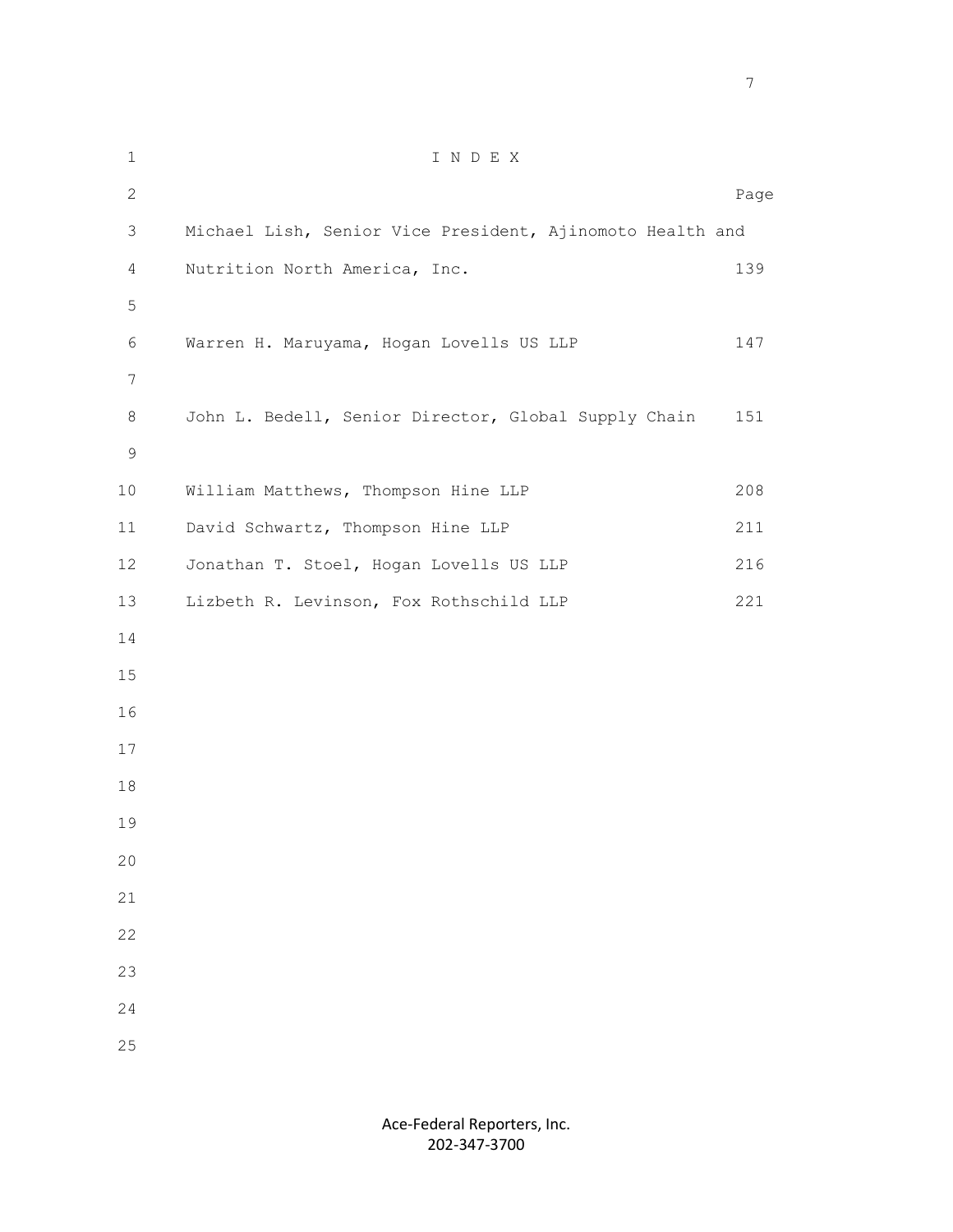1 P R O C E E D I N G S 9:31 a.m. 2 MR. BISHOP: Will the room please come to order? 3 CHAIRMAN JOHANSON: Good morning. On behalf of 4 the U.S. International Trade Commission, I welcome you to 5 this hearing regarding Investigation Nos. 701-TA-603 to 605 6 and 731-TA-1413 to 1415 involving Glycine from China, India, 7 Japan and Thailand. 8 The purpose of these final investigations is to

 9 determine whether an industry in the United States is 10 materially injured or threatened with material injury or the 11 establishment of an industry in the United States is 12 materially retarded by reason of imports of Glycine from 13 China, India, Japan and Thailand.

 14 Schedule setting forth the presentation of this 15 hearing, notices of investigation and transcript order forms 16 are available at the Public Distribution Table. All 17 prepared testimony should be given to the Secretary. Please 18 do not place testimony directly on the Public Distribution 19 Table.

 20 All witnesses must be sworn in by the Secretary 21 before presenting testimony. I understand that parties are 22 aware of the time allocations. Any questions regarding the 23 time allocations should be given directly to the Secretary. 24 Speakers are reminded not to refer in their 25 remarks or answers to questions to business proprietary

> Ace-Federal Reporters, Inc. 202-347-3700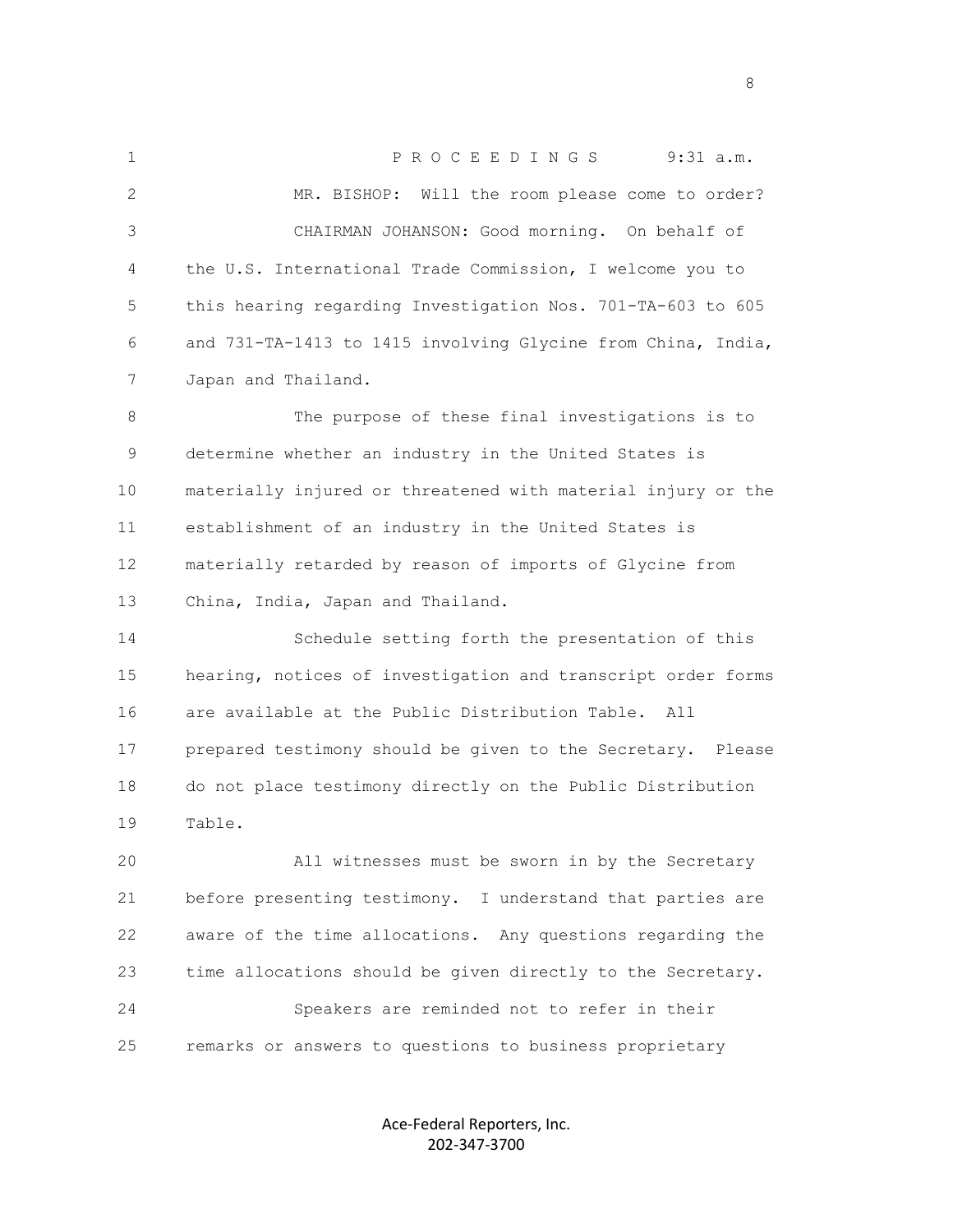1 information. Please speak directly and clearly into the 2 microphones and state your name for the record for the 3 benefit of the court reporter. 4 If you will be submitting documents that contain 5 information you wish classified as business confidential 6 your requests should comply with Commission Rule 201.6. Mr. 7 Secretary, are there any preliminary matters? 8 MR. BISHOP: Mr. Chairman, I would note that all 9 witnesses for today's hearing have been sworn in. There are 10 no other preliminary matters. 11 CHAIRMAN JOHANSON: Very well. Let us begin with 12 opening remarks. 13 MR. BISHOP: Opening remarks on behalf of 14 Petitioner will be given by David Schwartz of Thompson Hine. 15 Mr. Schwartz, you have five minutes. 16 STATEMENT OF DAVID SCHWARTZ 17 MR. SCHWARTZ: Good morning Chairman, 18 Commissioners and Staff. I am David Schwartz of Thompson 19 Hine. I represent the Petitioners GEO Specialty Chemicals 20 and Chattem Chemicals. I'm here today with Ken Ghazey, who 21 is President/CEO of GEO Specialty Chemicals, Scot Lang who 22 is Senior Vice President of GEO Specialty Chemicals, Jason 23 Allen who is Vice President and General Manager of Chattem 24 Chemicals and Dan Hughes who is Glycine Business Manager at 25 GEO Specialty Chemicals.

> Ace-Federal Reporters, Inc. 202-347-3700

en de la provincia de la provincia de la provincia de la provincia de la provincia de la provincia de la provi<br>1900 : la provincia de la provincia de la provincia de la provincia de la provincia de la provincia de la prov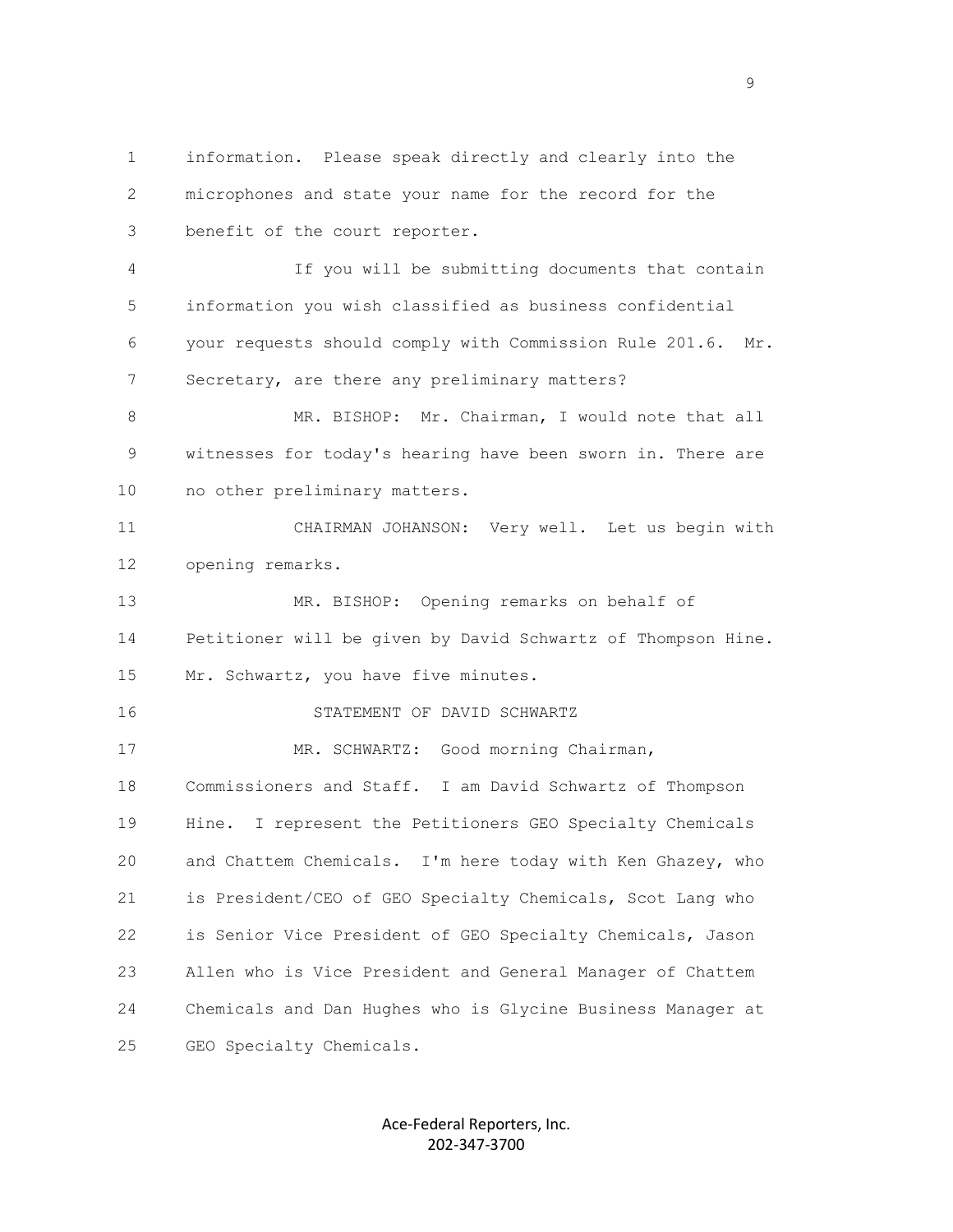1 I'm also here with my colleagues from Thompson 2 Hine; Michelle Lee and Bill Matthews and I'm joined by the 3 economic consultants from the U.S. Glycine Industry, Rebecca 4 Woodings and Dan Klett.

 5 We're here today because survival of the U.S. 6 Glycine Industry is at stake. GEO and Chattem represent 100 7 percent of the Domestic Industry and they really had no 8 choice but Petition the Commission and Commerce for the 9 imposition of trade remedy duties.

 10 Dumped, subsidized and trans-shipped imports from 11 China, India, Japan and Thailand are causing great harm to 12 them. Before these petitions were filed in March 2018, 13 these two companies attempted to combat the onslaught of 14 unfairly traded imports in two vastly different ways.

 15 Chattem sacrificed capacity utilization and its 16 full participation in the technological grade and USP grade 17 segments to focus instead on the pharmaceutical grade 18 Glycine Market. GEO slashed prices for all grades to 19 maintain both high capacity utilization levels and its 20 customer base but suffered significant losses as a result.

 21 In the end, each company determined that its 22 approach to addressing unfairly traded imports was not a 23 viable business model and that the Domestic Industry 24 together had to directly address the problem of unfairly 25 traded imports through these cases.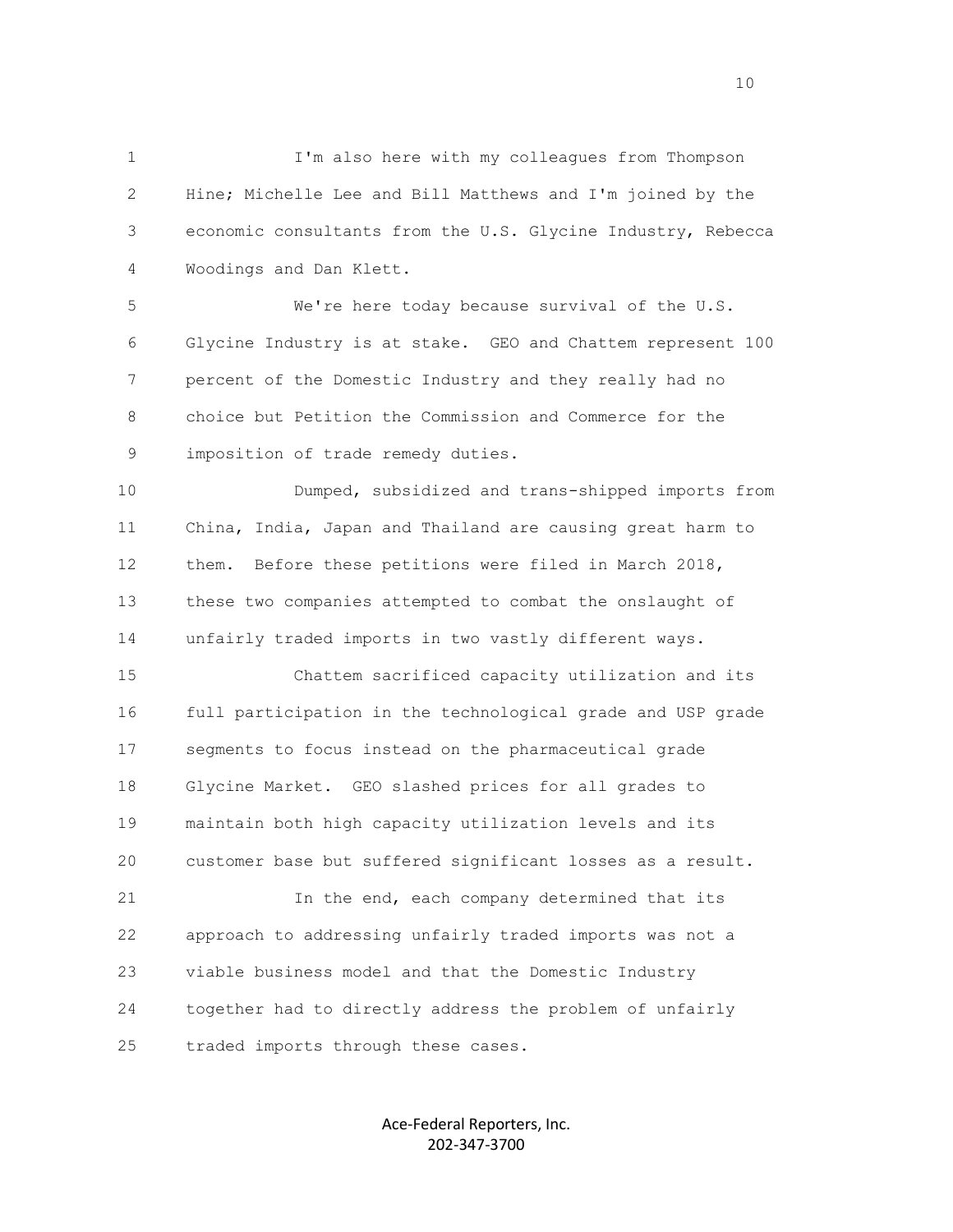1 Now no one disputes that imports are required in 2 the U.S. Market and the Domestic Industry welcomes fairly 3 traded imports. What Chattem and GEO cannot and will not 4 welcome into the U.S. Market however are dumped and 5 subsidized and trans-shipped imports that are driving them 6 out of business.

7 Ken, Scot, Jason, and Dan will explain the 8 destructive impact of unfairly traded imports on the 9 Domestic Industry. Ken will explain how dumped, subsidized 10 and trans-shipped imports have already adversely impacted 11 the bottom line of GEO's glycine business.

 12 Scot will describe how the U.S. glycine market 13 works and how these imports adversely affect the U.S. Market 14 pricing, taking away sales from GEO and reducing sales 15 revenue. Jason Allen will discuss Chattem's proud history 16 as the oldest U.S. Glycine brand and Chattem's recognition 17 that price is by far the primary factor in U.S. customer 18 purchasing decisions.

 19 Dan Hughes from GEO will provide a first-hand 20 account of glycine sales and negotiations. Rebecca Woodings 21 and Dan Klett will address the economic factors the ITC 22 weighs in determining whether unfairly traded imports from 23 China, India, Japan and Thailand are causing injury or 24 threatening to cause injury to the U.S. glycine industry. 25 They will show how the data and information on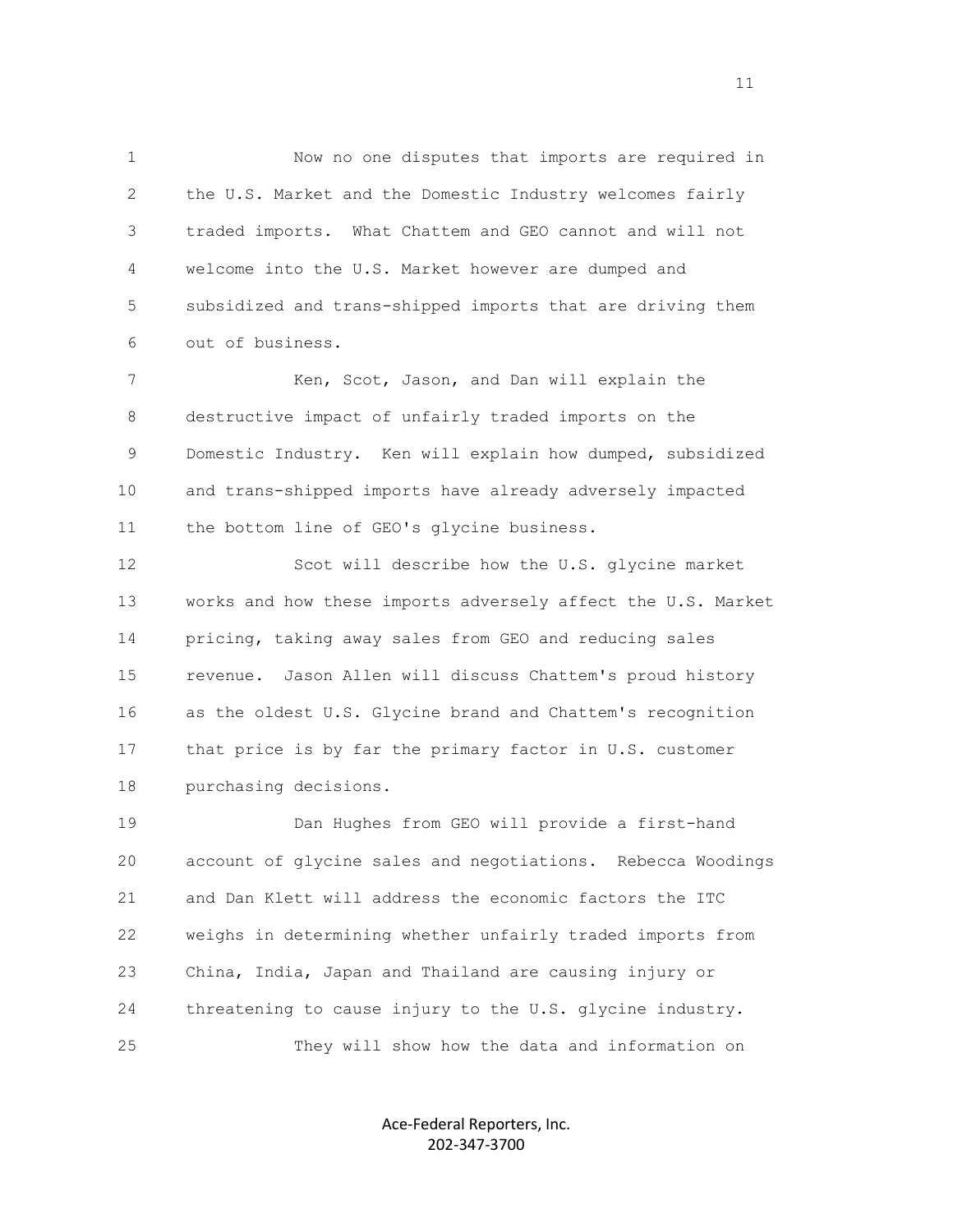1 the record here strongly supported determination that 2 unfairly traded imports from Subject Countries are 3 materially injuring or threatening to materially injure the 4 U.S. glycine industry. The rest of the Thompson Hine Team 5 will be available to answer questions throughout the 6 proceeding. Thank you again.

 7 MR. BISHOP: Thank you, Mr. Schwartz. Opening 8 remarks on behalf of Respondents will be given by Lizbeth R. 9 Levinson of Fox Rothschild and Jonathon T. Stoel of Hogan 10 Lovells. You folks have five minutes.

11 STATEMENT OF JONATHAN T. STOEL

 12 MR. STOEL: Good morning, Chairman Johanson, 13 Commissioners and Staff. My name is Jonathan Stoel of Hogan 14 Lovells representing Aginomoto, Inc.; Aginomoto Health and 15 Nutrition of North America and Nestle Purina Pet Care 16 Company. It is good to be appearing before you once again. 17 I'd like to begin by thanking the Commission for 18 its hard work in these investigations. We're all aware that 19 late breaking developments in the Thailand Investigations 20 have caused these proceedings to become far more complex 21 than expected at their outset more than one year ago.

 22 Ms. Levinson will touch upon these complications 23 now and Respondents will address them in greater detail in 24 our direct testimony. In the interim, Respondents 25 respectfully urge the Commission to view Petitioners claims

> Ace-Federal Reporters, Inc. 202-347-3700

12<br>12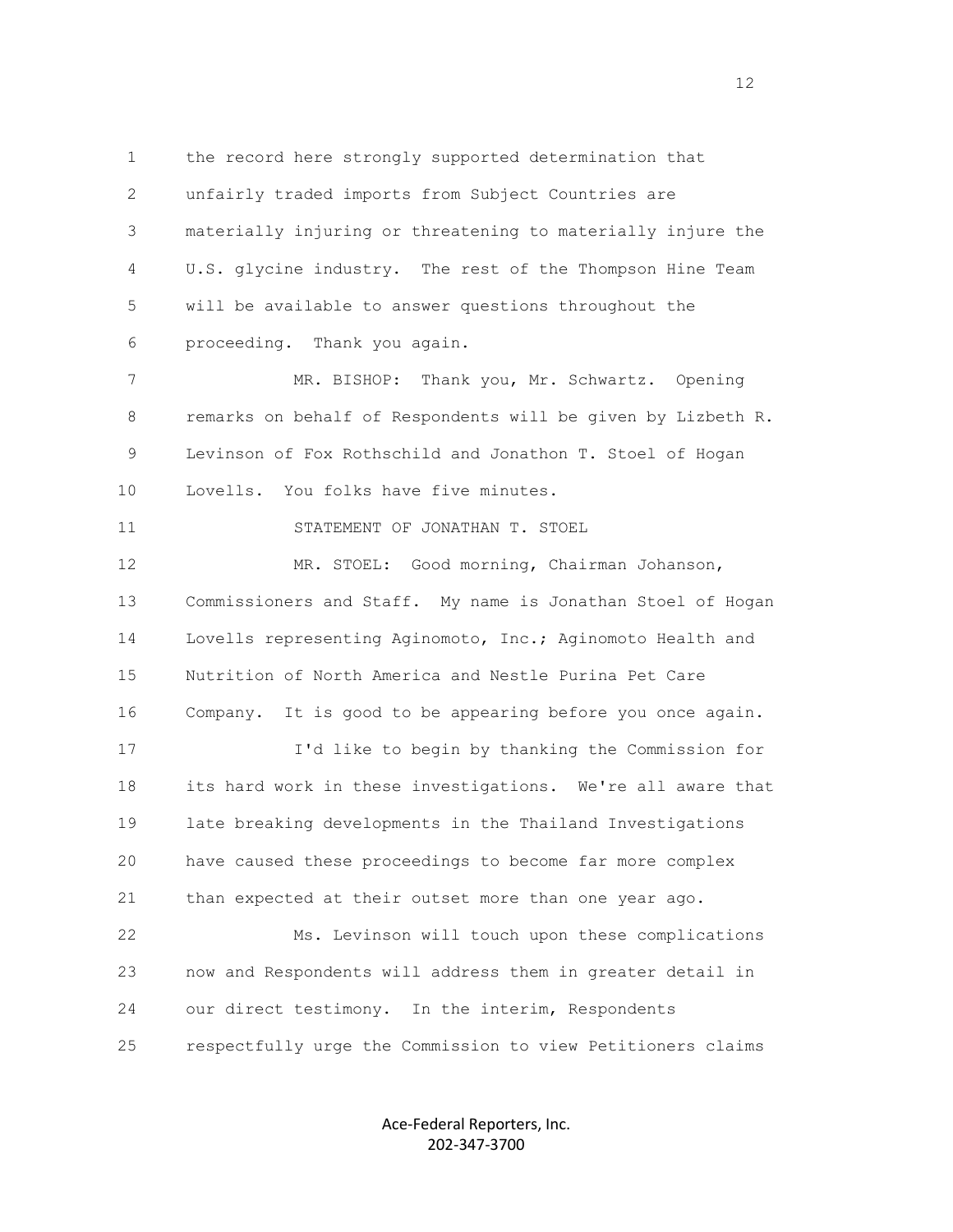1 as a material injury both skeptically and in a historical 2 context.

 3 Put simply, the Domestic Industry seeking relief 4 from the Commission has not been able to satisfy the 5 quantitative or qualitative needs of the many U.S. consumers 6 of glycine. In fact, serious concerns over the reliability 7 of glycine supply have existed for more than a decade as 8 demonstrated in Nestle Purina's posthearing submission to 9 the Commission and the 2007 glycine from India, Japan and 10 Korea investigations. That submission is Exhibit 2 to the 11 company's April 23 prehearing brief.

 12 These same longstanding difficulties remain 13 pervasive in the factual record of the Commission's current 14 investigations. Several major U.S. consumers of glycine are 15 deeply concerned about the potential adverse impacts on U.S. 16 glycine supply as a consequence of the U.S. investigations.

 17 As you listen to the Petitioners' testimony this 18 morning, I urge you to carefully consider the prehearing 19 report's findings, the glycine supply constraints were a 20 major concern in the U.S. Market and that "twenty-six of 21 thirty-nine purchasers reported that a domestic or import 22 supplier had refused, denied or been unable to supply 23 glycine since January 1, 2015.

 24 These findings will be corroborated later today 25 in the testimony presented by representatives of Ajinomoto

> Ace-Federal Reporters, Inc. 202-347-3700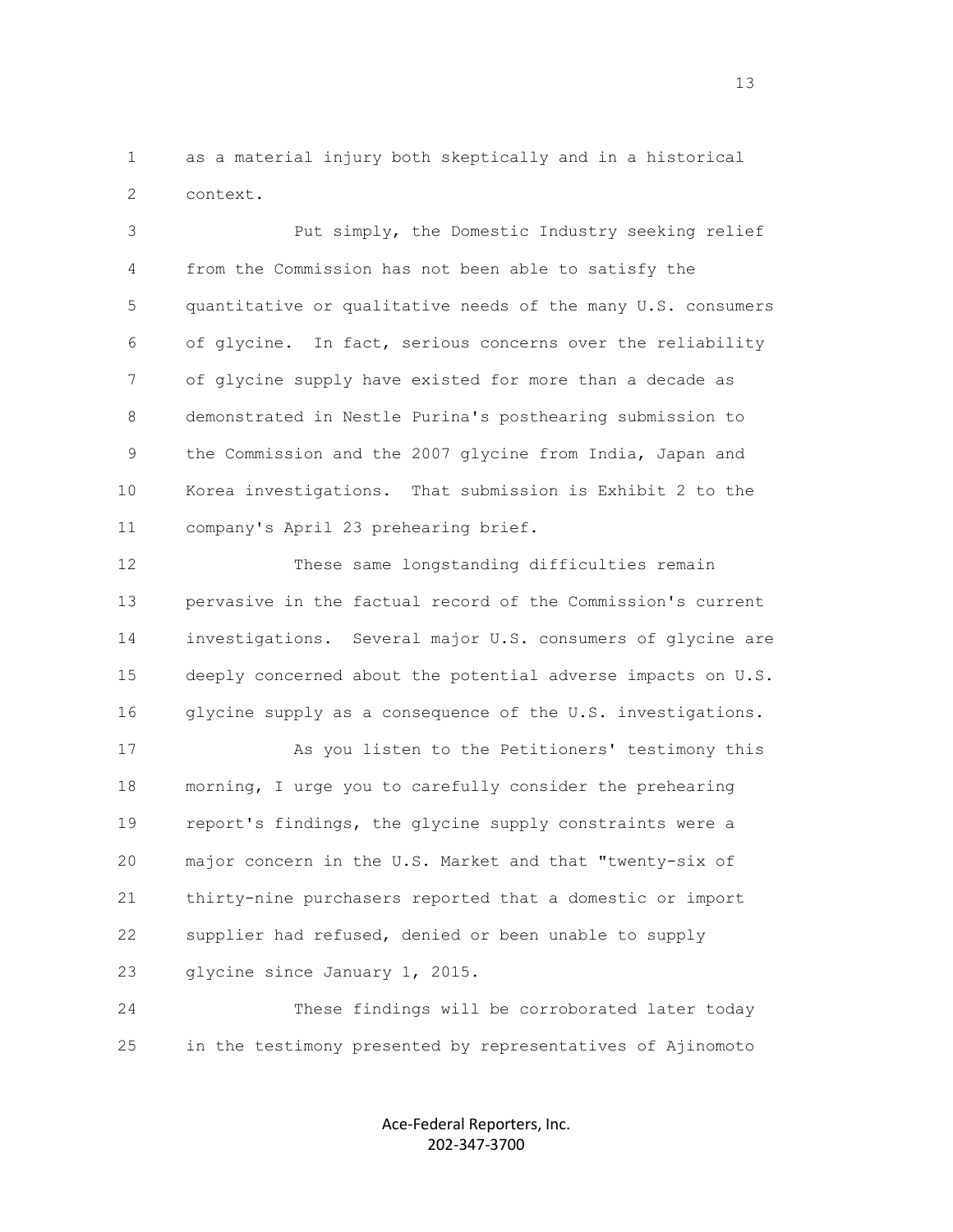1 Health and Nutrition, Wllchem Corporation and Nestle Purina. 2 And now I'd like to turn the dais over to Ms. Levinson. 3 STATEMENT OF LIZBETH LEVINSON 4 MS. LEVINSON: Good morning to the Commissioners 5 and Commission Staff. I am Lizbeth Levinson with the Law 6 Firm of Fox Rothschild. I represent Yuki Gosei and Nagase, 7 both importers of glycine from Japan, together with the 8 attorneys from Hogan Lovells I'm here on behalf of the 9 Japanese Respondents. 10 The record evidence demonstrates that the U.S. 11 Glycine Industry is not materially injured or threatened 12 with material injury by reason of imports from Japan. The 13 U.S. Glycine Industry is characterized by several unique 14 conditions of competition that vitiate any causal link 15 between material injury and the Subject Imports. 16 First, as Mr. Stoel mentioned, U.S. supply lags 17 well behind U.S. demand. U.S. consumers therefore have no 18 choice but to turn to imports to fill the shortfall. 19 Second, there is limited substitutability between 20 Japanese and U.S. Produced glycine. Several witnesses will 21 testify that the Domestic Industry cannot or will not 22 provide the pure quality necessary to supply niche markets 23 like the U.S. Pharmaceutical or electronic industries. 24 Third, even for those segments of the U.S. Market 25 where domestic suppliers are preferred, U.S. customers

> Ace-Federal Reporters, Inc. 202-347-3700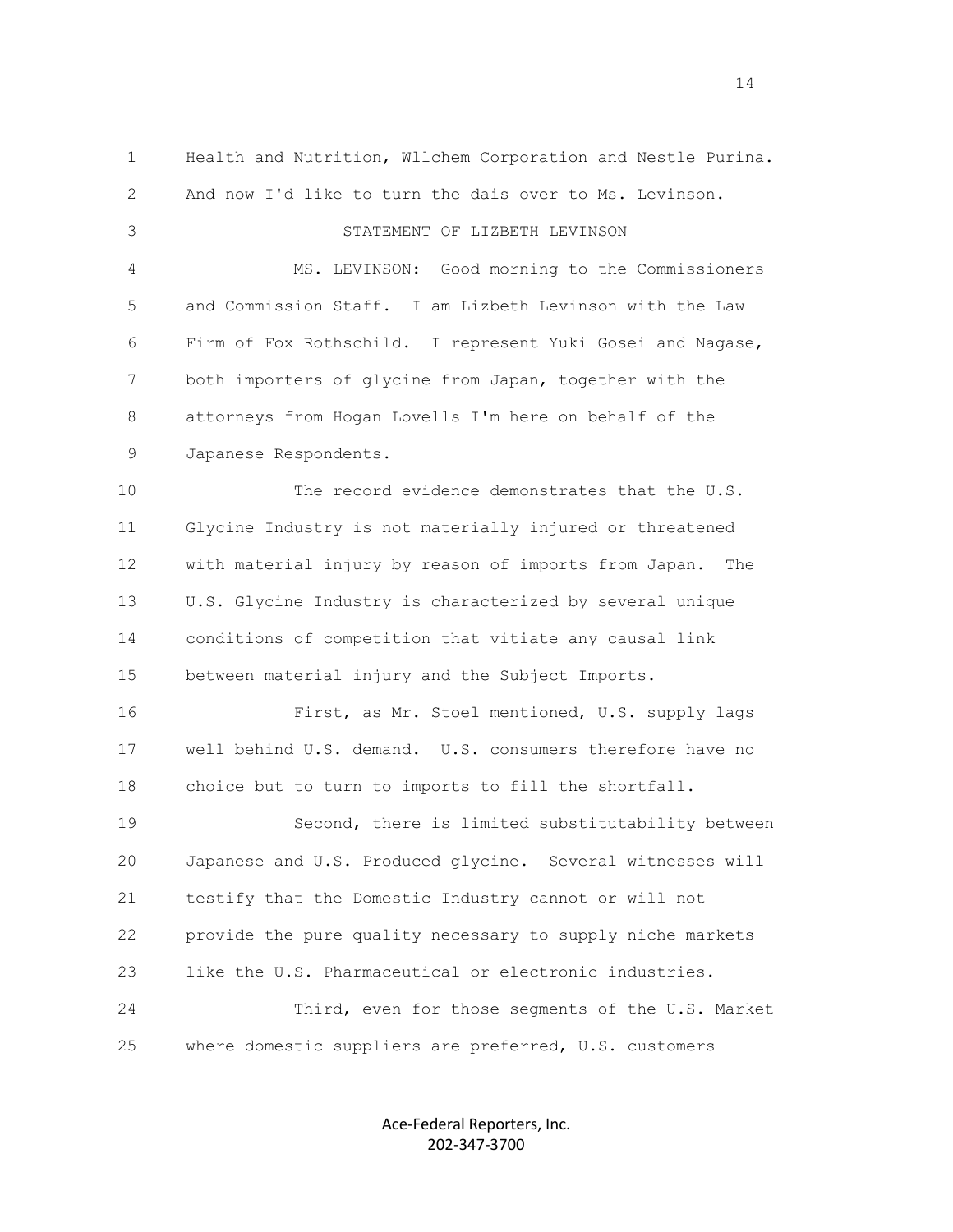1 report a litany of supply constraints, delays and delivery 2 problems from the Domestic Producers.

 3 I'd like to point out a very recent development 4 that occurred actually after the prehearing briefs were 5 already filed in these investigations. There is actually a 6 very interesting issue before the Commission, perhaps an 7 issue of first impression.

8 To date, we do not have a final determination 9 from the Department of Commerce with regard to whether 10 imports from Thailand are being dumped or subsidized, even 11 though the statutory deadline for Commerce's determinations 12 has passed. In a highly unusual move, Commerce has delayed 13 final determinations with respect to Thailand until further 14 notice.

 15 The reason for the delay, customs and border 16 protection which we call CBP, has recently imposed internal 17 measures on all imports of glycine coming from Thailand 18 because of a reasonable suspicion that such merchandise is 19 actually transshipped from China.

 20 Based on CBP's analysis, this merchandise from 21 Thailand is of Chinese origin, not Thai origin and thus it 22 is subject to the longstanding antidumping order that exists 23 on glycine from China and is subject to duties of 155 24 percent. Given CBP's interim measures and Commerce's delay, 25 the Japanese Respondents believe that the Commission should

> Ace-Federal Reporters, Inc. 202-347-3700

15 and 15 and 15 and 15 and 15 and 15 and 15 and 15 and 15 and 15 and 15 and 15 and 15 and 15 and 15 and 15 and 16 and 16 and 16 and 16 and 16 and 16 and 16 and 16 and 16 and 16 and 16 and 16 and 16 and 16 and 16 and 16 an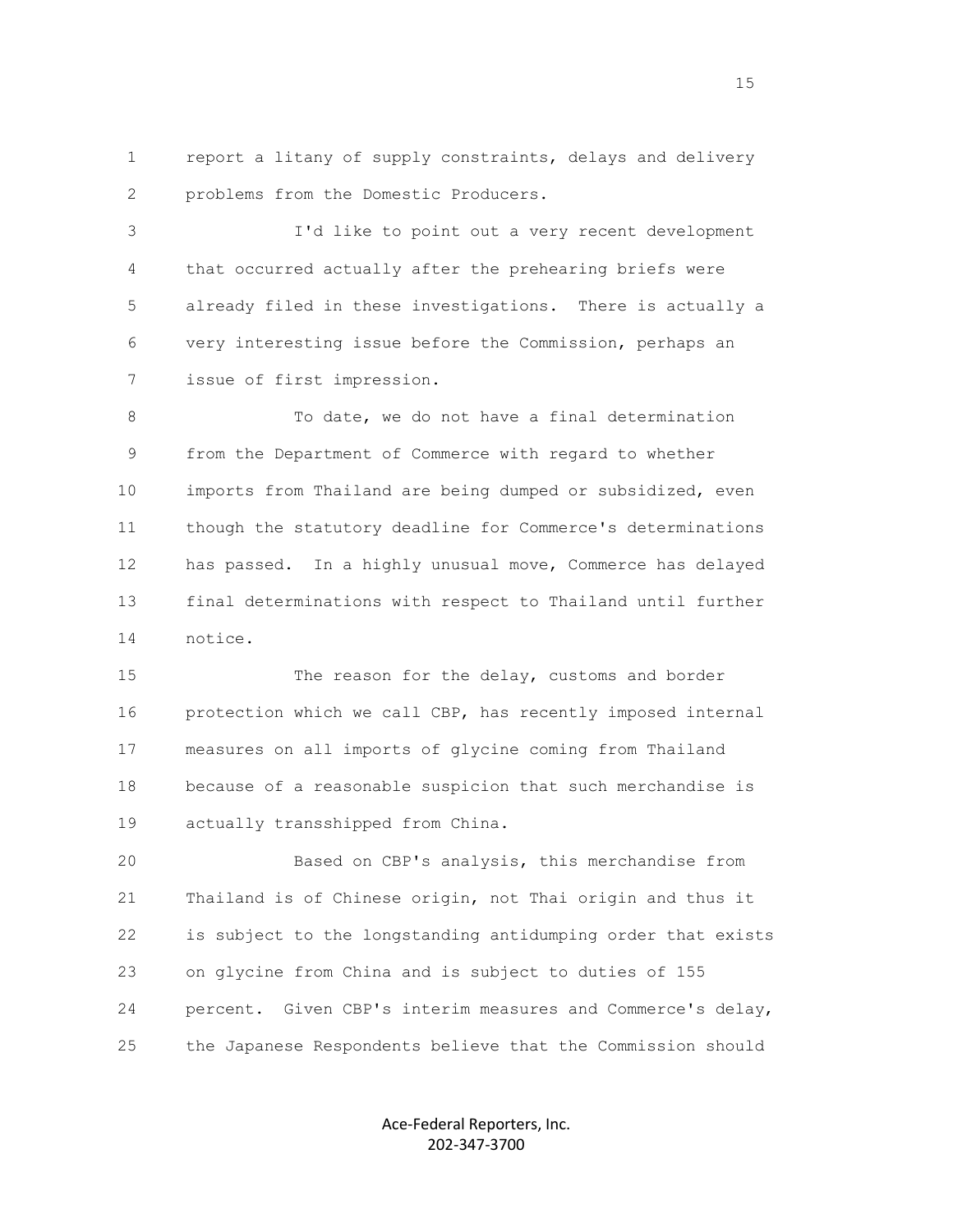1 exclude imports from Thailand from consideration in this 2 investigation.

 3 If, as CBP found, imports from Thailand are 4 actually dumped imports from China then such imports do not 5 belong within the Commission's analysis as the 6 investigations before you do not include dumped imports from 7 China. It only relates -- 8 CHAIRMAN JOHANSON: Ms. Levinson your time has 9 expired. 10 MS. LEVINSON: And I conclude my remarks. 11 CHAIRMAN JOHANSON: Thank you. 12 MR. BISHOP: Thank you, Mr. Stoel and Ms. 13 Levinson. Would the Panel in support of the imposition of 14 the antidumping and countervailing duty orders please come 15 forward and be seated? Mr. Chairman, this Panel has 60 16 minutes for their direct testimony. 17 MR. SCHWARTZ: Good morning again. This is 18 David Schwartz. We'll be starting our presentation with the 19 president and CEO of GEO Specialty Chemicals, Ken Ghazey and 20 he will be followed by Scot Lang, Jason Allen, Dan Hughes 21 and our economic consultants. Mr. Ghazey. 22 STATEMENT OF KENNETH GHAZEY 23 MR. GHAZEY: Mr. Chairman, Commissioners and

 24 staff, good morning. I am Ken Ghazey, and since 2005 I've 25 been the president and chief executive officer of GEO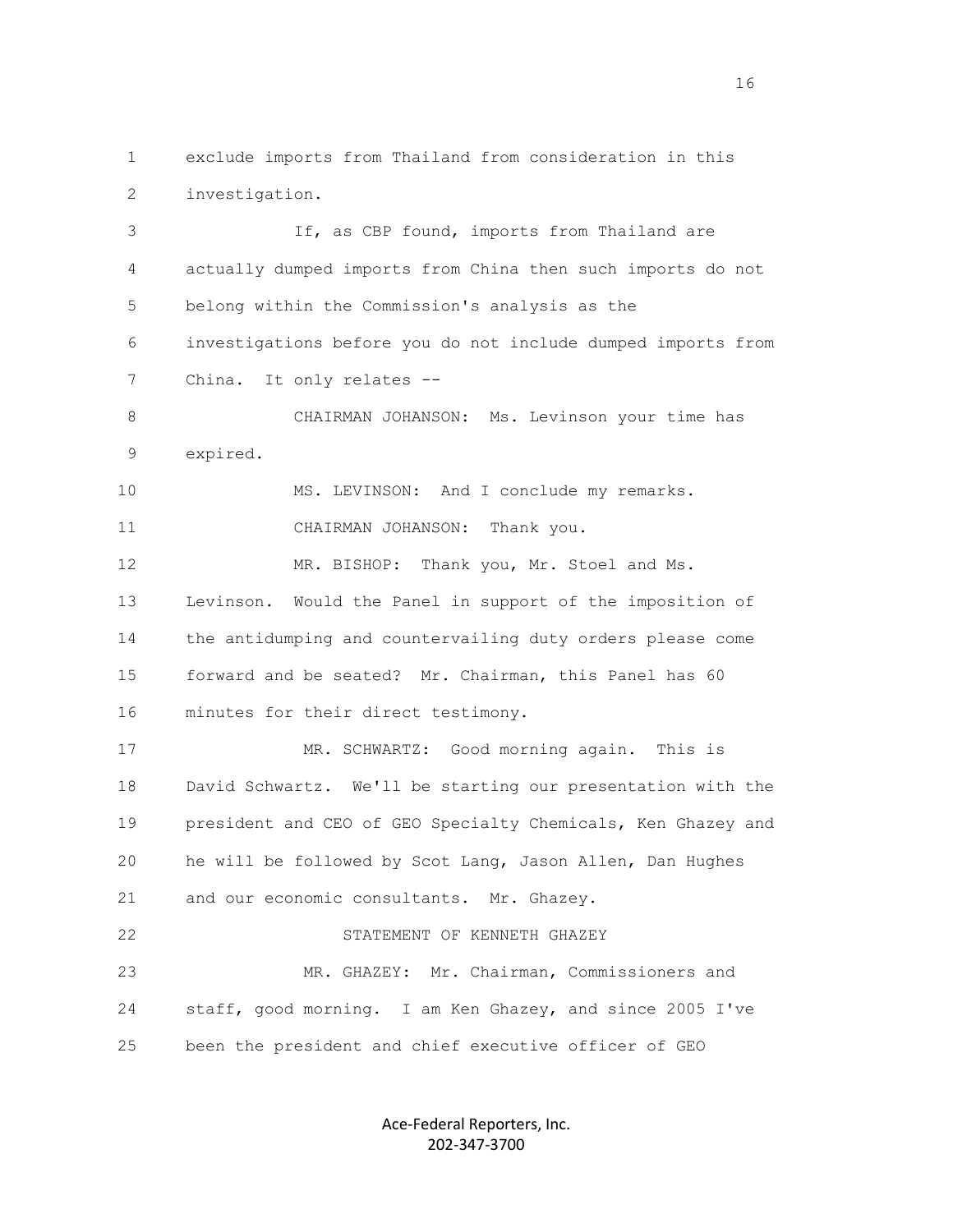1 Specialty Chemicals. Thank you for providing me this 2 opportunity to speak to you today. I am here because the 3 Commission's determination in these investigations will 4 assist me and the GEO Board of Directors in deciding whether 5 GEO continues in the glycine business, in the face of what 6 we consider to be a moral threat to our survival.

 7 GEO has invested millions of dollars to ensure 8 that it operates a superior quality, efficient and 9 cost-effective glycine manufacturing facility in Deer Park, 10 Texas. GEO competes actively in all segments of the entire 11 U.S. glycine market and sells glycine to a mix of end users 12 and distributors.

 13 Unfortunately, operating a superior quality, 14 efficient and cost-effective glycine production facility and 15 actively marketing glycine will not guarantee a profitable 16 enterprise if Chinese, Indian, Japanese and Thai companies 17 are supplying dumped, subsidized and transshipped glycine to 18 our customers.

 19 For years we have been aggressively telling 20 anybody who would listen, domestic customers, the 21 Commission, Custom and Border Protection, Department of 22 Commerce and the U.S. Trade Representatives of our steadfast 23 belief that certain foreign suppliers of glycine and their 24 importers were intentionally providing Customs and Border 25 Protection false information concerning the glycine's

> Ace-Federal Reporters, Inc. 202-347-3700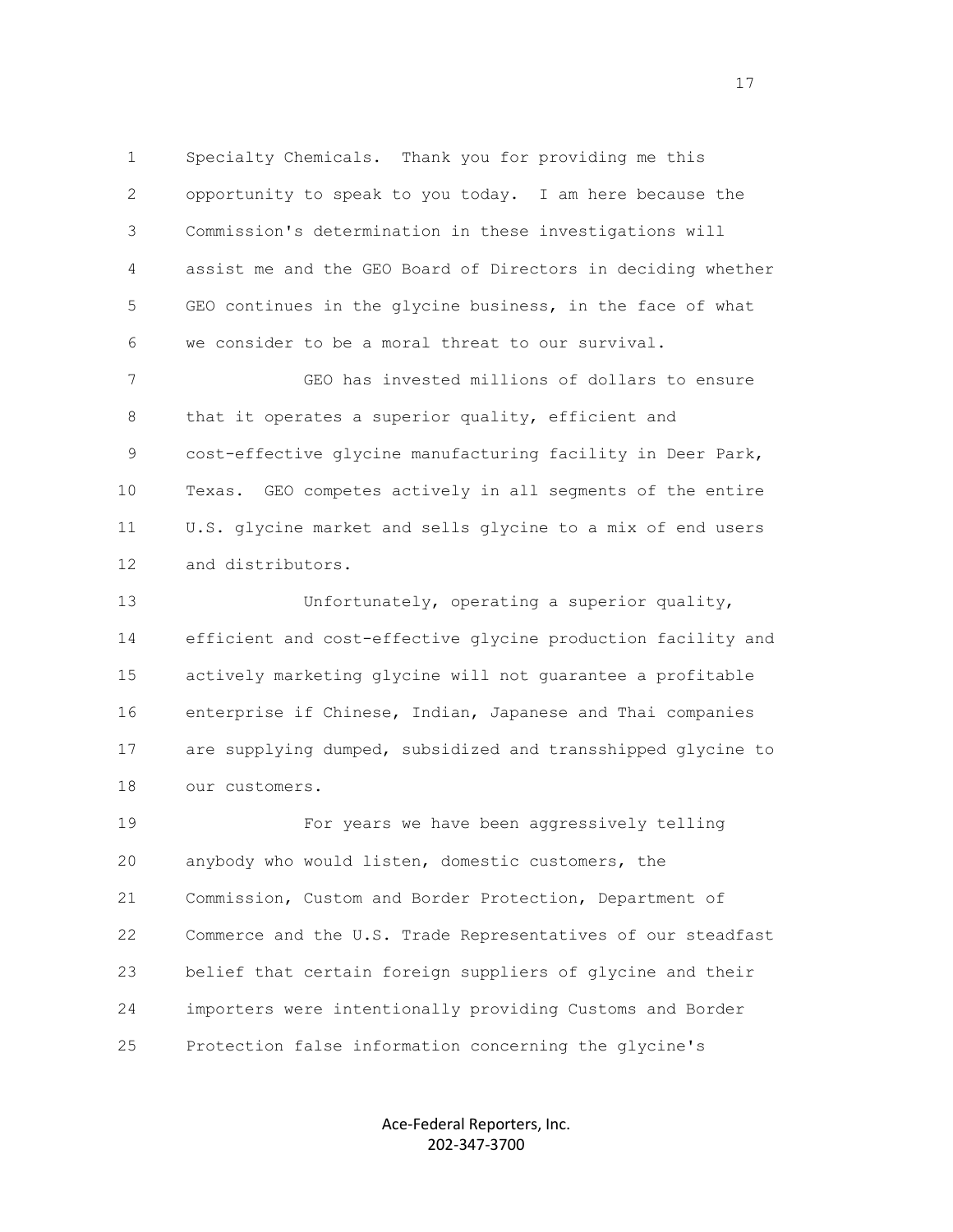1 country of origin, in order to evade anti-dumping and 2 countervailing duties.

 3 In 2012, Commerce found two Indian companies, 4 Salvi Chemical Industries and AICO Laboratories were 5 circumventing the existing glycine from China anti-dumping 6 order by transshipping or further processing Chinese origin 7 glycine for sale in the United States.

8 1n 2017, the U.S. Trade Representative took the 9 unusual step of removing glycine entirely as a reported 10 product receiving duty-free benefits under the U.S. 11 government's Generalized System of Preferences programs. 12 GEO appeared before the Commission and many of you as part 13 of that process.

 14 Within the last year, a U.S. importer of glycine 15 shipped from Cambodia, Ceka Nutrition, and a U.S. importer 16 of glycine shipped from Thailand, Nutrin, have been 17 identified by Customs and Border Protection under the 18 Enforce and Protect Act as transshippers of glycine origin 19 seeking to evade anti-dumping and countervailing duties. 20 The glycine market is very sensitive to price. It is a 21 mature industry, and U.S. glycine and imported glycine are 22 primarily interchangeable.

 23 Glycine is not inexpensive to manufacture. 24 Glycine production is very capital intensive. Turning a 25 profit requires minimizing fixed unit costs, but operating

> Ace-Federal Reporters, Inc. 202-347-3700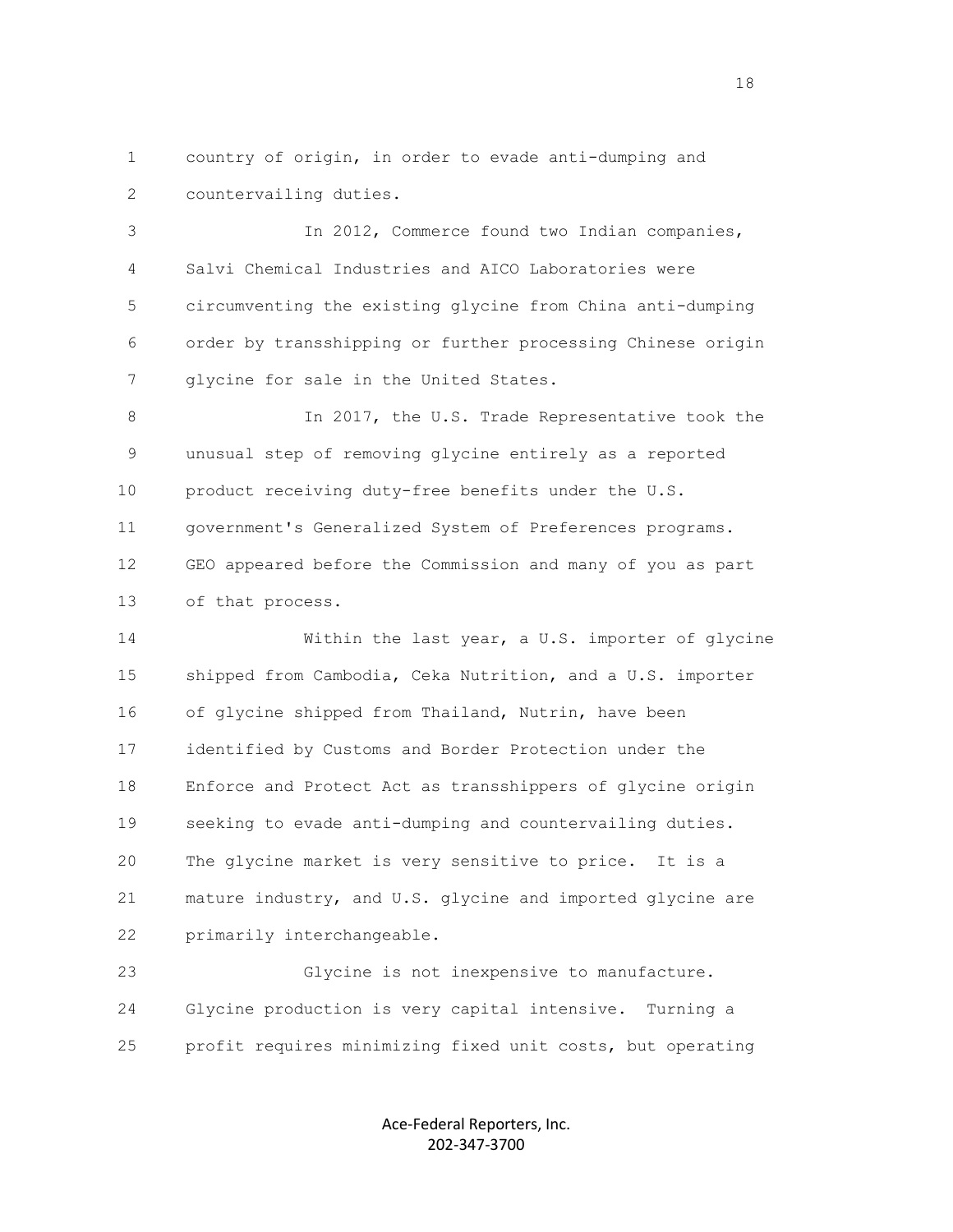1 at close to full capacity as possible and selling glycine at 2 a fair price in order to cover operating cost, capital 3 investments and provide a reasonable return on investment. 4 In the U.S. glycine market for the past few 5 years, GEO has been facing competition daily from dumped, 6 subsidized and fraudulently imported glycine. This presents 7 GEO with no reasonable options. For example, do we slash 8 our pricing to compete with these unfairly traded imports, 9 or do we lose volume? If we meet or beat the unfair 10 pricing, we lose revenue, spiraling downward to 11 unsustainable levels. But we keep per unit costs in check 12 with more volume.

13 13 If we refuse to meet or beat the unfair pricing, 14 we will also lose revenue through lost volume and our per 15 unit cost rise. No matter the choices made, we're competing 16 against unfairly priced glycine, GEO suffers financially. 17 Constantly having to chose between less or no revenue and 18 increased per unit cost does not result in a viable 19 long-term business model.

 20 GEO has been competing with import competition 21 since it took over the business from Dow Chemical in 22 November of 2005. We can compete effectively against fairly 23 priced, non-subsidized and truthfully labeled imports. We 24 do recognize the need for fairly traded imports in the U.S. 25 market. We cannot, however, compete effectively against the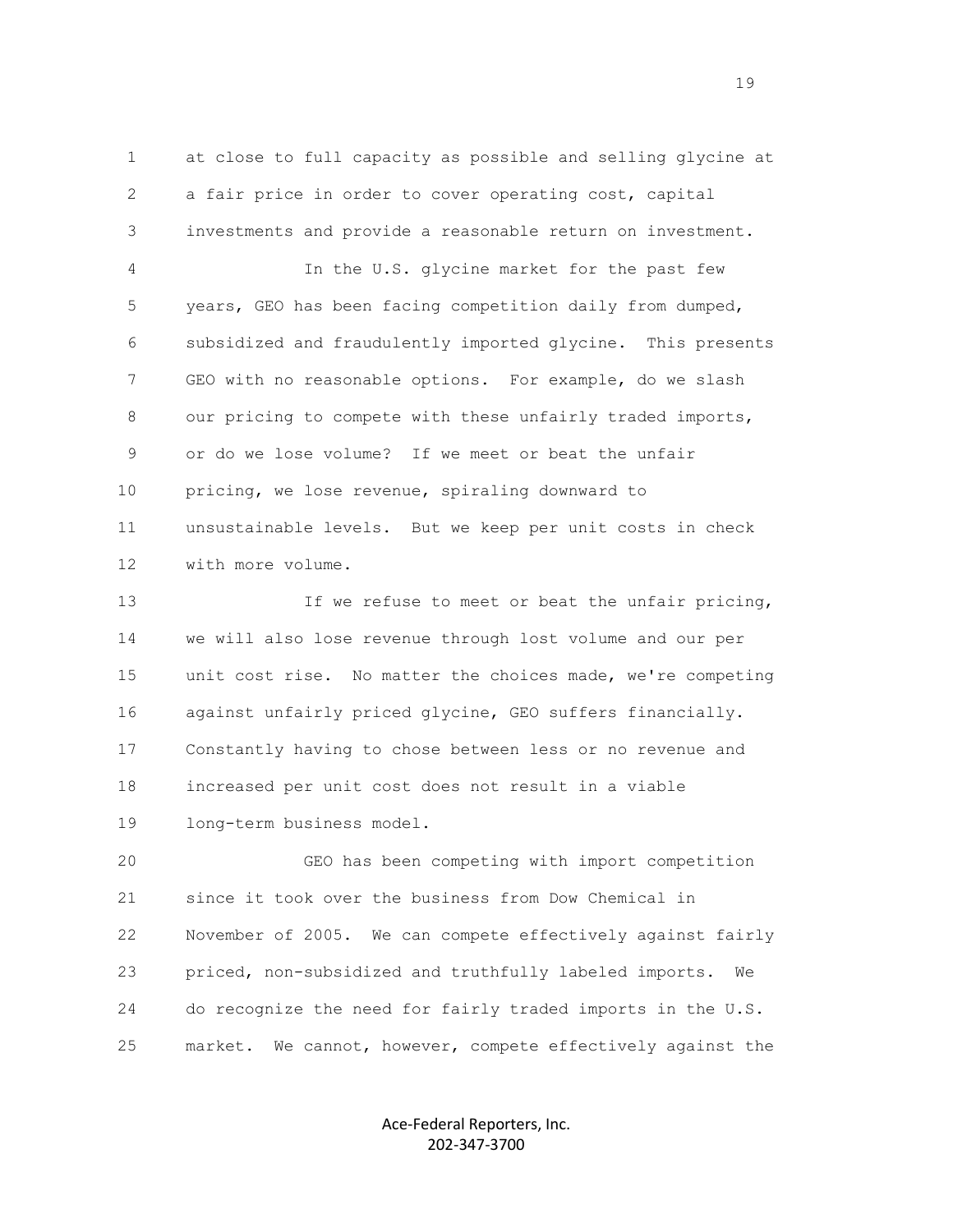1 dumped, subsidized and transshipped imports that we see 2 today.

 3 The tipping point for GEO was late 2017. No 4 marketing strategy was working to keep the market share, 5 reverse losses and return to a reasonable profit, and 6 frankly we saw no end in sight to the situation. Again, we 7 perceive this as a mortal threat to our survival.

8 As such, GEO had to exercise its last options, 9 these trade cases, and hope that Commerce and Commission 10 would one, recognize the dumping, subsidization and 11 dishonesty of these foreign shippers; two, understand how 12 these imports were adversely affecting the entire U.S. 13 glycine industry; and three, provide a remedy that would 14 enable GEO to survive and thrive.

 15 I would like to address briefly Nestle's 16 inclusion of a December 4, 2007 letter in its pre-hearing 17 brief. Yes, I did say December 4th, 2007, almost 12 years 18 ago. After GEO took over Dow's operation in November 2005, 19 we recognized that there were production and reliability 20 issues with the way that the previous owner ran the 21 business, and that a new way of doing things was important 22 if we were to succeed.

 23 In fact, if GEO had not acquired the business, 24 Dow for strategic reasons was in the process of shuttering 25 the entire Deer Park facility. Recognizing that customer

> Ace-Federal Reporters, Inc. 202-347-3700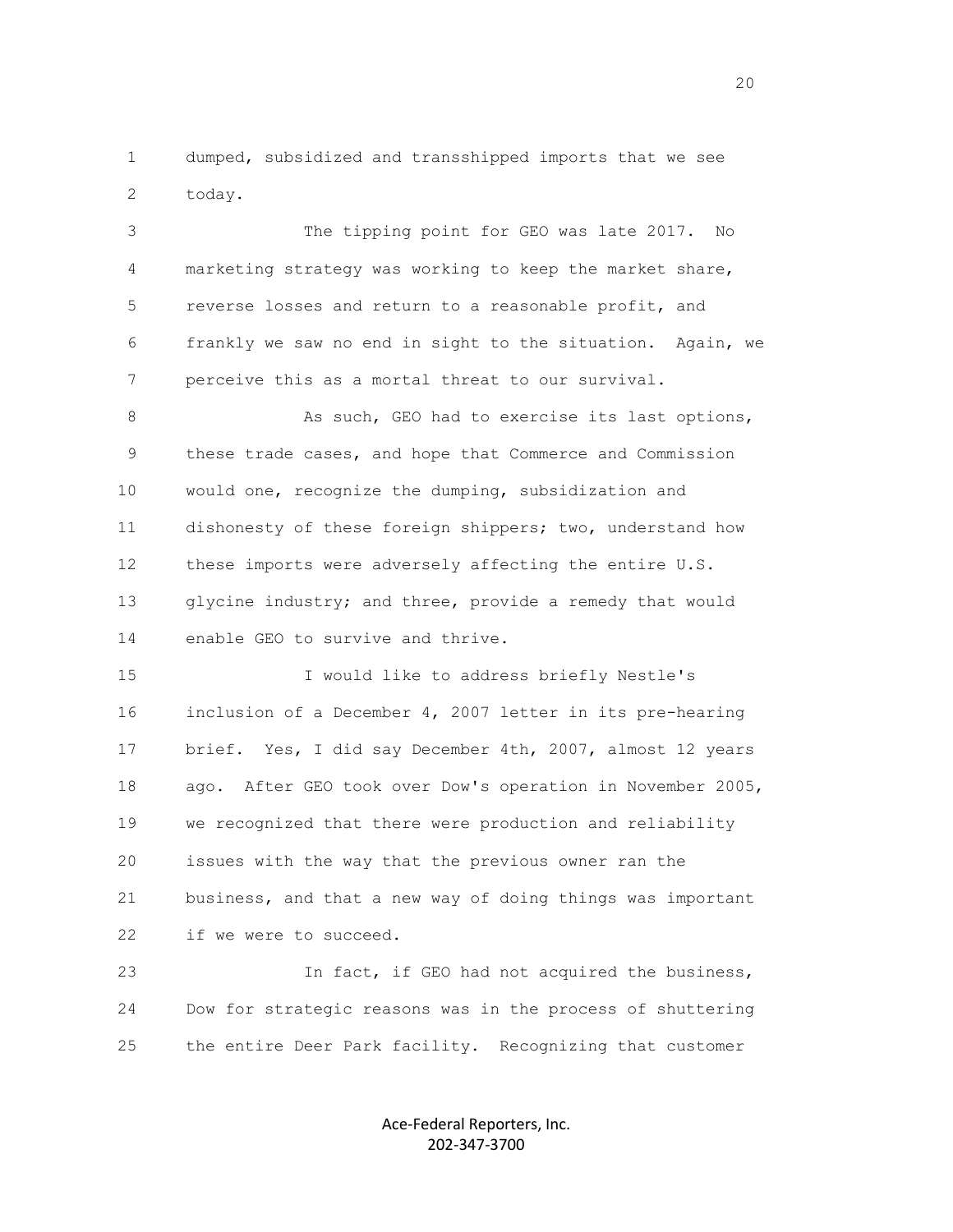1 service, on time deliveries and more efficient operations 2 were critical for success, GEO put considerable effort into 3 achieving those goals.

 4 We invested significantly to make Deer Park a 5 superior quality facility and programmed into the 6 newly-acquired glycine business our GEO corporate culture, a 7 mind set that could only succeed by meeting the needs of our 8 customers. After we acquired the business, management was 9 changed, material supply chains were strengthened, 10 production equipment was replaced and maintenance was 11 expanded.

 12 It worked, though not immediately. It took 13 time, hard work and millions of dollars. But after 2007, 14 our reliability was improved and GEO became the go-to source 15 for a quality product. It is hard for me to understand how 16 Nestle's 2007 letter and the conditions it describes are 17 relevant to today's GEO.

18 Deer Park is today a top notch facility, but we 19 do not want to stop there. We would like to invest more to 20 expand our capacity, to serve more and more of the U.S. 21 glycine market with a quality product. We however cannot 22 justify millions of dollars of investment with potential 23 negative returns without relief from unfairly traded and 24 transshipped imports.

25 Very few businesses or industries can succeed,

Ace-Federal Reporters, Inc. 202-347-3700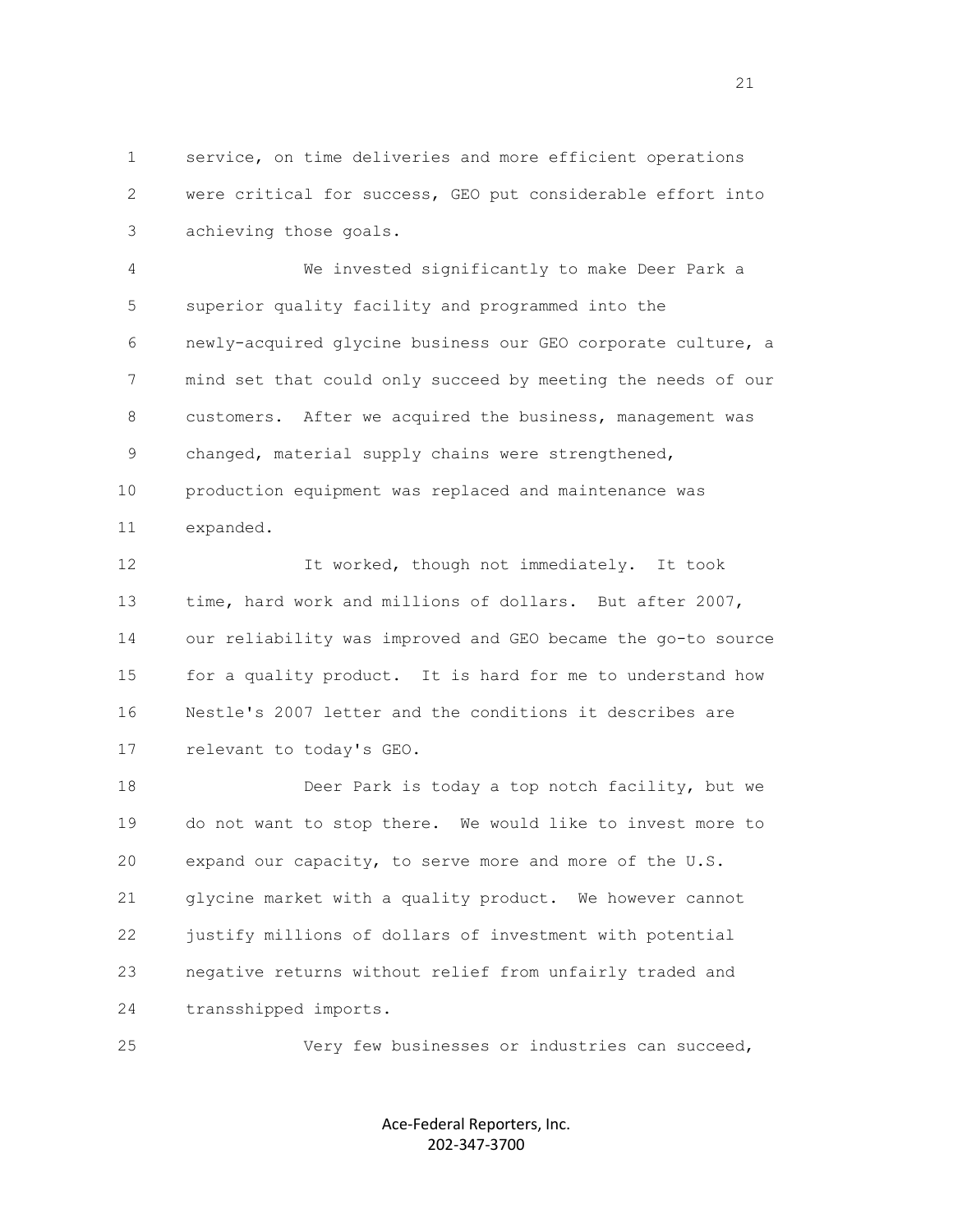1 indeed and continue to exist, while competing against an 2 overwhelming tide of unfairly priced, subsidized and 3 fraudulent goods. In the end, the math never works. GEO 4 and I will speak also for Chattem on this point, cannot do 5 it alone.

 6 We ask that the Commission recognize that the 7 volume and pricing of unfairly traded and dishonest imports 8 are negatively impacting the ability of U.S. industry to 9 once again return to financial health and continue to serve 10 its customers. That concludes my testimony. My colleagues 11 and I are happy to answer any questions now at the hearing, 12 or in post-hearing submission. Thank you and good day.

### 13 STATEMENT OF SCOT LANG

 14 MR. LANG: Good morning. I am Scot Lang, a 15 Senior Vice President at GEO Specialty Chemicals. I am 16 responsible for GEO's glycine operations, and I've been at 17 GEO for almost 13 years.

 18 Glycine is a commodity chemical product, a 19 non-essential amino acid that is primarily used as an input 20 in a wide range of applications and finished products. In 21 the United States there are three grades of glycine that are 22 primarily sold, but they all have the same chemical 23 composition.

 24 They only differ in terms of purity and testing. 25 The grades are: pharmaceutical-grade, which is used in

> Ace-Federal Reporters, Inc. 202-347-3700

22<br>22<br>22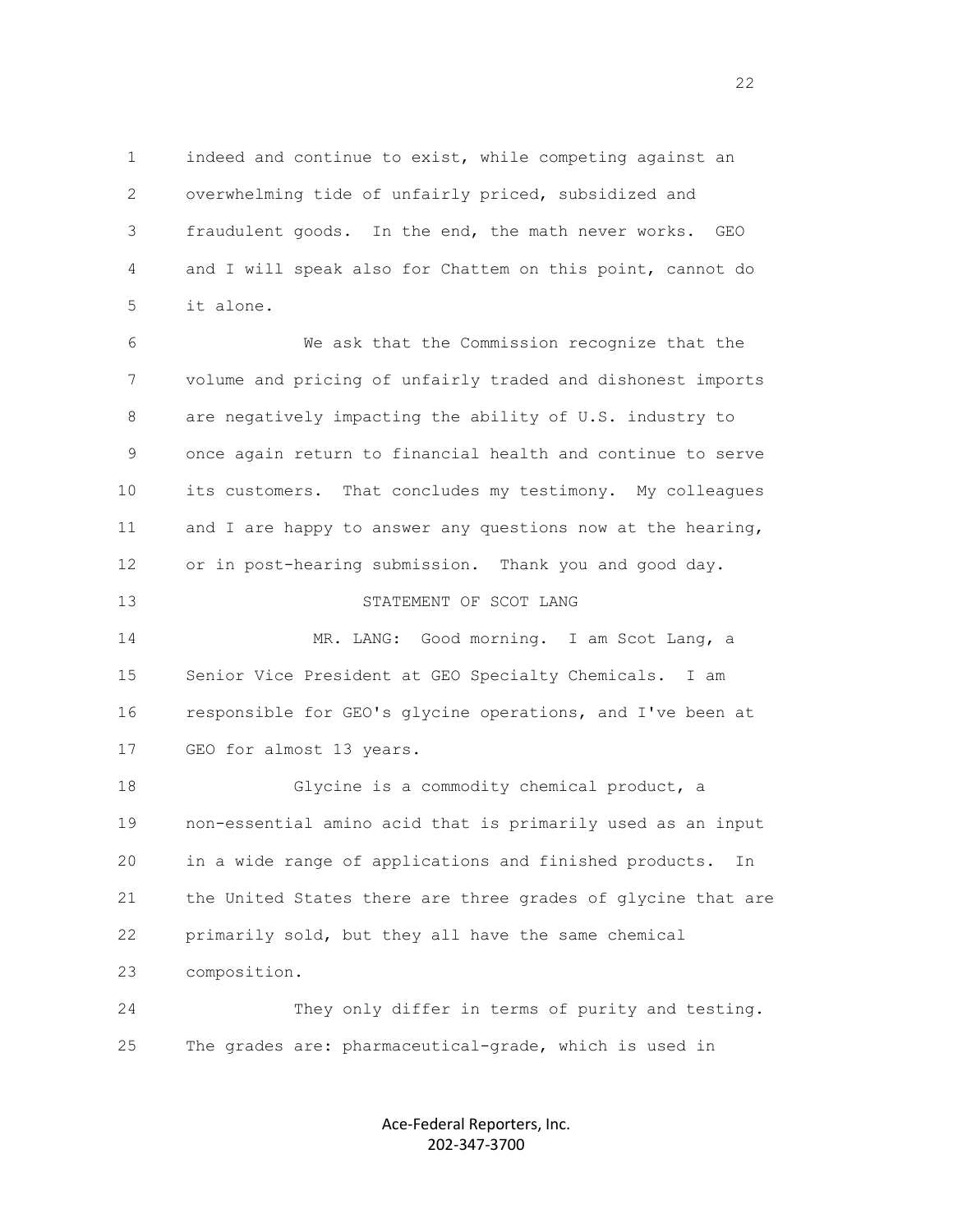1 certain drug applications and intravenously in certain 2 medical applications; USP-grade, which represents the vast 3 majority of glycine sales in the United States and is used 4 as a sweetener and flavor enhancer in medicines, personal 5 care products and animal feeds, and as a buffering agent in 6 antacids and antiperspirants. It's also used as a 7 nutritional supplement.

8 And then finally, there is technical-grade, which 9 is used as a chemical intermediate for downstream chemical 10 products like glyphosate--which is how glycine is primarily 11 used in China. It is also used as a metal complexing and 12 finishing agent, and a cleaning and polishing product for 13 microelectronics. Even crude glycine, which doesn't 14 satisfy the specifications of technical-grade glycine, is 15 used as a cleaning agent. GEO sells all grades and faces 16 competition from subject imports for all grades.

 17 In order to be the most cost-effective glycine 18 producer, GEO needs to operate as near to its capacity as 19 possible. Operating at a optimal near-capacity utilization 20 rate also requires as much as possible advance production 21 notice, delivery planning so that we know to produce and 22 deliver glycine throughout the year.

 23 Production and delivery scheduling must be 24 precisely coordinated so that our customers are serviced 25 with a quality, on-time product. This is why annual or

> Ace-Federal Reporters, Inc. 202-347-3700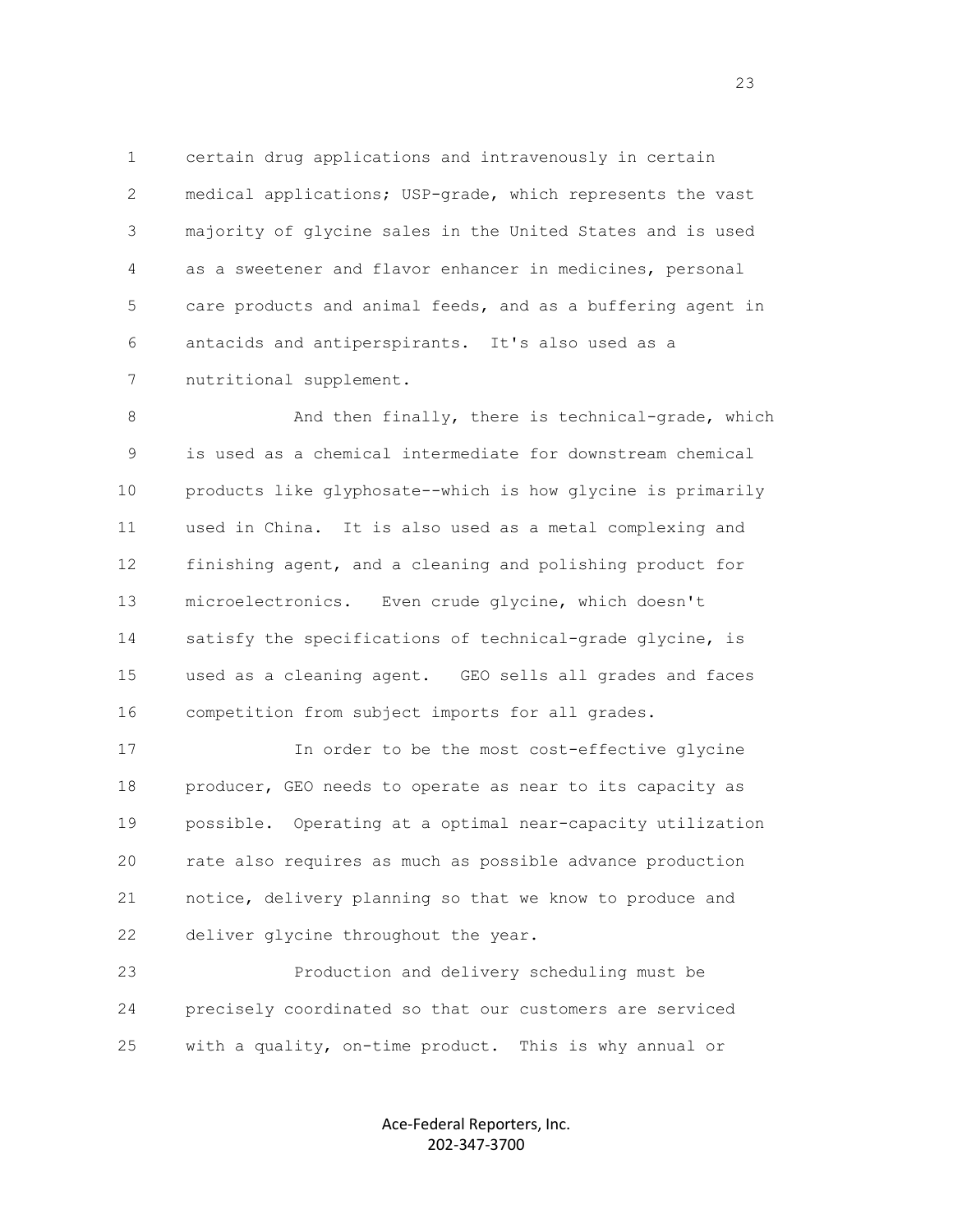1 longer-term contracts are the lifeblood of our operation. 2 These contracts are critical to our customers also because 3 they can ensure secure supply over a period of time.

 4 While we can also usually service spot market 5 customers--those customers who do not commit in advance to a 6 guaranteed supply and price but purchase on an as-needed 7 basis--our contract customers must always come first.

 8 Contract volume and delivery certainty with our 9 largest customers are critical to us, but there is a flip 10 side to that. The U.S. glycine market is dominated by a 11 small group of large glycine users that are able to pressure 12 us to lower our pricing because of competing unfairly traded 13 glycine imports.

 14 GEO can. compete effectively against fairly 15 traded imported glycine. We cannot compete effectively 16 against dumped, subsidized, and transshipped imports. The 17 pressure that these large users exert on GEO by leveraging 18 unfairly traded imports from China, India, Japan, and 19 Thailand forces us often into an untenable position of 20 either, one, trying to meet the prices of these unfairly 21 traded imports, even to the point at times of selling 22 glycine at prices below our cost in order to maintain 23 production volume and market share; or, two, refusing to 24 meet the unfairly traded pricing and losing customers, 25 volume, and revenue as a result.

> Ace-Federal Reporters, Inc. 202-347-3700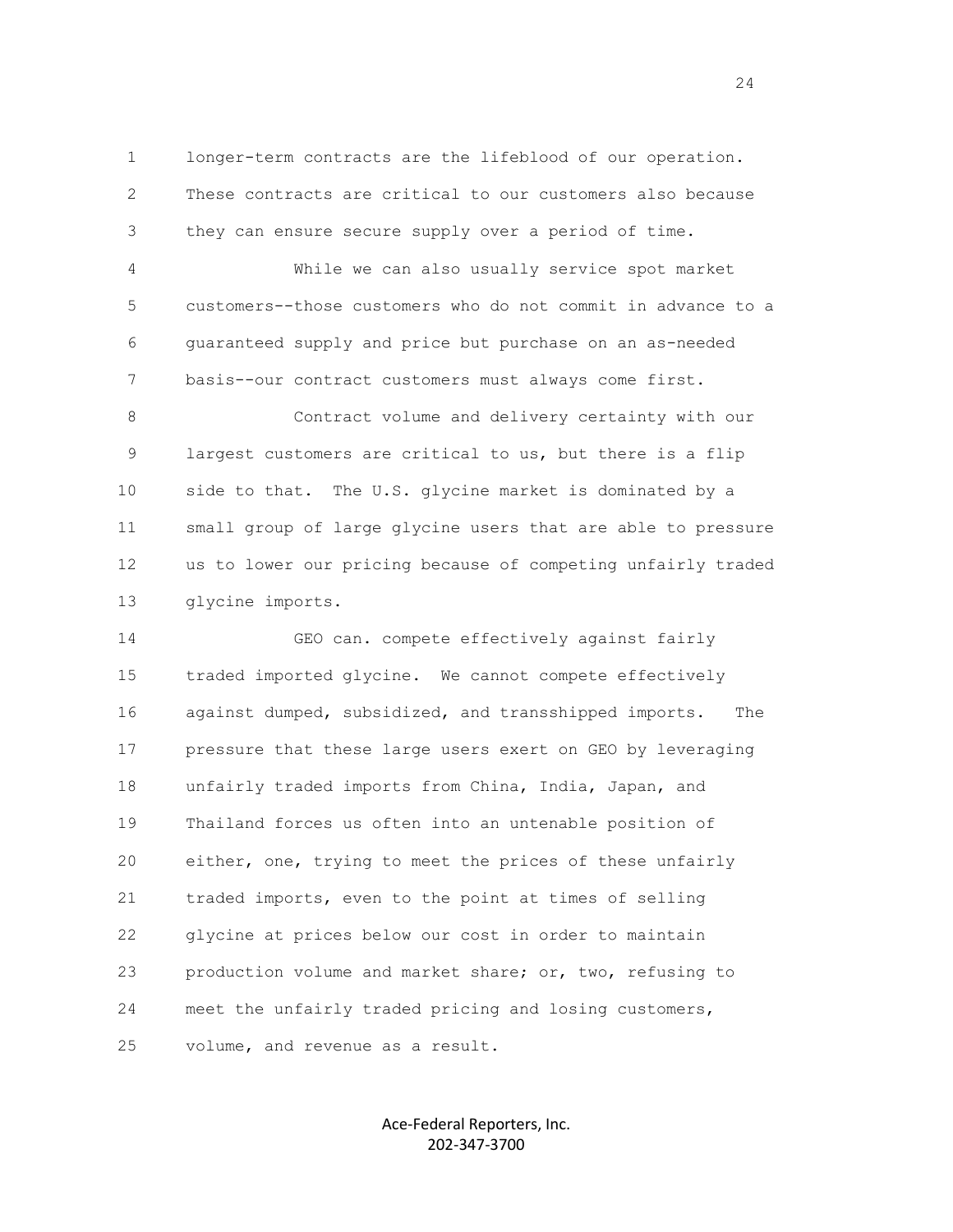1 GEO cannot continue operating a glycine operation 2 by consistently fighting unfairly traded glycine imports. 3 We need a remedy to counteract these dumped, subsidized, and 4 transshipped imports of glycine from China, India, Japan, 5 and Thailand. We need your help. 6 Thank you. 7 STATEMENT OF JASON ALLEN 8 MR. ALLEN: Good morning, Commissioners and 9 staff. I am Jason Allen, and I am the Vice President and 10 General Manager of Chattem Chemicals. I have been with 11 Chattem for 20 years. I previously served as Chattem's 12 Manager of Manufacturing and Director of Operations. 13 I am here today on Chattem's behalf to present a 14 united front with GEO. Together, Chattem and GEO represent 15 the entire U.S. glycine industry. We need the Commission to 16 recognize just how much dumped, subsidized, and transshipped 17 glycine is adversely affecting our industry. We are in 18 serious trouble and have exhausted all other options. 19 Chattem has a long history of manufacturing in 20 Chattanooga, Tennessee. It has been in the specialty and 21 fine chemicals business for more than 100 years, and we are 22 proud of the reputation we have earned over that time as a 23 reliable and effective manufacturer and supplier of 24 technical-grade, USP-grade, and pharmaceutical-trade 25 glycine. The Chattem Brand is the oldest brand of glycine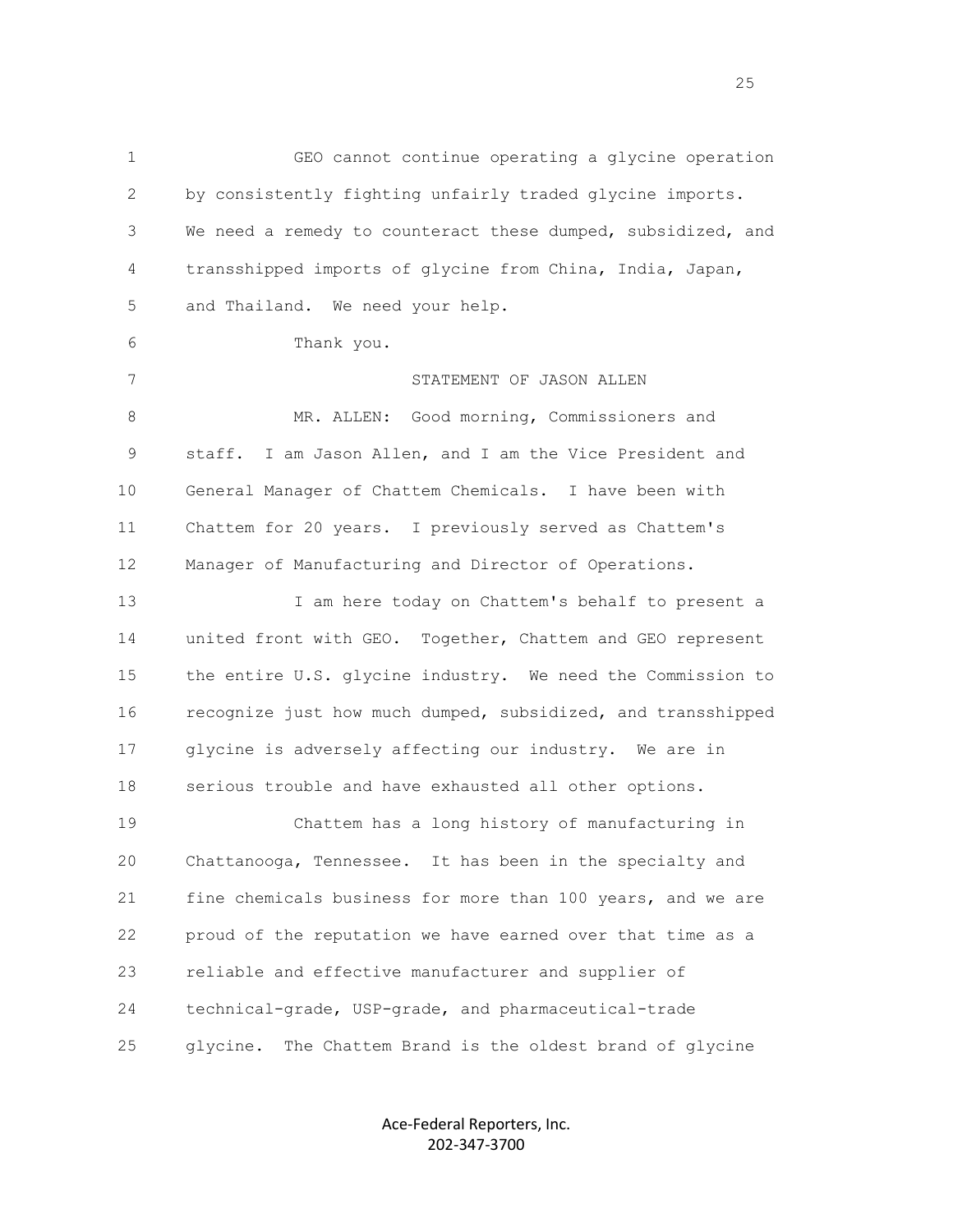1 in the United States.

| $\mathbf{2}$ | It is funny that Nestle contacted me near six                  |
|--------------|----------------------------------------------------------------|
| 3            | In the conversation, they claimed that they had<br>weeks back. |
| 4            | no clue that Chattem even produced glycine, let alone in our   |
| 5            | glycine manufacturing facility that is located in              |
| 6            | Chattanooga, Tennessee.                                        |
| 7            | If Chattem sounds familiar to you, it's because                |
| 8            | Chattem has been participating in U.S. Government trade        |
| 9            | remedy matters dating back to the 1960s. We have sought        |
| 10           | numerous times to stop unfairly traded glycine imports         |
| 11           | caused by dumping and subsidization and have worked over the   |
| 12           | decades with the U.S. Government to address circumvention      |
| 13           | and duty evasion issues arising from trade remedy orders on    |
| 14           | glycine imports.                                               |
| 15           | In recent years, Chattem has been forced by                    |
| 16           | unfairly traded imports into lower and lower utilization       |
| 17           | rates of our available glycine production capacity.            |
| 18           | Obviously these low utilization rates negatively affect our    |
| 19           | per-unit costs. Because these imports have an adverse          |
| 20           | effect on our costs, we are forced to compete primarily in     |
| 21           | the pharmaceutical-grade market.                               |
| 22           | While Chattem has established itself well in this              |
| 23           | market, it's not enough to ensure a viable glycine operation   |
| 24           | We have plenty of capacity--plenty of capacity--<br>overall.   |
| 25           | that could and should be used to service technical-grade and   |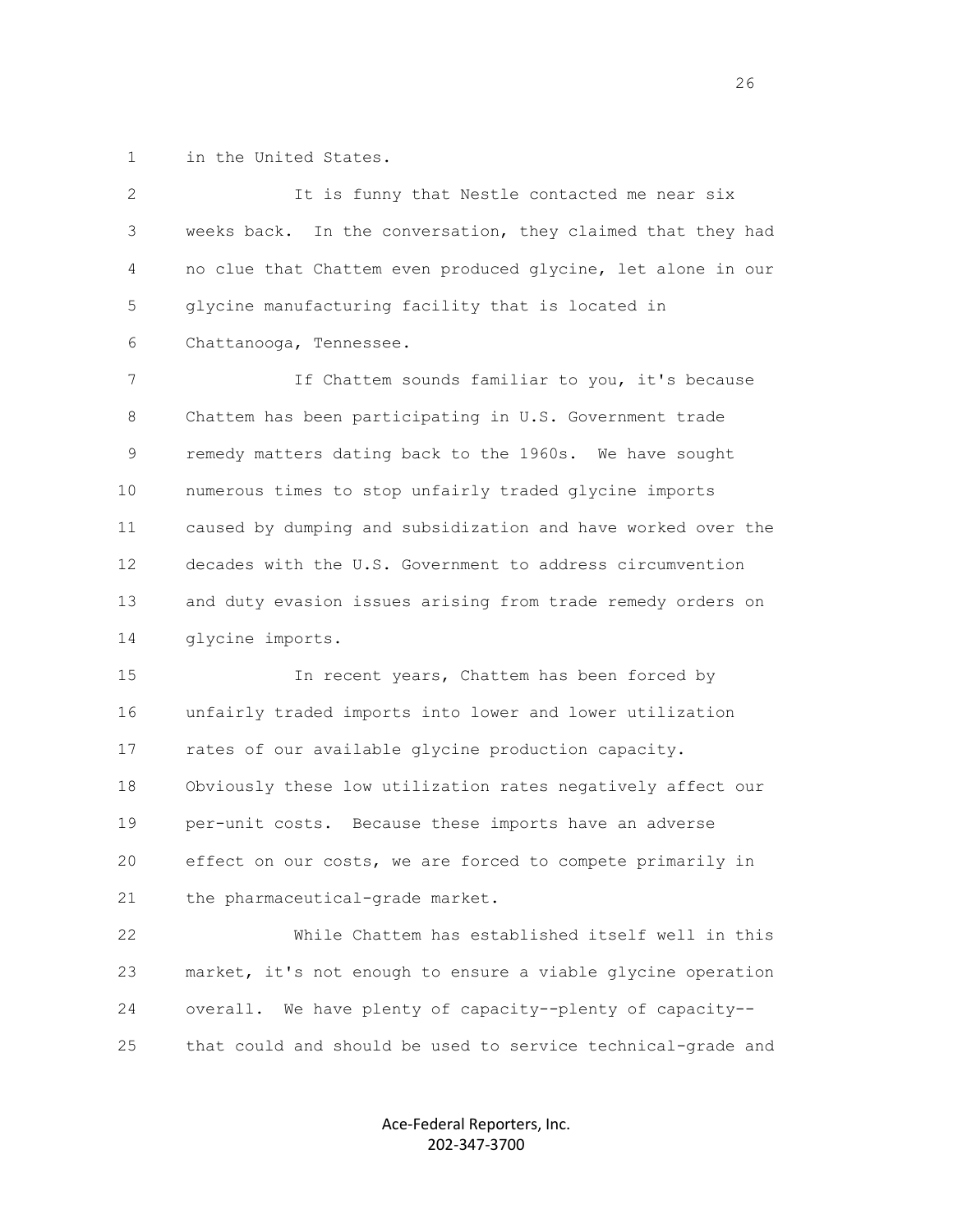1 USP-grade customers in the United States at a fair price.

 2 It's clear to us, however, that those customers 3 prefer buying technical-grade and USP-grade glycine at 4 prices well below the cost of production for glycine because 5 they haven't bought from us in years.

 6 According to the ITC Staff Report available to 7 the public, these customers claim that availability and 8 quality are key factors in their purchasing decisions. But 9 I am here to tell you that I have the capacity to produce 10 large volumes of high-quality glycine in all grades. And 11 those customers haven't been contacting us about 12 availability or testing our products for quality.

 13 I can only conclude that they must value price 14 above everything else. If U.S. customers did emphasize 15 availability and quality, as they claim, then I would be 16 running my facility 24/7, 52 weeks a year, and at full 17 capacity. And, trust me, we are not. It's because of these 18 dumped, subsidized, and transshipped imports that Chattem is 19 continuing to experience such low capital utilization rates- 20 -capacity utilization rates.

21 I want Chattem to be a grand that once again 22 sells large volumes of each grade of glycine. We need a 23 fairly priced market to do that. An affirmative 24 determination from the Commission will allow Chattem to 25 compete with these imports on a level playing field in all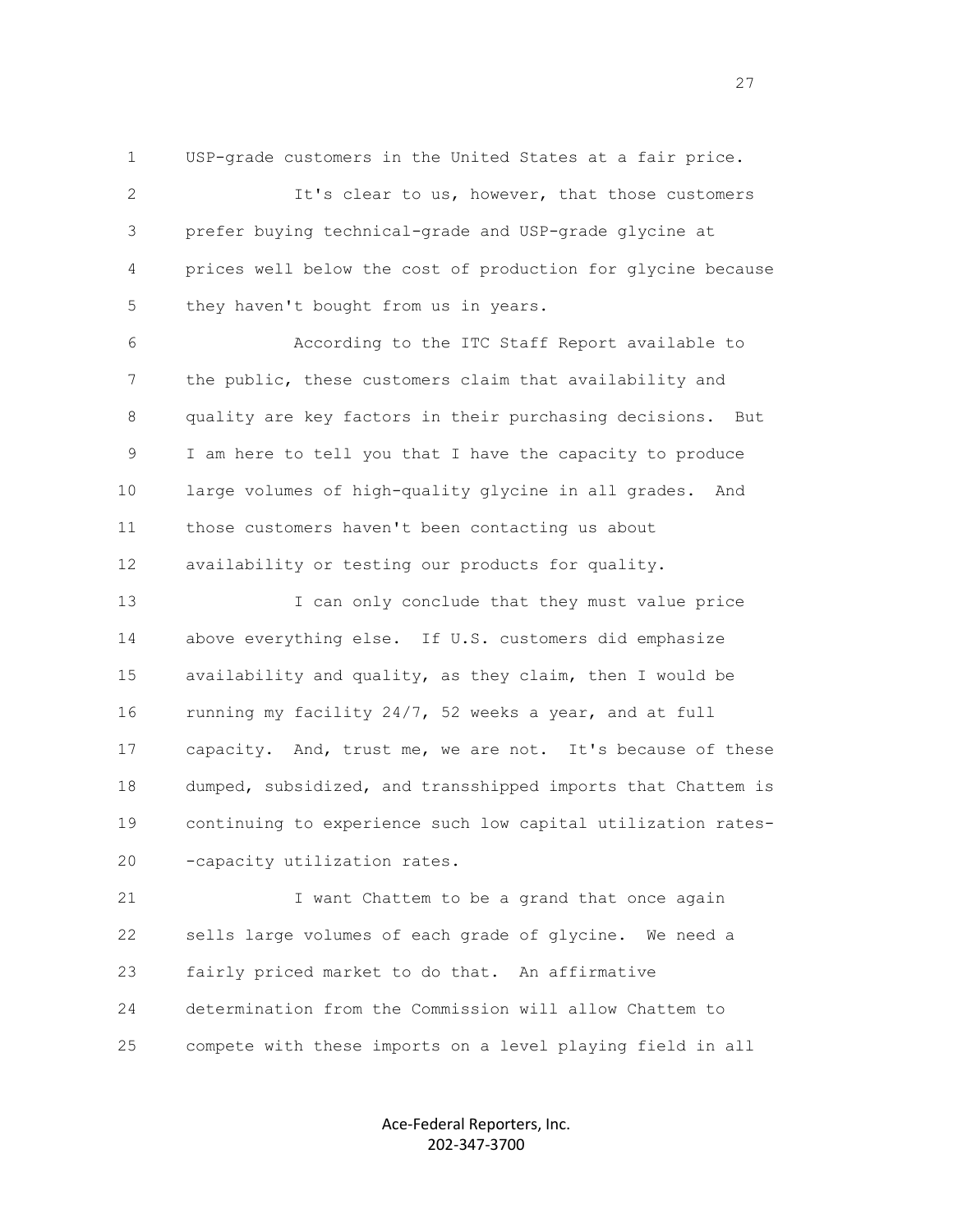1 glycine segments.

| $\mathbf{2}$ | Thank you for your time, and I'm also happy to               |
|--------------|--------------------------------------------------------------|
| 3            | answer any questions.                                        |
| 4            | STATEMENT OF DANIEL HUGHES                                   |
| 5            | MR. HUGHES: Good morning, Commissioners and                  |
| 6            | I am Dan Hughes, and I have been the Glycine<br>staff.       |
| 7            | Business Manager for GEO Specialty Chemicals for the past 10 |
| 8            | years. I sell and market GEO's glycine products and manage   |
| 9            | GEO relationships with its glycine customers. It's my        |
| 10           | full-time job to know the glycine market and its customers.  |
| 11           | I am here to provide you a first-hand account of glycine     |
| 12           | sales.                                                       |
| 13           | The glycine market has a finite number of U.S.               |
| 14           | customers, and the market is dominated by a handful of       |
| 15           | sophisticated and large customers that can leverage their    |
| 16           | purchasing power over glycine suppliers like GEO.            |
| 17           | As my colleagues have explained, GEO's goal is to            |
| 18           | maximize its production capacity and to achieve certain      |
| 19           | efficiencies. Obtaining contracts with customers of a        |
| 20           | year's length or more is the best way to achieve this goal.  |
| 21           | Sometimes we have to settle for shorter-term contracts or    |
| 22           | sell on the spot market, but we always prefer a contract     |
| 23           | over a spot sale.                                            |
| 24           | Even then, however, contract arrangements and                |
| 25           | negotiations are not perfect. Contracts do not insulate us   |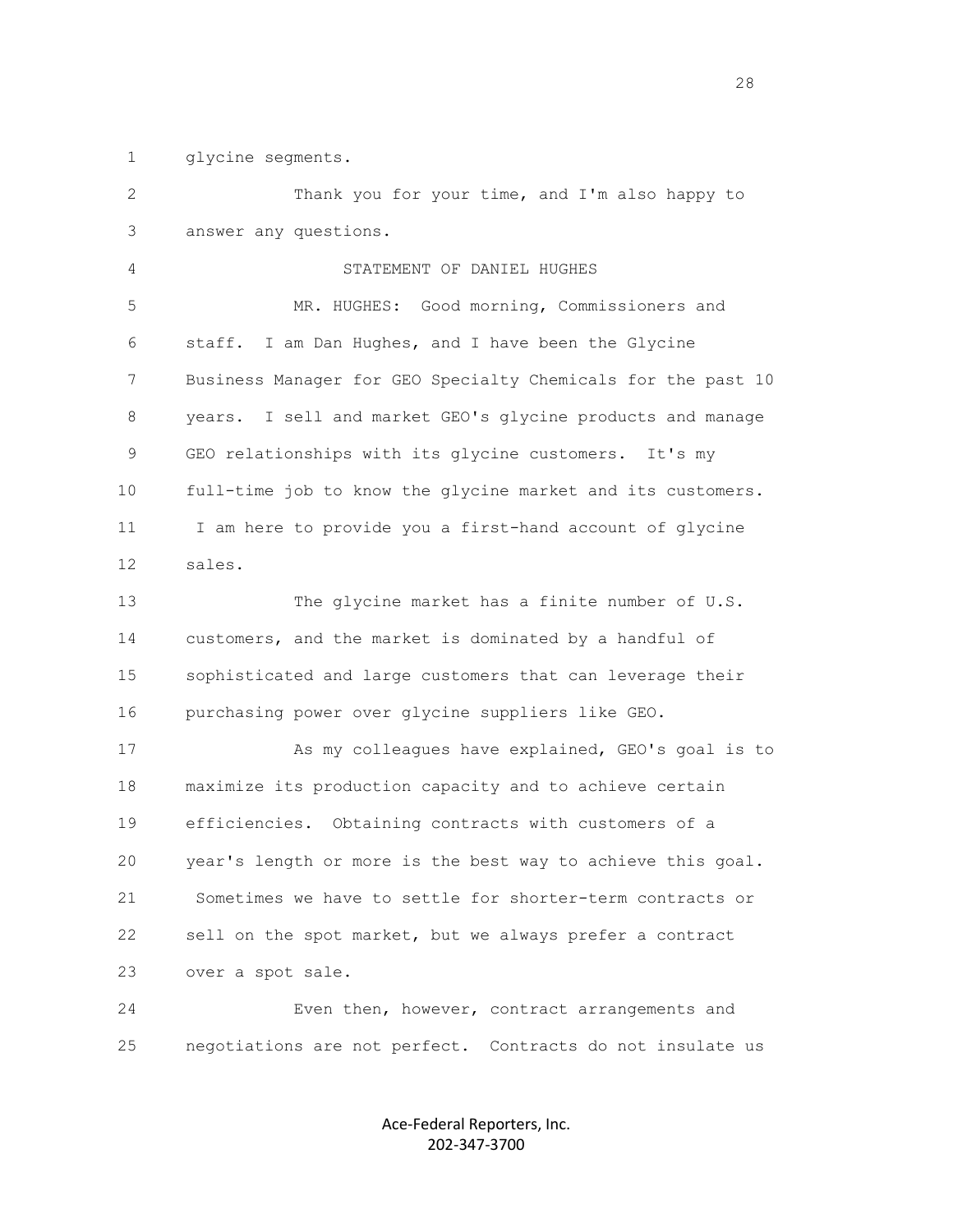1 from unfair price competition.

 2 The handful of customers that wield significant 3 leverage over us can negotiate meet-or-release clauses to 4 renegotiate terms or shift purchase volumes from one 5 supplier to another when a lower price is offered by a 6 competitor either through a contract or on the spot market. 7 Even without a meet-or-release clause in a contract, the 8 customers with leverage over us can pressure us to change 9 contract terms or beat the pricing of unfairly traded 10 imports from foreign suppliers offering glycine through a 11 contract or on the spot market. Because of the size of 12 these particular customers, the loss of even a single sale 13 can be devastating.

 14 As a result, when a customer comes to us with a 15 low-priced quote from China, India, Japan, or Thailand, we 16 have the unsavory choice between lowering our price--and 17 taking a loss on the sale--on the one hand, or losing the 18 customer on the other. Either way, the price sensitivity of 19 the glycine market forces every supplier to respond 20 immediately to the lowest priced product on the market. 21 This is how the impact of dumped, subsidized, and 22 transshipped imports quickly percolates throughout the 23 entire market, quickly translating into lower U.S. market 24 prices.

25 The leverage of these large-volume customers is

Ace-Federal Reporters, Inc. 202-347-3700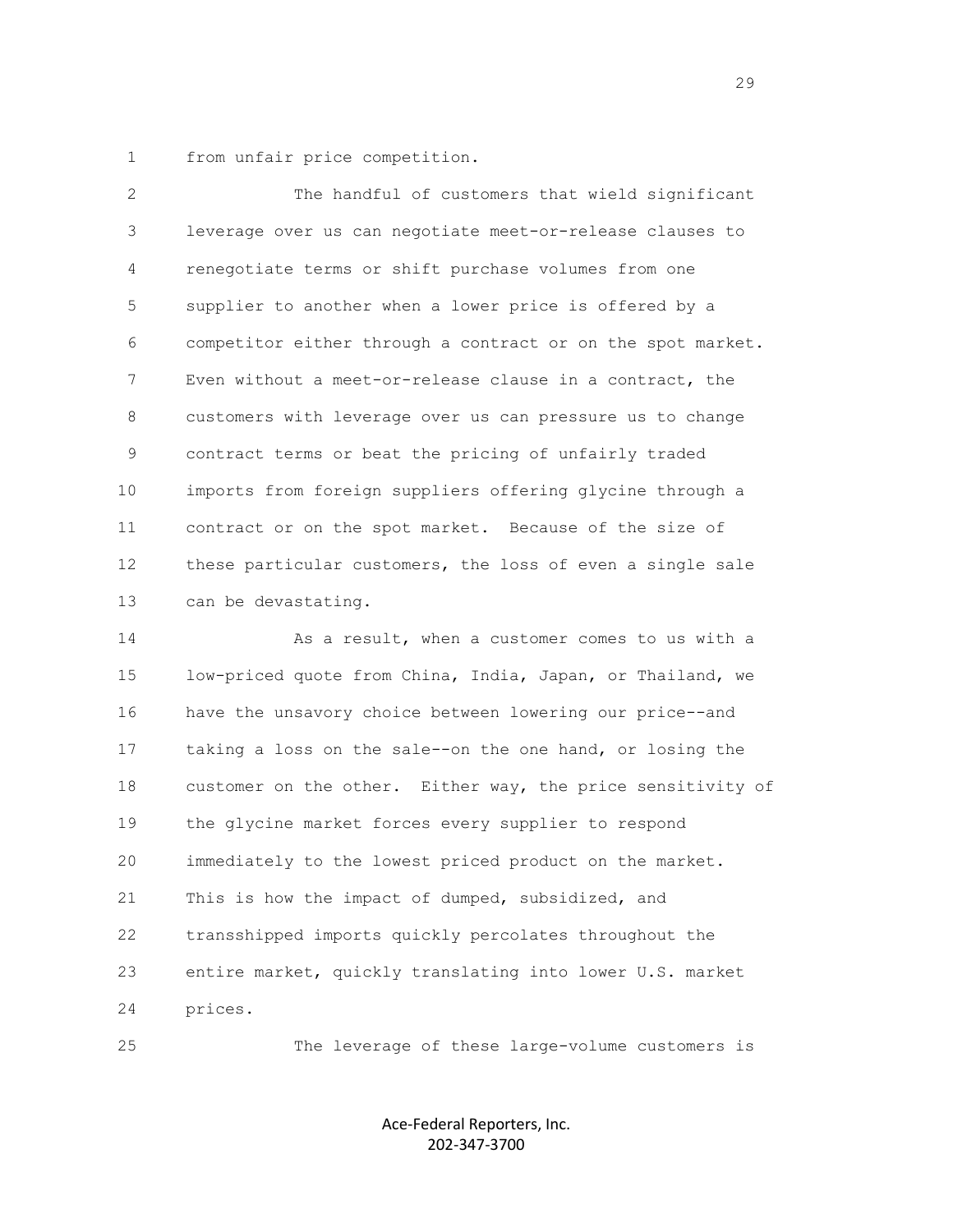1 increased even more when they use a process involving blind 2 bidding by prequalified suppliers in the negotiations, which 3 two of the largest U.S. producers use regularly to apportion 4 their volume among suppliers.

 5 This process requires sellers to submit bids on 6 volume and pricing that must meet or beat the other bids. 7 The purchaser will then tell you whether or not you've 8 obtained the business. At times, the purchaser will follow 9 up informally after the formal bidding process concludes and 10 tell us that we must lower our price even further if we want 11 to obtain the business.

 12 These purchasers will continue to do this 13 informal negotiation after the bidding process is over until 14 they get the pricing they want. This happened to GEO during 15 the Period of Investigation. Because we require these 16 high-volume customers to sustain our business, we must 17 accept this bidding process or lose out completely.

 18 When dumped, subsidized, and transshipped imports 19 are part of the blind bidding process--and they are--this 20 means we are faced with a race to the bottom on pricing. 21 The large-volume power buyers win, while GEO suffers massive 22 losses.

 23 I want to be clear on another point. GEO always 24 meets its contractual obligations to its customers. When a 25 customer requires delivery outside of the delivery schedule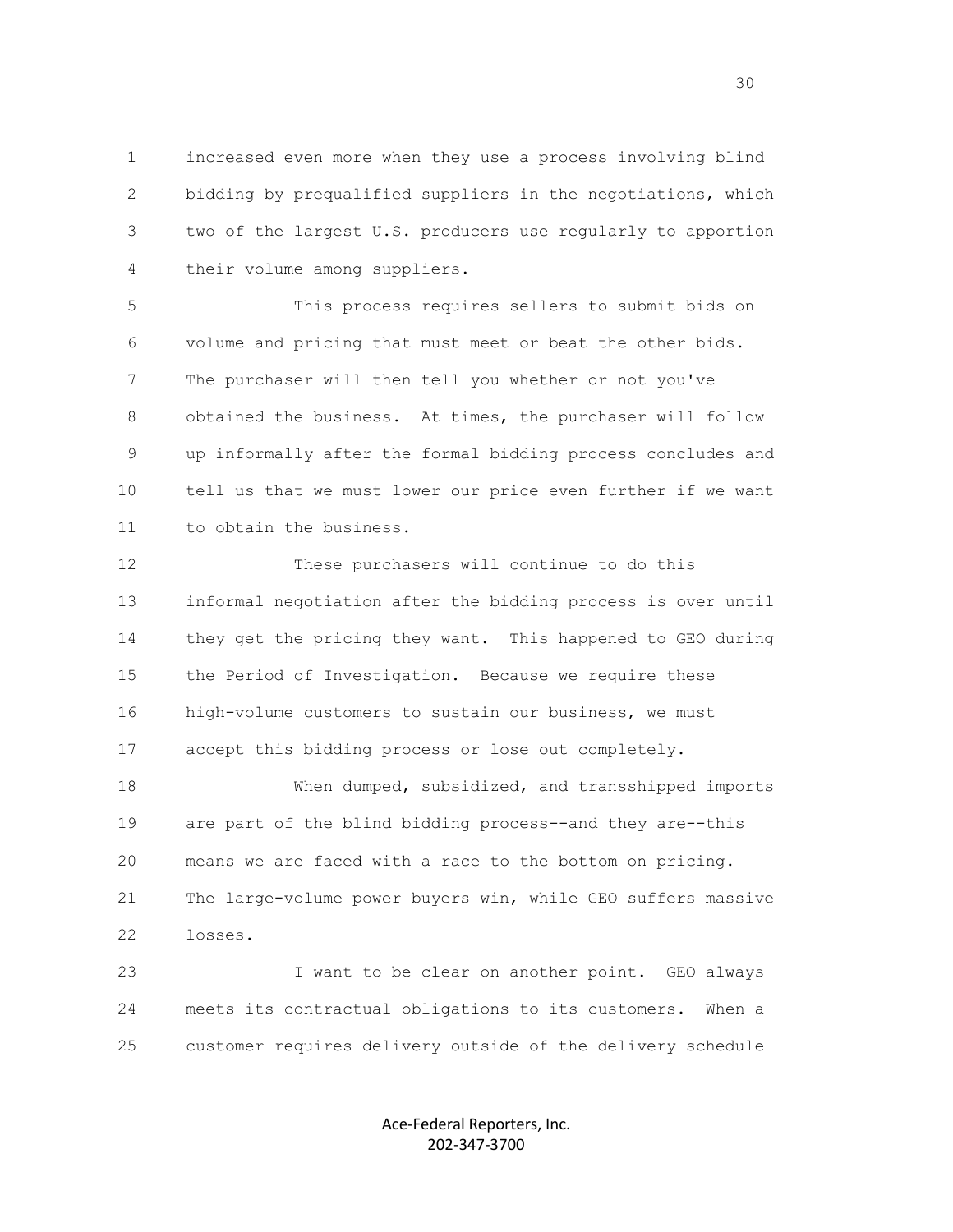1 or seeks additional volume above the contract commitment-- 2 particularly when the customer tries to associate that 3 volume with a lower contract price when spot market prices 4 are higher--then that customer is attempting to do something 5 beyond our contractual terms and take advantage of us. This 6 has nothing to do with GEO's ability to supply its contract 7 customers.

8 At GEO, we know that a U.S. glycine industry can 9 succeed if imports are fairly priced, because we have run a 10 profitable glycine business in the past and are ready to do 11 so again. However, we cannot succeed unless imports from 12 these four countries compete on a fairly traded basis.

 13 Again, we welcome fairly traded imports. Right 14 now, dumped, subsidized, and transshipped imports are from 15 these countries are being used as leverage against us, and 16 we can't compete. We need these Orders for the domestic 17 industry to survive, and indeed thrive once again on a level 18 playing field.

 19 I thank you for your attention and welcome your 20 questions.

#### 21 STATEMENT OF DANIEL KLETT

 22 MR. KLETT: Good morning. I am Dan Klett with 23 Capital Trade, testifying on behalf of the U.S. glycine 24 industry. I will be addressing key conditions of 25 competition and volume effects. Ms. Woodings will address

> Ace-Federal Reporters, Inc. 202-347-3700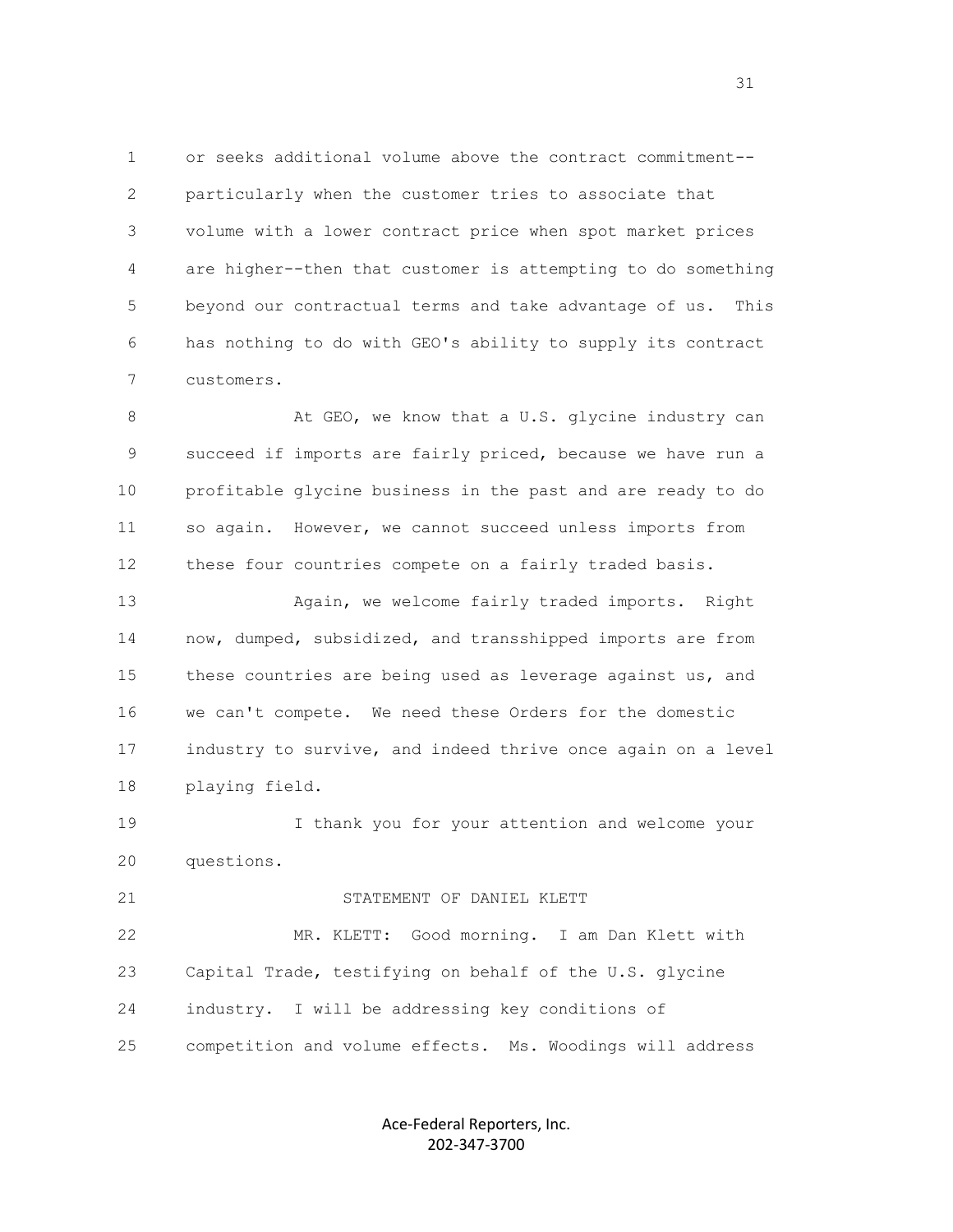1 price, impact, and threat.

 2 In the preliminary phase, the Commission found 3 that subject imports from each of the four subject countries 4 were fungible with both the domestic like product and each 5 other.

 6 Your Staff Report, including data compiled from 7 purchaser questionnaires, confirms that your finding as to 8 fungibility is correct. Your staff reviewed a variety of 9 substitutability issues, and as shown in Slide 1, concluded 10 that there was a moderate to high degree of substitutability 11 between glycine produced in the United States and imported 12 from subject countries.

 13 Any variation in the elasticity of substitution 14 range of 3 to 6 is attributed to the degree of certification 15 required. However, this would limit substitution only if a 16 large share of subject imports did not compete with U.S. 17 producers because they were certified for certain uses and 18 U.S. producers were not certified.

 19 This is not the case here. The Commission 20 collected data for different types of glycine, including 21 technical grade, USP-grade, pharmaceutical-grade, and 22 precursors or other grades. The actual data on U.S. 23 shipments of these grades by country of origin are 24 confidential, but I can say that both U.S. producers and 25 subject imports, individually and collectively, are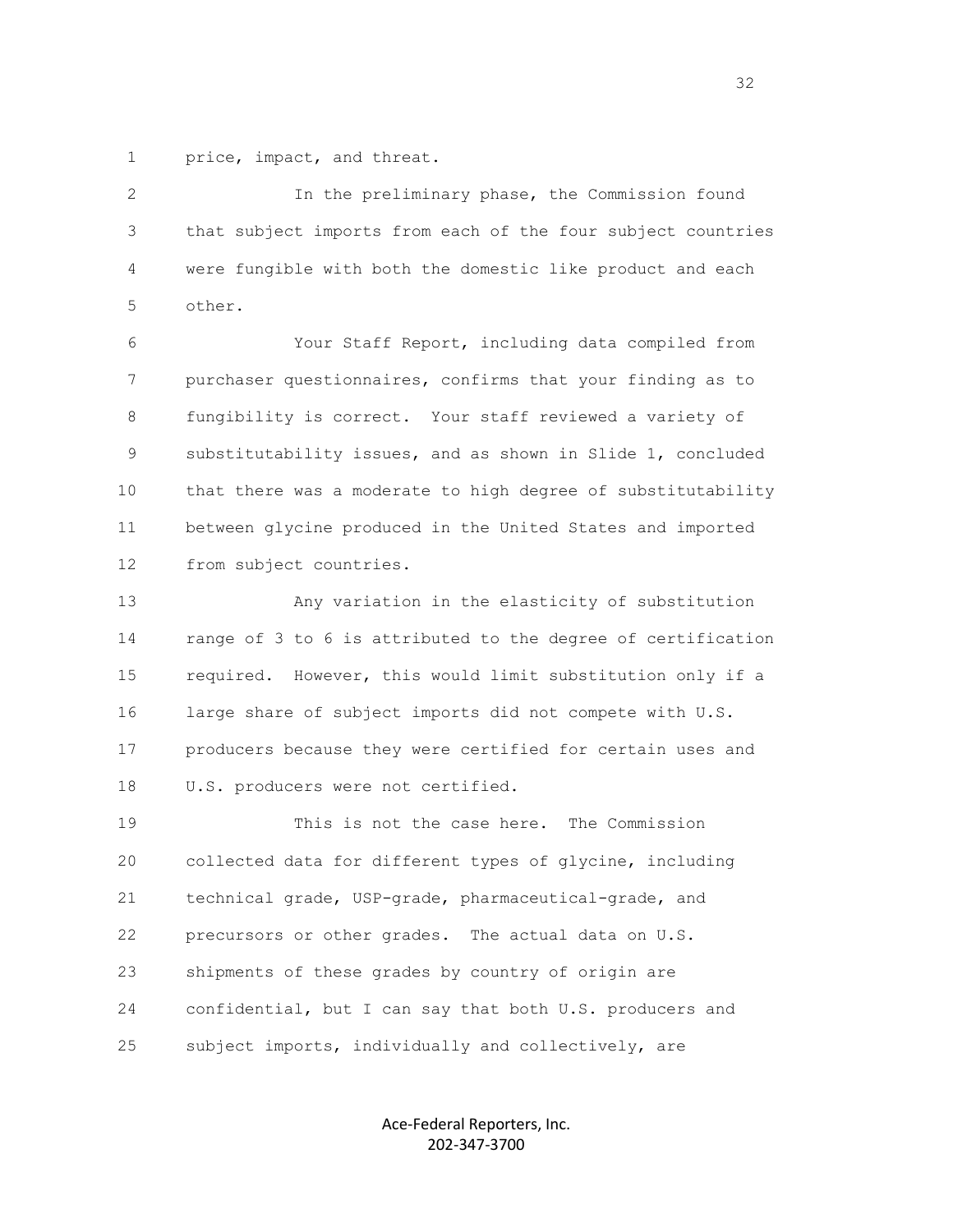1 overwhelmingly in the technical and USP grades, with only a 2 very small share in pharmaceutical grades.

 3 Your purchaser questionnaires, which cover a very 4 large share of the total glycine market, provide insights on 5 substitutability. Slide 2 shows, in descending order, the 6 price and grade-related purchasing factors identified by 7 purchasers as "very important." Only "purity" is ranked 8 higher than "price." This is to be expected given that 9 glycine is a chemical sold on the basis of grade, so purity- 10 -or adherence to grade specifications--is naturally an 11 important purchase criterion.

 12 However, as shown in Slide 3, glycine from U.S. 13 producers and subject imports are generally comparable for 14 purity and grade, and are distinguished to any significant 15 degree only with respect to price. U.S. glycine is most 16 often rated as "inferior" or higher priced than subject 17 imports, consistent with your underselling data.

 18 Japanese Respondents in particular argued that 19 glycine imports from Japan are unique and provide 20 high-quality and ultra-pure glycine not available from U.S. 21 producers for certain demanding pharmaceutical and 22 technological applications.

 23 Slide 4 shows that purchasers disagree with this 24 characterization. Most rated U.S. and Japanese glycine as 25 comparable for grade and purity, and only a few rated

> Ace-Federal Reporters, Inc. 202-347-3700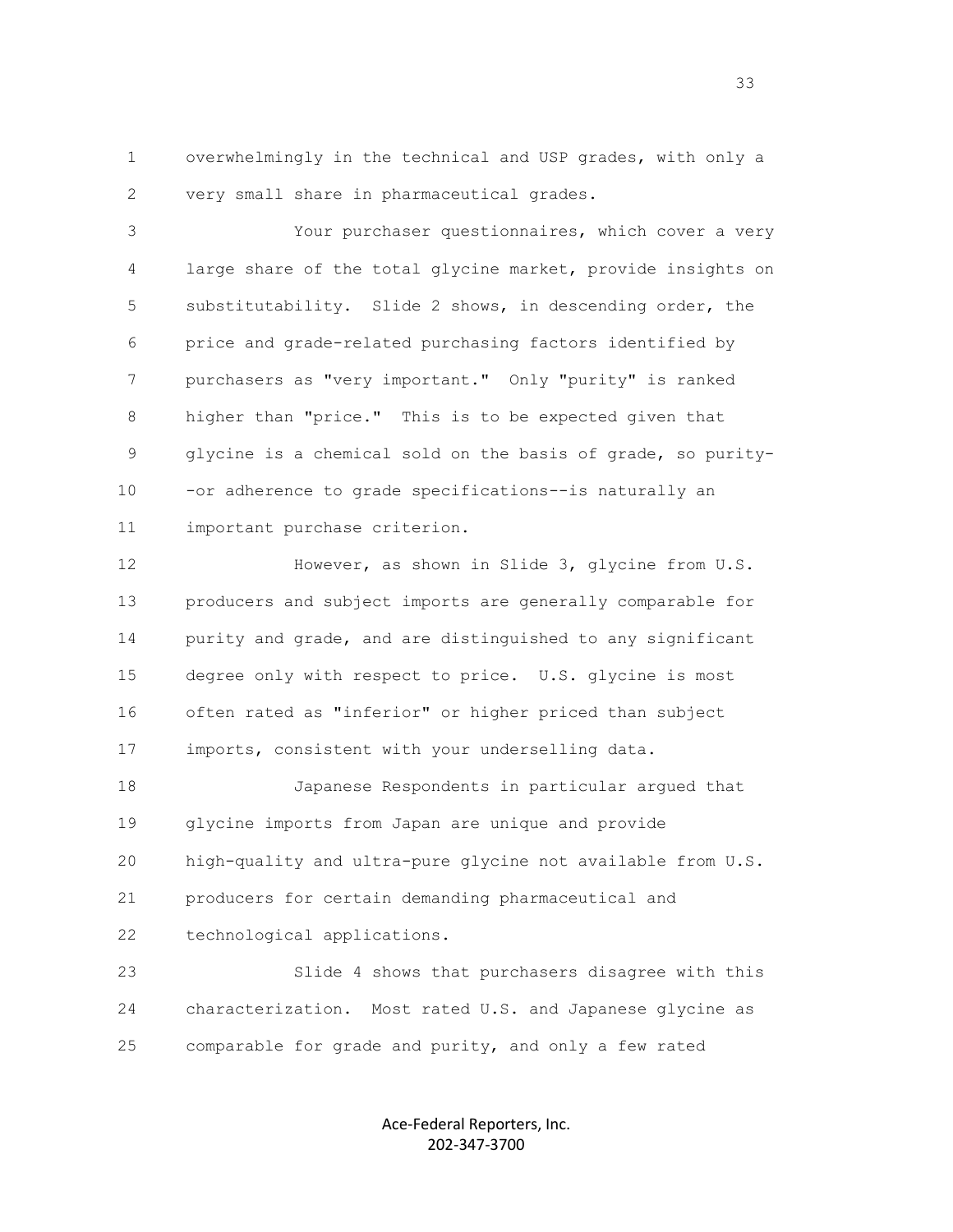1 U.S.-origin glycine to be inferior. And U.S. glycine was 2 most often rated as "inferior" or higher priced than imports 3 from Japan.

 4 Other factors supporting a high degree of 5 substitutability between U.S. producers and subject imports 6 are that a large percentage of purchasers reported buying 7 both U.S-origin and subject imported glycine, which can be 8 seen at Table V-8 of the Staff Report, and there's 9 significant regional overlap, as shown in Table II-2 of the 10 Staff Report.

 11 Another condition of competition is that the 12 customer base is highly concentrated, which has particular 13 implications for your price analysis. The large power 14 buyers have a greater ability to leverage the threat of 15 purchasing subject imports to negotiate a lower price from 16 U.S. producers, because the potential sales volume loss can 17 have such a detrimental effect. This effect is magnified 18 when the negotiated lower price is locked in, given the 19 prevalence of annual contracts with fixed price terms. 20 Also, because of meet-and-release clauses in most of these 21 contracts, and because of the enormous leverage these power 22 buyers wield, they can lower prices even further during the 23 life of the contract.

 24 Turning to volume, one data issue relates to how 25 to measure subject imports. The Staff Report uses Census

> Ace-Federal Reporters, Inc. 202-347-3700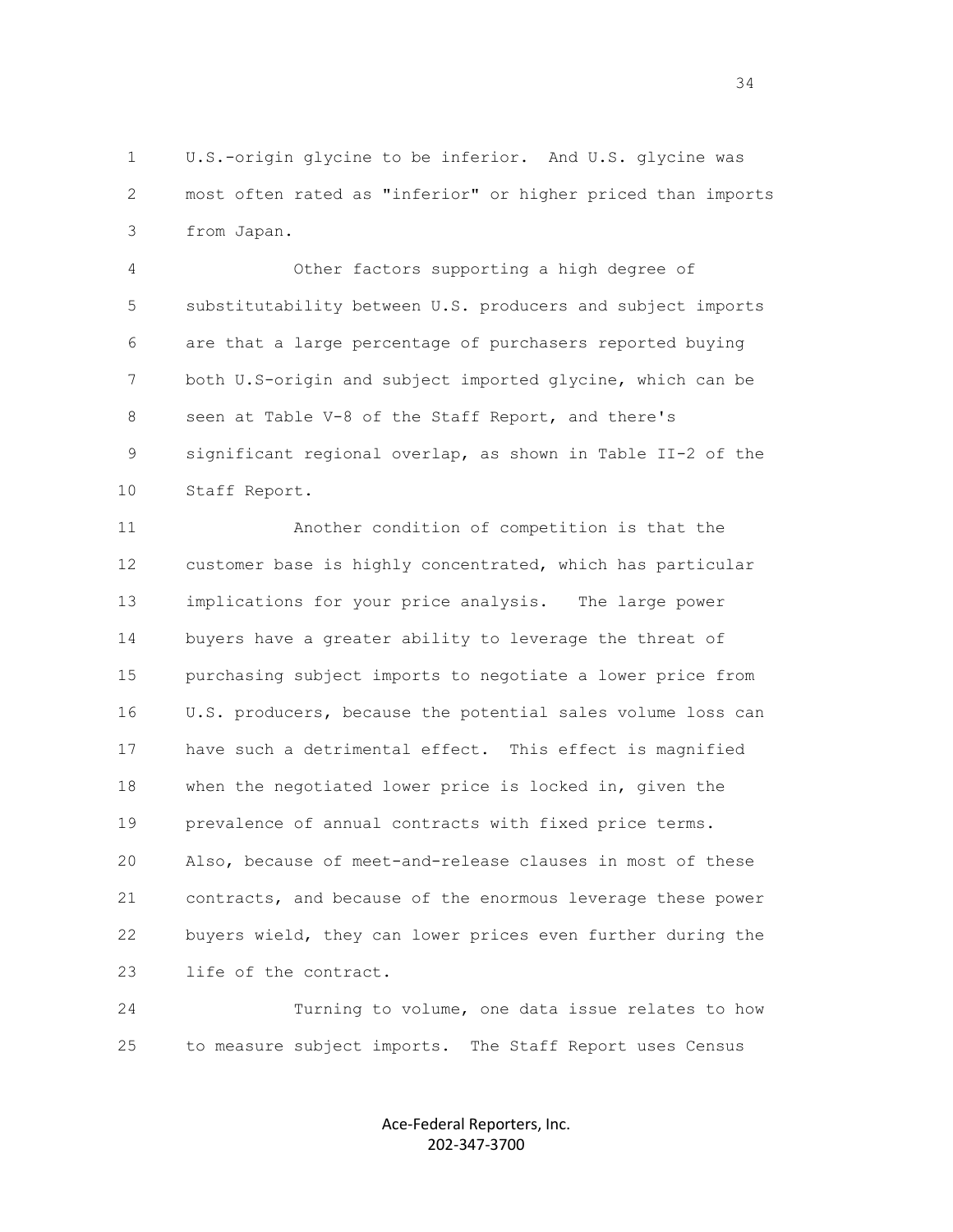1 data for imports, U.S. apparent consumption, and market 2 share.

 3 In the preliminary phase Staff Report, an 4 alternative also was presented which adjusted Census import 5 data for changes in importers' inventories and re-exports. 6 I believe the same approach should be considered here 7 because it better reflects when subject imports compete in 8 the U.S. market with the domestic industry.

 9 Slide 5 shows subject imports on a monthly basis, 10 which shows a surge in late 2015. Much of this went into 11 importers' ending inventory which was sold into the U.S. 12 market after 2015. An adjustment to Census data for 13 year-over-year changes in ending inventory accounts for 14 this.

 15 Exhibit 3 to our prehearing brief has these 16 calculations and shows increases in subject import market 17 share from 2015 to 2017, whether glycine imports from 18 Thailand ultimately are found to be subject or not.

 19 Even if Census data without adjustments are used, 20 subject imports are significant--still showing increasing 21 market share from 2015 to 2017. Moreover, in absolute terms 22 subject imports represent a large share of the U.S. market 23 and a share of U.S. production.

 24 Another data issue relates to how to categorize 25 glycine imports by Nutrin, given the transshipment and

> Ace-Federal Reporters, Inc. 202-347-3700

<u>35 States and the states and the states and the states and the states and the states and the states and the states and the states and the states and the states and the states and the states and the states and the states a</u>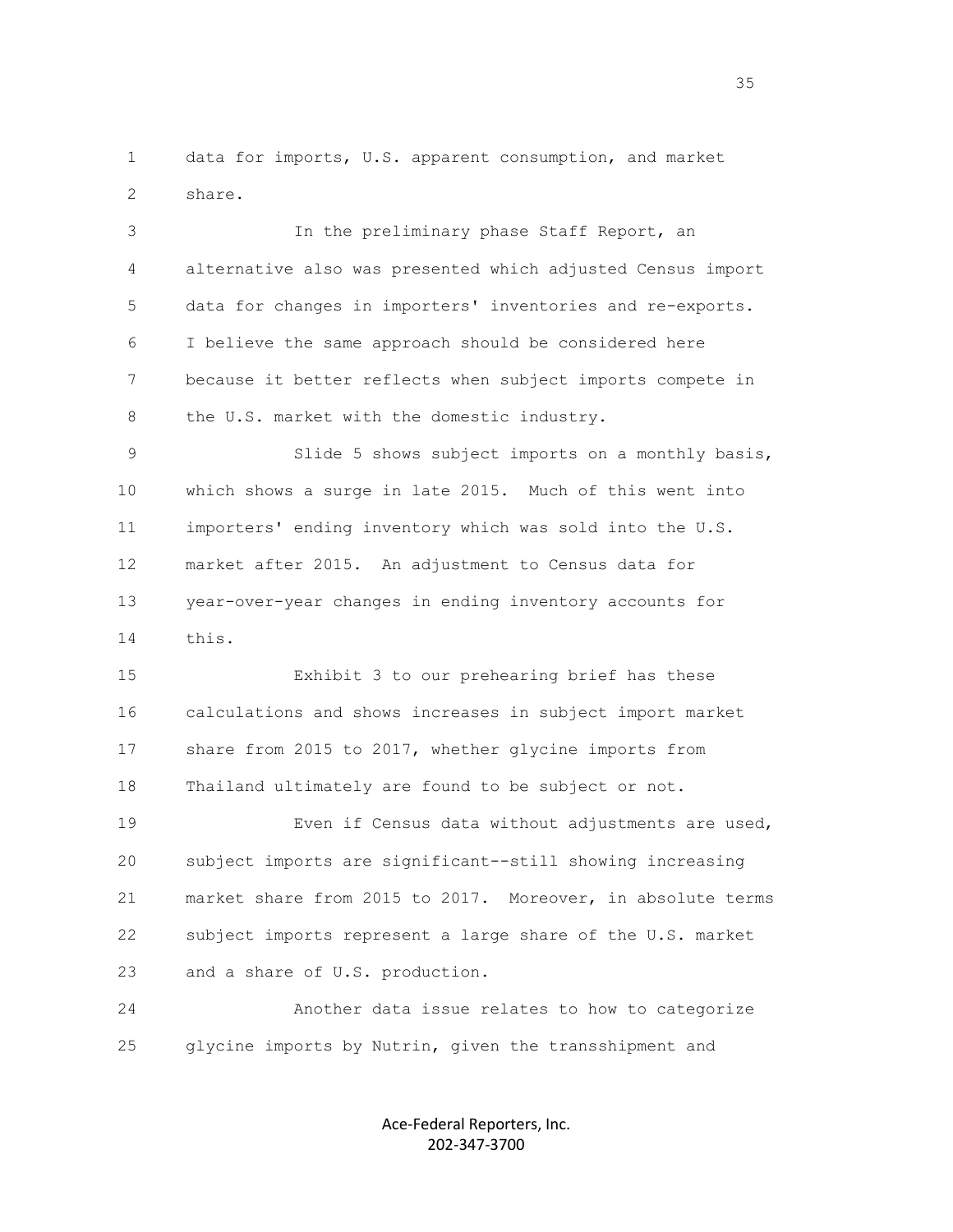1 country-of-origin misclassification issues identified by 2 Customs and Border Protection, and the reason for why 3 Commerce has postponed its final AD and CVD findings for 4 glycine imports from Thailand. Slide 6 contains some key 5 quotes from CBP and Commerce on this issue.

 6 If there is an affirmative determination at 7 Commerce on glycine from Thailand, country-of-origin 8 classification should be a minor issue because such imports 9 are "subject" whether classified as "Thai" or "Chinese" 10 origin.

 11 However, if Thailand receives a negative 12 determination at Commerce, this issue is important for the 13 Commission regarding the accuracy of subject import data for 14 causation analysis. It is my understanding that if required 15 there will be supplemental briefing allowed here based on 16 Commerce's postponed final determination for Thailand.

 17 Given the likely misclassification of 18 Chinese-origin glycine as Thai-origin glycine for 19 importation into the United States, were recommend that the 20 Commission ask Nutrin some specific questions regarding 21 data submitted in its foreign producer and importer 22 questionnaires, the specifics of which are in our brief. 23 The last issue I address relates to Respondents'

 24 allegations that the U.S. market requires imports, and that 25 U.S. producers have had problems supplying glycine to

> Ace-Federal Reporters, Inc. 202-347-3700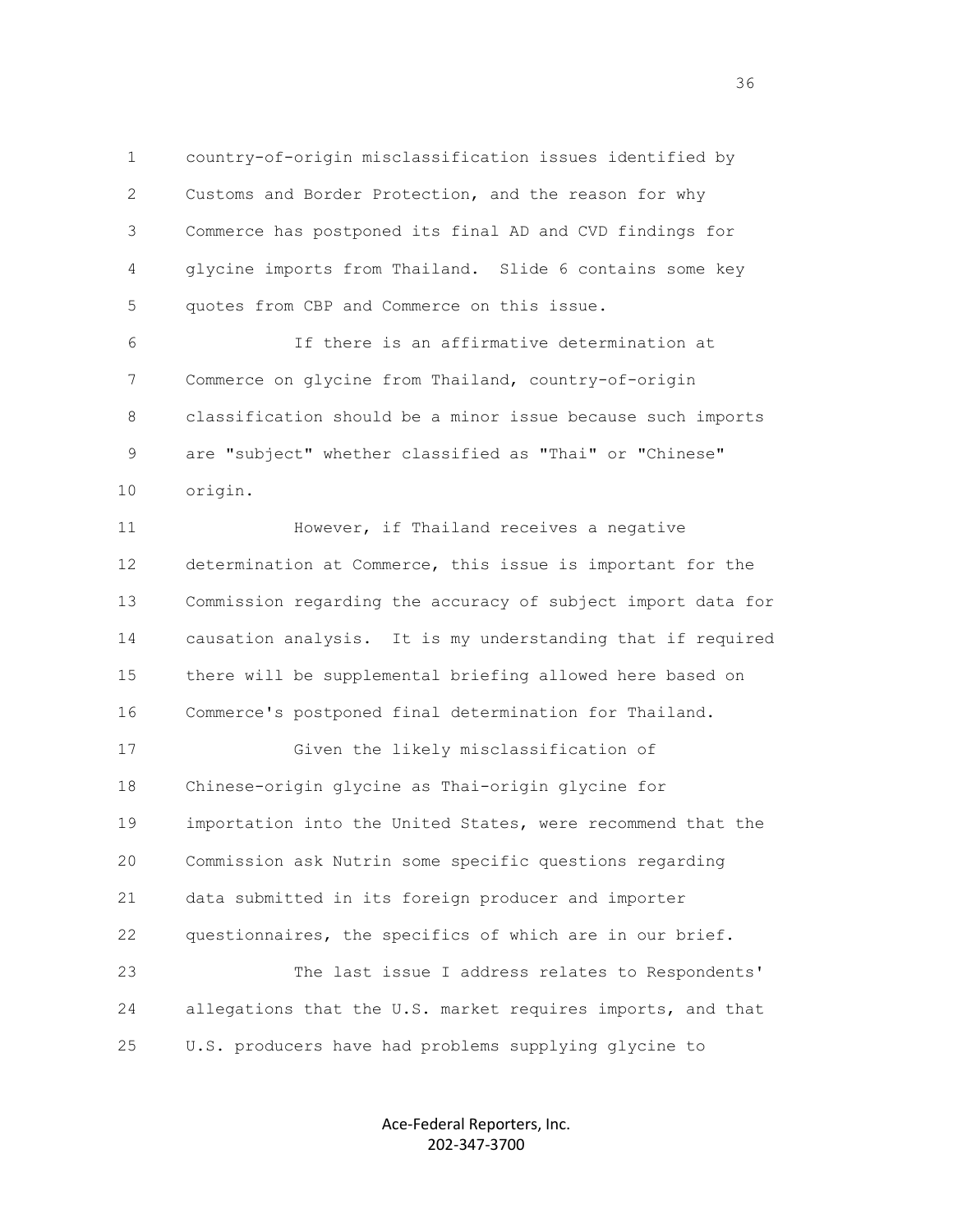1 certain customers.

| $\mathbf{2}^{\prime}$ |                                                              |
|-----------------------|--------------------------------------------------------------|
|                       | Initially, it does not follow that because the               |
| 3                     | U.S. market must rely on imports to satisfy a portion of     |
| 4                     | U.S. demand, that there can be no adverse effects to the     |
| 5                     | U.S. industry from subject imports.                          |
| 6                     | Slide 7 shows the raking by purchasers of                    |
| 7                     | price/cost and availability/supply as identified among the   |
| 8                     | top three purchasing factors. Availability/supply was an     |
| 9                     | important factor, but price/cost was more often listed as    |
| 10                    | the number one purchasing factor.                            |
| 11                    | Slide 8 shows how U.S. and subject imports were              |
| 12                    | rated relative to each other for two supply factors and for  |
| 13                    | price. For availability and reliability of supply. U.S. and  |
| 14                    | subject imports were most often reported to be comparable.   |
| 15                    | A number of purchasers did report U.S.-origin glycine to be  |
| 16                    | inferior to subject imports with respect to availability and |
| 17                    | reliability of supply.                                       |
| 18                    | It is necessary to evaluate the specifics related            |
| 19                    | to each of these responses for context. However, I can make  |
| 20                    | the following general points.                                |
| 21                    | First, the U.S. industry reported excess                     |
| 22                    | capacity. Your staff found a supply elasticity in the range  |
| 23                    | of 3 to 6, and that the U.S. industry has the ability to     |
| 24                    | significantly increase or decrease shipments to the U.S.     |
| 25                    | market in response to price changes. I agree with this       |
|                       |                                                              |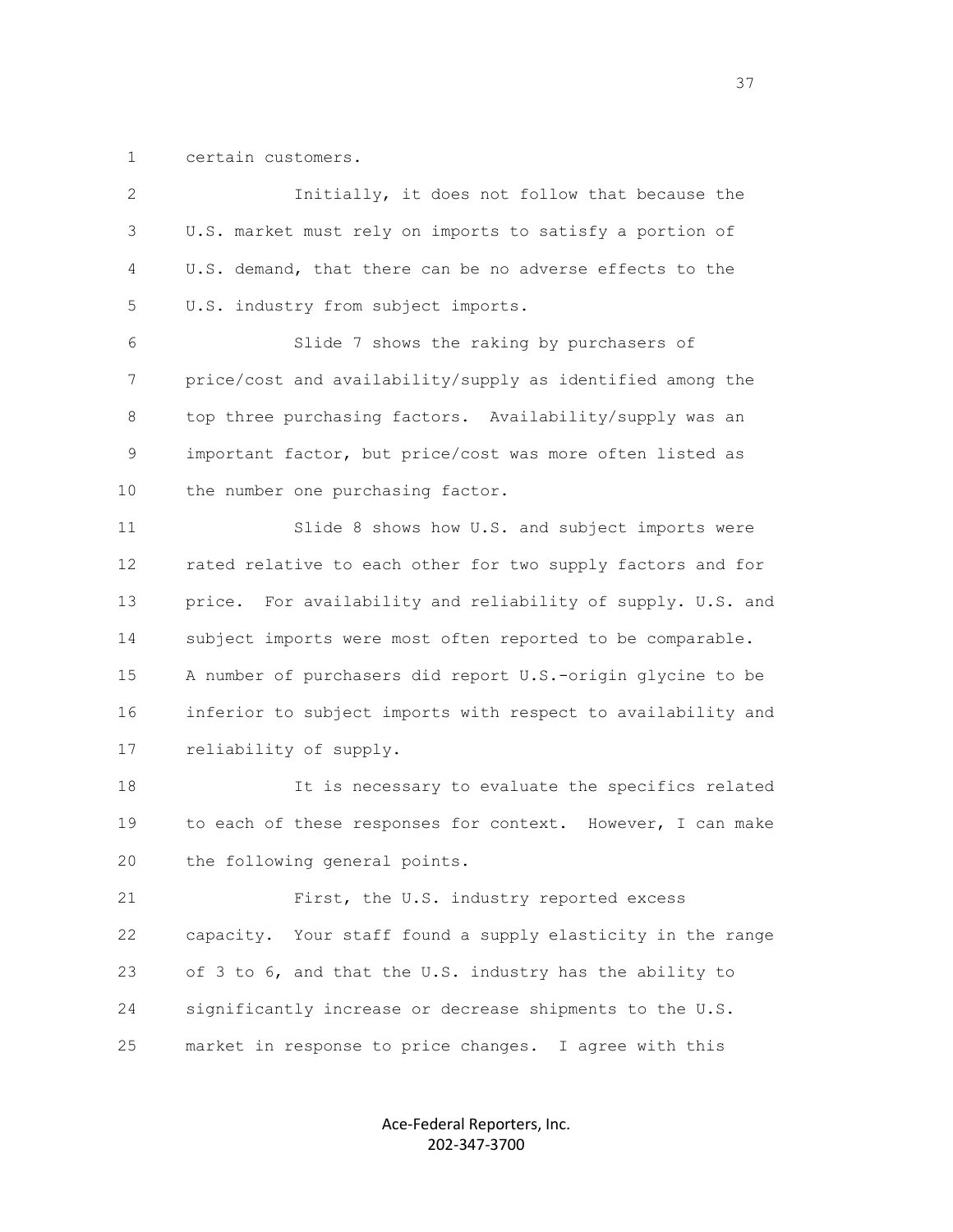1 assessment.

| 2  | Second, what was the specific nature of the                  |
|----|--------------------------------------------------------------|
| 3  | "supply disruption" alleged? For example, if under a         |
| 4  | contract with an agreed-to delivery schedule or with         |
| 5  | agreed-to volumes on a scheduled basis, did the purchase     |
| 6  | request a delivery outside that schedule? Was the requested  |
| 7  | volume above the contract terms, with the customer           |
| 8  | requesting the contract price, even though higher spot       |
| 9  | market prices should apply?                                  |
| 10 | Finally, an assertion of a systemic short supply             |
| 11 | situation for U.S. producers does not comport with the       |
| 12 | significant price declines U.S. producers were forced to     |
| 13 | accept over the POI.                                         |
| 14 | Thank you.                                                   |
| 15 | STATEMENT OF REBECCA WOODINGS                                |
| 16 | MS. WOODINGS: Good morning, Chairman Johanson,               |
| 17 | members of the Commission and Commission Staff. It is again  |
| 18 | a pleasure to appear on behalf of the domestic industry      |
| 19 | producing glycine. I have been working with members of the   |
| 20 | industry throughout the instant investigations. But I also   |
| 21 | worked with the industry during the first and second Sunset  |
| 22 | Reviews involving the antidumping duty order on imports from |
| 23 | Chattem Chemicals is well known to me as a<br>China.         |
| 24 | petitioner in the China AD cases, and as a committed         |
| 25 | advocate for fair trade in the U.S. glycine market.          |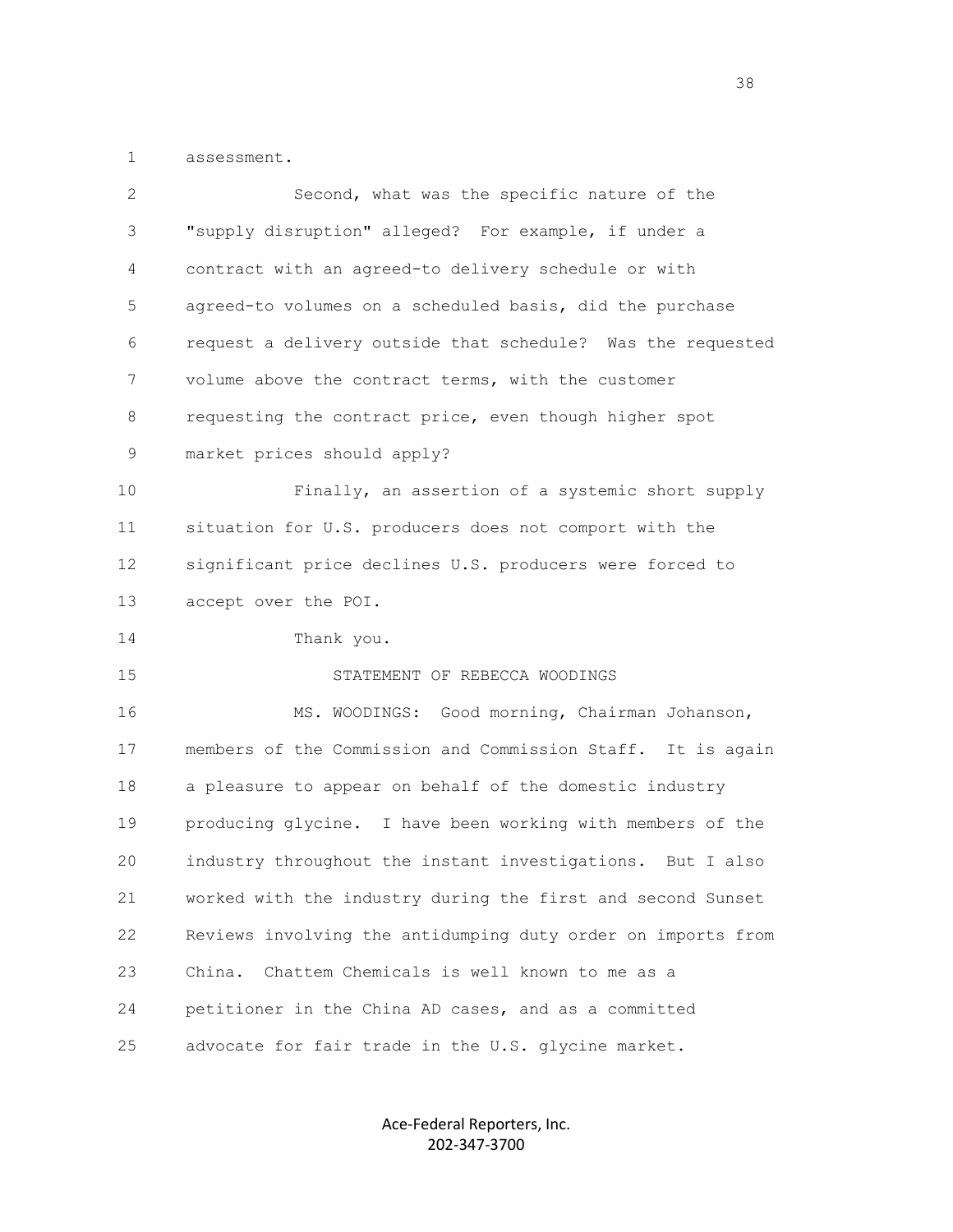1 My testimony will address the evidence regarding 2 pricing, impact on the domestic industry and the threat of 3 further injury in the absence of trade remedies.

 4 In its preliminary opinion, the Commission noted 5 that fully 87% of pricing comparisons showed underselling. 6 That includes 91% of price comparisons involving USP grade 7 glycine and 100% of price comparisons involving technical 8 grade glycine.

 9 The Commission collected data for the same 10 pricing products in the final phase, from the same two U.S. 11 producers, and from the same universe of U.S. importers. 12 Unlike in many Commission investigations, pricing product 13 coverage is very high relative to reported shipments by both 14 U.S. producers and subject importers. This is despite the 15 absence of reported prices for imports from China.

 16 Slide 9, with data from the Staff Report, shows 17 that, during the current POI, there continued to be 18 significant underselling by subject imports. This is true 19 with or without the inclusion of glycine imported by 20 Nutrin USA, whatever the source.

 21 Moreover, the underselling led to a significant 22 volume of lost sales by the domestic industry. This is 23 reported in purchaser questionnaires and summarized at Table 24 V-9 of the Staff Report.

25 Specific pricing data are confidential; however,

Ace-Federal Reporters, Inc. 202-347-3700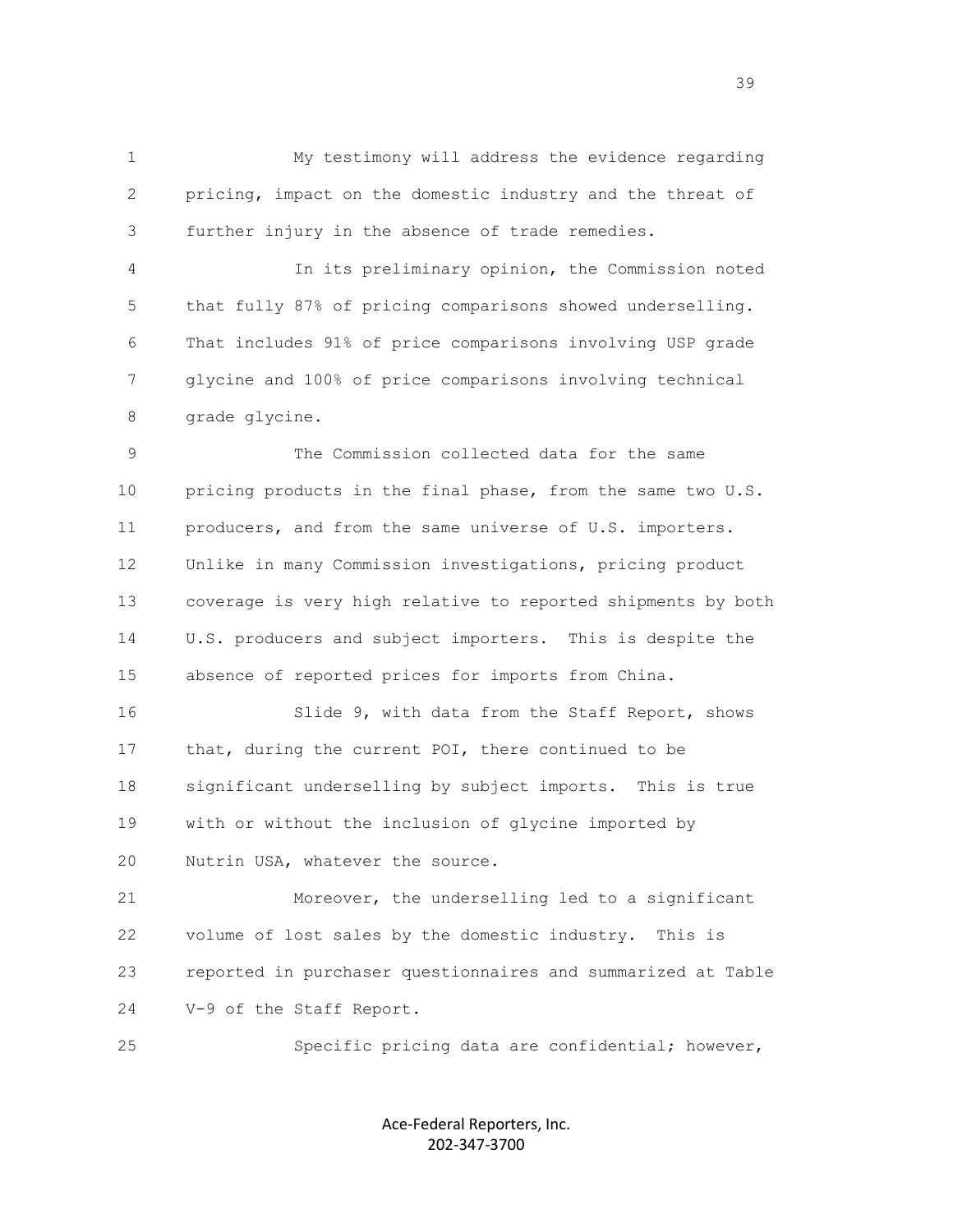1 in this investigation, import AUVs from Census data are a 2 reliable proxy for subject import price trends. Slide 10 3 here illustrates the steep decline in subject import prices 4 during the POI. These declines started, as you see, in the 5 fourth quarter of 2015, with prices dropping from about 6 \$2.17/lb. to \$1.60/lb. by the fourth quarter of 2018. 7 That's fully 26%.

8 In many Commission cases, AUVs are a poor 9 substitute for actual pricing due to product mix issues; in 10 this case, however, product mix is very stable. Moreover, 11 in our brief, at Exhibit 7, we demonstrate the correlation 12 of the import AUVs and the pricing data.

 13 While we can't go into detail in this setting, 14 U.S. prices for glycine also fell, and this is particularly 15 the case for the high-volume USP grade and technical grade. 16 I would submit to you that pervasive underselling and 17 falling subject import prices are behind the fall in U.S. 18 producers' prices. Key factors establishing the causal 19 nexus are outlined in Mr. Klett's testimony: 20 Subject imports have a large share of the U.S.

 21 market, so widespread underselling and price declines will 22 have a greater effect as compared to a situation where 23 imports have a relatively smaller share of the U.S. market. 24 The customer base is highly concentrated, and 25 prices are often fixed in annual contracts. Purchasers have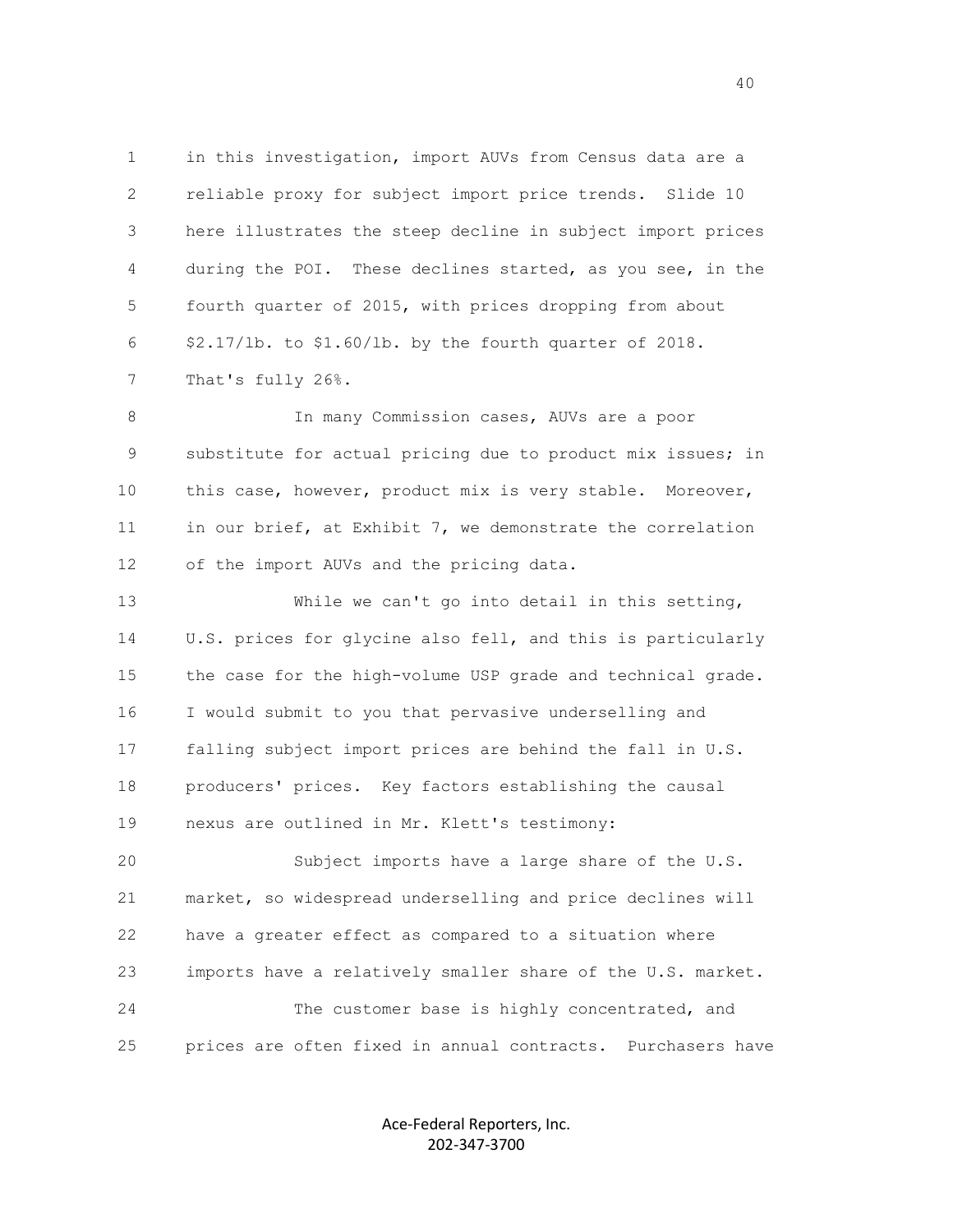1 significant leverage to use pricing and available volume of 2 glycine imports from the subject countries to negotiate 3 lower prices from U.S. producers.

 4 And, non-import factors cannot explain the U.S. 5 producers' price declines. Demand has not declined, there 6 are no competing substitute products and unit costs have 7 actually increased. In fact, not only is the case for 8 significant price depression made, but so is the case for 9 significant price depression. This is detailed in our brief 10 based on confidential financial and pricing data.

 11 The effect of the underselling and falling prices 12 is also quite evident in terms of the impact on the domestic 13 industry.

 14 In particular, price trends are reflected in 15 lower unit values for commercial shipments and falling 16 per-unit revenues. I noted that the domestic industry 17 experienced cost increases during the POI. This is 18 specifically in terms of the unit cost of goods sold. The 19 inevitable result of falling selling prices in the face of 20 rising unit costs is the financial deterioration that is 21 abundantly documented in the Staff Report.

 22 When I testified at the preliminary staff 23 conference, I warned that cash flow was still positive, but 24 sharply lower by 2017. I questioned how long the industry 25 could maintain investment given the evident deterioration in

> Ace-Federal Reporters, Inc. 202-347-3700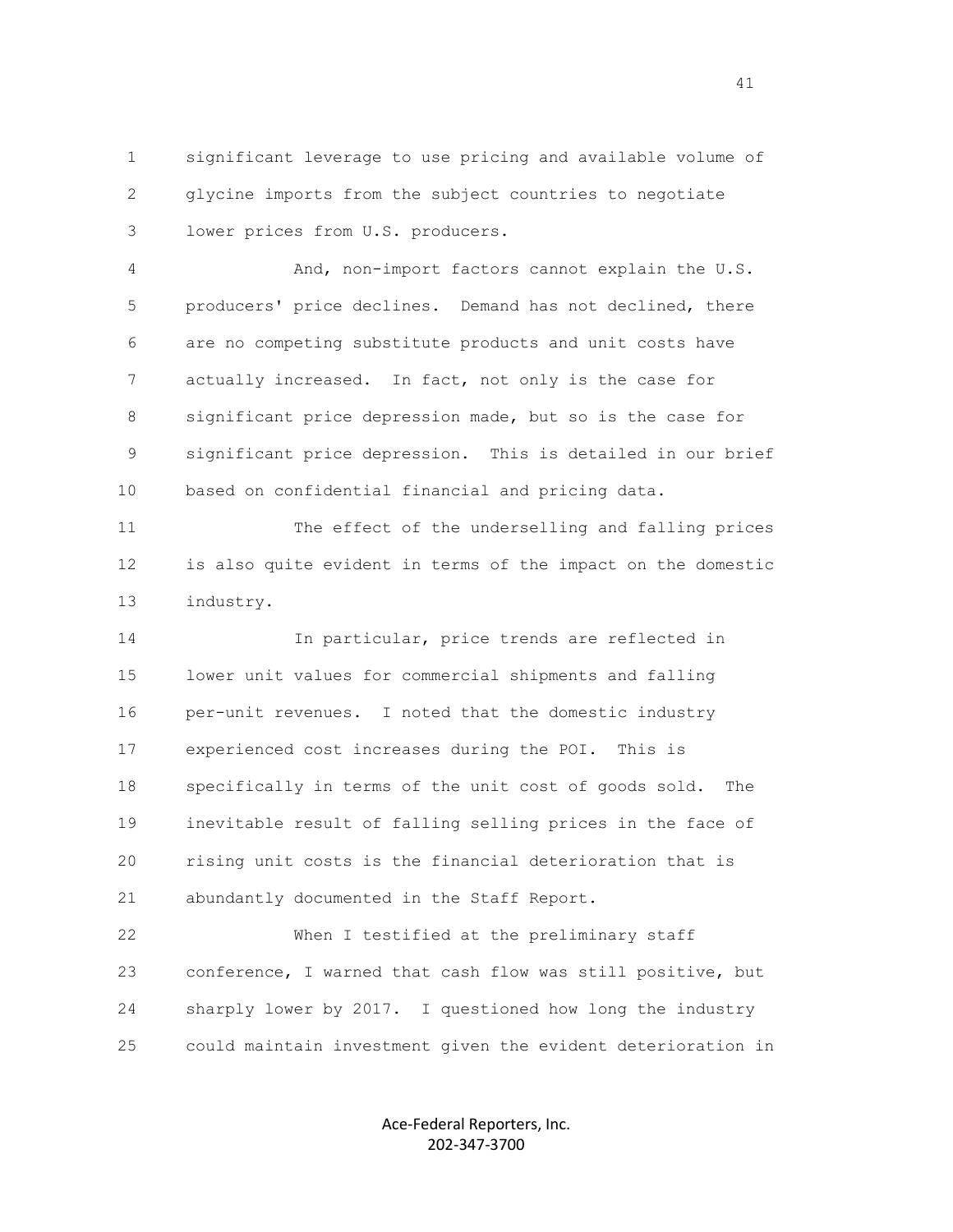1 financial indicia. Financial performance generally and cash 2 flow specifically deteriorated further in 2018. Mr. Ghazey 3 has stated in his testimony that the outcome of these 4 investigations will determine the future of glycine 5 production for GEO Specialty Chemicals.

 6 I believe that the necessary indicia on causation 7 and present injury are evident in this case and I urge the 8 Commission to reach a determination of present material 9 injury. Indeed, were the Commission to not act in this 10 regard, we are likely to have a much smaller industry in the 11 very near future. And that will leave U.S. purchasers 12 without yet another source of supply.

 13 Nevertheless, let me move on briefly on to the 14 question of threat.

 15 There is clear evidence of excess capacity in 16 each of the subject countries. In the absence of 17 questionnaire responses from Chinese producers, let me 18 remind you of the case for maintaining the Chinese AD 19 orders, which the Commission has done in a series of Sunset 20 Reviews since the original investigation. Chinese glycine 21 capacity is massive, and while there is an internal market 22 for some of this product, Chinese glycine producers also 23 export to markets around the globe. In fact, in 2011, the 24 only U.S. glycine producer in Europe, Tessenderlo, cited 25 Chinese glycine as the only reason for going out of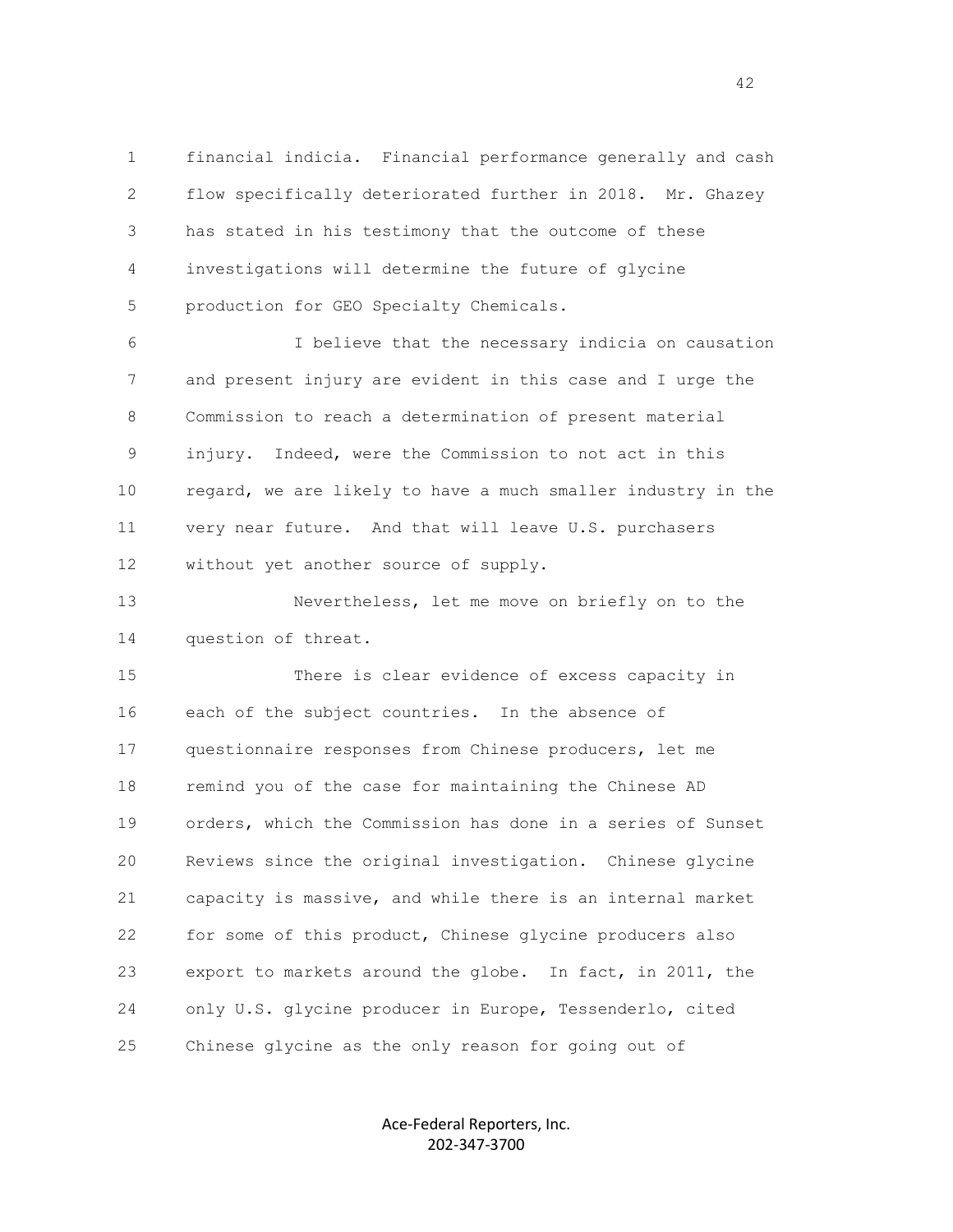1 business. Findings regarding circumvention of the Chinese 2 AD order through transshipment through India, Cambodia, and 3 now potentially Thailand, further emphasize the willingness 4 of Chinese exporters to sell in the U.S. market.

 5 Recent increases in subject imports, particularly 6 from 2016 to 2017, support a conclusion of likely future 7 import volume and market share increases. And the downward 8 spiral in import pricing that you see here, and the 9 underselling during the POI clearly establish likely future 10 adverse price effects. Inventories in subject countries 11 increase the risk of further adverse volume effects. And 12 the domestic industry is already at the brink.

 13 I'd like to thank the Commission staff for their 14 diligence in this investigation. I appreciate the attention 15 of the Commissioners and our panel is ready for any 16 questions you may have.

 17 MR. SCHWARTZ: That does formally conclude our 18 presentation. We request that any time left over from this 19 presentation be apportioned for rebuttal. Thank you.

 20 CHAIRMAN JOHANSON: Thank you all for appearing 21 here today. We will now begin Commissioner questions, and I 22 will be the first Commissioner to ask questions.

 23 As you all are aware, the petitioners raise 24 several points, the whole issue of supply availability and 25 supply constraints. This is perhaps best noted at Page 49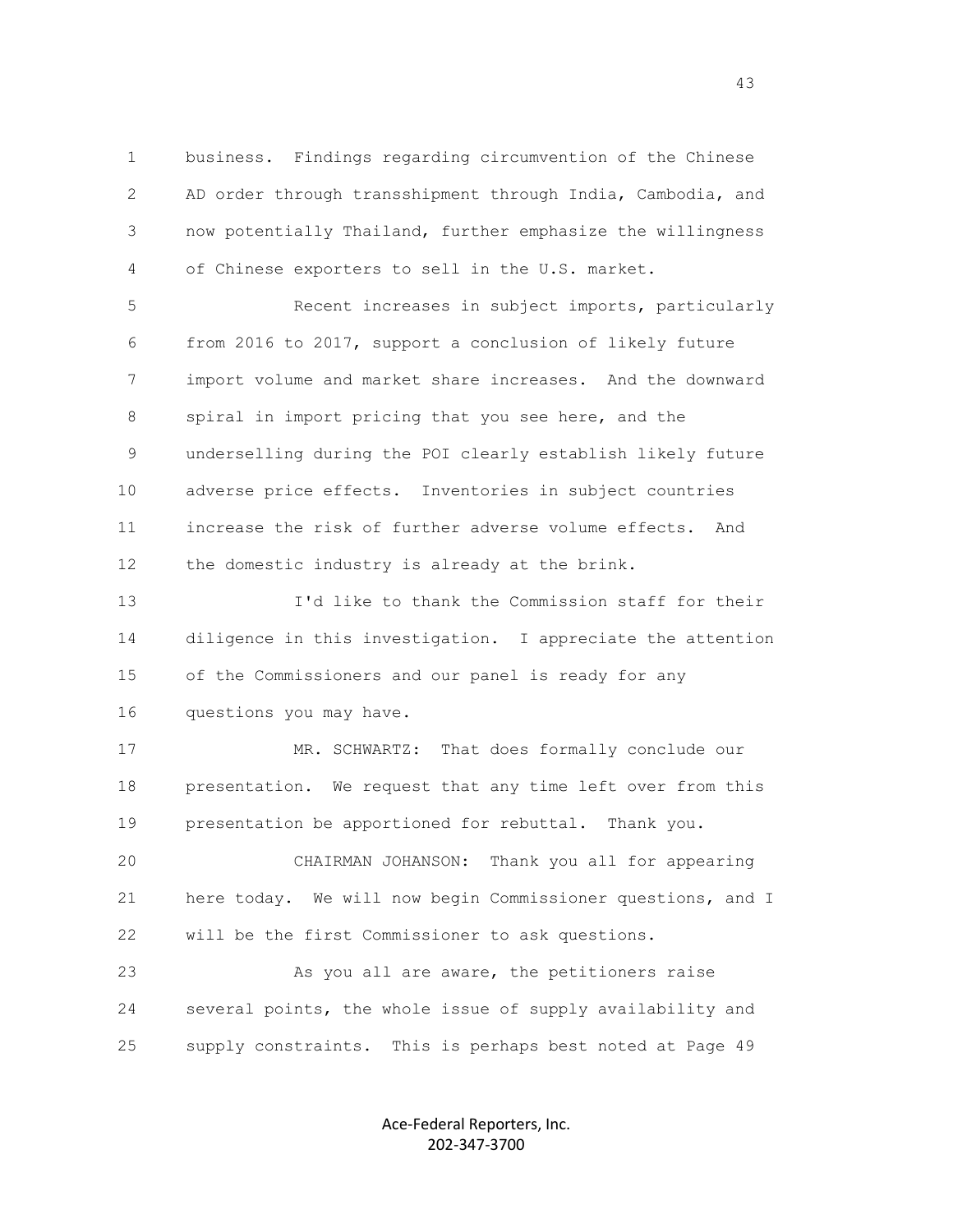1 of the petitioners' brief, the combined petitioners' brief. 2 I was wondering if you all could address this issue further. 3 I know that you all addressed it a moment ago, but this is a 4 major point raised by the respondents. First of all, have 5 your firms been unable to supply any particular customers? 6 MR. HUGHES: Thank you, Commissioner. This is 7 Dan Hughes from GEO. It's a tough question to answer -- 8 MR. BISHOP: Can you lift your microphone up? 9 MR. HUGHES: My apologies. 10 MR. BISHOP: Thank you. 11 MR. HUGHES: We prefer to work with contracted 12 customers and we then go to the spot market every month to 13 see if we can fill capacity. We do supply all of our 14 contracted customers. If, because the transshipped material 15 is now available in the market, it's creating more demand, 16 which we have seen, and sometimes, yes, we have to tell 17 people that we can't supply them because they don't have a 18 contract with us, and our contracted customers always come 19 first. 20 MR. GHAZEY: I'd like to add to that, Mr. 21 Chairman. As we said earlier -- 22 MR. BISHOP: Could you identify yourself, please? 23 MR. GHAZEY: This is Ken Ghazey, CEO. As I said 24 in my remarks, we try to be efficient and, by being 25 efficient, we wanna lower our unit cost through absorption,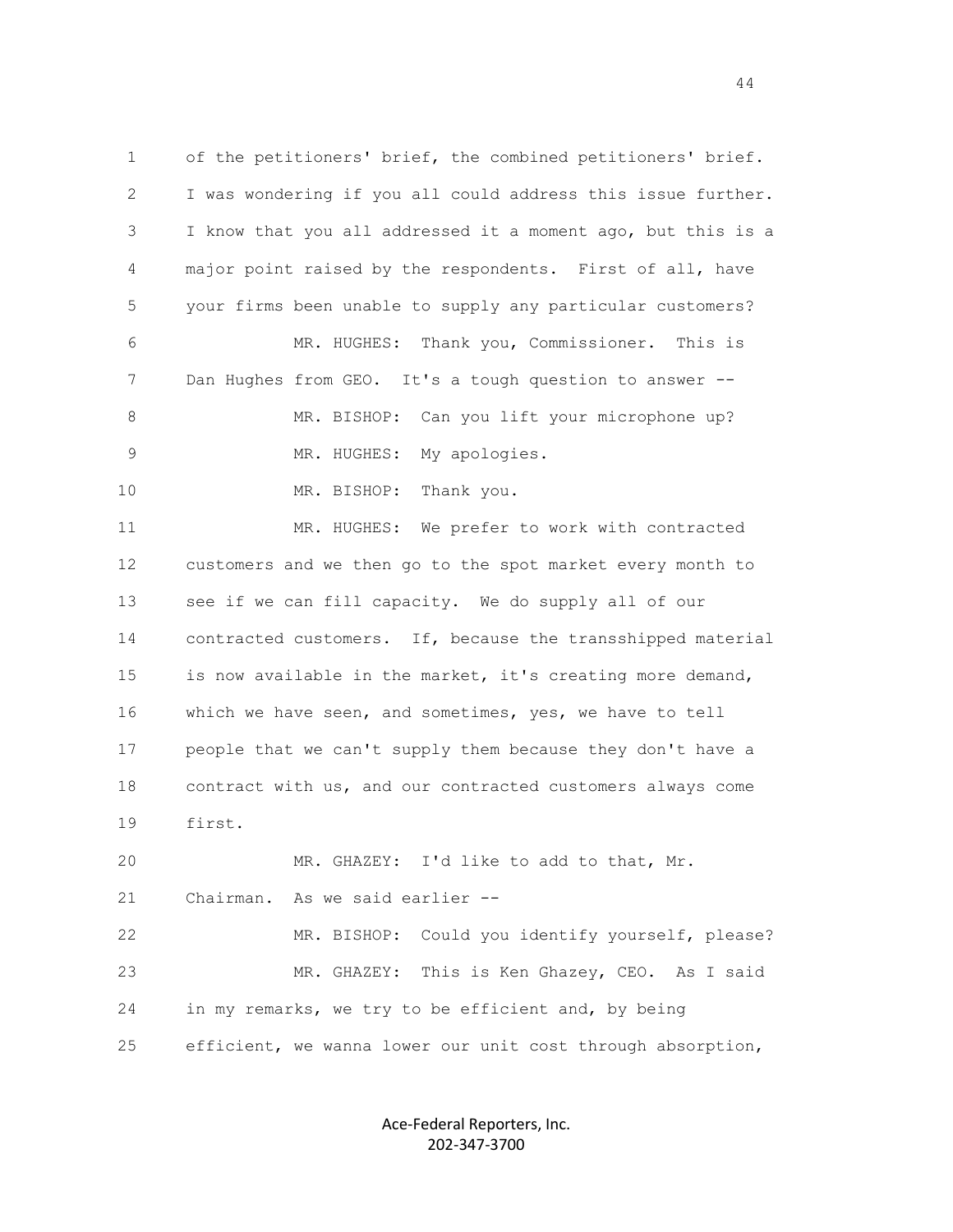1 and that leads to us trying to run at the highest

 2 utilization rates possible. For even planning throughout 3 the year, that usually works best for us to do it on a 4 contract basis, which seemingly, our major customers also 5 prefer in doing a contract basis.

 6 If they have shortages because their second or 7 third supplier is unable to meet requirements that they 8 allocated to them, and they've come to us, and we call this 9 the tide shortfall, we have been unable to respond to that 10 increased demand. We have met and we continue to meet all 11 shipments that we contracted for, and our on-time delivery 12 remains exceptional.

 13 Unfortunately, there is some shortages in the 14 market, not due to our contracts, but due to other suppliers 15 who were transshipping, we believe, are not any longer 16 supplying product to the market and the market is presently, 17 on that basis, unable to meet demand.

 18 MR. ALLEN: This is Jason Allen with Chattem 19 Chemicals. All of our contract customers are serviced 20 without fault. Also, our long-term customers are serviced 21 without fault, even though we do not have contracts with 22 them. So we have no supply issues.

 23 And I also wanna point out again that we have 24 millions of pounds of capacity that is unused. So the 25 ability to supply from Chattem is available.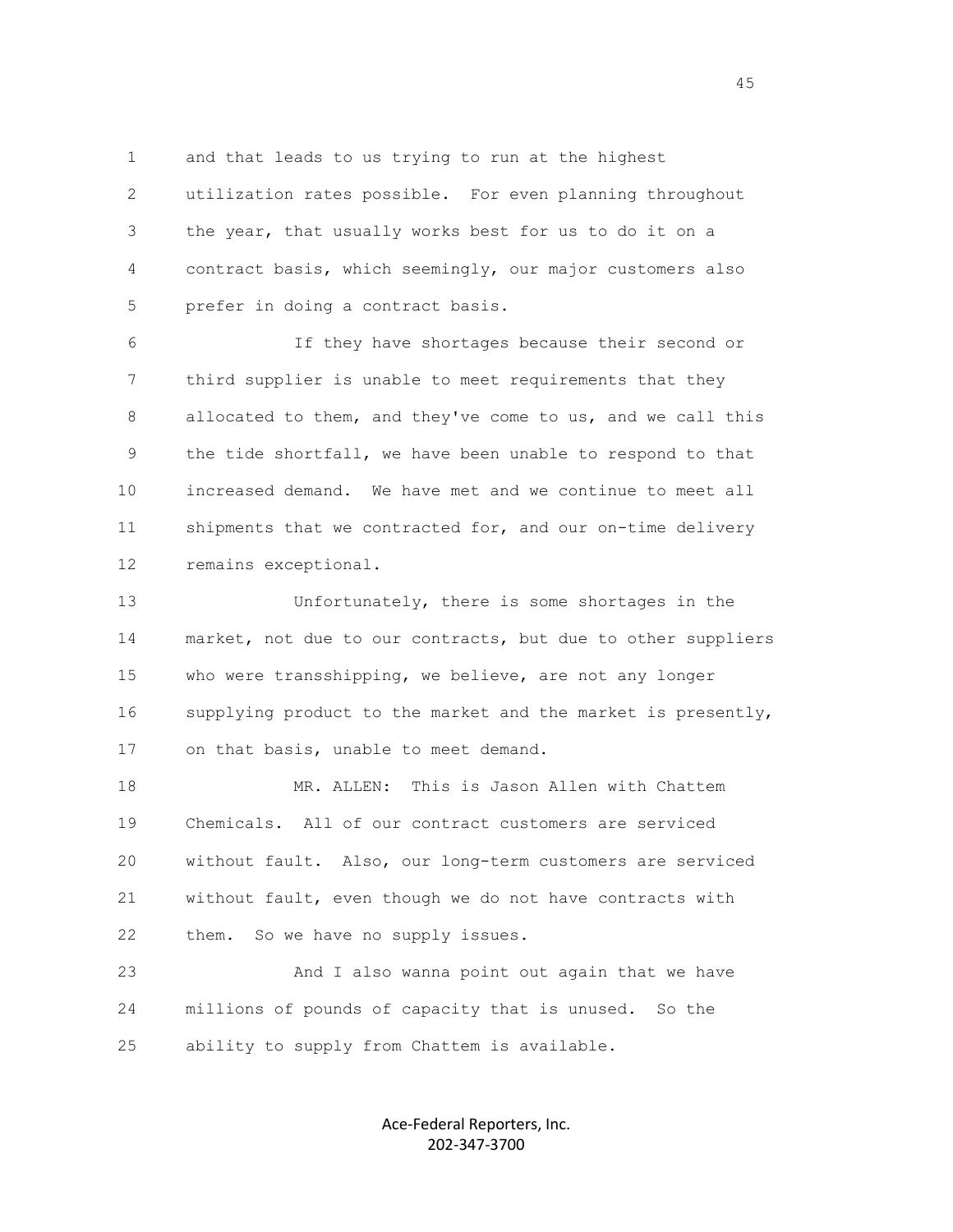1 CHAIRMAN JOHANSON: Given the emphasis placed on 2 supply factors in the Commission's previous investigation of 3 this product in 2007-2008, how if at all has this market 4 changed in the last decade?

 5 MR. GHAZEY: I don't think there's been a 6 tremendous amount of change on the demand side. I think 7 it's been consistently pretty reliable. There's been GNP 8 type of growth. We, on the supply side, continue to do the 9 things that we can to improve the reliability of our 10 product, but I would think the most dramatic change that we 11 have seen has been the new entry of product from Thailand 12 that we have now, or through customs efforts and others and 13 our own setback belief, entered transshipping has driven 14 the price down in the domestic market in response to these 15 lower-priced imports. I would say that's been the most 16 significant change starting in 2015.

 17 MR. SCHWARTZ: I would bring the Commissioners' 18 attention to Mr. Ghazey's testimony where he explained that 19 GEO entered the glycine market in late 2005 and when they 20 brought these cases in 2006 and 2007, they were rapidly 21 trying to make changes and improvements to have the 22 businesses operated by Dow/Hampshire. As Mr. Ghazey said in 23 his testimony, in the last twelve years, GEO's spent 24 millions of dollars and has improved tremendously in all 25 areas of customer service to wildly change what you saw in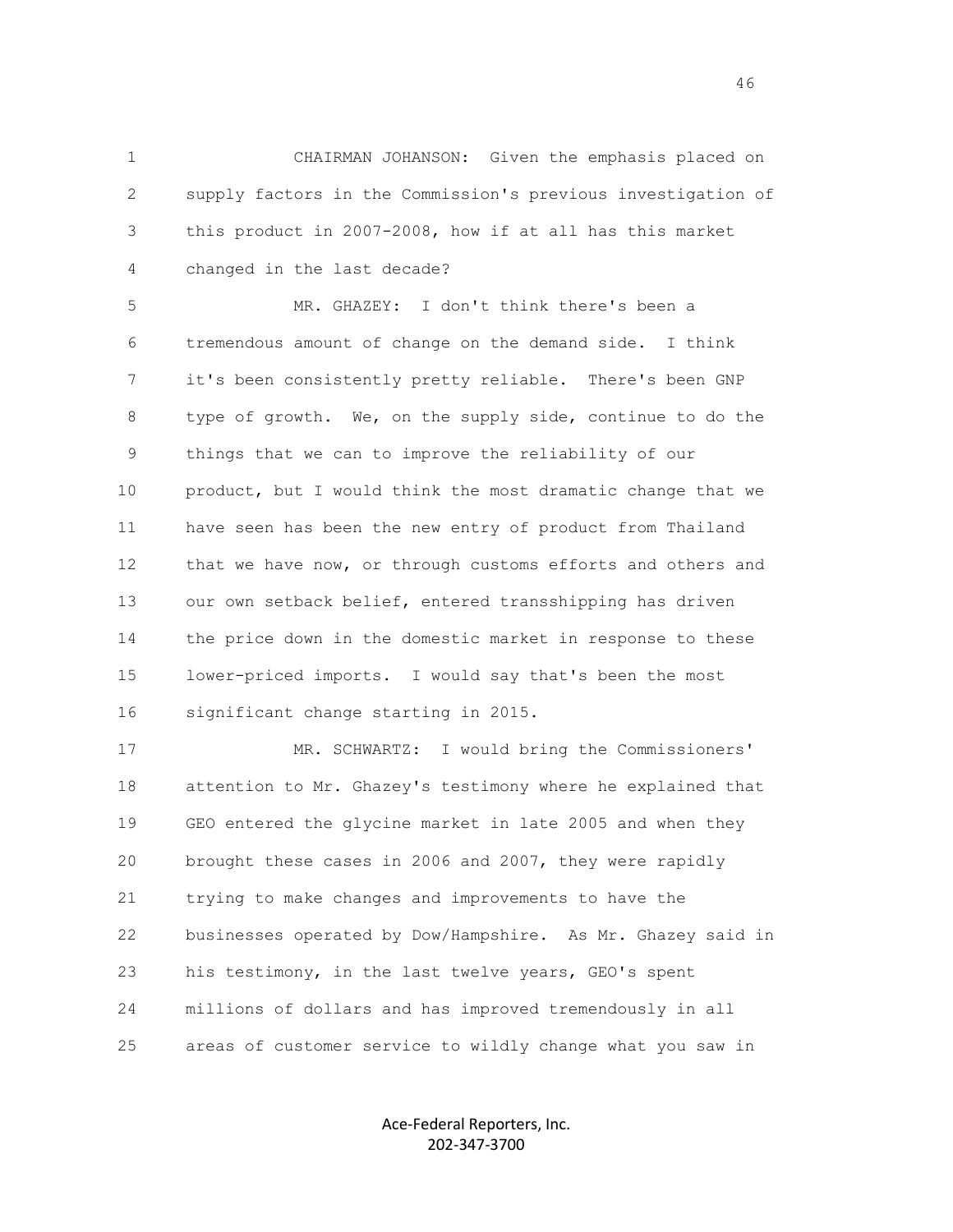1 the glycine industry back in 2006-2007 and what you see now. 2 CHAIRMAN JOHANSON: Thank you for your responses. 3 What kind of issues can cause a shipment to be rejected by 4 purchasers?

 5 MR. HUGHES: Hi, this is Dan Hughes from GEO. 6 There's a couple of things. If there's damage to the 7 material in transit, they can reject it outright there. If 8 the material has some sort of out-of-spec, that to their 9 specifications, they can return it, although that is 10 extraordinarily rare.

 11 On a couple of occasions, there have been some 12 charred material that was in the material that's perfectly 13 usable. We just had to explain what it was. Glycine can 14 get a little charred, a little brown. And the customer 15 accepted it and used it. But other than those things, I 16 really can't think of any reason why a customer would not 17 take a shipment in, because we do our own quality control 18 before it leaves the door.

 19 CHAIRMAN JOHANSON: Does Chattem have any 20 examples of reasons that products might be rejected by 21 purchasers?

 22 MR. ALLEN: I would concur with what Dan Hughes 23 stated.

 24 MR. SCHWARTZ: And I would add that that applies 25 not only to the domestic industry, but to all suppliers of

> Ace-Federal Reporters, Inc. 202-347-3700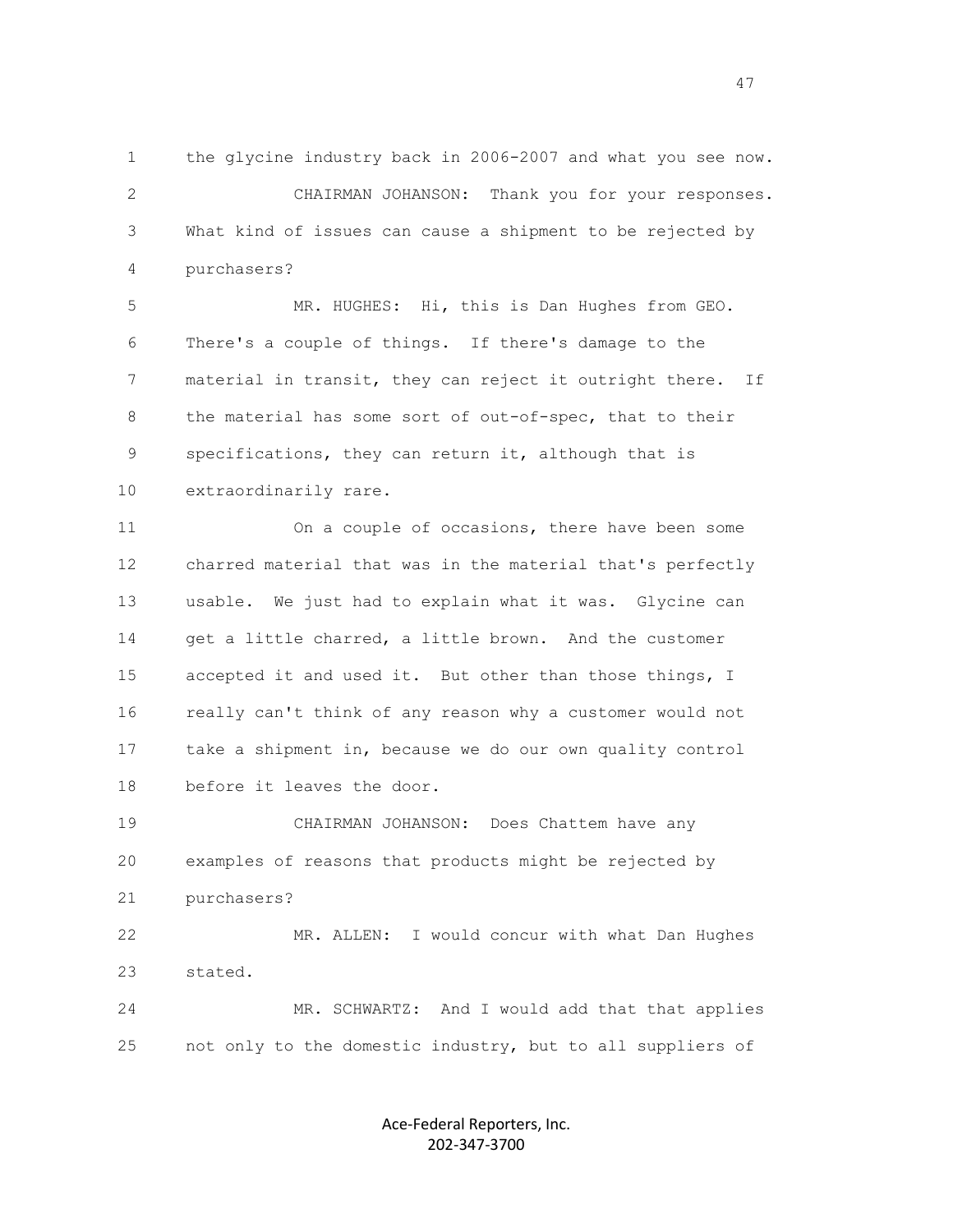1 glycine.

| 2  | CHAIRMAN JOHANSON: Have there been any quality               |
|----|--------------------------------------------------------------|
| 3  | issues or complaints with glycine that your firms have       |
| 4  | provided to customers during the period of investigation?    |
| 5  | MR. HUGHES: Yeah, again, Dan Hughes with GEO.                |
| 6  | We know of a few instances, a very small amount,             |
| 7  | representing a very tiny amount of the amount of glycine     |
| 8  | that we actually manufacture, where there's been clumping of |
| 9  | material. Glycine is a very hydroscopic material, it tends   |
| 10 | to pull moisture out of the atmosphere.                      |
| 11 | In the reported cases that we've seen with our               |
| 12 | contracted customers, in all cases, the material just gets a |
| 13 | little clumped, maybe the size of a softball--I think that   |
| 14 | was the term--but it's very easily tapped out and put back   |
| 15 | in the solution. No one has returned material to my          |
| 16 | knowledge because of clumping in the period of               |
| 17 | investigation.                                               |
| 18 | Jason Allen with Chattem Chemicals.<br>MR. ALLEN:            |
| 19 | We have done an analysis of our complaint files and our      |
| 20 | director of quality has determined that, out of the          |
| 21 | thousands of shipments that we would make on an annual       |
| 22 | basis, less than 0.2% would contain any sort of complaint    |
| 23 | associated with clumping. Less than 0.2% of all shipments.   |
| 24 | We, of course, are an FDA-regulated facility.<br>The FDA was |
| 25 | last in our facility in 2018. The glycine facility was       |

Ace-Federal Reporters, Inc. 202-347-3700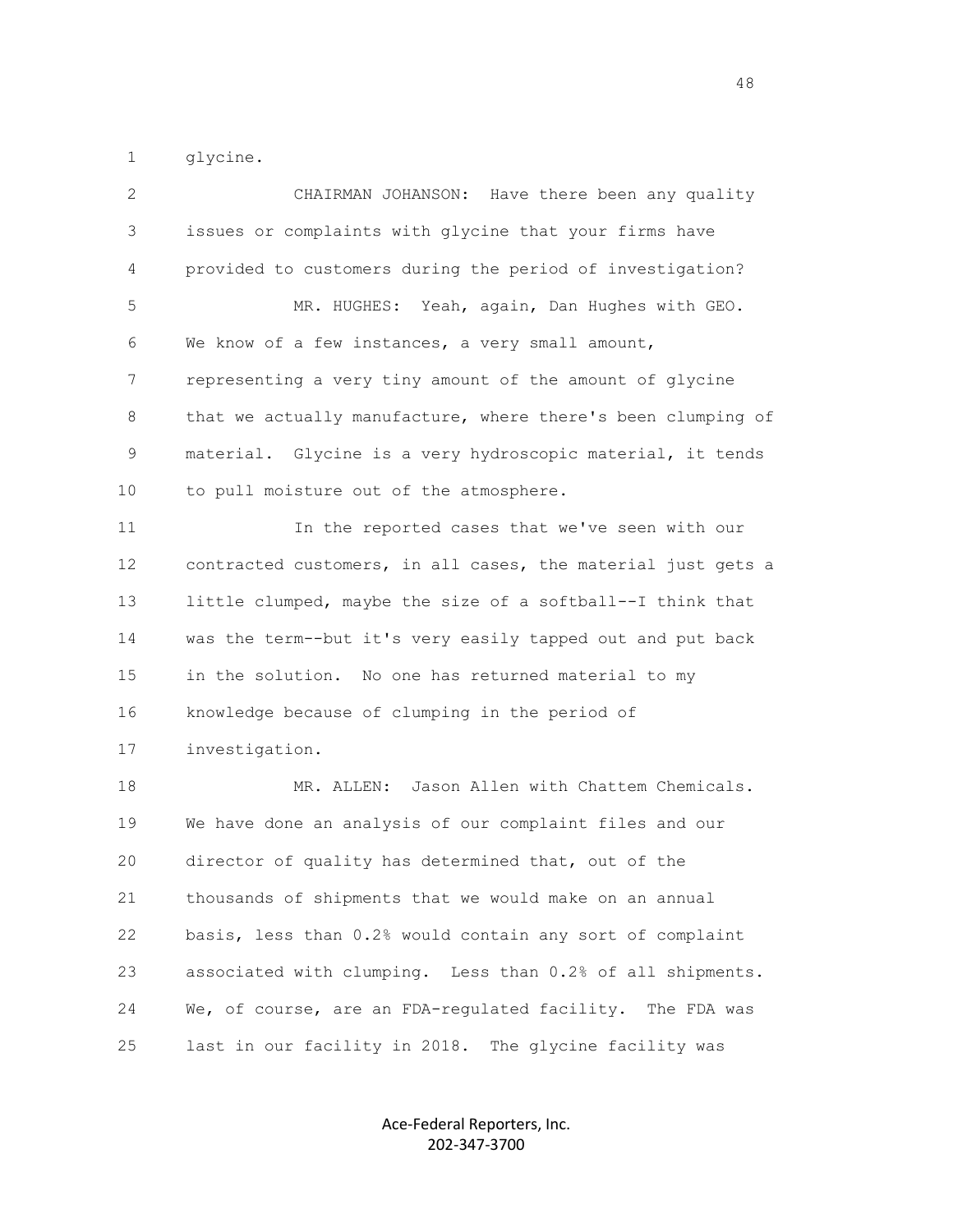1 specifically investigated for compliance. There were no 2 issues noted.

 3 MR. HUGHES: Hi, Dan Hughes again. Just bouncing 4 off what Jason said, in the post-hearing brief, we will 5 supply you with what percentage of complete material versus 6 the millions upon millions of pounds we make every year. 7 It's a very, very small percentage.

 8 CHAIRMAN JOHANSON: When there are concerns about 9 quality issues, is this a matter of certification sometimes? 10 MR. ALLEN: This is Jason Allen with Chattem 11 Chemicals. I want to add that quality is not tested into 12 our product. It's born into our product.

 13 We spend millions of dollars on an annual basis, 14 ensuring that we have the GNP compliance necessary to 15 produce a certain quality of product. We set our plant to 16 produce intravenous great glycine on an annual basis. 17 That's what we do. So again, compliance quality is not 18 tested into a product. It's born into it. 19 MR. HUGHES: Dan Hughes from GEO. It has 20 nothing to do with our certification process. 21 MR. KLETT: Mr. Chairman, this is Dan Klett with 22 Capital Trade. Among the various factors in your purchaser 23 questionnaires, we asked purchasers to compare U.S. and 24 import, and one of the factors was FDA certification. By

25 and large, U.S. producers and subject imports were

Ace-Federal Reporters, Inc. 202-347-3700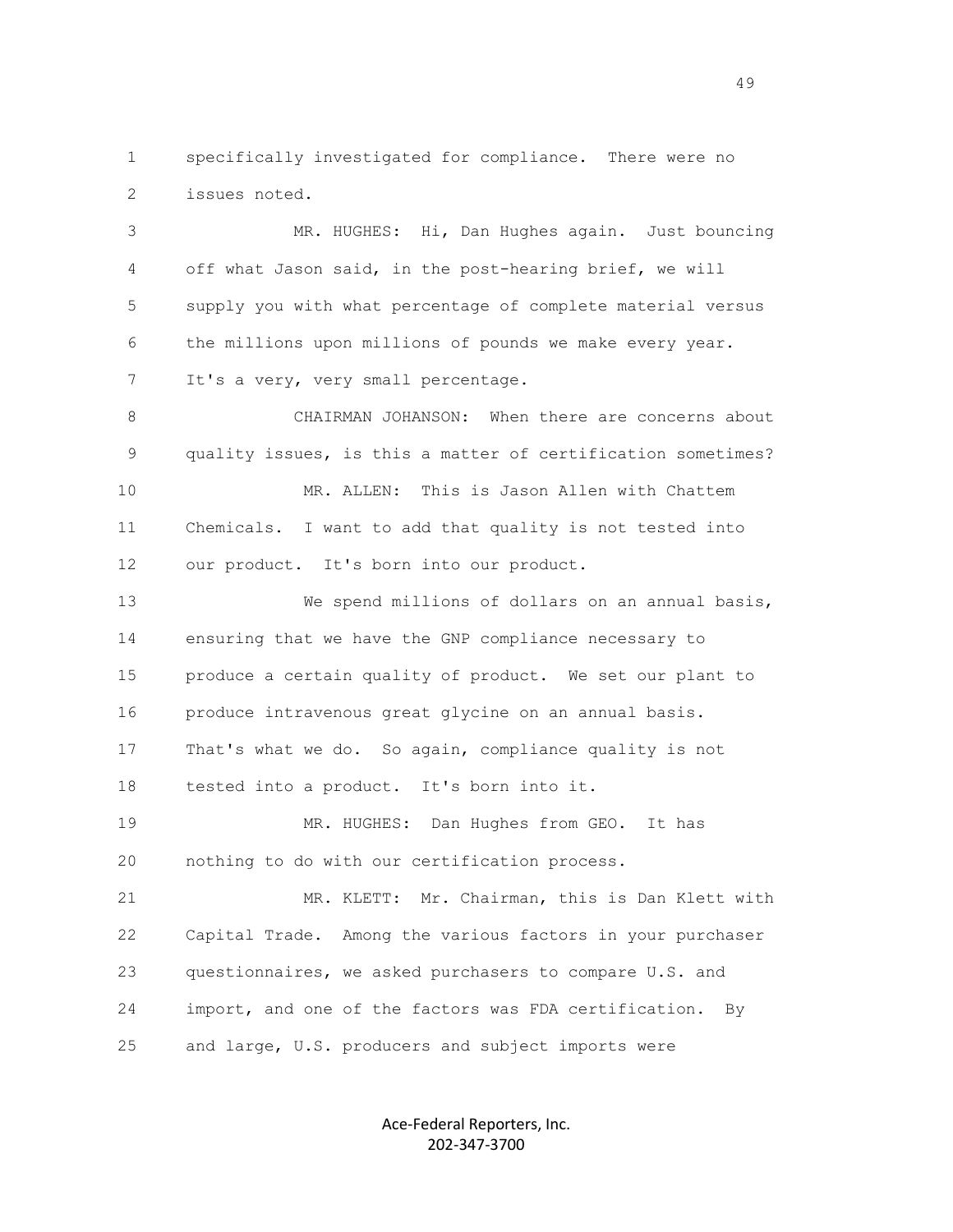1 characterized as comparable with respect to FDA

2 certification.

 3 CHAIRMAN JOHANSON: All right. Thank you for 4 your answers. My time's about to expire. Commissioner 5 Williamson.

 6 COMMISSIONER WILLIAMSON: Thank you Mr. 7 Chairman. I also want to express my appreciation for all 8 the witnesses for being here today. I also want to express 9 my appreciation for everyone having their written 10 statements, even the economists. It's very, very helpful, 11 so I know it takes time to do that, but it is -- it's just 12 helpful to be able to follow what you're saying.

13 I want to choose the questions on the like 14 product question, in view of some of the allegations the 15 Japanese respondents have made. Do you agree with the 16 Japanese respondents that glycine for intravenous injectable 17 applications is not produced in the U.S. market?

18 MR. ALLEN: So at Chattem Chemicals, again this 19 is Jason Allen with Chattem Chemicals. We do produce 20 glycine that is used primarily in the intravenous grade 21 market. But it is true that Chattem Chemicals currently 22 does not possess an approved CEP, which the reference 23 company is naming, although we have recently filed for the 24 CEP, which would enable us to be able to sell that grade of 25 glycine. Excuse me sir, I don't mean to interrupt.

> Ace-Federal Reporters, Inc. 202-347-3700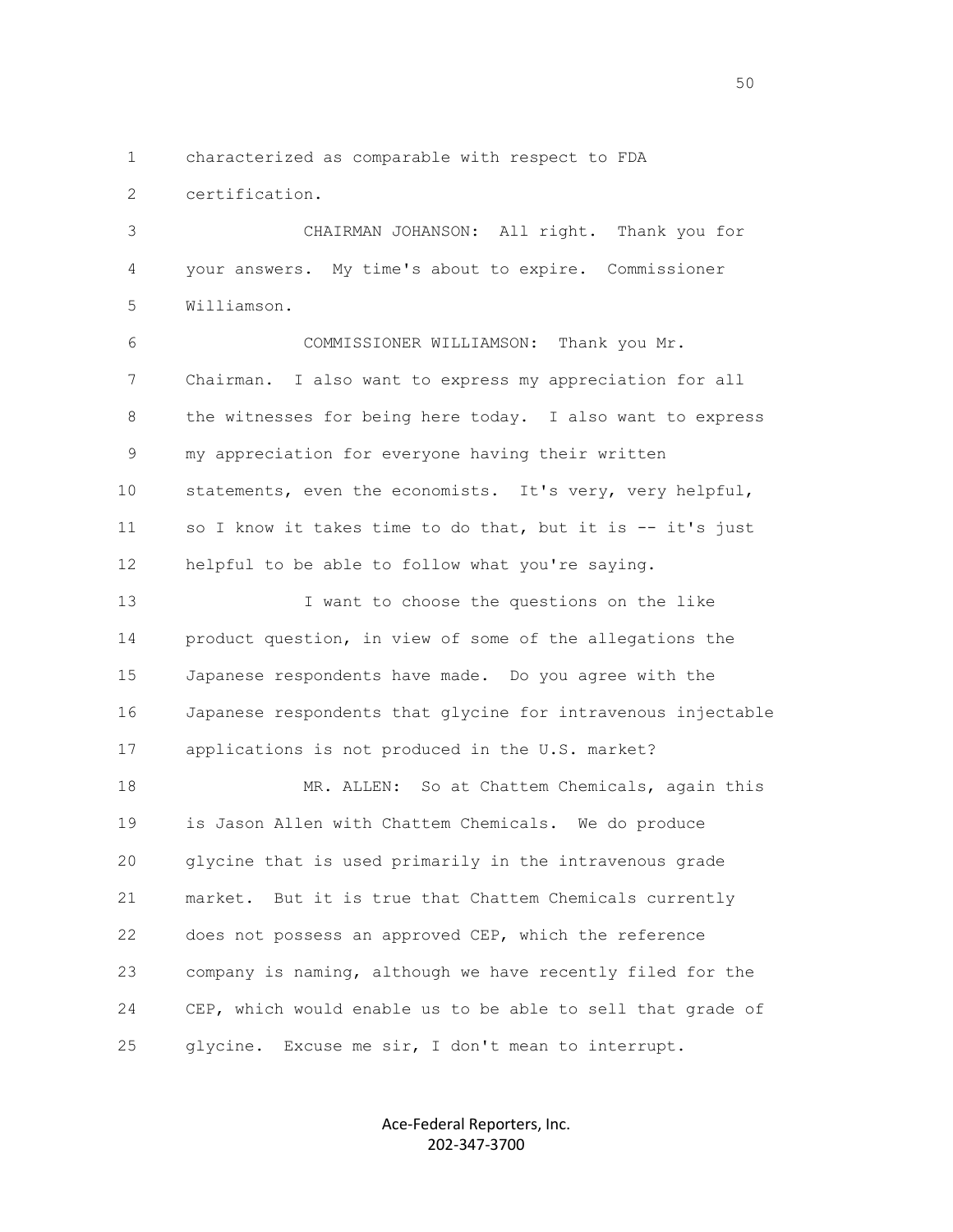1 COMMISSIONER WILLIAMSON: No, go ahead. 2 MR. ALLEN: We would able to sell that glycine 3 into the European Union. 4 MR. HUGHES: This is Dan Hughes from GEO. GEO 5 has a Drug Master File. We are FDA -- 6 COMMISSIONER WILLIAMSON: What kind of file? 7 MR. HUGHES: A DMF, a Drug Master File. We are 8 regulated by the FDA and we do have a CEP, a Certification 9 of European Pharmacopeia, and do sell into the injectable 10 market, both in the United States and European Union. 11 COMMISSIONER WILLIAMSON: Okay. I guess 12 post-hearing, because I fear some of this proprietary, from 13 both of you some indication of either what quantity you sell 14 and also for Chattem, I guess, how long is this situation 15 been? I mean is this something new? 16 MR. ALLEN: We would like to handle that in the 17 post-hearing brief, Commissioner Williamson. Thank you. 18 COMMISSIONER WILLIAMSON: No, that's fine. But 19 I just -- yeah. Because I -- and is there another product 20 that you would argue is most like the intravenous injectable 21 glycine for the period, so we can look at it in 22 consideration, during the time you weren't selling what was 23 not certified? This is all -- it all can be done 24 post-hearing and we can clarify those questions later. 25 MR. SCHWARTZ: We'll address it all in the

> Ace-Federal Reporters, Inc. 202-347-3700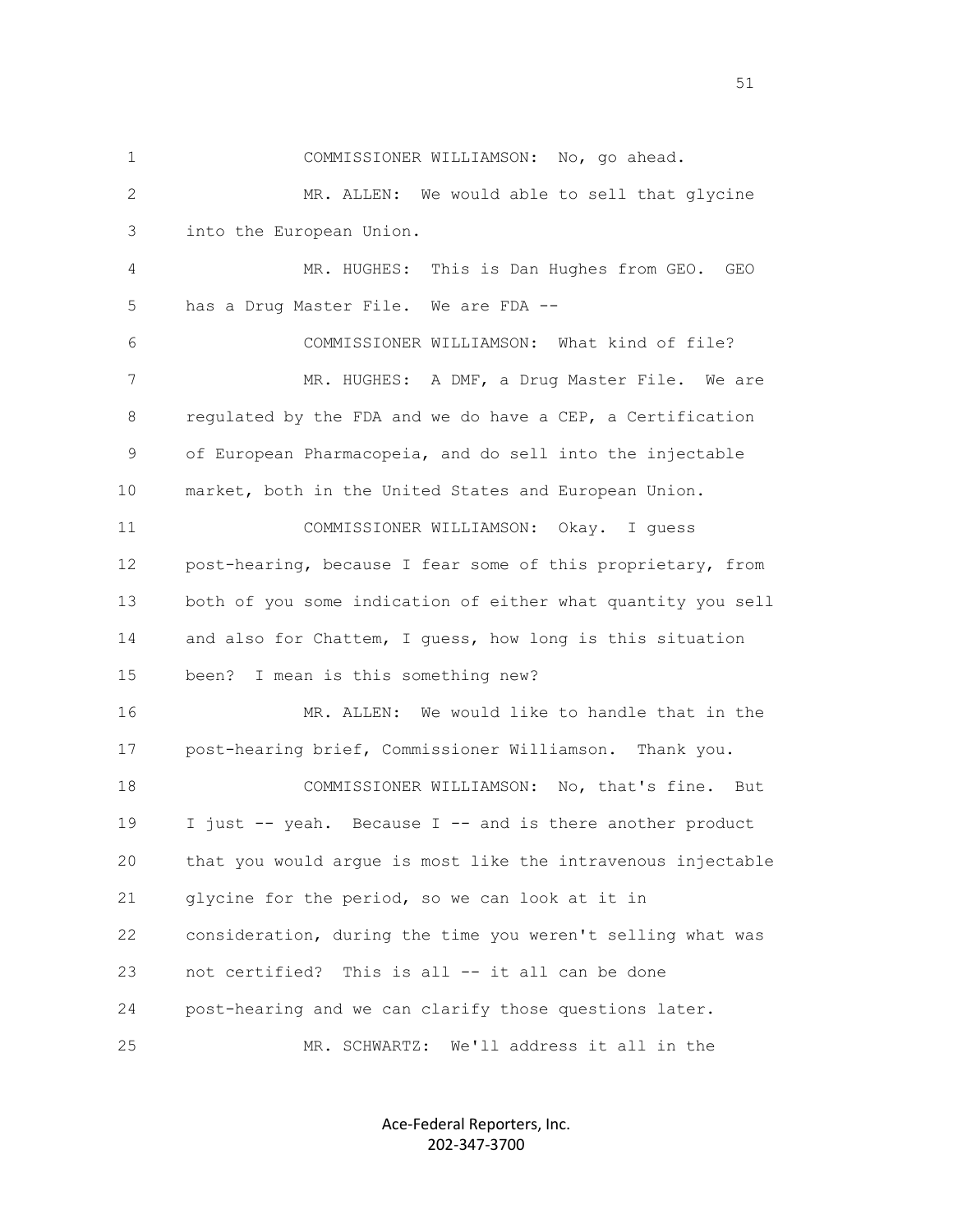1 post-hearing brief. Thank you.

| 2  | COMMISSIONER WILLIAMSON: Great, thank you.                   |
|----|--------------------------------------------------------------|
| 3  | Okay. Do you agree with the Japan respondents that glycine   |
| 4  | for semiconductor production is not produced in the U.S.     |
| 5  | market?                                                      |
| 6  | MR. ALLEN: This is Jason Allen with Chattem                  |
| 7  | Chemicals. No, I do not agree with that statements.<br>In    |
| 8  | fact, Chattem Chemicals over the last eight years has worked |
| 9  | very diligently to attract and to obtain eight, excuse me,   |
| 10 | three different accounts where we primarily focus on the CMP |
| 11 | slurry industry.                                             |
| 12 | So chemical mechanical planarization is                      |
| 13 | something that we're very, very familiar with.<br>We         |
| 14 | understand the rigors. We understand the specifications      |
| 15 | that are necessary to be able to participate in that field.  |
| 16 | In fact, we were contacted six to seven months ago by a      |
| 17 | company that told us that they had a very large volume of    |
| 18 | glycine necessary for the CMP industry, and they asked us    |
| 19 | do you or can you supply into this industry.                 |
| 20 | We said yes we could. We have least one million              |
| 21 | pounds that we could supply in this industry. So all of the  |
| 22 | initial conversations began with price, always with price,   |
| 23 | and eventually led to quality. So in the process, we asked   |
| 24 | for samples and of course they accepted samples to be sent   |
| 25 | to their facility.                                           |
|    |                                                              |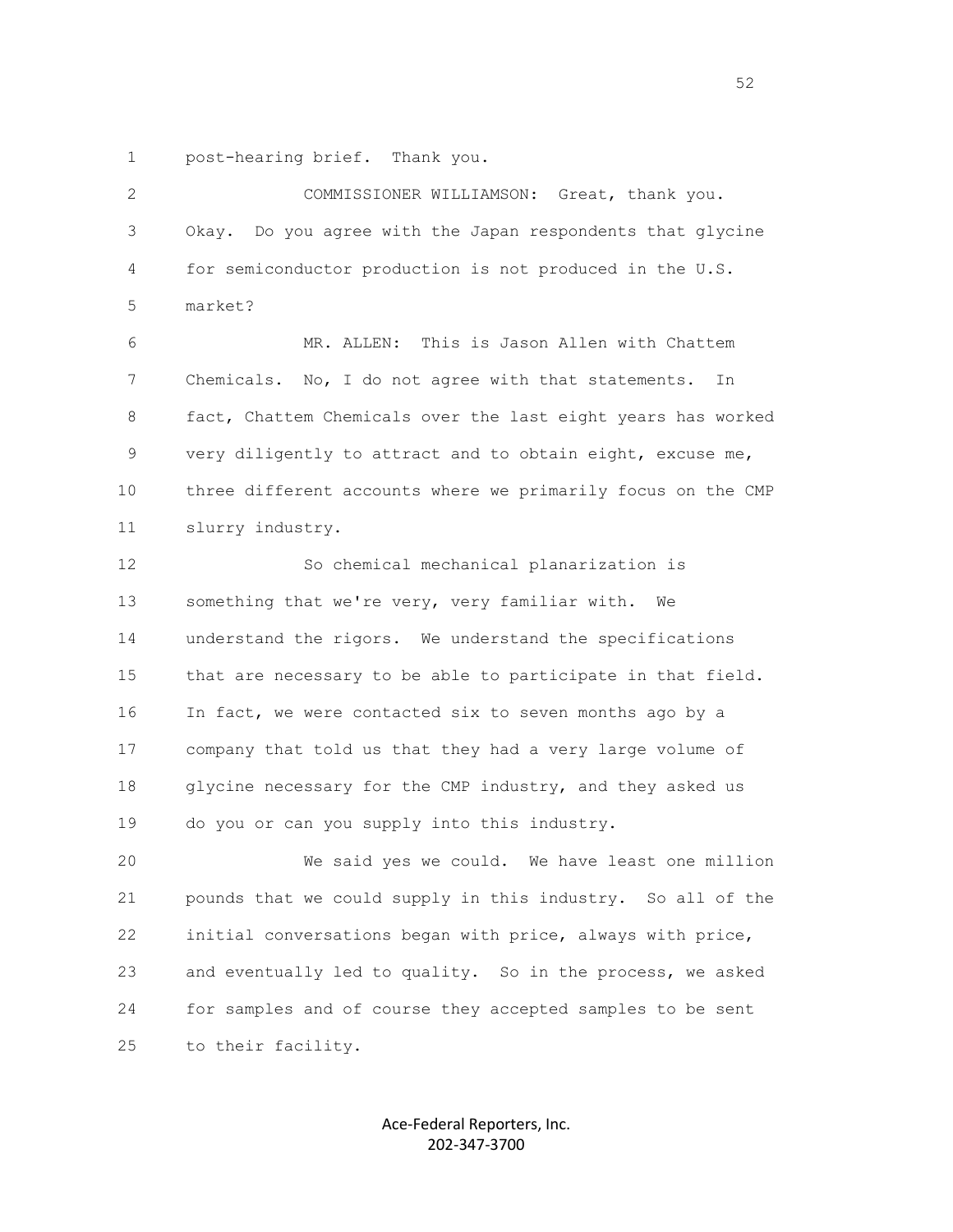1 They would have analyzed these samples. These 2 are the same samples that we would have sent to our current 3 customers in the CMP industry. Again, we understand the 4 rigors of the specifications. So those samples we were 5 shocked to find did not pass for their specification.

 6 Now again, in the same email that I received 7 that said that the samples did not pass specification, I was 8 also told that our price was way too high compared to the 9 Japanese imports. Now with regard to that, I asked for 10 feedback. I called, asked for feedback. I was looking for 11 something, and I've heard nothing.

 12 MR. HUGHES: Dan Hughes from GEO. I echo 13 Jason's sentiment. We have for the past two years tried in 14 various ways to get into this marketplace, both directly and 15 working through a third party distributor. That distributor 16 made several calls to one particular Japanese-owned company. 17 Many calls were made, visits were made, samples, very 18 selective samples were submitted for testing and they heard 19 absolutely nothing after that. It seems like it's a very 20 protected market.

 21 So I again would like to reiterate that both of 22 us submitted samples. Both of us submitted pricing, and 23 neither of us got any feedback whatsoever. We don't know 24 why we weren't approved. We just have no idea.

25 MR. ALLEN: And again Commissioner, I would like

Ace-Federal Reporters, Inc. 202-347-3700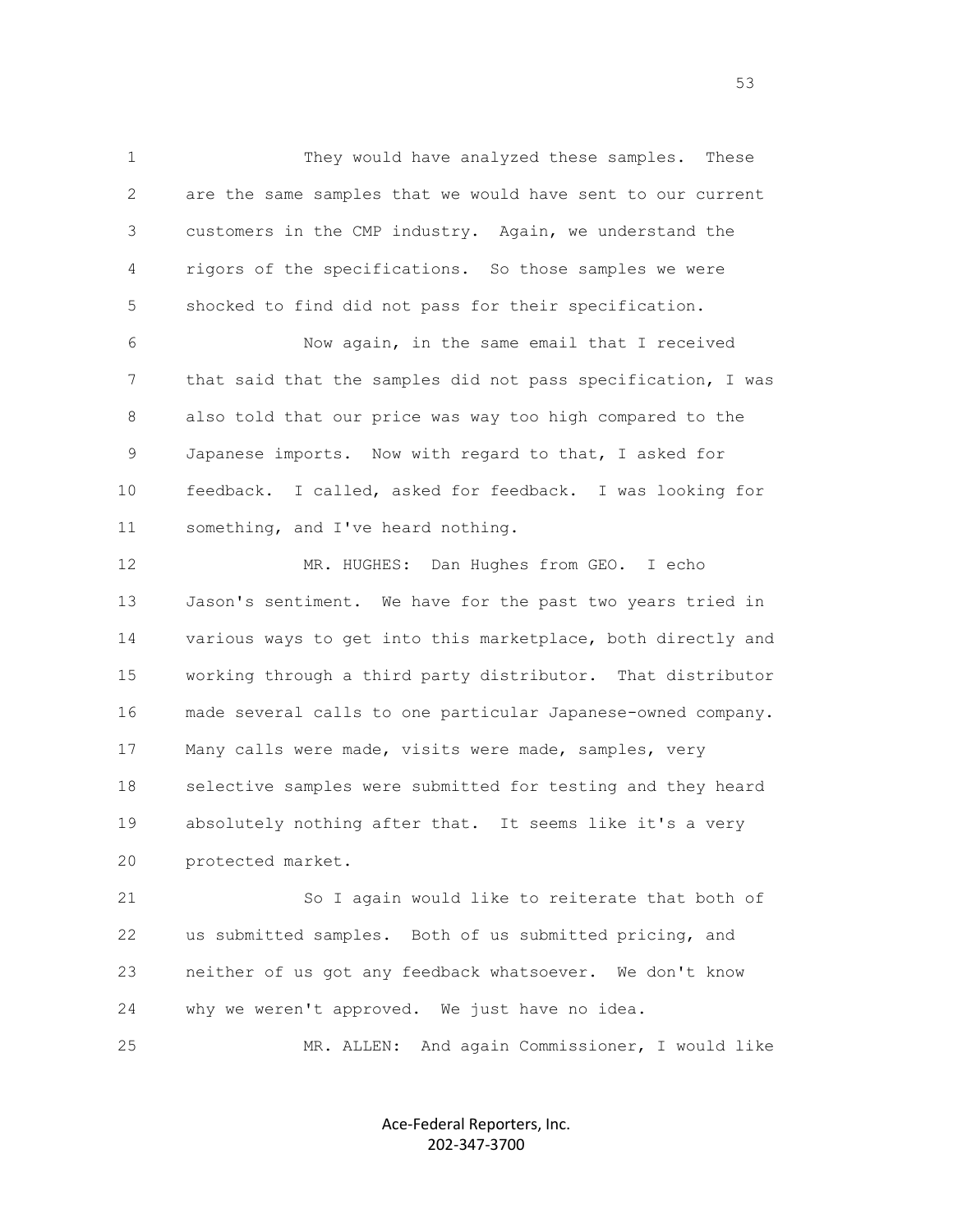1 to point out, to make sure that I stated clearly, we do have 2 business in the CMP market. So we have -- 3 COMMISSIONER WILLIAMSON: CMP is what? 4 MR. ALLEN: CMP, chemical mechanical 5 planarization. 6 COMMISSIONER WILLIAMSON: Fine, thanks. That's 7 all I need to know. No, okay. Go ahead, but finish your 8 statement, I'm sorry. 9 MR. ALLEN: Yes sir. So again, so we do have 10 business in the CMP slurry industry, in the sector. So we 11 understand again this sector very well, and we do have 12 clients that are very happy with the material. And again, I 13 believe in that CMP industry, all of those consumers are 14 servicing two huge chip manufacturers in the world. So 15 again, we supply product that goes into that industry, that 16 services those end users. 17 COMMISSIONER WILLIAMSON: Okay, thank you. Why 18 do you think the Respondents made this claim? If you don't 19 know, that's okay. But I just -- because I ask them this 20 afternoon. 21 GG I can only speculate, and I don't really 22 want to over-speculate. But we have had difficulty 23 accessing the Japanese market and selling glycine into the 24 country there, and I don't think there's much Chinese

25 imports into Japan. We know that they sell at higher prices

Ace-Federal Reporters, Inc. 202-347-3700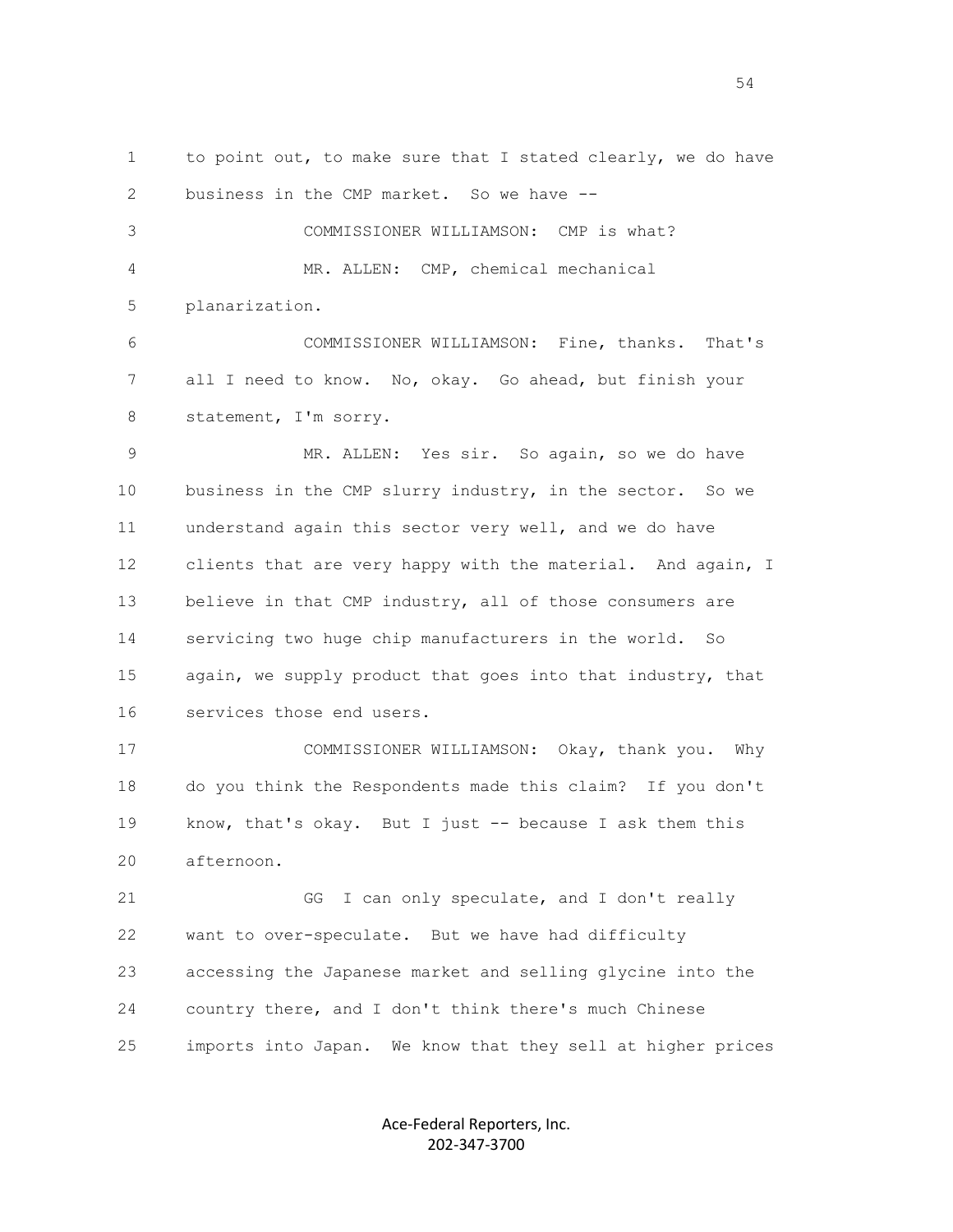1 in Japan than they do in the U.S. by the evidence of the 2 work that Commerce did.

 3 We just know that they lock out non-Japanese 4 suppliers. They are protecting their home markets and it 5 seems like when they come to the United States, U.S.-based 6 Japanese companies buy from Japanese. They protect their 7 market. We've seen that repeatedly. I'm not the first 8 businessman to run into this.

9 COMMISSIONER WILLIAMSON: Okay.

 10 MR. HUGHES: This is Dan Hughes from GEO. Just 11 to kind of follow up on both Jason and our point, GEO and 12 Chattem produce glycine by separate routes. One uses 13 hydrogen cyanide as a base; the other uses monochloroacetic 14 acid as a base.

15 They both have their pluses and their negatives, 16 and both of them have different subsets of we will say not 17 impurities, but things that are not glycine. So there's 18 chlorides, sulfates, those type of things, and this market 19 is very sensitive to some of these impurities.

 20 My argument is is that one customer in 21 particular is buying technical grade from Japan. We were 22 offering them USP grade, which meets higher stringent 23 requirements. It just seems to me that either one of our 24 methods must have to meet their specifications if they're 25 buying tech and we're bringing in from two different pronged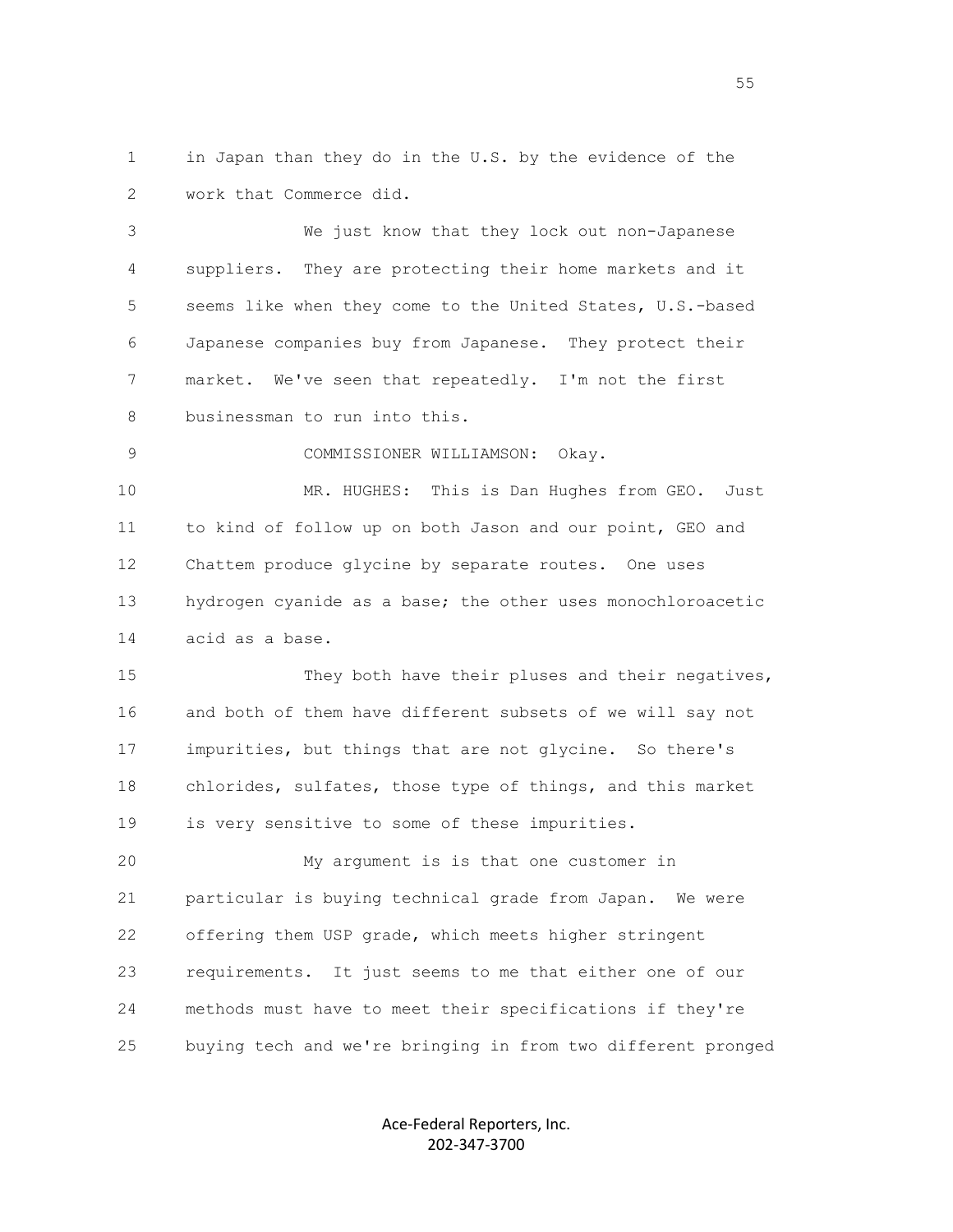1 attacks superior materials. We just don't know why we're 2 being shut out.

 3 COMMISSIONER WILLIAMSON: Okay. Are the 4 Japanese using a third method? You don't know. 5 MR. HUGHES: If it is, it's got to be a new one, 6 because I've never heard of it. 7 COMMISSIONER WILLIAMSON: Okay, thank you. 8 MR. ALLEN: This is Jason Allen with Chattem. 9 No, they're not. 10 COMMISSIONER WILLIAMSON: Okay. Post-hearing, 11 could you maybe give us an indication of how significant is 12 this market for the semiconductor market. 13 MR. ALLEN: Mr. Williamson, this is Jason with 14 Chattem. Yes, we can. 15 COMMISSIONER WILLIAMSON: Okay, good. Thank 16 you. Glycine for use as an active pharmaceutical 17 ingredient, API in injectables, and glycine for use in 18 semiconductor manufacturing appear to be very low volume 19 applications in the U.S. market. I've kind of already asked 20 this. Are these applications highly specialized, and I 21 guess the answer is yes, but do you want to comment on that? 22 MR. SCHWARTZ: Well, you've highlighted for us, 23 Commissioner, that what we're talking about here is a very 24 small tail wagging a very big dog. The Japanese respondents 25 are focusing on niche products, whereas our petition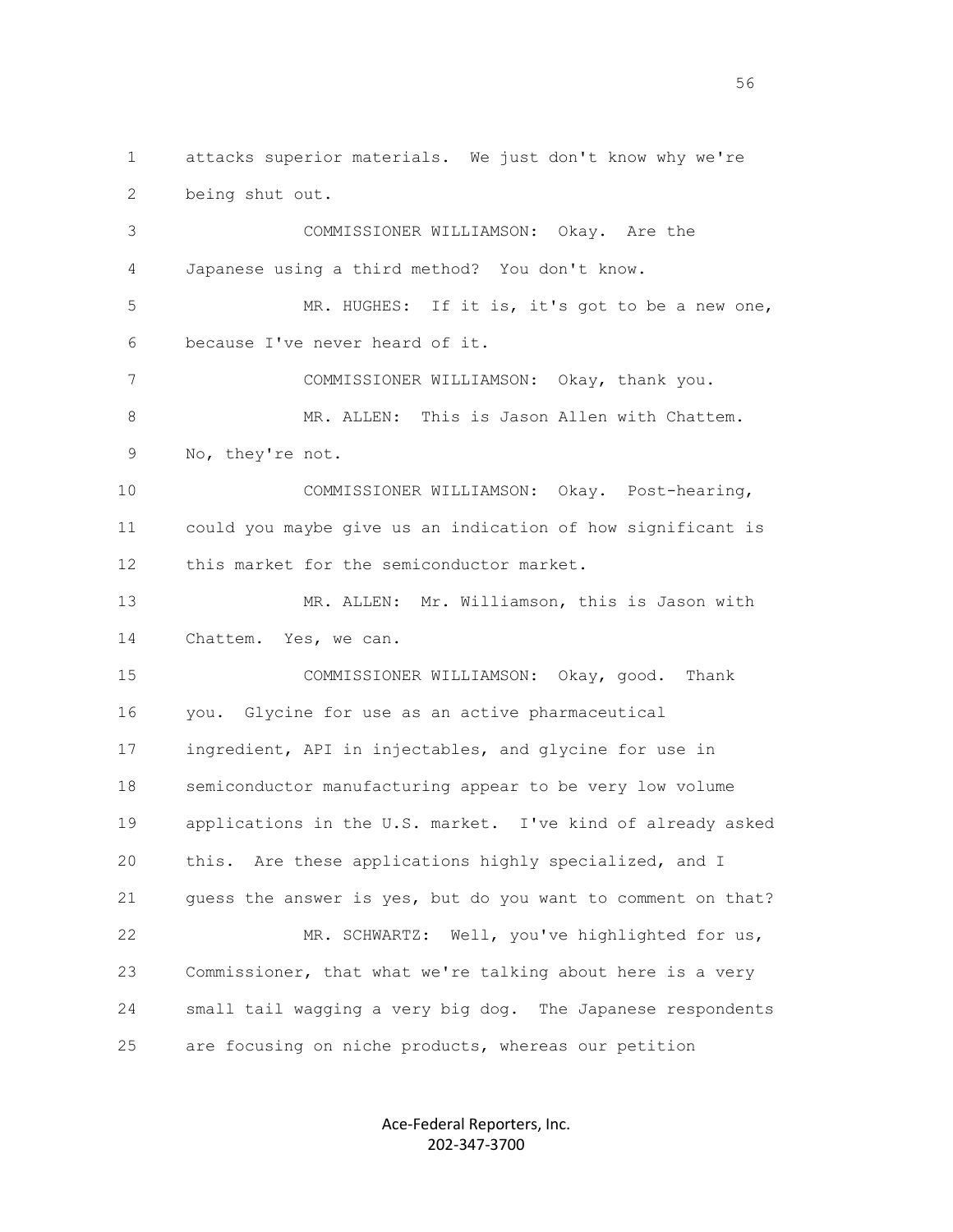1 indicated they were the largest volume shipper of glycine 2 into the United States during the POI. So it is frankly 3 unusual that they're ignoring the largest segments where 4 they do business, and focusing entirely it seems on these 5 niche products.

 6 COMMISSIONER WILLIAMSON: Okay, thank you. What 7 quality standards are required for API injectable glycine? 8 MR. ALLEN: Mr. Williamson, this is Jason Allen 9 with Chattem Chemicals. The ICH guidelines of course spell 10 all of this out, and of course there's USP specifications 11 and, you know, those are very, very clear to all 12 manufacturers of glycine. Well, any API in the world 13 essentially is aware of all of these specifications. 14 They're made public. 15 COMMISSIONER WILLIAMSON: Are there any 16 certifications needed to approve glycine for semiconductor 17 use? 18 MR. ALLEN: Jason Allen with Chattem Chemicals. 19 Not that I'm aware of. Any certifications, no. 20 COMMISSIONER WILLIAMSON: Okay, thank you. My 21 time is expired. Thank you for those answers. 22 CHAIRMAN JOHANSON: Commissioner Broadbent. 23 COMMISSIONER BROADBENT: Thank you Mr. Chairman. 24 I want to welcome the witnesses. It's good to have you with 25 us today. What are the projections on sort of growth and

> Ace-Federal Reporters, Inc. 202-347-3700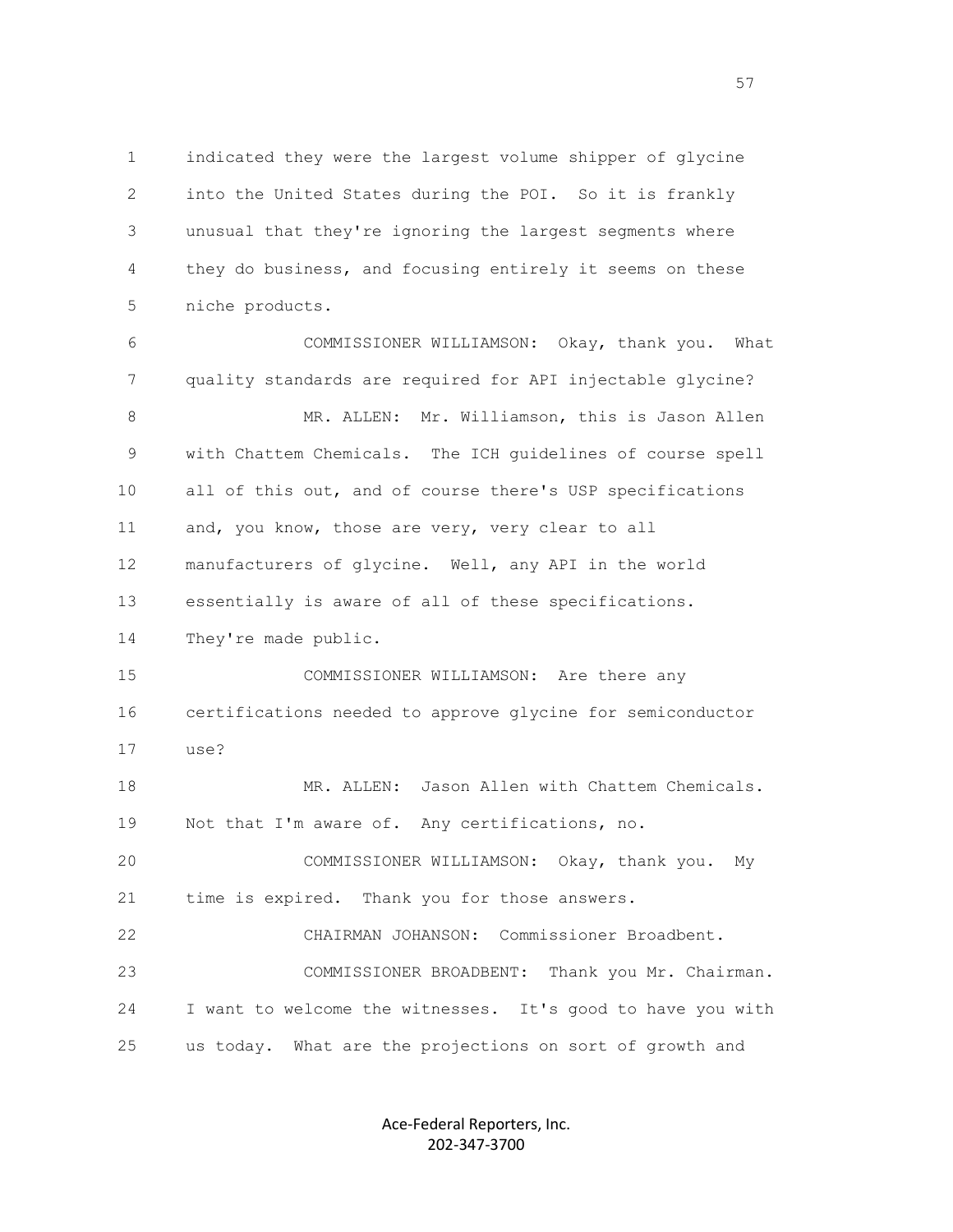1 consumption of this product? Are there any kind of new uses 2 on the horizon? I saw some articles about health benefits 3 and different other things that sounded kind of exciting. 4 What are you projecting in terms of uses of this product by 5 customers in the future?

 6 MR. HUGHES: Thank you, Commissioner. This is 7 Dan Hughes. We see it as kind of a mixed bag. We have seen 8 some people taking product offshore, decreasing the overall 9 usage. But there are some new products and innovations. 10 You talked about health care. Yes, that's actually on the 11 rise in the nutraceutical curative market section, and 12 there's some novel applications.

 13 One of them is a product that helps promote 14 sleep benefits. I do not, don't know how well it works, but 15 it's certainly out there. So there are some new things out 16 there, some new applications and certainly personal care. 17 So they're kind of offsetting. That's the way I see the 18 next couple of years for glycine. 19 COMMISSIONER BROADBENT: So you're just

 20 projecting kind of steady, steady growth for the next -- 21 MR. HUGHES: A little bit of steady growth. 22 COMMISSIONER BROADBENT: Yeah. 23 MR. HUGHES: But nothing that's going to really 24 put a blip in the marketplace.

25 COMMISSIONER BROADBENT: And who's taking what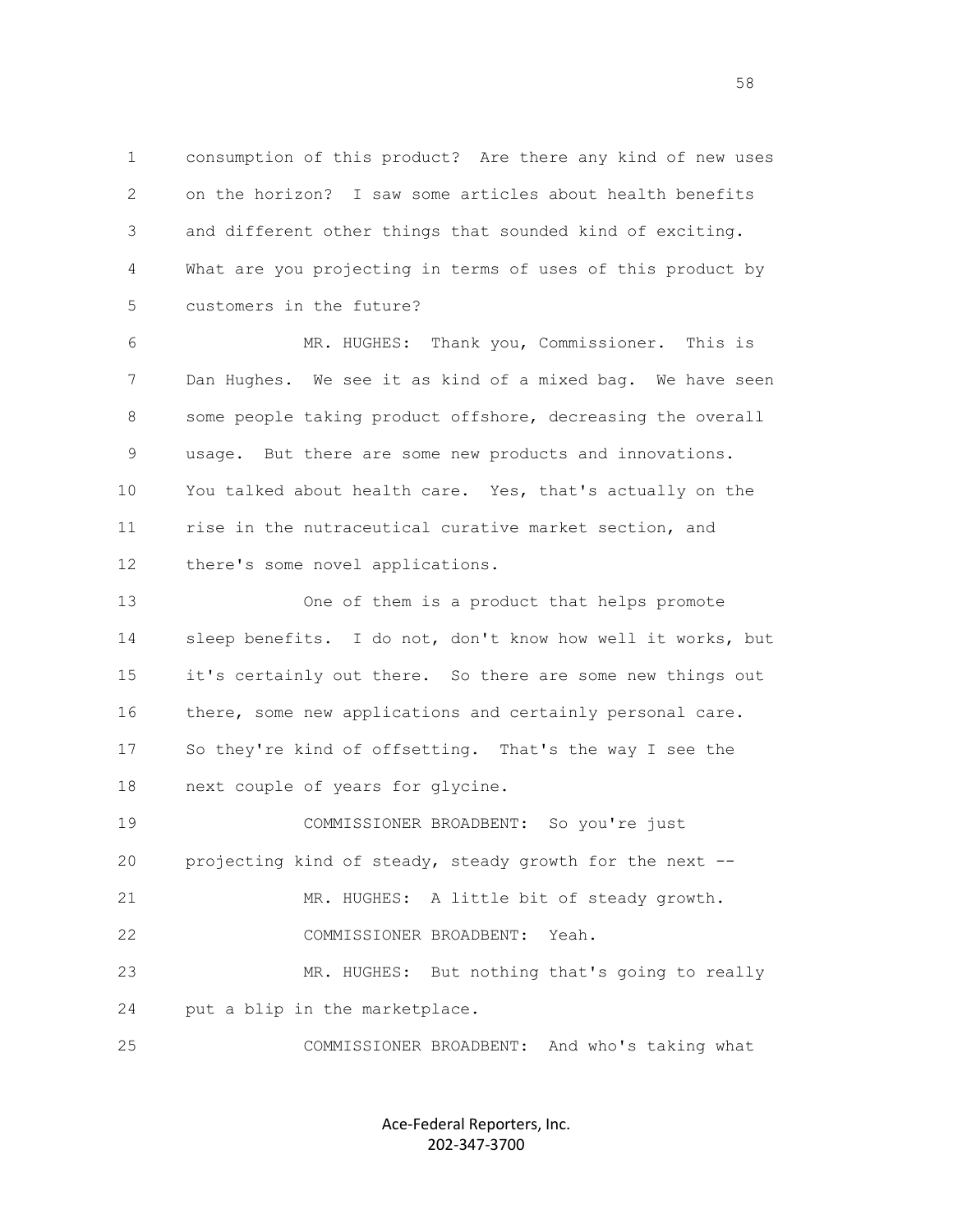1 offshore did you say?

 2 MR. HUGHES: There are companies that are taking 3 some production that used glycine offshore, and making the 4 end product somewhere else. 5 COMMISSIONER BROADBENT: And what industries are 6 those? 7 MR. HUGHES: I'm sorry? 8 COMMISSIONER BROADBENT: Who's using glycine 9 that's taking their production offshore? 10 MR. HUGHES: We'd like to do that in post-brief, 11 if you don't mind. 12 COMMISSIONER BROADBENT: Okay, that would be 13 good, if you can let us known. 14 MR. LANG: This is Scot Lang. I'd like to 15 concur with Dan Hughes' testimony. Dan and I regularly get 16 inquiries on new, novel applications and we actively pursue 17 those. I apologize. Dan and I are regularly getting 18 inquiries on new, novel applications and we will met with 19 those customers and we pursue those opportunities. 20 I concur with Dan's testimony that there are 21 some new, novel applications. But on the other side of it, 22 other applications are being taken offshore. 23 GG And I would also add, you know, we do as 24 marketing, do try to develop new applications and new 25 markets for our products. We've worked in collaboration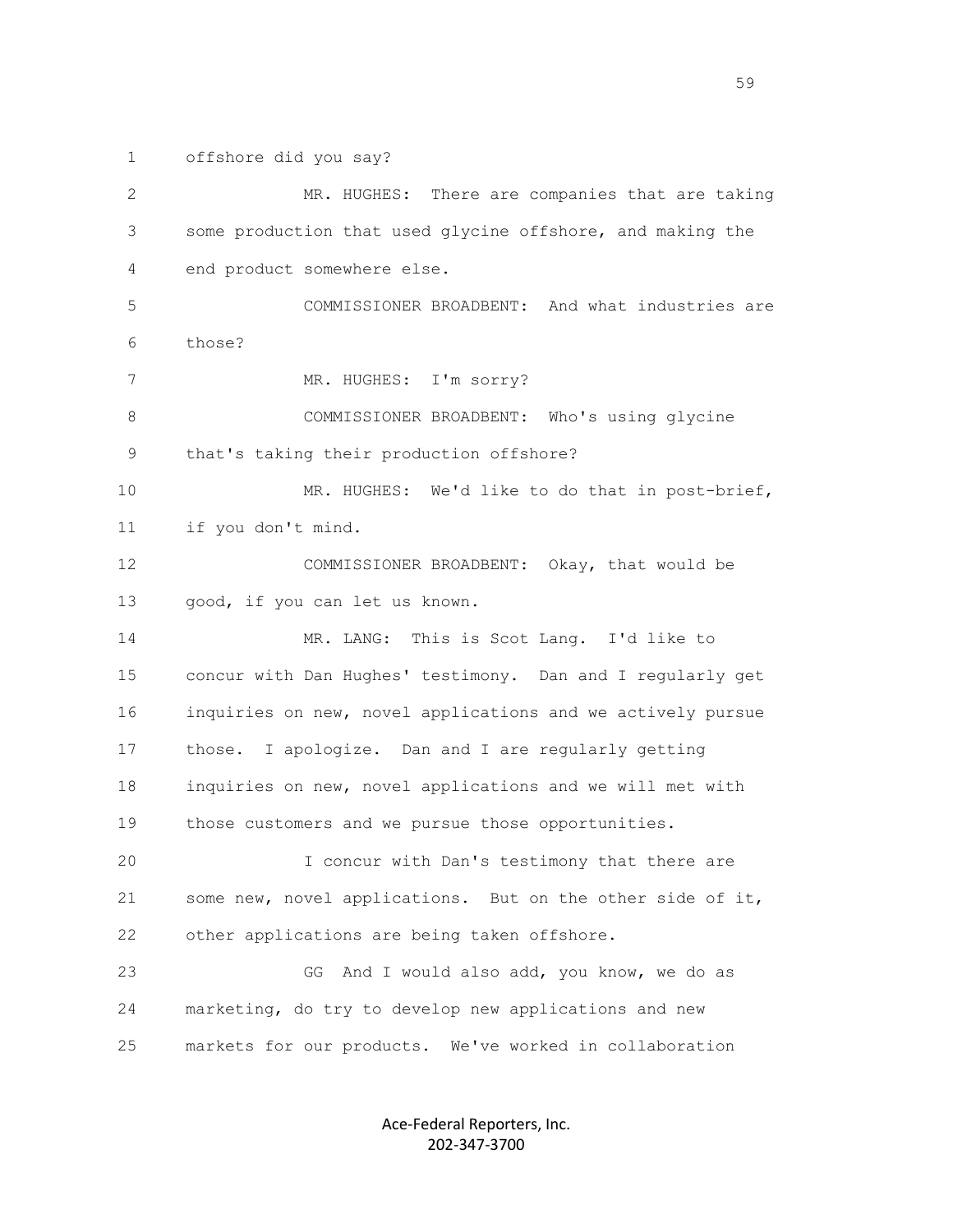1 with universities I know a few years ago. We were trying to 2 introduce as a shelf extender in the United States in the 3 food industry. We did not achieve our success there. But 4 we have been trying to expand uses of glycine to expand the 5 market demand for it, so yes.

 6 COMMISSIONER BROADBENT: Okay, great. Mr. 7 Ghazey, you stated that you would like to expand your 8 capacity and production through additional investments. Mr. 9 Lang stated that GEO attempts to operate at near to full 10 capacity as possible, and that you prioritize sales to 11 contract customers rather than to spot customers.

 12 Does this indicate that GEO's current capacity 13 limits, current capacity limits its ability to supply 14 purchasers throughout the market, and does this lend 15 credibility to the multiple purchasers that identify 16 domestic supply shortages?

 17 GG Commissioner, I think we touch on that. We 18 do recognize that the U.S. purchasers need imports. We have 19 never disputed that. We've just asked for those imports to 20 be fairly traded. We do have from time to time explored 21 plans to expand our capacity so we can provide more of the 22 U.S.-based requirements.

 23 But we've tried to do that through longer-term 24 contracts with our customers, because the pricing of this 25 product has been very volatile, and it doesn't lend itself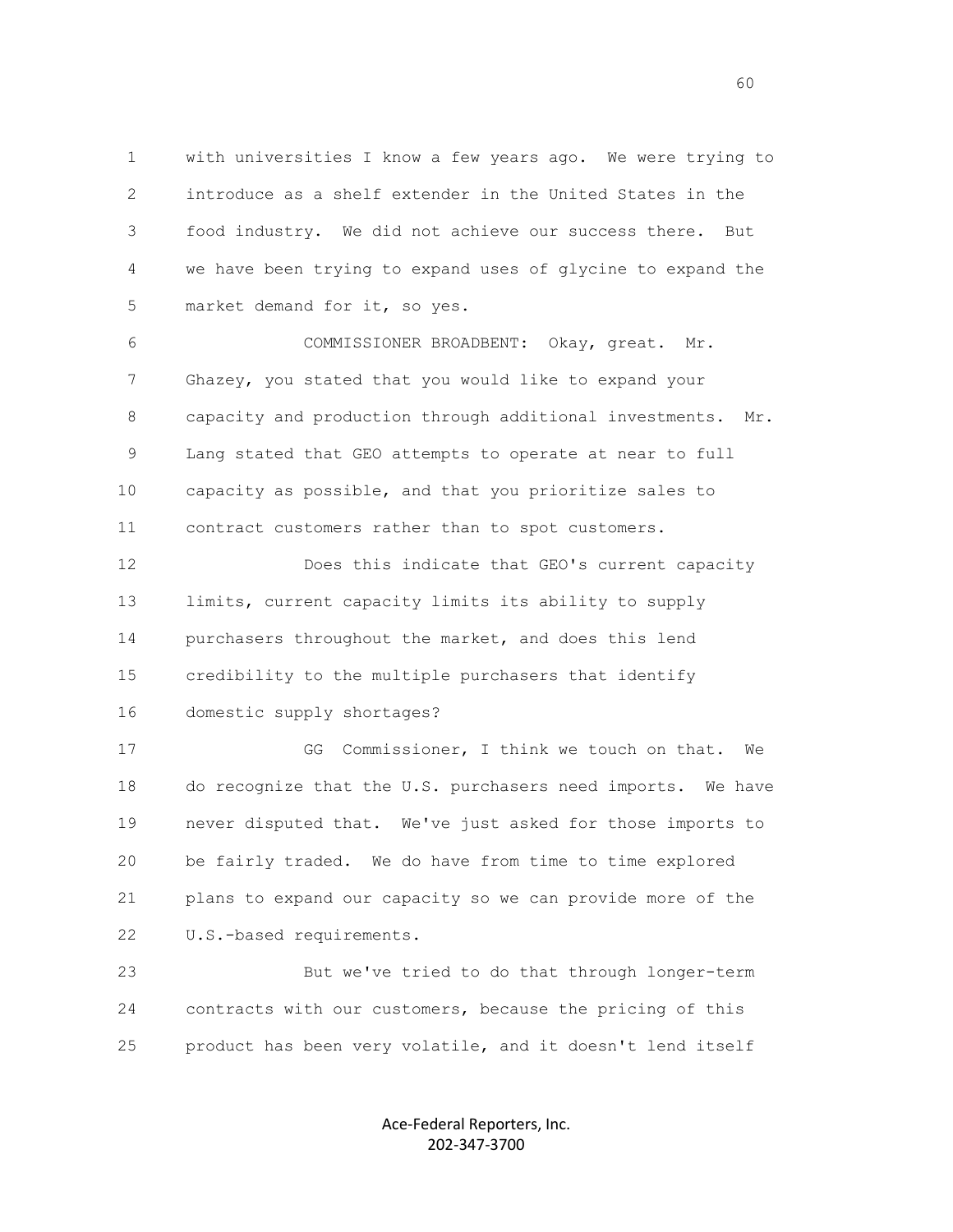1 to good cash flow analysis. I don't really know what the 2 future price would be if I have to compete against dumping. 3 So I can't really -- I haven't been able to convince my 4 board that we should invest the money to expand, because 5 I've not been able to show any good returns based on these 6 low prices.

 7 But we recognize the demand requirement for 8 imports. We also would like to enter longer-term contracts 9 with our customers. That might stabilize pricing over the 10 long term and we could justify those kind of investments. 11 We wrestle with that all the time.

 12 MR. ALLEN: Ms. Broadbent, this is Jason Allen 13 with Chattem Chemicals. We have millions of pounds of 14 capacity at Chattem.

 15 COMMISSIONER BROADBENT: Right. Mr. Allen, Mr. 16 Ghazey, based on statements that you made today and in your 17 questionnaires, and also in the statements of Respondents, 18 it appears that GEO and Chattem are different types of 19 suppliers to the U.S. market. As one example of this, GEO 20 states that they basically have to fill their capacity with 21 contract sales, whereas Chattem states that customers have 22 not been contacting them and that they have plenty of 23 capacity.

 24 Chattem is an old, well-established producer of 25 glycine. Do Chattem and GEO have different manufacturing

> Ace-Federal Reporters, Inc. 202-347-3700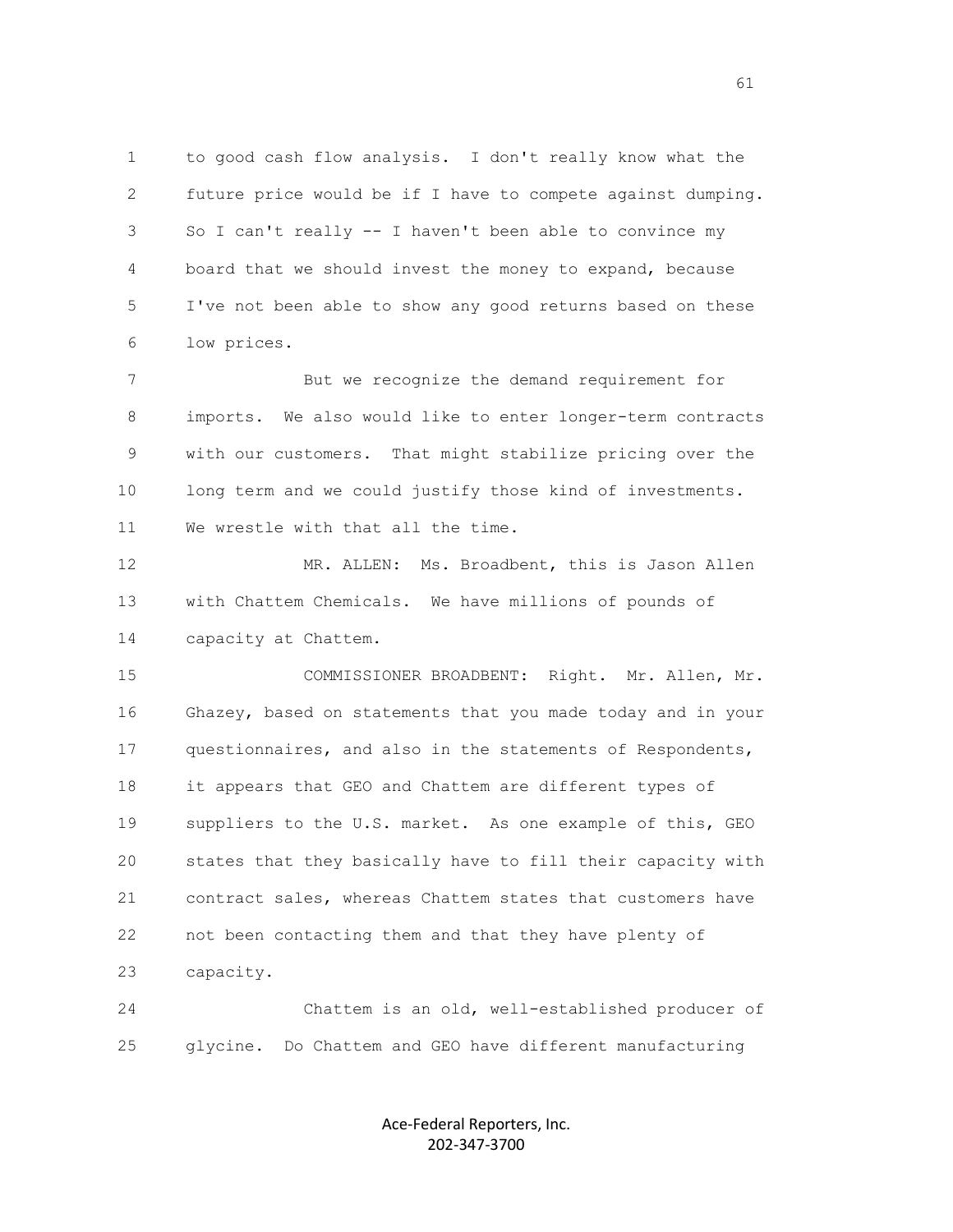1 processes?

 2 MR. ALLEN: This is Jason Allen with Chattem 3 Chemicals. Yes, we do. 4 MR. LANG: This is Scot Lang with GEO Specialty 5 Chemicals. I agree with Jason. We have different 6 manufacturing processes. 7 COMMISSIONER BROADBENT: Mr. Allen, you 8 consistently refer to customers not contacting Chattem. 9 We've heard from certain customers that they've never heard 10 of Chattem. Do you have evidence that you approached some 11 of these customers that have not purchased from Chattem 12 recently, in an effort to gain sales? 13 MR. ALLEN: Yes, we do. We've had active 14 negotiations, active inquiries to those customers, and I can 15 supply in post-hearing brief emails. 16 COMMISSIONER BROADBENT: Okay. That would be 17 helpful. And then in your post-hearing brief, there's this 18 table on VI-3 which is BPI, but if you could look at the 19 financial data and there's pretty stark distinctions between 20 the two producers. I'd like to hear your explanation on 21 that. 22 COMMISSIONER BROADBENT: For Mr. Lang and Mr. 23 Allen, does the domestic industry produce either of the two 24 products singled out as separate domestic like products by 25 the Japanese respondents?

> Ace-Federal Reporters, Inc. 202-347-3700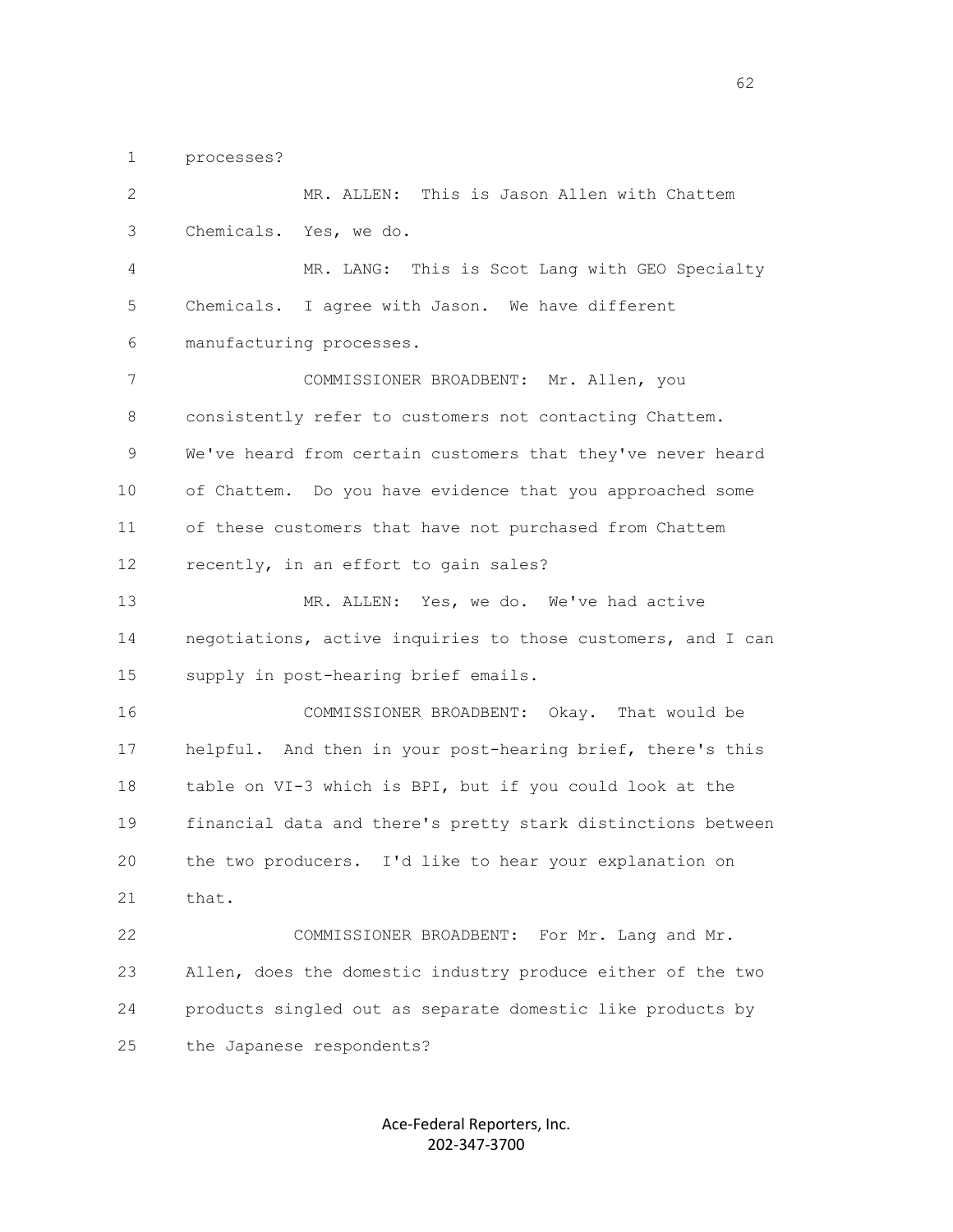1 MR. LANG: Yes, we do.

 2 COMMISSIONER BROADBENT: Okay. If the domestic 3 industry does produce these products, can you respond to the 4 merits of the separate like product arguments made by the 5 Japanese producers? Either here or in your post-hearing 6 brief. 7 MR. SCHWARTZ: We'll address it in our 8 post-hearing brief. 9 COMMISSIONER BROADBENT: Okay. Looking at Table 10 4-6, it appears that the amount of product sold under FDA 11 and EDQM certification varies widely from country to 12 country. Can you explain why this is and how important this 13 is in our consideration of cumulation and substitutability? 14 Mr. Ghazey and Mr. Allen. 15 MR. KLETT: Commissioner Broadbent, this is Dan 16 Klett. So I'm looking at, so Table 4-6? 17 COMMISSIONER BROADBENT: Yes. 18 MR. KLETT: If we could do that in the 19 post-hearing brief, in terms of the actual data here, that 20 might be better. Since it's confidential information. 21 COMMISSIONER BROADBENT: Okay, fair enough. Mr. 22 Ghazey and Mr. Allen, you argue that the purchasers of 23 glycine are highly concentrated and therefore have 24 substantial bargaining power. Couldn't you also argue that 25 suppliers to this U.S. market are heavily concentrated and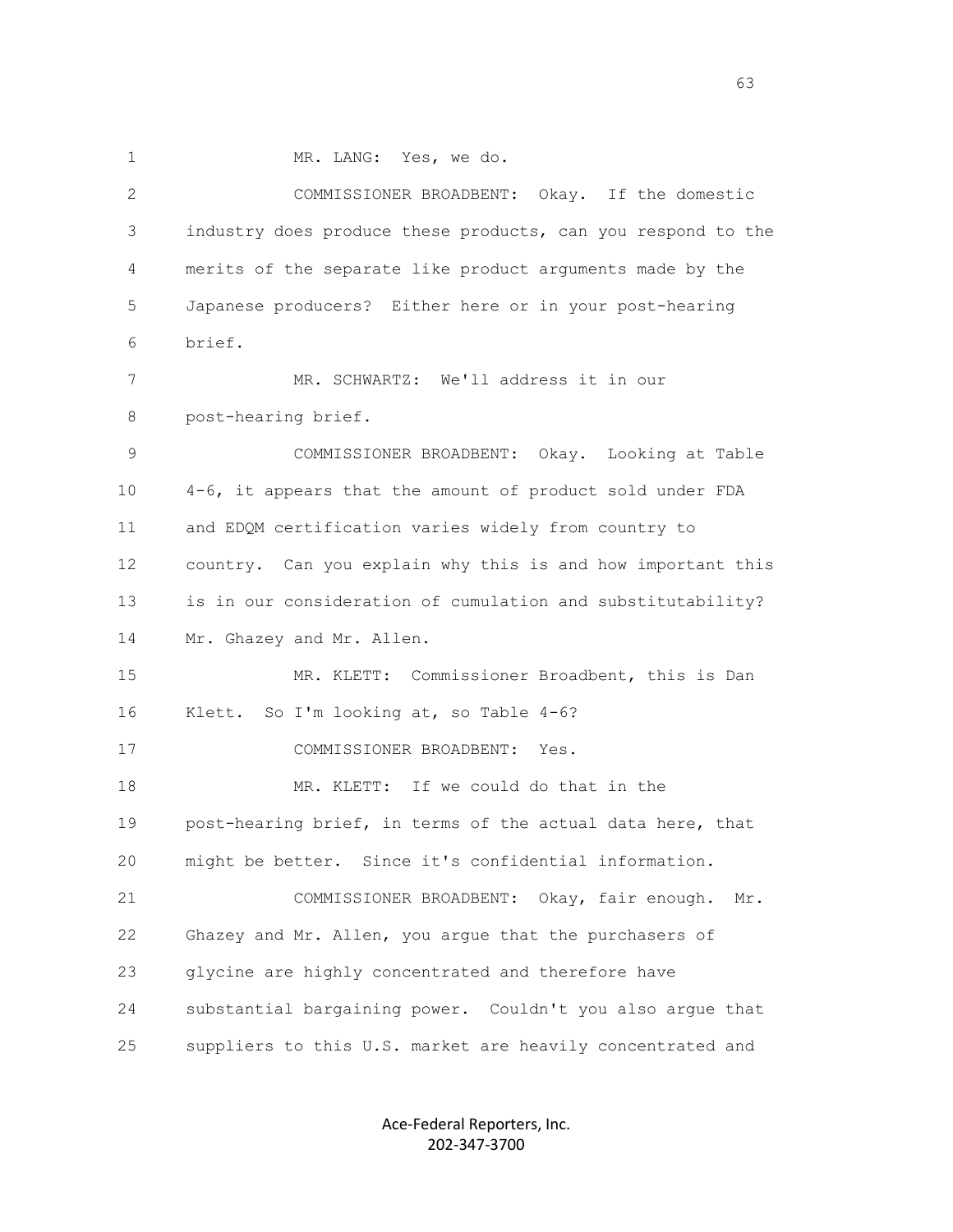1 therefore have significant bargaining power and price 2 leadership capability?

 3 MR. GHAZEY: I don't wanna get into confidential 4 information, but some of the larger buyers I would say are 5 analogous to Walmart in terms of their purchasing power. We 6 try to avoid overconcentration of our customers, so we have 7 diversification. But no, my financial results do not give 8 it up as evidence that I have pricing power. There is 9 plenty of alternative options for customers to pursue, some 10 legitimate, some not.

 11 MR. ALLEN: Ms. Broadbent? This is Jason Allen 12 with Chattem Chemicals. It is a known fact that all 13 customers of glycine in the United States have access to 14 subject import data for glycine coming into the United 15 States. It always is a point that is discussed with regard 16 to negotiations, that fact, and no matter if we're talking 17 about intravenous-grade glycine, regular USP glycine, 18 technical-grade glycine, or CMP glycine, that one piece of 19 data set is always used in that negotiation, whether or not 20 it applies.

 21 COMMISSIONER BROADBENT: Okay. Let's see, Mr. 22 Allen and Mr. Ghazey, Japanese respondents argue that 23 nonprice factors such as availability and quality are more 24 important factors than price. Given that glycine 25 constitutes such a small share of purchasers' overall costs,

> Ace-Federal Reporters, Inc. 202-347-3700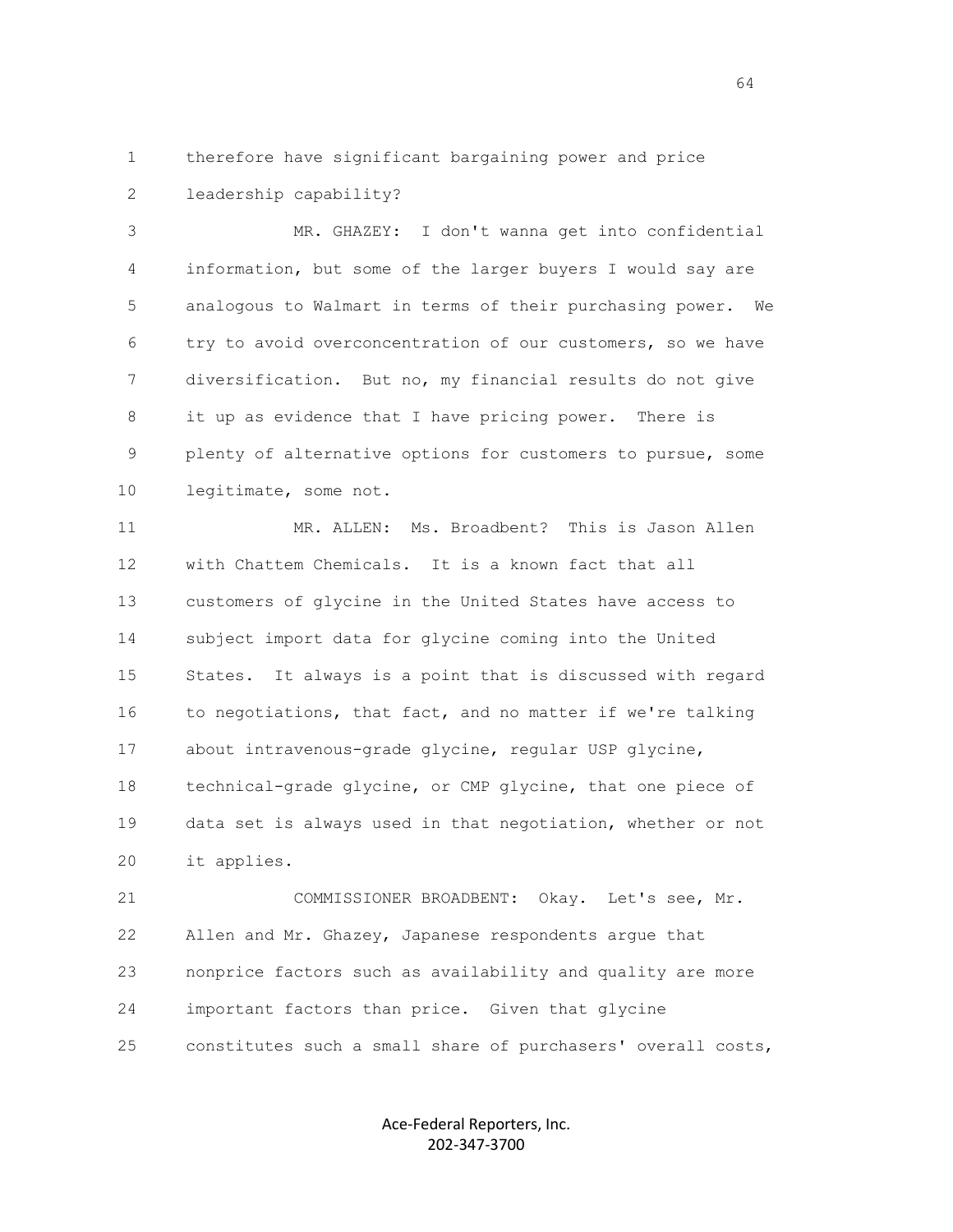1 but could potentially cause serious delays and quality 2 problems in purchasers' own production processes if glycine 3 is either unavailable or not of sufficient quality, wouldn't 4 it make sense that nonprice factors drive this market? 5 MR. GHAZEY: Not in our experience. 6 MR. ALLEN: Ms. Broadbent, this is Jason Allen 7 with Chattem Chemicals. On many occasions, we have offered 8 IV-grade glycine as technical-trade glycine just to be able 9 to sell those pounds. Again, from a per-unit basis, pushing 10 those pounds of our plant is very similar to GEO's. So 11 again, we are offering IV-grade glycine as technical-grade 12 glycine to the accounts.

 13 MR. KLETT: Commissioner Broadbent, this is Dan 14 Klett. And your purchaser questionnaires confirm that. In 15 other words, when you look at the quality factors, various 16 quality factors, the various supply factors. I mean, by and 17 large, U.S. producers and subject imports are characterized 18 as comparable. The one factor where you do have a 19 distinction is price, where U.S. producers are most often 20 rated to be higher priced than subject imports. 21 COMMISSIONER BROADBENT: Okay. My time's 22 expired.

 23 CHAIRMAN JOHANSON: Commissioner Schmidtlein. 24 COMMISSIONER SCHMIDTLEIN: All right, thank you, 25 Mr. Chairman. I'd like to also thank the witnesses for

> Ace-Federal Reporters, Inc. 202-347-3700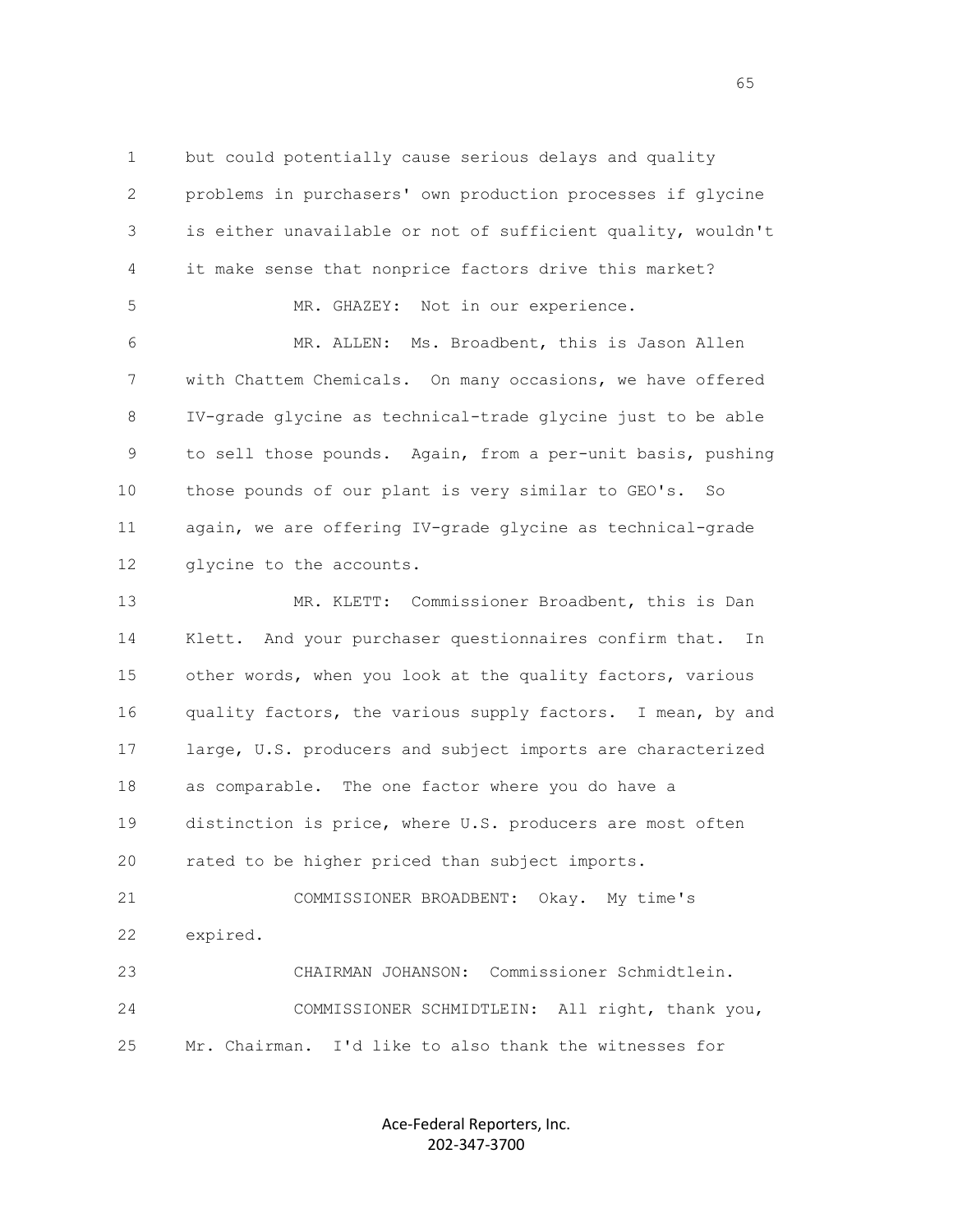1 being here today. So I'd like to understand a little bit 2 more about the bid process. If I understand correctly, that 3 is how contracts are entered into, is through a bid process? 4 If it's not the spot market. Is that correct?

 5 MR. HUGHES: This is Dan Hughes with GEO. So 6 it's a blind-bid process they put out -- usually it's done 7 through a third party -- where you get a date where you go 8 into a website and they have a list of plants that they have 9 the volumes next to. And then it's up to the individual 10 supplier to enter in the pounds that you want to bid on that 11 plant and a pricing structure plus the terms, how many days 12 you get paid. That then is submitted within a deadline, 13 usually about a week and then you kind of wait in silence 14 to hear whether or not you've been awarded based on your 15 bid.

 16 It's been our -- well, it's happened to us in the 17 past, where even after that formal bid process is done, the 18 customer will come back to us and say, you know, "Your 19 pricing's a little high compared to the other guys, so do 20 you wanna resubmit?" even after the bid date was done. And 21 then, you wanna resubmit again because your price is still a 22 little high. Until they get the price they want, 23 essentially.

 24 The other type of bid that we do is where it just 25 shows volume rates, for X amount to X amount, X amount to X

> Ace-Federal Reporters, Inc. 202-347-3700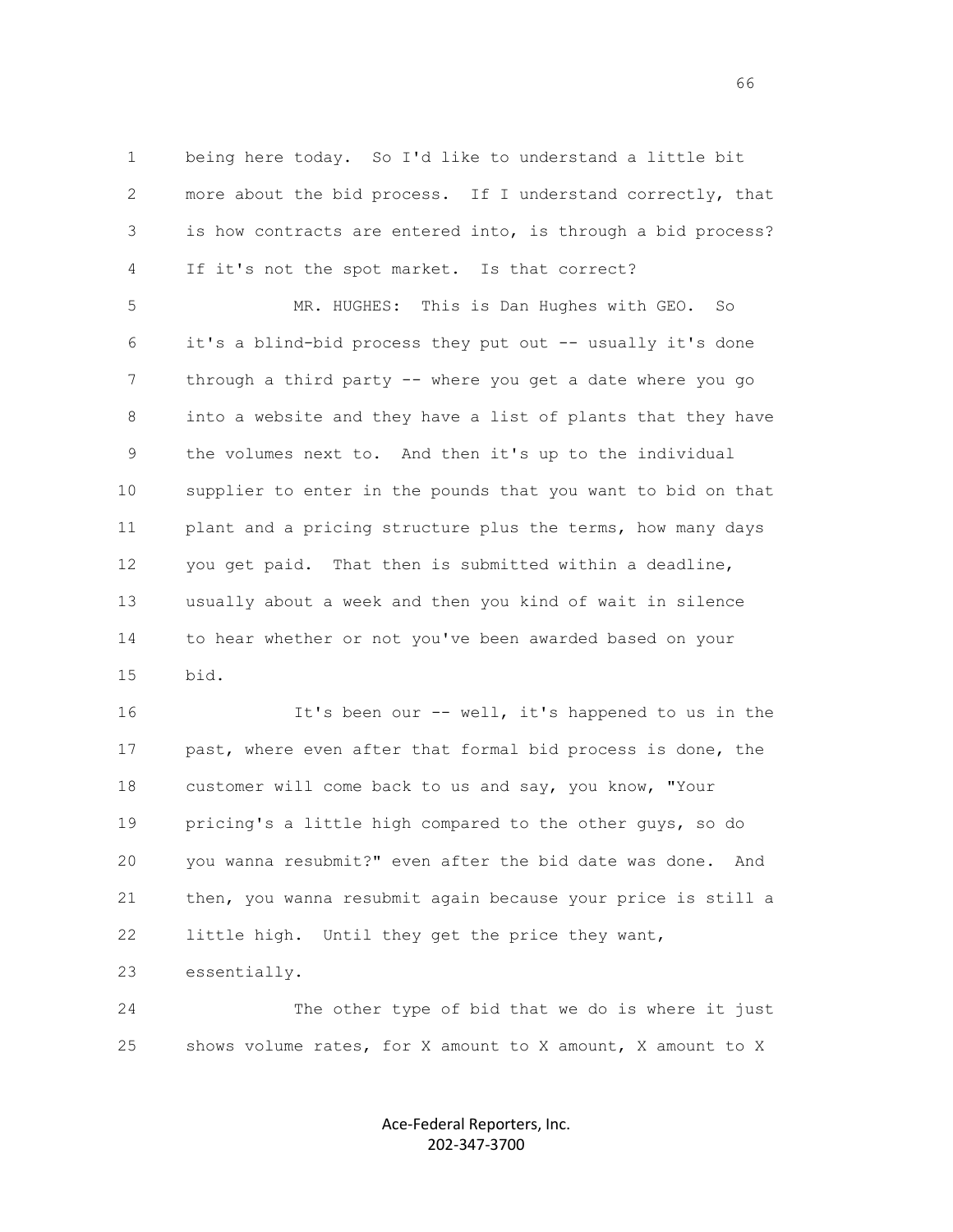1 amount, up to their top value. And you can bid whatever 2 volume you wanna bid at, at a price. Or you can bid all 3 four at various pricings, to how much volume you wanna get. 4 COMMISSIONER SCHMIDTLEIN: And so you're 5 contacted to bid, to ask if you'd like to bid? Are you -- 6 you are prequalified with the purchaser? 7 MR. HUGHES: Yes. 8 COMMISSIONER SCHMIDTLEIN: Okay. And does that 9 generally occur by you reaching out to the purchaser to ask 10 to be considered and evaluated for qualification? 11 MR. HUGHES: We're pretty much qualified at most 12 places that we sell our products. Well, we're qualified at 13 all the places, but all the major people who do bids, we're 14 qualified at. Typically, sometime in the four quarter, 15 we'll get contacted by the customer saying that the bid 16 process is going to start and then we'll get the e-mail. If 17 it gets a little later in the year and we haven't heard 18 anything, I'll reach out say, "When's the bid going to 19 happen?" 20 COMMISSIONER SCHMIDTLEIN: And for purchasers

 21 that you're new to, how are you -- I'm trying to get a 22 better understanding here of how industry knowledge is sort 23 of disseminated, in terms of who the purchasers are, who the 24 suppliers are, you know, so whether it's through this bid 25 process or otherwise. Right. How do you become aware that

> Ace-Federal Reporters, Inc. 202-347-3700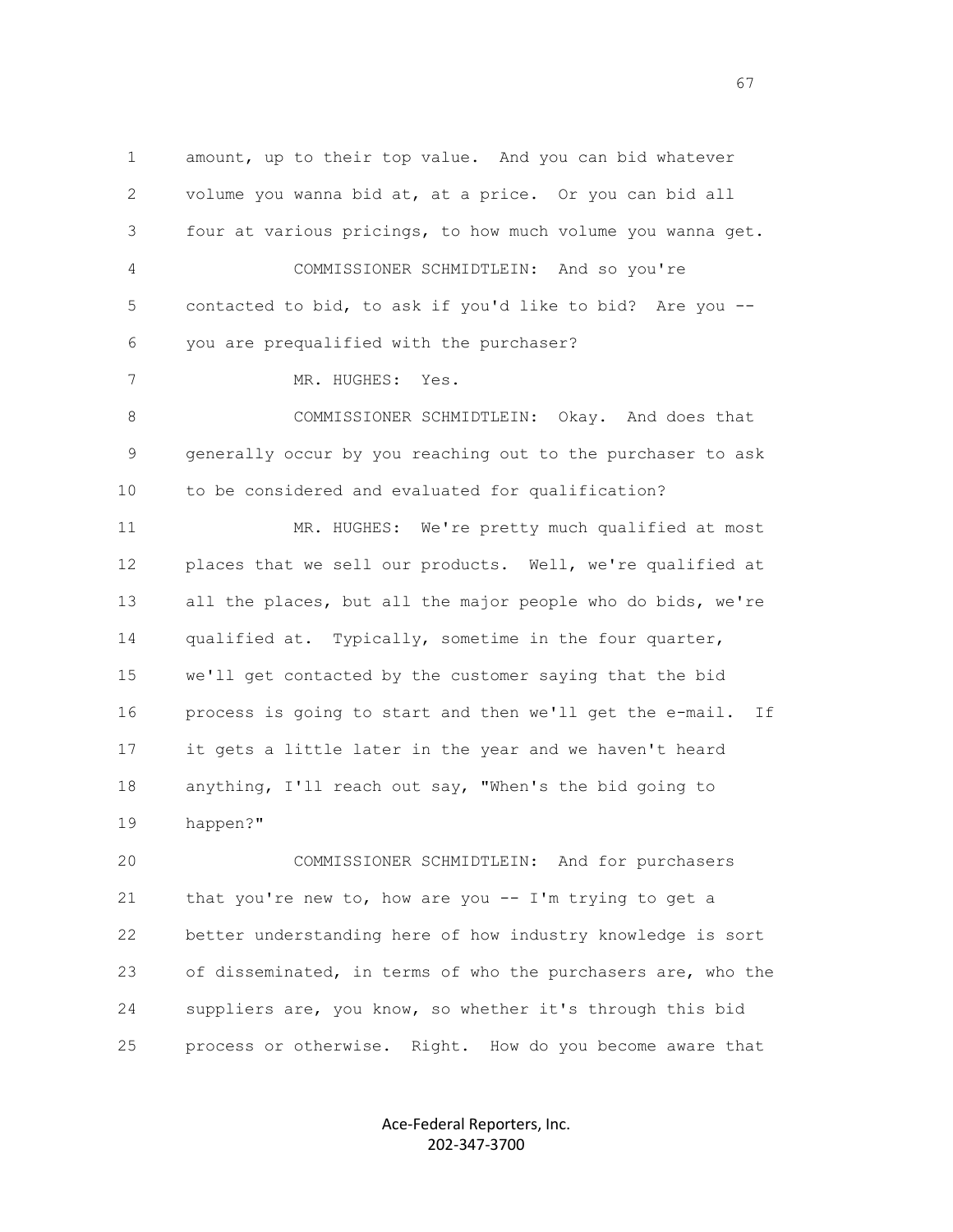1 there's somewhat a new in the market that you could become 2 qualified for potentially? 3 MR. HUGHES: Yeah, there's a lot of -- we go to 4 shows, we attend a lot of conferences. We take a look out 5 in the trade magazines to see if anything new is coming up. 6 COMMISSIONER SCHMIDTLEIN: So there's a trade 7 magazine for glycine? 8 MR. HUGHES: There's a trade magazine for all the 9 end places that we sell into. There's -- 10 COMMISSIONER SCHMIDTLEIN: Okay. 11 MR. HUGHES: -- food magazines, there's, you 12 know, nutritional magazines and -- 13 COMMISSIONER SCHMIDTLEIN: Okay. 14 MR. HUGHES: And if there's somebody new that's 15 out there, we'll give them a call and see if they have 16 glycine requirements. 17 COMMISSIONER SCHMIDTLEIN: Okay. 18 MR. LANG: This is Scot Lang with GEO. To Dan's 19 point, we actually set up booths at trade shows, so we're 20 out there advertising on a regular basis that we manufacture 21 glycine, and we're always looking to supply a new customer 22 if there's a new application. 23 COMMISSIONER SCHMIDTLEIN: Okay. 24 MR. GHAZEY: And you can also, you know, do 25 internet searches or find us on our website as a U.S.

> Ace-Federal Reporters, Inc. 202-347-3700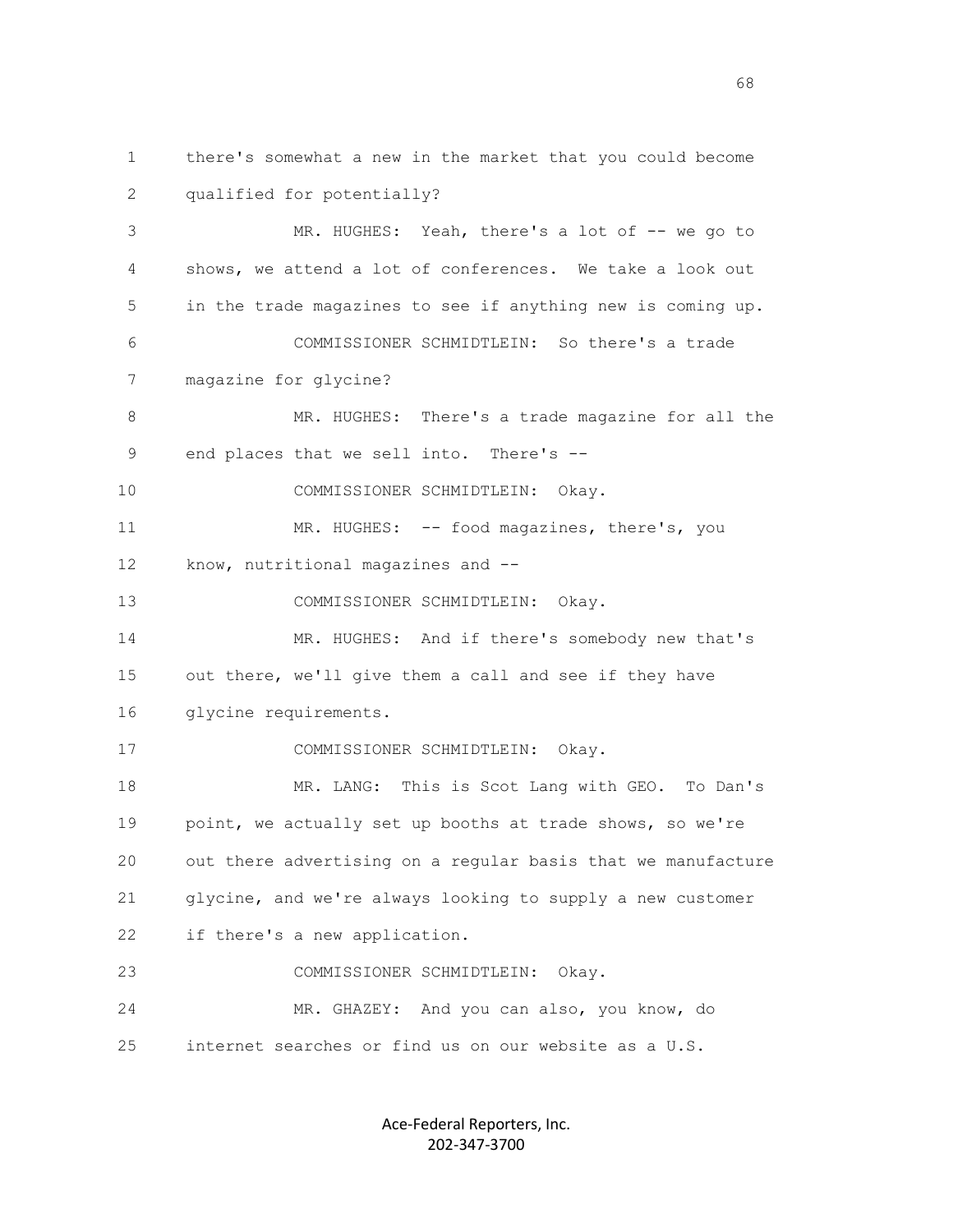2 that way as well. 3 COMMISSIONER SCHMIDTLEIN: Okay. 4 MR. ALLEN: Commissioner Schmidtlein, this is 5 Jason Allen with Chattem Chemicals. The bid process that 6 GEO is mentioning, often we're not invited to those. 7 COMMISSIONER SCHMIDTLEIN: And why is that? 8 MR. ALLEN: I'm not sure. 9 COMMISSIONER SCHMIDTLEIN: But are you qualified 10 for these purchasers? 11 MR. ALLEN: We have not been qualified in the 12 past. Until recently, we've been contacted in the last six 13 weeks by a couple of new purchasers of glycine. 14 COMMISSIONER SCHMIDTLEIN: And do you attend the 15 same trade shows that GEO is participating in? 16 MR. ALLEN: We do. 17 COMMISSIONER SCHMIDTLEIN: You do?

1 domestic source for glycine. So we make ourselves available

18 MR. ALLEN: Yes.

 19 COMMISSIONER SCHMIDTLEIN: Okay. So do you reach 20 out to new purchasers to offer that you would like to be 21 considered to be qualified? 22 MR. ALLEN: We have reached out to them. 23 COMMISSIONER SCHMIDTLEIN: Okay.

24 MR. ALLEN: Yes, ma'am.

25 COMMISSIONER SCHMIDTLEIN: Is this an ongoing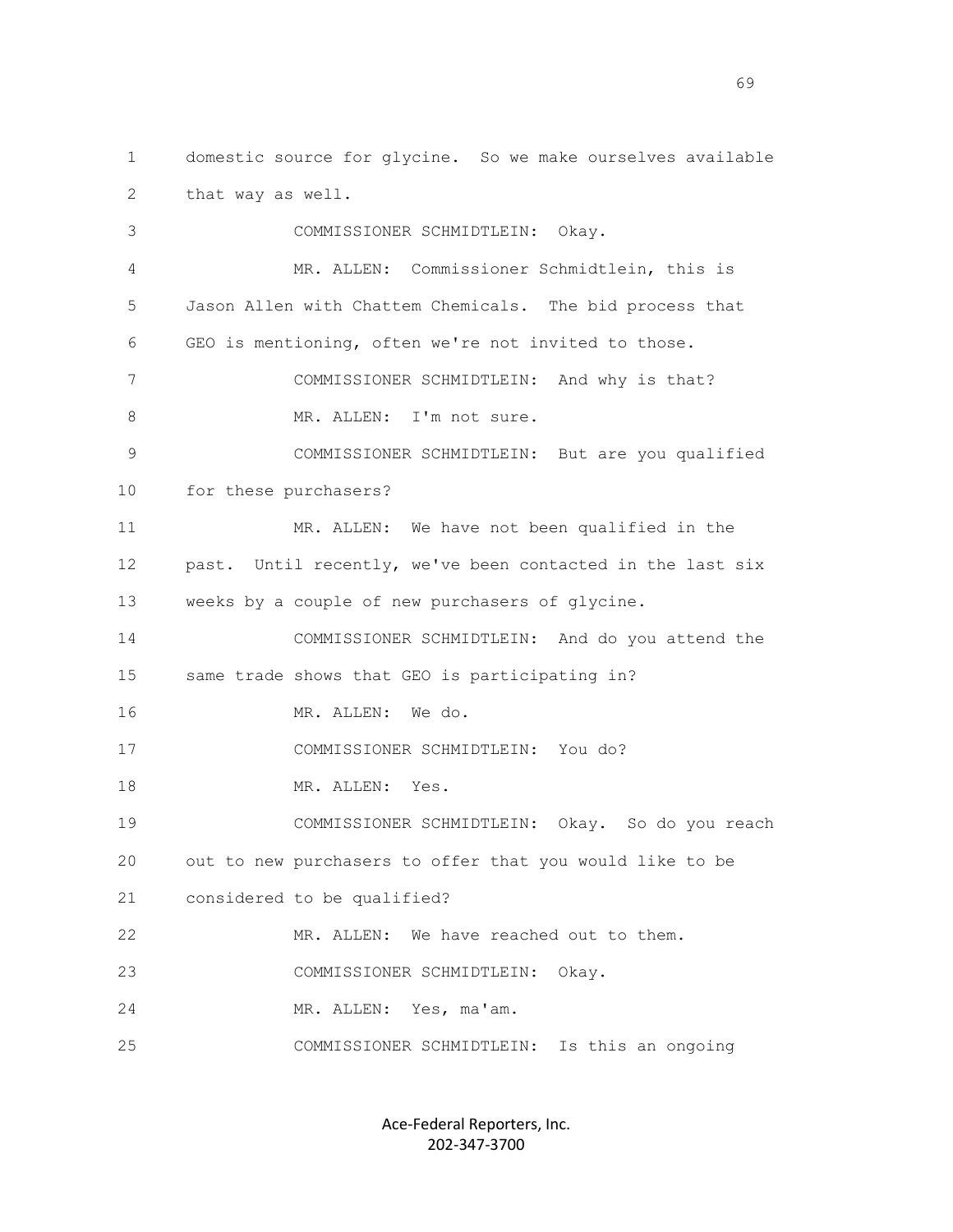1 affirmative, you know, proactive strategy that you have? Or 2 given that you have millions of pounds of excess capacity? 3 MR. ALLEN: Of course we concentrate our efforts 4 or the IV-grade market. 5 COMMISSIONER SCHMIDTLEIN: I see. 6 MR. ALLEN: We do concentrate in that area. 7 COMMISSIONER SCHMIDTLEIN: Okay. 8 MR. ALLEN: But we do have this capacity and it 9 is available. 10 COMMISSIONER SCHMIDTLEIN: And would you, or do 11 you produce technical and--is it USP--USP grade? 12 MR. ALLEN: Yes, ma'am. We do have the ability 13 to produce technical-grade glycine, yes. 14 COMMISSIONER SCHMIDTLEIN: And what about USP? 15 MR. ALLEN: We do, yes, ma'am. 16 COMMISSIONER SCHMIDTLEIN: And do you currently 17 produce that? 18 MR. ALLEN: Yes, ma'am. 19 COMMISSIONER SCHMIDTLEIN: Both of them? 20 MR. ALLEN: So, we currently produce IV-grade 21 glycine, which also meets the rigors of USP-grade glycine. 22 In fact, we produce -- 23 COMMISSIONER SCHMIDTLEIN: I see. 24 MR. ALLEN: -- USP, EP, JP, all of those grades 25 of glycine. We set our plant to manufacture those grades.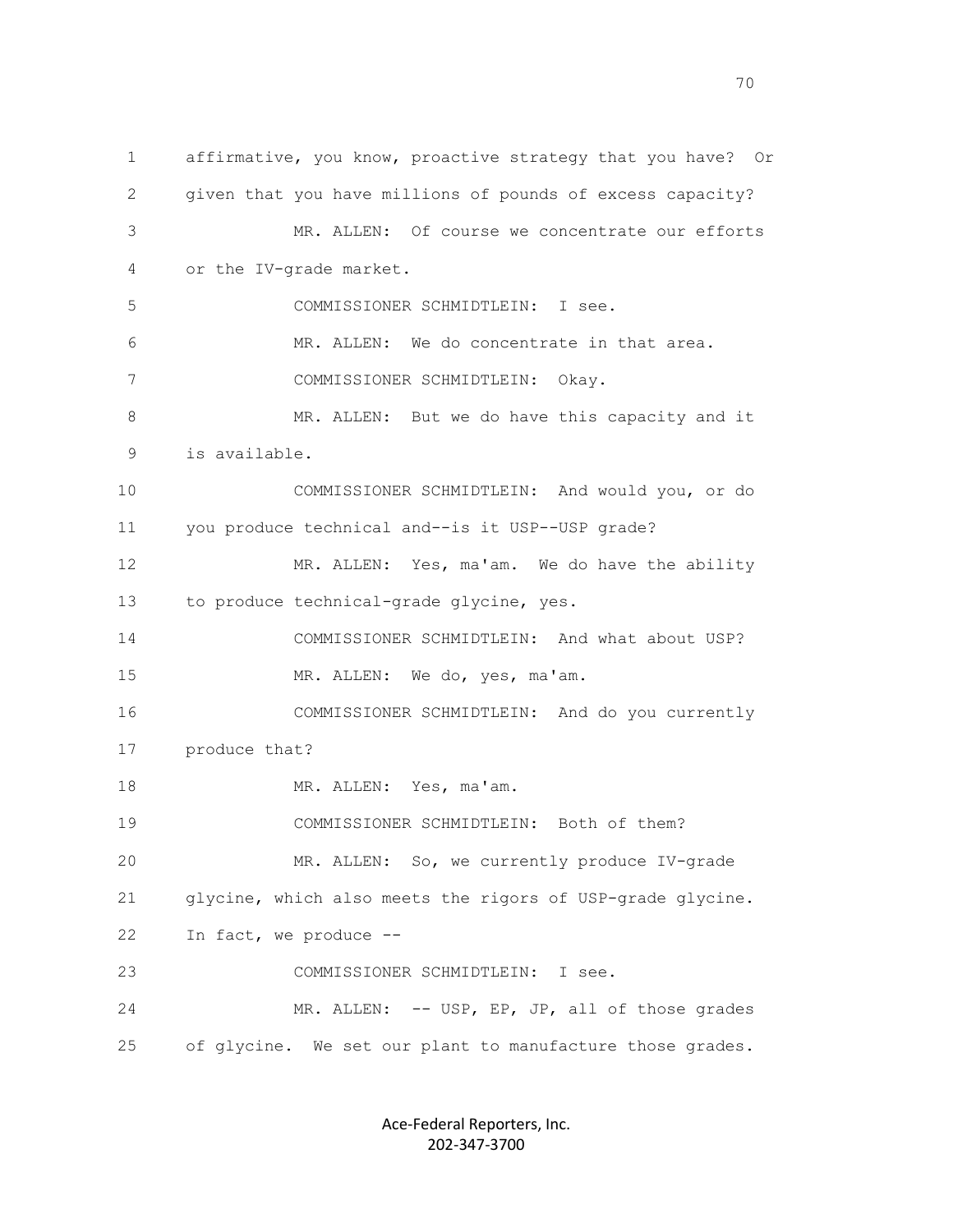1 Now, if one of those batches do not meet the rigors of USP 2 or the IV-grade glycine specification, then we do have the 3 ability to downgrade that batch to technical-grade glycine. 4 COMMISSIONER SCHMIDTLEIN: Okay. 5 MR. ALLEN: And so, periodically we do produce 6 glycine that is technical-grade. 7 COMMISSIONER SCHMIDTLEIN: Okay. And I'm not 8 sure if this can be answered now. Maybe post-hearing. But 9 are you participating in the bidding process that GEO is 10 participating in? Do you know, for the same purchasers? Or 11 if your market right now, you know, more of the smaller 12 niche pharmaceutical market that you're not in this -- 13 MR. ALLEN: I'm not certain which ones that they 14 participate in -- 15 COMMISSIONER SCHMIDTLEIN: Okay. 16 MR. ALLEN: -- but recently, we have been 17 requested to participate in a couple of different bidding 18 processes, which are very new to us. 19 COMMISSIONER SCHMIDTLEIN: Okay. 20 MR. ALLEN: The ones that they described a moment 21 ago. 22 COMMISSIONER SCHMIDTLEIN: Okay. And in your 23 description, Mr. Hughes, when you were talking about you're 24 often asked to come back and resubmit after the final 25 bidding process is closed, are the customers indicating to

> Ace-Federal Reporters, Inc. 202-347-3700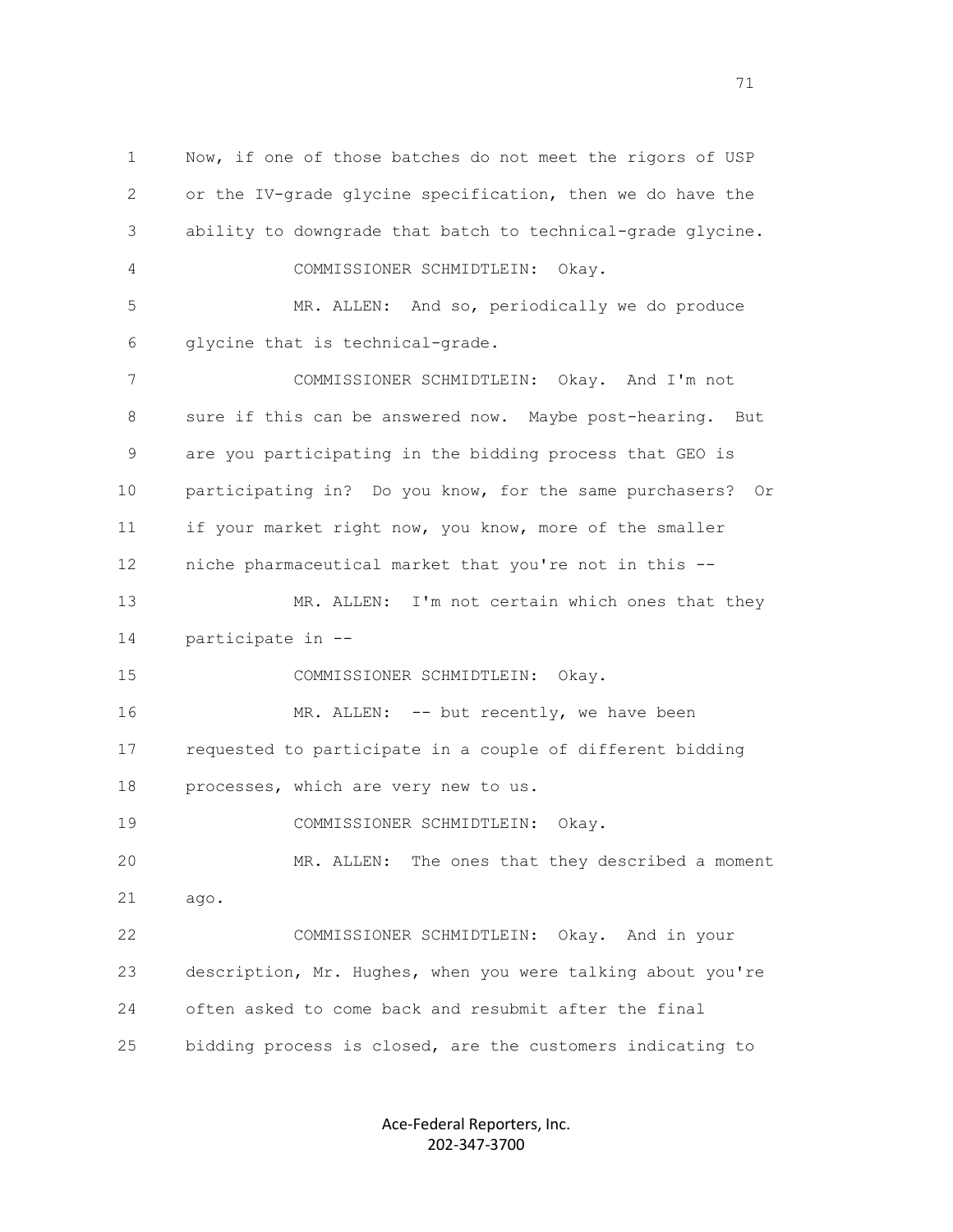1 you who you're competing against, in terms of country of 2 origin or any other information?

 3 MR. HUGHES: No, they're not telling us, but 4 they're just saying that another source.

 5 COMMISSIONER SCHMIDTLEIN: Just another source? 6 Okay. So how did you become aware that it was these four 7 countries that you felt were driving down the prices?

 8 MR. HUGHES: Well, we know that the good folks at 9 Chattem were focusing in pretty much on the pharmaceutical 10 and we did not ever see them --

11 COMMISSIONER SCHMIDTLEIN: I see.

12 MR. HUGHES: -- in the past, you know, in 13 participating in these other applications, so we just 14 assumed that it was these other companies. And plus, we 15 have import stat records showing that a very large customer 16 which we split the business with, when one company, one 17 country gets the business, their imports are pretty steady, 18 showing that they're getting the other side, and then if it 19 switches, you can see another foreign countries' imports 20 going up and the other ones declining.

 21 COMMISSIONER SCHMIDTLEIN: Yeah, I see. I guess, 22 assuming Thailand is in for the moment, all other import 23 sources are pretty small, it looks like. So that's what 24 you're saying. Okay. So this is a question that relates to 25 volume and I think it's probably -- well, let me start with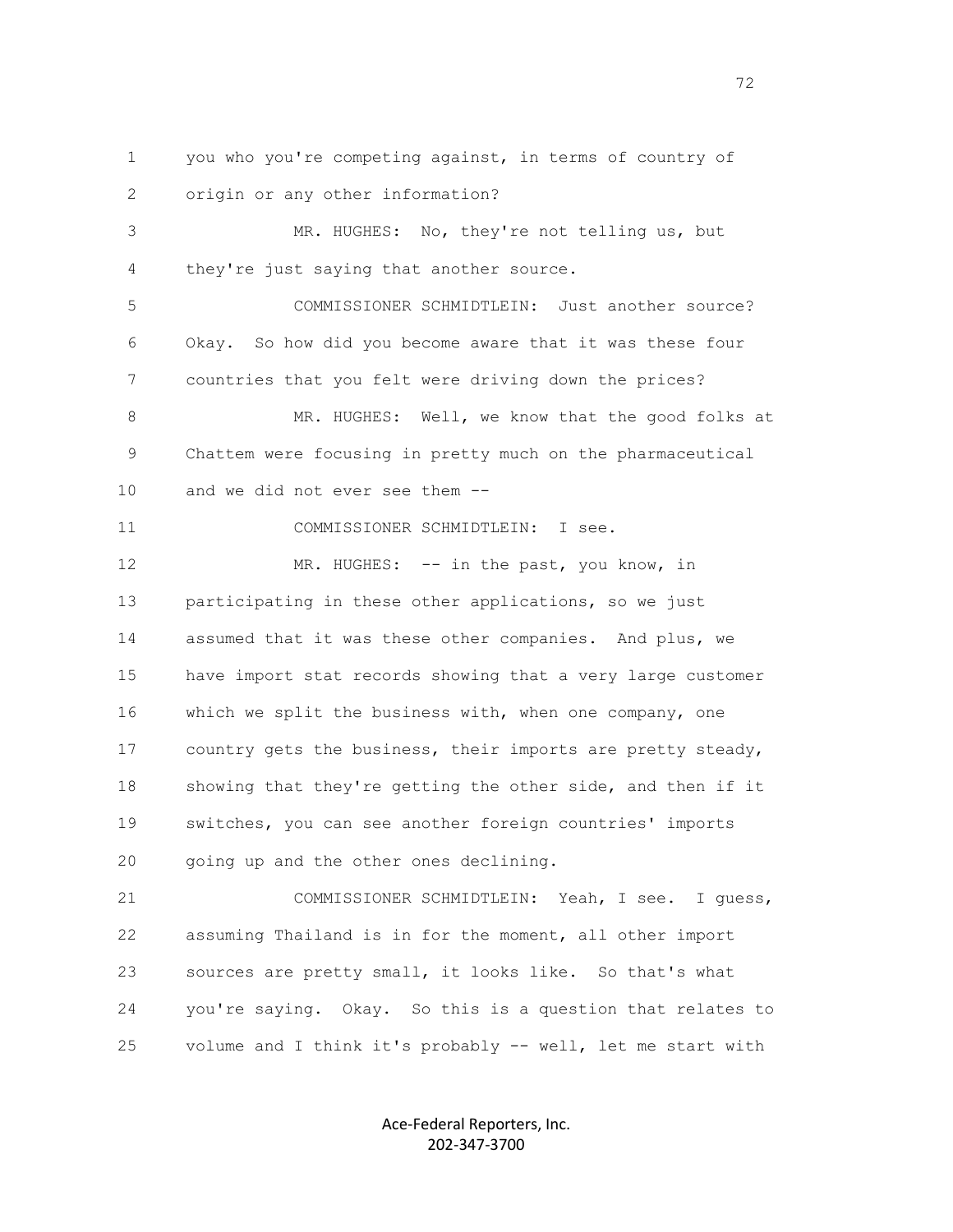1 this question.

| 2  | I think this is sort of a legal question as well,            |
|----|--------------------------------------------------------------|
| 3  | so maybe Mr. Schwartz -- given that Commerce has delayed the |
| 4  | final determination on Thailand, assuming that's not out by  |
| 5  | the time the vote is scheduled in this case, is Thailand     |
| 6  | eligible to be cumulated? Should we cumulate Thailand with   |
| 7  | the -- are we able to cumulate Thailand with the other       |
| 8  | countries when we vote? Have you looked at that?             |
| 9  | MR. SCHWARTZ: We've certainly looked at it, and              |
| 10 | we can address it for you more fully in the post-hearing     |
| 11 | brief.                                                       |
| 12 | COMMISSIONER SCHMIDTLEIN: I assume your answer               |
| 13 | is yes.                                                      |
| 14 | MR. SCHWARTZ: It is.                                         |
| 15 | COMMISSIONER SCHMIDTLEIN: If it's not, let me                |
| 16 | know right now, because we can have that conversation about  |
| 17 | what happens then.                                           |
| 18 | MR. SCHWARTZ: No, it is.                                     |
| 19 | COMMISSIONER SCHMIDTLEIN:<br>Okay.                           |
| 20 | MR. KLETT: Commissioner Broadbent --                         |
| 21 | COMMISSIONER SCHMIDTLEIN: And I assume the other             |
| 22 | side -- I'd invite you to address that question as well.     |
| 23 | Did somebody --<br>Yes?                                      |
| 24 | MR. KLETT: Yes, Commissioner Broadbent, this                 |
| 25 | $is--$                                                       |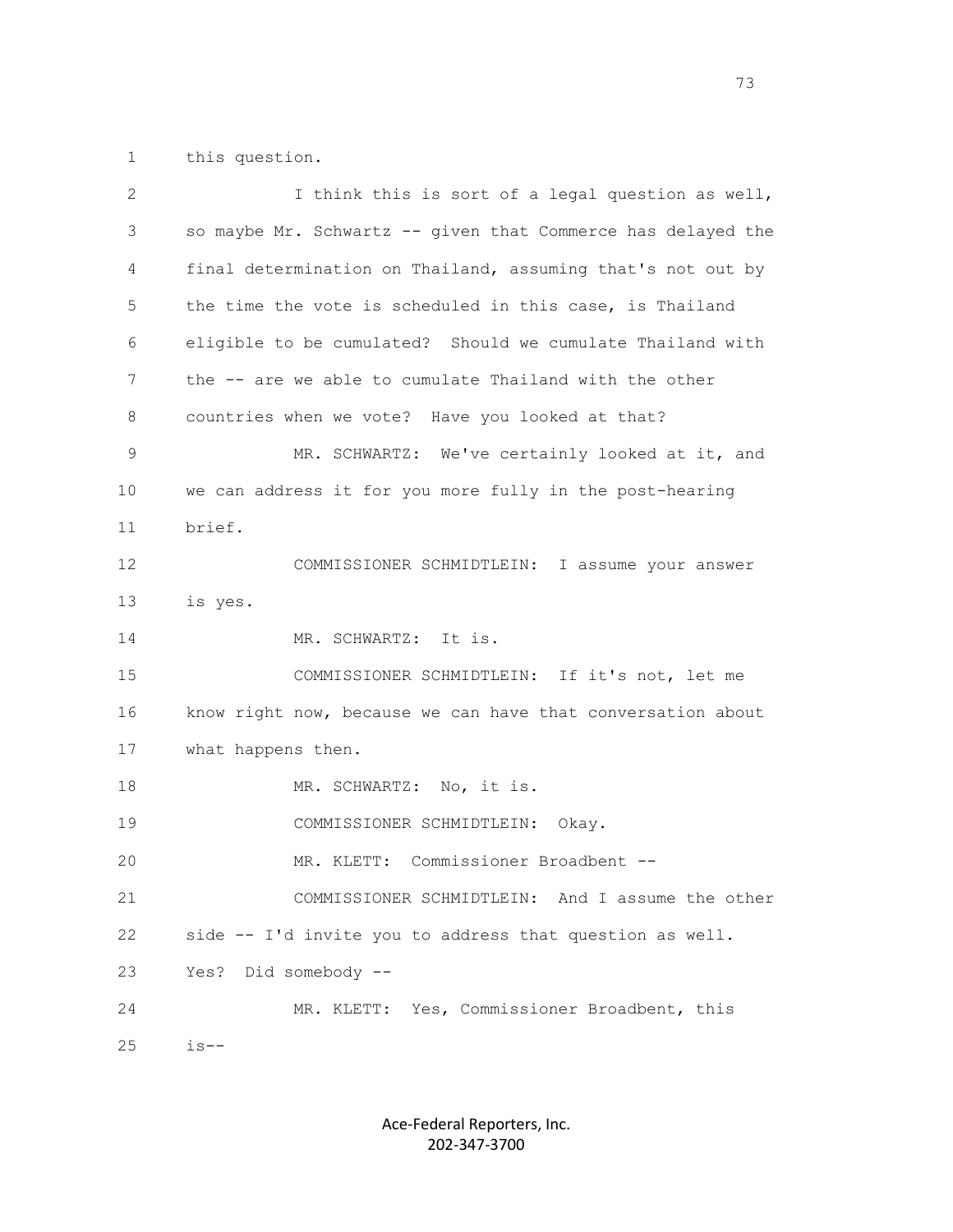1 COMMISSIONER SCHMIDTLEIN: Schmidtlein, but yeah. 2 MR. KLETT: This is Dan Klett -- 3 COMMISSIONER SCHMIDTLEIN: We do kinda look alike 4 though.

 5 MR. KLETT: I'd also like to say that even if 6 there's no determination on Thailand by the time you have to 7 vote, there's still the data issue as to the reliability of 8 your import statistics on country of origin, and that is 9 that, you know, right now, what is in the Staff Report is 10 Thai could very well be Chinese or a portion of that be 11 Chinese. So it would be -- so I think there's an issue 12 about following up with Nutrin and making sure you have 13 accurate country of origin data from them so that you have 14 accurate cumulated data, even if there's no determination on 15 Thailand.

16 COMMISSIONER SCHMIDTLEIN: Okay.

 17 MR. SCHWARTZ: We do -- excuse me. We do 18 indicate in our prehearing brief a list of questions that 19 you should issue --

 20 MR. BISHOP: David, can you pull your mike 21 closer, please? They can't hear you in the back.

 22 MR. SCHWARTZ: In our prehearing brief, we do 23 have a list of questions that we suggest that you provide 24 Nutrin to address how much of what they've shipped is 25 Chinese and how much of what they shipped is Thai. Of

> Ace-Federal Reporters, Inc. 202-347-3700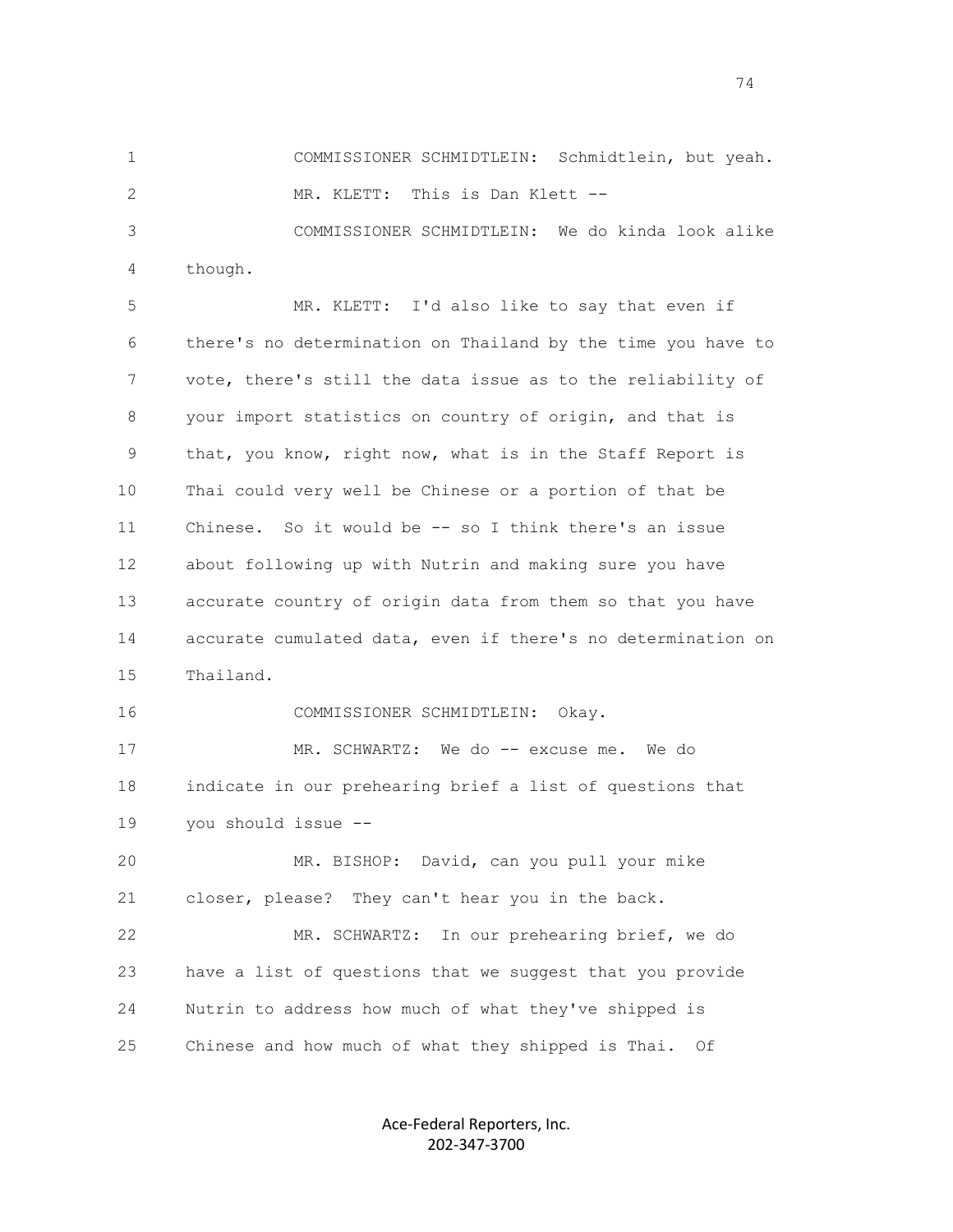1 course, we would prefer that you would treat their behavior 2 as adverse facts available because we believe that they have 3 misled the Commission in their questionnaire responses.

 4 Also, I think that, if and when the decision is 5 made by Commerce, you will have these transshipments that 6 would have to be considered both dumped and subsidized 7 Chinese. I think if you look at the period of investigation 8 for customs, you'll see that it overlaps with the 9 preliminary determination that came out regarding the China 10 CVD matter. So the CVD determination would capture not 11 only Chinese glycine transshipped under the dumping order, 12 but also under the subsidy finding at Commerce.

 13 COMMISSIONER SCHMIDTLEIN: Okay. I know my time 14 is up, but let me just ask one -- I mean I have many more 15 questions, but let me just ask one following up on something 16 you said, Mr. Klett. Let's assume that, you know, there's 17 this question about whether or not this stuff is Chinese and 18 it's been misidentified to, I guess avoid the order that's 19 on Chinese product right now.

 20 In your-all's view, has that impacted the pricing 21 information that has been put on the record for the Thai 22 products, specifically with regard to, I guess, the only one 23 they're participating in is Product 2, do you think that 24 pricing information is wrong for Thailand?

25 MS. WOODINGS: That would infer that the data you

Ace-Federal Reporters, Inc. 202-347-3700

na matsay na matsay na matsay na matsay na matsay na matsay na matsay na matsay na matsay na matsay na matsay<br>Tanggalan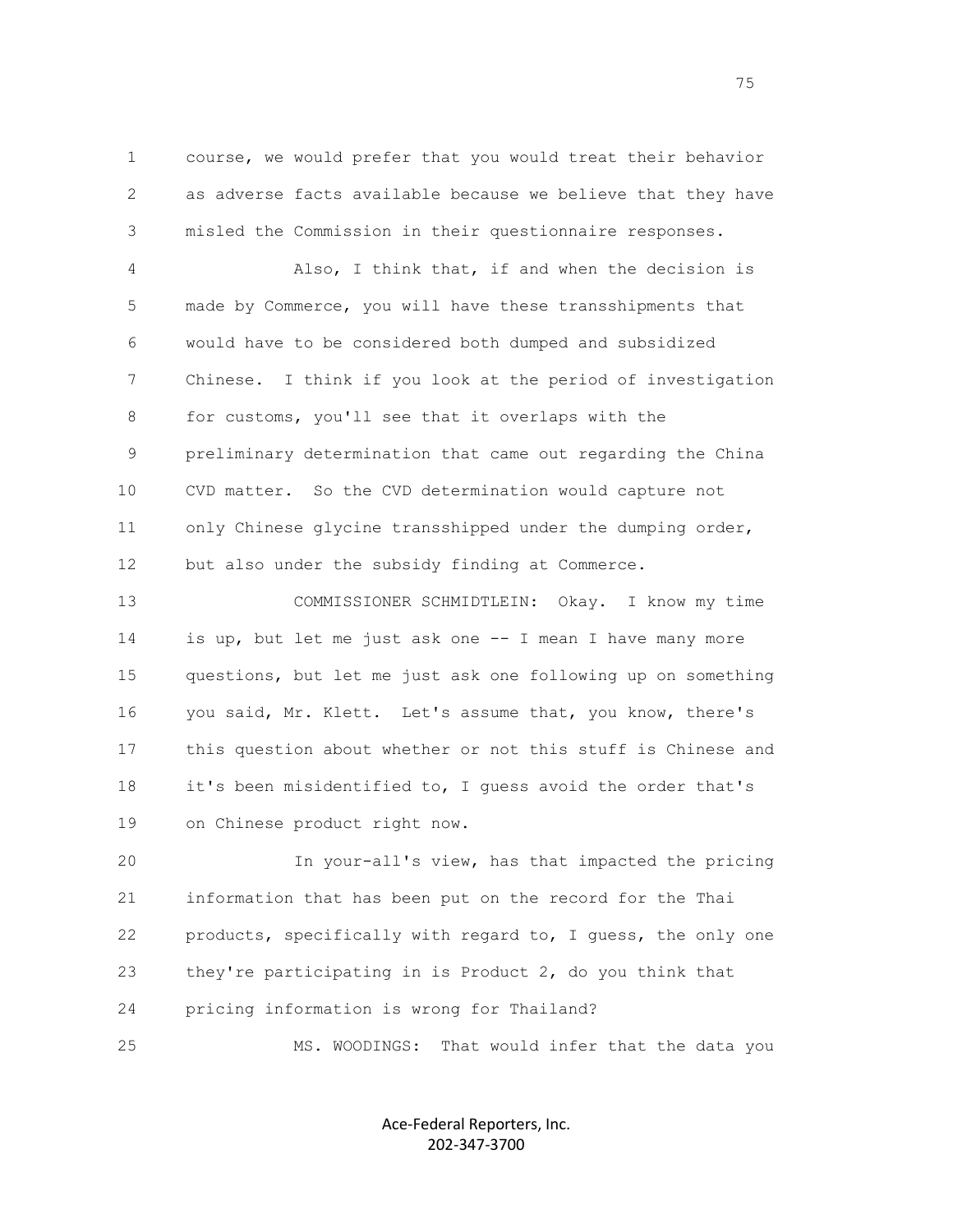1 have for Thailand are, in fact, prices for China. 2 COMMISSIONER SCHMIDTLEIN: Right. But I'm 3 talking about the numbers. Are the numbers wrong? In your 4 view? Not, let's put aside the country of origin for a 5 second, but -- 6 MR. KLETT: Commission Schmidtlein, no, I don't 7 think so. I mean basically these were volume and value data 8 reported by Nutrin for prices into the U.S. market. 9 COMMISSIONER SCHMIDTLEIN: Right. 10 MR. KLETT: We don't have any indication that 11 that data it's per se are wrong. 12 COMMISSIONER SCHMIDTLEIN: Right. 13 MR. KLETT: It's just the country of origin 14 issue. 15 COMMISSIONER SCHMIDTLEIN: That's right. Okay. 16 All right. Thank you. 17 CHAIRMAN JOHANSON: Commissioner Kearns. 18 COMMISSIONER KEARNS: Thank you, and thank you 19 again to all the witnesses for being here. I guess I'll 20 just continue on the same issue of how we treat Thailand. 21 The Department of Commerce proceeding, Commerce issued a 22 memorandum on April 24th entitled Postponement of the Final 23 Determinations. It states the Commerce is departing from 24 statutory deadlines and does not provide an amended 25 deadline. What is the legal implication of Commerce's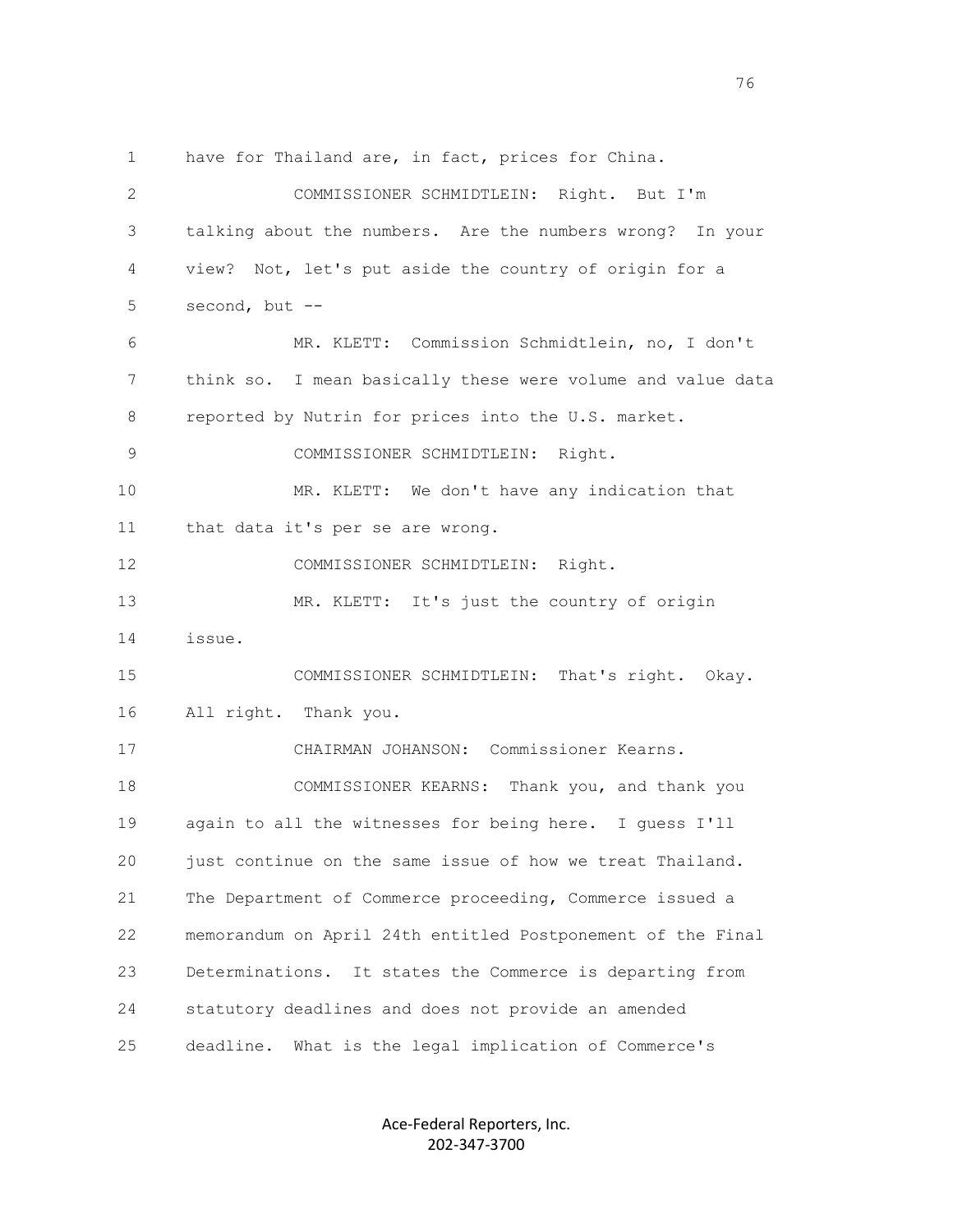1 departing from statutory deadlines on the timing of the 2 Commissions' determinations? Guess I'll just start with 3 that one. Mr. Schwartz? Maybe or --

 4 MR. SCHWARTZ: I did have discussions in the past 5 with your staff about the wisdom of the ITC postponing its 6 vote. I was told that you all were going to honor your 7 statutory obligations in further discussions. And we 8 alluded to it in our testimony. This is a rather novel 9 situation, but it's my understanding that you will be 10 proceeding with your vote.

11 However, when there is a Commerce final 12 determination, that you might entertain or acquire further 13 briefing as to Thailand, regardless of the nature of the 14 determination, in order to determine how you will handle it 15 in a vote or in some other manner.

 16 COMMISSIONER KEARNS: Okay. Does Commerce's 17 action impact the investigations covering glycine from 18 China, India, and Japan?

 19 MR. SCHWARTZ: I will start and I will allow Dan 20 to jump in as well. I mean it's our belief that it should 21 be cumulated and because it's cumulated it doesn't really 22 matter whether it's -- what the country of origin is.

 23 MR. KLETT: Commissioner Kearns this is Dan 24 Klett accepting what Nutrin reported as country of origin 25 and that is in your staff report. If you were to look just

> Ace-Federal Reporters, Inc. 202-347-3700

ли в село в село в село в село в село в село в село в село во село во село во село во село во село во село во<br>Постојата на селото на селото на селото на селото на селото на селото на селото на селото на селото на селото<br>П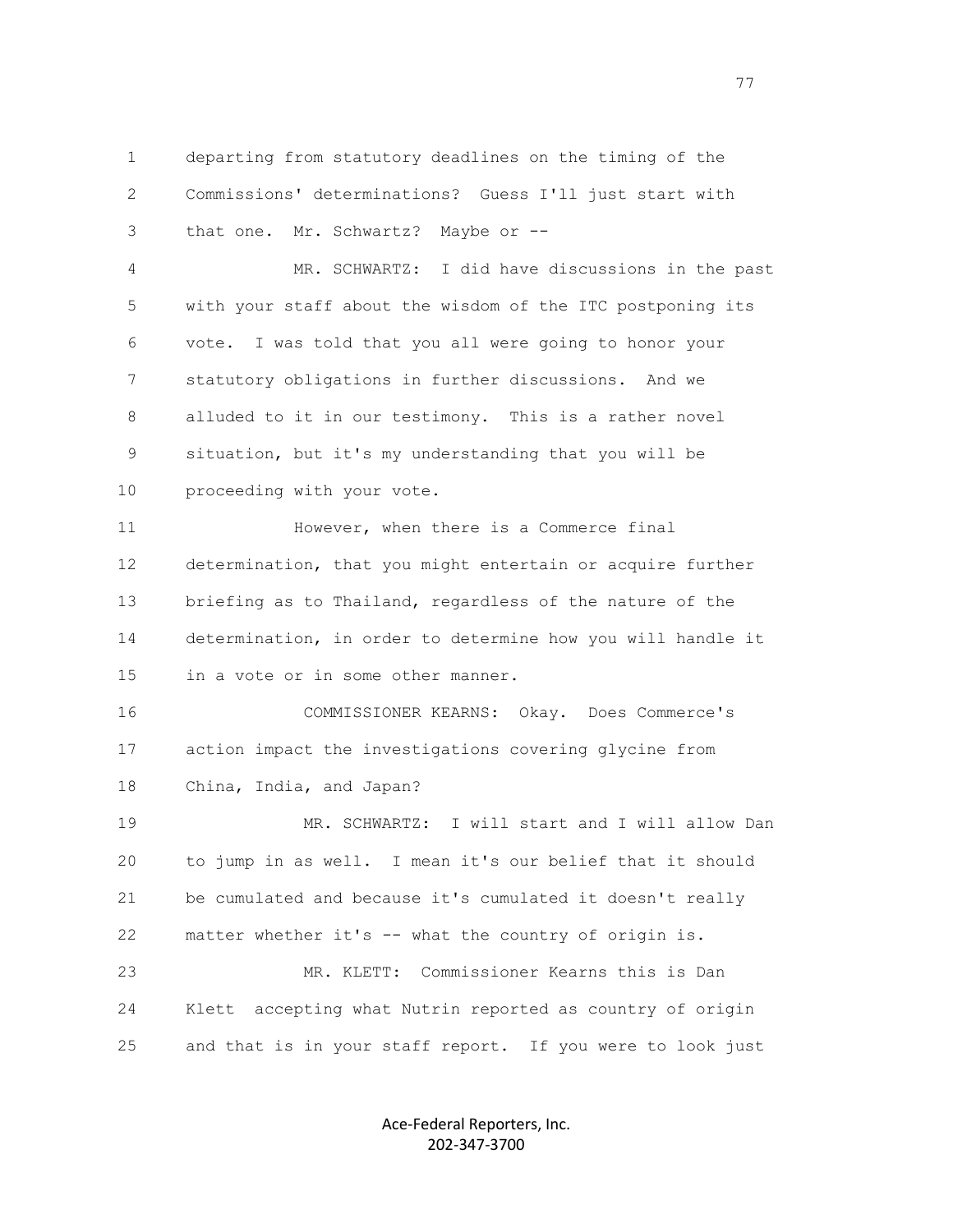1 at the data for India, Japan alone, that -- you know the 2 non-tie in subject imports alone even that, I think, there's 3 fairly strong evidence that you have material injury and 4 causation. And Japan is, by far, the largest supplier. 5 But Commerce's decision could affect the dataset 6 for that -- for the accuracy of the dataset for that in that 7 what's characterized to China in your staff report may be 8 inaccurate as some of the Thai -- what's characterized as 9 Thai is, in fact, China. But even if you accept the country 10 of origin as now reported in your staff report, even 11 excluding China, for the other subject countries there's 12 material injury and causation.

 13 MR. SCHWARTZ: And I would also like to point 14 out that the CBP investigation, the EPA investigation only 15 addresses Thai shipments dating back to late September 2017. 16 So, while there's overlap with this POI, it doesn't cover 17 the entire POI.

 18 COMMISSIONER KEARNS: Okay, right. And about 19 the CBP proceedings, in your briefs at page 20 through 30, 20 you argue that the Commission should consider imports from 21 Thailand as being imports from China and therefore subject 22 to these investigations.

 23 Among other information, you cite a February 24 2019 determination by CBP that imposes interim measures on 25 imports from Thailand that entered from September 2017

> Ace-Federal Reporters, Inc. 202-347-3700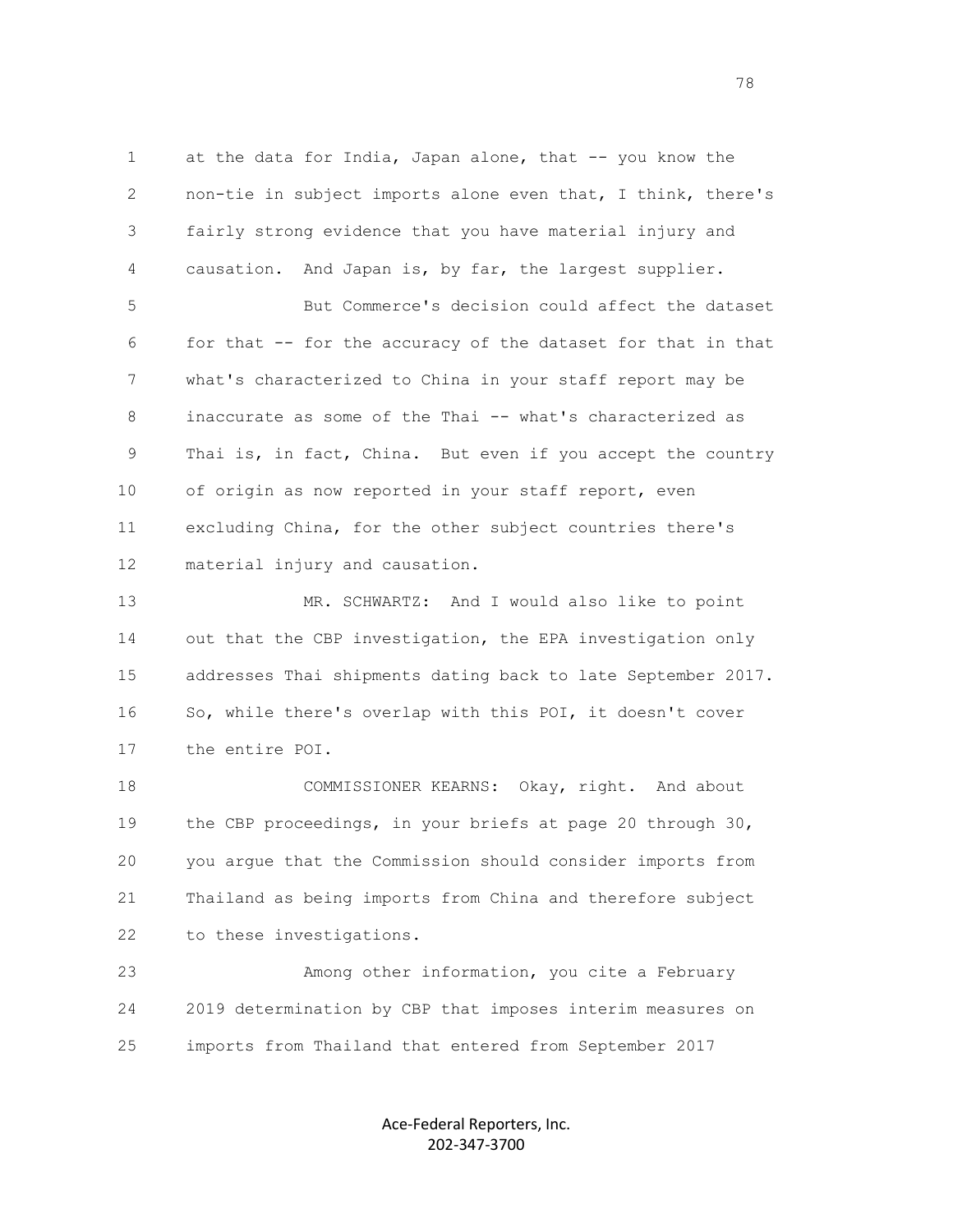1 forward and that's what you just mentioned.

 2 The staff report characterized imports that 3 entered from Cambodia as actually -- my understanding is in 4 the case of Cambodia the producer admitted that it was 5 Chinese product.

 6 MR. SCHWARTZ: That was the final result of a 7 CBP EPA investigation that we initiated. At the time of the 8 preliminary phase of this investigation there had been 9 interim measures issued and at the time of the preliminary 10 phase of this investigation your staff did treat those 11 shipments from Cambodia as Chinese in origin.

 12 In July of 2018, during this investigation, the 13 final determination from CBP in it's EPA investigation was 14 issued. And in fact, did endorse their original interim 15 measures and identified that the shipments from Cambodia 16 were, indeed, Chinese. And as a result you all in the final 17 phase of this investigation have continued what you did in 18 the preliminary phase in recognized that the shipments from 19 Cambodia are, indeed, Chinese in origin.

 20 COMMISSIONER KEARNS: Okay, thank you. And this 21 gets to the point, though, I guess the Cambodia situation is 22 very different from the Thailand situation. Here we only 23 have an interim measure and here there appears to be some 24 evidence that the Thai producer does produce, maybe has 25 exported to the United States glycine, right?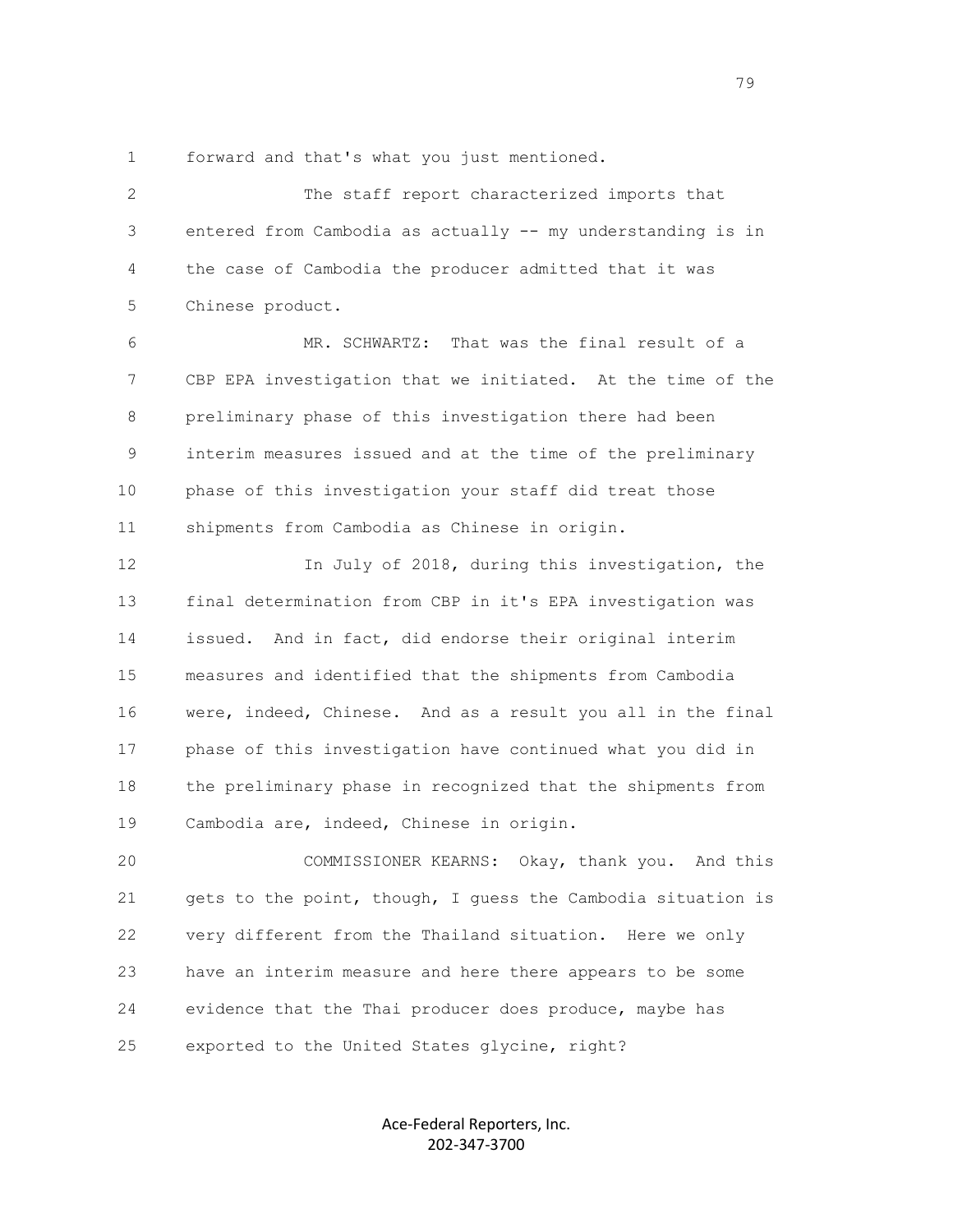1 MR. SCHWARTZ: I quess I would respectfully 2 disagree with that. I think if you look at the short 3 history of the CBP EPA investigations you'll find that the 4 nature of these interim measure occur after months and 5 months of an investigative process. It's far different than 6 the ITC's preliminary reasonable indication determination. 7 So far, in all the EPA investigations that have been 8 concluded every single one has endorsed the interim 9 measures. There has not been one that has not been 10 endorsed. They've all resulted in final determinations 11 identical to the interim measures that issue. 12 If you look at the evidence, and we put it on 13 the record as an exhibit, but if you look at that interim 14 measures -- the public version even of the interim 15 measures decision you'll find that the evidence is already 16 rather compelling. We believe that Nutra's Thailand 17 facility is no more than a Potemkin village, a facade that

 18 has equipment set up, but if you look at that interim 19 measures decision you'll find that the stoichiometry does not 20 work. That what they have set up does not in any way 21 support the volumes that come out of there.

 22 And the evidence that's in the public version of 23 the interim measures decision bears that out. They point 24 out there's simply not raw material production to support 25 that facility and what they're shipping out. There's not

> Ace-Federal Reporters, Inc. 202-347-3700

en de la construction de la construction de la construction de la construction de la construction de la constr<br>1980 : le construction de la construction de la construction de la construction de la construction de la const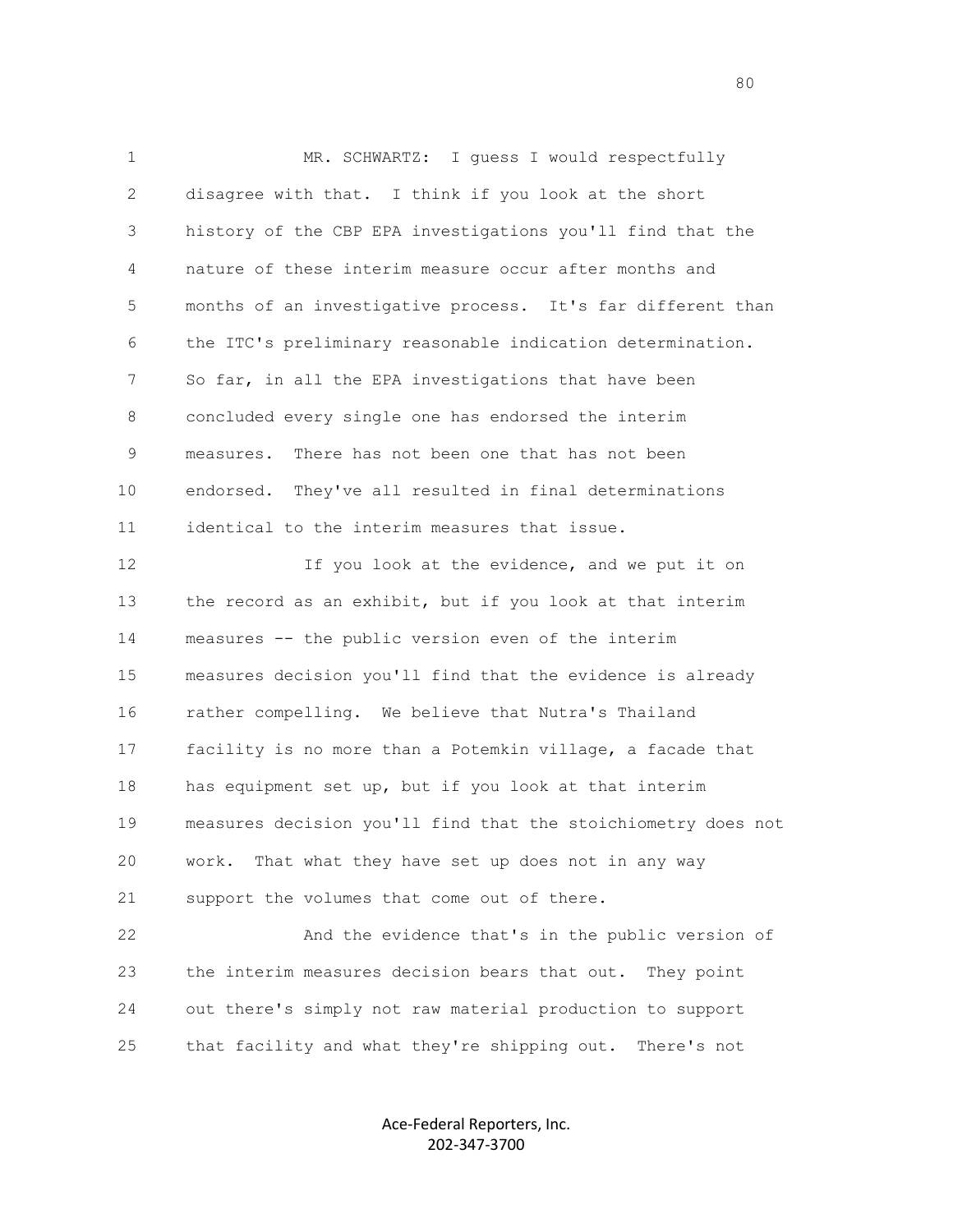1 the employee head count. They found that there was bags of 2 what's called crude glycine laying about. And you can ask 3 either one of these producers and they'll tell you that 4 unless you're engaging in some sort of duty evasion process 5 there's no reason why you would stop in the middle of the 6 MCAA or HCM process at early stage and bag crude glycine. 7 It's just not something that you would want to bag and sell, 8 unless, of course, it was being shipped into your facility 9 in order to further process into a higher grade of glycine, 10 which is a common duty evasion or circumvention process that 11 we have seen. And we saw it in the 2012 Anti-Circumvention 12 inquiry that was mentioned earlier against the Indian 13 companies, Salvi and Aiko. Aiko is the predecessor company 14 to Kumar Industries.

 15 We saw it with -- and we're seeing it now with 16 Nutrin. They shop very crude glycine and then they further 17 process it to technical grade, but more than likely to USP 18 grade and then ship it over to the United States. And very 19 often they don't even bother with the further processing. 20 They just ship into the country USP grade glycine and then 21 repackage it and send it over to the United States.

 22 So, even though there was a finding in that 23 interim measures decision by CBP that they found this bag of 24 what they called crude glycine laying about, we believe it's 25 probably USP grade glycine that was just repackaged and

> Ace-Federal Reporters, Inc. 202-347-3700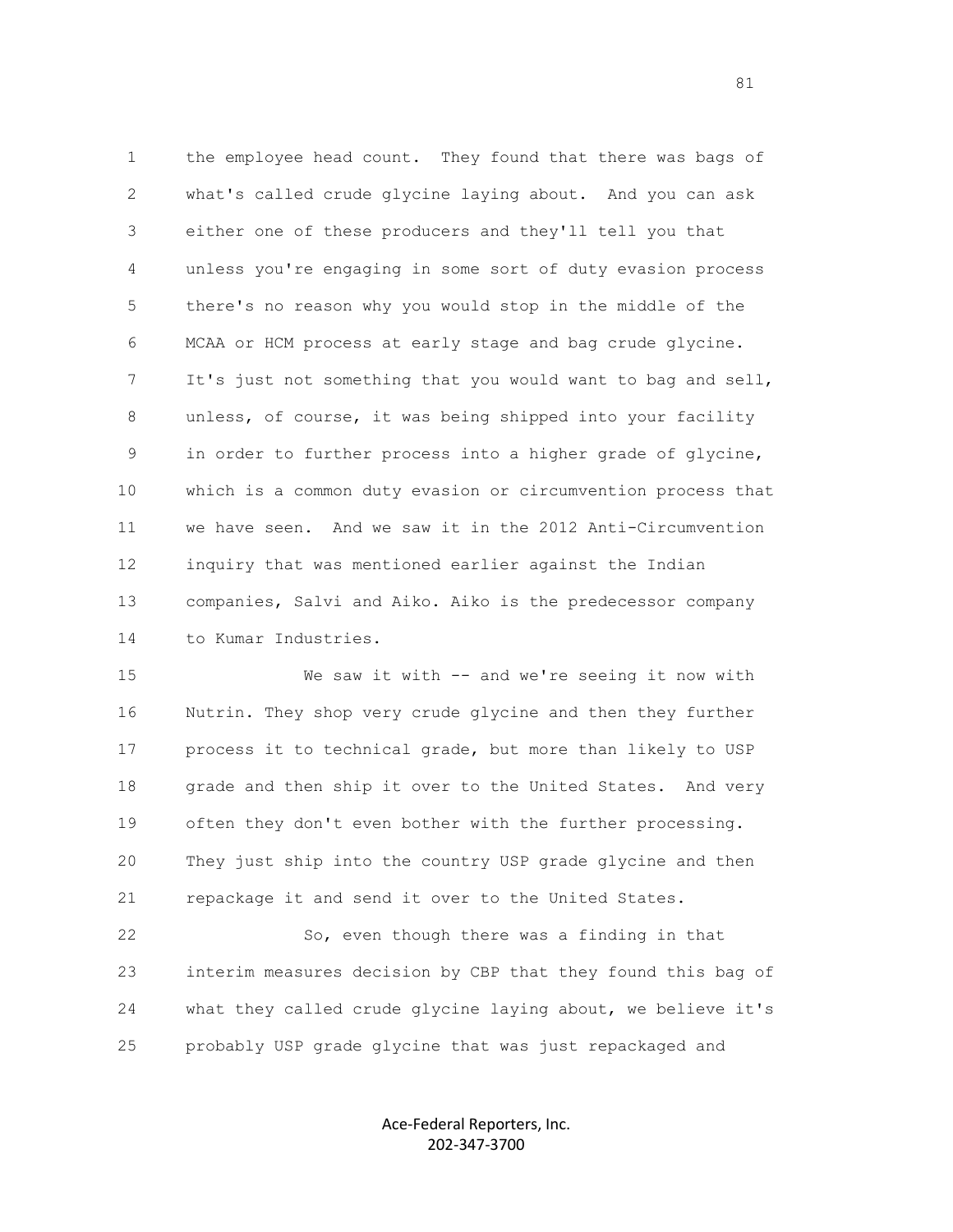1 reshipped as Thai.

| $\overline{2}$ | COMMISSIONER KEARNS: Okay, thank you. And                    |
|----------------|--------------------------------------------------------------|
| 3              | that's very helpful; particularly, understanding that        |
| 4              | interim measures have always resulted in the same final      |
| 5              | measures. But if you could -- and maybe post-petition you    |
| 6              | might want to think about this a little bit more. What I     |
| 7              | hear you saying is -- I don't think I hear you saying that   |
| 8              | we should -- any time we seen an interim measure we should   |
| 9              | assume there has been transshipment.                         |
| 10             | Instead, I think I hear you saying, given the                |
| 11             | facts of this particular case and you know and the detail    |
| 12             | that we see in the CPB decision, the interim decision, that  |
| 13             | we should, in this case, go that route. Because I mean the   |
| 14             | standard does seem relatively low, right? It's reasonable    |
| 15             | suspicion, I think, is the right word. That doesn't sound    |
| 16             | like something I just go forward with.                       |
| 17             | MR. SCHWARTZ: I'm sorry. I may have mislead                  |
| 18             | you. I was trying to get across the point that reasonable    |
| 19             | suspicion is actually a very high standard. And that based   |
| 20             | on the record so far of these EPA investigations where an    |
| 21             | interim measures has never been overturned in the final      |
| 22             | determination that there's a very high degree of certainty   |
| 23             | that when CBP does issue an EPA interim measures it's almost |
| 24             | lead pipe cinch that there is transshipping.<br>In fact,     |
| 25             | having participated first hand in the one involving          |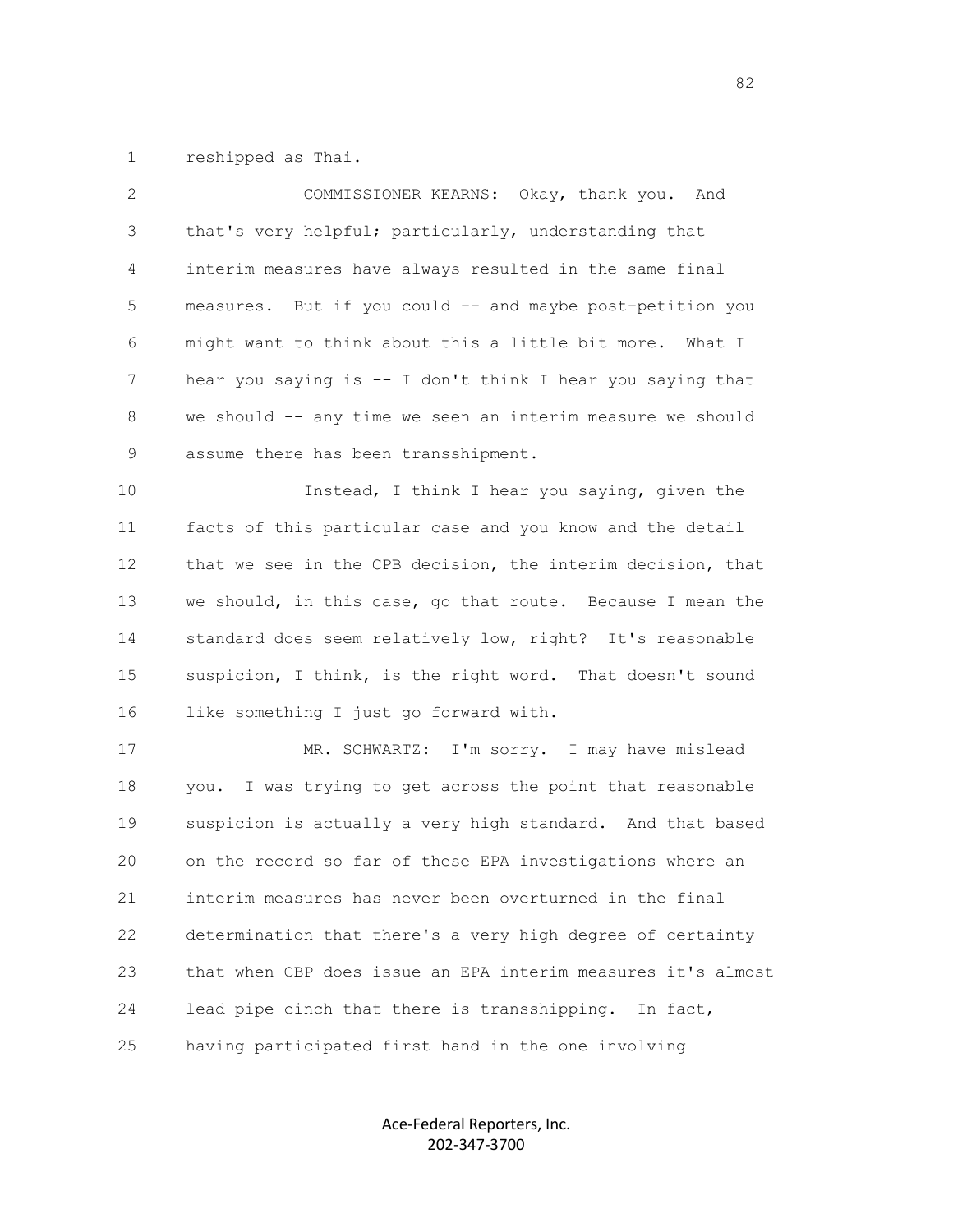1 Cambodia, I can tell you that they'll keep coming back at 2 you requesting more and more information. It could take 3 months. Okay, they're not under any statutory requirement. 4 COMMISSIONER KEARNS: So, categorically, any 5 time we see that CBP has a reasonable suspicion that we 6 should then assume transshipment. 7 MR. SCHWARTZ: Based on the short history so 8 far, the EPA investigations, that appears to be the case. 9 Yes. 10 COMMISSIONER KEARNS: Okay, thank you. My 11 time's up. 12 CHAIRMAN JOHANSON: On page of its brief, Nestle 13 states that Nestle Purina does not contract for glycine on 14 the basis of price and they state the supply reliability and 15 quality are far more important to the company and that 16 Nestle Purina will not put the reputation of its pet food 17 brands at risk in order to save a few cents on glycine 18 supply. Could you all please comment on this statement? 19 MR. GHAZEY: As the largest buyer of glycine in 20 the U.S. has significant purchasing power and we, as I 21 mentioned earlier, wanting to run at full capacity and have 22 utilization to reduce our unit cost have in every one of our 23 experience found that Nestle is willing to use whatever 24 purchasing leverage they have to drive price down. That is 25 just our experience.

> Ace-Federal Reporters, Inc. 202-347-3700

en and the state of the state of the state of the state of the state of the state of the state of the state of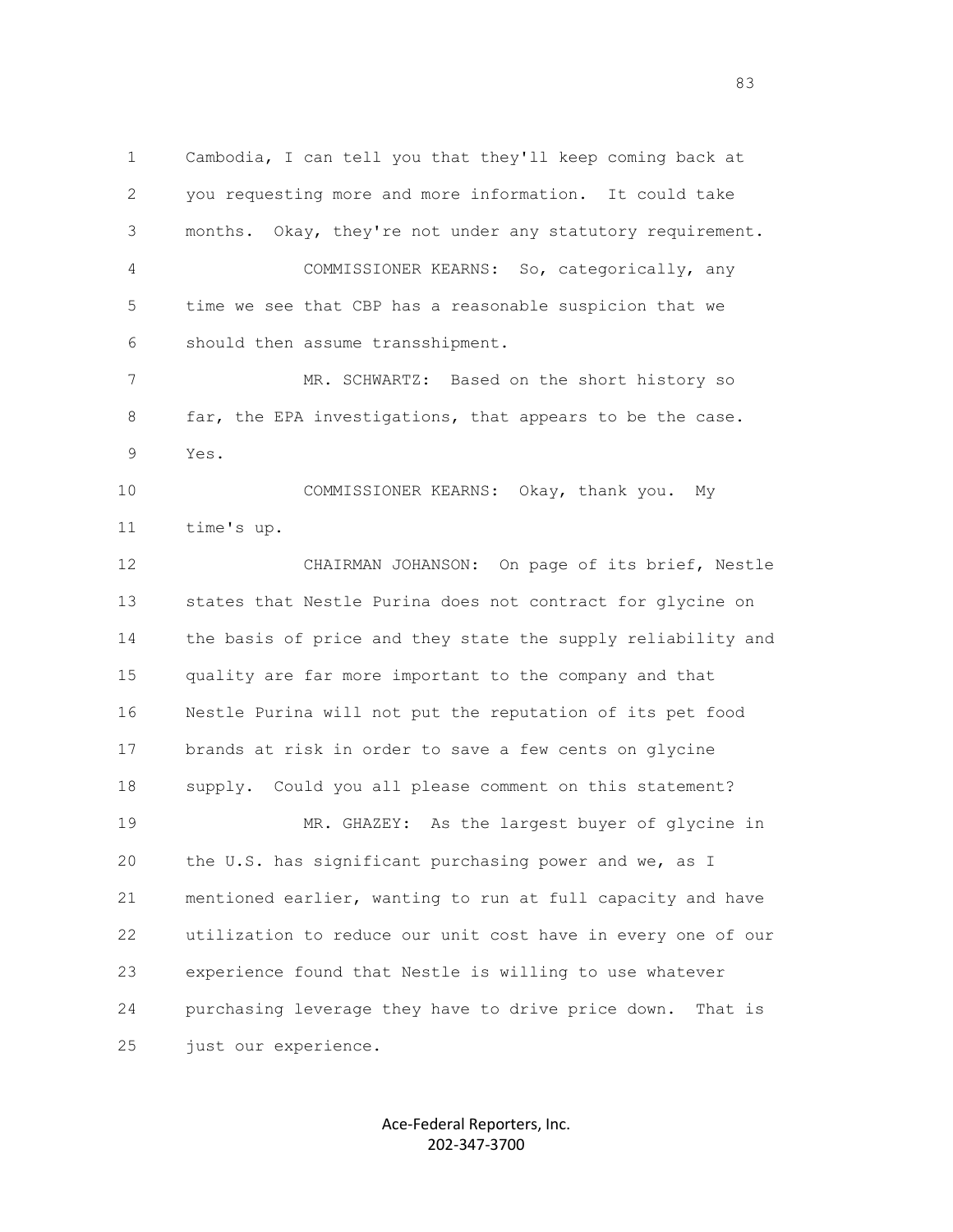1 MR. ALLEN: Like I'd stated in my testimony to 2 begin, we were contacted by Nestle some six weeks ago and I 3 was directly contacted by them. And again, the first 4 statement from them was we didn't realize that Chattem 5 produced glycine in Chattanooga, Tennessee, the United 6 States. Again, which was very shocking to me. I had 7 several conversations with them on the phone. I've had 8 several email exchanges with them on the phone. I offered 9 one million pounds of support because they described that 10 they had a need -- an immediate need.

11 I gave them a certain price, told them that we 12 could supply the material to them. They told me that there 13 were several qualification hurdles. I told them that we 14 would open our audit schedule immediately and be able to 15 service them. I even gave them 48 hours notice that if they 16 -- they said that they would like to travel to our facility. 17 The only thing that we needed was 48 hours. It could be any 18 time so that we could shorten the pace by which is necessary 19 to qualify Chattem Chemicals.

 20 We submitted drums of glycine to them for 21 qualification. We've received nothing back. We've received 22 nothing back with regard to the qualification investigation 23 or the audit that would take place. We've received nothing 24 back in that regard. So, I'm not certain where it is, but 25 it seems to be, just like all of the other opportunities in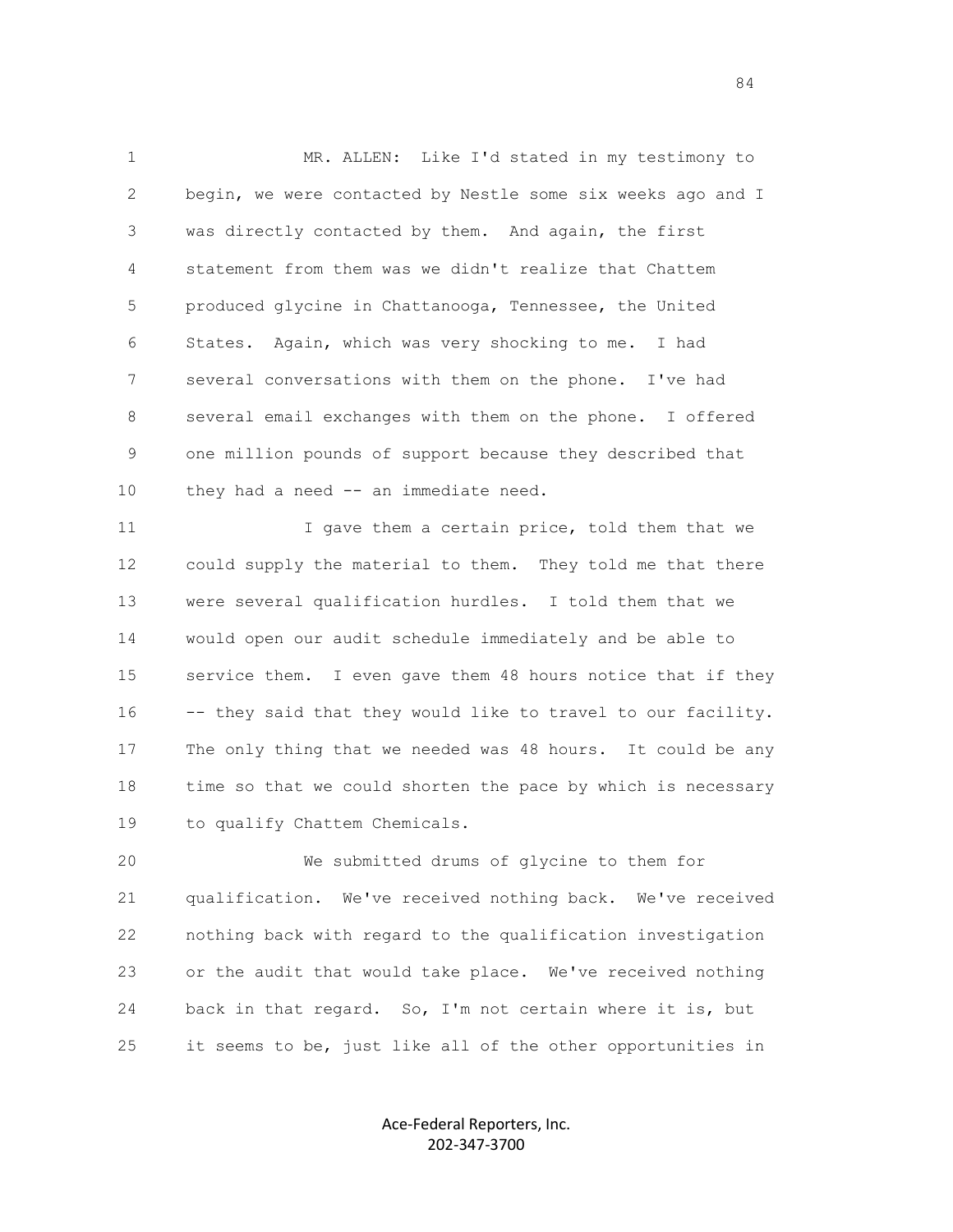1 the past, going nowhere.

| $\mathbf{2}$ | MR. LANG:<br>To talk earlier, Nestle utilizes the            |
|--------------|--------------------------------------------------------------|
| 3            | blind bidding process with pre-qualified suppliers. And we   |
| 4            | can supply more detail on the post-hearing brief, but we     |
| 5            | submitted pricing and there were several iterations of       |
| 6            | discussions after our initial pricing was submitted on where |
| 7            | we ultimately ended up on the agreement, but we can supply   |
| 8            | details on those iterations in the post-hearing brief.       |
| 9            | MR. GHAZEY: I would only add -- I know that                  |
| 10           | Nestle and I do respect their brand and I think it's a very  |
| 11           | fine company and they do, from time to time, come audit our  |
| 12           | facility in Deer Park, Texas. I'm just a little confused     |
| 13           | that they had such a quality program to how they were buying |
| 14           | and we believe they were buying -- I don't know if it's in   |
| 15           | the public record -- from Thailand. How they were buying     |
| 16           | from that source and didn't come to realize what Commerce    |
| 17           | has come to realize, that they're not manufacturing at that  |
| 18           | So, that would lead me to question some of the<br>site.      |
| 19           | credibility behind their statements.                         |
| 20           | CHAIRMAN JOHANSON: Okay, thanks for your                     |
| 21           | responses.                                                   |
| 22           | For Product 1, which is pharmaceutical grade                 |
| 23           | glycine, there is, in a general sense, overselling of the    |
| 24           | imported product relative to the domestic product.<br>What   |
| 25           | might this explain? Is there a quality premium with this     |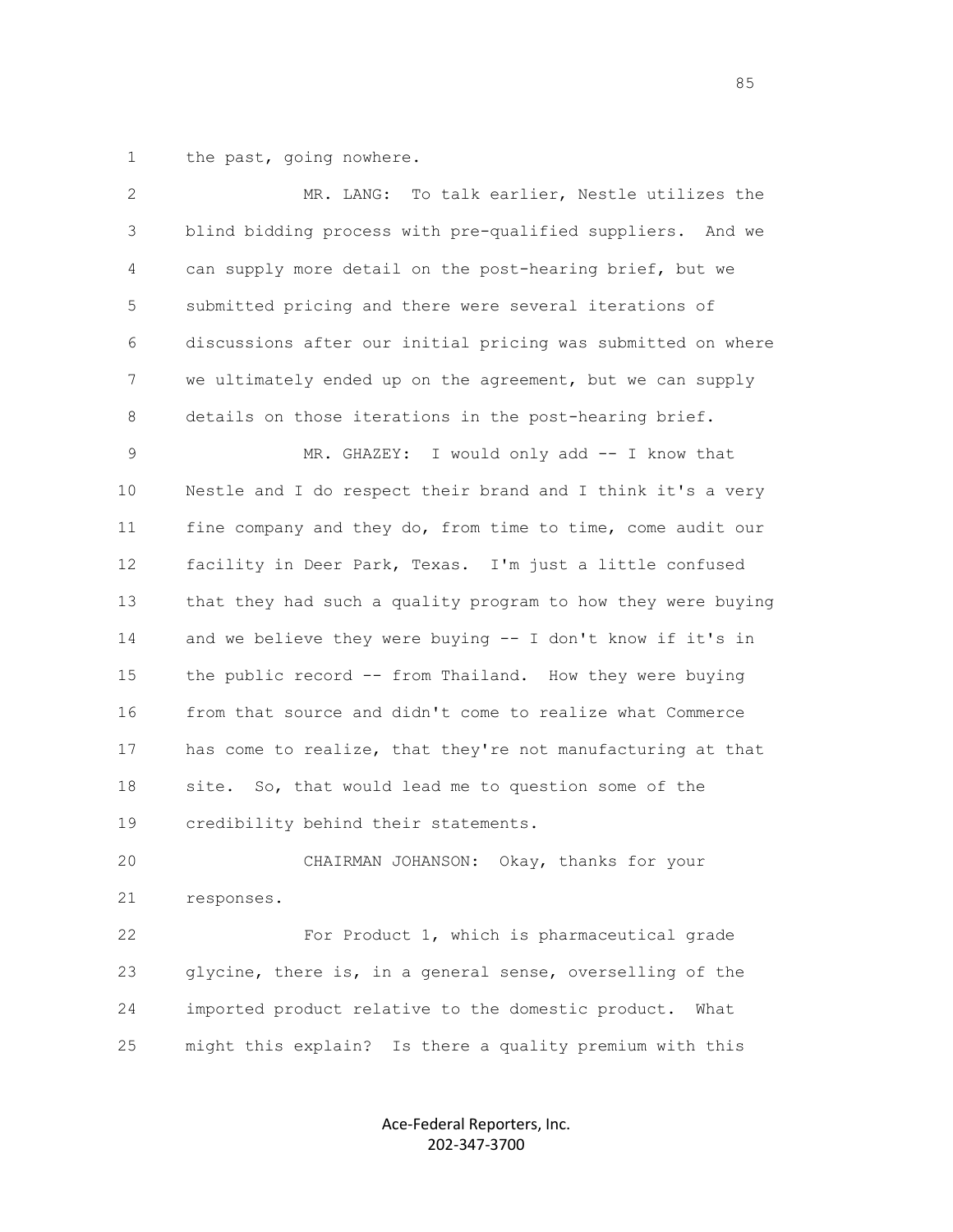1 product?

| $\mathbf{2}$ | MR. KLETT: First of all, I'd just like to say               |
|--------------|-------------------------------------------------------------|
| 3            | that for Product 1 that the volume and values associated    |
| 4            | with that product is a share of your total pricing products |
| 5            | in the total market is so small that I'm not sure it plays  |
| 6            | much of a role in your causation analysis in terms of       |
| 7            | material injury. But specific to your question, I'm not     |
| 8            | sure why there's overseeing and I can look into that more   |
| 9            | closely for the post-hearing to see if we can discern an    |
| 10           | explanation for why there's overselling. Thank you.         |
| 11           | MR. SCHWARTZ: I would only add that I think as              |
| 12           | everyone's aware from the staff reports from both the       |
| 13           | preliminary phase and final phase that the overwhelming     |
| 14           | majority of glycine that's sold in the U.S. market is USP   |
| 15           | That can't be emphasized enough.<br>grade.                  |
| 16           | As Dan pointed out, you're dealing -- as Dan                |
| 17           | Klett pointed out, when you're talking about pharmaceutical |
| 18           | grade, you're talking about a very small percentage of the  |
| 19           | overall market. And when you talk about that pharmaceutical |
| 20           | grade market, it does involve a lot of product that may be  |
| 21           | very specific or customized to a particular customer that   |
| 22           | may require certain qualifications or certifications and    |
| 23           | that's why it's hard to make an apples-to-apples analysis,  |
| 24           | necessarily, with that Parma grade.                         |
|              |                                                             |

25 CHAIRMAN JOHANSON: Thanks for your responses.

Ace-Federal Reporters, Inc. 202-347-3700

en de la construction de la construction de la construction de la construction de la construction de la constr<br>1860 : le construction de la construction de la construction de la construction de la construction de la const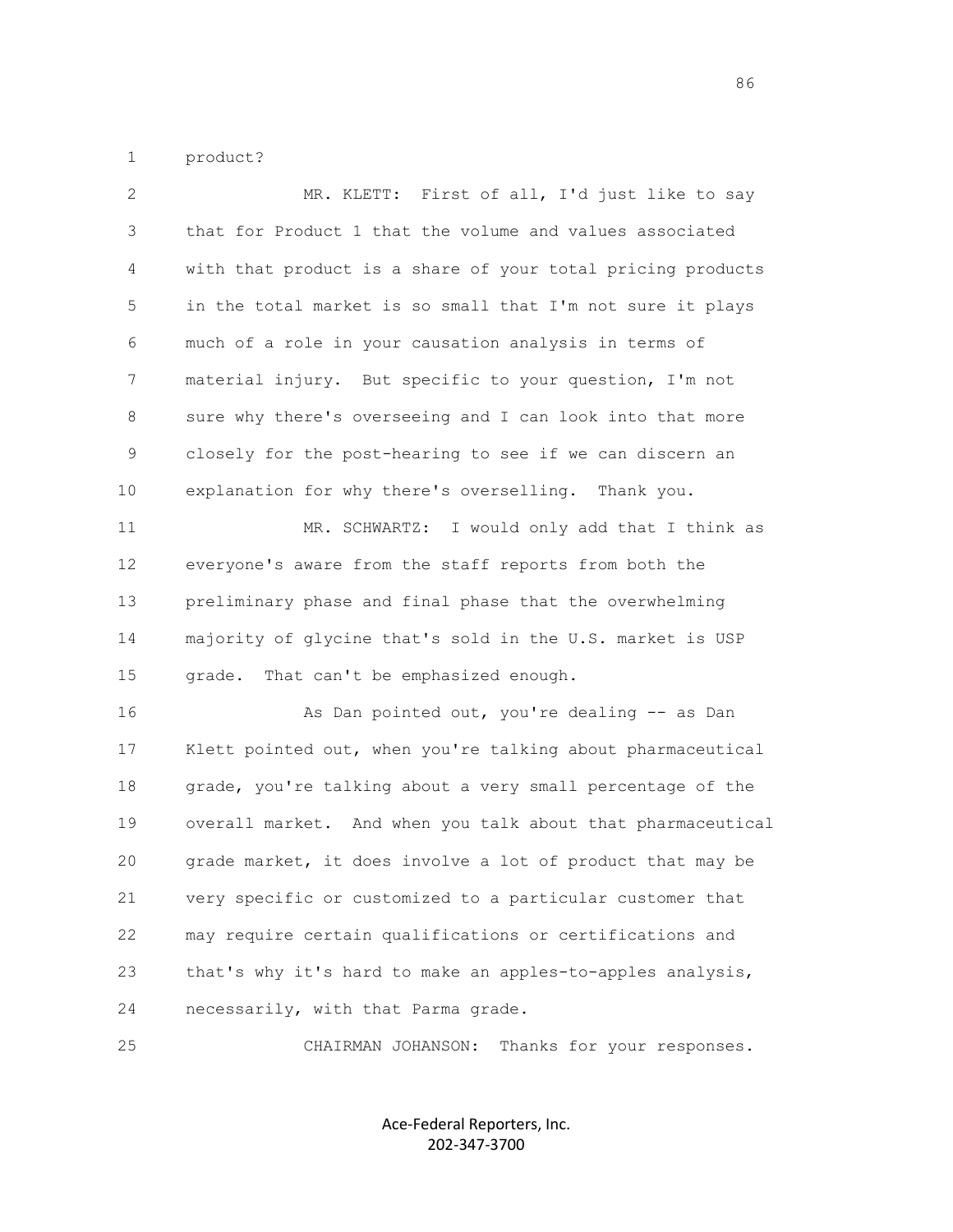1 Japanese Respondents observed that imports of 2 glycine from Japan are not alleged to be counter availably 3 subsidized nor are they alleged to be engage in 4 circumvention and this is mentioned at their pre-hearing 5 brief at page 31. Should the Commission reach the issue of 6 threat of material injury how should the Commission consider 7 these distinctions?

8 MR. SCHWARTZ: Well, I think, to start, we have 9 to acknowledge that of the final determinations from the 10 Department of Commerce the largest dumping margins were, 11 indeed, from Japan and that they do represent during the POI 12 the largest volume of shipments of any of the four countries 13 involved in this investigation.

 14 CHAIRMAN JOHANSON: Should we in any way take 15 into account that they're not alleged to be engaged in 16 circumvention?

 17 MR. SCHWARTZ: If you're asking if you should 18 take their word for it or there hasn't been an investigation 19 finding yet, I mean there's always a time for I guess things 20 to be found out, but I don't think it's a -- if it is a 21 factor, it certainly shouldn't be a decisive factor under 22 threat. 23 CHAIRMAN JOHANSON: Okay.

 24 MR. SCHWARTZ: Given the other more overwhelming 25 factors, including the finding of dumping and the size of

> Ace-Federal Reporters, Inc. 202-347-3700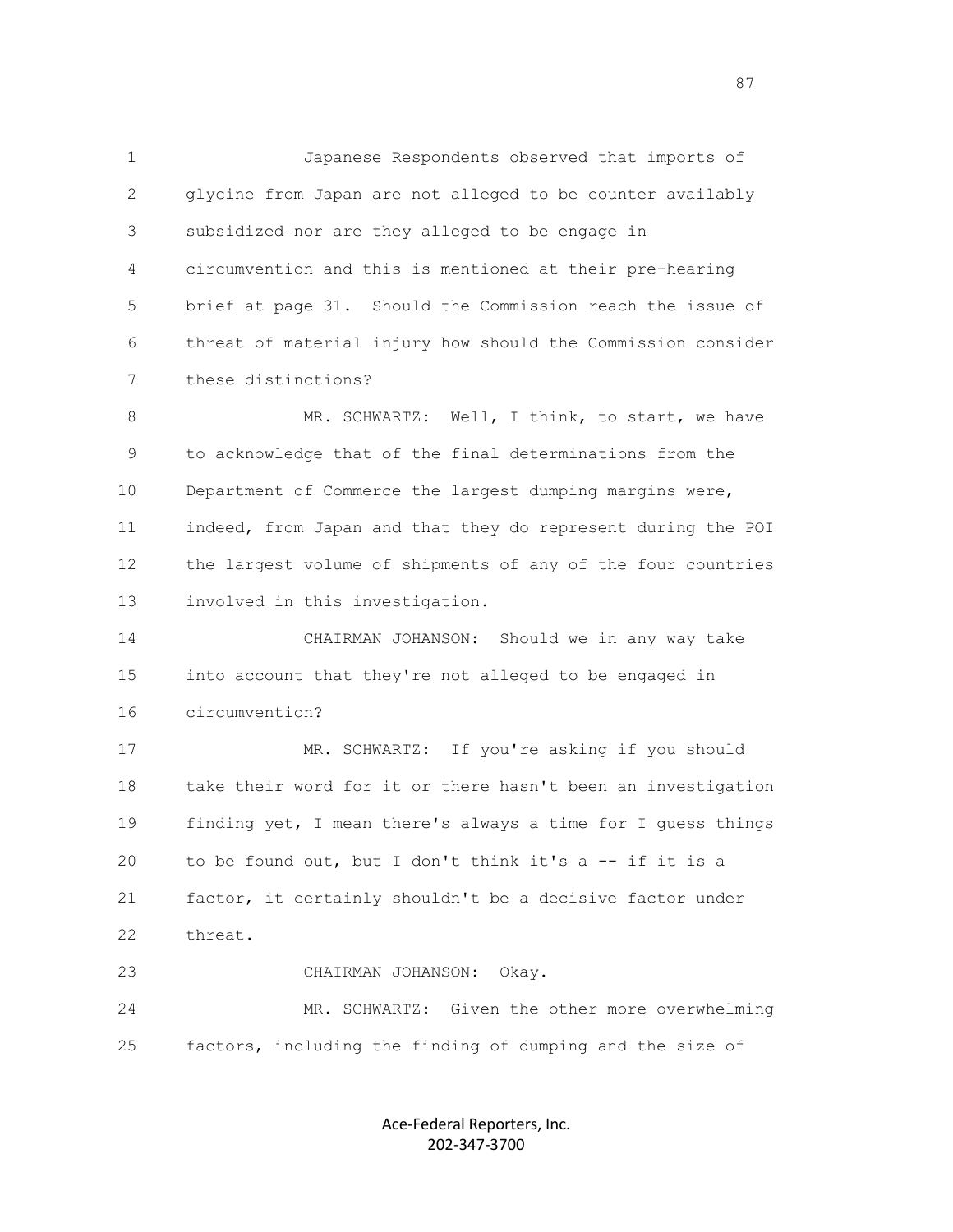1 the dumping margin and given the fact that they are the 2 largest shipper during the POI of all grades of glycine. 3 CHAIRMAN JOHANSON: Ms. Li? 4 MS. LI: I just want to emphasize that Ms. 5 Schmidlein also mentioned this is that without any legal 6 standing about accumulation that this case meets the 7 statutory threshold and at today's hearing I want to 8 emphasize that none of the statutory exceptions is 9 applicable and we can brief more in terms of the 10 accumulation standard in our post-hearing brief. But in 11 assessing whether subject imports compete with each other 12 and with the domestic-like product, the Commission generally 13 consider four factors -- four additional factors. One, 14 fungibility between the subject imports from different 15 countries and between imports and domestic-like products. 16 Second, regional overlap; third, the existence of common or 17 similar channels of distribution; and fourth, the 18 simultaneous presence of the subject imports. 19 While none of these factors is necessarily 20 determinative and the list of the factors is not exclusive, 21 Respondents failed to address each of these factors, except 22 the channels for distribution and exaggerated the market 23 prices on the niche products as a basis for the 24 de-cumulation. To the extent that Respondents address any 25 of these factors, the Commission has repeatedly found that a

> Ace-Federal Reporters, Inc. 202-347-3700

en de la construction de la construction de la construction de la construction de la construction de la constr<br>1888 : le construction de la construction de la construction de la construction de la construction de la const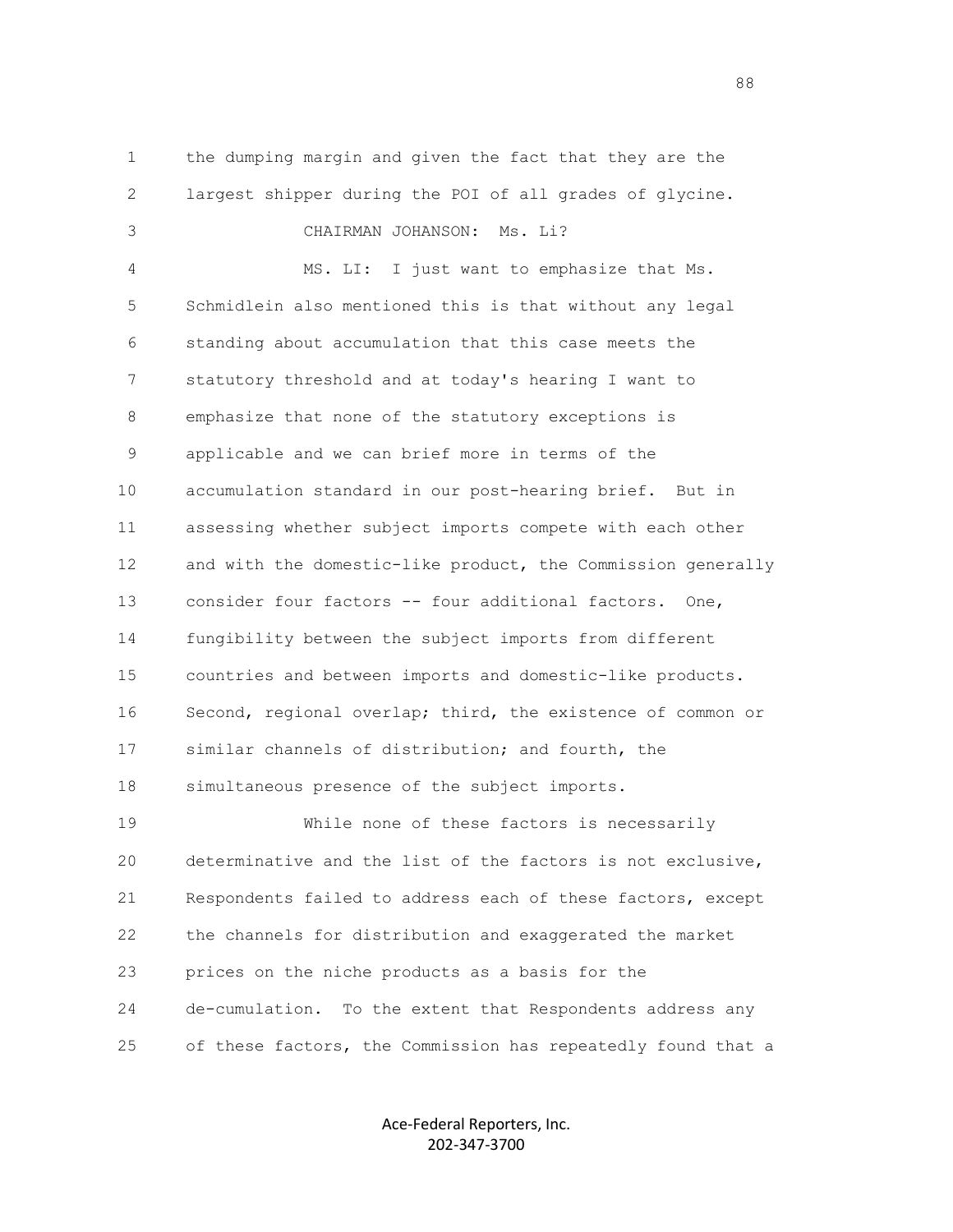1 perfect overlap of competition is not required, only a 2 reasonable overlap of competition is required and this 3 record has abundantly established a reasonable overlap of 4 competition. 5 The fact that Respondents painstaking discussed 6 the non-traditional factors that Commissioner Johanson just 7 mentioned actually demonstrates the weakness of their 8 arguments. 9 CHAIRMAN JOHANSON: Okay, thanks, Ms. Li and 10 others. 11 My time's about to expire. Commissioner 12 Williamson. 13 COMMISSIONER WILLIAMSON: There was discussion 14 earlier about the bidding process and I was curious how 15 significant or what share of the demand is covered by these 16 two bidding processes and do all of the major purchasers 17 sort of do it at the same time of year or is it something 18 each one does differently? 19 MR. HUGHES: As I understand it, they bid out 20 for their entire requirements. So, a larger customer that's 21 making pet food, for example, might have hundreds of items 22 that they're going to put out for bid for different 23 categories, different people overseeing them. 24 Generally, the two that we deal with on the 25 blind bid process they do it roughly around the same time,

> Ace-Federal Reporters, Inc. 202-347-3700

en de la construction de la construction de la construction de la construction de la construction de la constr<br>1990 : la construction de la construction de la construction de la construction de la construction de la const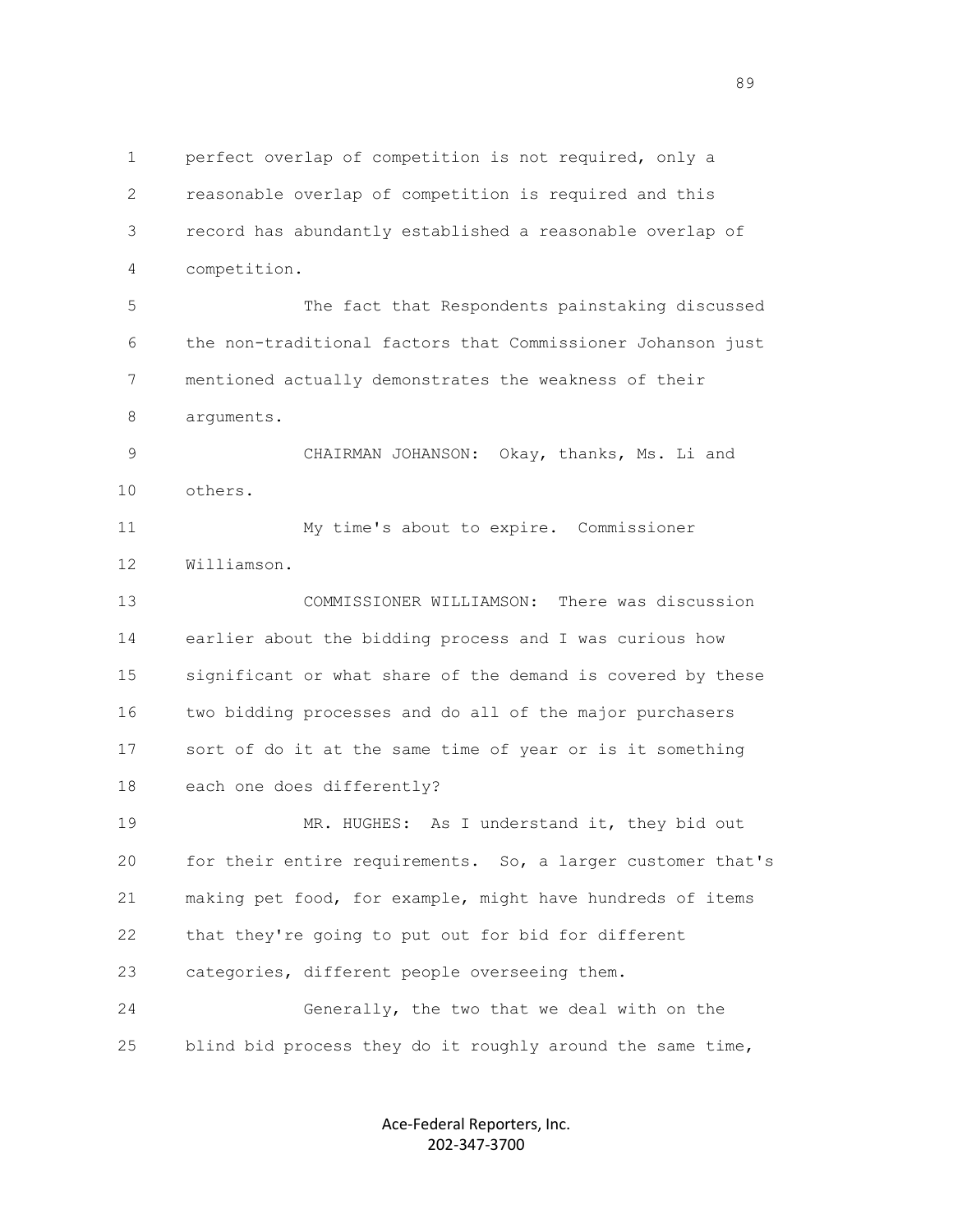1 the fourth quarter for the calendar year -- of the next 2 calendar year.

 3 MR. LANG: And that volume is significant to our 4 business. And we can give more information in the 5 post-hearing brief, but it is a significant volume. 6 COMMISSIONER WILLIAMSON: Okay. And is this 7 process of bidding has that been steady throughout the 8 period of investigation or is it something that happens? 9 MR. LANG: It's been steady and consistent for 10 the period of investigation. Yes. 11 COMMISSIONER WILLIAMSON: Okay. Okay, good. 12 Also, Mr. Allen, particularly for you, you talked about 13 having the capacity. But the question is how long does it 14 take to gear up to do that? 15 MR. ALLEN: Of course, we're geared down. 16 COMMISSIONER WILLIAMSON: Understood. But to go 17 the other way. 18 MR. ALLEN: So, that would require -- of course, 19 that would require us to add new associates in the hiring 20 process. We have the tanks. We have the reactors. We have 21 that portion of our supply chain handled, but we would be 22 able to hire individuals and bring them into our facility. 23 Providing you with a date is very, very difficult today. I 24 can provide more perspective in the post-hearing brief. 25 COMMISSIONER WILLIAMSON: Okay. So, just sort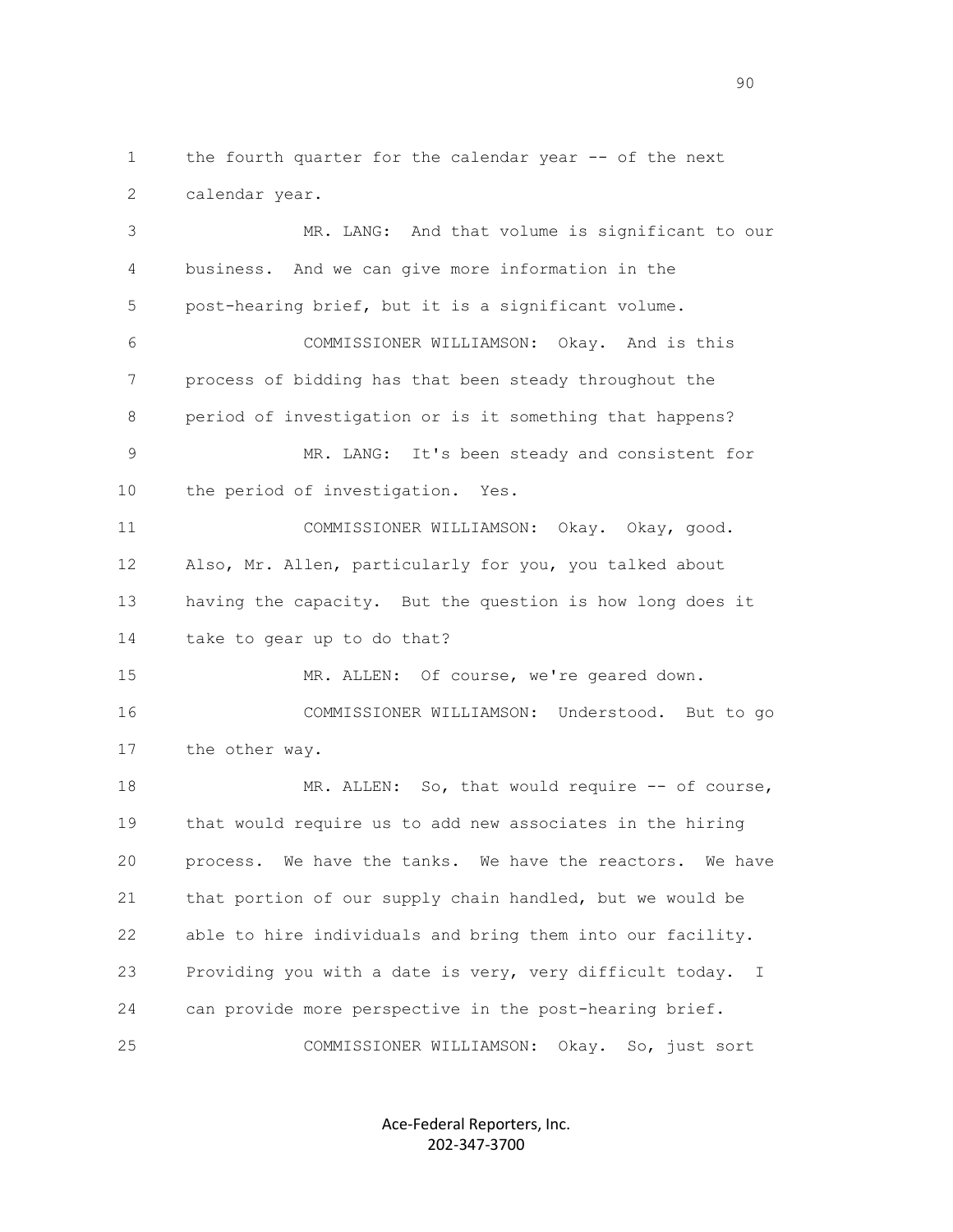1 of realistically, but in the post-hearing would be helpful. 2 MR. ALLEN: I will. Could I add one more thing? 3 COMMISSIONER WILLIAMSON: Sure. 4 MR. ALLEN: With regard to that one million 5 pounds that we would have offered, we could produce that 6 today. Not all in one day, but we could produce that with 7 our current kit, plus our current arrangement of employees. 8 COMMISSIONER WILLIAMSON: Okay. And GO, you do 9 want to comment on that? 10 MR. LANG: At GO, we currently are operating 11 near capacity. We have our contracted customers that we 12 supply first, then we operate on the spot market. And as 13 Ken Ghazey, CEO, mentioned earlier, we are looking at 14 opportunity to de-bottleneck the process. But in order for 15 us to run this business, we've got to run it near capacity. 16 MR. GHAZEY: Commissioner, a general rule of 17 thumb is it's 18 to 24 months to add significant capacity in 18 a chemical facility. You would first need to do a feed 19 study of front-end engineering, evaluation, design, and then 20 you would have from that you'd have your detailed drawings 21 and you could then put out for bid the equipment you would 22 need. 23 We have a multi-phased process. We can 24 de-bottleneck at certain sections or we could completely add

> Ace-Federal Reporters, Inc. 202-347-3700

25 a whole new line. But it's our experience it's 18 to 24

extended to the contract of the contract of the contract of the contract of the contract of the contract of the contract of the contract of the contract of the contract of the contract of the contract of the contract of th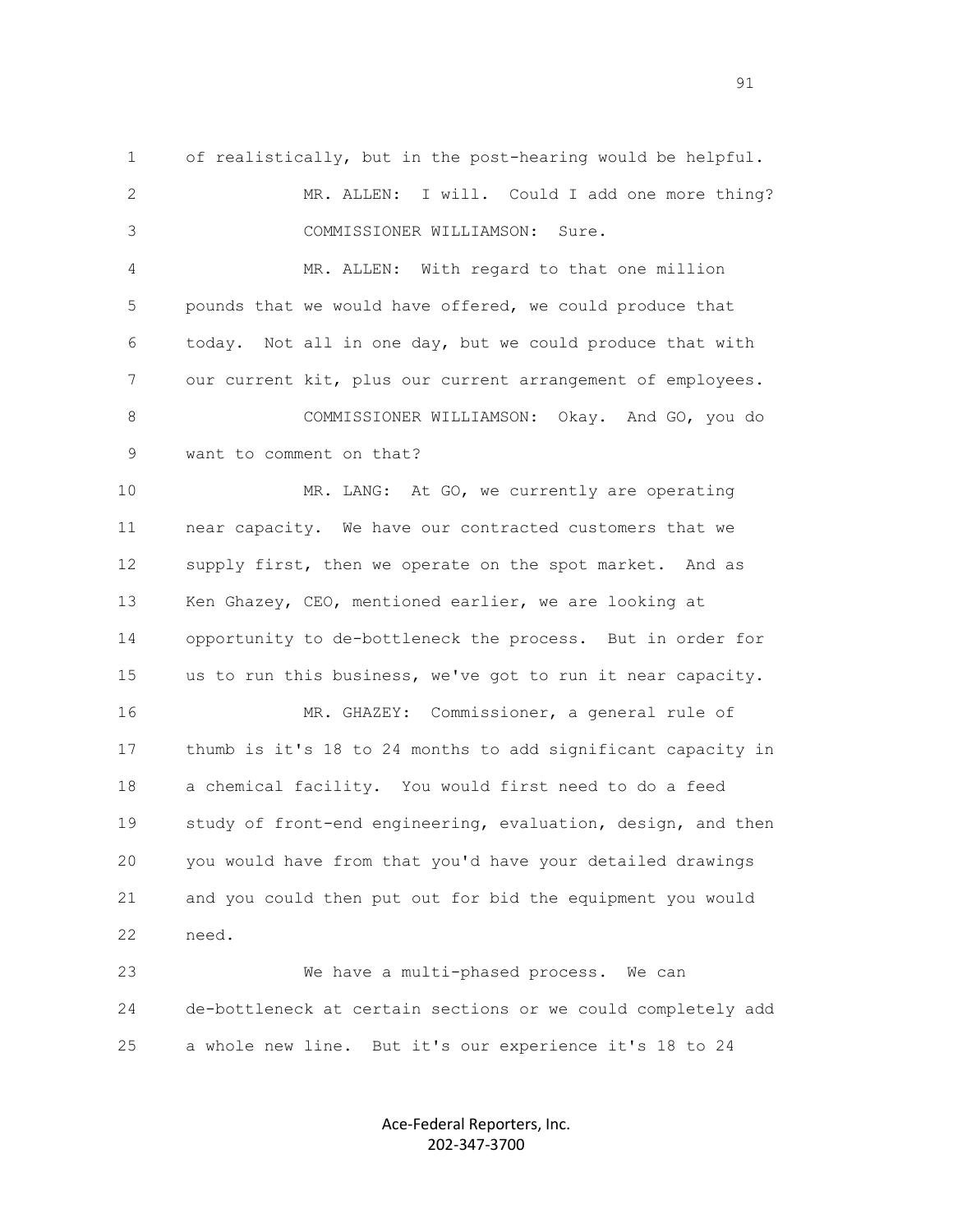1 months. So, that's what I mentioned earlier. There's been 2 such unpredictability and volatility and lately extremely 3 downward pressure on pricing that it hasn't been able for us 4 to rationalize that investment.

 5 We also have approached some of the larger 6 customers to remove that volatility to have longer-term 7 contracts, minimum five years, maybe as far as ten years 8 where we could install that capacity and we could base it on 9 a certain return and we could both share into those gains. 10 So, we're not opposed to these kind of initiatives. We just 11 haven't found a customer willing to take us up on that.

 12 COMMISSIONER WILLIAMSON: That was going to be 13 my next question, but you answered it. Thank you.

 14 The Petitioners suggests the AUVs for imports in 15 a particular HTS category are reliable processes for changes 16 in import prices. Is this the primary basis for your 17 primary assertion that prices in the market are well known 18 and transparent throughout the market relatively quickly? 19 And if so, have you had experience of purchasers citing 20 these imported AUVs to you?

 21 MR. KLETT: I don't think the availability of 22 AUVs from census data is the major basis for our assertion 23 that prices are transparent. I mean at least for purposes 24 of our clients that's not the case. I mean it's possible 25 that importers may use that information and I don't know,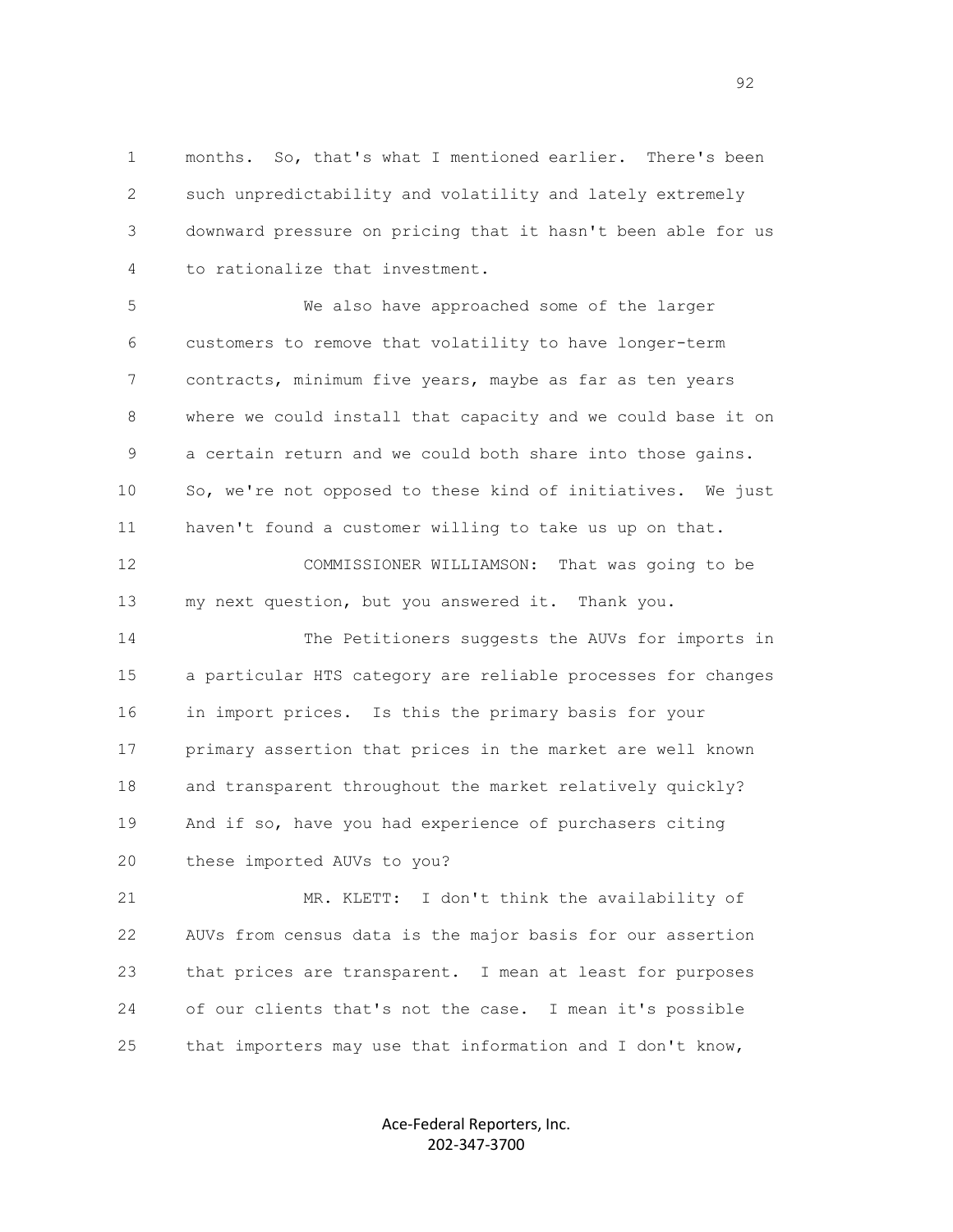1 but I think they can talk to you know how they know what 2 prices are in the market and I'll let them discuss that. 3 COMMISSIONER WILLIAMSON: Okay, thank you. 4 MR. GHAZEY: I think the purchasers have a 5 better view of the marketplace than the suppliers do because 6 they are the ones receiving these bids, both from domestic 7 and for offshore. And many of them do it in the form of a 8 multinational bid because they have requirements outside the 9 U.S., so I think they have a better knowledge of the market 10 than we do on a pricing basis. 11 MR. ALLEN: I do agree that the purchasers have 12 more vision of what market pricing is, of course, than the 13 domestic manufacturers. There's other ways that they can 14 obtain pricing. There's distribution, distributors 15 contacting your company and asking for pricing support 16 because they have a special relationship with Customer A or 17 Customer B. Often that distribution process never works. 18 There's other ways that they can obtain that 19 pricing and I can provide that in post-hearing brief also. 20 COMMISSIONER WILLIAMSON: Okay, thank you. 21 And also, how significant is this of the 22 multinational purchaser wanting to worldwide sourcing. I 23 think in particular one other case where that did affect the 24 pricing and the justification of why the prices were the way 25 they were. In other words, how do we take that in account.

> Ace-Federal Reporters, Inc. 202-347-3700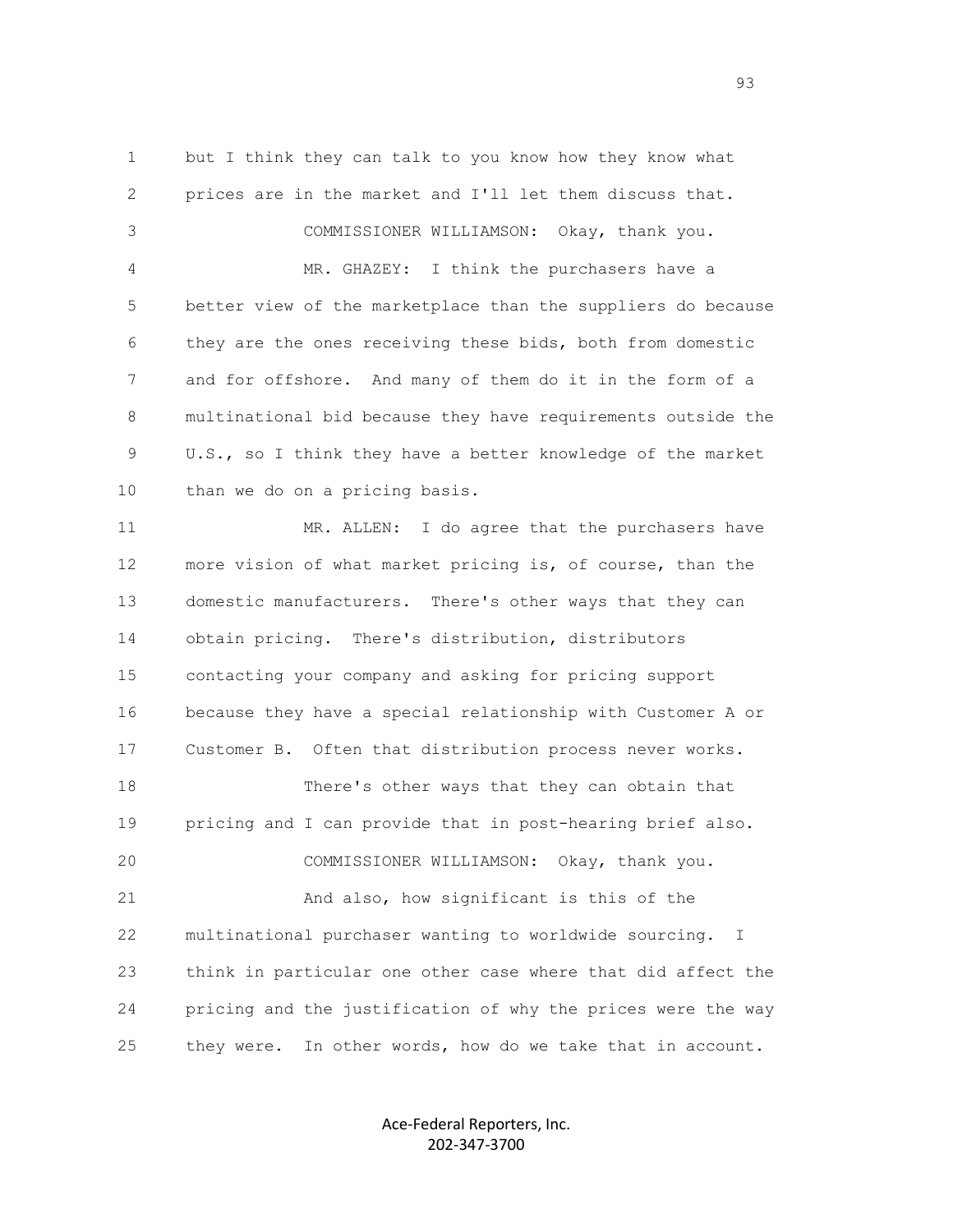1 We're looking at the U.S. pricing and pricing in the U.S. 2 market and yet you've got purchasers who are looking 3 worldwide?

 4 MR. GHAZEY: I'm not sure I quite understand the 5 question. I think I was saying that the purchasers have 6 more view of the market and particularly very large ones 7 that operate multinationally have more of a view of a global 8 market. We only have eyes for the local, U.S. market; 9 although, we do sell some small quantities into Europe and 10 we've attempted to penetrate Japan, but we've had no 11 success. So, I'm not sure if I answered your question. 12 COMMISSIONER WILLIAMSON: I think we've had 13 foreign suppliers argue that the reason the prices are so 14 low is because they're dealing with -- they're a 15 multinational purchaser, is doing worldwide pricing and 16 that's the justification for their low prices. So, I'm 17 asking is there any evidence here that that's distorting the 18 Respondent's pricing or enabling them to sell lower because 19 they're doing worldwide deals. It may not be true, but I'm 20 just saying this one particular case I'm thinking about 21 where it was argued. 22 MR. LANG: We believe that the lower prices are

 23 a result of transshipped or subsidized pricing, not 24 necessarily --

25 COMMISSIONER WILLIAMSON: Into the microphone a

Ace-Federal Reporters, Inc. 202-347-3700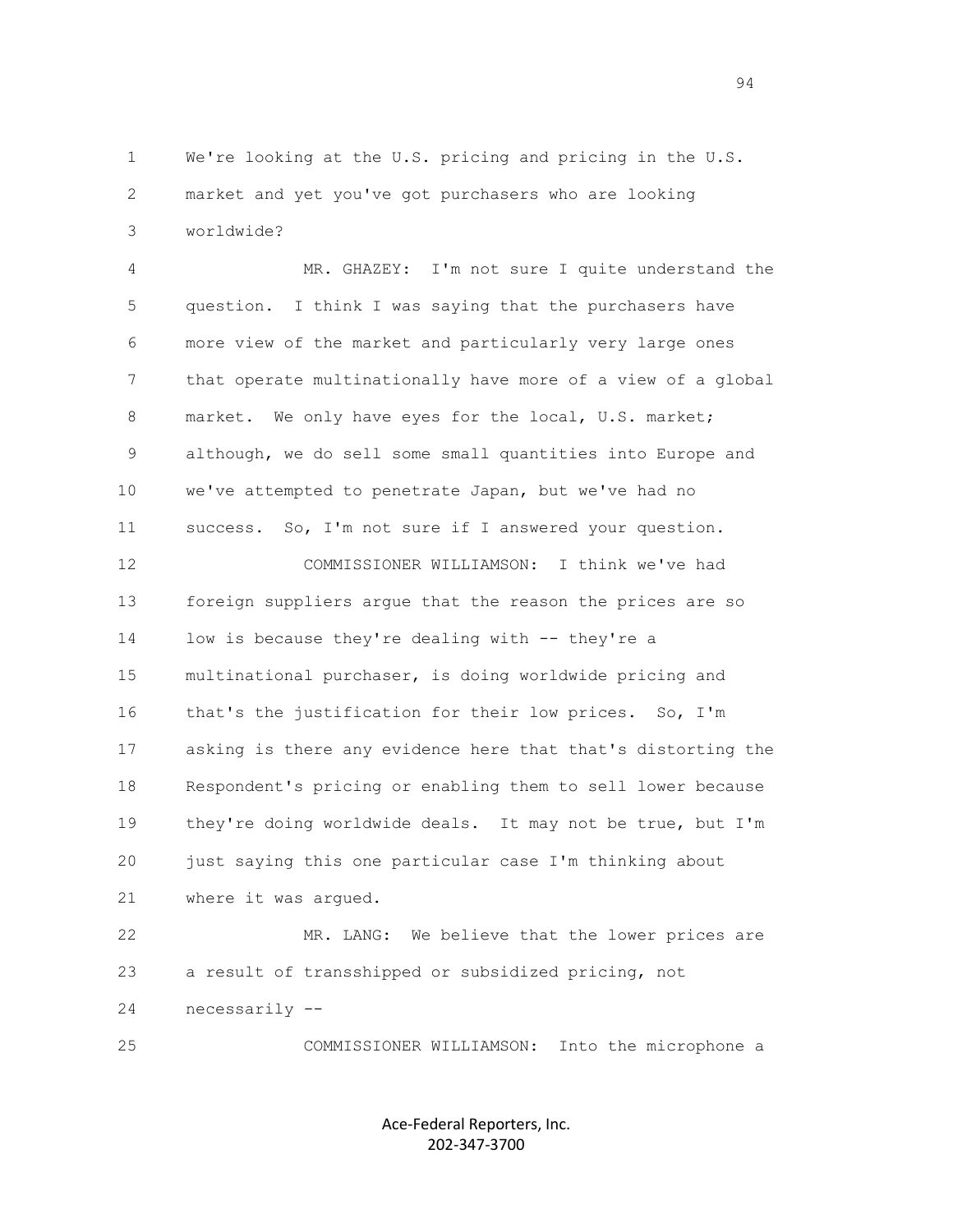1 little bit more. I'm sorry.

| $\overline{2}$ | MR. LANG: I apologize. We believe that it's                   |
|----------------|---------------------------------------------------------------|
| 3              | not necessarily a result of worldwide pricing power. It's     |
| 4              | more a result of the transshipped or subsidized pricing that  |
| 5              | they're seeing.                                               |
| 6              | MR. KLETT: I mean this is not like a product                  |
| 7              | like oil or other commodities where there's essentially a     |
| 8              | transparent, worldwide price that could be driving the U.S.   |
| 9              | price. I mean I think the U.S. -- from what I've seen, the    |
| 10             | U.S. market is a discrete, you know separate market that's    |
| 11             | influenced by supply and demand factors in the U.S. market,   |
| 12             | at least from what I observe.                                 |
| 13             | COMMISSIONER WILLIAMSON: Okay. I've been                      |
| 14             | around for 12 years, so things keep popping up.               |
| 15             | MR. ALLEN: I do want to add this. I know that                 |
| 16             | I said that we would provide additional data in the           |
| 17             | post-hearing brief, but I do not know our competitor's        |
| 18             | process for producing glycine intimately. I do understand     |
| 19             | that they produce the glycine via the HCN method of           |
| 20             | manufacturing. We produce glycine using the                   |
| 21             | monochloroacetic acid method of manufacturing. But we have    |
| 22             | a team of engineers and scientists that could dig into their  |
| 23             | process from a theoretical perspective and we could           |
| 24             | determine essentially what their cost to manufacture is       |
| 25             | within plus or minus a few percentage points.<br>The could do |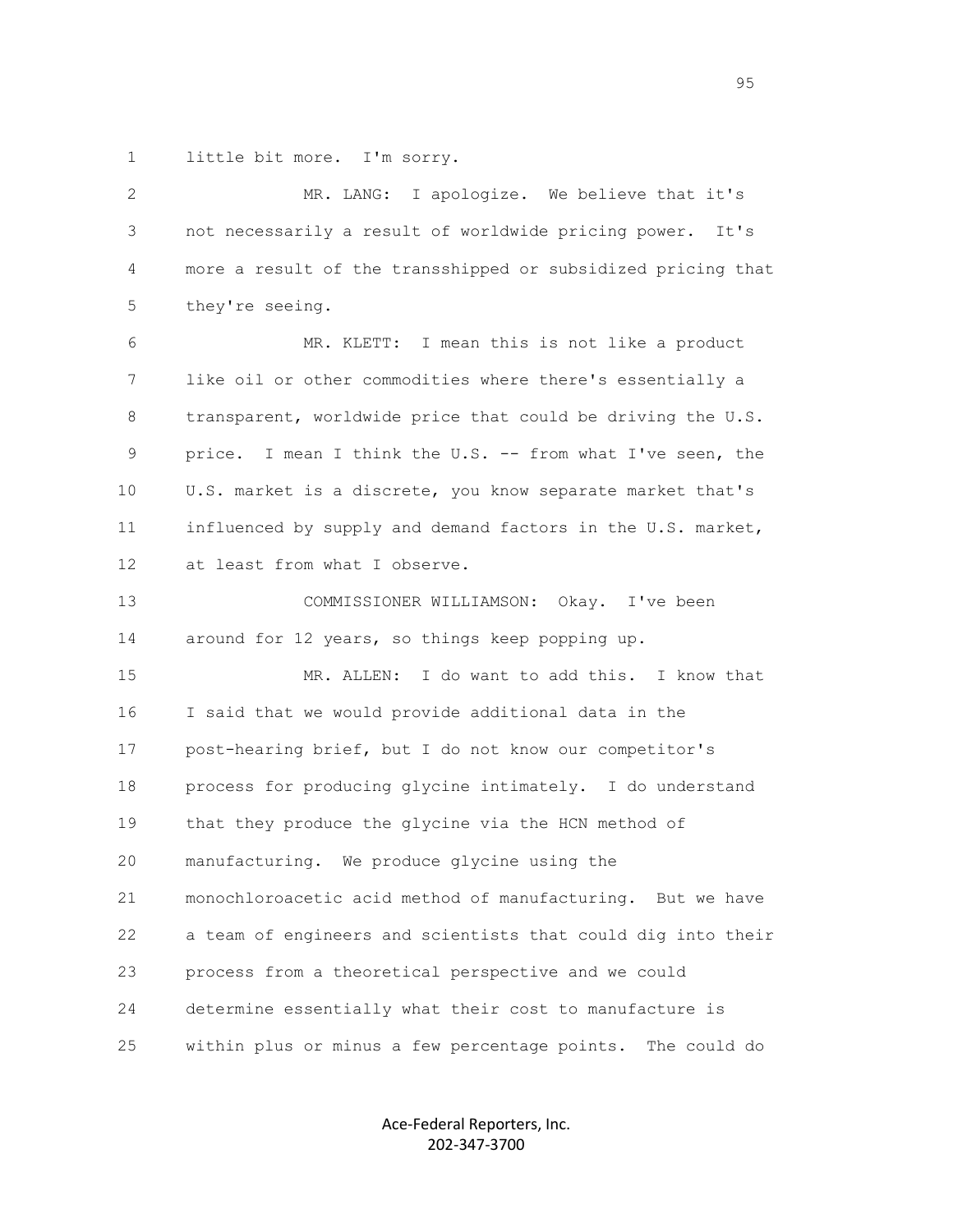1 the same on our behalf, understanding the raw materials 2 input, understanding the affluent stream that are 3 necessary, the solvent streams -- all of the different 4 energy factors, all of those different perspective pieces 5 you could understand this. So, it's really not a mystery. 6 So, that's another tool that a purchasing person 7 would have at their availability. It could be, again, the 8 bidding process. It could be distribution asking questions 9 for pricing. It could be directly someone calling you and 10 saying, look, we need immediate support. Would you please 11 provide us with a price. You provide the price. Again, 12 your price is matched against a subject import price. And 13 again, my example of using the theoretical approach of 14 analyzing the chemical process to understand exactly what 15 that price is within a few percentage points. 16 COMMISSIONER WILLIAMSON: Okay, thank you for 17 those answers. 18 CHAIRMAN JOHANSON: Commissioner Broadbent?

 19 COMMISSIONER BROADBENT: Mr. Allen, how 20 important are raw material prices in price negotiations with 21 purchasers? Do purchasers expect prices for glycine to fall 22 when HCN ammonia or MCA prices are declining?

 23 MR. ALLEN: Great question. Without leverage, 24 without having volume to be able to support our raw material 25 inputs, we're essentially at the mercy of whomever we

> Ace-Federal Reporters, Inc. 202-347-3700

en de la construction de la construction de la construction de la construction de la construction de la constr<br>1960 : le construction de la construction de la construction de la construction de la construction de la const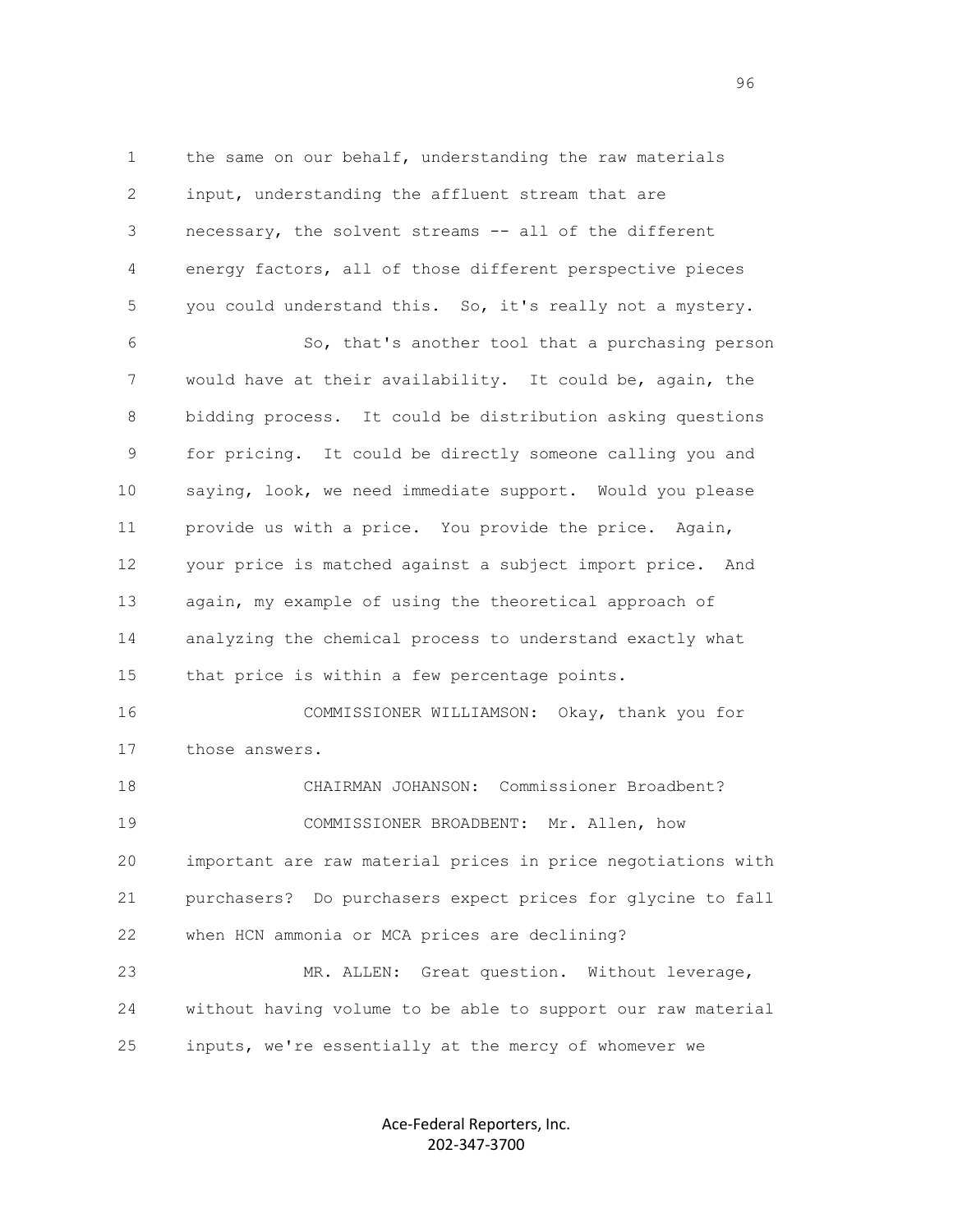1 purchase those raw material inputs from. Also, our 2 suppliers, of course, are large, global suppliers of those 3 raw materials and they understand exactly what's going on in 4 their markets and they understand exactly what's happening 5 today at this hearing. So, they supply us with raw 6 materials, but they understand what's happening in the 7 glycine market.

8 So, have actively had conversations with our 9 procurement staff and our global staff to a certain what 10 type of pricing support that we could obtain if we had an 11 additional million pounds of volume of glycine or two 12 million or three million pounds of glycine. So, looking at 13 this and not having hard quotes, we understand that the 14 theoretical values for the raw material support look better 15 than our current values. Again, that has to be backed by 16 additional volume, guarantees, so it is significant, 17 Commissioner.

 18 COMMISSIONER BROADBENT: Okay. 19 MR. KLETT: Commissioner Broadbent, this is Dan 20 Klett. If you look at imports just from India, Japan and 21 China, and exclude Nutrin, which is -- I mean your Thai 22 data is essentially Nutrin, you still have strong evidence 23 of import or material injury by subject imports. I mean 24 Japan alone is the largest single supplier from Census data 25 into the U.S. market.

> Ace-Federal Reporters, Inc. 202-347-3700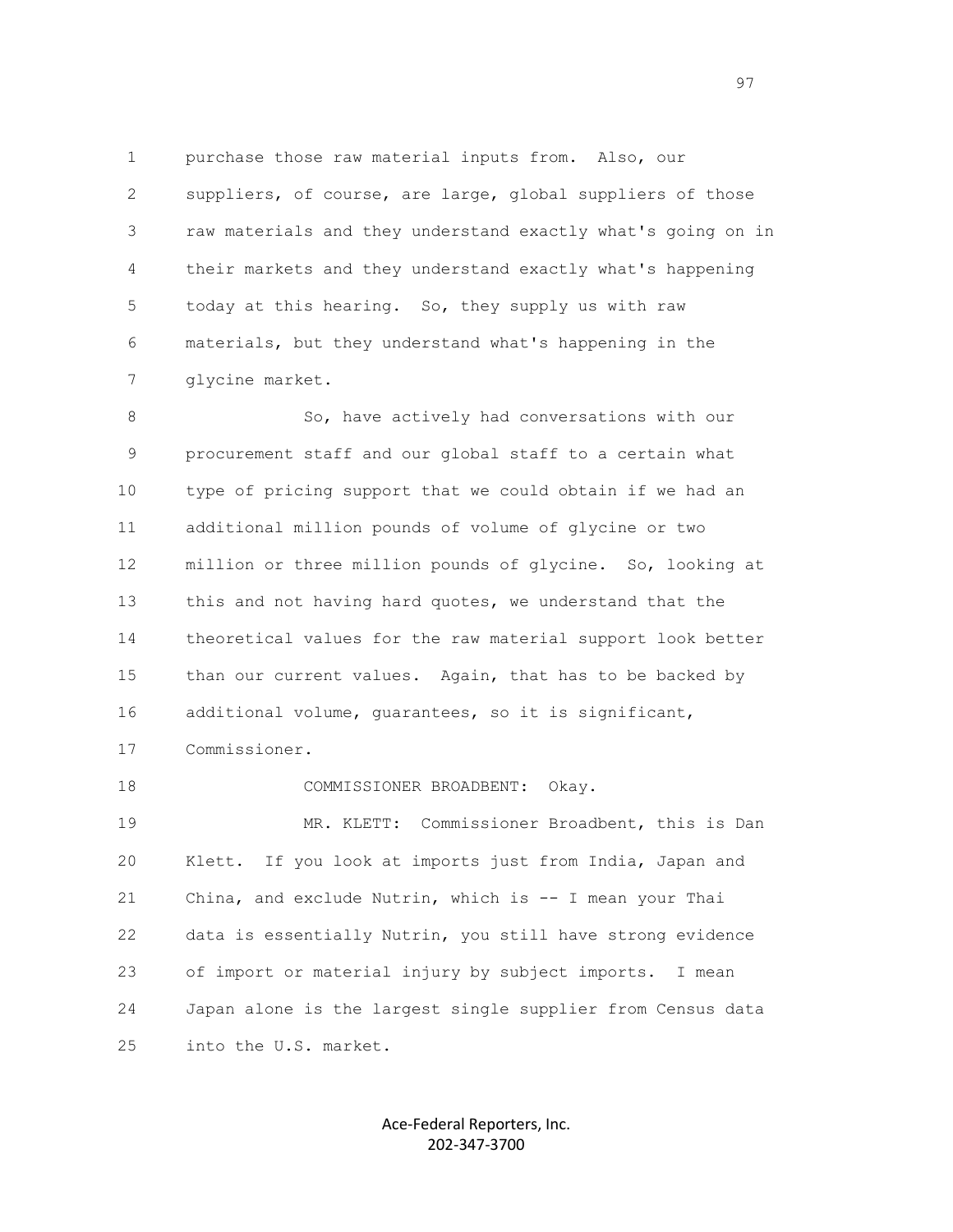1 So I don't think that, you know, I don't think 2 that injury is due just to Nutrins/what was reported as 3 Thailand. I mean I think even for the other three countries 4 combined, there's sufficient evidence to find material 5 injury and causation.

 6 MR. SCHWARTZ: Mr. Ghazey was correct, in that 7 the most significant change in the market in recent years 8 was this new entrant. However, we could have very well 9 brought a case without Thailand, and still it would have 10 been a very potent and effective one, and a needed one.

 11 MS. WOODINGS: Commissioner Broadbent, I'd also 12 just like for you to refer to the pricing evidence that we 13 provided yesterday. You have ample evidence of massive 14 underselling. You have ample evidence of price declines, 15 and because some of those data -- we do not have pricing for 16 China. When you take out Thailand, that data represents the 17 imports from India and Japan.

 18 COMMISSIONER BROADBENT: Okay, all right. Let's 19 see. Mr. Schwartz, you assert that Nutrin has 20 systematically transshipped Chinese origin glycine into the 21 United States, and therefore the Commission should 22 reclassify subject imports from Thailand as subject imports 23 from China. Has the Commission done this before in 24 instances when CBP has not made a final ruling on 25 transshipment?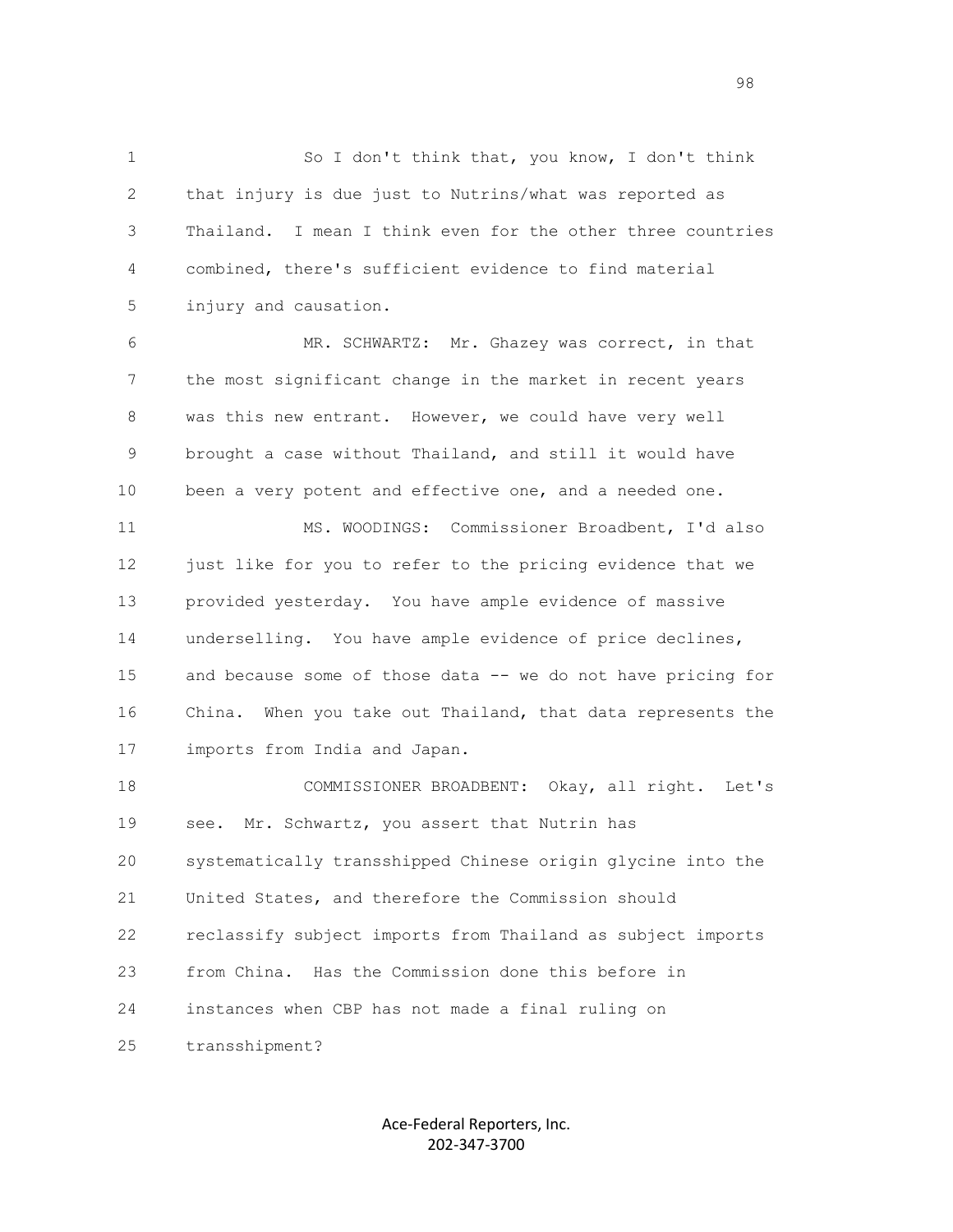1 MR. SCHWARTZ: Given the short history of the 2 EPA process, that's something we would have to research for 3 you and report in the post-hearing brief. 4 COMMISSIONER BROADBENT: Yeah. Yeah, that would 5 be helpful. 6 MR. SCHWARTZ: But I would like to correct the 7 record, in that all I can say about this particular CBP EPA 8 determination, this interim measures determination and 9 that's all they say is that they just indicate that Thai 10 shipments from late September 2017 appear -- are Chinese, 11 transshipped Chinese glycine. 12 I can't speak, based on the CBP EPA 13 determination, that shipments from Thailand before that 14 period that are included in our POI are Chinese, based on 15 the CBP EPA investigation findings. 16 17 COMMISSIONER BROADBENT: Okay. Mr. Allen and 18 Mr. Ghazey, why did domestic producers' shipments increase 19 only modestly in interim 2018, despite the substantial 20 decline in subject imports from China, India and Japan in 21 that period? 22 MS. WOODINGS: Commissioner Broadbent, I think 23 on behalf of the domestic industry as a whole, appropriately 24 we'd address that in confidence in the post-hearing brief. 25 COMMISSIONER BROADBENT: Okay. Figure IV-5 in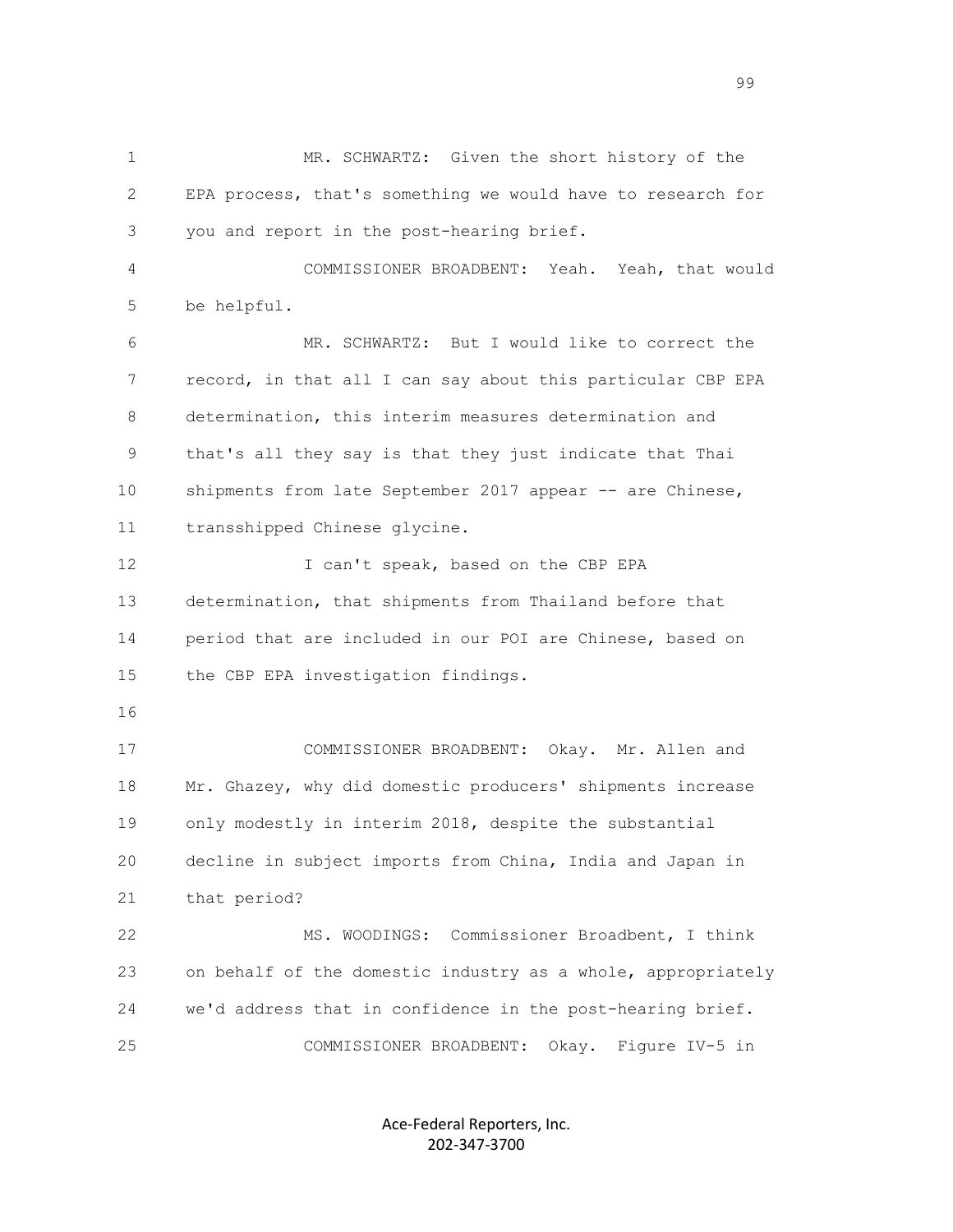1 the prehearing report shows relatively steady levels of 2 subject imports from China, India and Japan. However, 3 imports from Thailand spiked considerably higher than normal 4 levels in late 2015-early 2016, and again in mid-2018. Can 5 you explain why these spikes occurred in imports from 6 Thailand?

 7 MR. SCHWARTZ: The first spike occurred because 8 that's when the Thai facility formally, officially came 9 online, and they started shipping and warehousing the 10 glycine in the United States, whether they had customers or 11 not.

12 The second spike, I think, was as a result of 13 the trade cases, where they had contracts to fill and they 14 were rushing to get in glycine before the prelim, and then 15 when they got a favorable preliminary determination, they 16 continued shipping.

 17 COMMISSIONER BROADBENT: Okay, that's helpful. 18 I mean it looks to me like -- I think we have our vote on 19 May 29th, and the record classes May 22nd or something. But 20 if Commerce does make a final determination, I don't think 21 we can cumulate. Do you agree with that, with Thailand? 22 23 MR. SCHWARTZ: Well that's something that we 24 would like to further brief in the post-hearing brief. But

25 it's our contention that you should go facts available

Ace-Federal Reporters, Inc. 202-347-3700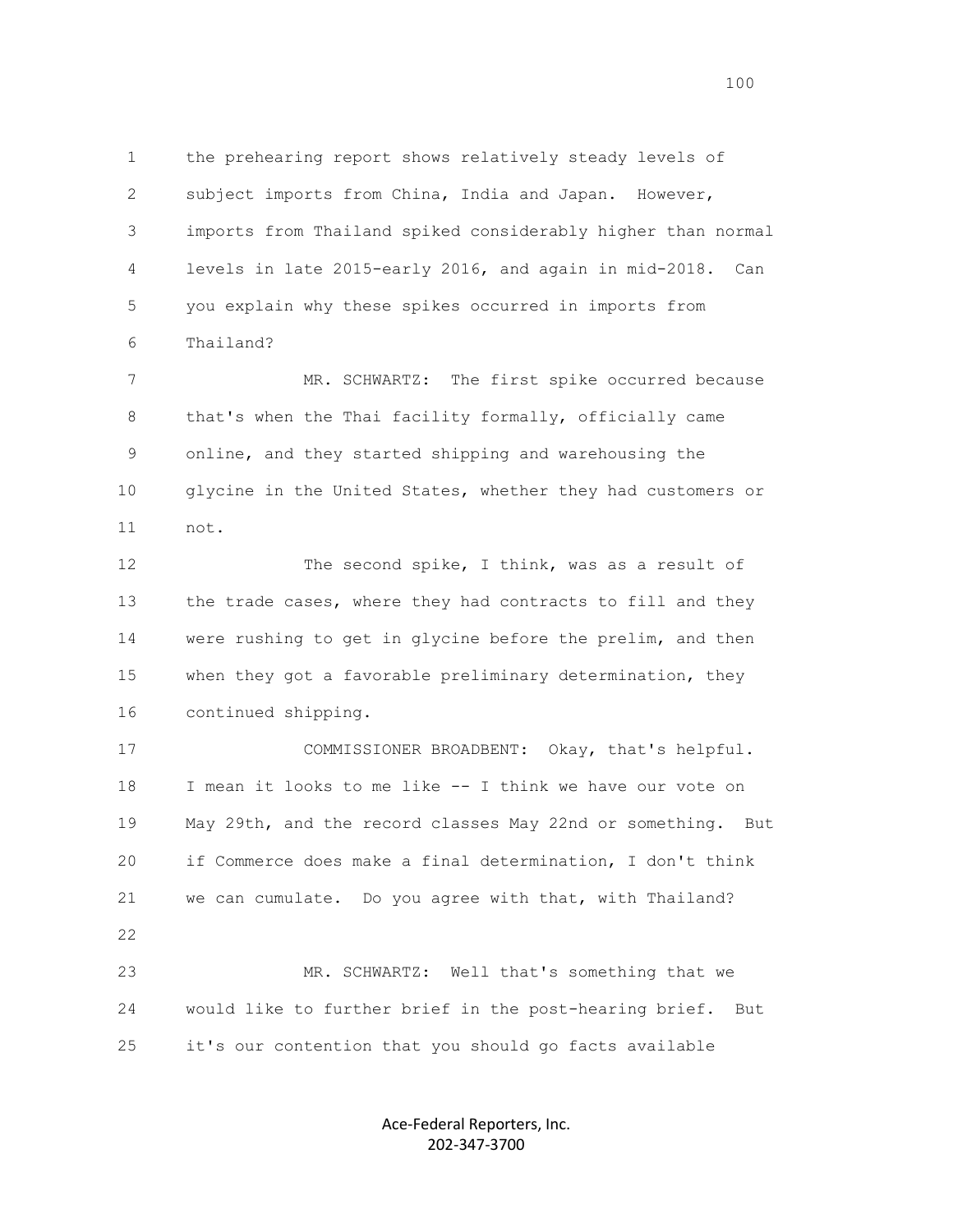1 against Thailand based on the decision of the CBP, and you 2 would cumulate them. 3 COMMISSIONER BROADBENT: But Commerce would have 4 to act first before we could cumulate. 5 MR. SCHWARTZ: I guess as a statutory and 6 technical measure, you would have to have a final 7 determination. 8 COMMISSIONER BROADBENT: Yeah. That's what I 9 was thinking, okay. 10 MR. SCHWARTZ: So yes. I think just as a matter 11 of course, it would be difficult for you to take action 12 without a final determination. That might again -- you 13 might want to entertain again a possible postponement of 14 that vote, because of the -- again, it's a novel situation 15 that may require a novel approach by you all. 16 COMMISSIONER BROADBENT: Okay, thank you. 17 CHAIRMAN JOHANSON: Commissioner Schmidtlein. 18 COMMISSIONER SCHMIDTLEIN: Okay. Just to follow 19 up on that, I guess I was thinking, you know, we have a lot 20 of cases now where they're split, because Commerce comes 21 back in some investigations before others, and in fact I 22 think we just voted on one, large diameter welded pipe of 23 different varieties. 24 25 So I mean for cumulation purposes we've

> Ace-Federal Reporters, Inc. 202-347-3700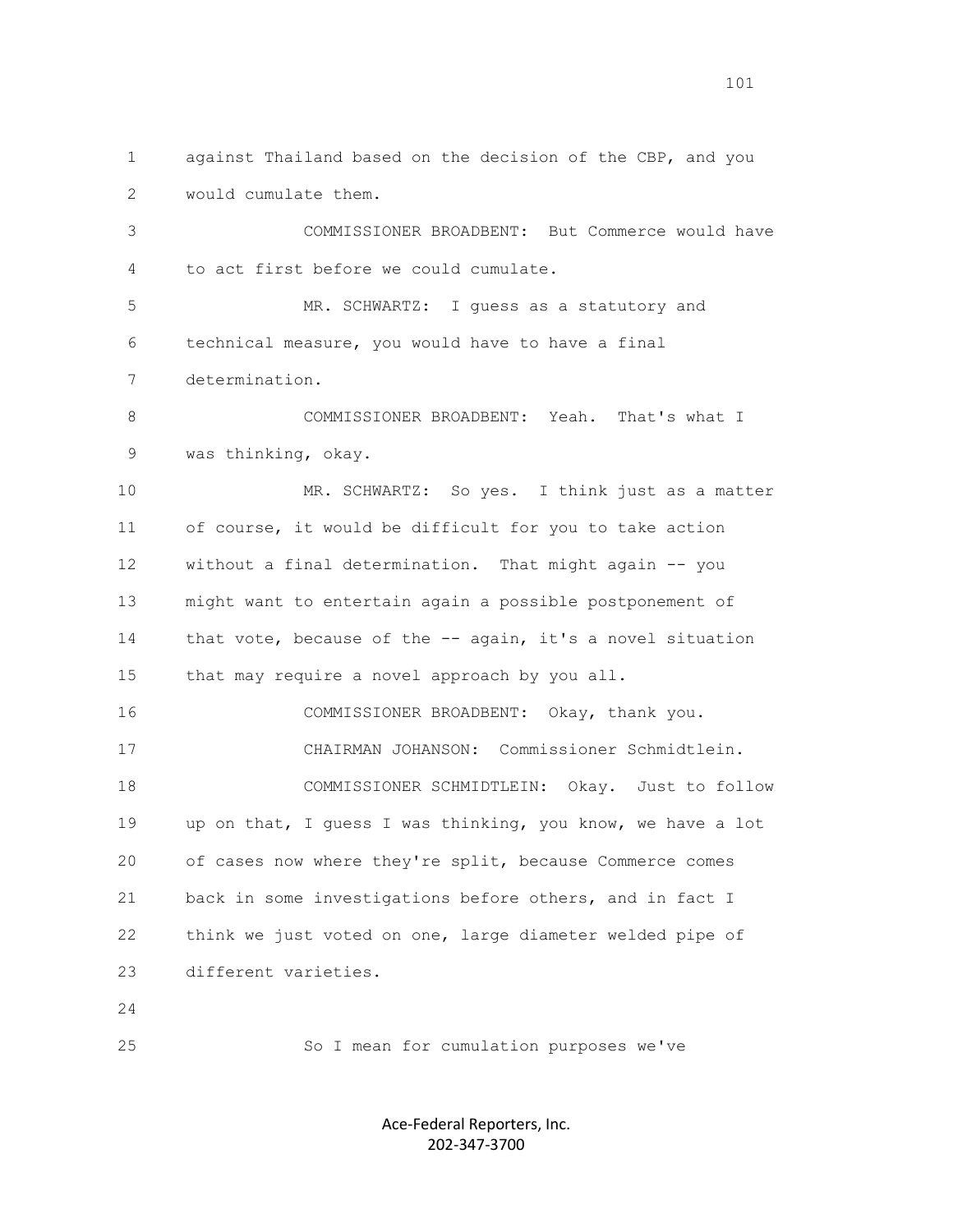1 cumulated countries where the final determination hasn't 2 come in, because the investigations have been split. But 3 here, they're going beyond the statutory deadline, right. 4 So in my mind the question is what is the impact on our 5 investigation from the fact that Commerce is going beyond 6 the statutory deadline?

 7 Maybe I'm wrong, but I mean that's the sort of 8 analysis I'd like to see in the post-hearing is, you know, 9 how does this differ from other cases where the 10 investigations have been split and for cumulation purposes 11 we've included those other countries? For negligibility we 12 don't, right? We don't cumulate for negligibility purposes 13 in determining whether or not those countries are going to 14 exceed those thresholds.

 15 MR. SCHWARTZ: And thank you for pointing that 16 out. That was how your staff explained to me. In fact, I 17 think they even referenced that case, that that would be 18 your approach.

 19 COMMISSIONER SCHMIDTLEIN: Okay, yeah. Anyway, 20 just so -- but here I think they are going -- in those cases 21 where they're splitting and they're coming back, Commerce is 22 coming back early in some investigations for some countries 23 where there's multi-country cases, they're not going beyond 24 the statutory deadline, right? Like there's -- they're 25 coming back early on some and later on others, but all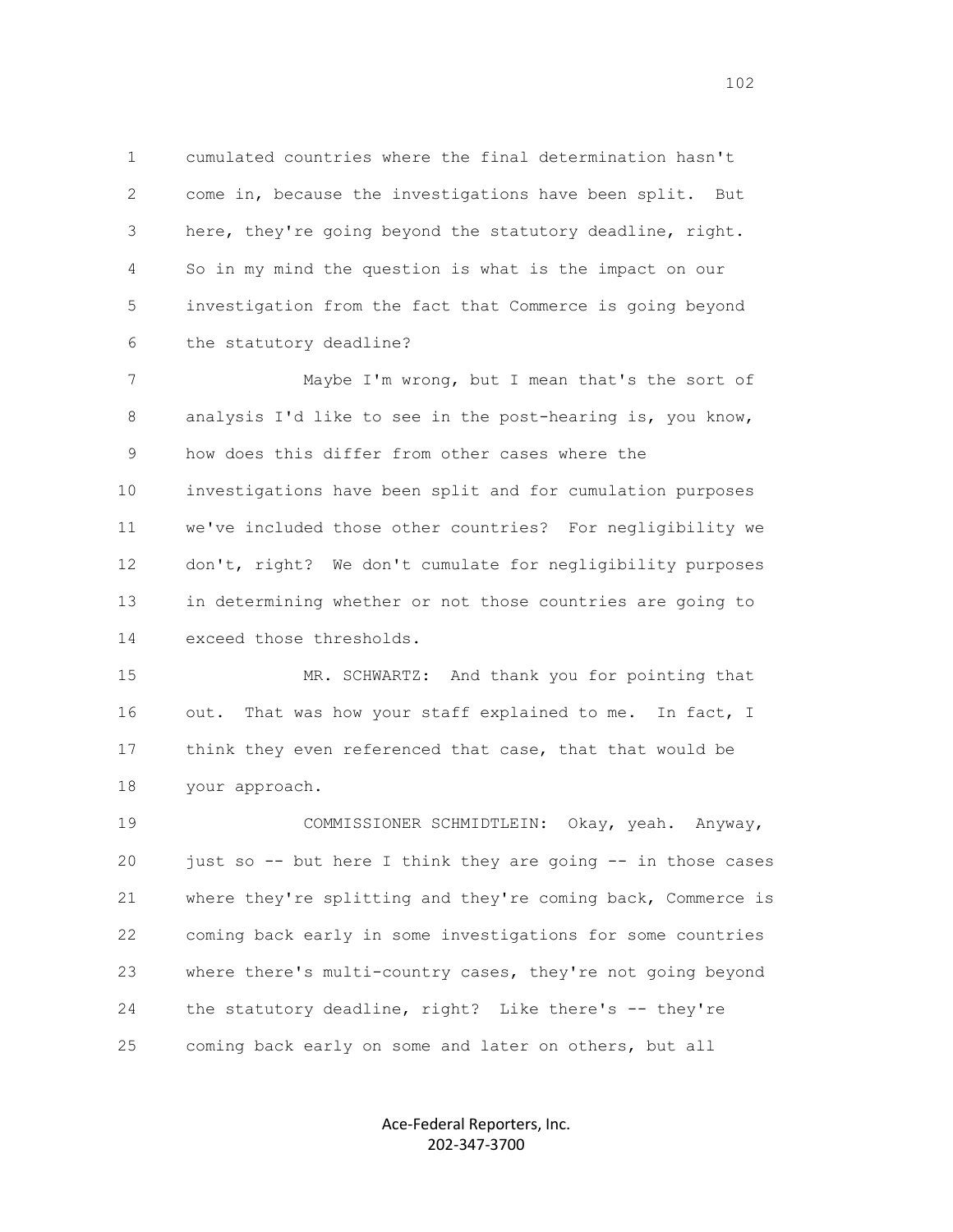1 within the statutory period. So anyway, that's what caught 2 my eye.

3

 4 Okay. I had a few questions on price, and 5 specifically when we were talking about if Thailand, you 6 know, let's put aside the circumvention and country of 7 origin issue, and whether or not those imports from Thailand 8 end up being counted as Chinese and, you know, I guess if 9 Commerce ultimately goes negative on Thailand, then that may 10 make a big difference to the outcome of the case.

 11 But just in terms of that information in the 12 pricing products, right, and I guess from market share as 13 well in terms of how we're looking at it right now, so you 14 know, I'm going to get down in the weeds here a little bit. 15 It's confidential, so we can't talk about the specific 16 numbers but I can talk about the trends and so forth.

 17 If you look at, let's just start with market 18 share, right, and if you're not including Thailand and 19 you're looking only at -- and so let's say Thailand is 20 non-subject, right. When you look at the overall from '15 21 to '17 to what happens to U.S. producers' market share they 22 gained a little tiny bit, right.

 23 So what's happening here is, you know '15 to '16 24 they gained; '16 to '17 they lose. Not quite as much as 25 they gained, so overall it's a small gain, right. So when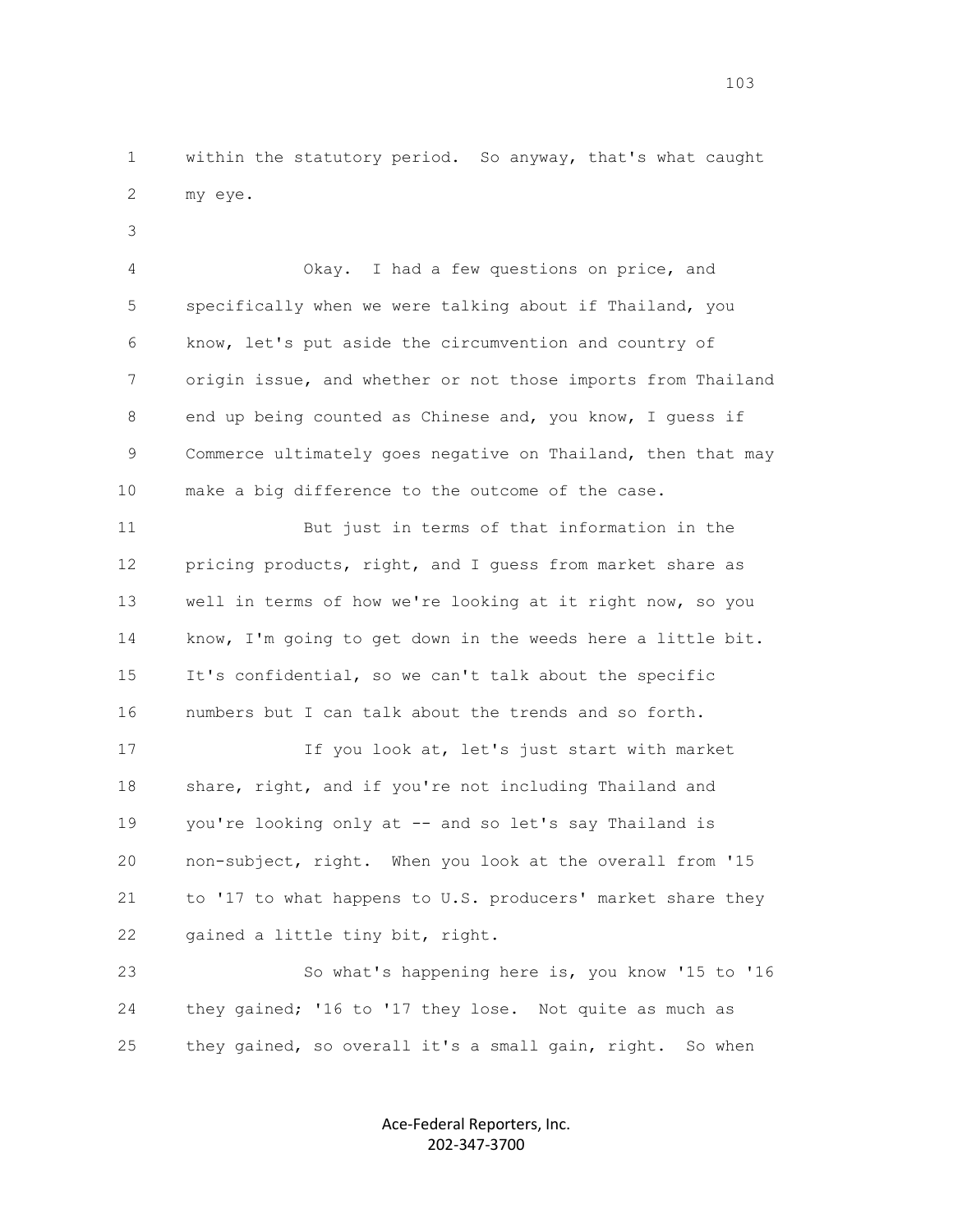1 you look at the year and then okay, that's okay. So in '16 2 to '17 they lose market share. Market goes up in '17, 3 right? Market's going down in '16 overall.

4

 5 If you take out Thailand, you don't have subject 6 gaining when the U.S. is losing, if you look at the table. 7 Have you looked at that, right? So if Thailand becomes 8 non-subject, again putting aside whether or not that 9 circumvention investigation is successful and all of those 10 imports then become Chinese imports and they become subject, 11 that could be a different story.

12 But if Thailand is non-subject, if you're 13 looking at when the U.S. loses in '17, that's when Thailand 14 gains. Well, if they're non-subject then how do get to an 15 affirmative based on lost market share due to underselling? 16 So that's my question, and then we'll get to price effects, 17 price depression in a minute. But does anyone want to take 18 a stab at that now?

 19 MR. KLETT: Commissioner, Commissioner 20 Schmidtlein, this is Dan Klett. I'll take a, make a few 21 points and I think Rebecca wants to say some too. The first 22 of all with respect to the data, we're recommending that you 23 look at the import data somewhat differently, and I think a 24 lot of what's going on with Thailand, and I think I had a 25 chart in one of my slides where you saw a big increase in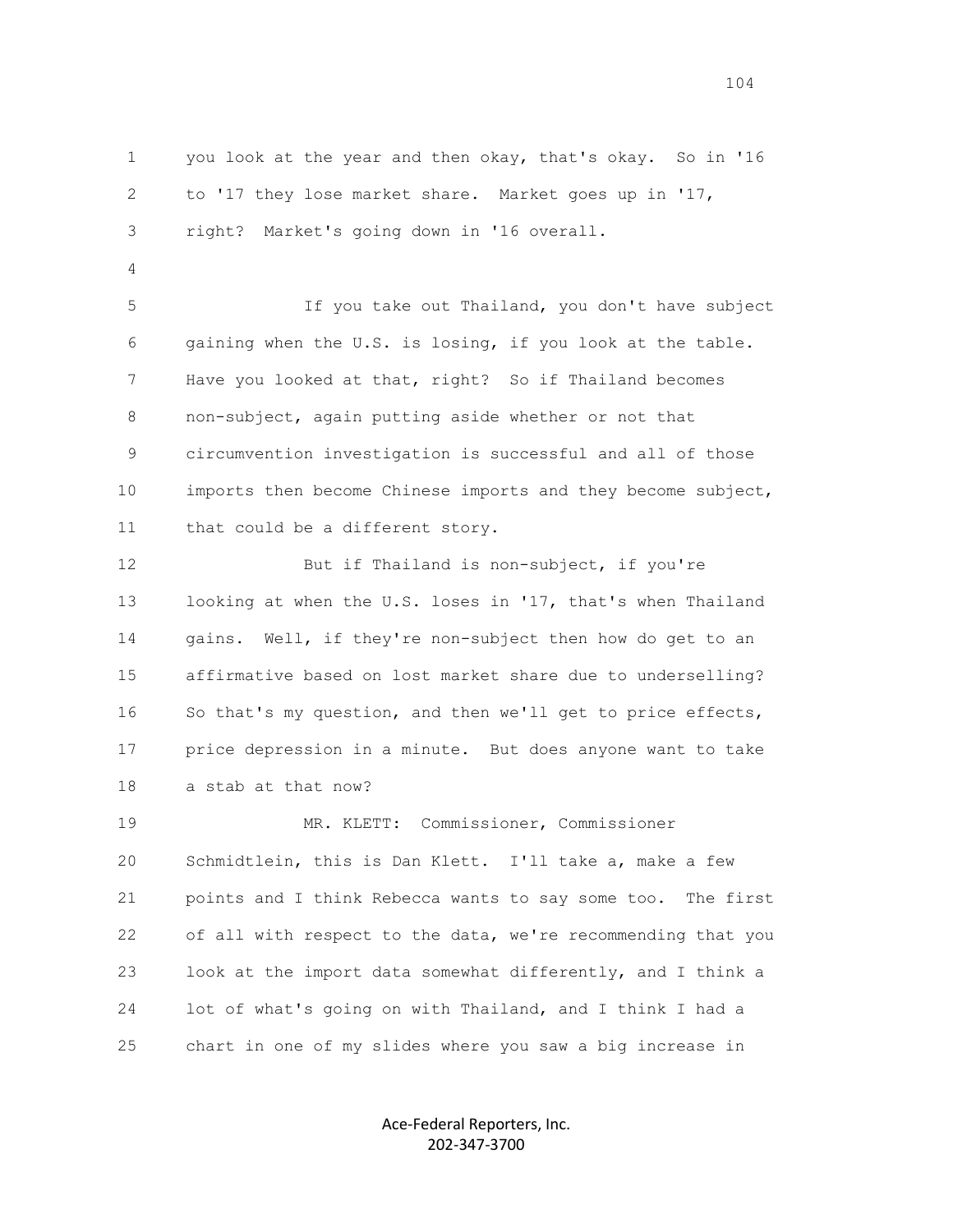1 imports from Thailand in late 2015, and so in your staff 2 report, that's basically showing up as imports, import 3 market share from Thailand in 2015.

4

 5 A lot of that went into inventory at the end of 6 2015, and actually was sold into the market in 2016. So 7 that we think -- and this is an approach that the staff 8 actually included in the preliminary staff report as an 9 alternative market share, and that is that you -- you take 10 the Census imports so that you have full coverage, but you 11 make an adjustment from your questionnaire data for changes 12 in inventory so that you -- some of that, the surge in 13 imports in late '15 that actually competed in the market in 14 2016 is taken into account.

 15 Now so I'll have to go back and look at that 16 table, to see if that answers your question in terms of the  $17$  --

> 18 COMMISSIONER SCHMIDTLEIN: Well can you -- so 19 for share purposes, that's based on shipments, right? 20 MR. KLETT: That's based on -- well no. What 21 I'm saying for purposes of market share, we think a better, 22 a better proxy for imports in terms of shipments into the 23 U.S. market, because Census is not shipments into the U.S. 24 market, is to adjust the Census for inventory changes, so 25 that you have a better measure of shipments into the U.S.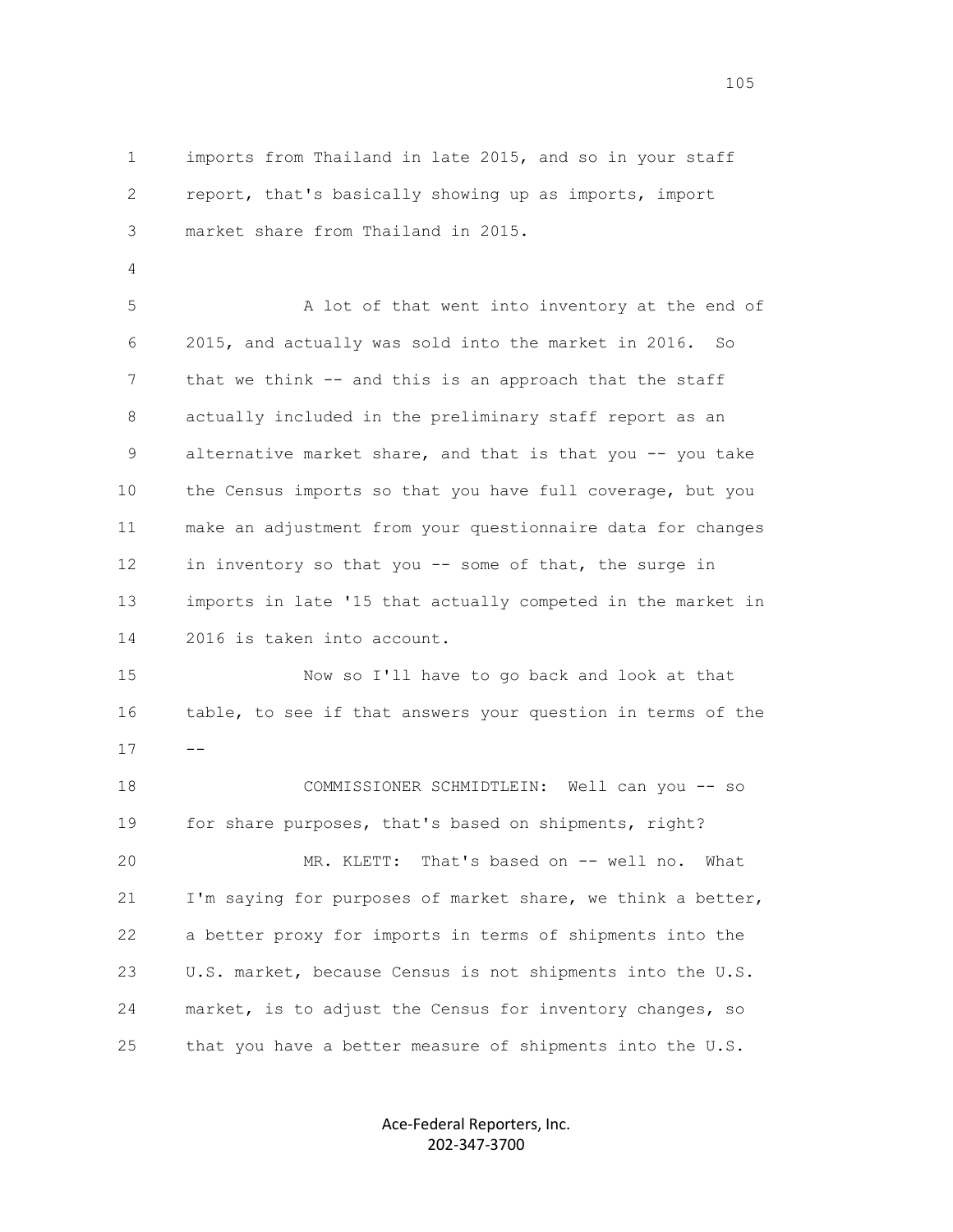1 market of subject imports.

| 2  | COMMISSIONER SCHMIDTLEIN: Right, and so I quess              |
|----|--------------------------------------------------------------|
| 3  | my question -- I don't know any of this stuff, but in        |
| 4  | looking at the quantity data, right, that's clearly based on |
| 5  | Census imports?                                              |
| 6  | MR. KLETT: That's correct.                                   |
| 7  |                                                              |
| 8  | COMMISSIONER SCHMIDTLEIN: And the calculation                |
| 9  | of the consumption quantity and various shares?              |
| 10 | MR. KLETT: That's also --                                    |
| 11 | COMMISSIONER SCHMIDTLEIN: That's based on                    |
| 12 | Census data?                                                 |
| 13 | MR. KLETT: That's based on Census data as well.              |
| 14 | It's not based on import shipments into --                   |
| 15 | COMMISSIONER SCHMIDTLEIN: It's not based on                  |
| 16 | shipments, okay.                                             |
| 17 | MR. KLETT: That's correct.                                   |
| 18 | COMMISSIONER SCHMIDTLEIN: Okay, all right. So                |
| 19 | that might be part of --                                     |
| 20 | MR. KLETT: So but I'll have to look at the data              |
| 21 | to see how that comports with kind of the -- this fact       |
| 22 | pattern you're describing. But I also would like to say      |
| 23 | that notwithstanding kind of those market share patterns,    |
| 24 | the subject imports are a large share of the U.S. market in  |
| 25 | absolute terms.                                              |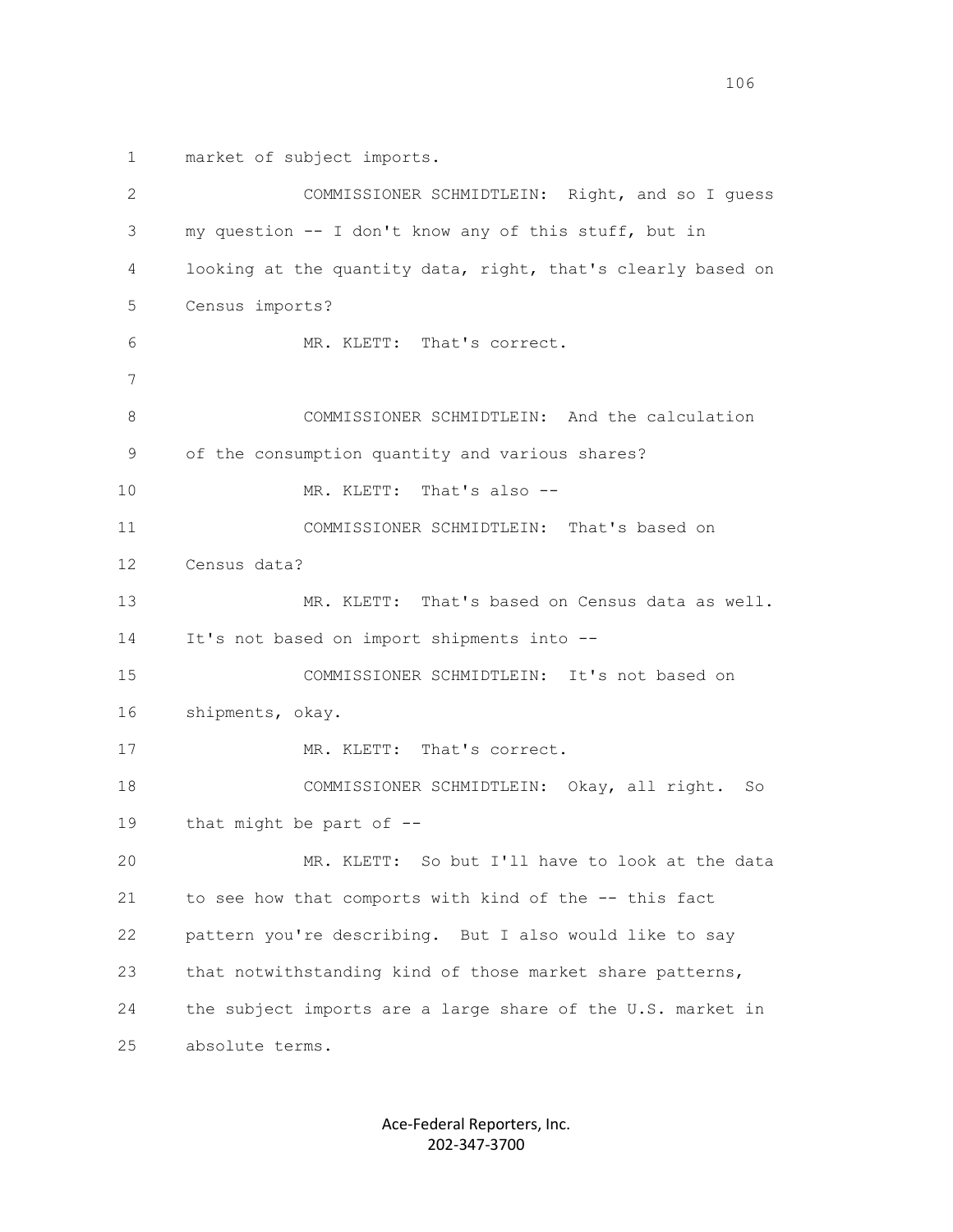1 So then you get to pricing in terms of, you 2 know, what does that tell you about what's going on with 3 your pricing and causation. I think there, you have the 4 import trends. You have the underselling. I think Table 5 V-8 of your staff report has fairly detailed information on 6 what purchasers said about buying U.S. versus subject, and 7 whether it was due to lower priced or not.

8

 9 But I think to your specific question, I'll have 10 to look more closely at that alternative, and how that fits 11 with your fact pattern.

 12 COMMISSIONER SCHMIDTLEIN: Okay. So here's my 13 question with regard to the pricing products, right. So 14 let's look at Pricing Product 2, which is, you know, as you 15 said really where all the action is for the most part, or 16 most of the action. And so here's my question again about 17 that.

 18 When you look at what's going on through the POI 19 for prices for the U.S. product, and you see that in Pricing 20 Product 2 the U.S. product is, you know, maintains its price 21 and it starts to go down sort of a little bit in the third 22 quarter of '16, but you know, through most of '16, even 23 though demand was softening, the U.S. is maintaining its 24 price. You've got Japan and India both in the market, and 25 this is -- you know, I know the witnesses can't see this,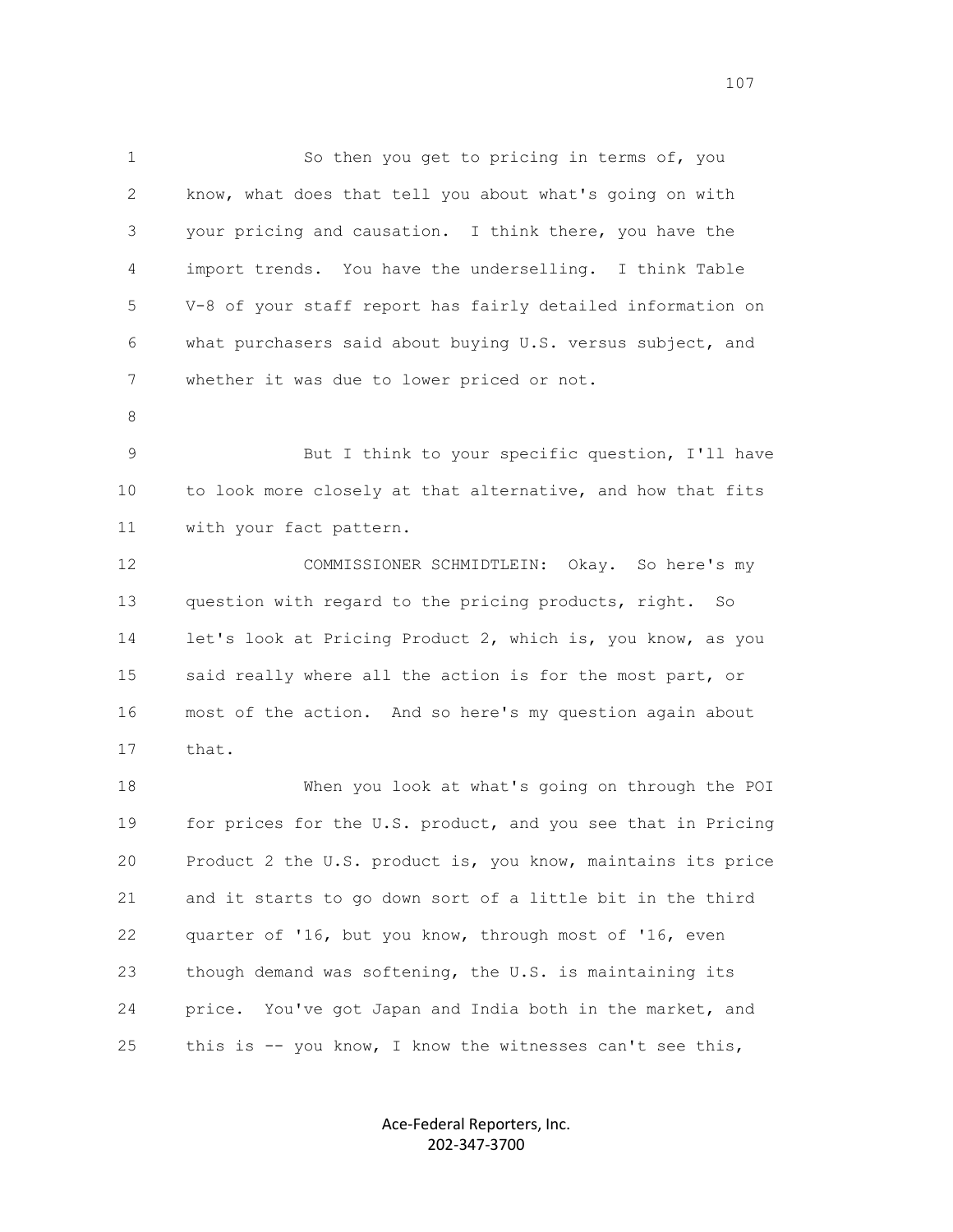1 but the economics experts and the lawyers can see when you 2 look at page V-12, Roman numeral V-12, where we have the 3 little chart that shows how U.S. price is fairly stable 4 through '15 and '16, right.

 5 And then you see India and Japan, which are 6 underselling and they're kind of going like this, right? 7 The U.S. doesn't seem to be reacting to that. And then 8 suddenly Thailand, when you look at their quantity, shoots 9 up in the beginning of 2017 substantially, right, and all of 10 a sudden U.S. price substantially falls in the beginning of 11 2017.

12

 13 Again, demand is starting to increase, but you 14 see U.S. price take a big hit in 2017, and then continue to 15 go down for the most part. It does tick back up there for 16 the last quarter and then drops again. So to me, you know, 17 that looks like the Thai product is having a big impact on 18 price, if you just look at what else is going on. 19 MS. WOODINGS: Commissioner Schmidtlein, a 20 couple of things to think about in response to your 21 question. First of all, I remind you that the testimony has 22 been that annual contracts tend to be negotiated at a 23 particular time of year, and that's common for many 24 customers. So what you're going to find is that price 25 declines, prices may be lumpy and falling. In other words,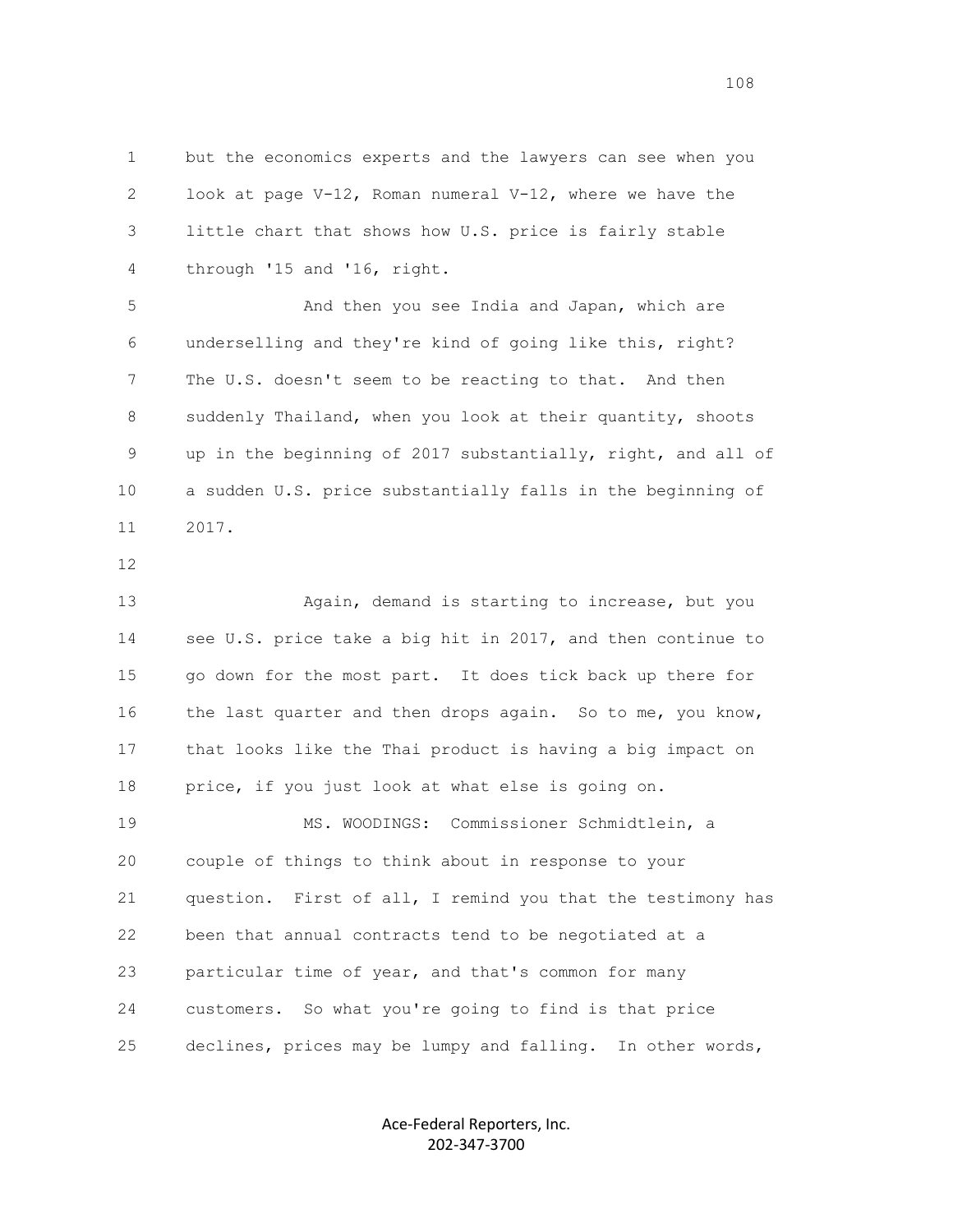1 a negotiated price in November in a particular year should 2 be in effect for supplying that customer for most of the 3 following --

 4 COMMISSIONER SCHMIDTLEIN: The following year. 5 MS. WOODINGS: The subsequent year, exactly. 6 COMMISSIONER SCHMIDTLEIN: Right.

 7 MS. WOODINGS: So one wouldn't expect that the 8 aggregate prices, and this affects a lot of the U.S. peak 9 rate, which we're talking about, they're subject to these 10 long-term contracts for the U.S. producers. You wouldn't 11 expect that you normally find that the U.S. price trended 12 exactly as the import price might be.

13

14 That's one thing to think about, and but again, 15 I point to the fact that there's -- there's massive 16 underselling by these products throughout the period, and 17 when it comes down to including by suppliers other than 18 Thailand. So when it comes down to that annual period where 19 the companies are negotiating the price with their 20 customers, their customers are coming back from this well, 21 the price over here is there. The price over there is 22 imports supplies.

 23 Invariably, they're citing import supplies and 24 so there's that effect of forcing them down each year 25 annually in price.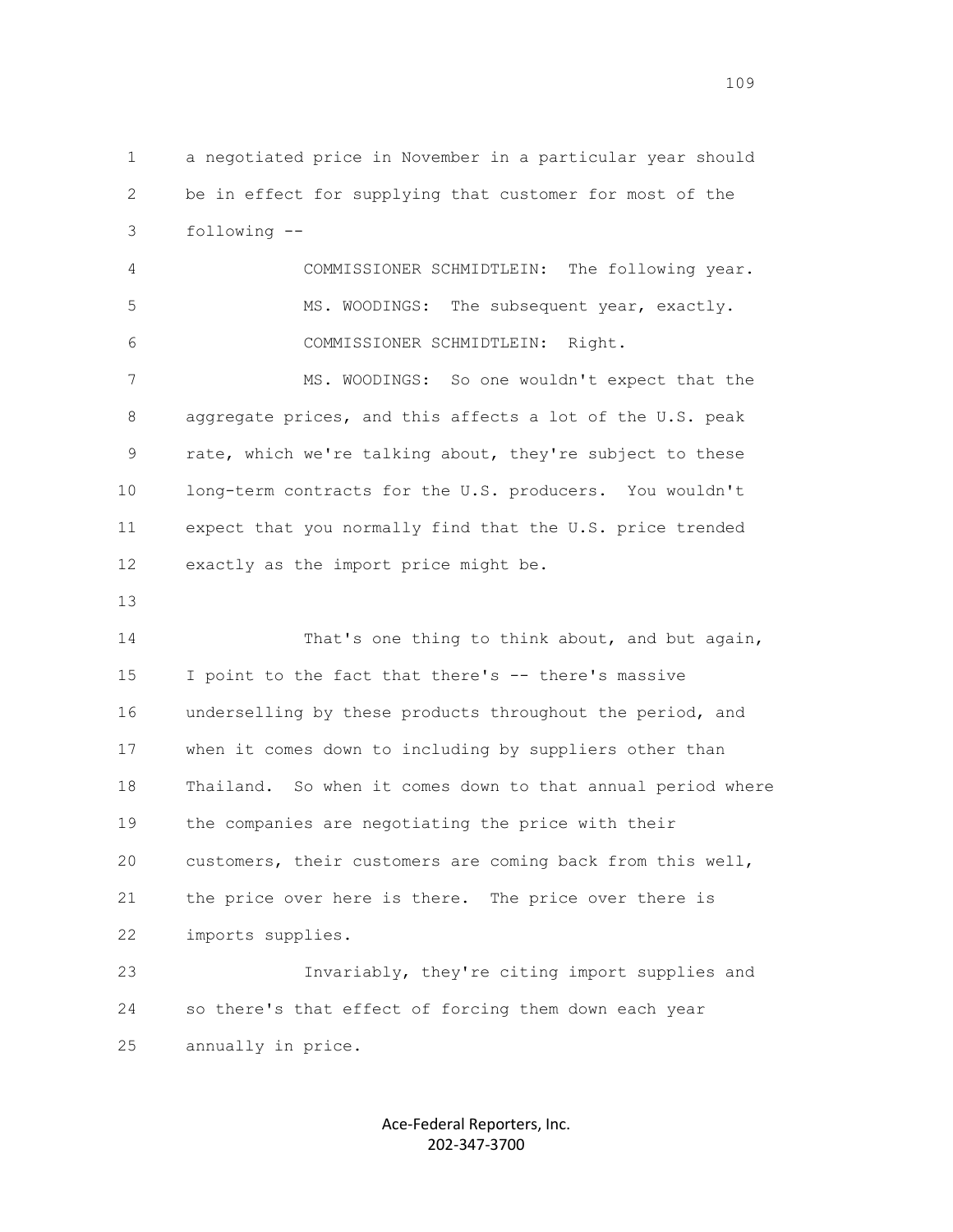1 COMMISSIONER SCHMIDTLEIN: Okay. I think that 2 -- and you could again, you can address it in post-hearing, 3 because it seems that the question still is, you know. The 4 U.S. price was pretty consistent through -- starting in '15. 5 Of course, we're not comparing it to '14, and then in '16, 6 right. So what you see, it's not -- despite the 7 underselling that's going on with these other three 8 countries, at least in '16 it didn't -- it didn't really 9 affect the price of U.S. product in the USP. 10 MR. SCHWARTZ: Well that would be because the 11 contract customer negotiations would have occurred in late 12 2015. 13 14 COMMISSIONER SCHMIDTLEIN: Right. But you've 15 got, you've got underselling by India and Japan in 2015 and 16 2016. You see what I'm saying? I'm trying to understand 17 like if we take Thailand out, where do you -- where do you 18 -- where do you see the impact of Japan and India? Is it in 19 '15-'16 or is it really in '17? 20 MR. KLETT: Commissioner Schmidtlein, this is 21 Dan Klett. I mean you're right. When you look at the 22 quarterly data and when you also look at your trade data and 23 your financial data, I mean the impact in terms of declining 24 prices and the effect of those declining prices on revenue 25 and profitability is going to be evident in '17 and '18.

> Ace-Federal Reporters, Inc. 202-347-3700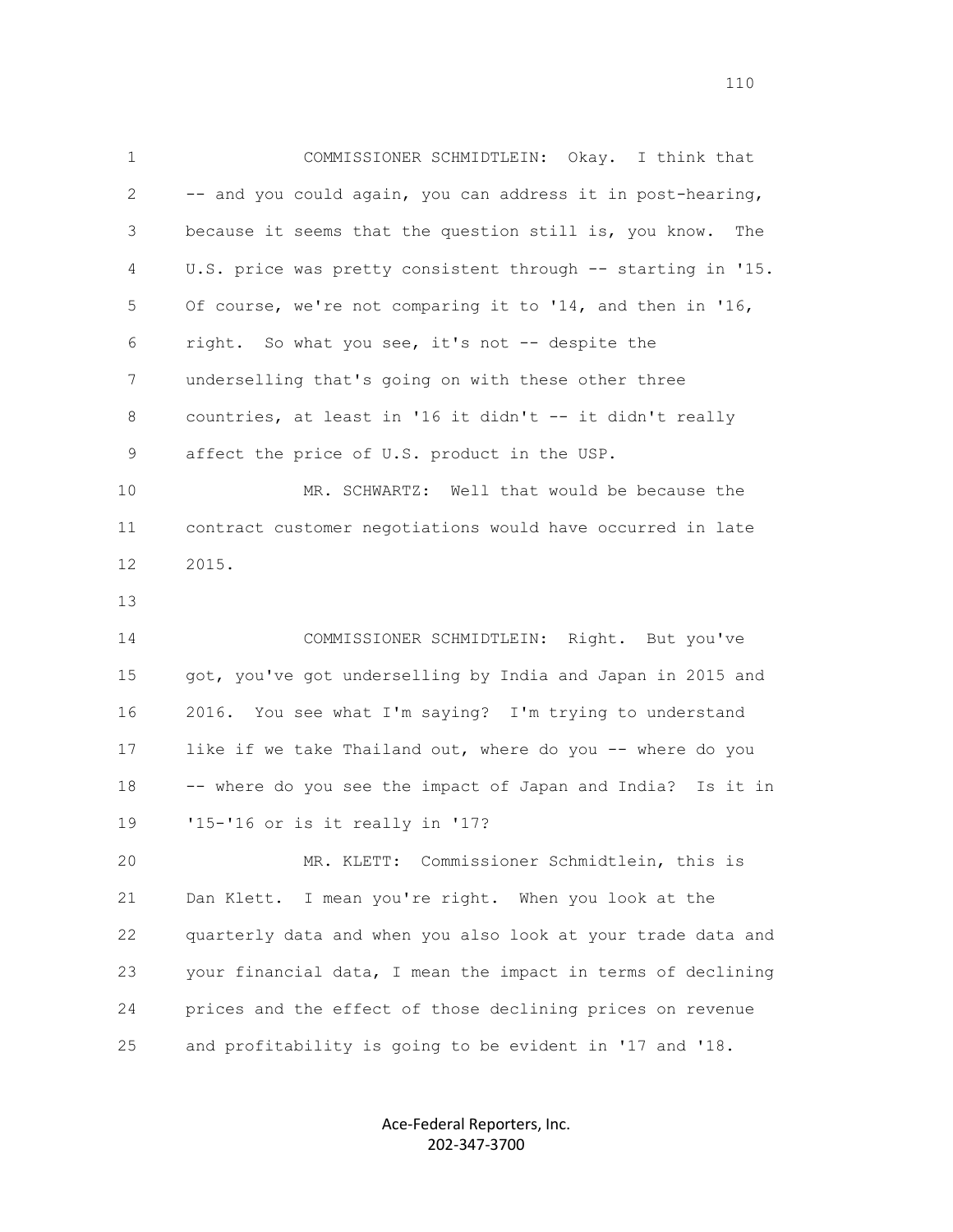1 I think your data will, you know, show that, 2 that essentially the underselling that occurred resulted in 3 U.S. producers having to lower their price to meet the 4 imports, and that is manifest in significant declines in 5 revenue and profitability in 2017 and 2018. I mean you're 6 right. You really don't see that in terms of 2015 to 2016 7 to that same degree. 8 COMMISSIONER SCHMIDTLEIN: Okay. I mean I know 9 this is consistent with Mr. Ghazey's testimony, that the 10 tipping point came in 2017. Okay. Well my time is long 11 expired. Thank you. 12 CHAIRMAN JOHANSON: Commissioner Kearns. 13 COMMISSIONER KEARNS: I'm just continuing up on 14 that question about pricing. India and I think Japan prices 15 fell, right? What were they doing during that same period 16 of time in 2017 and 2018? 17 (Simultaneous speaking.) 18 MS. WOODINGS: Pricing data for the individual -- 19 excuse me, Rebecca Woodings. Pricing data for the 20 individual countries is confidential. I can only discuss it 21 in the aggregate, and by saying that overall, the subject 22 import prices declined throughout the POI, and that's true 23 even if you take out Thailand, and overall there was 24 substantial underselling by the subject imports and that's 25 true even if you take out Thailand.

> Ace-Federal Reporters, Inc. 202-347-3700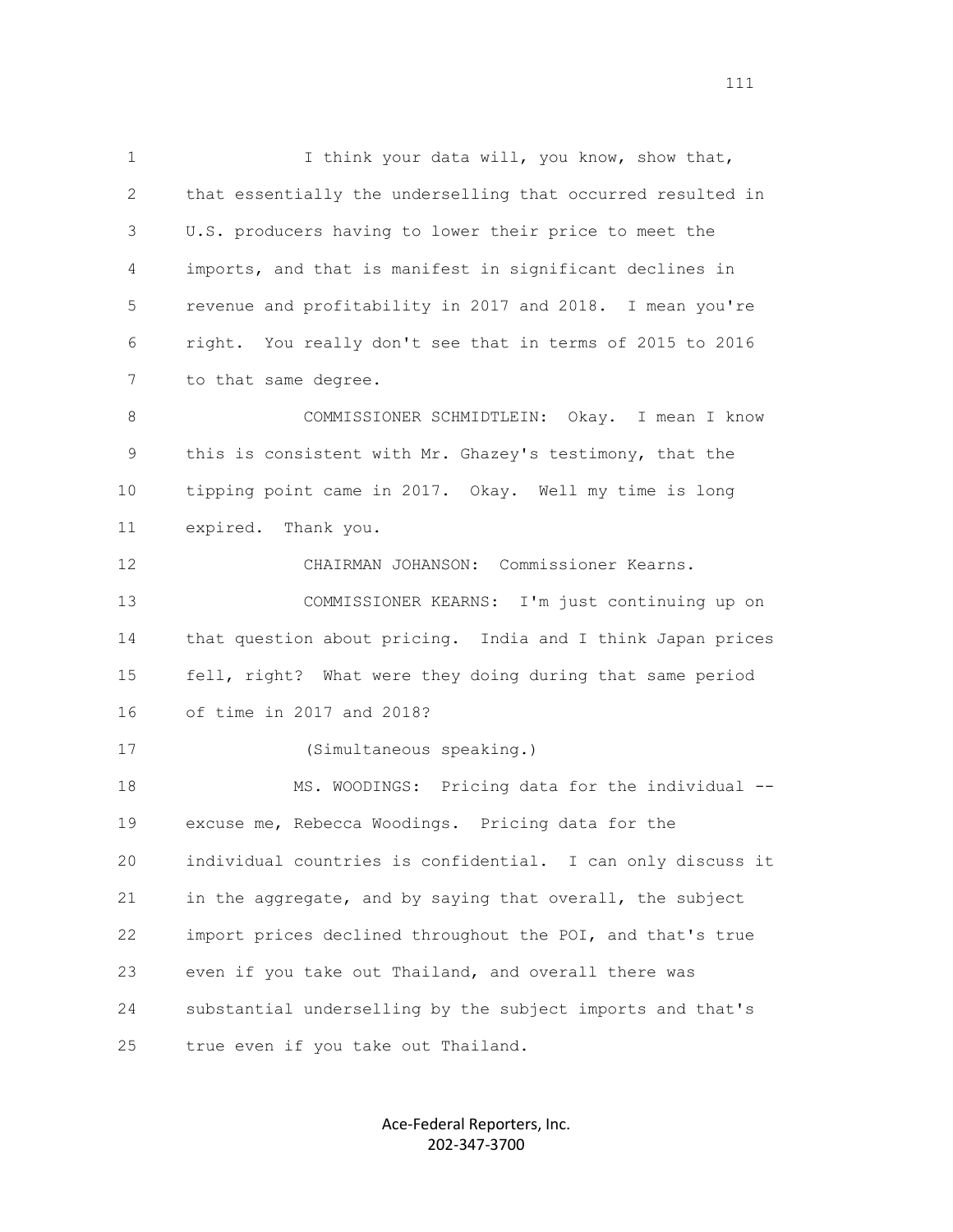1 COMMISSIONER KEARNS: Yeah, okay. Let's see. 2 Let me just clean up from my earlier round. The CBP final 3 determination, do you know when you all expect that? I 4 think the statute says 300 days and that would be 5 mid-August. Is that sort of your expectation? 6 MR. SCHWARTZ: We have the same information you 7 do based on the statute. You're right, it's 300 days and I 8 think if you calculate it you end up in August. 9 10 COMMISSIONER KEARNS: Okay, and by the way, was 11 that CBP investigation affected by the government shutdown 12 do you know? 13 MR. SCHWARTZ: Excellent question. I don't 14 believe it was. 15 COMMISSIONER KEARNS: Okay. Imports from India. 16 The volume of imports from India was substantially lower in 17 interim 2018 than earlier in the POI. Do you know the 18 reasons for this? For example, did the 2017 removal of GSP 19 treatment for glycine play a role? 20 MR. KLETT: Commissioner Kearns, this is Dan 21 Klett. I think one logical explanation for that is this 22 particular, this particular case being filed probably had 23 some effect on what you observed on imports coming in from 24 India. 25 MR. SCHWARTZ: I would simply add as a fact

> Ace-Federal Reporters, Inc. 202-347-3700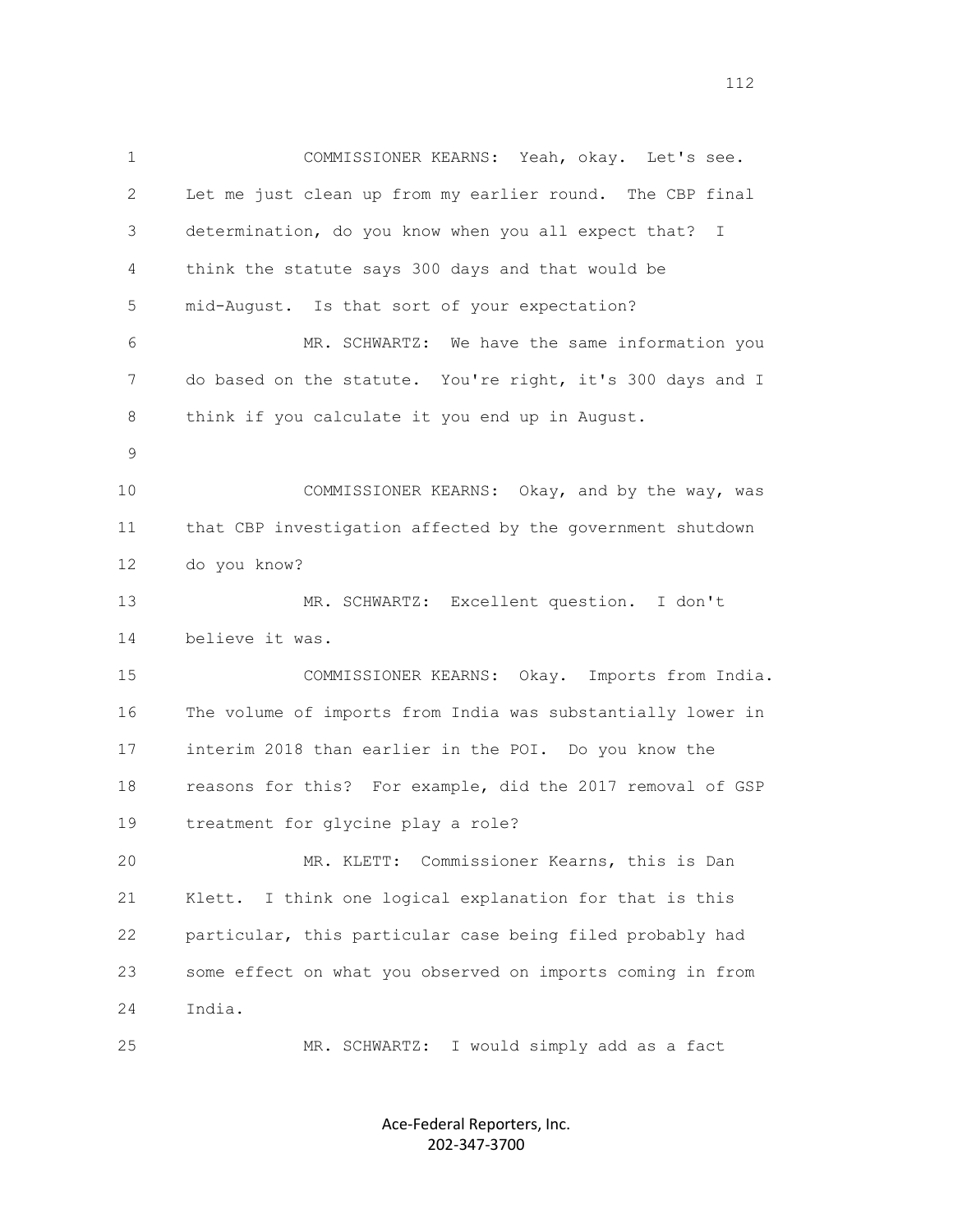1 point, a data point, the removal of the GSP benefit, the 4.2 2 percent duty free benefit and the addition of it kicked in 3 on July 1st, 2017.

 4 COMMISSIONER KEARNS: Okay, thank you. Let's 5 see. So I want to make sure I understand the semiconductor 6 segment of the market. I mean that is -- even though what 7 we think about it as needing a very pure form of glycine, it 8 is just technical grade glycine that satisfies that segment 9 of the market?

10

 11 AA So again Jason Allen with Chattem Chemicals. 12 The CMP market, as far as I know, does not fall under one of 13 the three categories of technical grade, USP grade or 14 intravenous grade glycine. Again, there's very specific 15 customer certifications. So they have a certificate of 16 compliance, a C of A, and on that C of A all of those 17 different metals are listed.

 18 We're talking about qualifications or excuse me 19 parameters that are very low, and when I mean "very low," 20 instead of being a PPM, which is a part per million, which 21 is a milligram per kilogram, we're talking about parts per 22 billion and it takes very, very specific processes to be 23 able to produce that glycine, and it takes very, very 24 sophisticated instrumentation to be able to even analyze 25 that glycine. So this material is a bit specific and bit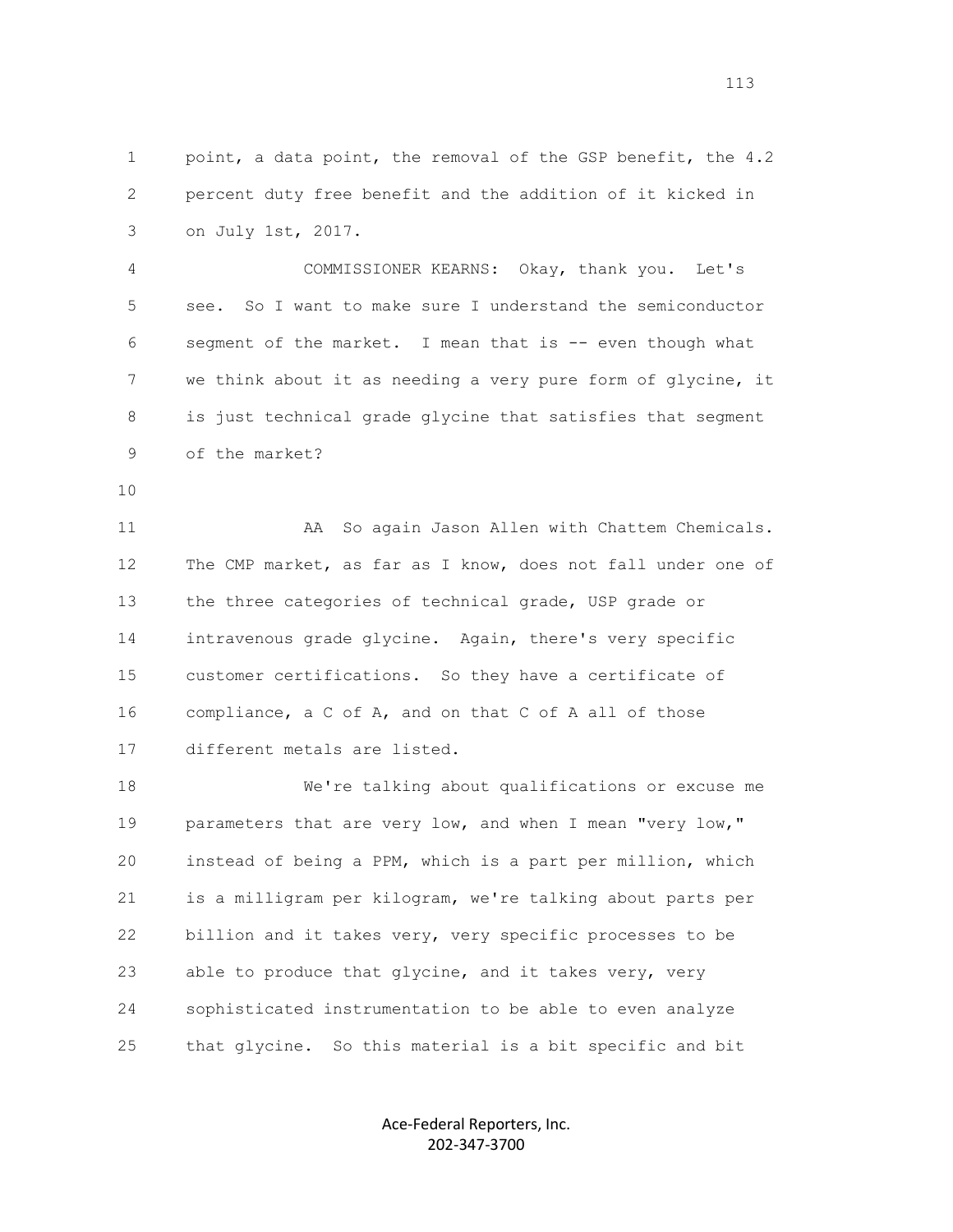1 peculiar to the other three.

| $\mathbf{2}$      | COMMISSIONER KEARNS: Okay.                                   |
|-------------------|--------------------------------------------------------------|
| 3                 | AA<br>Currently, I wanted to add, we do have three           |
| 4                 | customers that participate in this industry.                 |
| 5                 | COMMISSIONER KEARNS: Okay, and do you know, our              |
| 6                 | data, are we -- how do we classify it in our data? I mean    |
| 7                 | is it not technical grade?                                   |
| 8                 |                                                              |
| 9                 | MR. HUGHES: Dan Hughes. Commissioner, I can't                |
| 10                | speak to the rest of the market, but I can say that the      |
| 11                | imports stats that come to us show one in particular         |
| $12 \overline{ }$ | customer who we believe is doing this particular type of     |
| 13                | processing, as bringing in technical grade. What that means  |
| 14                | or what that specification is, I do not know. But just       |
| 15                | based on what's on the record, it does say "technical        |
| 16                | grade."                                                      |
| 17                | COMMISSIONER KEARNS: Okay. So it's technical                 |
| 18                | grade, which makes me think it's the least pure, but in fact |
| 19                | it is by far the most pure?                                  |
| 20                | MR. HUGHES: For this particular application?                 |
| 21                | COMMISSIONER KEARNS: Right.                                  |
| 22                | MR. HUGHES: For this particular application, I               |
| 23                | would argue that that product could be more pure than even   |
| 24                | IV grade.                                                    |
| 25                | Right.<br>COMMISSIONER KEARNS:                               |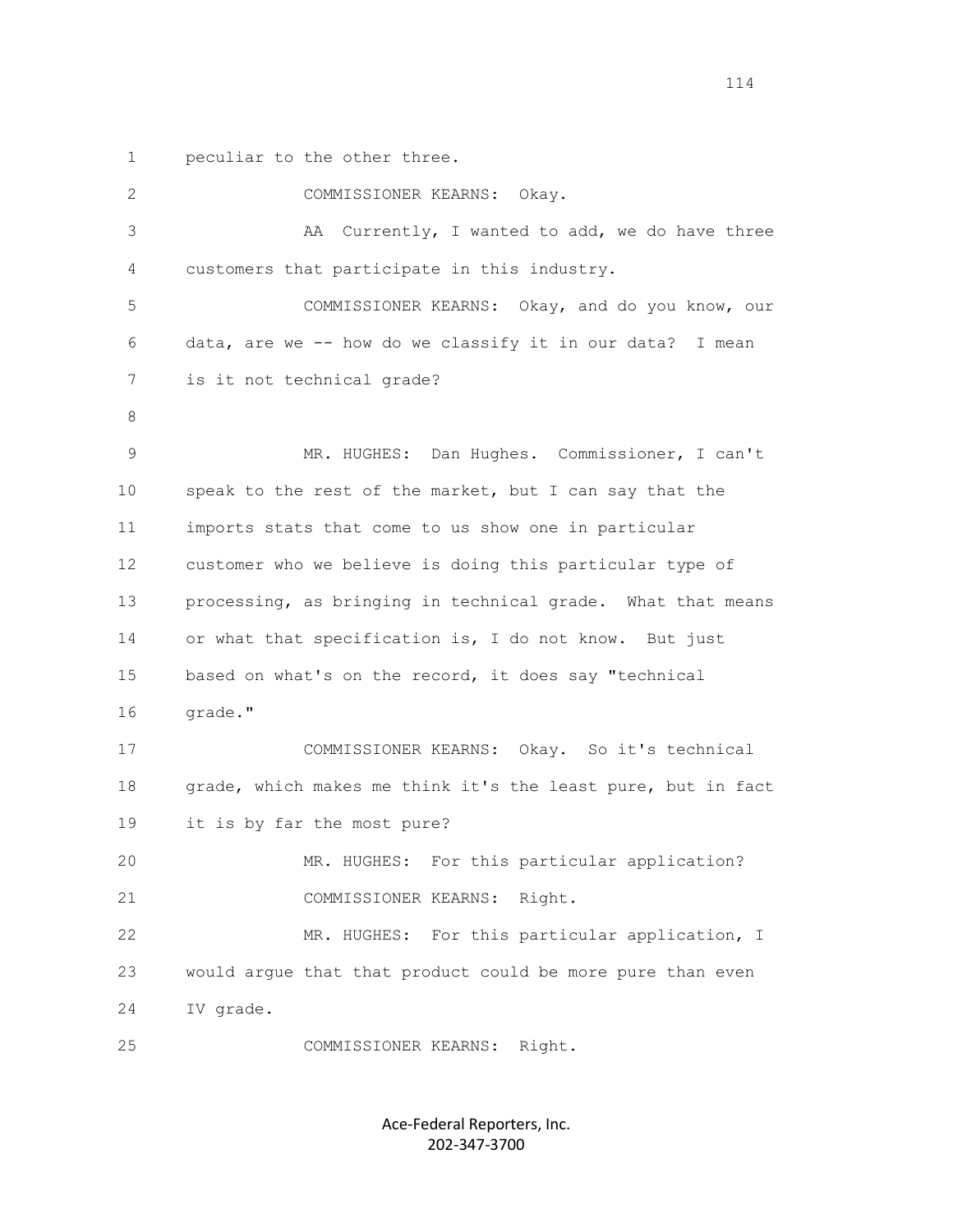1 MR. HUGHES: Yes.

| $\mathbf{2}$ | MR. SCHWARTZ: Well, when Mr. Hughes is                        |
|--------------|---------------------------------------------------------------|
| 3            | referring to the important information, he's referring to     |
| 4            | commercial trade data that he obtains from Data Mine, where   |
| 5            | if you look at the shipping records, he knows that it's       |
| 6            | being -- that it's coming in as tech grade glycine.<br>That's |
| 7            | how it's being listed on the shipping documentation, and he   |
| 8            | knows based on the end user or who's bringing it in, what     |
| 9            | that it's being used for the CMP slurry application.          |
| 10           | COMMISSIONER KEARNS: Okay. So not just by the                 |
| 11           | AU, the average unit values, but actually you know who the    |
| 12           | customer is from that data?                                   |
| 13           | MR. HUGHES: Yeah, Dan Hughes. Yes, we do know.                |
| 14           | It's listed on the import record.                             |
| 15           | COMMISSIONER KEARNS: Okay.                                    |
| 16           |                                                               |
| 17           | MR. HUGHES: But I would like to add again, I                  |
| 18           | don't know what they mean by "technical grade." It might be   |
| 19           | completely different from what we mean as technical grade.    |
| 20           | COMMISSIONER KEARNS: Right. Sounds like that's                |
| 21           | probably right I would say. Okay, okay. I think we've         |
| 22           | already covered this but, you know, in talking about IV       |
| 23           | grade glycine and you can do this post-petition.<br>I know    |
| 24           | you've already agreed to answer some questions on this        |
| 25           | post-petition. But I think we're all kind of just want to     |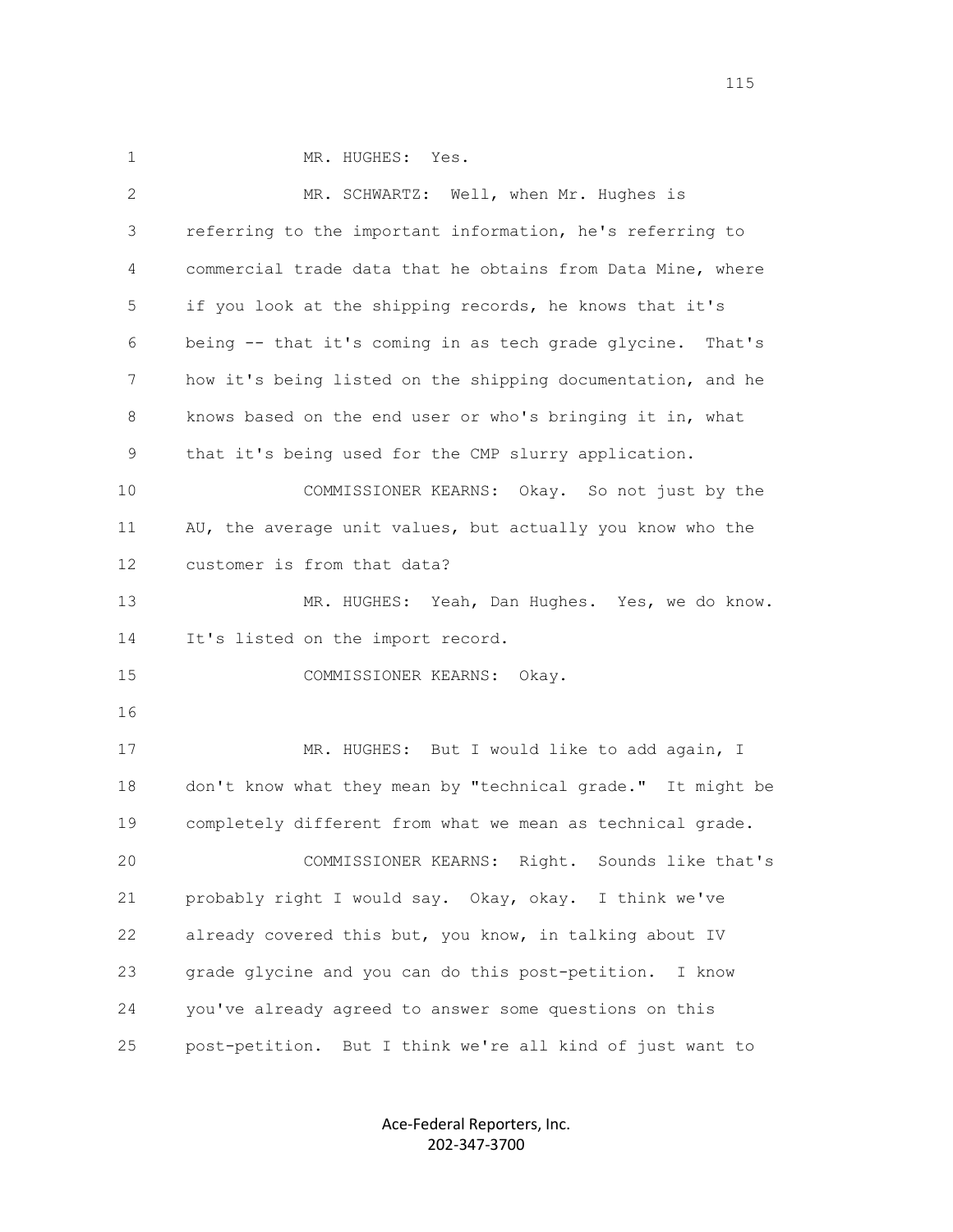1 understand how important it is for suppliers to be certified 2 by the FDA and by the comparable EU authority. 3 So in other words, are there a lot of U.S. 4 producers of downstream products that use glycine, that 5 insist on glycine that meets EU requirements because their 6 end product is going to be shipped to the EU? 7 AA So I -- again, Jason Allen with Chattem 8 Chemicals. I only know of one active customer that insists 9 that. But with regard to the pedigree, that's what I call 10 it, the pedigree for that glycine. Again, quality is not 11 tested into glycine. It's manufactured in the process of 12 glycine or manufacturing glycine. 13 14 FDA requirements are absolutely the most prime 15 example of quality certification that you could place on any 16 product that is an API product. Of course, the FDA visits 17 facilities annually, could be biannually depending upon the 18 process or the active pharmaceutical, or even the finished 19 dosage application. But that -- having that certification

 21 COMMISSIONER KEARNS: Okay, okay, and then I 22 think the last question I have, we have some bullet points 23 on page Roman numeral II-8 that describes various end uses, 24 and I'm wondering if you all can help us understanding 25 post-petition, post-hearing brief how you would estimate,

20 is absolutely the most important for the IV grade market.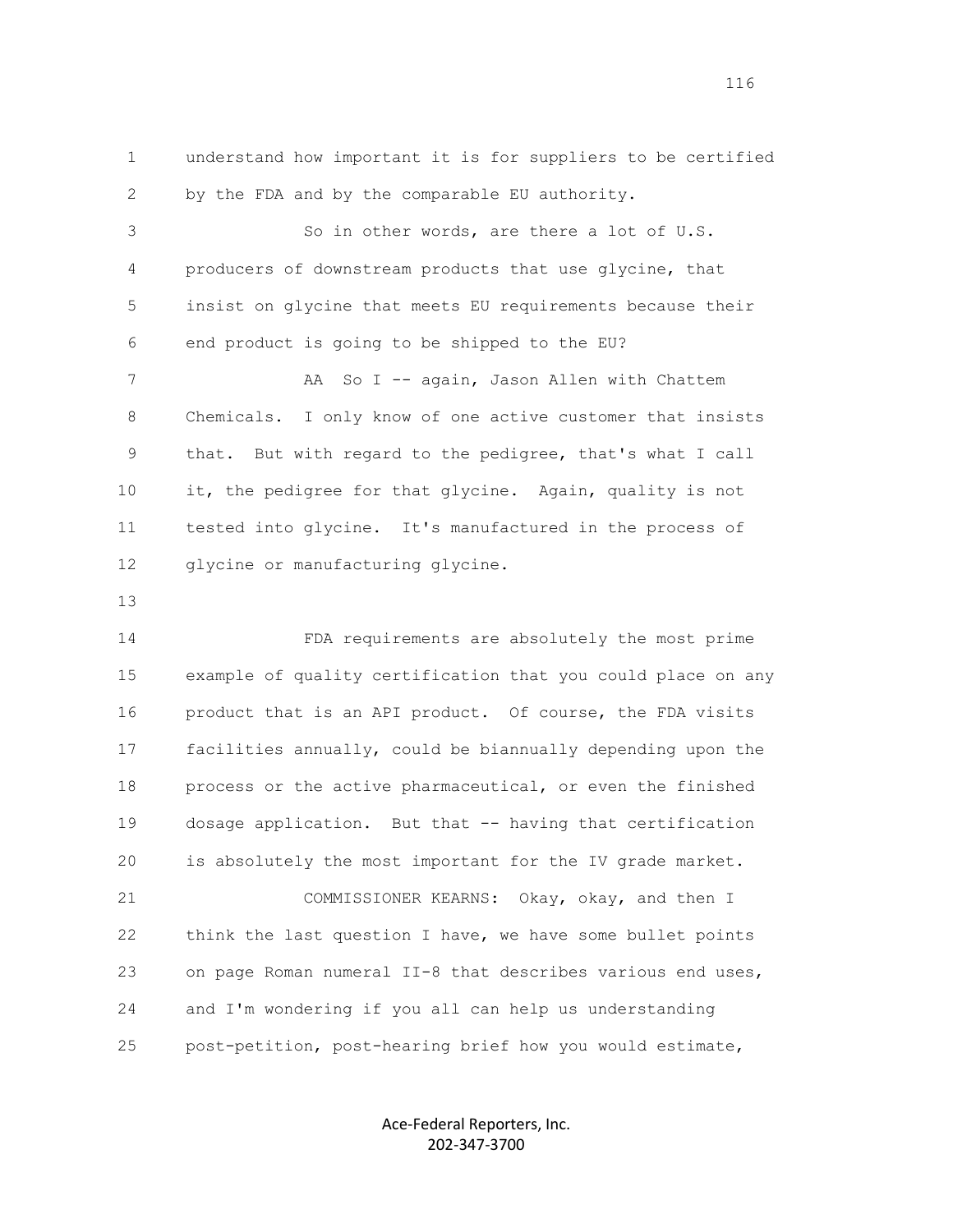1 you know, how much, you know, what share of the market each 2 of these various segments holds? I'm guessing that's a 3 little bit difficult for you to do, but you're in a better 4 position to do it than I am. So if you can help us figure 5 that out. 6 MR. SCHWARTZ: We'll take care of it 7 post-hearing. 8 COMMISSIONER KEARNS: Okay, great. I asked the 9 same thing of the Respondents as well. Thank you. I have 10 no further questions. 11 CHAIRMAN JOHANSON: Commissioner Williamson. 12 COMMISSIONER WILLIAMSON: I was wondering, what 13 accounts for the change in the domestic production between 14 2016 and 2017? 15 MS. WOODINGS: Commissioner Williamson, again 16 because we're talking about two companies, if you don't mind  $17 - -$  18 COMMISSIONER WILLIAMSON: Okay. Post-hearing 19 would be fine. 20 21 MS. WOODINGS: Post-hearing. 22 COMMISSIONER WILLIAMSON: And I guess also the 23 same for what accounts for the change in market share in 24 2016, and you can also do that post-hearing too. 25 MS. WOODINGS: Yes, yes sir.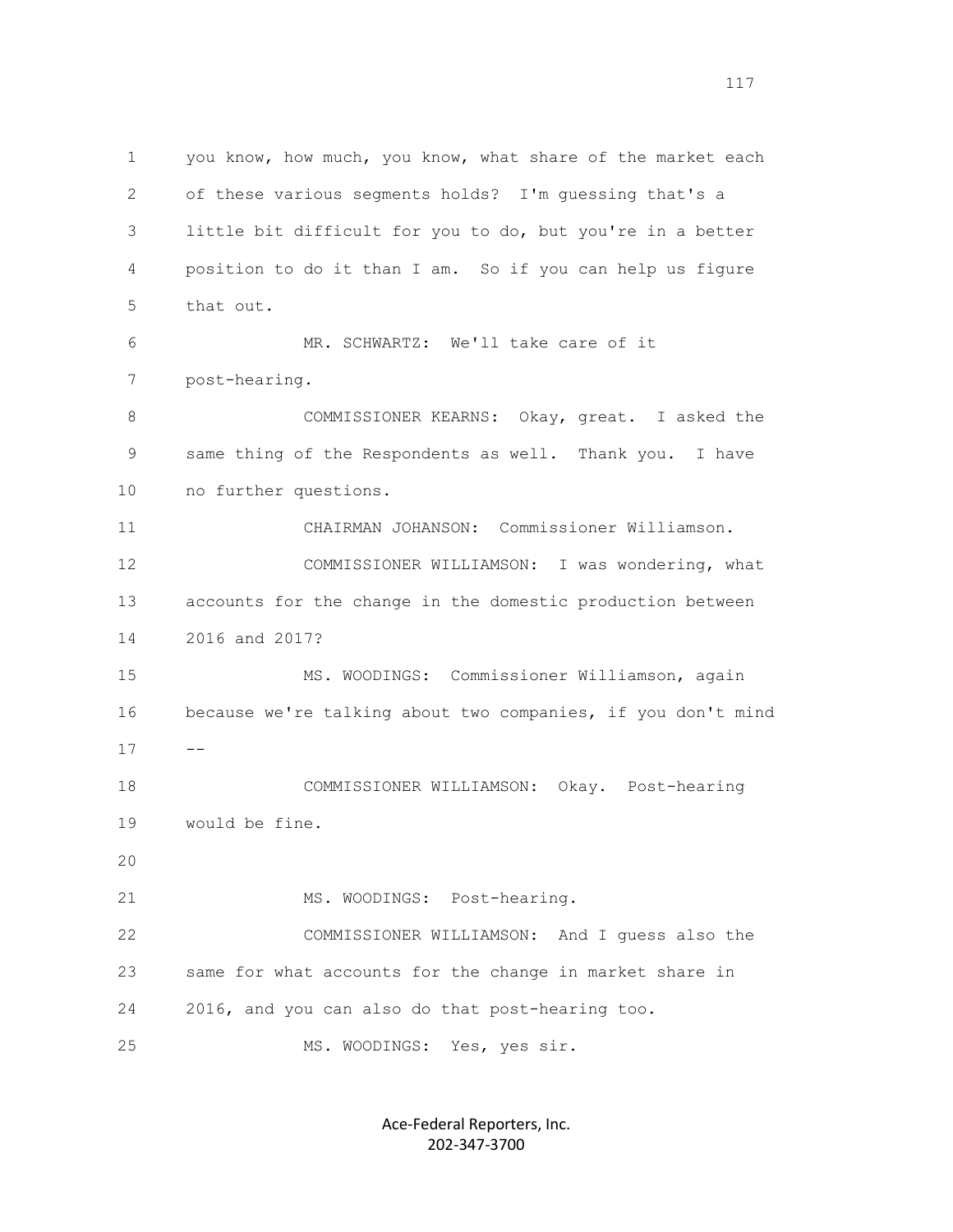1 COMMISSIONER WILLIAMSON: Good, thank you. 2 Let's see. This is a question about multi-sourcing. Would 3 you agree that multi-sourcing is common AVS? How long has 4 it been a common thing? 5 MR. SCHWARTZ: I guess I would ask for a point 6 of clarification. When you mean by multi-sourcing, you mean  $7 \qquad --$  8 (Simultaneous speaking.) 9 COMMISSIONER WILLIAMSON: Yeah, using more 10 than one supplier. 11 MR. HUGHES: Dan Hughes from GEO. I think in 12 larger companies that they have a lot of material, it's in 13 their best interest to have more than one source in case 14 something happens to the primary source. We do see that 15 quite often in the larger companies. A lot of the smaller 16 companies will buy on price or specifically hone in one 17 particular supplier. 18 COMMISSIONER WILLIAMSON: Okay. 19 AA Commissioner Williamson? 20 COMMISSIONER WILLIAMSON: Sure. 21 AA I don't mean to interrupt, sir. 22 COMMISSIONER WILLIAMSON: No, sure. 23 24 AA So again Jason Allen, Chattem Chemicals. 25 With regard to continuity of supply, that is key and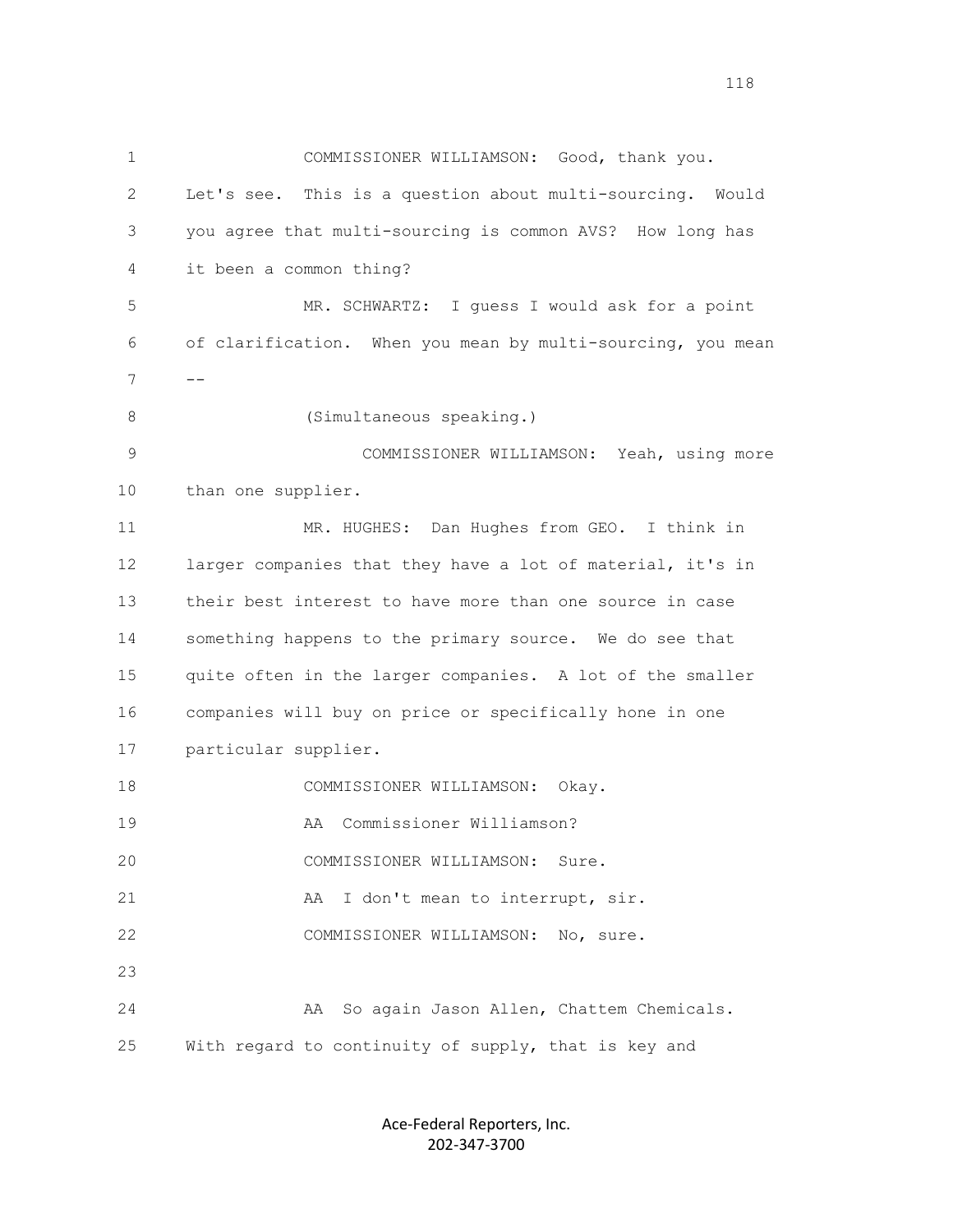1 critical to all of the dosage end users, as well as other 2 USP users, whether or not they use the material for 3 pharmaceutical applications or not.

 4 So it would be in their best interest, and I've 5 had many conversations with our accounts and potential 6 accounts, that they have multiple sources because supply 7 disruption, of course, is something that they are not 8 willing to accept. Things that could disrupt the market 9 could be an FDA warning letter; it could be something as 10 tragic as a facility just going down because of some sort of 11 unplanned event. We've seen many of those unplanned events 12 again tragically in the United States in the last few months 13 with regard to chemical facilities.

 14 But again continuity of supply, having multiple 15 sources I believe is key to many of the dosage accounts.

 16 COMMISSIONER WILLIAMSON: Okay. Would you say 17 more and more people are -- where's the trend, or has it 18 always been that way, that people want to multi-source, if 19 there's any change over the period?

20

 21 MR. GHAZEY: In my experiences, most purchasers 22 do like to have security of supply, and one way they achieve 23 that is by having some diversification in their supply base. 24 They may, for purposes of scale or economics, may buy all or 25 most of their product from one vendor. But it's only if

> Ace-Federal Reporters, Inc. 202-347-3700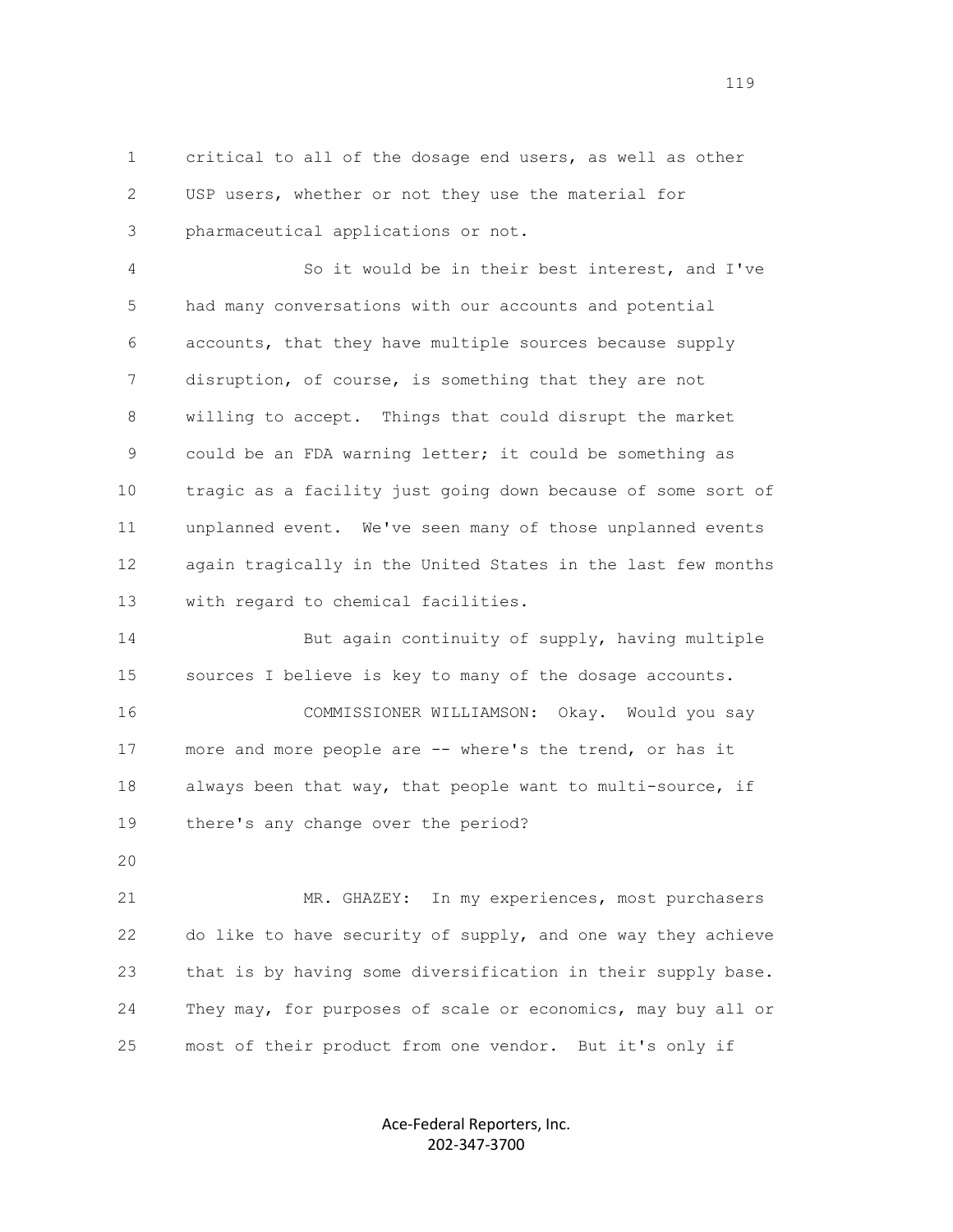1 they choose to do that and they have a superior strategic 2 relationship.

 3 But I think if you're sole sourced and it's not 4 your choice, then that's not usually a place you want to be 5 as a buyer.

 6 COMMISSIONER WILLIAMSON: Okay, thank you. How 7 do you respond to the Respondents' contention that no causal 8 nexus exists between the domestic industry's financial 9 condition and the cumulated subject imports? I don't know 10 to what extent you can do that now, as opposed to 11 post-hearing.

 12 MS. WOODINGS: Pardon me, Commissioner 13 Williamson. I didn't hear the question. Would you -- 14 COMMISSIONER WILLIAMSON: The Respondents 15 contend that there's no causal nexus between the domestics' 16 financial condition and the imports.

 17 MS. WOODINGS: The causal connection is proven 18 through the price effects, what you see, and it's combined 19 with the volume. But certainly the large volume of imports 20 that are being undersold, that goes straight through to the 21 bottom line, into the cost of goods sold. You can see it 22 trickle down through the financial data for the industry as 23 a whole.

24

25 They're facing declining per unit revenues,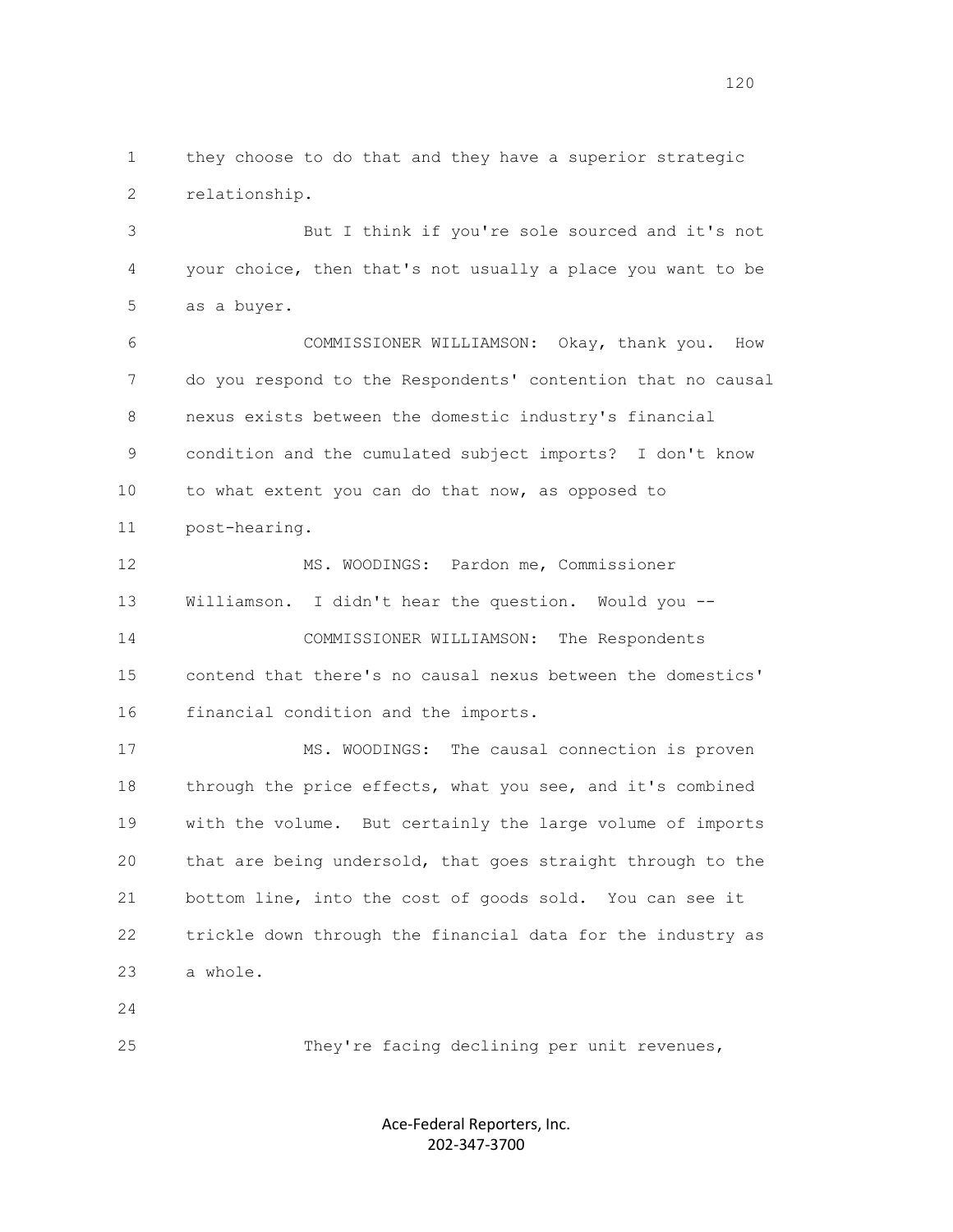1 they're facing rising unit COGS. There's only one outcome 2 to that, and that's the margins are being squeezed, and you 3 see that as you go through the data. So that there's just 4 we categorically disagree with Respondents on that point. 5 It's very evident in the pricing evidence on your record. 6 COMMISSIONER WILLIAMSON: Okay, and that's over 7 time as the -- if the imports are not going up as much. You 8 can address it post-hearing if you want. In other words, 9 the time side of it, what happening over time. 10 MS. WOODINGS: What's happening over time. 11 We'll do that year to year, again based on the confidential 12 data and the different measures of financial performance. 13 COMMISSIONER WILLIAMSON: Thank you. Just one 14 other question, and this is to the extent it's not 15 proprietary, because we have two very different companies 16 and I think Chattem has been around for a long time. How 17 would you say the companies' sort of business model has 18 evolved over time? 19 AA With regards specifically to glycine or with 20 regard -- 21 COMMISSIONER WILLIAMSON: Specifically to 22 glycine, yes, uh-huh. 23 24 AA So of course we would have been the market 25 leader in the 60's to 70's to 80's, and I'm not sure exactly

> Ace-Federal Reporters, Inc. 202-347-3700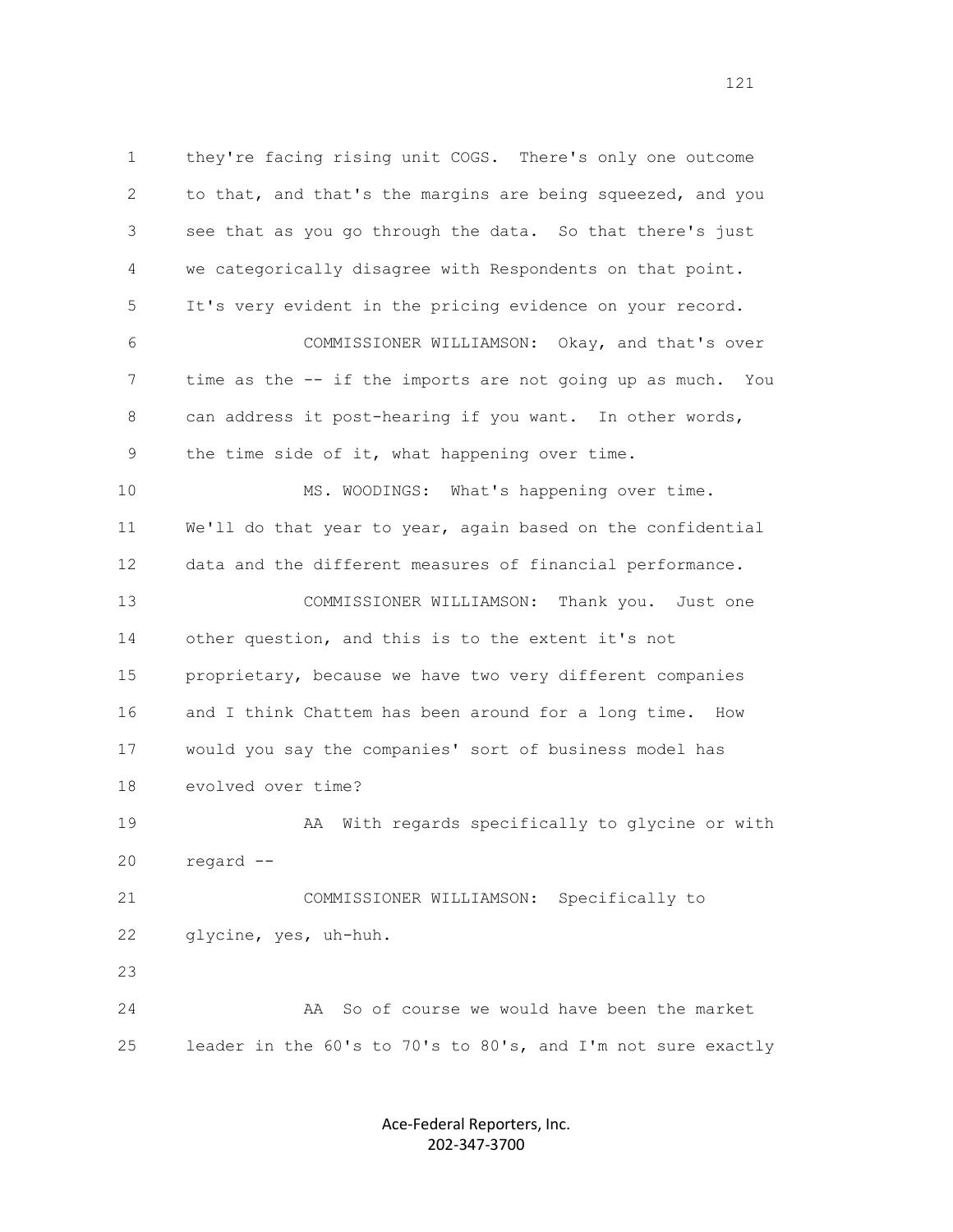1 when Dow Chemical would have entered into the glycine 2 market, actually Hampshire Chemical and then Hampshire was 3 purchased by Dow. But we would have been the market leader 4 for a number of years.

 5 But as there were more pressure placed upon the 6 subject imports, or actually more and more imports into the 7 United States, our volume would have went down over time as 8 a result of just not able to compete with the certain 9 economics of those subject imports. So in 2007-2008, 10 somewhere in that time period, we lost approximately one 11 million pounds, 1.5 million pounds of technical grade 12 glycine business.

13 And in fact today, we probably have less than 14 100,000 pounds of technical grade glycine business at our 15 facility.

 16 COMMISSIONER WILLIAMSON: Okay, thank you. 17 That's helpful, and for GEO, why did Dow get out of the 18 business and what was GEO before it acquired the glycine 19 business?

 20 MR. GHAZEY: Yeah. I can't give you, other than 21 what Dow explained to me when they offered the facility for 22 sale, was it just didn't fit strategically with what Dow 23 wanted to achieve as a company. It was a small business for 24 them; it's a material business for us. There were some 25 other adjacent operations that we were acquiring that was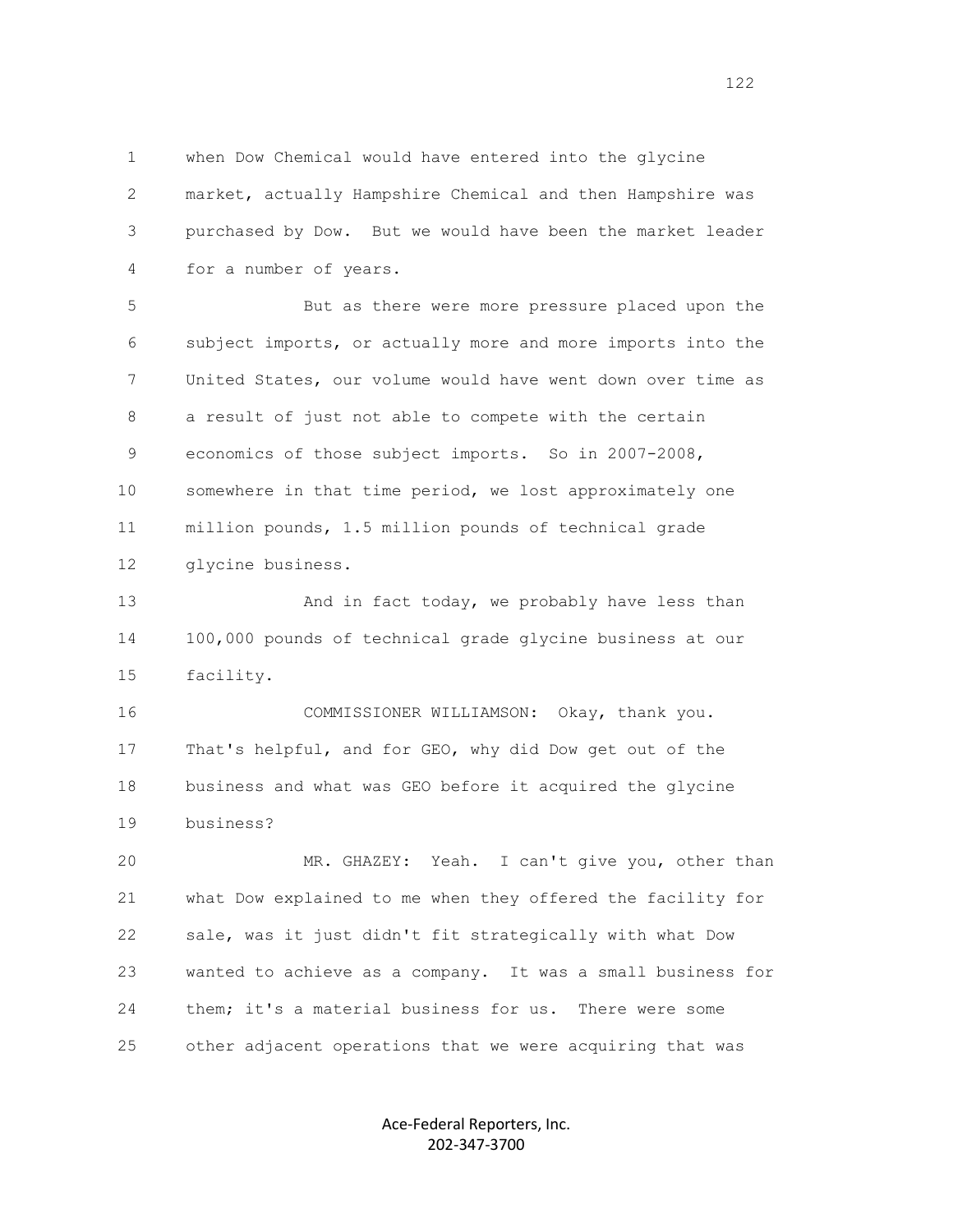1 important to us as well in the naphthalene sulfonate 2 business which we're also a major producer in. 3 But it just seemed like it was a corporate 4 decision that they wanted to exit that business, and we 5 became the buyer. 6 7 COMMISSIONER WILLIAMSON: Okay. But you already 8 were in the chemical business? 9 MR. GHAZEY: Yes, yes, yeah. That was -- yeah. 10 We've been established since the mid-90's. But yeah, and we 11 had, as mentioned, as naphthalene sulfonate business, which 12 is a core business of ours. So we were expanding our 13 horizontal acquisition for us, as well as acquiring the 14 glycine business as well. But as I said, it was not 15 strategic to Dow and more important to us. 16 COMMISSIONER WILLIAMSON: Okay, okay. Thank you 17 for those answers. Context is always helpful. Thank you. 18 CHAIRMAN JOHANSON: Commissioner Broadbent. 19 Commissioner Schmidtlein. 20 COMMISSIONER SCHMIDTLEIN: Okay, I just have two 21 more questions. The one question, I think this is probably 22 best for GEO, since you're selling both of these grades, the 23 USP and the technical, when you look at the -- and I know 24 you don't have access to the specific pricing data that we 25 do, but in our pricing products, in Product 2 and Product 3,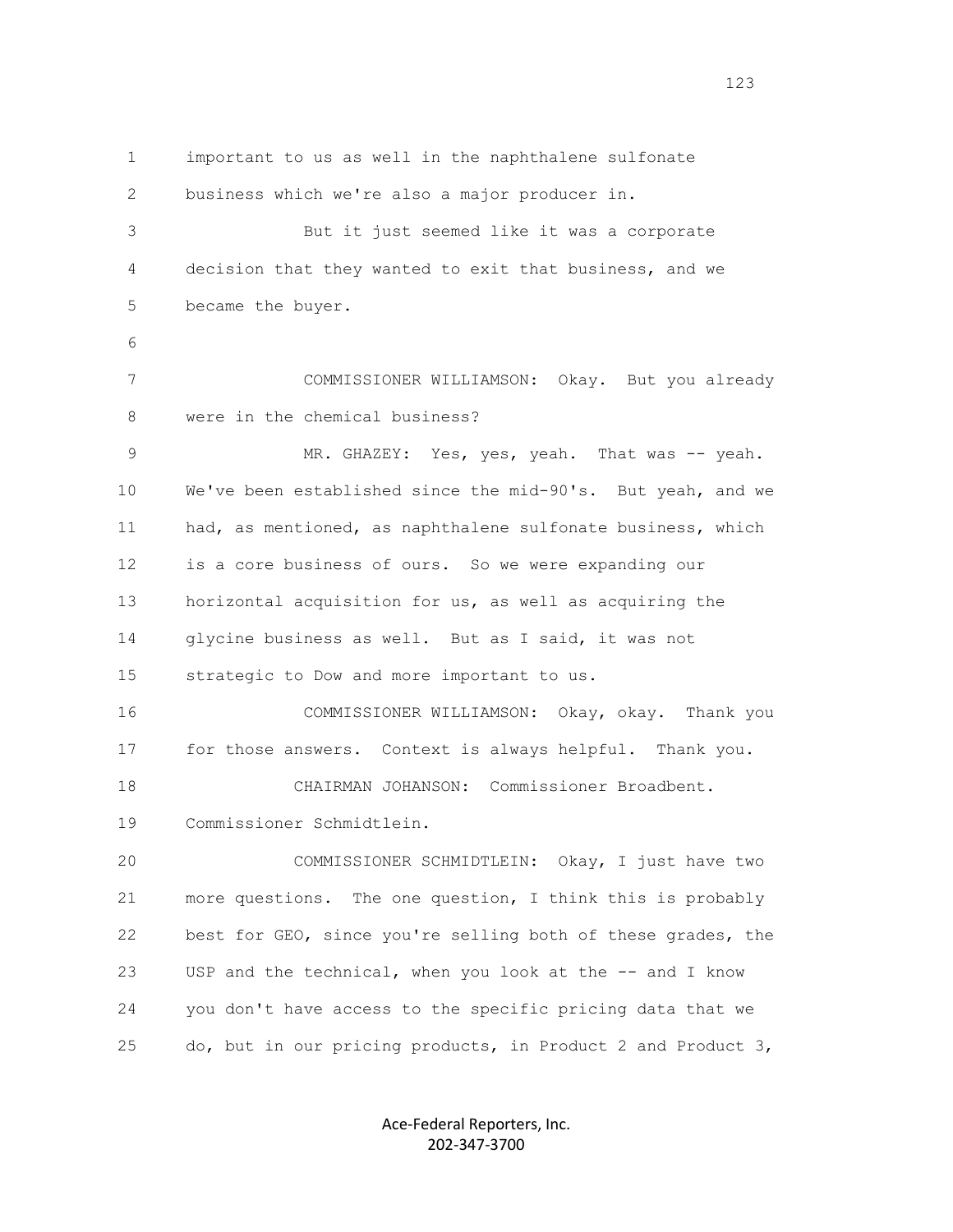1 the USP U.S. prices are lower than the technical-grade 2 prices. And so that struck me as a little bit odd, because 3 I thought USP would be the more expensive product, so 4 doesn't it take more processing? So why are USP prices--and 5 I assume you know what your prices are--you know, did you 6 fill this? Do you know this? 7 MR. SCHWARTZ: Well, as a general matter, 8 Commissioner, I would refer you to the earlier discussion 9 about how the CMP slurry is considered part of the 10 technical-grade category. 11 COMMISSIONER SCHMIDTLEIN: Okay. So that 12 increases the price of it, makes it a higher price, because 13 it's a more expensive product. 14 MS. WOODINGS: An additional point would be, as 15 we've referred to in our testimony here, there are extremely 16 large buyers of the USP-grade that bring a great deal of 17 pressure to bear on the pricing for that particular product. 18 COMMISSIONER SCHMIDTLEIN: I see. 19 MS. WOODINGS: And, because I observed the same 20 thing that you did when I was looking at this at the prelim 21 and I thought, how is that the case? 22 COMMISSIONER SCHMIDTLEIN: Mm-hmm. 23 MS. WOODINGS: And then, understanding the 24 dynamics that are going on in some of those negotiations and 25 some of the customers involved and the companies, the detail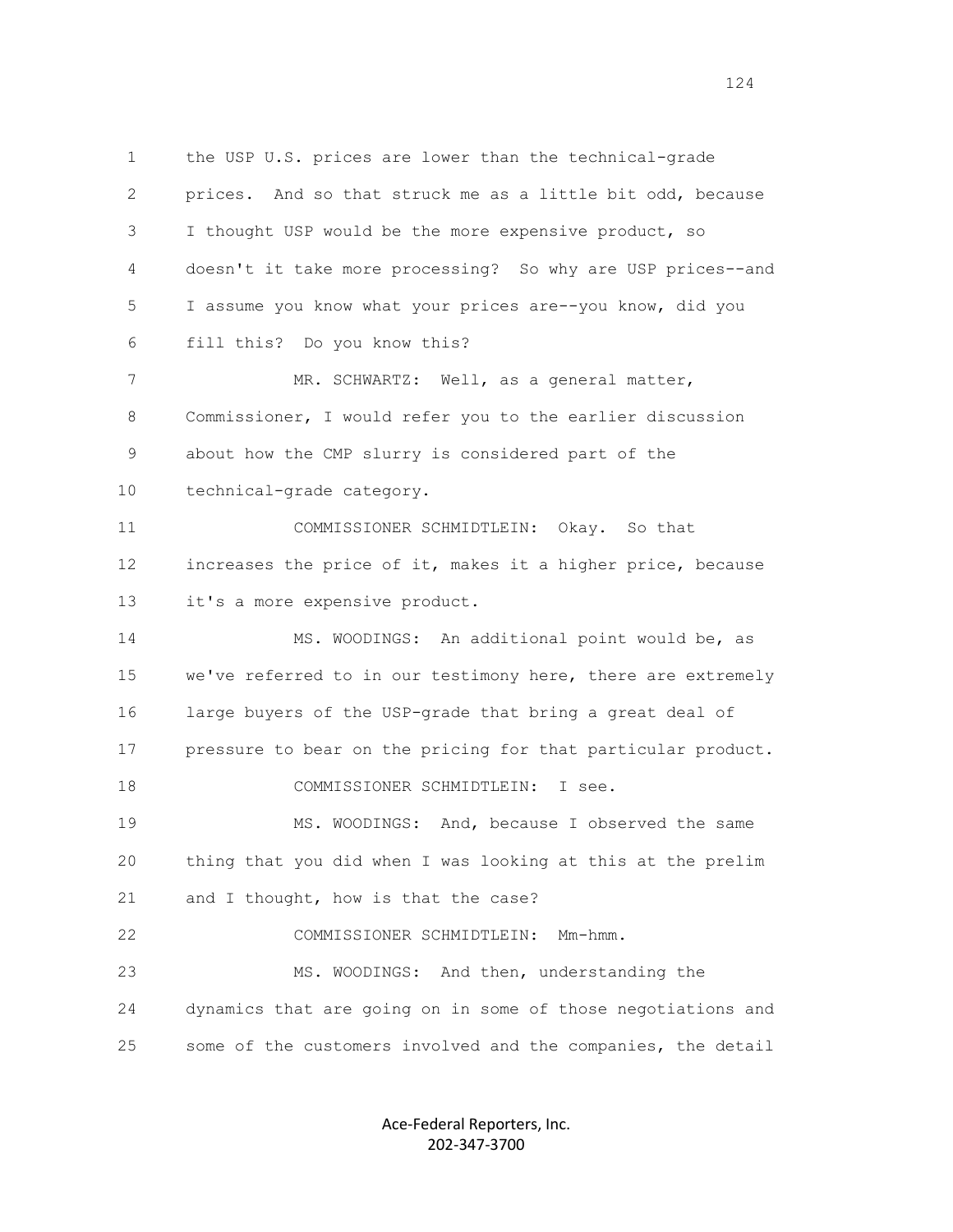1 -- we'll put together that.

| $\mathbf{2}$ | COMMISSIONER SCHMIDTLEIN: Okay, I'd invite you               |
|--------------|--------------------------------------------------------------|
| 3            | to address it in the post-hearing more comprehensively. Or   |
| 4            | Mr. Hughes, do you wanna say something now?                  |
| 5            | MR. HUGHES: Dan Hughes from GEO. There also                  |
| 6            | exists the possibility that we contract the vast majority of |
| 7            | our USP-grade and have had to do it at lower pricing over    |
| 8            | the last couple of years. Tech-grade, we sell primarily on   |
| 9            | spot market, could be higher.                                |
| 10           | COMMISSIONER SCHMIDTLEIN: Okay, interesting.                 |
| 11           | Okay.                                                        |
| 12           | MR. ALLEN: Commissioner Schmidtlein, Jason Allen             |
| 13           | with Chattem Chemicals again. Although we produce and sell   |
| 14           | a small amount of glycine, we do produce and sell both USP   |
| 15           | and technical-grade glycine from Chattem.                    |
| 16           | COMMISSIONER SCHMIDTLEIN: Okay. All right.                   |
| 17           | Thank you very much. Again, like I invite you to address     |
| 18           | that in the post-hearing. Okay, so my last question is,      |
| 19           | again, we get in our information, they put together what's   |
| 20           | called apparent consumption, right, which is a proxy for     |
| 21           | demand, overall purchases, total purchases in the U.S.       |
| 22           | market, right? Although it's based on imports, not           |
| 23           | shipments, is now my understanding.                          |
| 24           | So when you look at that data, again, the                    |
| 25           | specific numbers are confidential, but the consumption data  |
|              |                                                              |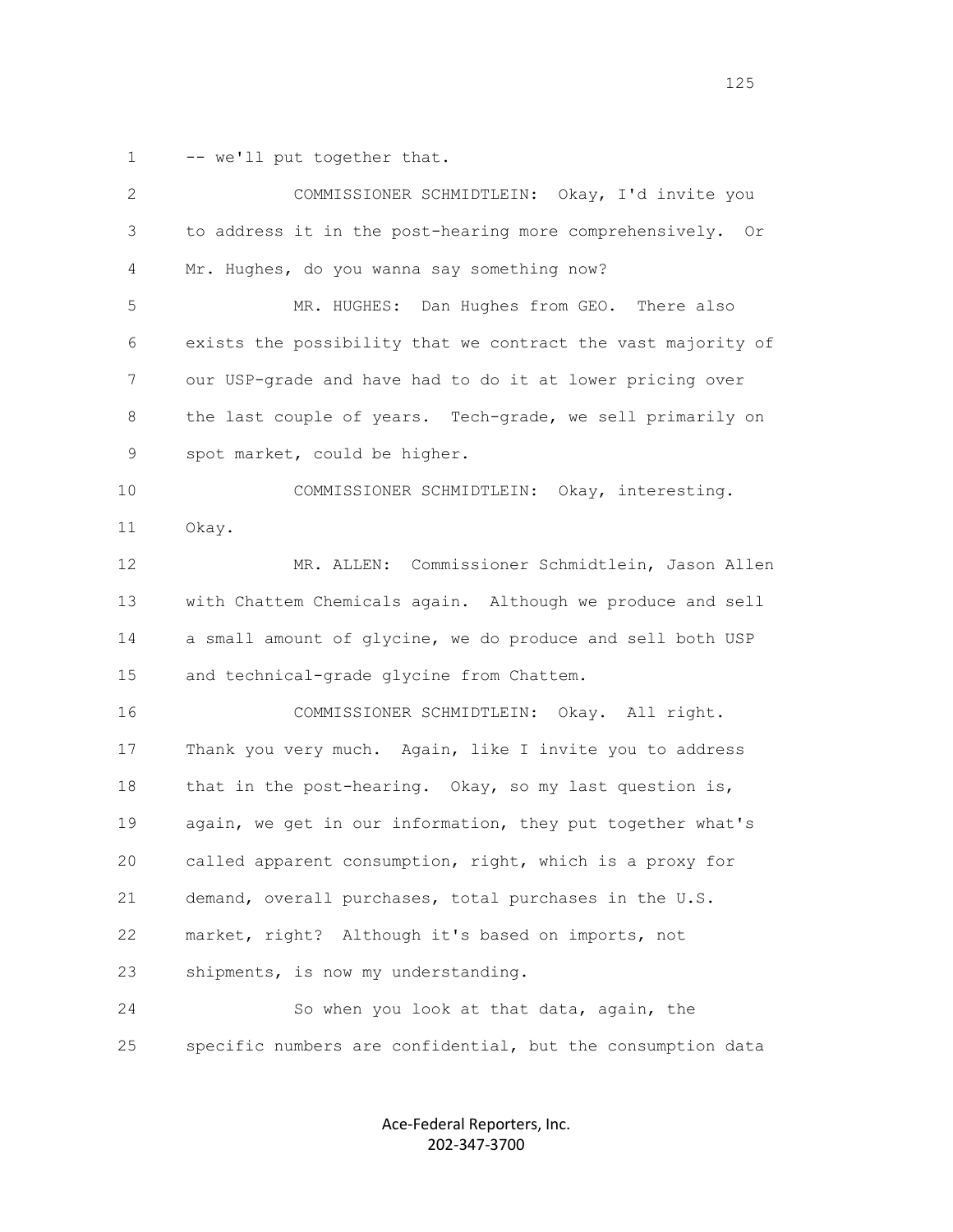1 shows that consumption went down in '16 and then came back 2 up in '17. And so my question is, I guess, twofold. One 3 is, is that consistent with your perception of what was 4 happening in the market? And does that impact the price? 5 And then specifically for USP, right?

 6 So did you experience a softening in demand in 7 '16 and then it picking up again in '17? And if you did, 8 does that have any impact on demand? Because I understand, 9 you know, the use of this product is, it's inelastic when it 10 comes to its price, right? That it's, the price doesn't 11 drive demand for this product. Which I may have said that 12 backwards. But price doesn't drive demand for this product? 13 MR. KLETT: Commissioner Schmidtlein, this is Dan 14 Klett. I'm looking at your apparent consumption table and I 15 mean, first of all, if you look at U.S. producers' 16 shipments, I think I can say, generally, it doesn't really 17 show that same pattern. So your apparent consumption 18 downturn, then upturn really are driven by the imports, not 19 U.S. producer shipments.

 20 And then when you look at Thailand, and this is 21 public, because it's based on census data, a big chunk of 22 the decline in imports is due to the decline in imports from 23 Thailand from 2015 to 2016. And so, when you adjust for the 24 inventory buildup in the end of 2015 and translate that to 25 shipments, I'm not sure you're still gonna have that same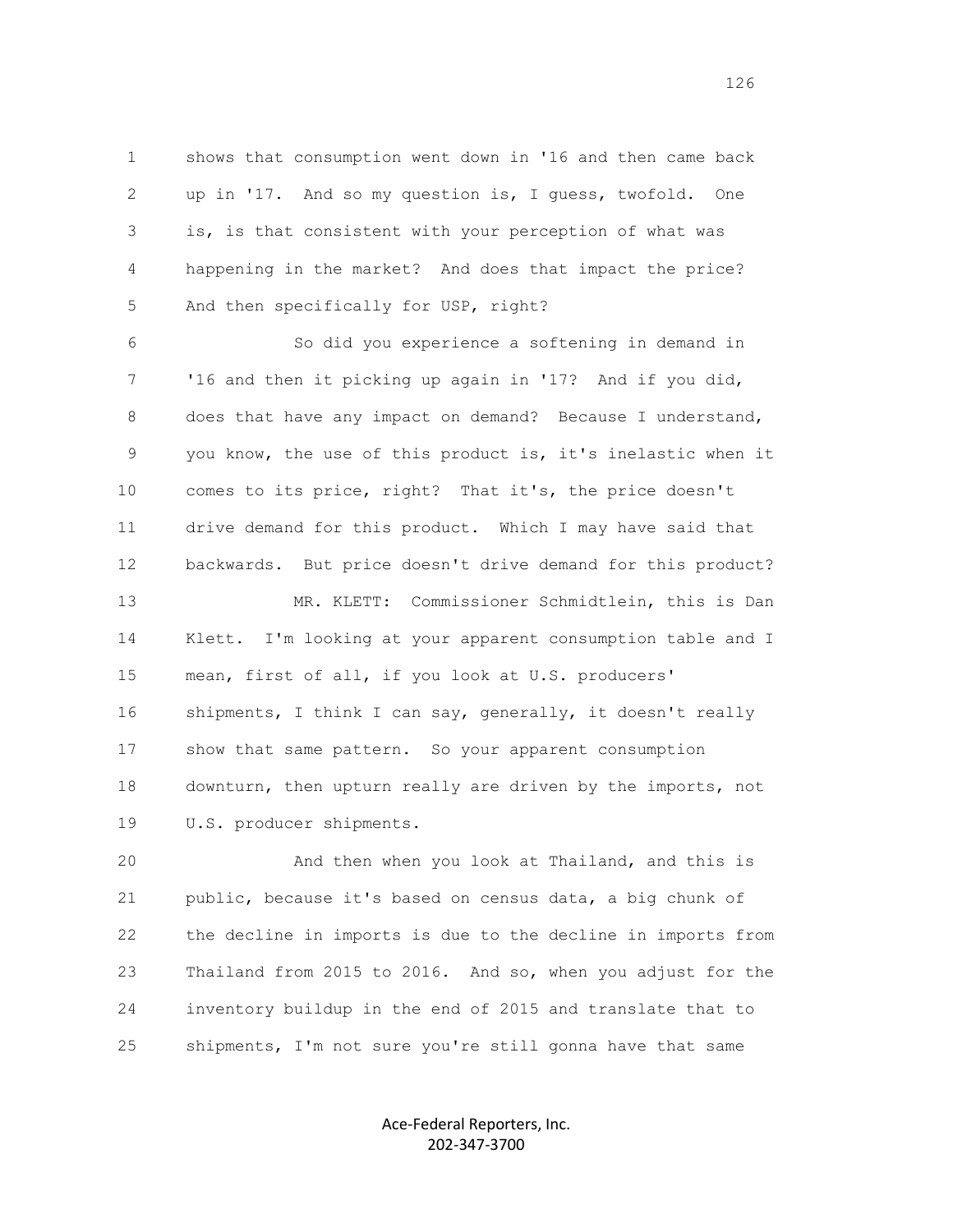1 downturn --

 2 COMMISSIONER SCHMIDTLEIN: In '16. 3 MR. KLETT: -- in demand and upturn, but for 4 purposes of what the industry people are observing, from 5 their own data, I don't think they're seeing that same 6 pattern, because it's being driven by the imports. 7 COMMISSIONER SCHMIDTLEIN: Well, we're lucky 8 they're here, so they could tell me. Did you experience 9 that? Or no? Is Mr. Klett correct in that, from your 10 perspective, you didn't feel any sort of softening in '16 11 and then uptick in '17? That it was fairly consistent? 12 Because even though their shipments remained constant, it's 13 big purchasers are slowing down purchases for whatever 14 reason, you know, that could translate into the market. 15 MR. HUGHES: Dan Hughes from GEO. To my 16 recollection, I don't recall any softening or any lowering 17 of demand in that time period, but I can check when I get a 18 chance to get to my computer. 19 COMMISSIONER SCHMIDTLEIN: Okay. I mean and 20 you're in charge of glycine for GEO, right? So I assumed 21 you would know, yeah. Okay. Okay, all right. Thank you 22 very much. 23 CHAIRMAN JOHANSON: Commissioner Kearns. 24 COMMISSIONER KEARNS: No further questions, thank 25 you.

> Ace-Federal Reporters, Inc. 202-347-3700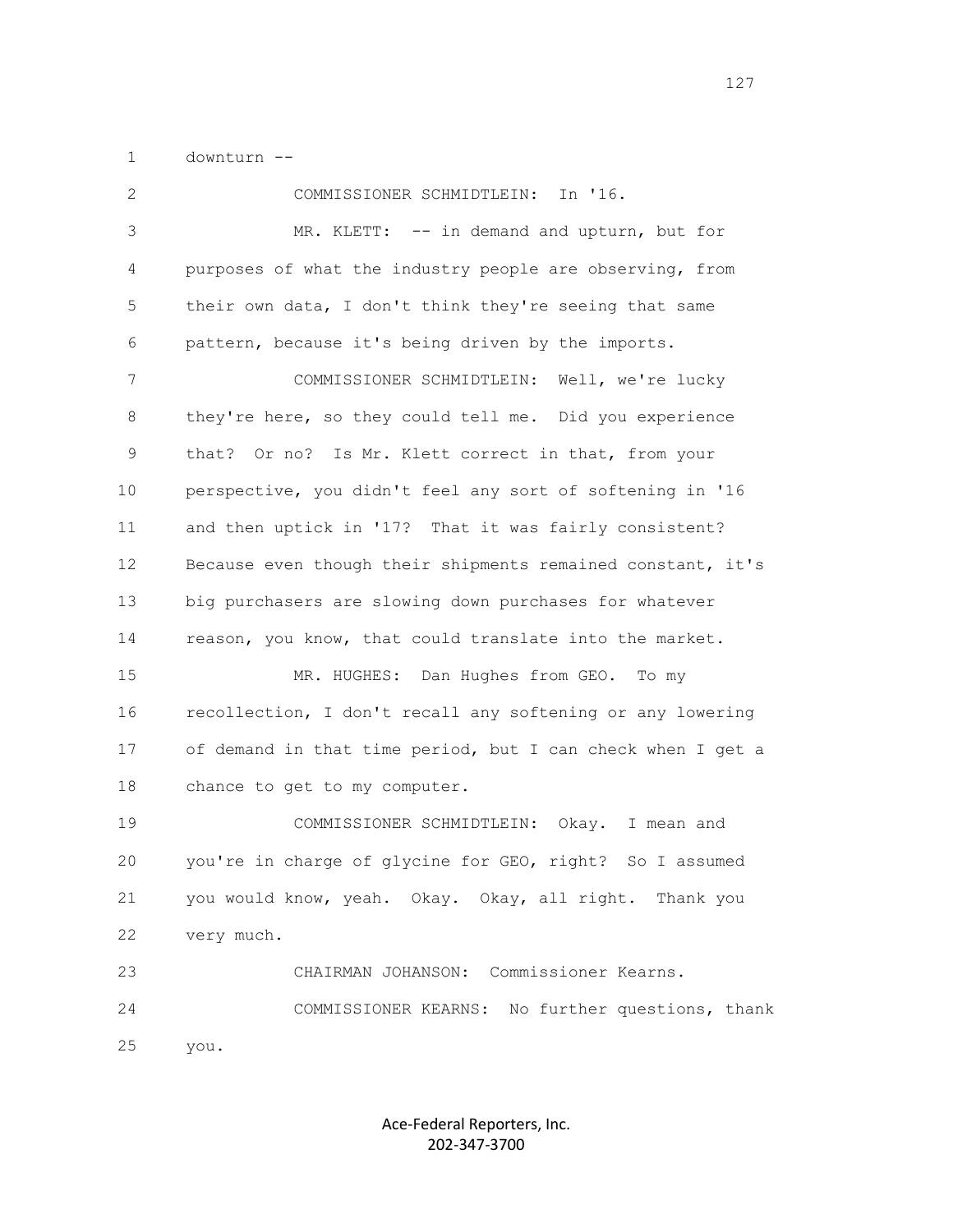1 CHAIRMAN JOHANSON: Do any other Commissioner 2 have questions? No other Commissioners have questions. Do 3 staff have any questions for the panel? 4 MR. CORKRAN: Douglas Corkran, Office of 5 Investigations. Mr. Chairman, staff has no additional 6 questions. 7 CHAIRMAN JOHANSON: Do respondents have any 8 questions for this panel? 9 MR. STOEL: No, Chairman Johanson, we do not. 10 Thank you. 11 CHAIRMAN JOHANSON: All right. Then we will now 12 recess for lunch until 1:15, and I would like to remind 13 parties that the room is not secure, so if you have any 14 business confidential information, please be sure to take it 15 with you. So we'll see you again here at 1:15. And thank 16 you to this panel. You all are dismissed. 17 MR. GHAZEY: Thank you, Mr. Chairman, as well. 18 (Whereupon, at 12:26 p.m., a luncheon recess was 19 had to reconvene at 1:18 p.m.) 20 21 22 23 24 25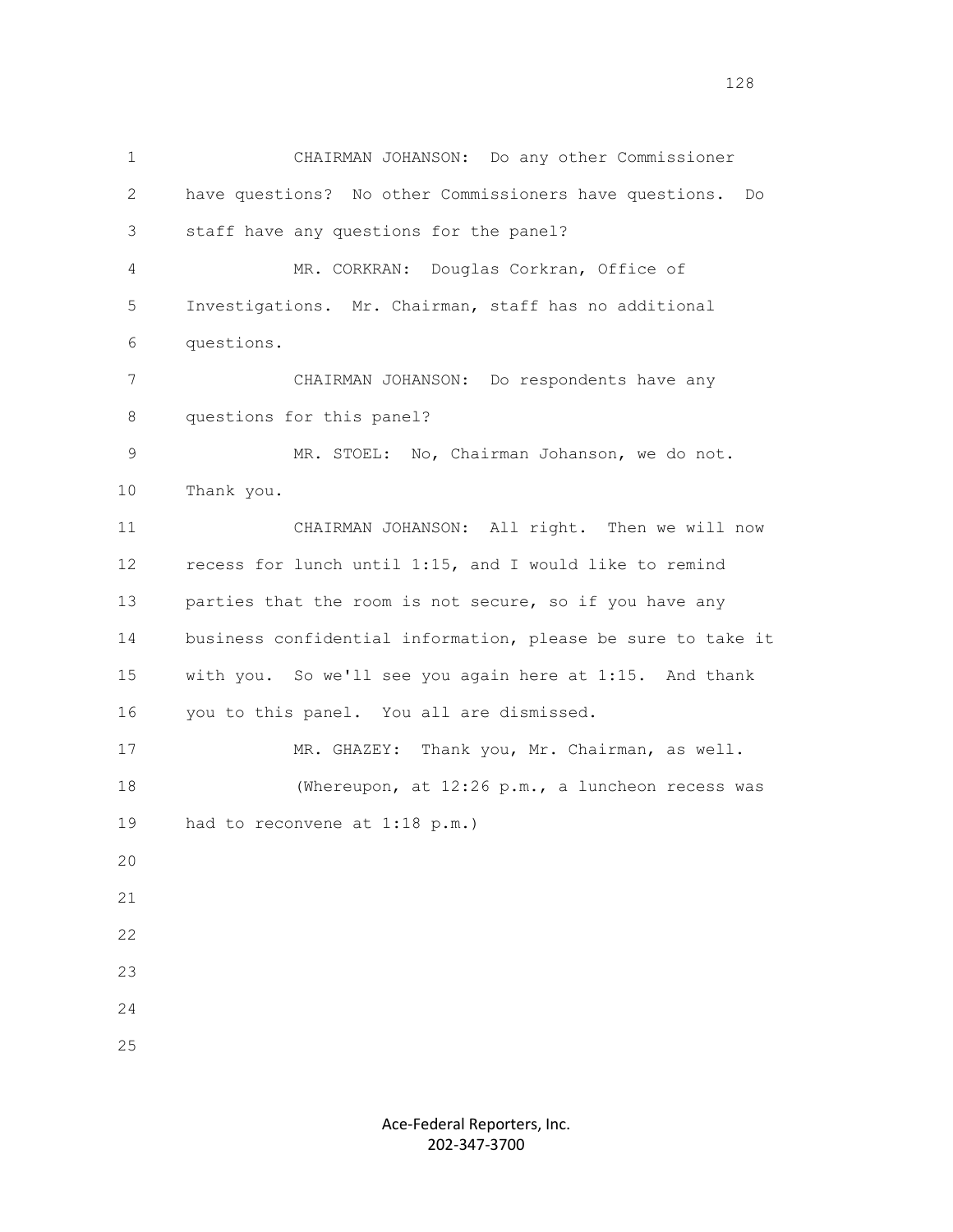## 1 AFTERNOON SESSION

 2 MR. BISHOP: Will the room please come to order. 3 CHAIRMAN JOHANSON: Mr. Secretary, are there any 4 preliminary matters?

 5 MR. BISHOP: Mr. Chairman, I would note that the 6 panel in opposition to imposition of the antidumping and 7 countervailing duty Orders have been seated. This panel has 8 60 minutes for their direct testimony. You may begin when 9 you're ready.

 10 MS. LEVINSON: Thank you, Mr. Bishop. This is 11 Liz Levinson with Fox Rothschild. I'm here on behalf of the 12 Japanese Respondents, along with my colleagues from Hogan 13 Lovell. We have an esteem panel today and I think it bears 14 mentioning that many of these people have traveled from as 15 far away as Japan, but also bears mentioning that some of 16 these people do not speak English as a native language or 17 even as a good second language, so they're going to give it 18 their best effort, but I ask for your indulgence and 19 patience.

 20 Let me introduce the members of the panel. To 21 my left is Mr. Matsui. He is the president of the Yuki 22 Gosei, YGK, the largest exporter from Japan. To my right, 23 is Paul Kreiter, who will be speaking after Mr. Matsui. 24 He's the Fujimi Purchasing Manager. Fujimi is a purchaser 25 of glycine from YGK, among other suppliers.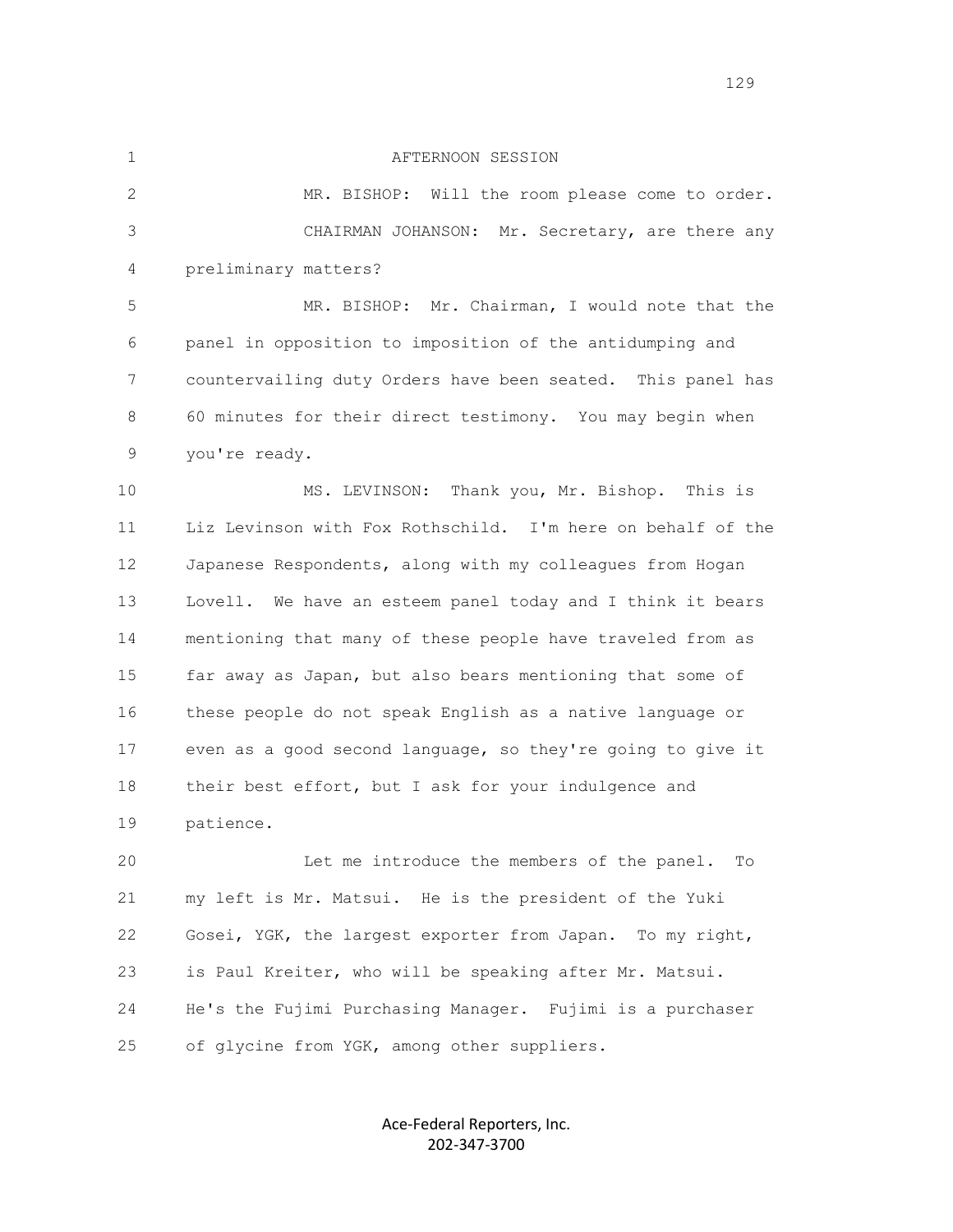1 Next speaking will be Michael Lish from 2 Ajinomoto Nutrition, an importer of glycine from Japan. 3 After Mr. Lish, Jonathan Stoel, attorney from Hogan Lovells, 4 will be addressing issues related to cumulation. And after 5 him, his colleague, Warren Maruyama, also from Hogan 6 Lovells, will be discussing like product issues. 7 Our last two witnesses are John Bedell from 8 Balchem, which is a purchaser of glycine. And Mr. Stoel 9 will speak with his hat on of Nestle Purina, his other 10 client. 11 I'd like to mention we have three gentlemen on 12 the panel who are not making direct testimony here today. 13 They're here in order to respond to questions and because in 14 some cases they have English ability. We have Mr. Matsukawa 15 from YGK. We have Mr. Ariga, from Nagase, and Mr. Scott 16 Mason, who's also here from Balchem. And with that, I will 17 turn the mike over to Mr. Matsui. 18 STATEMENT OF MASARU MATSUI 19 MR. MATSUI: Good afternoon to the Honorable 20 Commissioners and to the Commission staff. I am Masaru 21 Mastui. I'm the President of Yuki Gosei Kogyo Co., Ltd., 22 known as "YGK", the largest exporter of glycine to the 23 United States from Japan during the period of investigation. 24 I have served as the President of YGK for the past two 25 years. I was previously the General Manager of General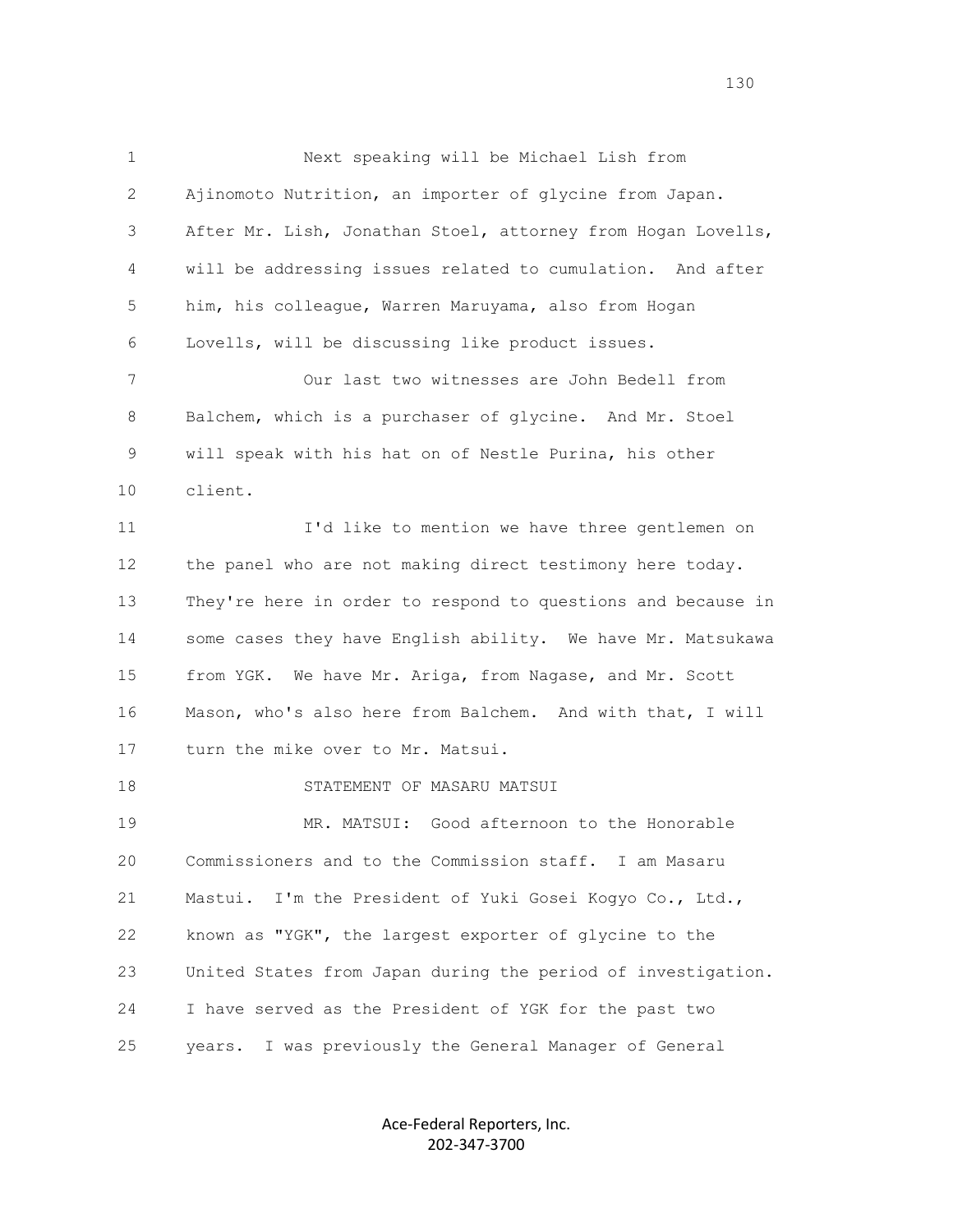1 Affairs & Human Resources Division and Specialty Chemicals 2 Division at YGK. I have a degree in Chemistry.

 3 YGK has been manufacturing high-quality glycine 4 since 1952. We produce both USP grade and technical grade 5 glycine and we sell our product to pharmaceutical, food, and 6 industrial chemical markets throughout the world. Our 7 largest market, by far, is Japan. Our products not only 8 meet the requirements of the Japanese Pharmaceutical Affairs 9 Law, but also pass audits by the U.S. Food and Drug 10 Administration, which are among the most difficult in the 11 world.

 12 Based on YGK's market intelligence, we estimate 13 that the U.S. annual demand for glycine is approximately 14 10,00 metric tones. However, we estimate the capacity of 15 the two U.S. producers to be less than 5,000 metric tons 16 annually. Obviously, imports are necessary, including 17 imports from Japan, to bridge this gap. YGK's exports are 18 not taking sales away from domestic producers, but are 19 merely supplementing their production shortfall.

 20 As a domestic source, GEO has always been the 21 preferred supplier in the Untied States for food-grade 22 glycine. In 2015, GEO had production problems, and at least 23 one U.S. customer turned to YGK for much needed supply. 24 YGK's price was higher than GEOs. Once GEO was able to 25 resume normal production this U.S. customer returned to

> Ace-Federal Reporters, Inc. 202-347-3700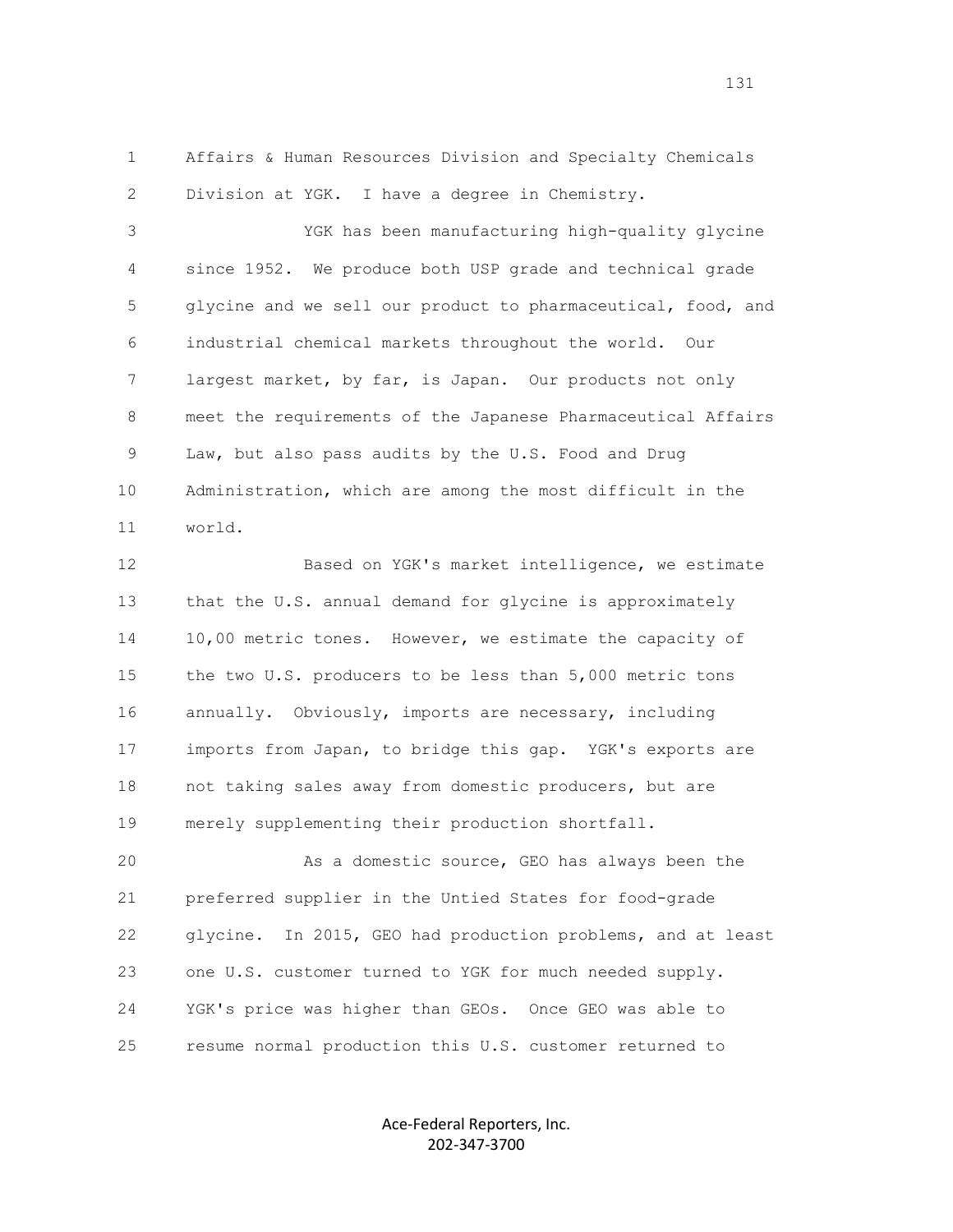1 sourcing its food-grade glycine from GEO.

 2 In the rapidly advancing field of industrial 3 products, we manufacture and supply ingredients for 4 semiconductors and silicon wafers to support various 5 industries in the United States. To the best of my 6 knowledge, YGK and one other Japanese supplier are the only 7 companies that have been qualified to supply these 8 industrial sectors. The glycine that YGK produces is unique 9 and highly pure, and it is able to meet the stringent 10 specifications of the U.S. purchasers in the semiconductor 11 industries. 12 Neither GEO nor Chattem nor any other foreign 13 suppliers can produce the purity level necessary for use in 14 the manufacture of semiconductors and silicon wafers. 15 Consequently, YGK does not compete with either domestic 16 industry nor with imports from Thailand, India, or China for 17 business in this industrial sector. 18 As I will discuss shortly, glycine made by other 19 manufacturers, including the two U.S. producers, have higher 20 impurity levels and large gaps may exists between production 21 lots. Such gaps result in inconsistencies in the final 22 semiconductor product, which prevent semiconductor 23 manufacturers from achieving stable production and thus 24 pressures their bottom lines.

25 YGK has two major customers in the United States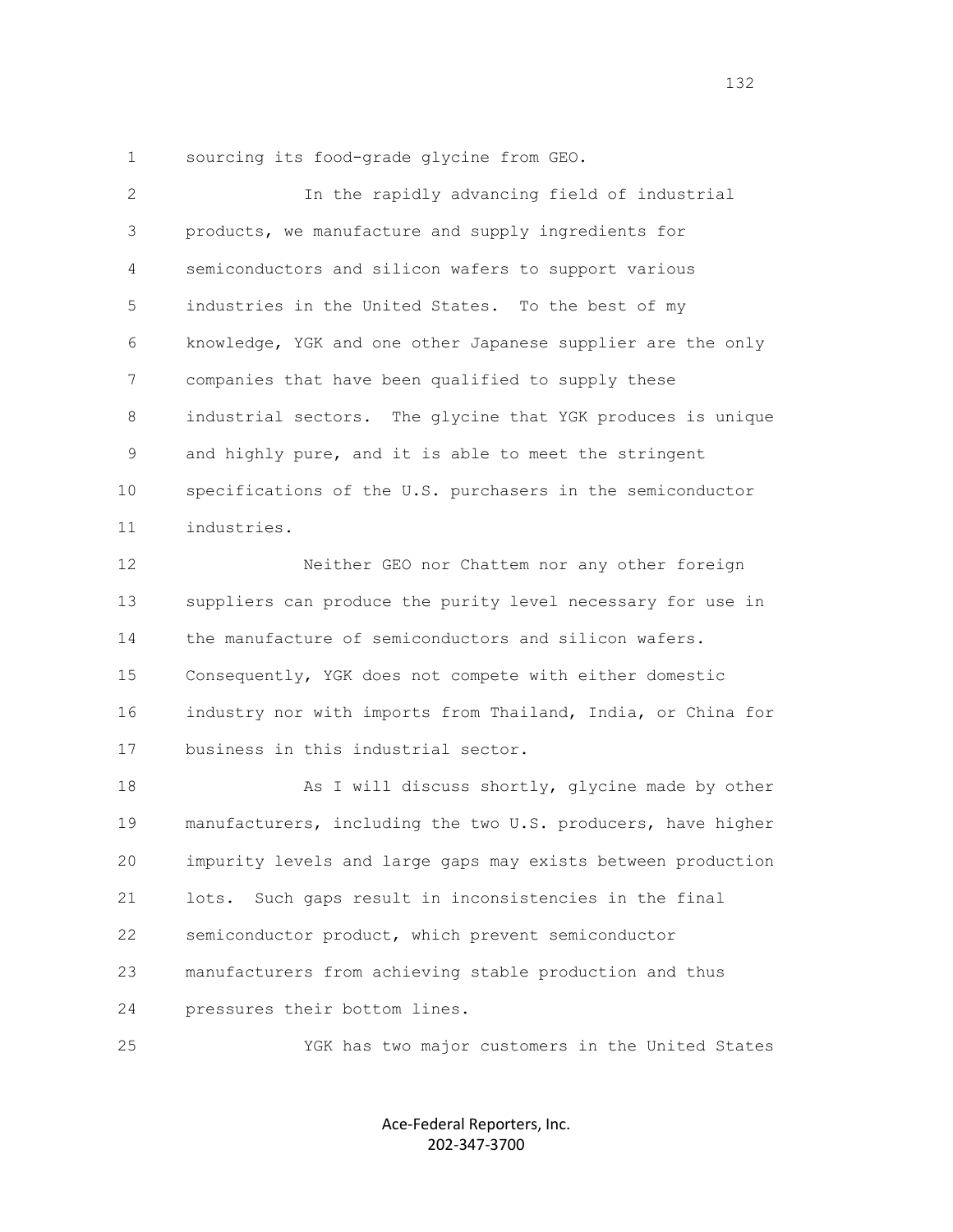1 that produce chemical mechanical polishing, CMP, slurries 2 for the semiconductor industry. You will hear from one of 3 these customers, Fujimi, after my testimony. CMP is a wet 4 polishing technique employed to smooth the surface of 5 various materials to achieve finer and longer lines on 6 semiconductor devices. YGK's customers, like Fujimi, sell 7 the polishing slurries to some of the largest manufacturers 8 of computer chips in the United States.

 9 Our customers report to us that computer chip 10 manufacturers impose strict change control requirements and 11 demand specific quality requirements for the glycine. The 12 semiconductor manufacturing process is mostly automated and 13 cannot be easily modified. Modifications are very 14 expensive. They require long-term reliability testing and 15 interrupt the operation of mass production manufacturing 16 equipment. This results in lost opportunity costs.

 17 Moreover, changes in glycine sources are not 18 made by end user customers without exhaustive data based 19 upon multi-year qualification efforts. It therefore makes 20 business sense for customers to purchase more of the same 21 qualified material rather than spend the resources to screen 22 new suppliers and/or new material in the absence of a 23 particular problem. Stated simply, there is a high barrier 24 to entry for new suppliers and new materials in this 25 industry.

> Ace-Federal Reporters, Inc. 202-347-3700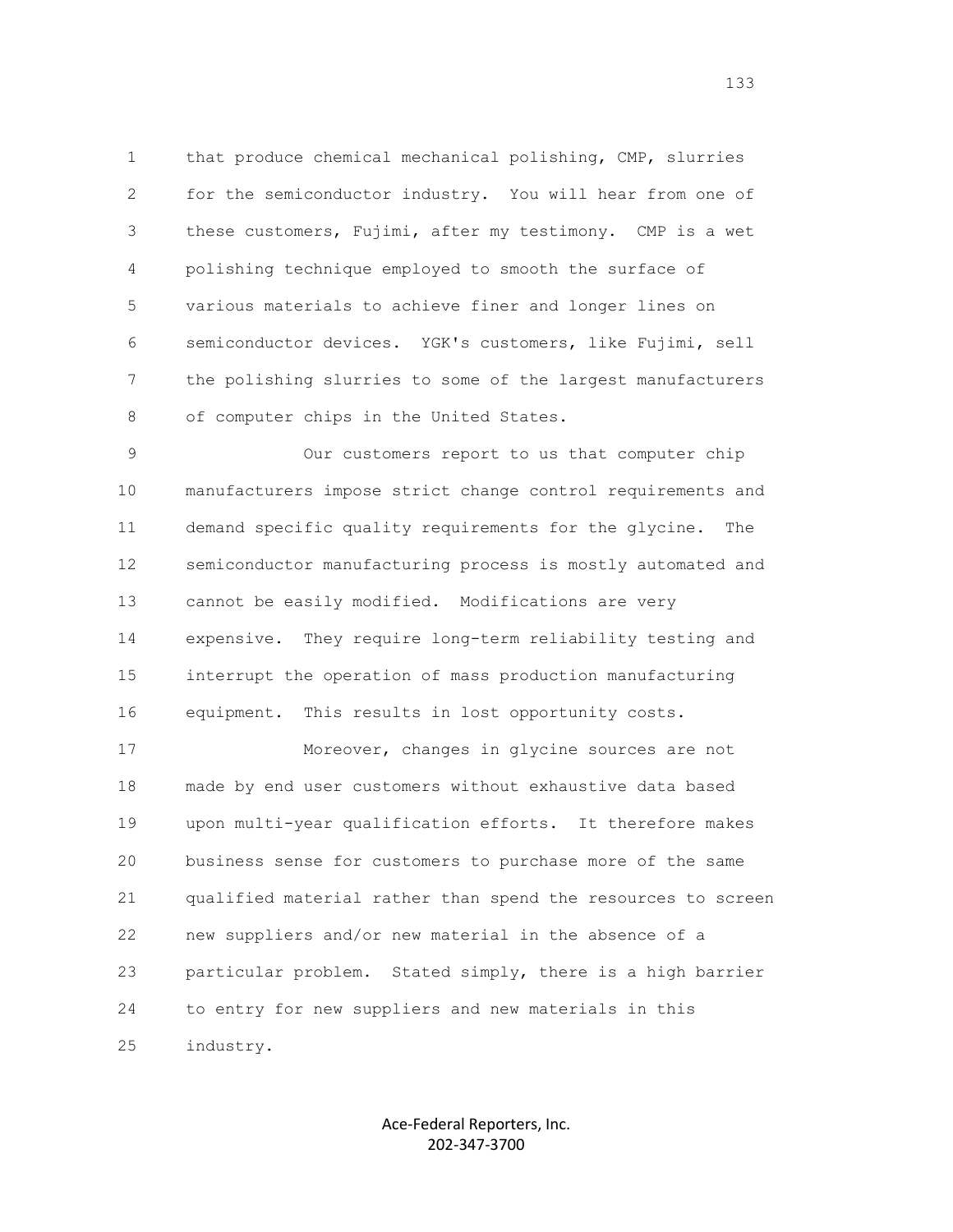1 I believe that YGK's glycine is the purest and 2 highest quality available in the market because YGK employs 3 strict quality control measures. Of course, I am biased. 4 To obtain a more objective measure of quality, YGK has 5 conducted a series of tests of glycine from different 6 sources, including a domestic producer, a Chinese producer, 7 a Thai producer, and an Indian producer. The results of 8 these tests were submitted to the Commission as 9 confidential Exhibit 5 to the joint pre-hearing brief of the 10 Japanese Respondents. The data showed that YGK's glycine 11 was superior to glycine sourced from other suppliers because 12 it has no coloration, it has an extremely low degree of or 13 no foreign matter, it has an extremely high white balance, 14 and it has a very low presence of ammonium ion impurities 15 that affect glycine quality.

 16 Glycine is added to chemical solutions in 17 semiconductor manufacturing, but the presence of ionic 18 impurities and metals will impact the quality of the 19 semiconductors to be polished. Foreign substances directly 20 affect the quality of the final product. Our customer, 21 Fujimi, will explain the important quality-related reasons 22 why it buys YGK's product for its CMP slurries. Customers 23 like Fujimi buy YGK products not because of YGK's prices, 24 but because YGK's product is consistently stable and 25 superior in quality. Our products contribute to our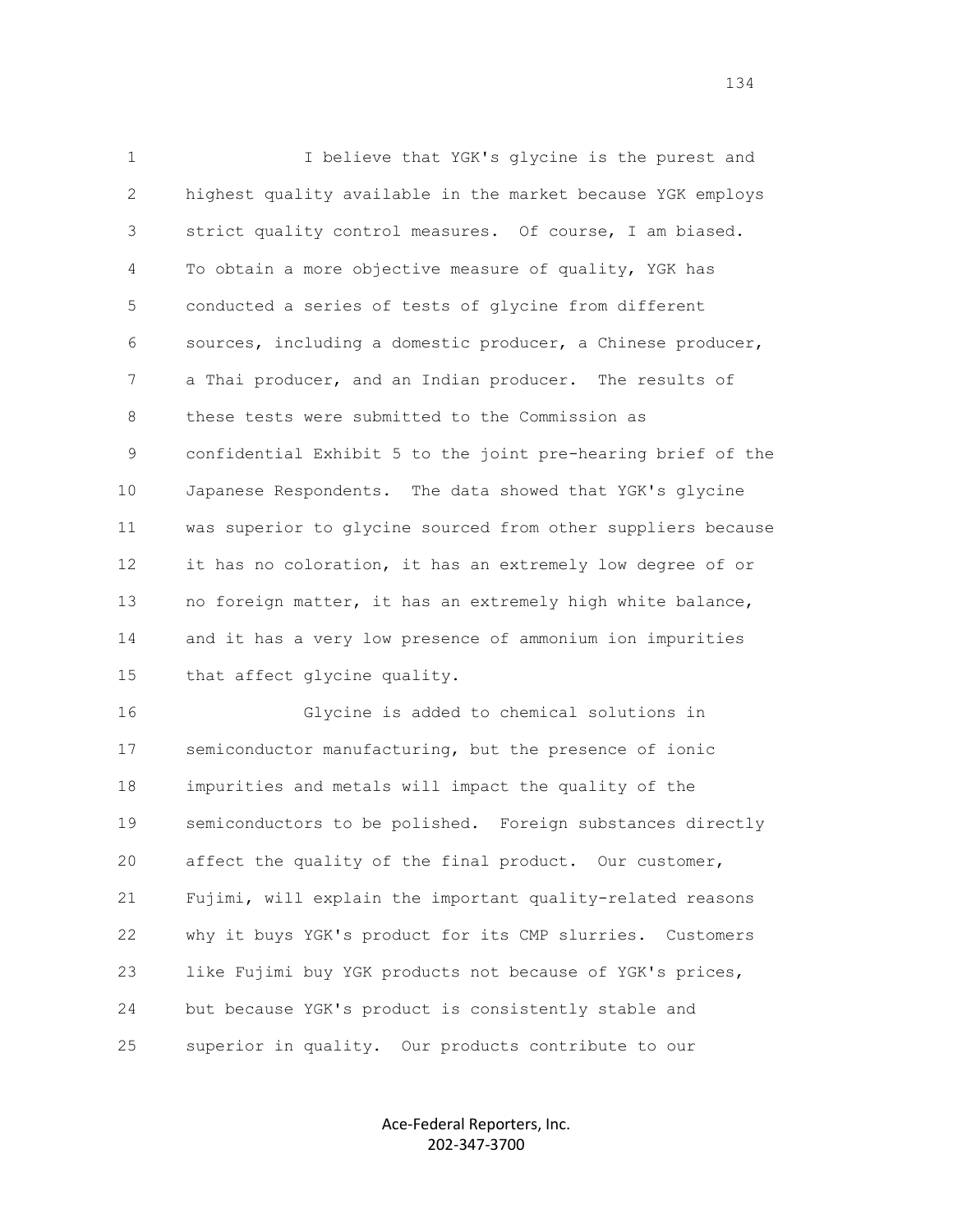1 customers' ability to make high quality CMP slurry and 2 maintain the confidence of the U.S. chip makers. 3 Although YGK is the largest exporter of glycine 4 from Japan, its sales to the United States represent a 5 relatively small portion of its total production, as Japan 6 is overwhelmingly YGK's largest market. YGK's capacity 7 utilization is also very high and we do not anticipate 8 increasing sales to the United States. 9 YGK, together with other Japanese Respondents, 10 are not causing harm to the U.S. industry. Rather we are 11 supplementing domestic production where the U.S. producers 12 lack either the know-how or the consistency to supply 13 certain markets. U.S. customers are not sourcing 14 highly-pure glycine from YGK because it is cheaper, but 15 rather because YGK is able to meet the stringent 16 specifications required by the semiconductor industry. 17 I thank you again for the opportunity to speak 18 here today and I will be pleased to answer any questions. 19 STATEMENT OF PAUL KREITER 20 MR. KREITER: I'm Paul Krieter, the Purchasing 21 Manager for Fujimi Corporation. I joined in 2010. Thank 22 you for this afternoon. 23 Fujimi was established 30 years ago in 1988 in 24 Oregon and now we employ 115 employees in two Oregon sites. 25 Our Ph.D. chemists develop formulations for high tech

> Ace-Federal Reporters, Inc. 202-347-3700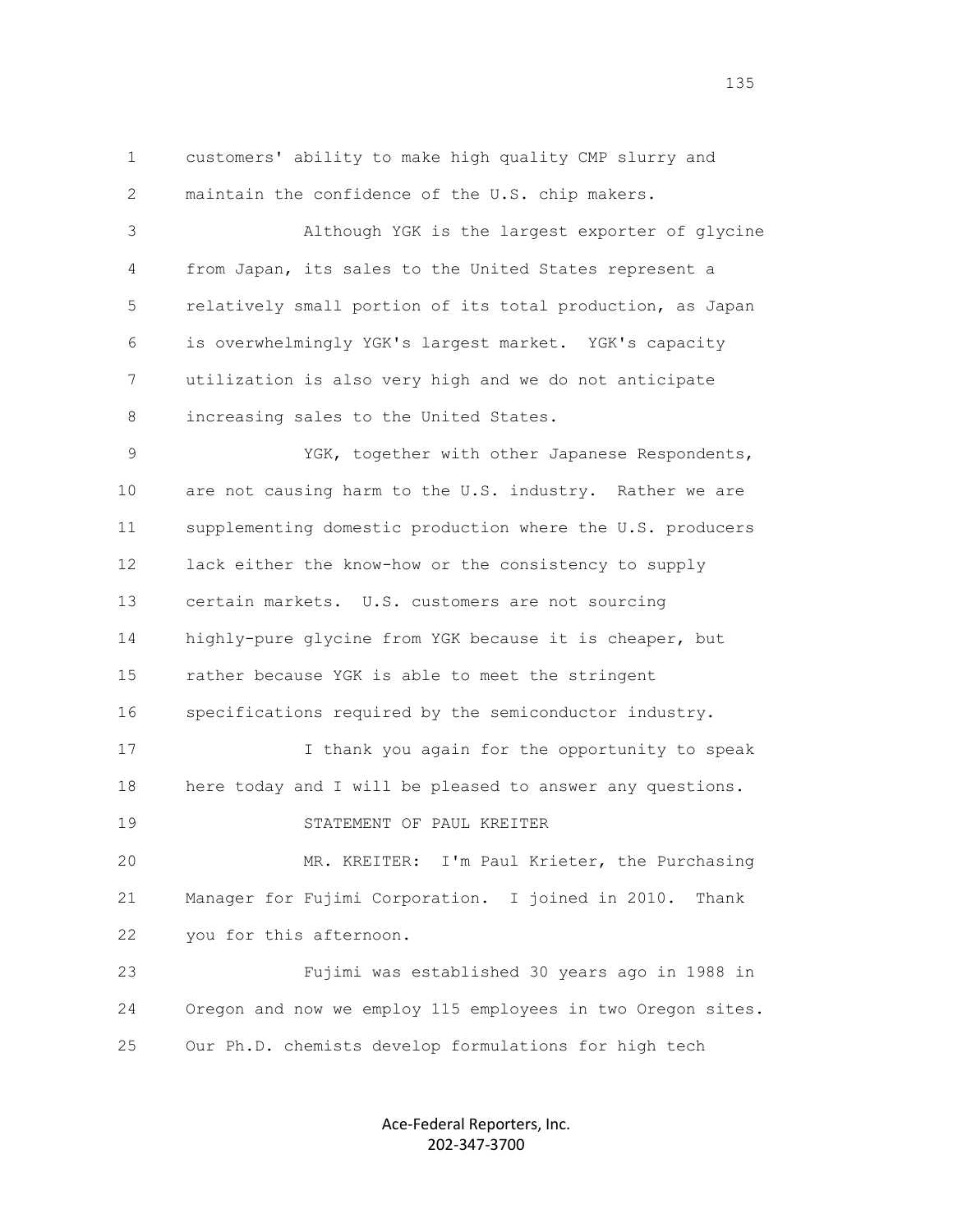1 polishing slurries. At our company, we have all functions, 2 including manufacturing, R&D, quality, sales, finance, et 3 cetera. We serve the semiconductor, silicon wafer, and 4 other polishing industries and we were established to serve 5 U.S. customers and to source from U.S. suppliers to build 6 our business in the U.S. Currently, 70 percent of suppliers 7 on our Fujimi-approved vendor list are U.S. based. 8 Fujimi purchases glycine for use in the 9 production of Chemical Mechanical Planarization or CMP. 100 10 percent of glycine we import is used for internal 11 consumption in Oregon for the production of CMP slurries for 12 the makers of semiconductor devices or computer chips. 13 Fujimi's primary customer is the largest U.S. based maker of 14 computer chips and is Oregon's largest employer. You can 15 find their processors inside of most PCs probably in this 16 room and in the market. Computer chips are used in 17 computers, automotive, aviation, medical devices, defense, 18 and other extremely critical applications. 19 Regarding the principles of supplying the 20 electronics industry, two key principles are change 21 management, change control, and controlled variation. So 22 Fujimi is contractually required by customers to notify and 23 receive pre-approval or any changes in our product that may

24 affect the form, fit, and function of our product,

25 including a change in the raw material.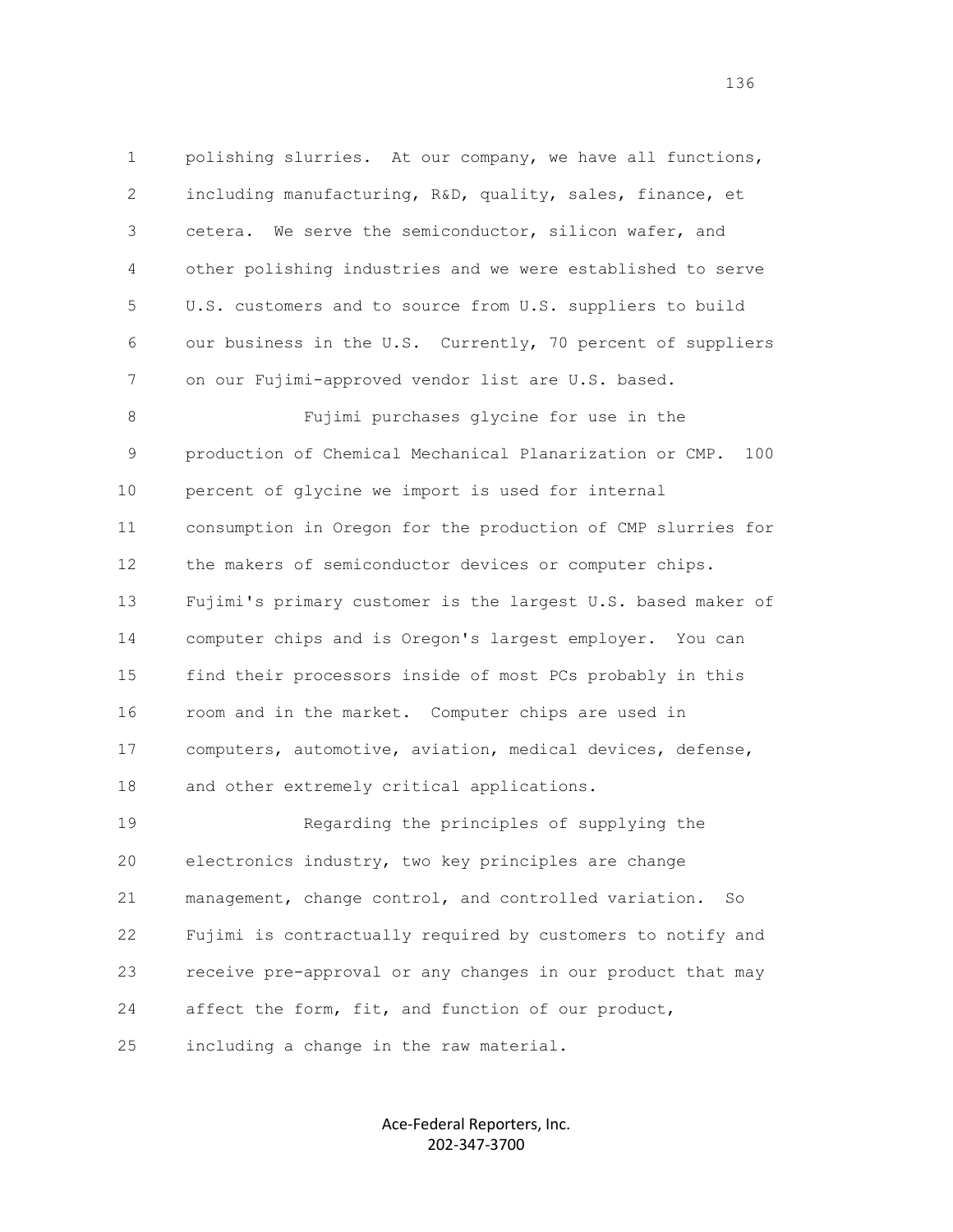1 Our customers are very change adverse. They 2 manage thousands of variables in their process as well as 3 the variables associated with all of the hundreds of 4 materials that they buy, so their request to us is don't 5 change anything if you don't have to. And in those cases 6 where there's an absolute need to qualify a material, such 7 as a sub-supplier closing down their plant or a natural 8 disaster affecting the supply chain, then raw material 9 changes can take two to three years to qualify if that time 10 can be secured.

11 11 If suppliers commit to controlled variation, 12 which they express as a plus or minus three sigma level 13 variation from the mean and strict change management, then 14 our customers can greatly hedge the risk to device quality. 15 We and our customers need consistency because unexpected 16 increases or decreases in perimeters can adversely affect 17 device performance. For example, increases in sodium levels 18 can impair transistor performance. Any shift, trend, or 19 outlier in perimeter data must be analyzed and understood. 20 Regarding the critical attributes of glycine for 21 the electronics industry, first and foremost, are trace 22 metal cations and what is required is not only low absolute 23 levels, but lot-to-lot consistency. And for YGK glycine

 24 they have excellent lot-to-lot consistency. Another key 25 attribute is particulate matter measured on a submicron

> Ace-Federal Reporters, Inc. 202-347-3700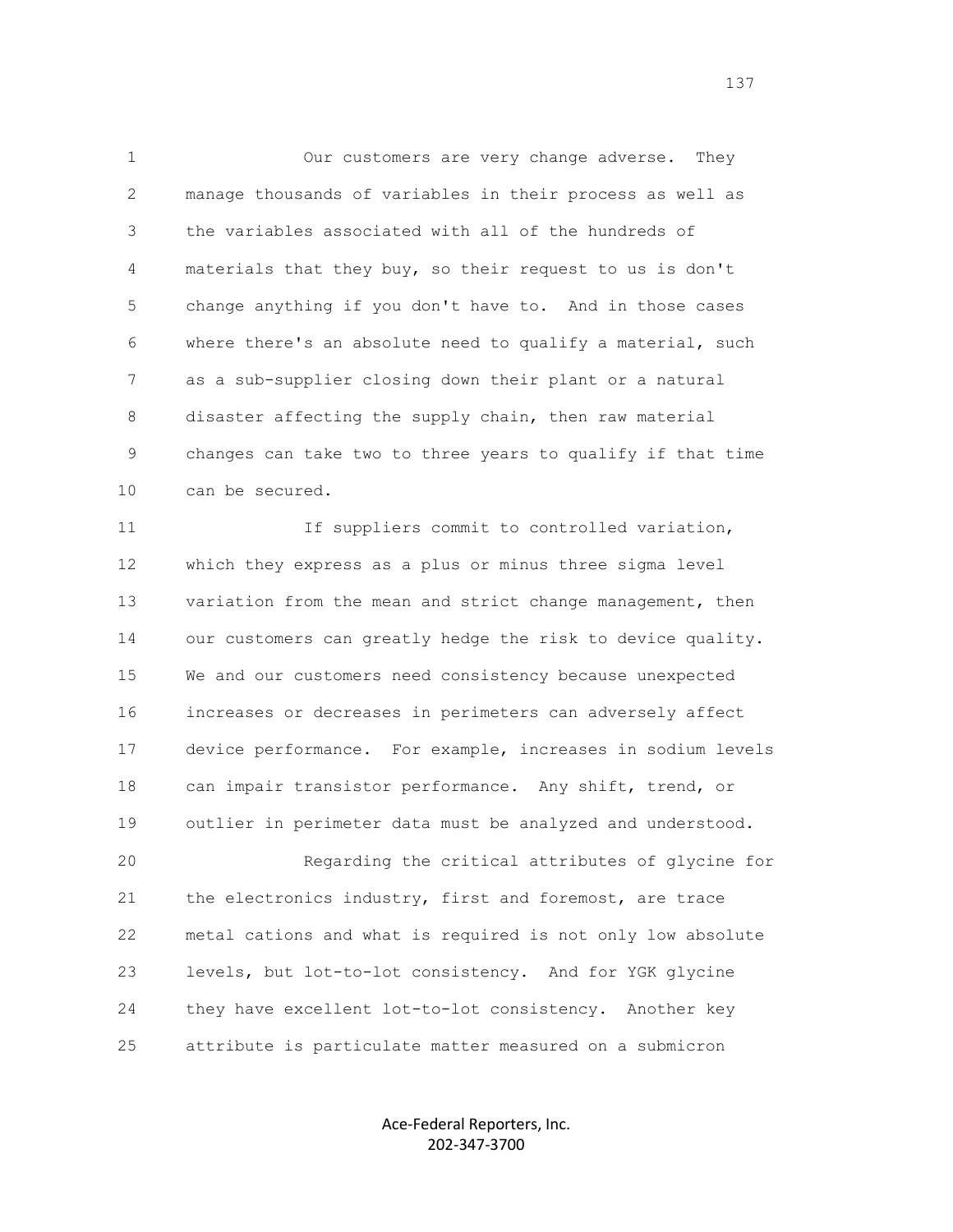1 level and we also need lot-to-lot consistency in low 2 absolute levels. And YGK glycine has excellent lot-to-lot 3 consistency at a level with no impact to Fujimi's product.

 4 We also need free-flowing and no caking of 5 glycine and so we do not want any kind of anti-caking agent 6 present in the material and there is none present in GYK 7 glycine.

8 So, regarding alternatives to GYK glycine, this 9 product was designed over 15 years ago and originally a 10 European glycine was Spectin. The name came up earlier. We 11 used that until 2008/2009 timeframe. We had a quality 12 excursion which took a lot of investigation and it was found 13 -- our customer complained of scratches on devices and we 14 isolated the source to the glycine. And it turns out it was 15 cross-contamination of an anti-caking agent present in the 16 glycine that we were buying that was causing the 17 scratching.

18 At that time, we went to a new supplier 19 selection effort, looking at all the things we look at for 20 new suppliers, such as quality, purity, experience in the 21 electronic industry, supply chain risks, costs, and other 22 factors. And at that time, YGK was chosen and we conducted 23 a qualification with our customer to convert to YGK. 24 In 2018, when this investigation started, I 25 reached out to Chattem for their data and samples and

> Ace-Federal Reporters, Inc. 202-347-3700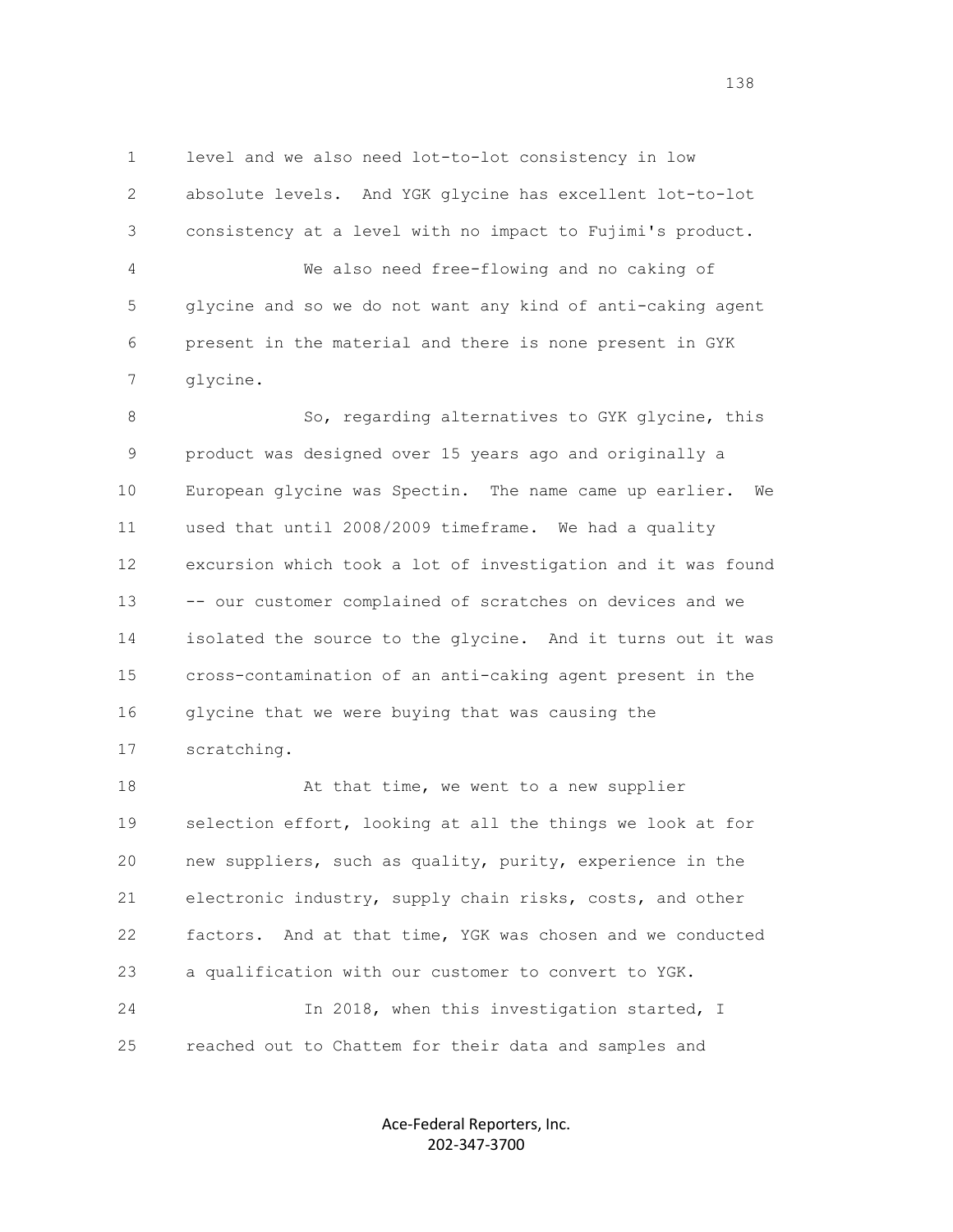1 unfortunately, they declined to respond positively. Our 2 president, John Cheney, was the first employee at Fujimi 3 Corporation, and he sent this message. Fujimi Corporation 4 was established in 1988, primarily, to serve U.S. customers 5 with locally-made products made from domestically-sourced 6 materials. However, in order to meet stringent quality 7 requirements of our semiconductor customers, we purchase 8 some high-quality materials that are not produced in the 9 United States.

 10 In conclusion, YGK purity and lot-to-lot 11 consistency enables Fujimi to meet our internal quality 12 requirements and more importantly our commitment to our 13 customer. Our customer has extremely strict change control 14 requirements and has very strong incentive to not change key 15 variables, such as raw material source. Our customer needs 16 to focus on their production process and cannot spare 17 resources for lengthy and costly sub-supplier changes. 18 Thank you for your time. 19 STATEMENT OF MICHAEL LISH 20 MR. LISH: Mr. Chairman, members of the 21 Commission, my name is Michael Lish and I'm the Senior Vice 22 President of Ajinomoto Nutrition North America. I manage 23 our Amino Science Division in Raleigh, North Carolina and 24 I've worked in Ajinomoto's amino acid business for 28 years. 25 Of the 3,000 jobs Ajinomoto supports in the United States,

> Ace-Federal Reporters, Inc. 202-347-3700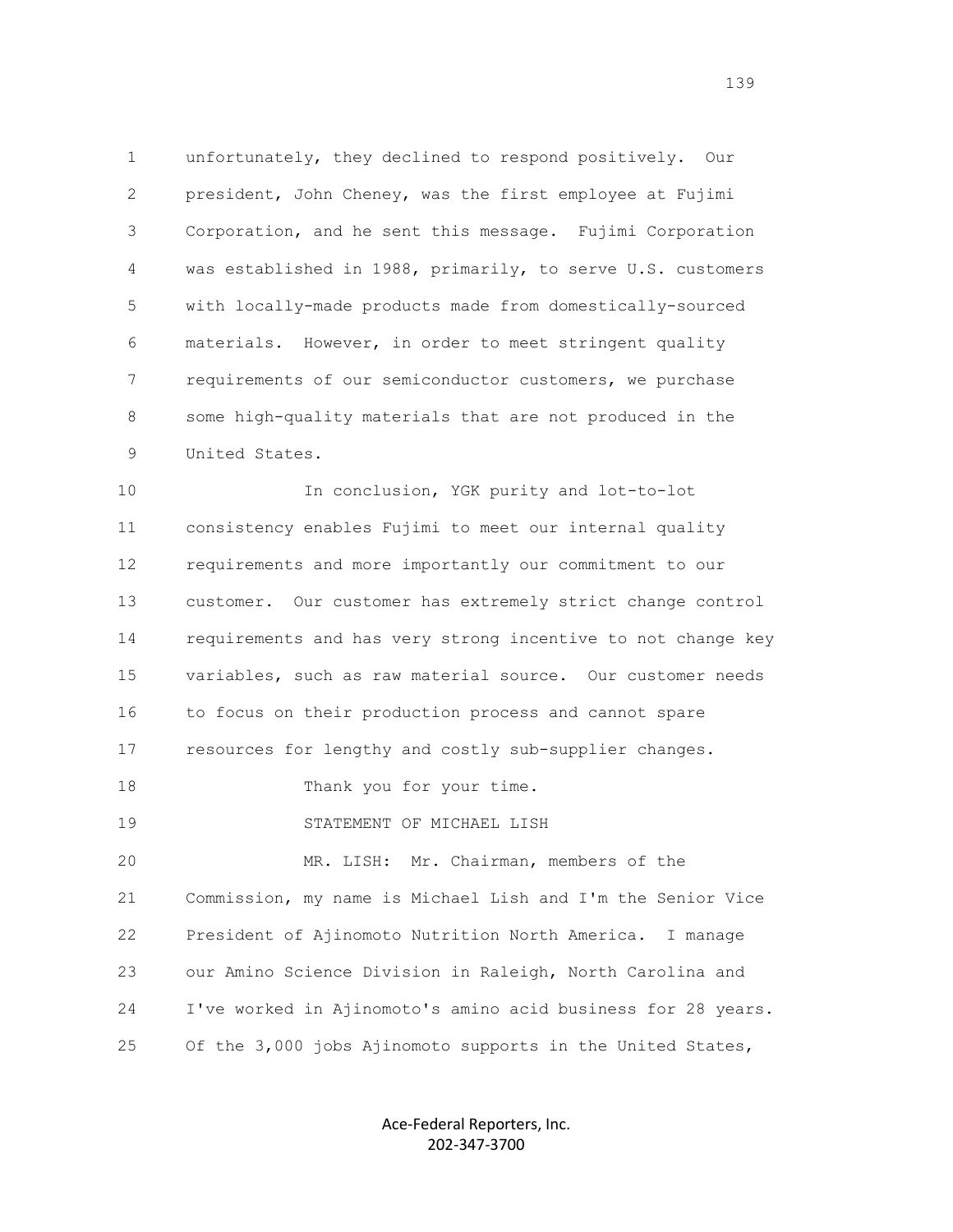1 400 are associated with manufacturing facilities that depend 2 on glycine as a key input. Put simply, Ajinomoto's U.S. 3 manufacturing facilities require ultra pure certified 4 glycine that the U.S. industry does not provide.

 5 We're happy to partner with U.S. producers and 6 we have a longstanding relationship with Chattem, but for 7 certain amino acid applications we require imported material 8 because Petitioners, GO and Chattem, thus far, cannot 9 support our needs. Ajinomoto's Health and Nutrition uses 10 glycine in amino acid mixtures meant for intravenous 11 solutions. At our facilities in Illinois and North 12 Carolina, we mix glycine with other amino acids to produce a 13 complex engineered product that downstream pharmaceutical 14 and healthcare companies use in manufacturing life-saving IV 15 solutions in the United States for sale worldwide.

 16 IV solutions have a broad range of medical and 17 therapeutic applications, from delivering hydration or 18 antibiotics or to replace a solid diet for patients with 19 weakened digestive systems. We are committed to U.S. 20 manufacturing and recently consolidated the production of 21 our amino acid mixture that's at issue in the United States 22 after we closed our European facility. Because IV solutions 23 are delivered directly to the blood stream of human 24 patients, purity and quality control are of extreme 25 importance.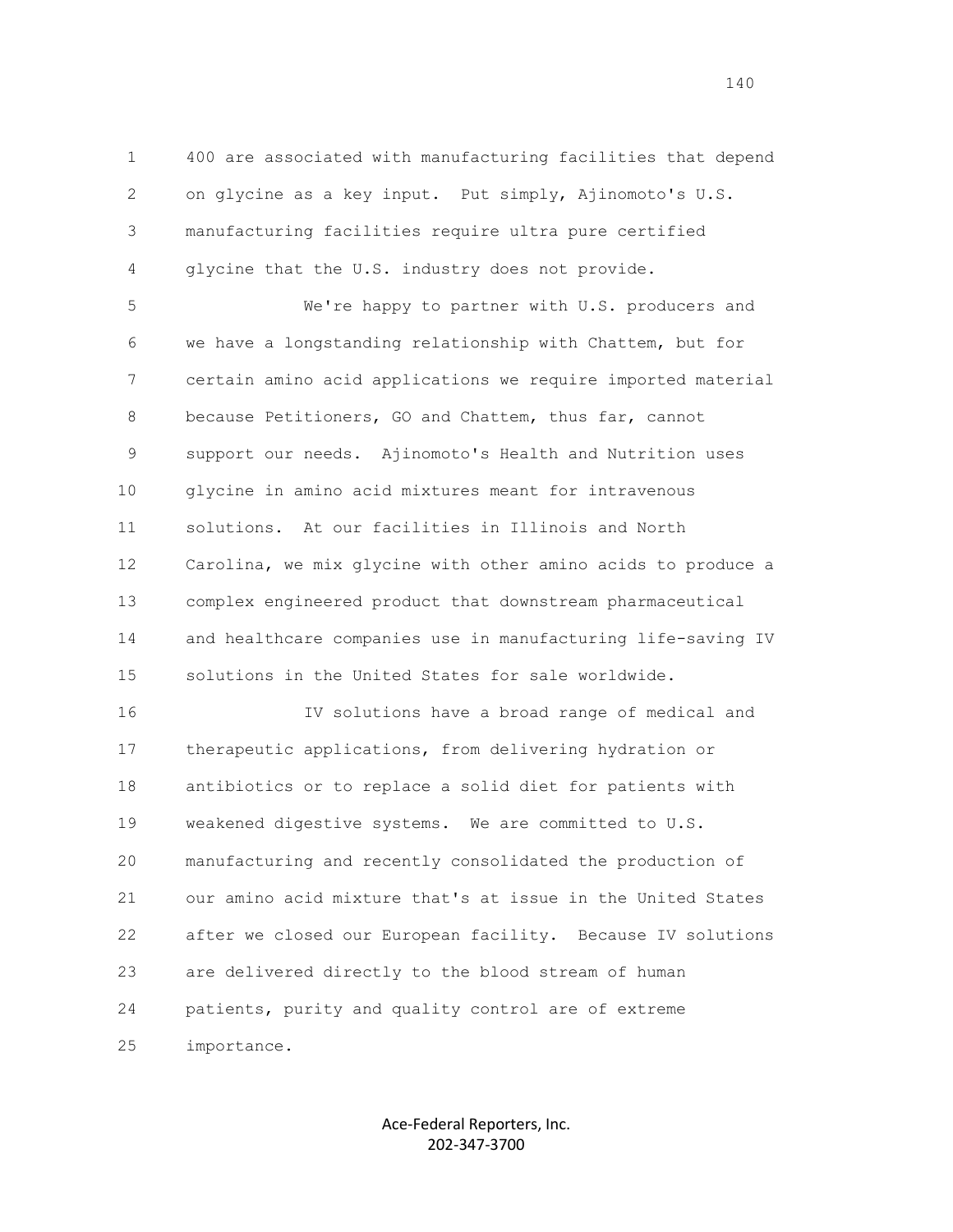1 We, and our U.S. healthcare customers, are not 2 in a position to compromise safety or quality in IV 3 solutions for human patients in ways that would put patients 4 at risk. The companies that manufacture IV solutions in the 5 United States, our customers, are subject to the rigorous 6 regulatory standards in the U.S. and EU that require glycine 7 that is approved for use as an active pharmaceutical 8 ingredient in IV solutions. Our products are principally 9 regulated by the U.S. Food and Drug Administration and by 10 the European Directorate for Quality in Medicines and 11 Healthcare, as our customers operate both in the United 12 States and the EU. Many other governments around the world 13 mirror U.S. or EU standards.

 14 Certain of our customers also maintain their own 15 level of quality and qualification requirements, which are 16 often more demanding than regulatory standards or they track 17 the regulatory standards of a different jurisdiction so as 18 to permit sales in global markets. For instance, a customer 19 in the EU might require that a product meet a certain FDA 20 specification in order to ensure that the product satisfies 21 the customer's own high standards and commitment to patient 22 care and to permit the sale in the United States or in 23 countries that track FDA standards.

 24 Obtaining a certification from the FDA or EDQM 25 can take three to four years at either agency and it can be

> Ace-Federal Reporters, Inc. 202-347-3700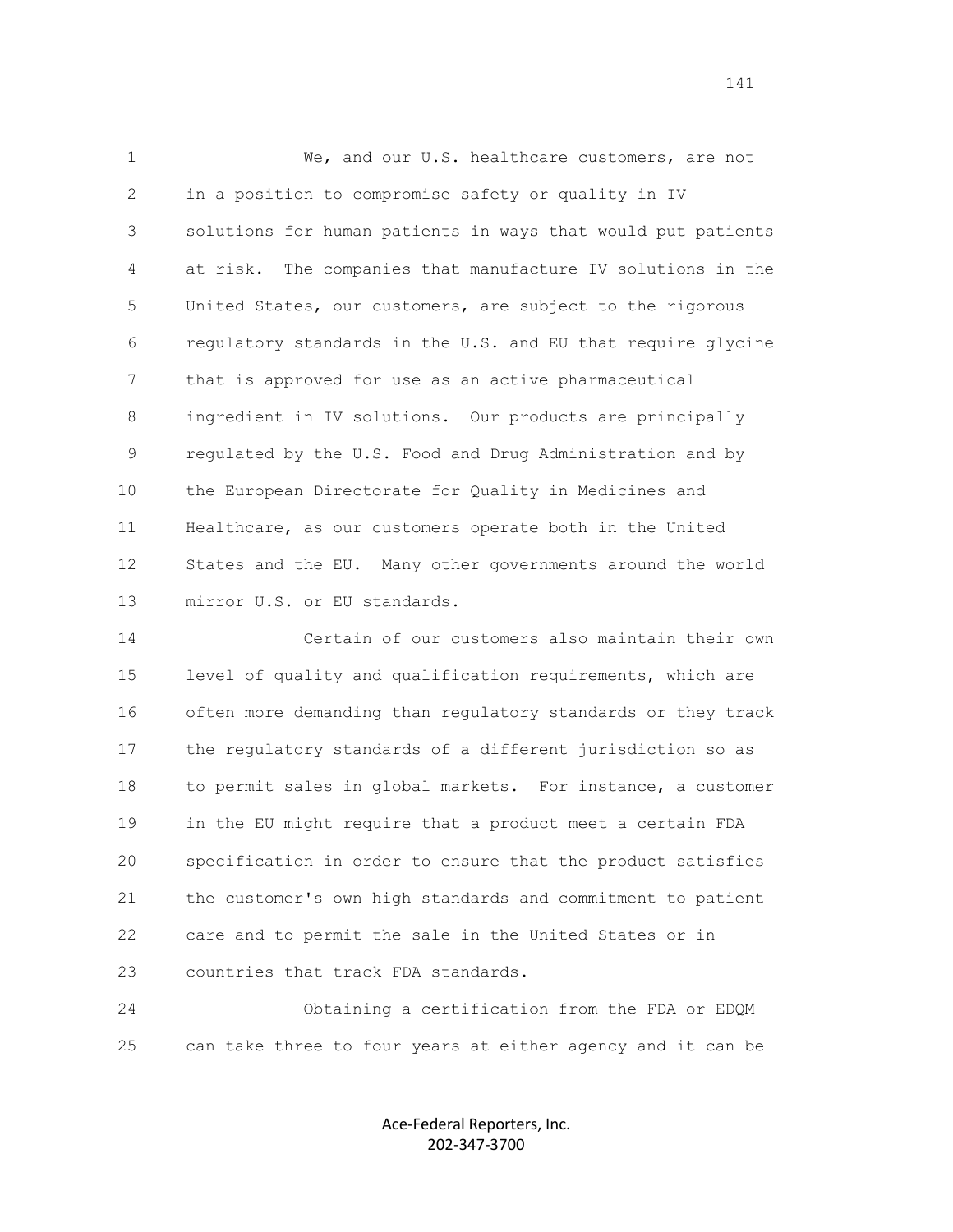1 costly for producers to maintain certifications once they've 2 acquired them. The FDA, for example, is diligent in 3 inspecting the facilities of producers of active 4 pharmaceutical ingredients and it requires that producers 5 maintain extensive records demonstrating the integrity of 6 their product. There's a lot at stake, including the health 7 and safety of tens of thousands of patients.

 8 Unfortunately, no U.S. producer offers glycine 9 that is approved for use as an active pharmaceutical 10 ingredient in IV solutions by the U.S. FDA, EUQM, and our IV 11 customers. Consistent with Fujimi's commitment to its U.S. 12 manufacturing facilities, we would like to produce amino 13 acid solutions domestically that can be used to care for 14 patients in the United States and other parts of the world, 15 including the EU.

 16 Having multiple qualified suppliers for our key 17 ingredient, including one located in the United States would 18 make our lives a lot easier. But because no U.S. producers 19 provides dual certified glycine for IV use it is difficult 20 for us to produce a mixture in the U.S. using only U.S. 21 glycine that we can provide to our customers with global 22 operations.

 23 We have a longstanding relationship with Chattem 24 and have approached them about pursuing EDQM certification. 25 Thus far, Chattem has not done so, which means our only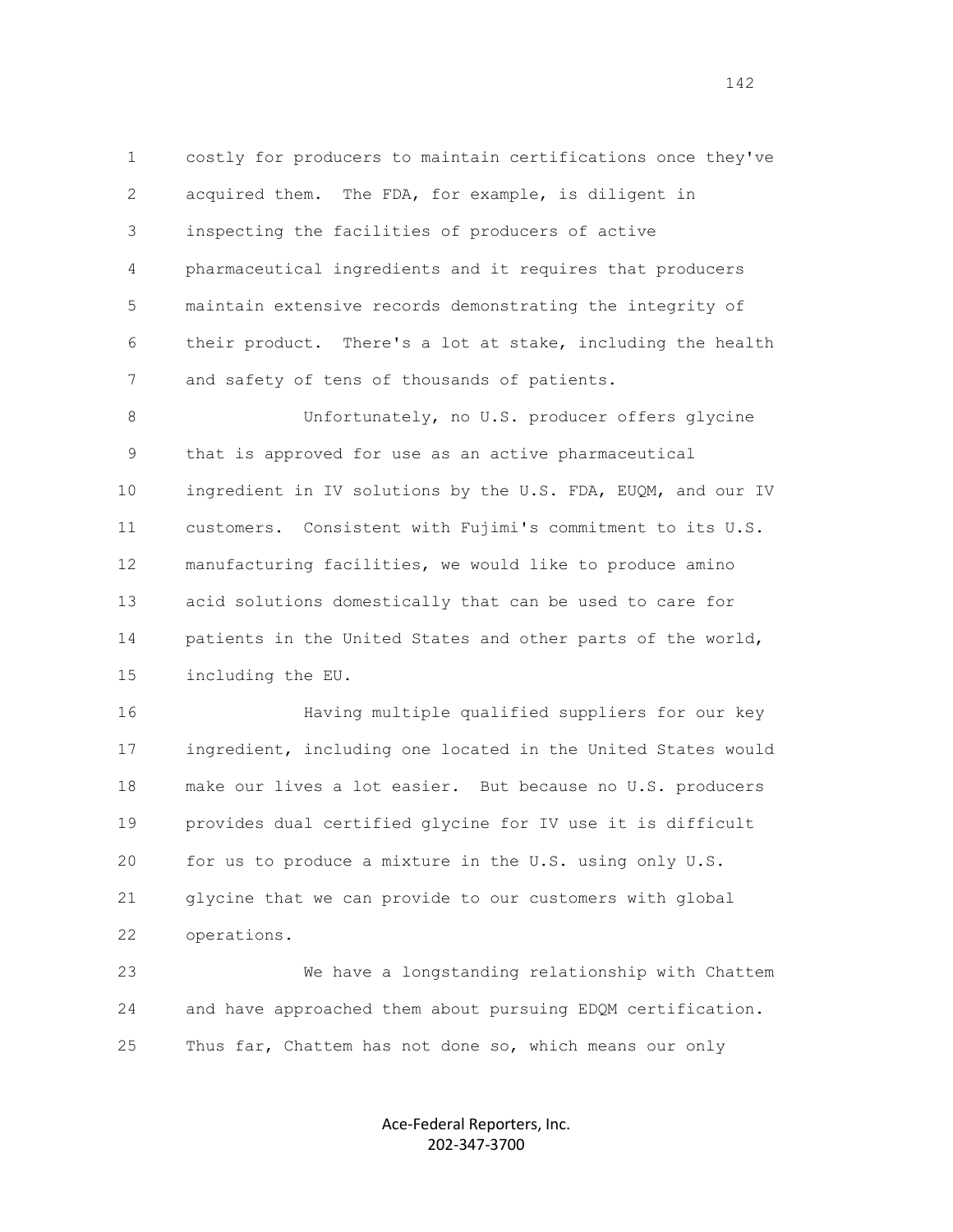1 solution is to use imported glycine from Japan. For this 2 reason, the imposition of antidumping duties on imports of 3 dual certified glycine would accomplish nothing, except 4 driving up our costs as well as those of our U.S. healthcare 5 customers who make IV solutions for the global market.

 6 No matter what dumping duties are imposed we and 7 our customers are not in a position to use uncertified 8 glycine in IV solutions that would be administered to our 9 human patients around the world. Instead, such duties would 10 threaten our ability to expand our U.S. manufacturing to 11 amino acid solutions for pharmaceutical use and the ability 12 of our customers to support a skilled American workforce to 13 manufacture an important healthcare product.

 14 Japanese producers, in contrast, can and do 15 offer ultra pure product that carries active FDA, EDQM, and 16 IV customer certifications. As a result, Japanese glycine 17 is unique in that we can sell an amino acid mixture for IV 18 use containing Japanese glycine in the U.S., EU, and other 19 markets. An amino acid mixture containing U.S. glycine, on 20 the other hand, even if it is pharmaceutical grade, could 21 not be sold for IV use in both the U.S. and the EU period. 22 This is because of GO's and Chattem's lack of dual 23 certification.

 24 GO and Chattem say that glycine is glycine is 25 glycine. This may be the case for mouthwash and deodorant,

> Ace-Federal Reporters, Inc. 202-347-3700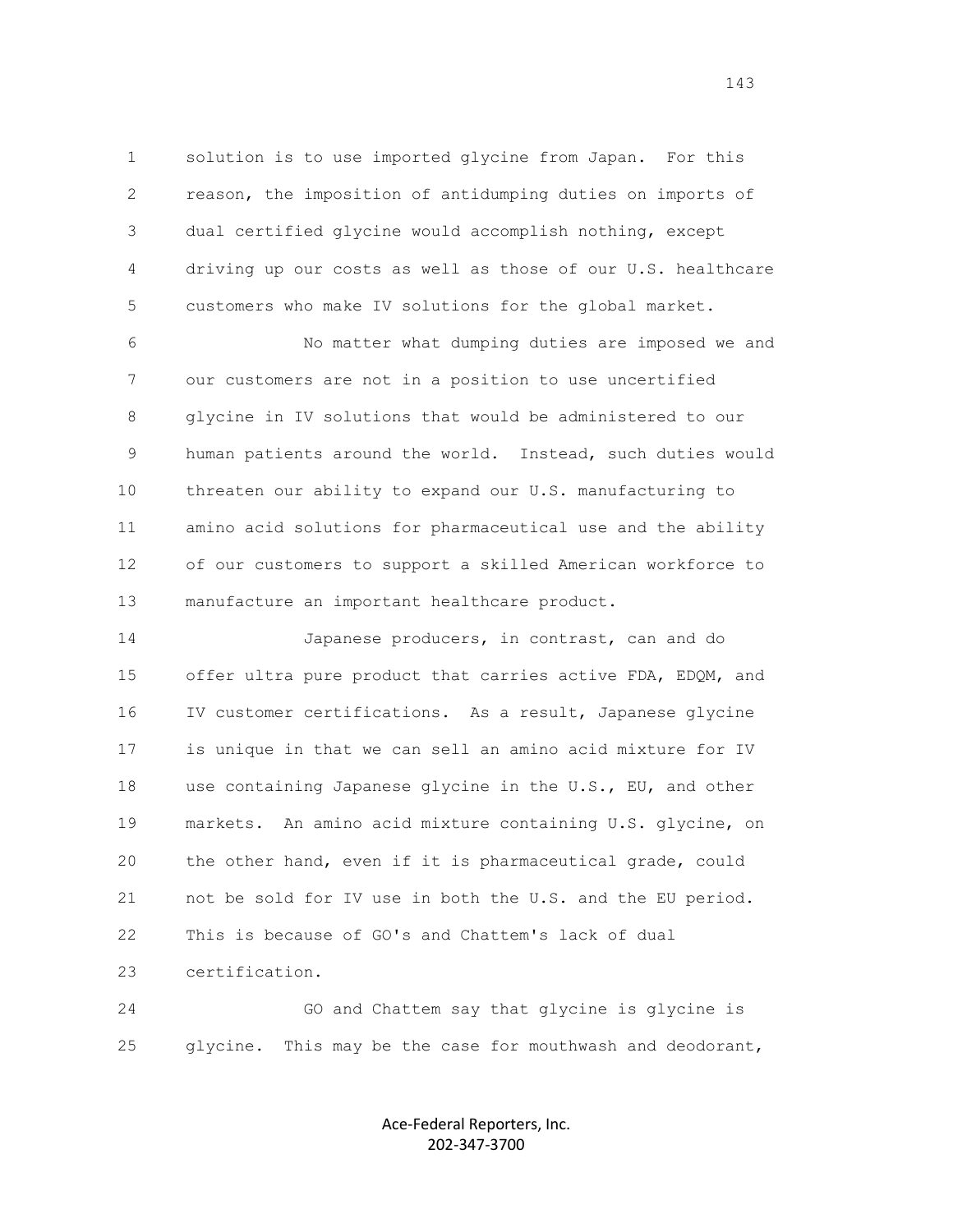1 but the glycine we use is ultimately going to hospitals for 2 injection directly into patients. Even trace amounts of 3 impurities like aluminum can accumulate to toxic levels when 4 they enter intravenously. From our perspective, calling all 5 glycine interchangeable and implying that we could put 6 uncertified glycine with higher levels of impurities into 7 healthcare products for sale in the EU and other overseas 8 markets would be irresponsible.

 9 We, and our U.S. healthcare customers, are 10 committed to health, safety, and well being of patients 11 around the world and we hope the Petitioners would join in 12 this commitment. To put in perspective how pure we need our 13 glycine to be, FDA regulations require that IV solutions 14 have a maximum 25 micrograms per liter or 25 ppb of 15 aluminum. This is an extraordinarily small amount of trace 16 aluminum. For instance, if you pour two 12-ounce cans of 17 soda into a reservoir of water the size of the Lincoln 18 Memorial Reflecting Pool it would then have too many trace 19 impurities to meet the specification, and this is just 20 aluminum.

 21 Fujimi alone tests for dozens of additional 22 requirements in any glycine that it sources for IV use, this 23 includes iron, arsenic, ammonia, mold, and many other 24 impurities. Again, because this glycine is destined for 25 medical care, quality and certifications are more important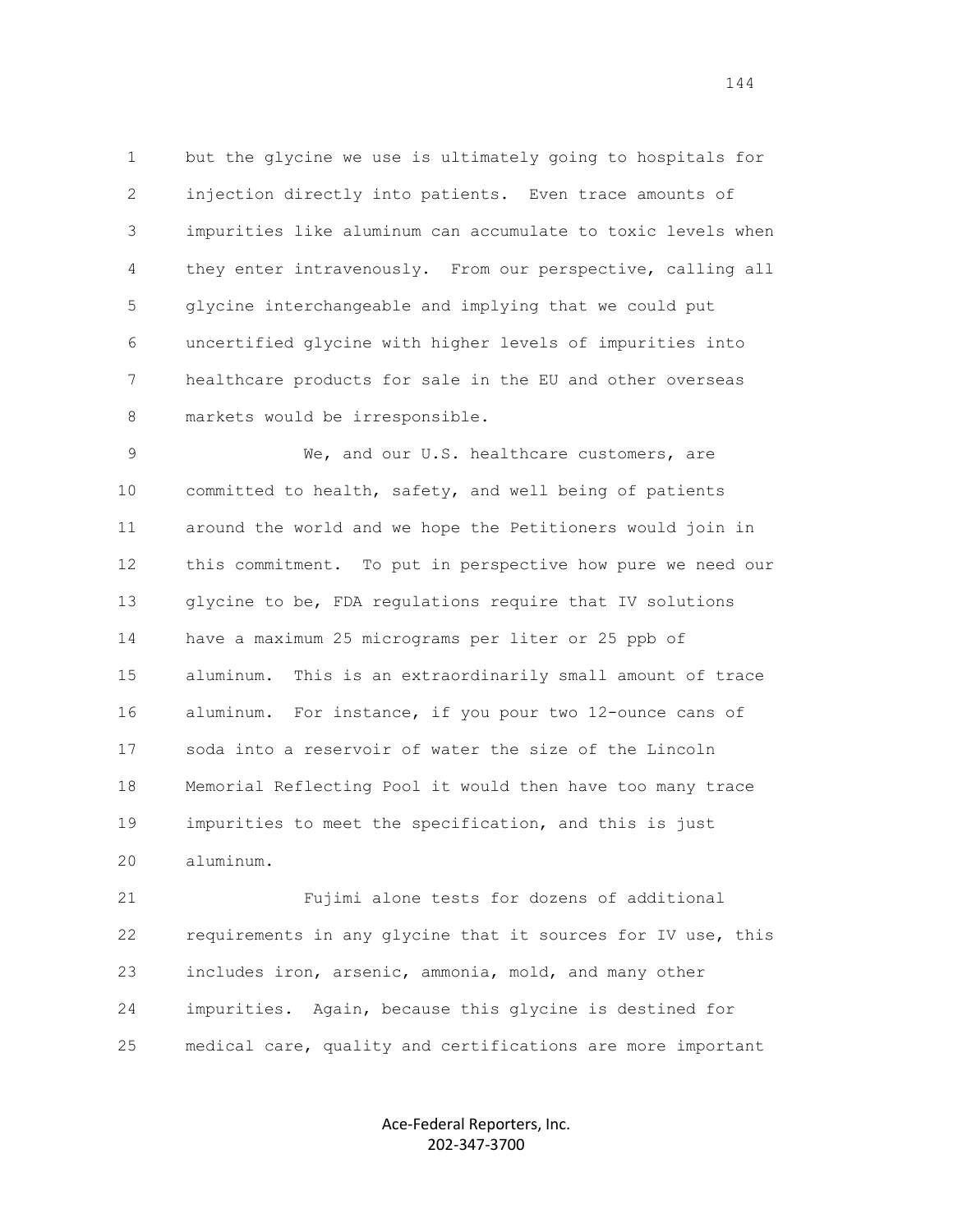1 purchasing factors than anything else, including saving a 2 few cents by switching suppliers.

 3 We are grateful for the Commission's examination 4 of this important industry and for its commitment for 5 supporting U.S. trade, manufacturing, and jobs. We wish, 6 however, that the U.S. industry could demonstrate similar 7 commitment to our country's VI pharmaceutical needs and 8 export competitiveness. While we would welcome the 9 opportunity to source glycine domestically, the U.S. 10 industry's inability to serve these needs forces us to 11 secure alternative sources of supply for this crucial 12 ingredient. As such, imposing punitive duties on dual 13 certified glycine would threaten the U.S. manufacturing and 14 jobs and put U.S. manufacturing and exports of IV solutions 15 at risk. 16 Thank you for your time and attention. I'd be 17 happy to answer any questions. 18 MR. STOEL: Good afternoon. My name again for 19 the record is Jonathan Stoel. You've heard from my

 20 colleagues that glycine from Japan is unique and serves 21 distinct roles in the U.S. market. It thus would be 22 inappropriate for the Commission to cumulate imports from

23 Japan with imports from other countries under

24 investigation.

25 Five facts answer the Commission's key statutory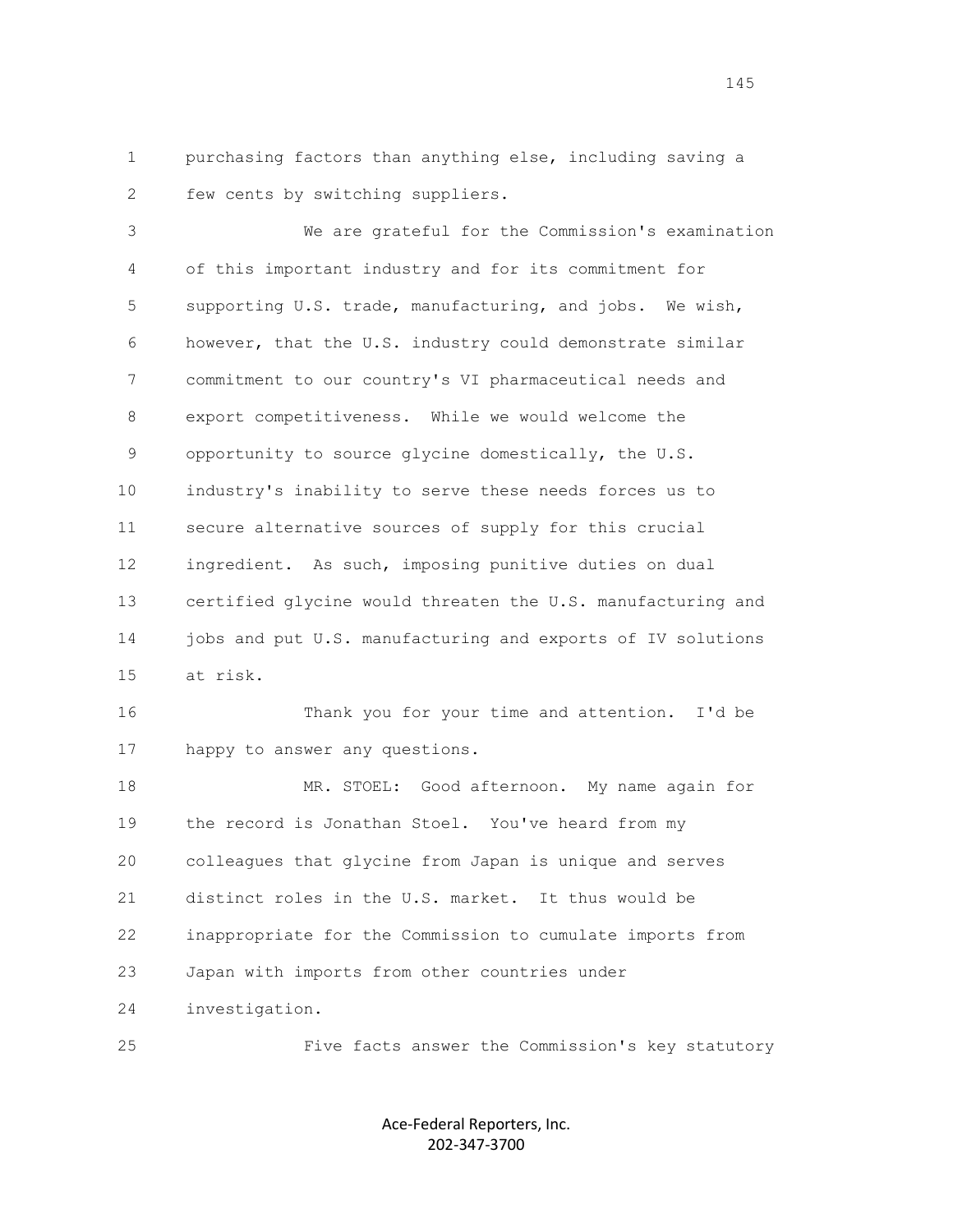1 question on cumulation: Whether subject imports compete 2 with each other and with the domestic like product in the 3 U.S. market. These facts demonstrate why imports from Japan 4 should not be cumulated with other subject imports. 5 First, unlike all other subject imports, 6 Japanese origin imports are not subject to allegations of 7 unfair subsidization. In like circumstances in the 8 Commission's Section 129 determination regarding Hot-Rolled 9 Steel Products from India, the Commission found it 10 appropriate to cumulate only those imports originating from 11 "CBD countries." 12 Here too, the Commission should find that 13 subsidized subject imports from the other countries compete 14 differently than non-subsidized imports from Japan. 15 Second, unlike all other subject imports, 16 Japanese-origin glycine has not been the subject of any 17 circumvention or evasion allegations. The AD order on 18 Glycine from China has been subject of multiple 19 circumvention investigations, and the current evasion claims 20 with regard to Thailand. The Commerce Department has also 21 found that two Indian companies engaged in circumvention of 22 the AD order on Glycine from China. Evidence of possible 23 circumvention is relevant not only to the integrity of the 24 Commission's record; it is also a preview of how subject 25 imports participate and compete in the U.S.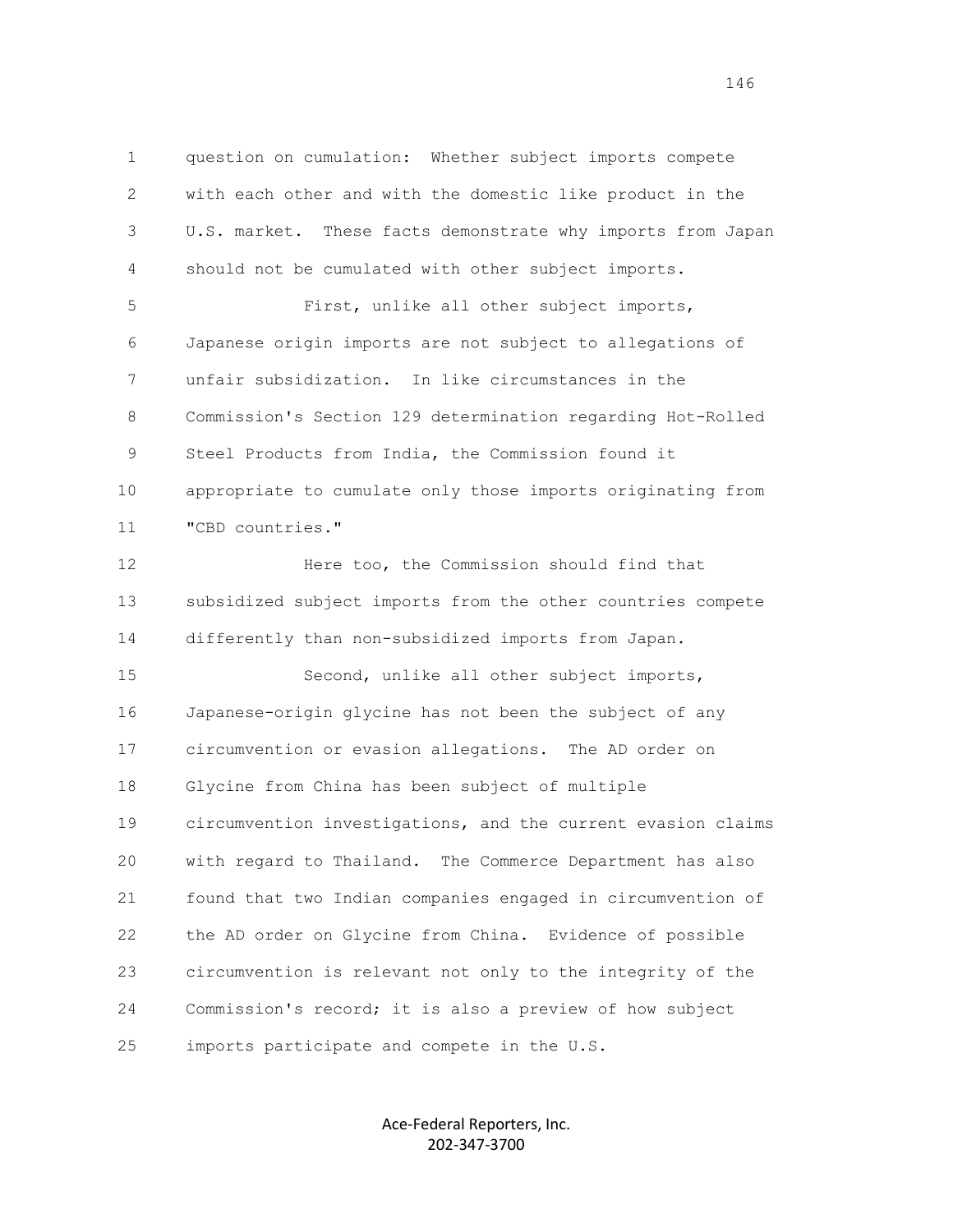1 Third, alone amongst sources of glycine, 2 Japanese-origin imports satisfy the heightened 3 specifications imposed by purchasers in the semiconductor 4 and IV pharmaceutical industries. Japanese-origin imports 5 thus play a unique role in the U.S. market, as you inferred 6 from our other witnesses.

 7 Fourth, Japanese-origin imports are the only 8 source of supply to participate almost exclusively in the 9 end user channel of distribution. I note that Commissioners 10 Pinkert and Broadbent decided to decumulate on this basis in 11 Xanthan Gum from Austria and China.

 12 Fifth, Japanese-origin imports have been a 13 stable presence in the U.S. market and are responsibly 14 priced. Japanese imports accounted for a declining share of 15 U.S. consumption over the POI, and were among the highest 16 priced imports throughout the POI. In sum, Japanese glycine 17 participates in the U.S. market in a fundamentally different 18 manner than other subject imports.

 19 These facts demonstrate that the Commission 20 should not cumulate imports from Japan with imports from 21 other countries under investigation. Thank you. 22 STATEMENT OF WARREN H. MARUYAMA 23 MR. MARUYAMA: Mr. Chairman, members of the 24 Commission and staff, my name is Warren Maruyama. As Mr. 25 Kreiter and Mr. Lish explained, Japanese glycine serves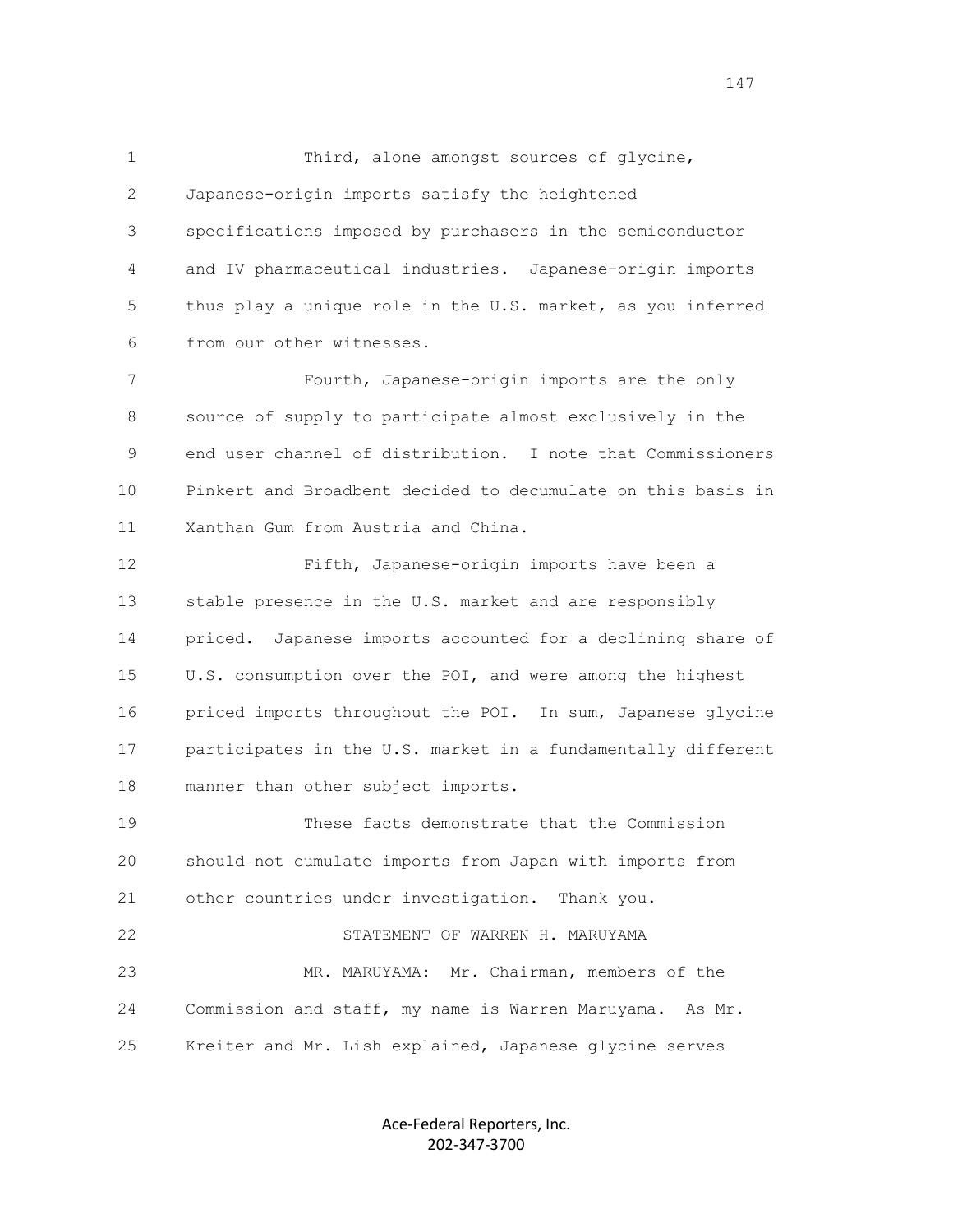1 separate and distinct segments of the glycine market that 2 have been neglected by the U.S. industry. In particular, 3 U.S. manufacturing requiring high purity glycine for 4 intravenous, pharmaceutical and semiconductor applications 5 have no choice but to rely on imports from Japan, as these 6 markets are not served by Petitioners GEO and Chattem. 7 While the Commission traditionally has been

 8 reluctant to break out separate like products, this is a 9 unique case in which ultra-pure glycine tailored for 10 intravenous solutions and semiconductor manufacturing, 11 should be treated as separate like products under the 12 Commission's criteria.

 13 In evaluating like product, the Commission 14 traditionally has considered seven factors: physical 15 characteristics, uses, interchangeability, channels of 16 distribution, common manufacturing facilities, customer or 17 producer perceptions and price. Here, each of these factors 18 weighs in favor of breaking out glycine for IV 19 pharmaceutical or semiconductor applications as separate 20 like products.

 21 Dual certified glycine for IV solutions for 22 human patients is a specialized product that must satisfy 23 the stringent medical standards of the U.S. FDA, the 24 European Directorate for the Quality of Medicines and Health 25 Care, and our own health care customers. Similarly, glycine

> Ace-Federal Reporters, Inc. 202-347-3700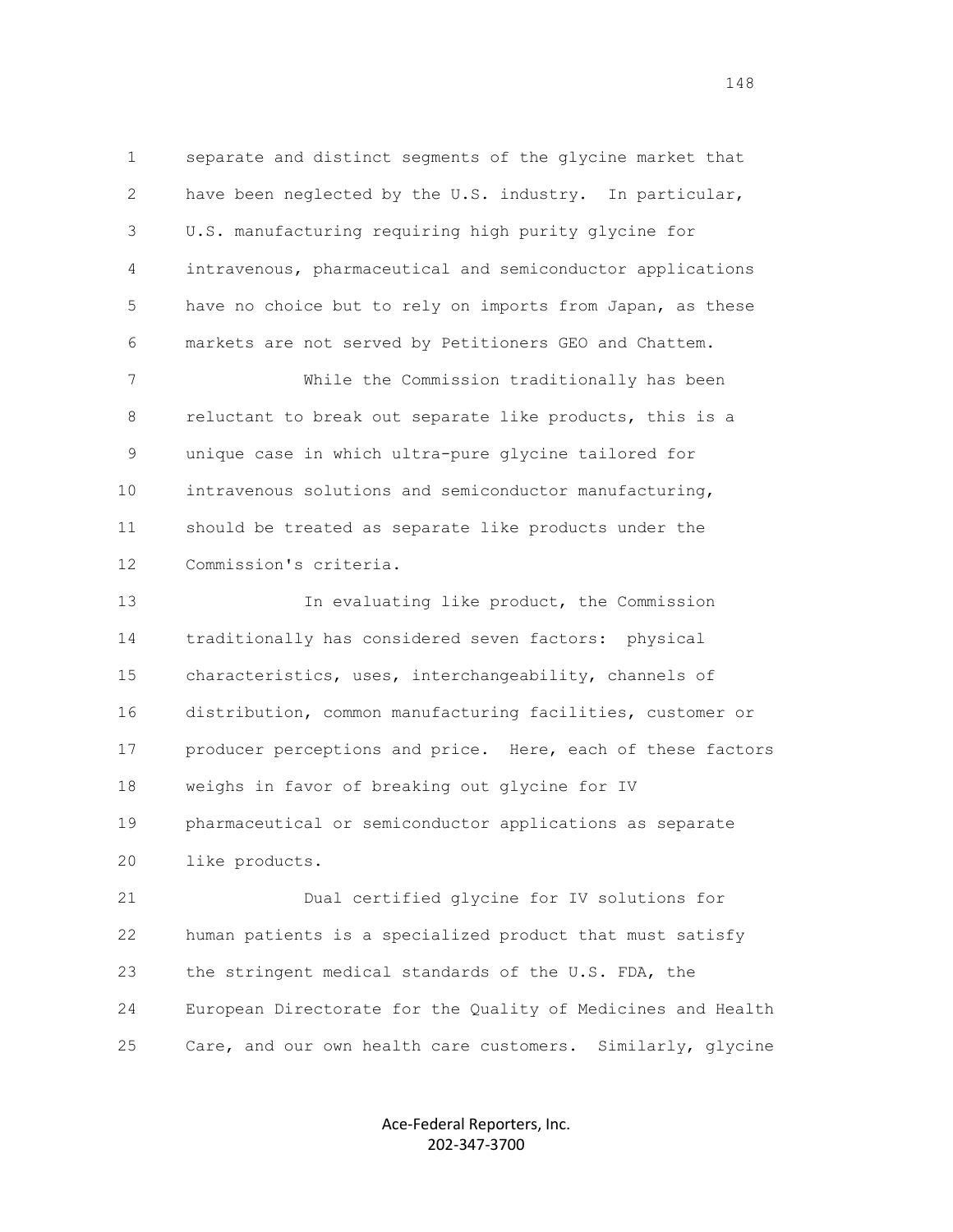1 for use in semiconductor applications must demonstrate 2 exceptionally high purity in order to be employed by U.S. 3 semiconductor manufacturers and chemical mechanical 4 planarization slurries, without causing device failure. 5 No U.S. producer, not GEO, not Chattem provides 6 dual certified glycine for manufacturing IV solutions. 7 Likewise, U.S. producers have been unable or unwilling to 8 provide consistently high purity product required by 9 semiconductor manufacturers in the United States. 10 The ultra purity of these products demonstrates 11 that they have physical characteristics from glycine that 12 differ from glycine that is used in applications such as 13 soft drinks and cosmetics. While trace amounts of 14 impurities such as aluminum find their way into glycine for 15 IV solutions, these impurities can result in toxic outcomes. 16 Likewise, in CMP semiconductor slurries, even 17 tiny impurities can cause a device containing 18 semiconductors, which today means just about every 19 electronic, automotive or technology product to fail. 20 Japanese glycine is uniquely high purity, a distinct 21 physical characteristic that allows it to service these 22 applications. 23 In terms of uses, dual certified glycine for IV 24 solutions and glycine for CMP slurries serve niche uses

> Ace-Federal Reporters, Inc. 202-347-3700

25 distinct from the industries pursued by GEO and Chattem.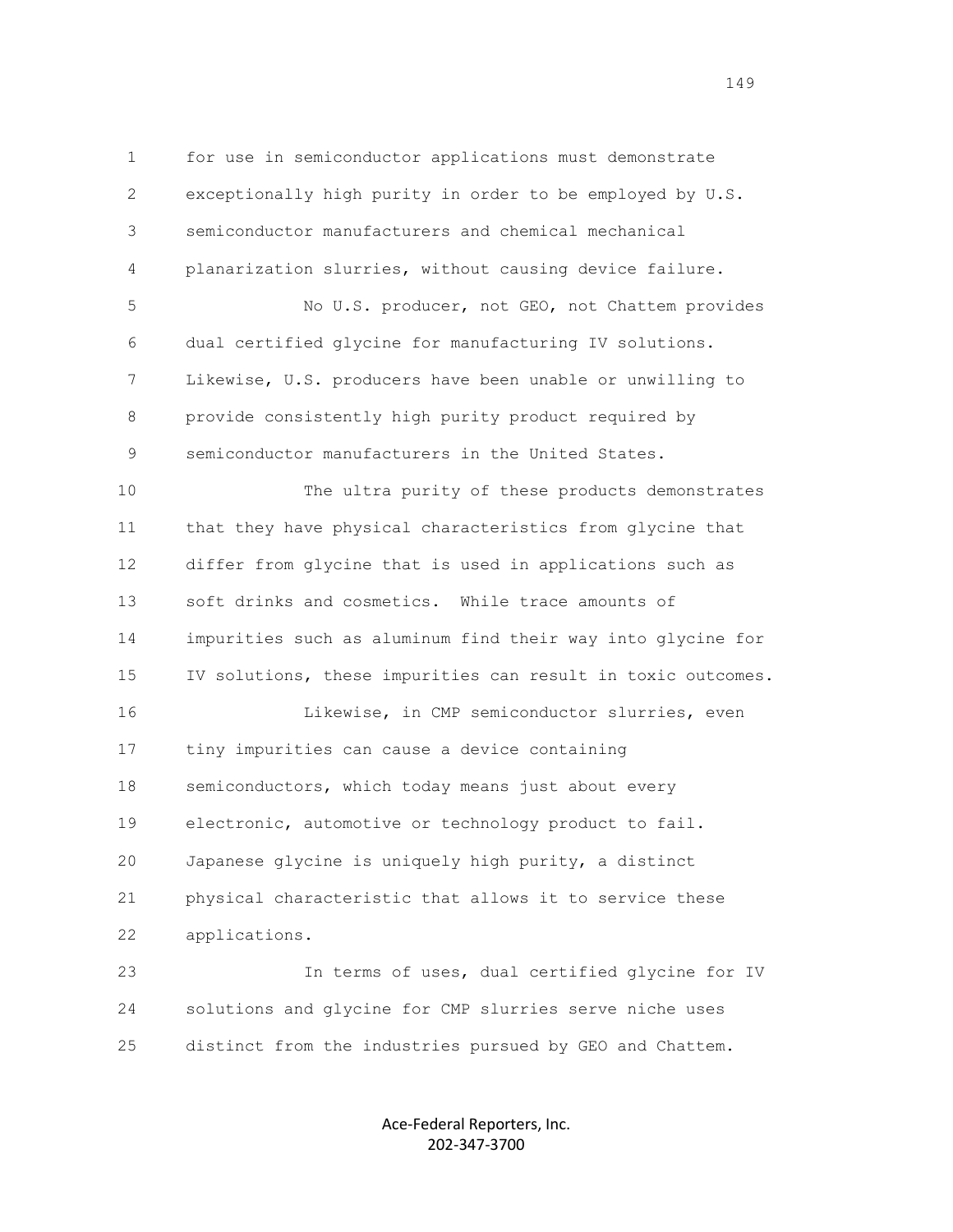1 While Petitioners have argued that high purity glycine could 2 be substituted for applications requiring a lower grade of 3 glycine, the Commission's pricing data show this would be 4 economically irrational, since making glycine of the 5 requisite purity roughly doubles the price.

 6 On the flip side, substituting lower grades of 7 glycine can have catastrophic outcomes, semiconductor 8 shutdown or toxic intravenous exposure for human patients. 9 As a result, high purity glycine is marketed in specialized 10 health care channels separate from glycine used in soft 11 drinks or deodorants.

12 For semiconductors, the presence of even tiny 13 amounts of impurities can disrupt electronic circuitry 14 functions that are fractions of a human hair. Not 15 surprisingly, ultra high purity glycine commands a 16 substantial price premium, roughly double lower grades of 17 glycine, and demonstrates lower price elasticity.

 18 Customers using glycine for IV pharmaceutical or 19 CMP slurry applications must always consider the purity of 20 the glycine above all else. Given that GEO and Chattem have 21 chosen not to pursue these two niche applications, imposing 22 anti-dumping duties would not boost U.S. production, prices 23 or jobs. U.S. consumers would still have to rely on 24 specialized imports, but these imports would now come with 25 needlessly inflated prices.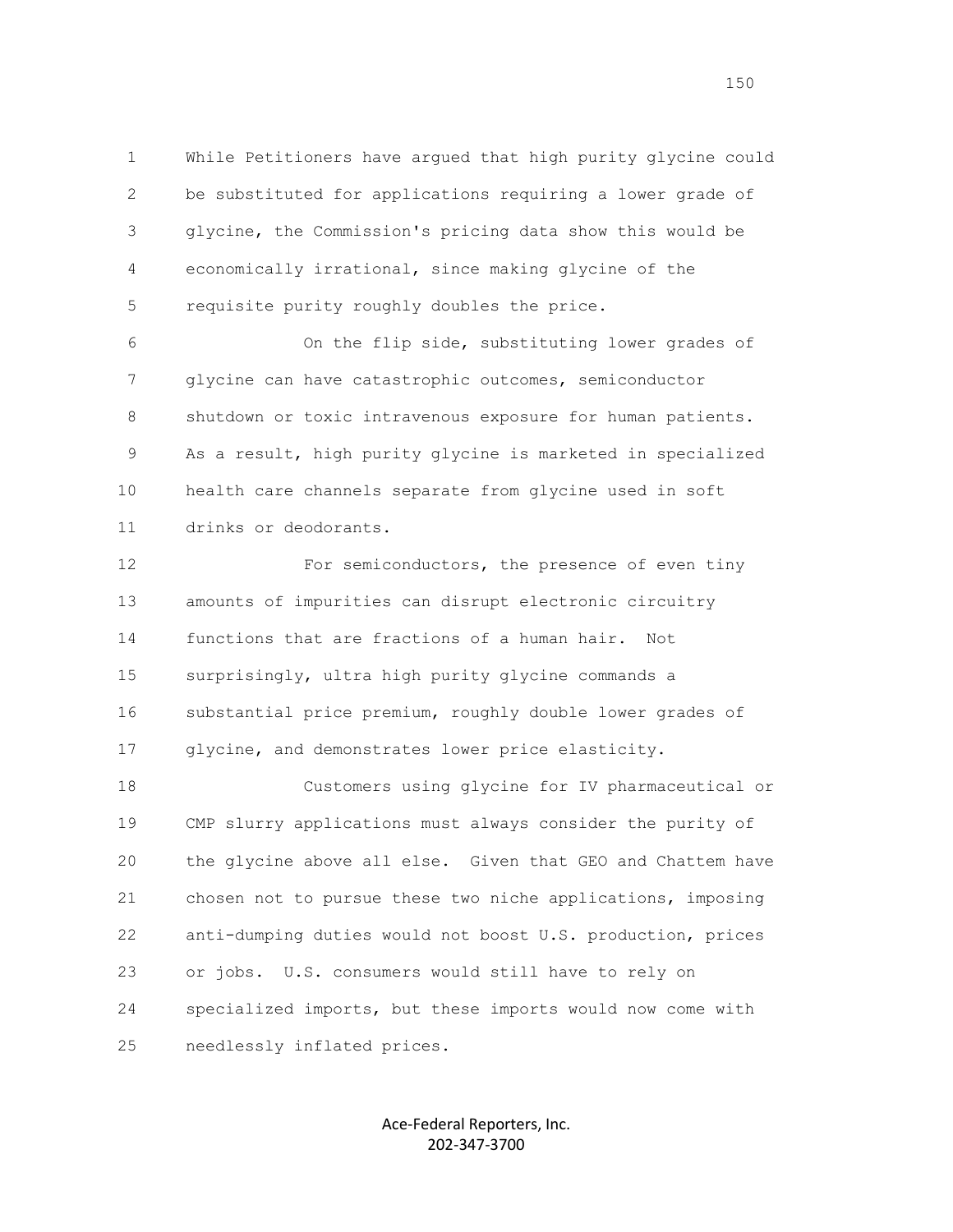1 U.S. glycine purchasers like Ajinomoto and 2 Fujimi and their pharmaceutical, and semiconductor customers 3 have invested billions in U.S. manufacturing, with Ajinomoto 4 bringing a major new expansion online in North Carolina this 5 year. These investments support good-paying U.S. 6 manufacturing and research jobs and critical innovative 7 Industries like biotechnology, pharmaceuticals and materials 8 engineering. 9 Downstream users would suffer too. American 10 hospitals and patients, for instance, have already 11 experienced serious shortages of IV solutions in recent 12 years. For these reasons, we urge the Commission to treat 13 dual certified glycine for use in IV therapy solutions, and 14 high purity glycine for CMP slurries as separate like 15 products. 16 Since the Petitioners thus far have been unable 17 or unwilling to make these products, imports aren't injuring 18 or threatening U.S. industry. Instead, they are sustaining 19 it. Thank you and we'd be happy to answer any questions. 20 STATEMENT OF JOHN L. BEDELL 21 MR. BEDELL: Hello, my name is John Bedell. I'm 22 here representing Balchem Corporation. I've worked for 23 Balchem for 19 years, and I'm currently Balchem's Senior 24 Director of Supply Chain. Balchem develops, manufacturers

25 and markets specialty performance ingredients.

Ace-Federal Reporters, Inc. 202-347-3700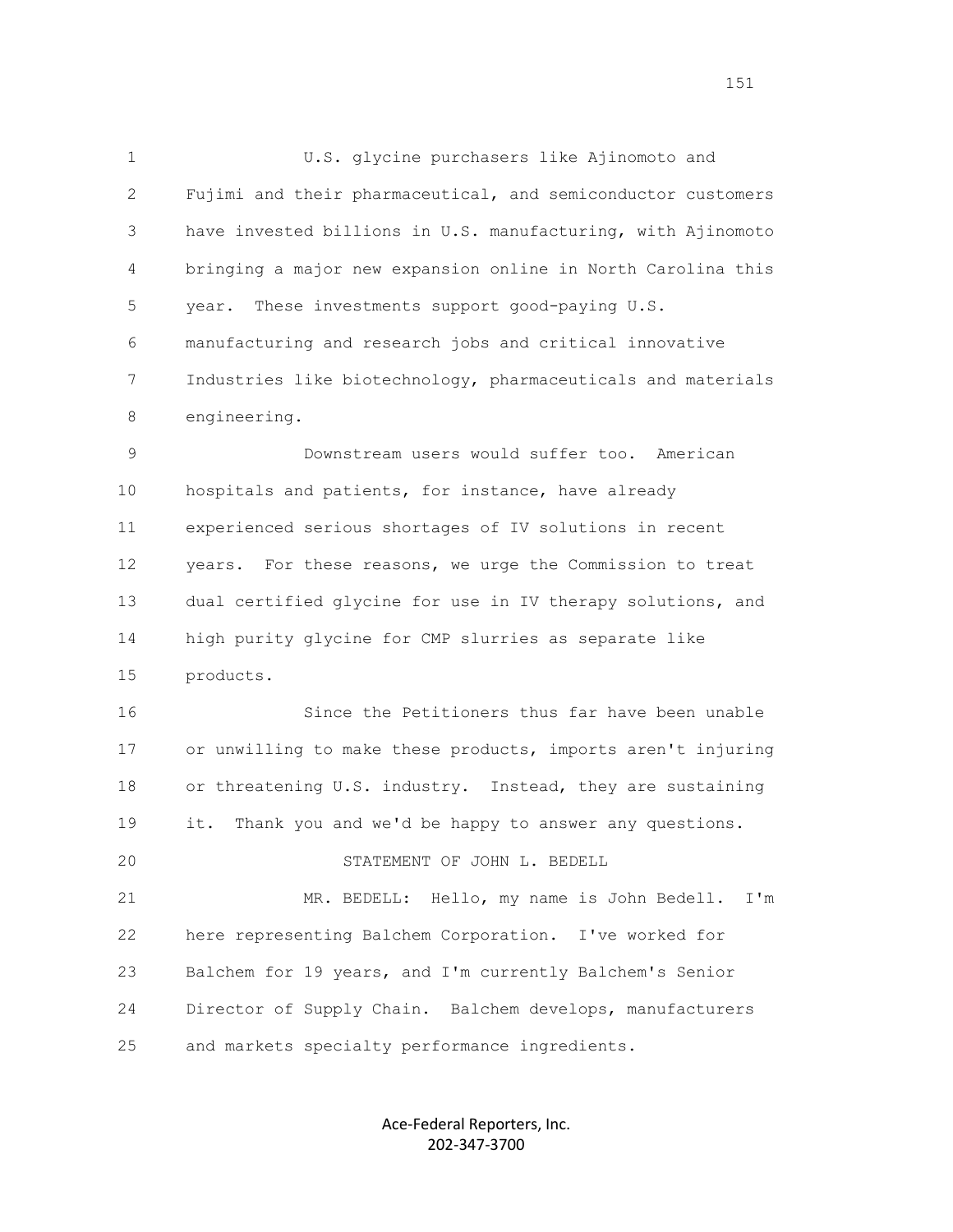1 Those ingredients are used in food, nutritional, 2 animal feed, agricultural and industrial markets. We have 3 18 manufacturing sites and employ over 1,000 people. Our 4 stock is traded on NASDAQ under the symbol BCPC, and our 5 company vision is to make the world a healthier place.

 6 Balchem uses glycine to produce chelated 7 minerals, products that are core to three of our four 8 business segments. Our chelated minerals are sold into 9 human, animal and plant's nutrition applications world-wide.

 10 Today we produce all of our glycine-based 11 chelated minerals in the United States and they represent a 12 strategic and growing part of our overall business 13 portfolio. I think it's important to explain how glycine is 14 used in our process. It's the binding amino acid that makes 15 our mineral products bioavailable.

 16 In our most common formulations, glycine is up to 17 70% of the active formula by mass, so glycine is not a minor 18 component in our formulations. In fact, it's the key cost 19 driver of nearly all of our chelated minerals. Some small 20 changes in glycine pricing can have huge impacts on our 21 margins and our price competitiveness as well as our 22 customer's margins and price competitiveness.

 23 Any lack or limitation to access of glycine would 24 mean curtailment of ours and our customer's growth and could 25 even lead to the end of these product lines. Our business,

> Ace-Federal Reporters, Inc. 202-347-3700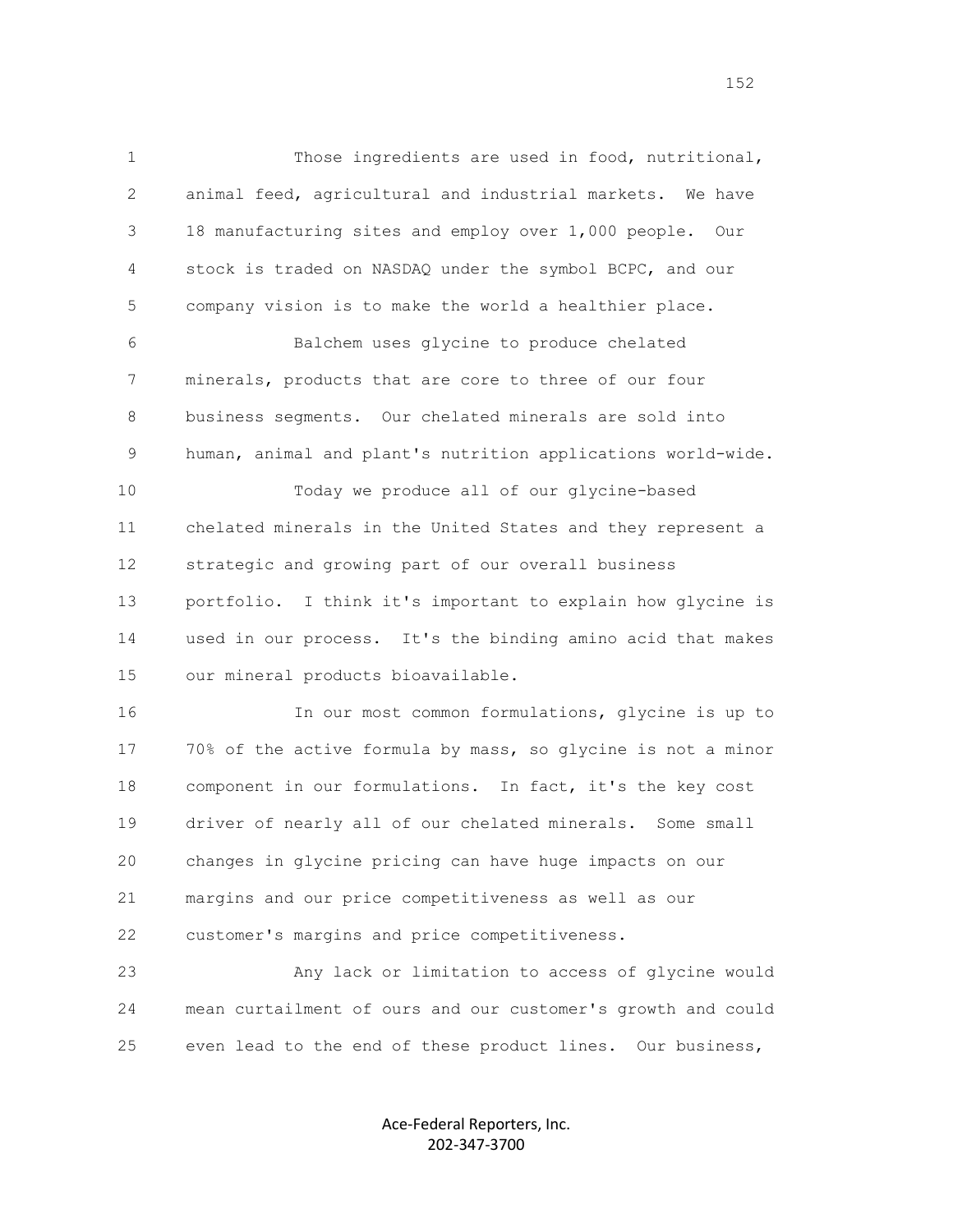1 and therefore our demand for glycine have been growing. 2 We've also been investing in our business.

 3 We recently completed a multi-million-dollar 4 expansion of our human choline production facility in Ogden, 5 Utah and our purchases of glycine have grown from just under 6 2 million pounds in 2017 to over 2.5 million pounds in 2018, 7 and our forecast for 2019 is for over 3 million pounds.

 8 We're continuing to invest in our business, and 9 we expect that our demand for these products will continue 10 to grow at a similar rate in the future. We buy both USP 11 and technical grade glycine. The USP glycine is used in our 12 human nutrition product line and the technical grid is used 13 in our plant's nutrition product line.

 14 Most of our volume is USP and its use is tightly 15 controlled through our quality system and through our 16 adherence to FDA requirements. For example, prior to 17 qualifying new sources, we must complete a thorough risk 18 assessment to insure product safety and production standards 19 as well as adhere to product specifications.

 20 Qualification of new sources can take six months 21 to a year or longer. Once approved, suppliers must be 22 periodically re-approved. Also, our customer base will 23 audit our quality systems and raw materials, especially from 24 international sources or subject to additional scrutiny. As 25 a result, we've traditionally purchased USP glycine from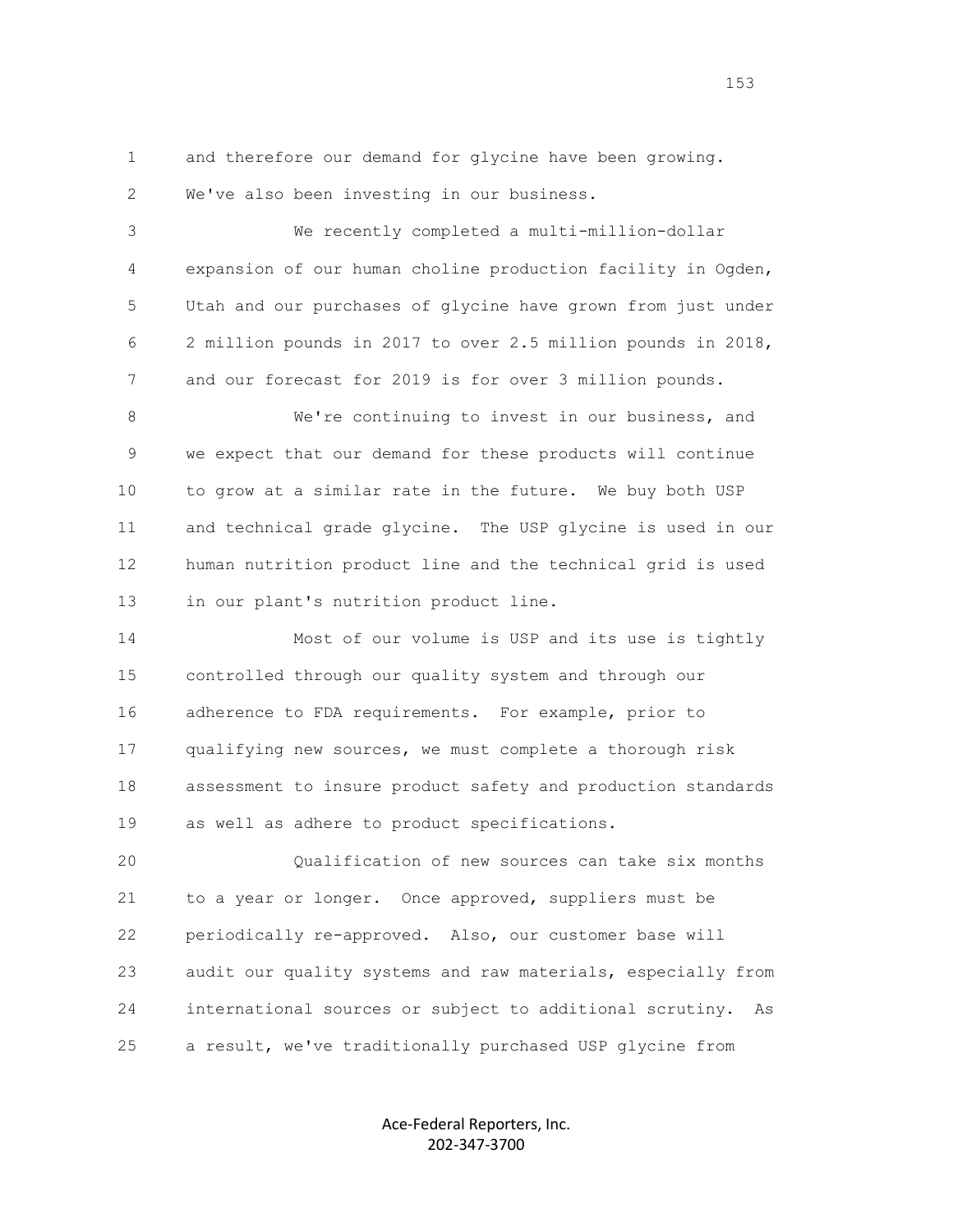1 domestic sources, and because of limited supply based in the 2 U.S., from reputable international sources.

 3 In practice though, we've typically found either 4 modest or no price difference between U.S. and technical 5 grade material. We often use USP glycine when technical 6 glycine would have suited the need.

 7 Now, I'd like to acknowledge that Balchem is a 8 customer of GEO Specialty Chemicals. We currently have a 9 contract with GEO, and GEO's met their business obligations 10 as a supplier to Balchem. Overall, they're an important and 11 a valued part of our supply chain.

 12 Notwithstanding our satisfaction with GEO supply, 13 our business requires competitive glycine from multiple 14 sources. There's not enough domestic production to support 15 U.S. demand, and we're often constrained by lack of adequate 16 or timely supply.

 17 As I already mentioned, any interruption would 18 significantly impact our business. So, over the past few 19 years our strategy has been to supplement domestic supply 20 with material from Japan, or from Thailand, from suppliers 21 that meet our quality requirements.

 22 Most of the U.S. material we use -- most of the 23 non-U.S. material we use for technical applications, our 24 plant nutrition product line, although we feel that we need 25 the ability to have back-up sources for either grade of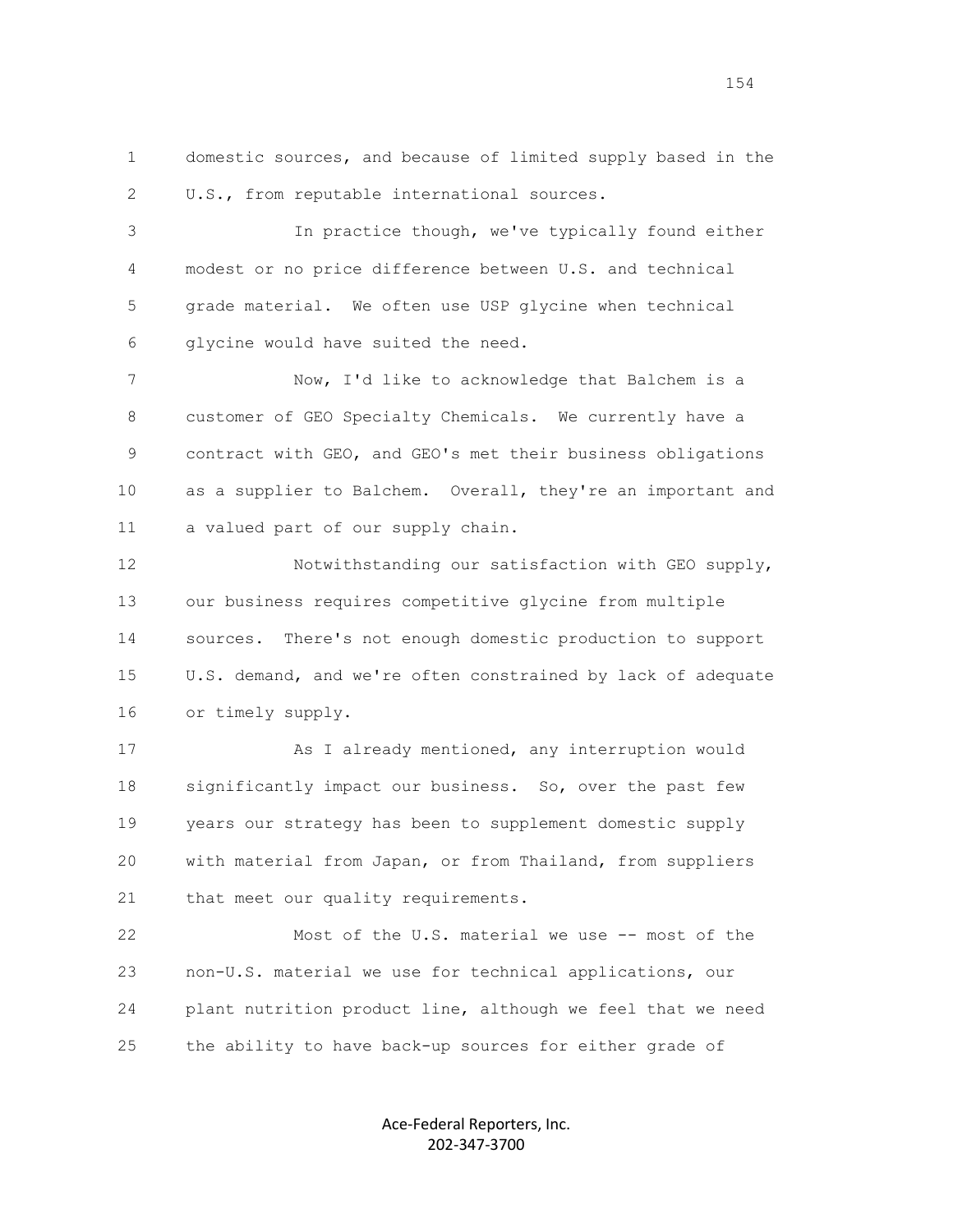1 material. Since the preliminary determination was released 2 last fall, we've seen both increased prices for glycine and 3 limited availability.

 4 Companies that have supplied us in the past are 5 now not willing to supply and prices have jumped to levels 6 that are economically unsustainable for our business. 7 Although a significant portion of our business is under 8 contract for the domestic supplier, we're concerned about 9 our ability to economically source enough material to meet 10 our current demand and our growth projections.

11 11 I think it's important to mention our 12 competition. We face in the nutrition business, competition 13 from foreign suppliers. Those suppliers produce chelated 14 minerals in various geographies outside the United States, 15 but they purchase glycine at world market prices -- prices 16 that are roughly 50% of what we pay here in the United 17 States.

18 Based strictly on price then, we find it very 19 difficult to compete in foreign markets, or even against our 20 competitors that import their material in the United States. 21 We've investigated, and we will continue to investigate ways 22 to address the glycine cost disadvantage that we see, 23 including pursuing alternative technologies or international 24 production of some of our chelated minerals.

25 There's an enormous disparity between the world

Ace-Federal Reporters, Inc. 202-347-3700

news and the contract of the contract of the contract of the contract of the contract of the contract of the contract of the contract of the contract of the contract of the contract of the contract of the contract of the c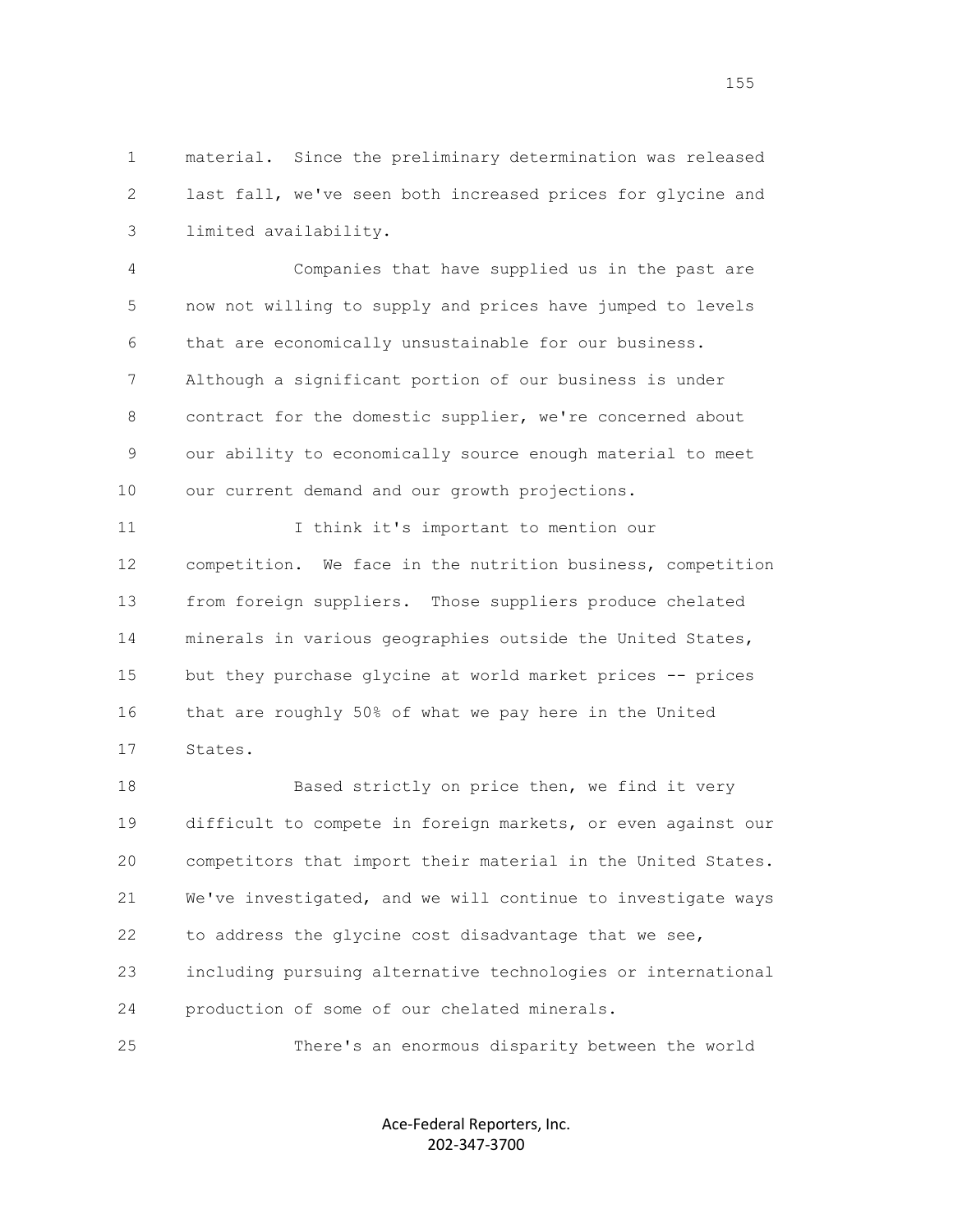1 glycine price and the U.S. glycine price, and this, combined 2 with a threat of cost disadvantage -- of cost advantage 3 competition from outside the United States, is a significant 4 incentive for us to seek alternative sourcing solutions. 5 We recognize and we support the need for a 6 healthy domestic glycine industry. We've historically kept 7 most of our volume with that industry, however, our business

 8 also needs access to affordable, imported material, thank 9 you.

 10 MR. STOEL: Good afternoon Chairman Johanson, 11 Commissioners and staff. My name once again is Jonathan 12 Stoel, I'm a partner with Hogan Lovells. I'm here this 13 afternoon to deliver a statement on behalf of Nestle Purina 14 PetCare Company, the leading pet food company in the United 15 States.

 16 Nestle Purina is headquartered in St. Louis, 17 Missouri. Nestle Purina employs more than 8,000 Americans, 18 including more than 5,000 employees who support the 19 company's U.S. manufacturing operations.

 20 Many of these American jobs are tethered to 21 products made with glycine. Nestle Purina is a major 22 consumer of glycine, which the company incorporates into its 23 food, excuse me, into its pet food products.

 24 Nestle Purina has a unique vantage point to 25 present to the Commission because the company has

> Ace-Federal Reporters, Inc. 202-347-3700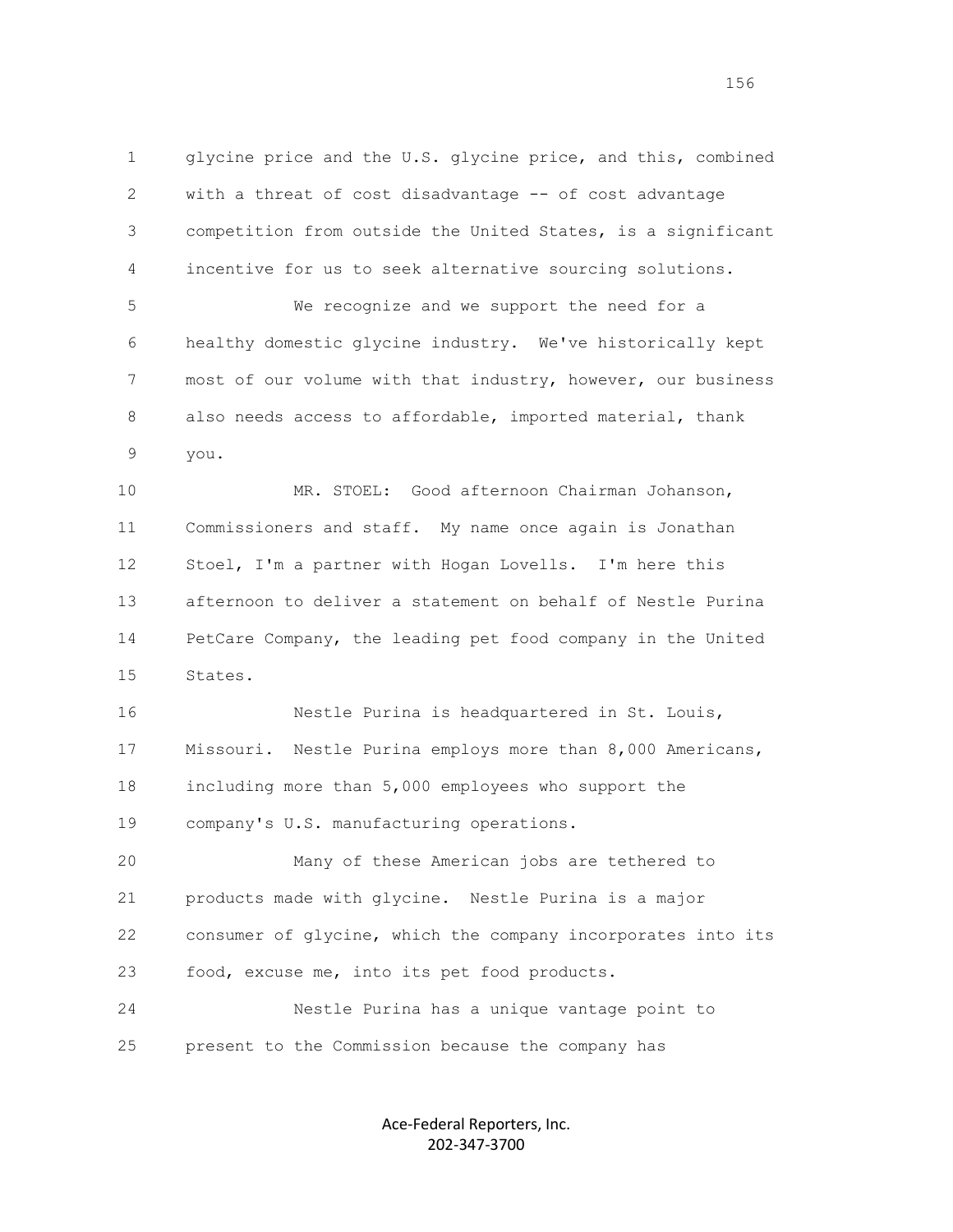1 significant glycine marketplace experience and deep industry 2 knowledge. In fact, the company purchases glycine from both 3 domestic producer GEO Specialty Chemicals, and also from 4 high-quality foreign suppliers. I have been asked by Nestle 5 Purina to appear before the Commission today, because the 6 company is deeply concerned about the shortage of available 7 high-quality glycine in the U.S. market.

 8 Nestle Purina is especially troubled that 9 additional trade restraints on U.S. imports of glycine will 10 exacerbate this shortage, making it difficult for the 11 company to secure the continuous supply of glycine required 12 by its U.S. manufacturing operations and workers.

 13 U.S. domestic producers of glycine by themselves, 14 are unable to meet Nestle Purina's commercial glycine needs. 15 The reality is simple -- current U.S. production capacity 16 cannot meet the requirements of the company's U.S.

17 manufacturing operations.

18 As a result, Nestle Purina must also procure 19 glycine from sources outside the United States. Both Nestle 20 Purina's domestic and foreign glycine suppliers are subject 21 to the company's same stringent supplier qualification and 22 quality control requirements designed to ensure the quality 23 and safety of the glycine employed by the company in its 24 substantial U.S. manufacturing operations.

25 Nestle Purina's highest priority in procuring

Ace-Federal Reporters, Inc. 202-347-3700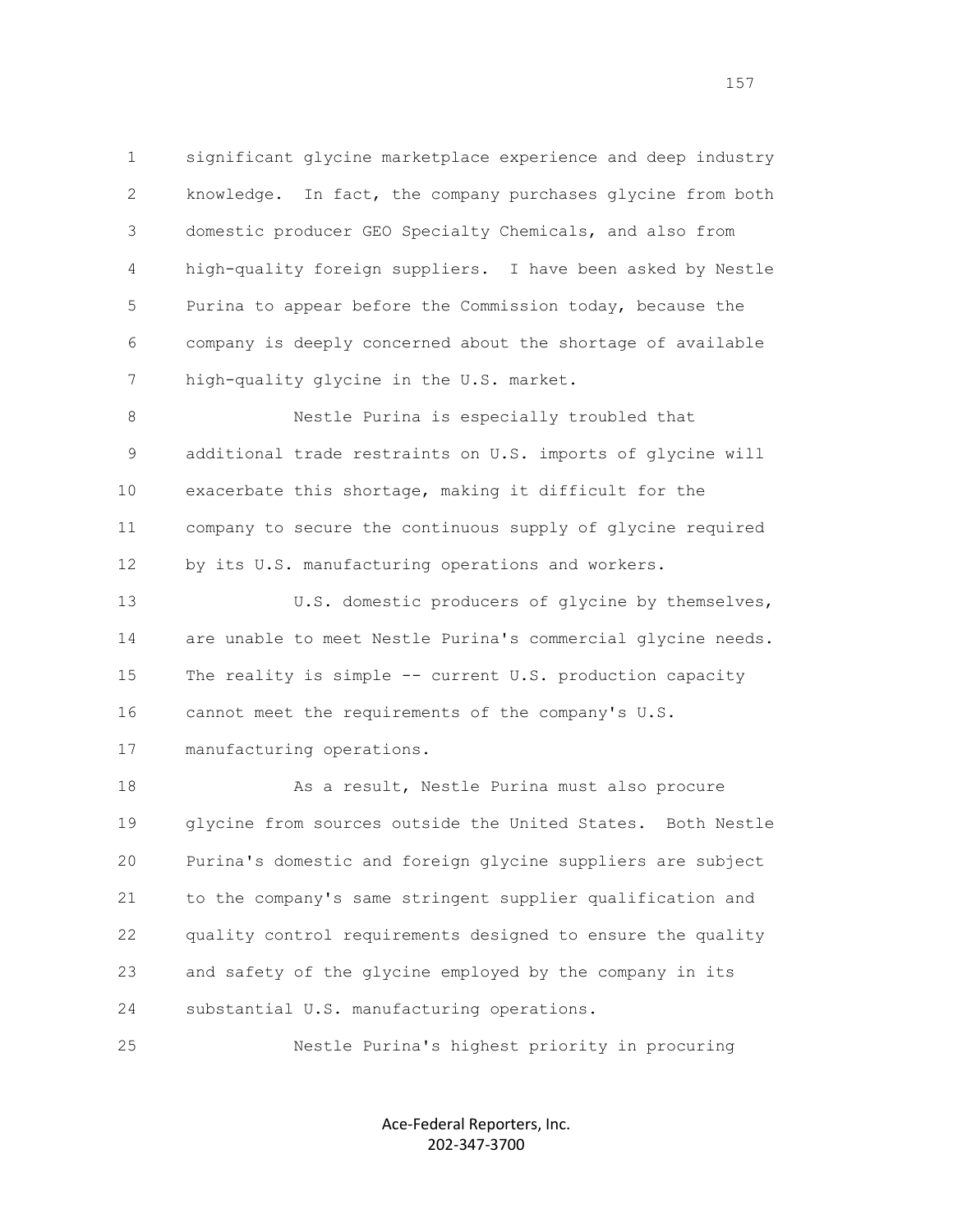1 glycine is that the product is able to meet the company's 2 high-quality standards for its pet foods. It does not 3 contract for glycine solely on the basis of price. Supply 4 reliability and quality are far more important to Nestle 5 Purina as steady access to high-quality glycine is essential 6 to the company's U.S. manufacturing operations.

 7 The diverse portfolio of glycine suppliers in 8 which Nestle Purina depends, and to which the company can 9 turn in the event of supply difficulties is necessary to 10 ensure the company's continuous ability to manufacture safe, 11 high-quality pet food products in the United States.

 12 In sum, the chronic glycine supply shortage in 13 the U.S. marketplace threatens to adversely impact Nestle 14 Purina, its U.S. manufacturing operations, and its 15 customers. Nestle Purina respectfully requests that the 16 Commission take these concerns into account. We'd be 17 pleased to answer any questions and provide additional 18 information to support the Commission's investigations. 19 Thank you, and I think that concludes the Respondent's panel 20 this afternoon.

 21 CHAIRMAN JOHANSON: Thank you all for appearing 22 here today. We will now begin Commissioner questions with 23 Commissioner Williamson.

 24 COMMISSIONER WILLIAMSON: Okay, thank you. I 25 want to thank all of the witnesses for coming today and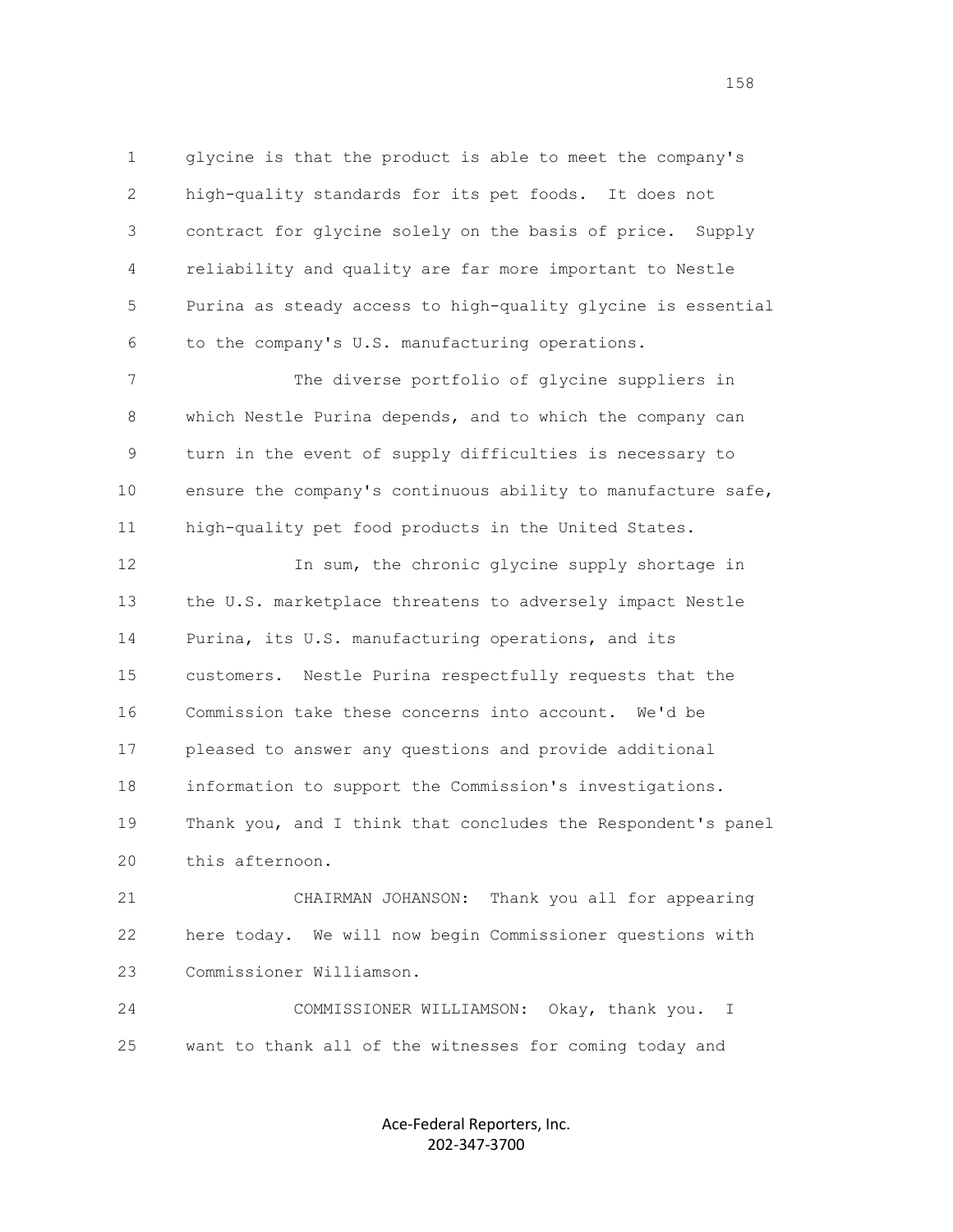1 presenting your testimony. Particularly, I want to thank 2 those who gave written statements, because that's very 3 helpful to follow.

 4 I want to start with some questions about this 5 like product issue, and I guess with the Japanese 6 Respondents. You made arguments, dual-certified glycine and 7 glycine for use in semi-conductors, and I was wondering, did 8 you raise these like product arguments in your comments on 9 the Commission's draft, first final phase questionnaires, 10 and if not, why not?

 11 MR. STOEL: Commissioner Williamson, this is 12 Jonathan Stoel for the record. I think we reviewed the 13 questionnaires and thought actually they gave us the 14 information we needed. At that time, obviously we were not 15 sure if we wanted to raise domestic like product issues. I 16 think as your record and your staff, as always, have done a 17 terrific job of taking all the information that is 18 necessary for your determinations.

 19 I think we saw facts that made us think that we 20 should bring the domestic like product issues to your 21 attention and so we did in our pre-hearing brief.

 22 COMMISSIONER WILLIAMSON: Yeah, but what's the 23 data? We don't have questionnaire data on the like product 24 on these products, do we?

25 MR. STOEL: We don't Commissioner, but I think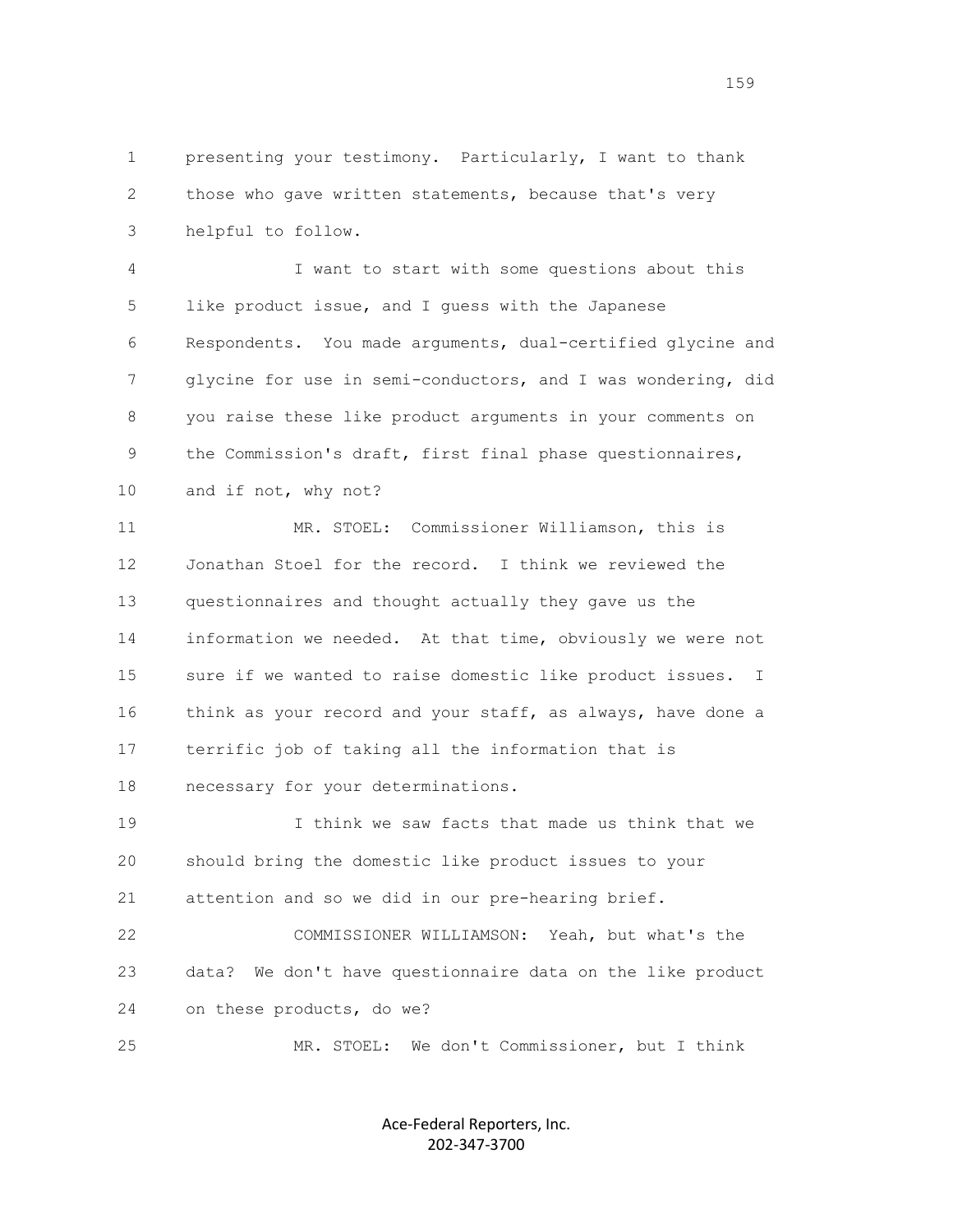1 you have -- because the universe of companies, you now, 2 involved in this particular product is relatively small, I 3 think within the questionnaires that you do have, and also 4 what we provided, at least for Japan, I think you do have 5 sufficient information to make a finding. 6 COMMISSIONER WILLIAMSON: Okay. 7 MS. LEVINSON: Commissioner Williamson? 8 COMMISSIONER WILLIAMSON: Yes. 9 MS. LEVINSON: This is Liz Levinson. I just want 10 to add that while you don't have the hard data that you may 11 have for other sectors. 12 MR. BURCH: Miss Levinson, can you please speak 13 into the mic? 14 MS. LEVINSON: I'm sorry. While you might not 15 have the hard data that you may have gotten if you had 16 included these like products in your questionnaire, you do 17 know that based on the testimony from the witnesses, that 18 the domestic suppliers are not involved in these sectors, or 19 minimally involved in these sectors. 20 And as a result, the imports from Japan could not  $21 - -$  22 COMMISSIONER WILLIAMSON: Not involved, or 23 minimally involved, which? I think they were making an 24 argument this morning that they could be. 25 MS. LEVINSON: My witnesses today have testified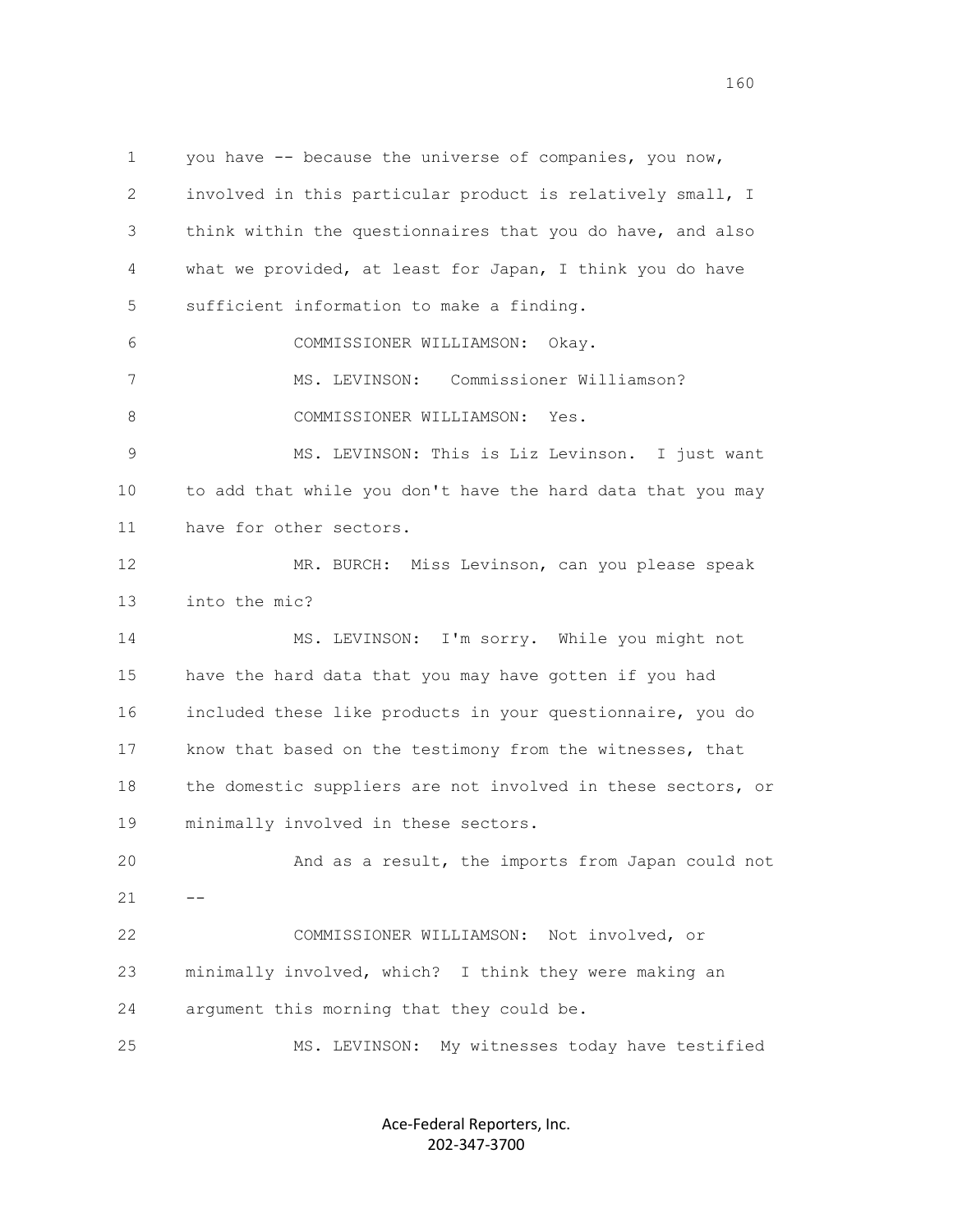1 that they have not -- either they do not want to, or they 2 have not been involved. Mr. Kreiter, to my right, testified 3 that he approached Chattem about getting glycine for 4 semi-conductor use, and he was declined. 5 And I think we had a few pieces of testimony 6 along that line. 7 COMMISSIONER WILLIAMSON: Okay, Are these two 8 products included within the scope of the investigations in 9 Commerce's final determinations? 10 MS. LEVINSON: Yes, they clearly are, Liz 11 Levinson. 12 COMMISSIONER WILLIAMSON: Okay. Okay, and you're 13 saying there's no, you recommend there's no U.S. production 14 of these products? 15 MS. LEVINSON: From Chattem's point of view they 16 may feel that they have U.S. production, however, the proof 17 is in the pudding. If customers are not buying their 18 product, and they're not buying their product because they 19 don't feel it has reached the levels of pureness that is 20 required for particular uses, then they are in fact not a 21 player in the market. 22 MR. LISH: Commissioner? 23 COMMISSIONER WILLIAMSON: Yes? 24 MR. LISH: Mike Lish. On your question, we have 25 had a long-standing relationship with Chattem. They are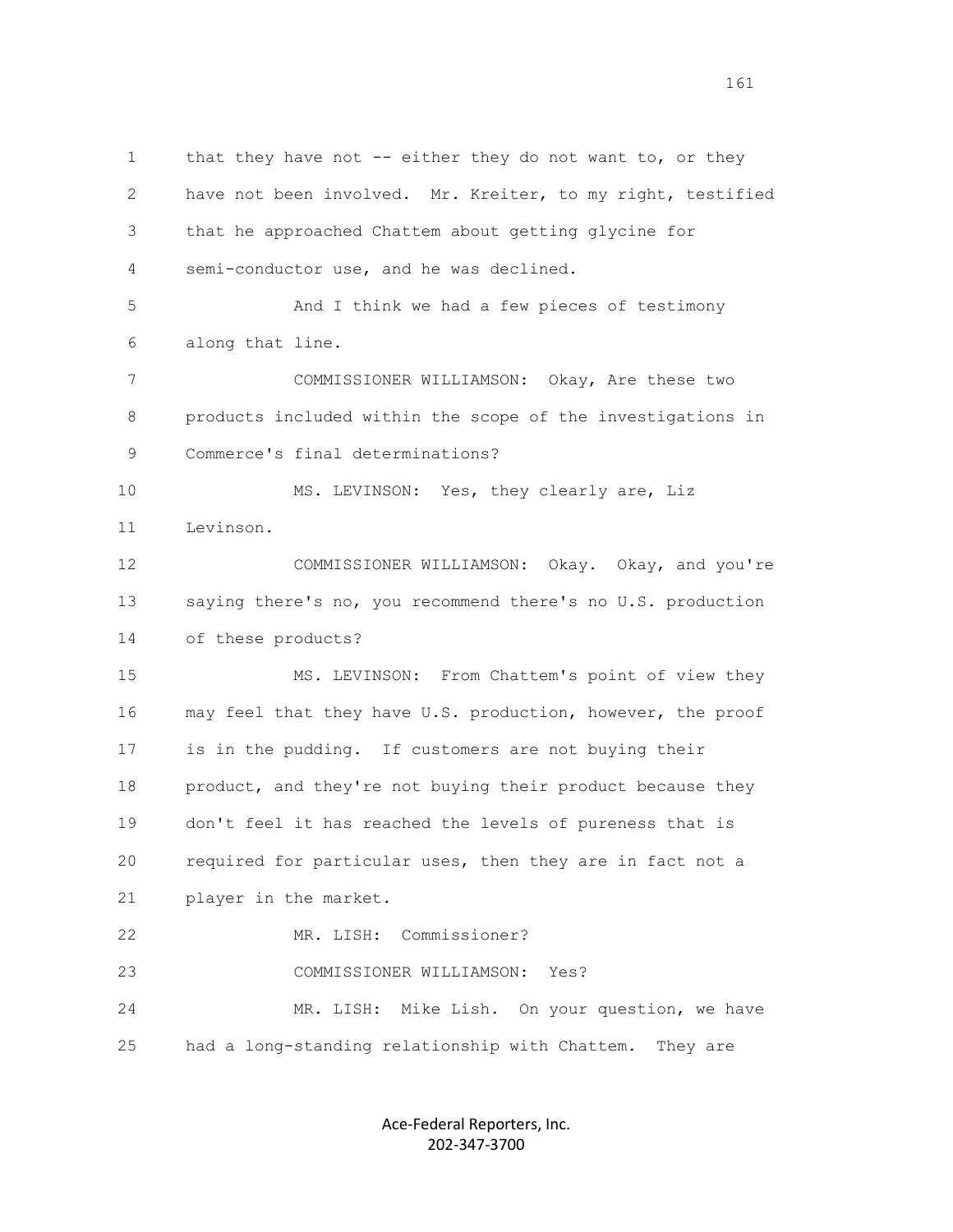1 qualified on one of these hands-free U.S. manufacturing. 2 Our comment is that it takes four, maybe pillars, before we 3 can use the glycine globally.

 4 FDA, EDQM, the customer themselves have to 5 qualify and the trace metals need to be extremely low, 6 specifically in my testimony, aluminum. So, neither GEO, or 7 Chattem satisfy all four of those Commissioner.

 8 COMMISSIONER WILLIAMSON: Okay. How long would 9 it take a company to satisfy those requirements? And what 10 are the barriers in doing that?

 11 MR. LISH: Yeah, so on those four, Commissioner, 12 for FDA, sorry the U.S. is a little bit different than 13 Europe. What the FDA does is when you file a drug 14 Masterfile as was mentioned this morning, a customer has to 15 then reference that in a new drug application or an amended 16 new drug application.

 17 From start to finish, without getting into all 18 the different steps, it's about a three to five-year 19 process. On the European Union side, EDQM, it's a little 20 bit reverse, once you submit a CP, they will review it. 21 If there's only one issue or minor 22 issues, they will be approved, but it would not be able to 23 be used in IV solutions until the -- our customer would take 24 that product, do stability, do data, and then resubmit that 25 to all the EU countries and the rest of the world. That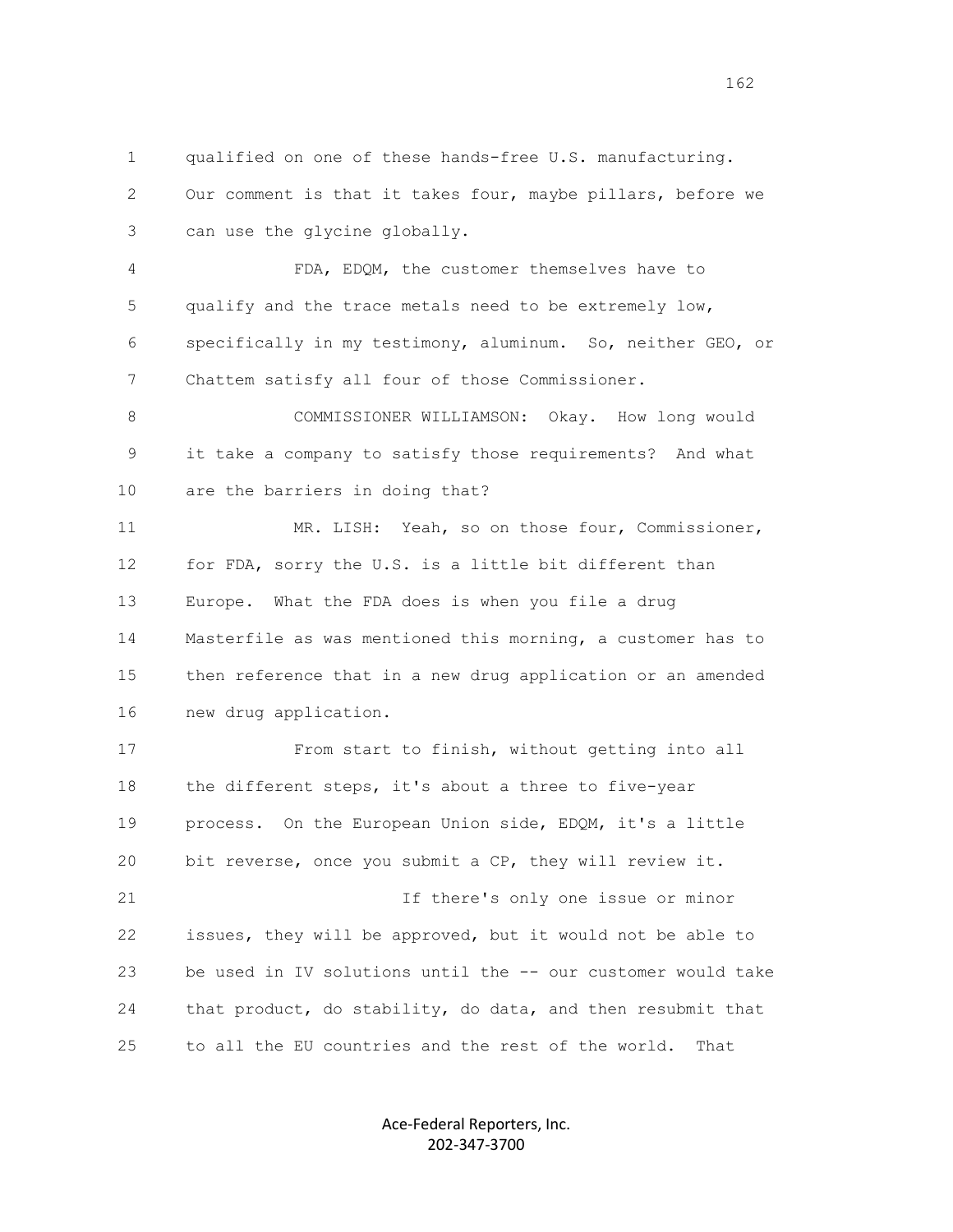1 process also takes three to five years.

 2 COMMISSIONER WILLIAMSON: Okay, but so for the 3 FDA qualifications, your company can't make it until 4 someone's agreed -- some domestic producer or some company, 5 domestic company, has agreed to use their product, is that 6 what you're saying? 7 MS. LISH: That is correct. 8 COMMISSIONER WILLIAMSON: Okay. 9 MR. LISH: Commissioner, to add to that 10 statement, Chattem has been and is qualified in the U.S. 11 only for our customer and has been so since I've been out at 12 Ajinomoto for 28 years. The main role with Chattem does not 13 have -- meet those four standards for us to sell that 14 globally, although they do meet the low aluminum content. 15 COMMISSIONER WILLIAMSON: Okay, thank you. Okay, 16 if the products aren't produced -- the rest of you, what is 17 the domestic product most like the intravenous, the C&P if 18 there's no domestic production? 19 COMMISSIONER WILLIAMSON: What is the like 20 domestic product we should be looking at? Or if you want -- 21 MR. MARUYAMA: Probably the most, on the IV 22 pharmaceuticals -- 23 COMMISSIONER WILLIAMSON: Mr. Maruyama? 24 MR. MARUYAMA: Sorry, Warren Maruyama. On the IV 25 solution side, the most similar product would probably be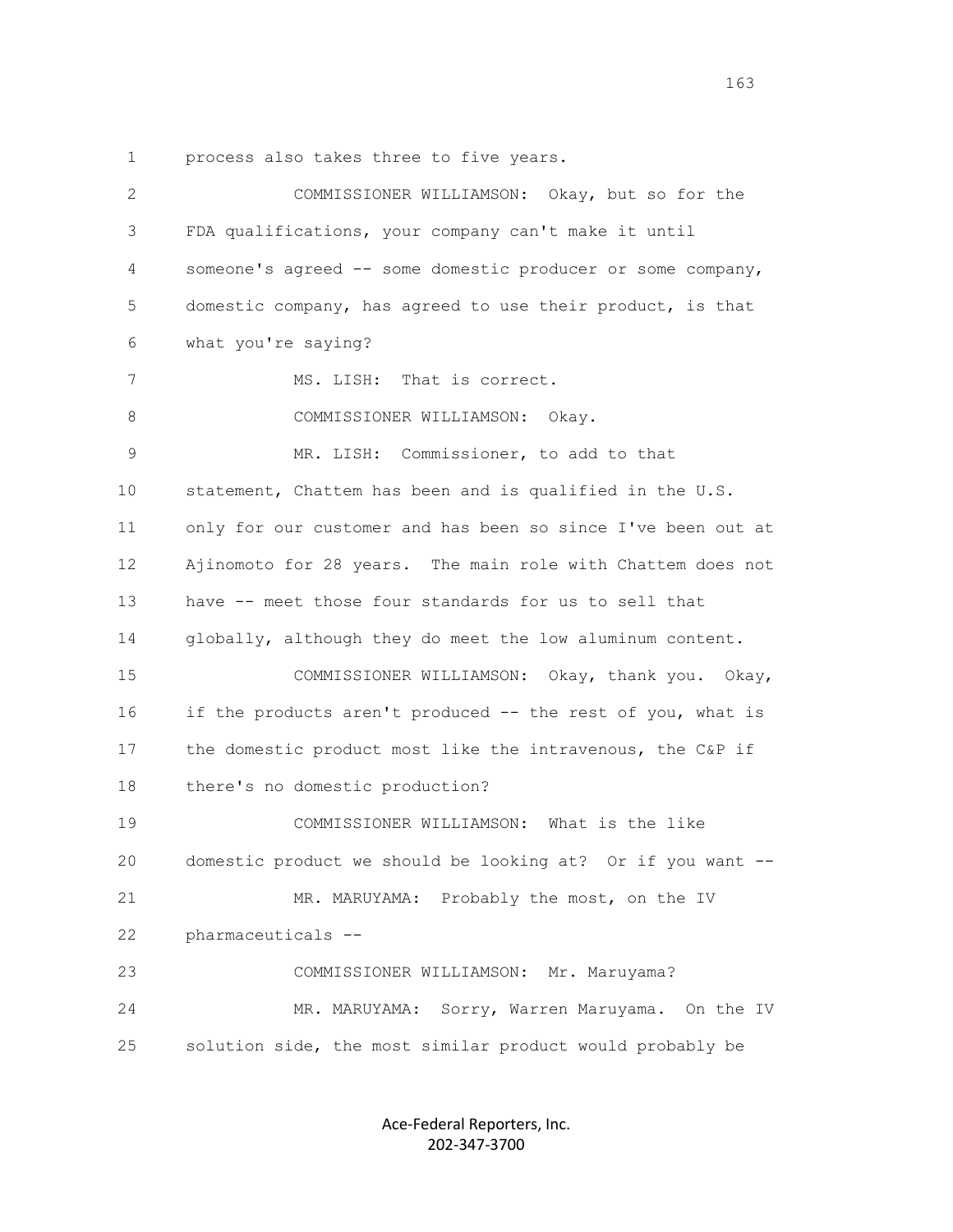1 FDA-certified glycine. But you can't use it in Europe. If 2 you did, you'd be exposed to a product recall. If it was 3 intentional, the penalties would get a lot worse. 4 COMMISSIONER WILLIAMSON: Okay. What about on 5 the CMP? 6 MS. LEVINSON: Commissioner Williamson, I think 7 we're gonna have to answer that in the post-hearing brief, 8 if you don't mind. 9 COMMISSIONER WILLIAMSON: Okay, thank you. Mr. 10 Bedell and Balchem, how long has the U.S. prices for glycine 11 been higher than the world price? 12 MR. BEDELL: Hello, this is John Bedell. Balchem 13 has been involved in manufacturing chelated minerals using 14 glycine since 2016. In 2016, we bought a company called 15 Albion Laboratories. Albion had been producing for many 16 years prior to that. So my direct experience only goes back 17 to 2016. As far as I know, it has been for many years prior 18 to 2016. And we could get more information for you in a 19 post-hearing brief. 20 COMMISSIONER WILLIAMSON: Okay. That would be 21 helpful. Thank you. Let's see, just one second, please.

 22 Okay. Would you consider these glycine produced as an API 23 injector and the Glycine for semi-conductors CMP to be very 24 low volume applications in the U.S. market? And are these 25 applications, would you call them highly specialized?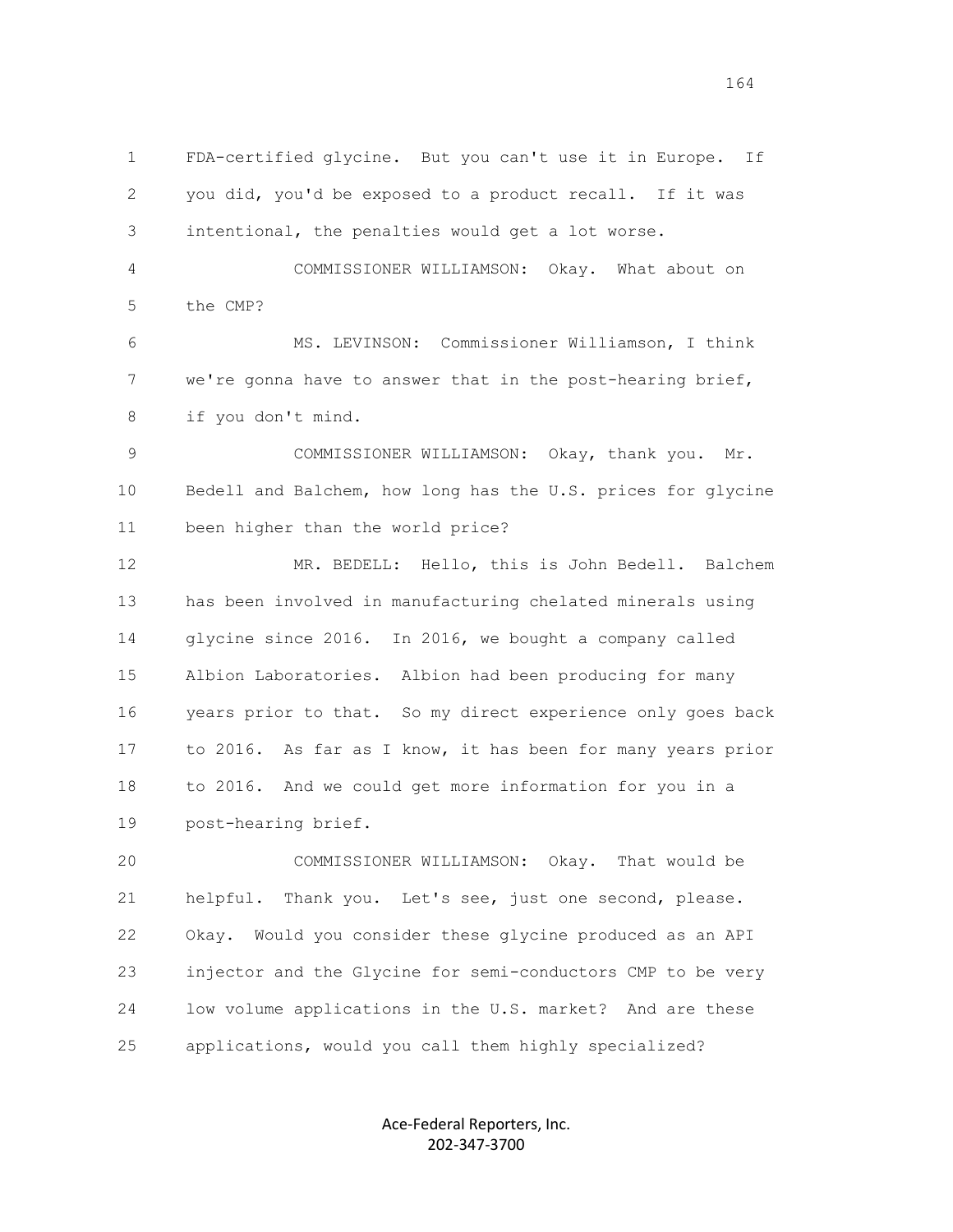1 MR. KREITER: This is Paul Kreiter of Fujimi. 2 For the glycine that we import for the CMP sector, I've 3 reported those volumes to the staff so they have those. 4 COMMISSIONER WILLIAMSON: Okay. 5 MR. KRIETER: From the IV side. We purchase 6 about -- it is a highly specialized market that currently 7 it's only about half a million pounds. 8 COMMISSIONER WILLIAMSON: Okay, thank you. Does 9 the production process for ultra-high purity glycine, for 10 these applications differ from that used to produce 11 technical USP grade glycine? 12 MR. LISH: This is Mike Lish again. As maybe was 13 explained this morning, Chattem's process is very rigorous 14 as they've, and they've only stayed in the high-end 15 pharmaceutical side. And they only make IV-grade. And in 16 North Carolina, we make another ten different amino acids. 17 And that process is very different than us producing a USP 18 grade. 19 COMMISSIONER WILLIAMSON: I'm sorry, could you 20 raise your hand? Okay, good. 21 MR. LISH: Oh, sorry. 22 COMMISSIONER WILLIAMSON: I hear the voice, but 23 sometimes I can't figure out -- 24 MR. LISH: So the production process to make 25 IV-grade amino acids does differ significantly than making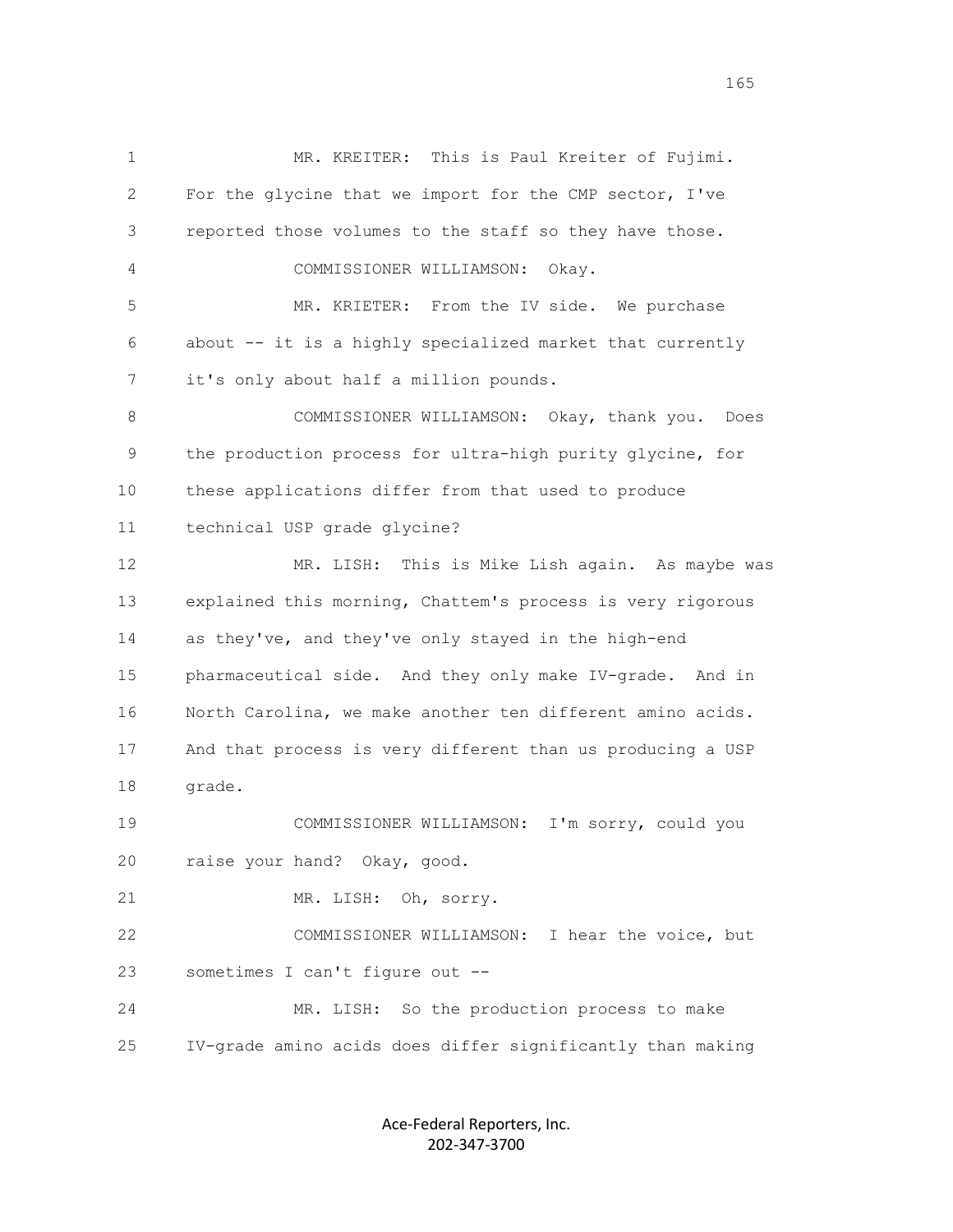1 USP amino acids in general. And glycine is no exception. 2 Because I believe GEO mentioned that their process is 3 different than Chattem's.

 4 COMMISSIONER WILLIAMSON: Yeah. Okay. Okay, 5 good. Thank you. Does anyone else wanna address that? 6 Otherwise, my time is expired. Thank you for those answers. 7 CHAIRMAN JOHANSON: Commissioner Schmidtlein. 8 COMMISSIONER SCHMIDTLEIN: All right. I'd like 9 to thank the witnesses for being here today, especially 10 those of you who've traveled a long way. We really do 11 appreciate it. It's very helpful for us in understanding 12 the case. So, let me start with one question though, 13 because I was a little bit surprised to see, you know, along 14 those lines, that there was no witness here from Nestle. 15 So, they submitted a brief and Mr. Stoel, you 16 testified that -- or you stated that they are especially 17 troubled by this. So I'm just wondering, can you speak to 18 why, after retaining counsel, paying for a brief that they, 19 and they are especially troubled that they didn't come to

 20 the hearing so that we could talk to them about why they 21 purchased subject imports?

 22 MR. STOEL: Commissioner Schmidtlein, I can give 23 you -- Jonathan Stoel -- I can't give you anything on their 24 particular motivation. I think they want to participate. 25 They submitted a detailed questionnaire. They submitted a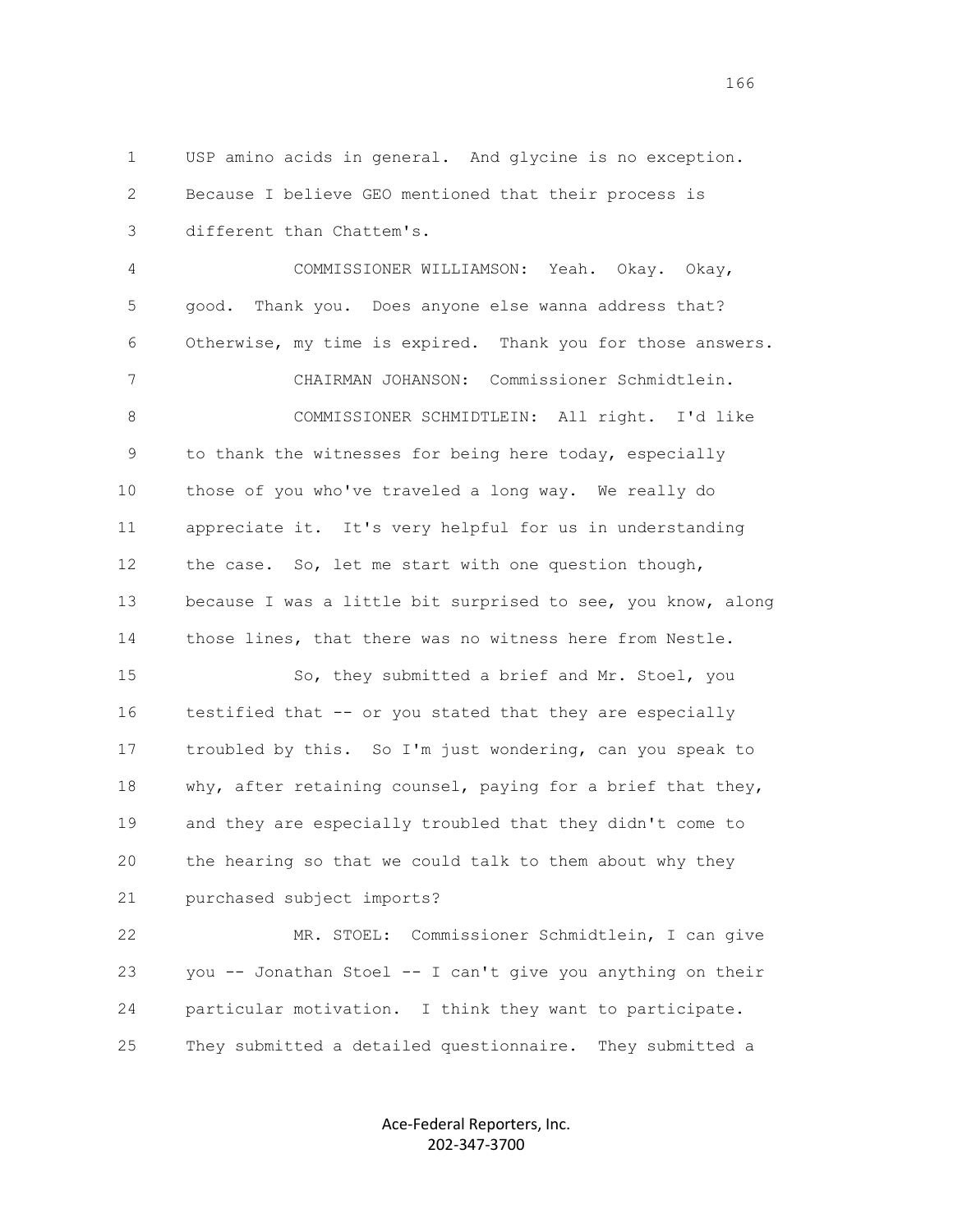1 brief, and they asked us to participate here for them today. 2 I'd also point out, as I did in my oral statement that they 3 -- it's actually very similar to what they did in the 2007 4 case where they delivered a statement at the post-hearing 5 where they explained some of the supply constraints and 6 other issues that you all have been asking about today. 7 COMMISSIONER SCHMIDTLEIN: Okay. Well, you could 8 relay that it's actually really helpful to have the live 9 witness here so that we can have a conversation with them.

10 All right.

 11 So let me follow up on this like product 12 question. And this, I think, is gonna be a legal question 13 because you've taken the position that there isn't domestic 14 production. You can't get either of these two particular 15 specialty products, if I understand it correctly, one is 16 where glycine is the active ingredient for IV solutions, and 17 the other is a CMP slurry that's a technical grade. But 18 it's a special kind, right? That's correct.

 19 Okay. So how, if that's true, if there's no U.S. 20 production of it, how would we be able to find that there's 21 a separate domestic like product? Doesn't that, as a legal 22 matter, prevent us from saying these are separate domestic 23 like products if there is no domestic production? 24 MS. LEVINSON: Commissioner Schmidtlein, this is

25 Liz Levinson. I think the statute directs you that when

Ace-Federal Reporters, Inc. 202-347-3700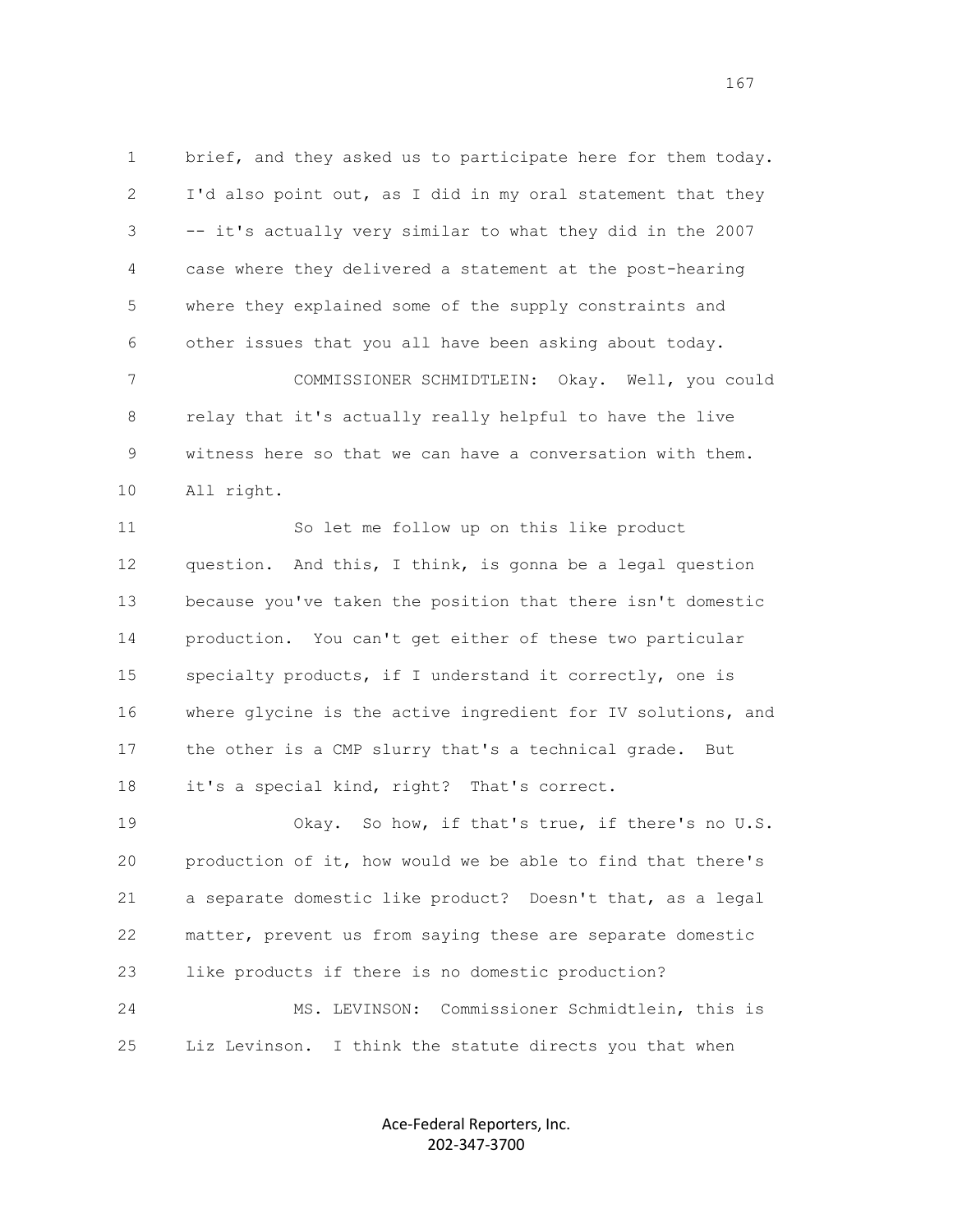1 there's no domestic production, to look at the product that 2 is most like the imported product. And I think that relates 3 back to Commissioner Williamson's question of what is the 4 most like the intravenous glycine and the semi-conductor 5 glycine. And that's something that we would like to address 6 in the post-hearing brief.

 7 COMMISSIONER SCHMIDTLEIN: Okay, all right. 8 Thank you. Okay. Can you respond to -- let me switch 9 gears. The afternoon is always a little bit more, you know, 10 based on what we hear in the morning, and then we're 11 interested to hear what you all have to say in response to 12 that.

 13 This morning the petitioners made the argument -- 14 this has to do with volume -- they made the argument that 15 the consumption numbers aren't really accurately reflecting 16 what's going on in the market because of the inventory 17 numbers. And if you look at, at least on the C Table, and 18 you can see ending inventory numbers in 2015, especially for 19 Thailand, and then what happens to those numbers in 2016, 20 they do go down. You know, inventory is much higher in 2015 21 than it is in '16, so from that, it looks like there could 22 be something there about, that the import numbers aren't 23 really reflecting the competition that's in the market, at 24 least from that.

25 I don't know if you wanna respond now, but if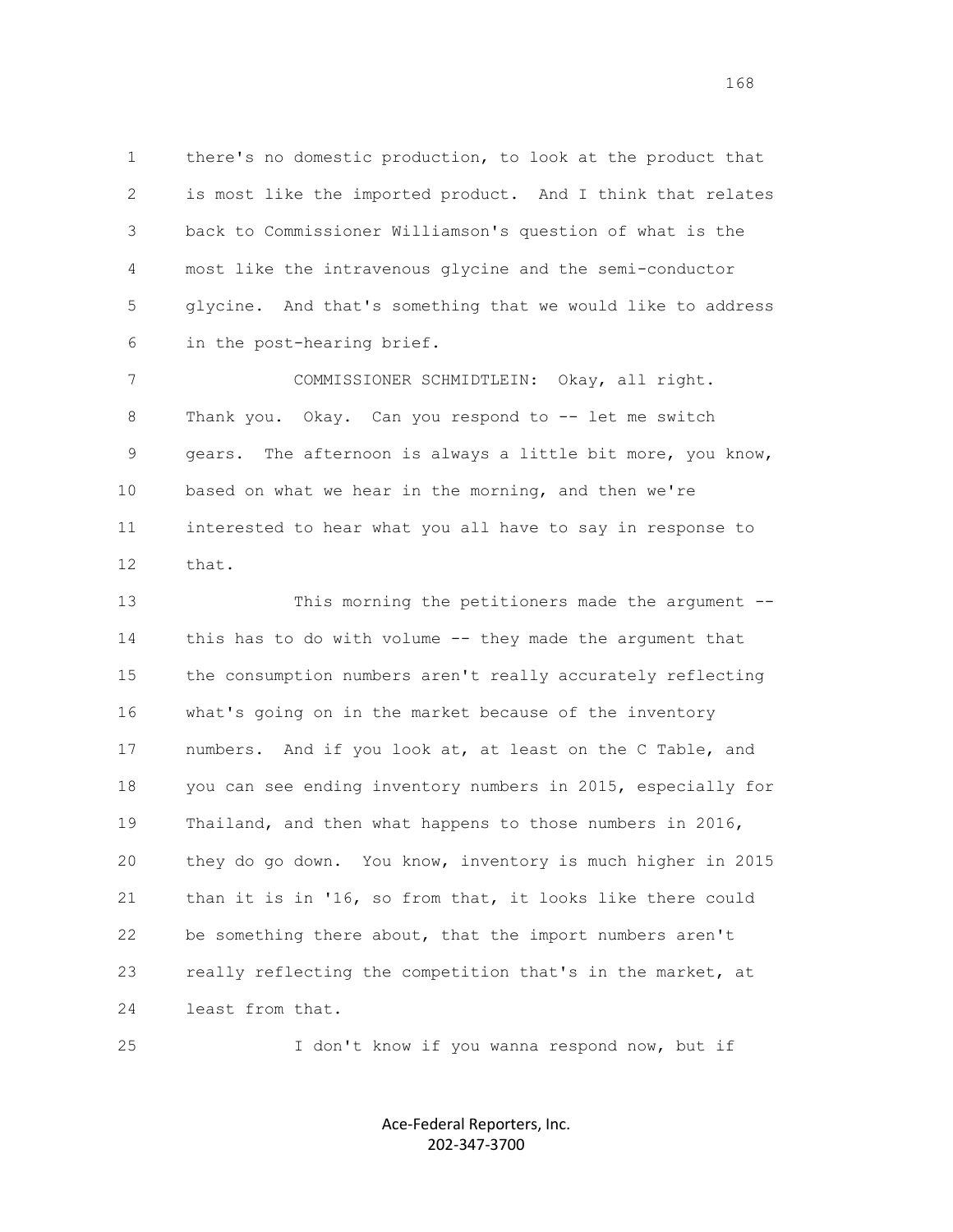1 you'd like to, go ahead, or else you can do it in the 2 post-hearing. You know, what is your response to that 3 argument that we ought to be taking that into account and 4 looking at the shifts in market share?

 5 MS. LEVINSON: Commissioner, it's definitely an 6 argument that I wanna respond to, but I would prefer to do 7 it in the post-hearing brief, because I need to study those 8 figures, have them in front of me.

9 COMMISSIONER SCHMIDTLEIN: Okay. All right. 10 Let's move on then to the pricing data. And, in cases where 11 the argument is presented that the U.S. industry can't 12 supply the entire market which here is true, although they 13 do have excess capacity during each year of the POI, the 14 question that always seems to come up, especially when you 15 see underselling on the record, is why are the subject 16 imports underselling the U.S. prices, if they're being 17 pulled into the market?

18 So, in a normal market dynamic, if there is a 19 demand -- because they can't get the product anywhere else 20 because it's not being supplied in enough quantity by other 21 producers, you wouldn't--at least I wouldn't think you would 22 see them underselling, they could charge more. So do you 23 have an answer for that? Like, why do we see so much 24 underselling, given your argument that subject imports are 25 being pulled into the market due to the supply problem with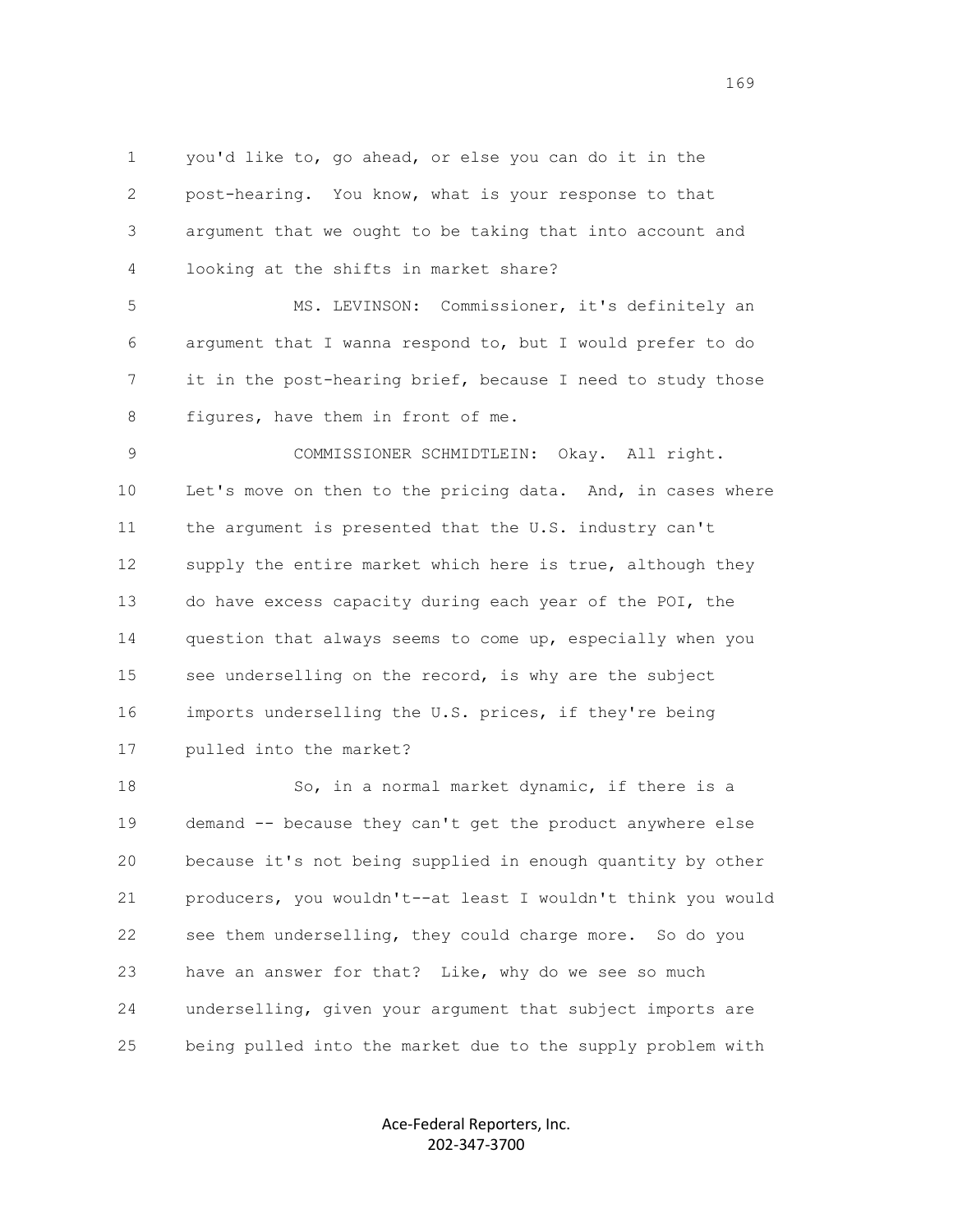1 U.S. producers? Or the alleged supply problem.

| $\mathbf{2}$ | MS. LEVINSON: Well, I don't have an answer to                |
|--------------|--------------------------------------------------------------|
| 3            | your question, but I think it's a fair observation and I     |
| 4            | would like to add that, when you look at the pricing data    |
| 5            | for pharmaceutical-grade products and for some of the        |
| 6            | technical-grade products, you see that the Japanese actually |
| 7            | had -- I think it was eight out of eight orders of           |
| 8            | overselling rather than underselling. So there is evidence   |
| 9            | in the record of overselling, as well as underselling.       |
| 10           | COMMISSIONER SCHMIDTLEIN:<br>Mm-hmm. And do you              |
| 11           | think that that's because the pharmaceutical-grade product,  |
| 12           | in terms of its price, isn't really affected by USB product? |
| 13           | Or technical --                                              |
| 14           | MS. LEVINSON: Well I think it's because the IV               |
| 15           | glycine and the semi-conductor glycine really are separate   |
| 16           | like products and that's why one of the criteria of separate |
| 17           | like product is pricing.                                     |
| 18           |                                                              |
|              | COMMISSIONER SCHMIDTLEIN: So, okay. So then,                 |
| 19           | and in that pharmaceutical-grade product, you know, you see  |
| 20           | prices maintaining -- they're fairly stable over the POI.    |
| 21           | In fact, you know, they go up a little bit, but that's not   |
| 22           | what we see with the other two products. So can you speak    |
| 23           | to why are prices going down? And especially in 2017 with    |
| 24           | regard to these two products? 2 and 3.                       |

Ace-Federal Reporters, Inc. 202-347-3700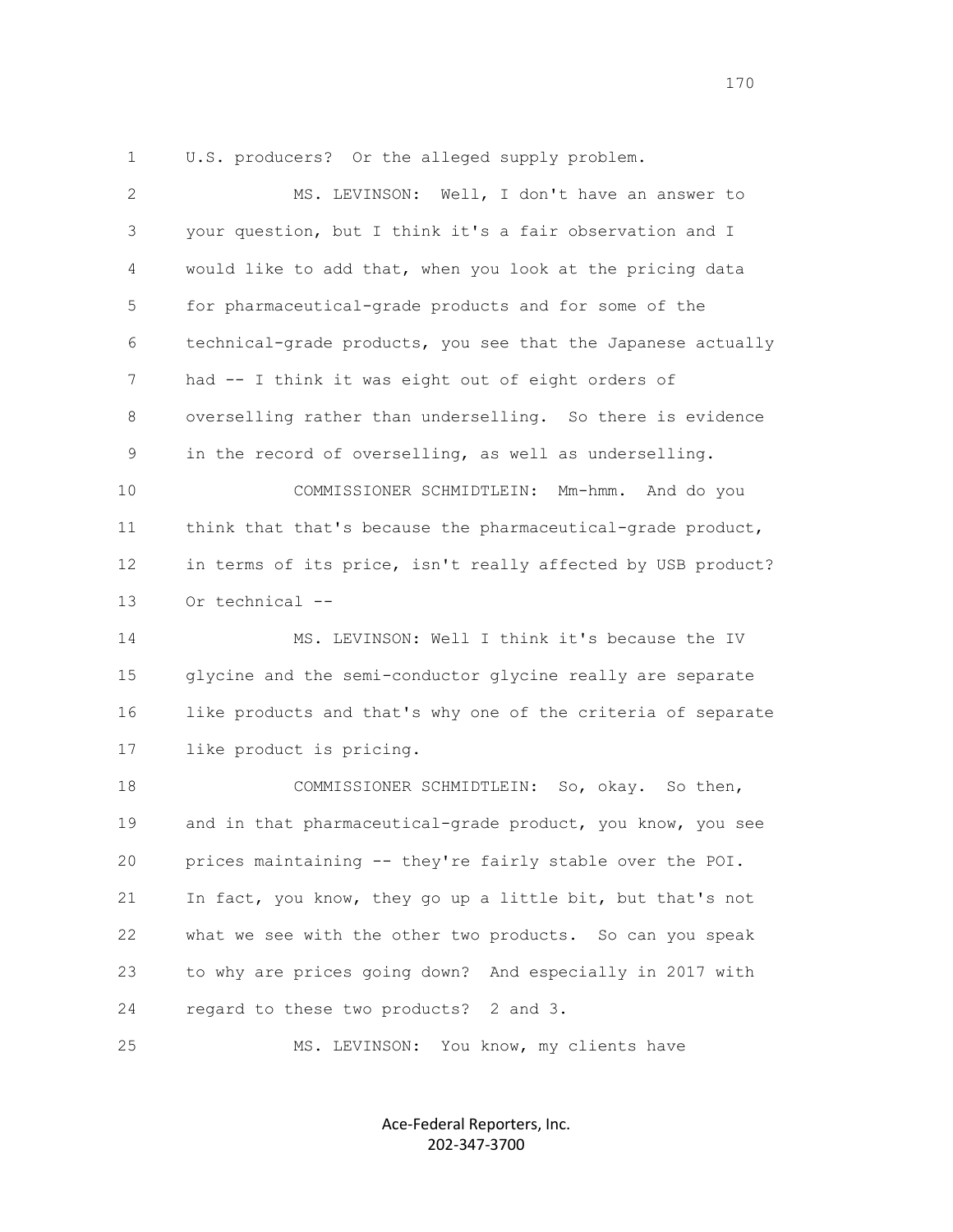1 complained to me in a great deal about 2017 and pricing in 2 2017, and the explanation that I've received is, in 2017 is 3 when Nutrin from Thailand really entered into the market in 4 large volumes. And Nutrin brought those prices down, the 5 presence of Nutrin. And that's why you didn't see prices 6 decreasing in '15 and '16, but you did in '17, which is the 7 point you made this morning.

 8 COMMISSIONER SCHMIDTLEIN: Okay. So, I guess, if 9 then the Commission were, you know, putting aside the delay 10 in the Commerce Department's final determination and the 11 impact of that, then would you concede that if we ended up 12 cumulating all four countries, that you've got price 13 depression here?

 14 MS. LEVINSON: It is my hope that you will not 15 cumulate all countries. And in that regard, I'd like to 16 address one of your questions from this morning -- 17 COMMISSIONER SCHMIDTLEIN: Okay.

18 MS. LEVINSON: -- and that specifically with 19 respect to Thailand, it's my belief that if you do a 20 statutory analysis, the statute does not contemplate the ITC 21 making a final injury determination because the Department 22 of Commerce has made a final determination. I think it is 23 inherent in the entire scheme that you have to have evidence 24 of dumping before you look to final injury determination. 25 Now this morning, I thought you asked a very good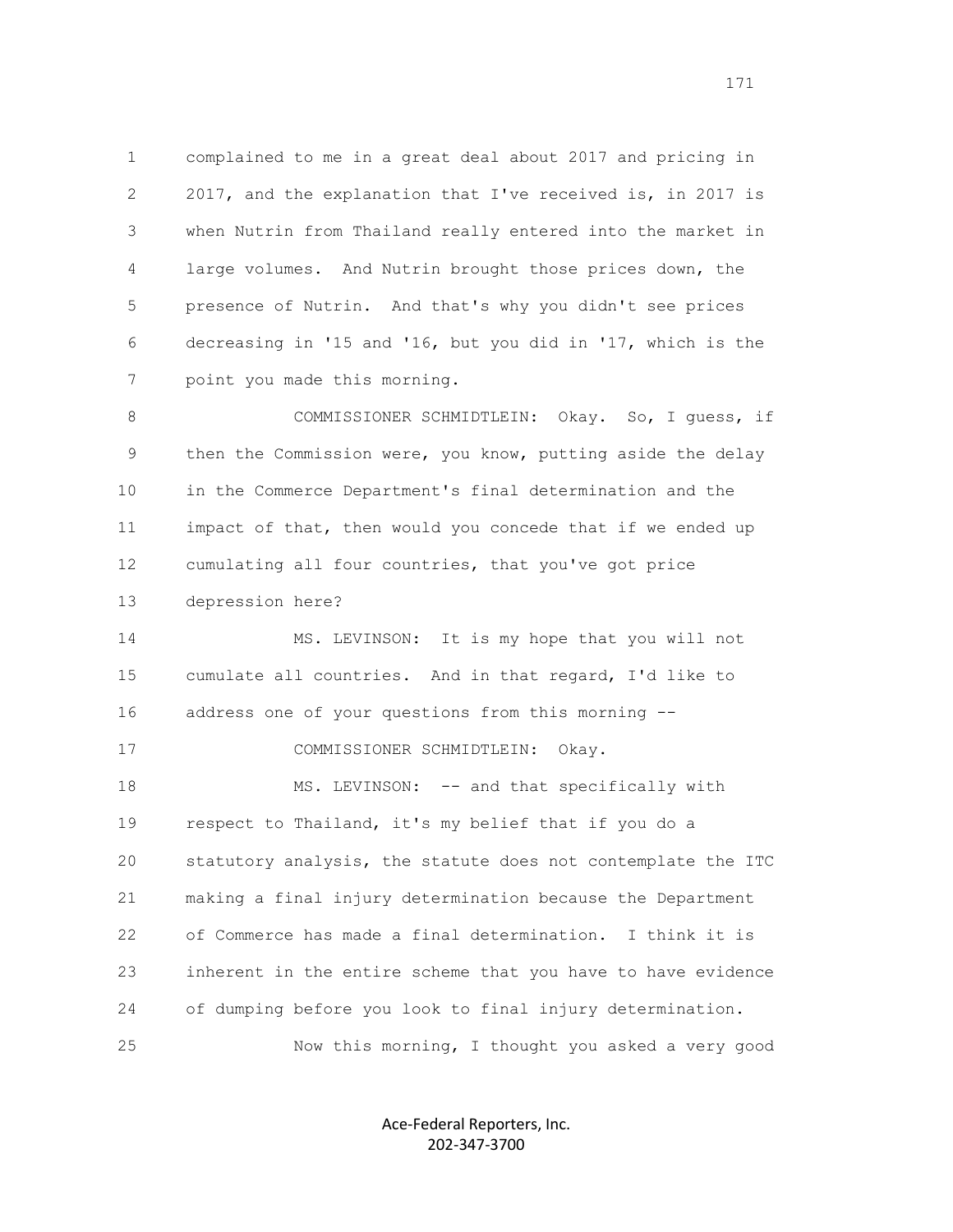1 question and that was, "Well, what about cases in which the 2 Department of Commerce schedule is somewhat straddled, so 3 that some countries go first, and there's a determination by 4 Commerce," and in those instances, and I believe you were 5 able to cite some, the ITC does actually cumulate.

 6 Those are very different because I need to remind 7 the entire Commission that the Department of Commerce has 8 not found any evidence with respect to dumping from Thailand 9 whatsoever. Because in the preliminary determination, the 10 results were de minimus. And that distinguishes this case 11 from any other cases in which there is at least a 12 preliminary determination of dumping.

 13 COMMISSIONER SCHMIDTLEIN: Yeah, and you're right 14 about that. The general counsel's office, I talked to them 15 about that at lunch or right at the break, so yeah, you are 16 correct about that. That is a distinguishing factor from 17 large-diameter welded pipe, which is the case I mentioned 18 earlier. Okay.

 19 My last question has to do with the confirmed 20 lost sales that we have on the record. And basically, you 21 know, there's a, I'd say there's a fair amount--I think it 22 was 15 purchasers, this isn't confidential--15 purchasers 23 with 5.2 million pounds confirmed as lost sales. Does this 24 support an affirmative?

25 And if I read the table correctly at Page V-22,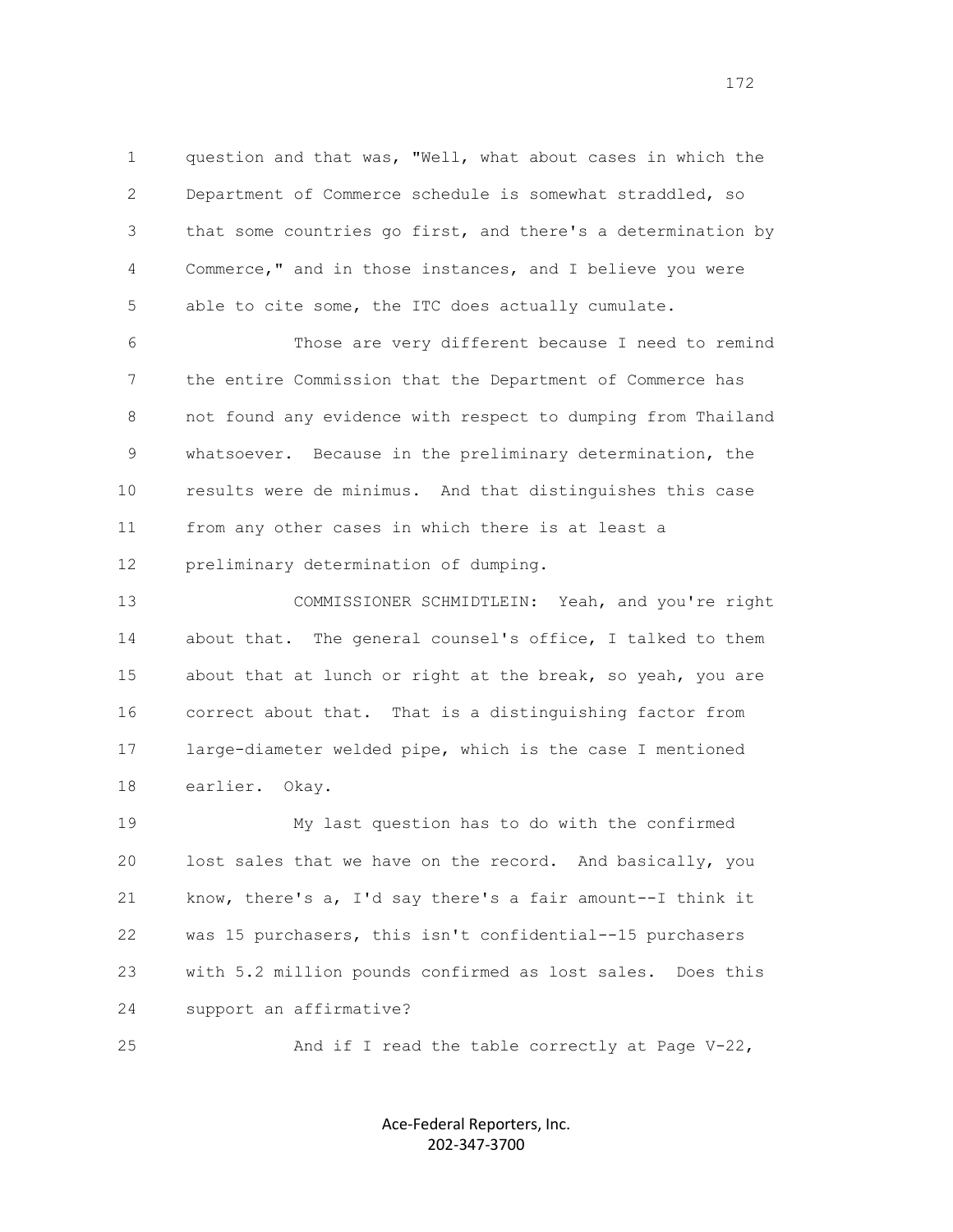1 it looks like that does not include quantity of subject 2 purchased from Thailand, that that is just China, India, 3 Japan, the 5.2 million. I was a little bit confused by this 4 Table V-10 versus Table V-9.

 5 MR. STOEL: Commissioner Schmidtlein. Jonathan 6 Stoel for the record. Obviously, we'll deal with the 7 specific lost sales in the post-hearing, but I would say 8 that we were confused this morning by petitioners' argument. 9 On the one hand, they seemed to be saying they had capacity 10 available and that they needed to sell at high volumes. But 11 then, they also were saying that customers were coming to 12 them and asking to purchase and they were unable to meet 13 those purchases.

 14 And then you've heard from my client, Nestle 15 Purina, you heard from the gentleman in the back, you've 16 heard from others throughout this proceeding, that customers 17 have been coming to them and wanting to buy and they can't 18 get supply. So you can't have both. You can't be saying, 19 "We need volume, that's the key to our business," and then 20 you're saying, but actually, when our suppliers come to us 21 and say we want to buy from you, you can't do it. Those 22 two things cannot be corroborated.

 23 So I'm not -- we'll look at the specific lost 24 sales, but if anything, it's lost sales from the perspective 25 of the purchasers. We've been saying throughout the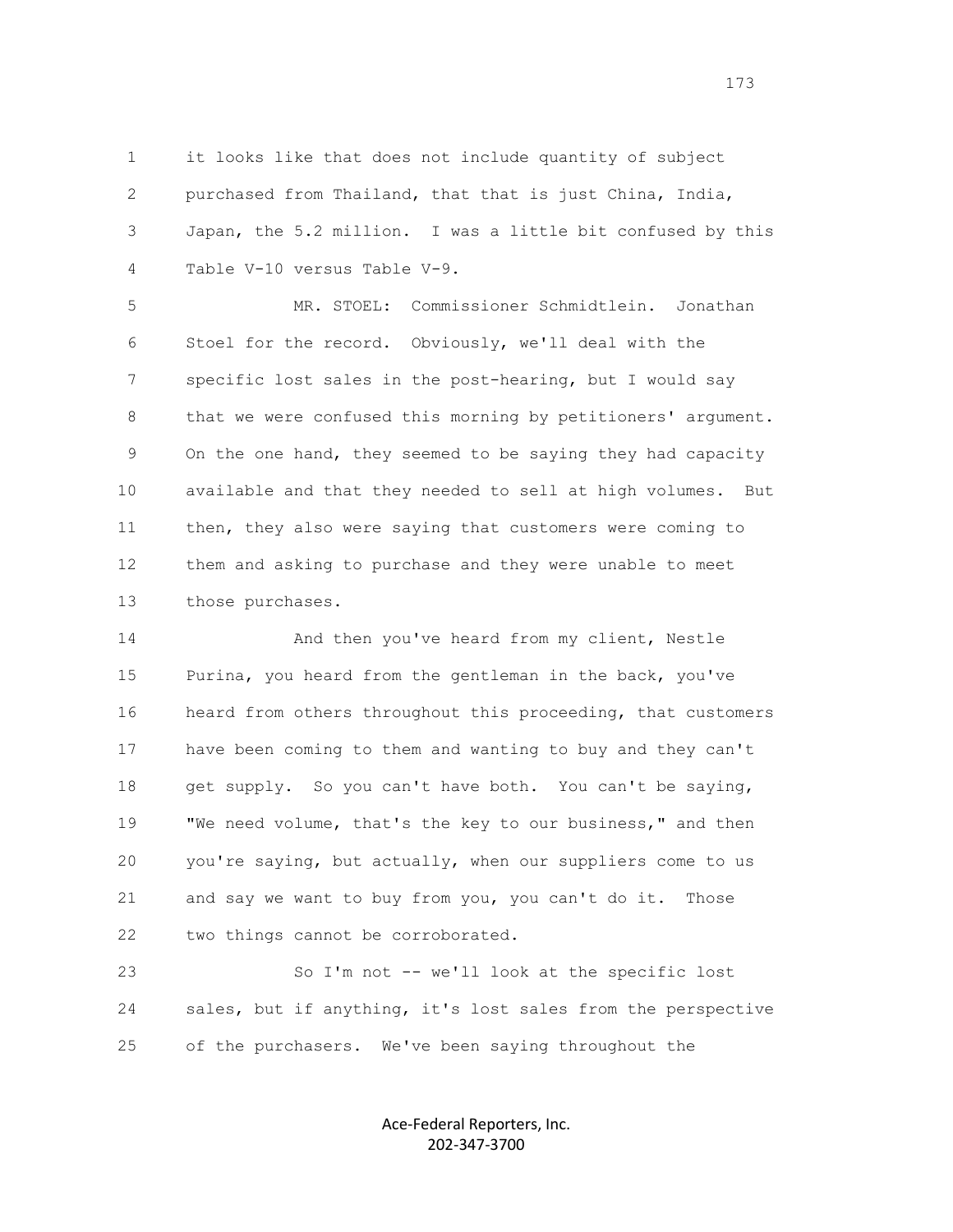1 testimonies, throughout our briefs, and it's on your record 2 repeatedly, both in 2007 and today, that customers are 3 coming to them wanting to buy, and they're not giving them 4 what they want. That seems to be the reverse of a lost sale 5 to me. 6 COMMISSIONER SCHMIDTLEIN: Okay, all right. My 7 time is up for this round. 8 CHAIRMAN JOHANSON: Commissioner Kearns. 9 COMMISSIONER KEARNS: Thank you. Thank you to 10 all the witnesses for appearing here today, especially those 11 who traveled all the way from Japan. Appreciate your 12 testimony.

 13 So I guess I'll start -- I'm really struggling 14 with what I see as sort of your theory of the case here. I 15 mean what I'm hearing you all say is that Japan produces 16 this niche, these high-end products for sale in the United 17 States. And they're either not made at all by U.S. 18 producers or there's just not much competition there. 19 But what I'm seeing is a number of things. 20 First, if you look at our C table, Japan is the largest 21 source of imports of any country. That doesn't sound niche 22 to me. And if you look at our pricing data, first, the 23 Pricing 2, you sell plenty of USP-grade, so that's neither 24 the semi-conductor stuff, nor, as I understand it, the IV 25 stuff. Like, a lot of that.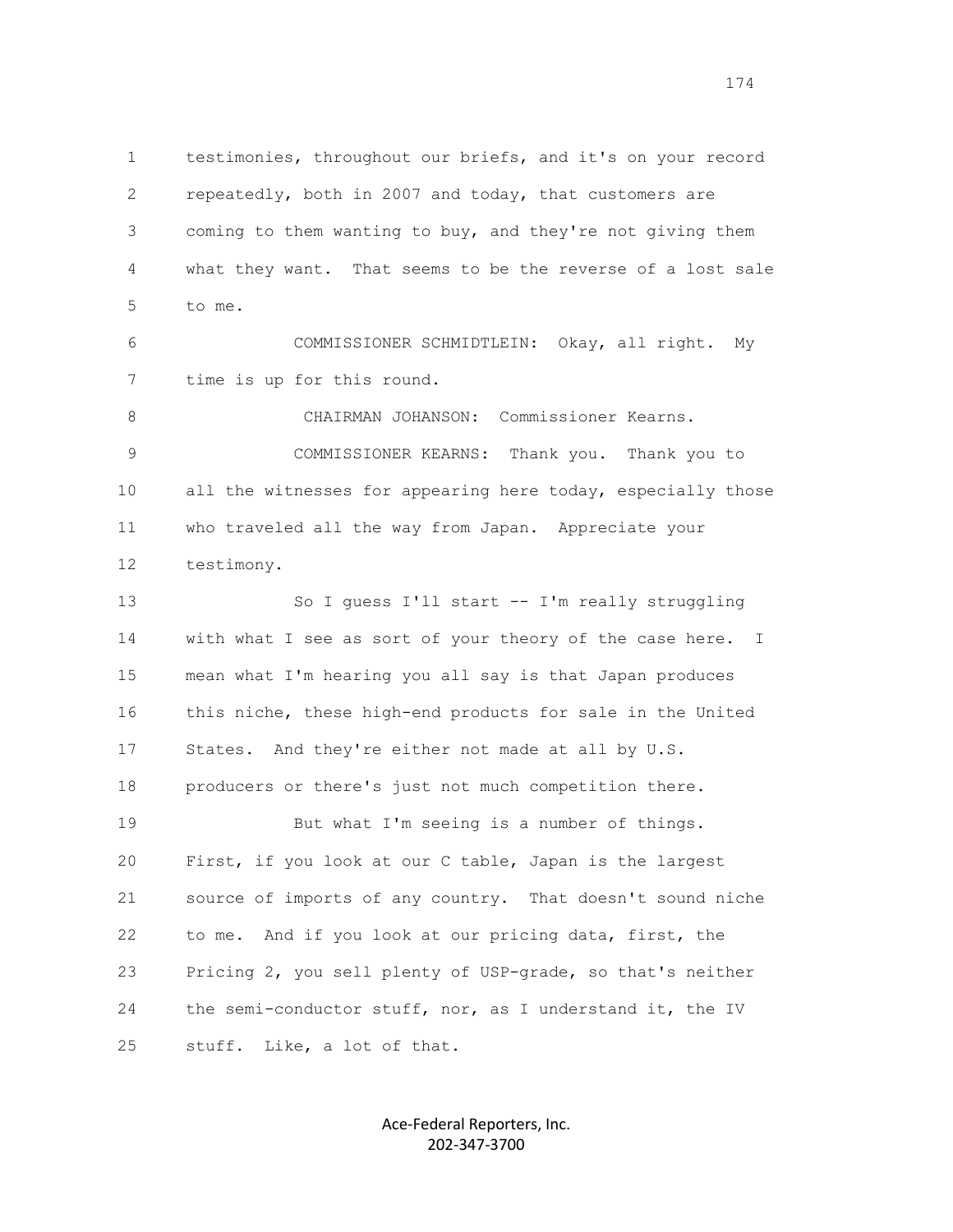1 3, if you look at the pharmaceutical-grade 2 pricing data, it's not showing a lot of imports of that from 3 Japan. I'm putting it pretty mildly, I'd say. 4, if you 4 look at the technical-grade, so that's Product 3, I believe, 5 the prices don't look to me like this is just the high-end 6 semi-conductor glycine and that it's a totally different 7 product. That's not at all what I'm seeing there. 8 And then also you say that there is no 9 U.S.-produced dual-certified product, but if you look on 10 Page IV-16, which is Table IV-6, that's not what our data 11 show. Our data shows quite a bit of dual-certified. And 12 then finally, if you look at our Table IV-5 on Page IV-14, 13 you see, I think, plenty of U.S. production in all the 14 categories and even relative to Japanese, you see plenty of 15 product across the board there. So can you help me 16 understand what I'm missing here? 17 MR. STOEL: Commissioner Kearns, Jonathan Stoel 18 for the record. I'll start, and I'm sure my other 19 colleagues would like to weigh in. I think I'd like to 20 start off with actually where you are, which is, we firmly 21 believe that Japanese imports need to be treated separately. 22 And I would take from your question that you seem to be also 23 looking at Japan by itself. 24 And we very much agree with that for the reasons

25 I presented in my testimony. We believe that Japanese

Ace-Federal Reporters, Inc. 202-347-3700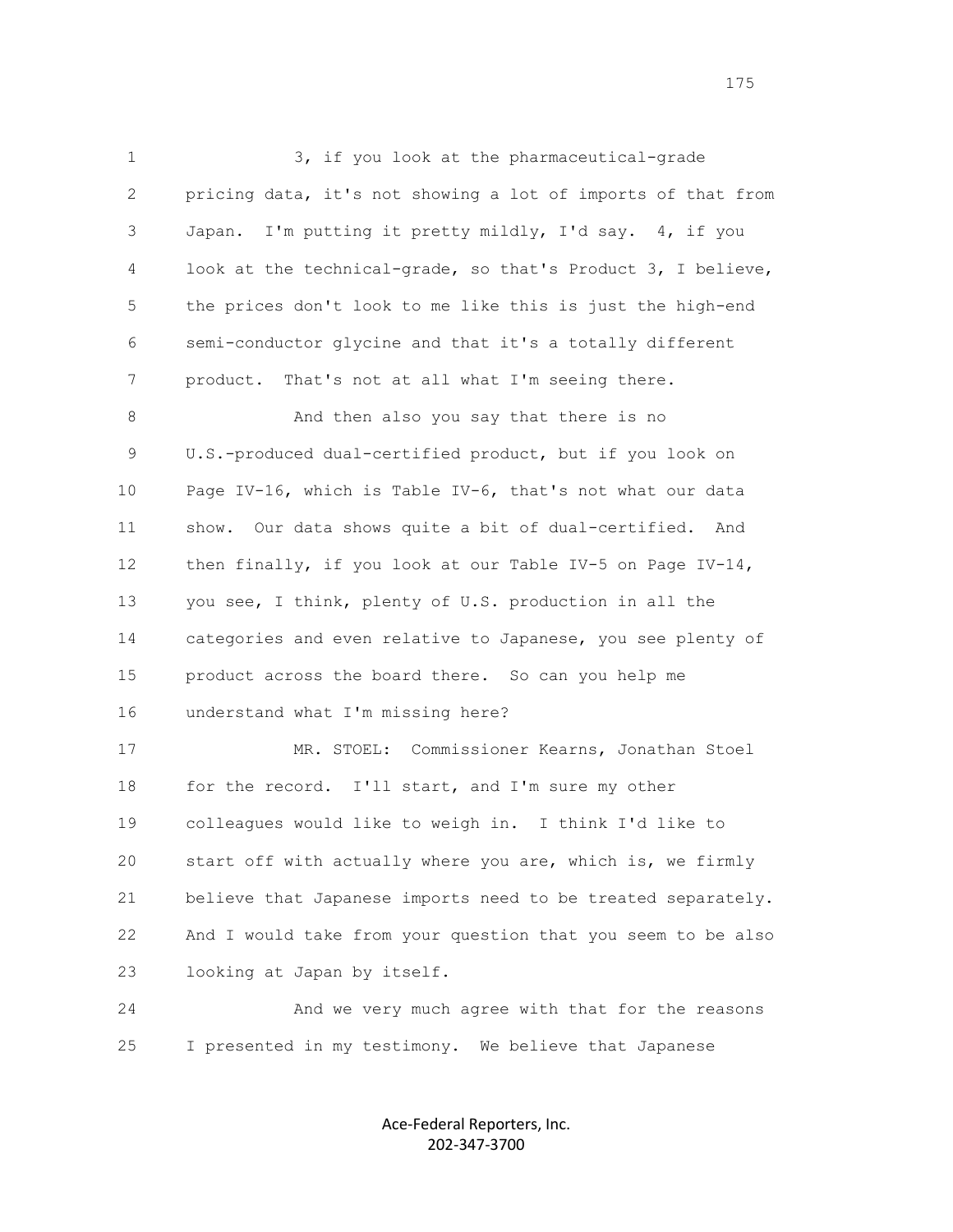1 imports are competing differently in the market and ought to 2 be decumulated. That's for a number of reasons ranging from 3 a WTO case that you implemented to the fact that China had 4 an AD order which caused it to be different, to a number of 5 things.

 6 In terms of the specific issue that you're 7 raising now, which I think is the quality of Japanese 8 product, I would actually commend you to the presentation 9 this morning to the Slide 4 that Dan Klett presented. And 10 the reason why it struck me was, if you look at purity, 11 which is one of the most important things, especially to my 12 colleague to my right, Mr. Lish and to Mr. Kreiter, you'll 13 see that Japan has always been considered to be comparable 14 with the United States or to be superior. And so the point 15 is that Japanese product, when you look at all the other 16 products in the market, is considered to be a superior 17 product on the whole.

 18 Now, it's true that these two products for the 19 reasons I explained to Commissioner Williamson and you've 20 asked us the good questions about the questionnaires, 21 clearly, those two products are fairly niche. In terms of 22 our broader case, I would commend you, as I think 23 Commissioner Schmidtlein was walking through this morning, 24 to the C-table, and obviously we can't get into the 25 confidential information, but I do think the trends for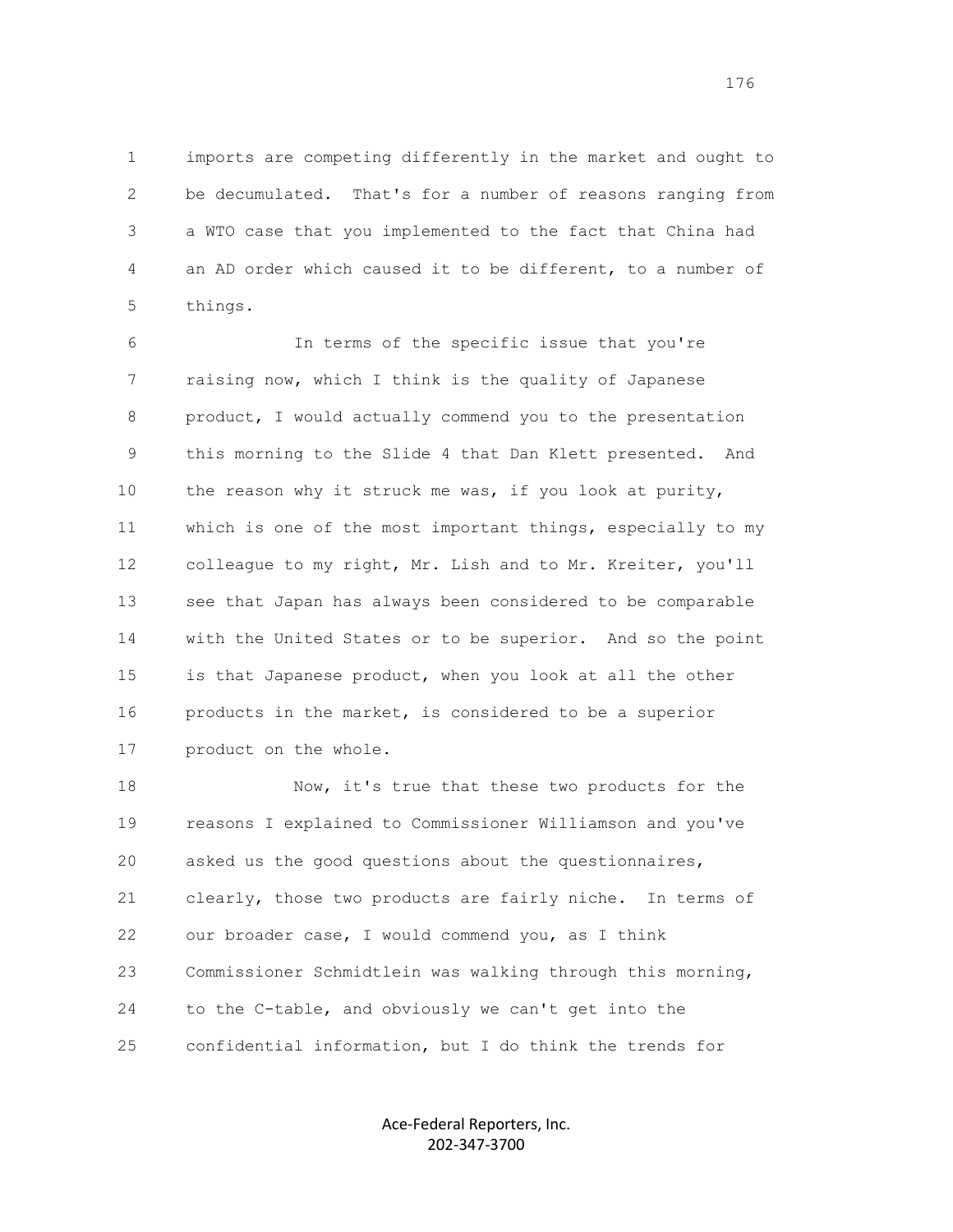1 Japan are pretty telling. Japan starts off at a high, 2 6,000, right. And then, what does it do? It actually goes 3 down over the POI.

 4 So it's not taking market share, it's not going 5 up, compared to where it started off at the beginning. It's 6 true that its pricing does decline moderately. But actually 7 goes up in 2016 and I think, as my colleague, Ms. Levinson, 8 has said, I think, without getting into confidential 9 information, we all believe that another subject country was 10 the one who was primarily leading the pricing throughout 11 this period.

 12 So in terms of our theory of the case, we think 13 Japanese products are competing uniquely in the domestic 14 market and that, therefore, they should be decumulated, and 15 we think that Japan product by itself is not causing injury 16 to the domestic industry.

 17 COMMISSIONER KEARNS: Okay. And don't get your 18 hopes up too much on the way I'm looking at cumulation. I'm 19 just trying to understand how you all are approaching this. 20 And so I'm teeing off of that. Does someone else wanna 21 comment?

 22 MR. LISH: Commissioner Kearns, your comment 23 about dual-certified product, it is easy to research and see 24 that multiple, both Chattem and GEO, both have a USDMF. 25 Only one of them is actually used by the U.S. manufacturer

> Ace-Federal Reporters, Inc. 202-347-3700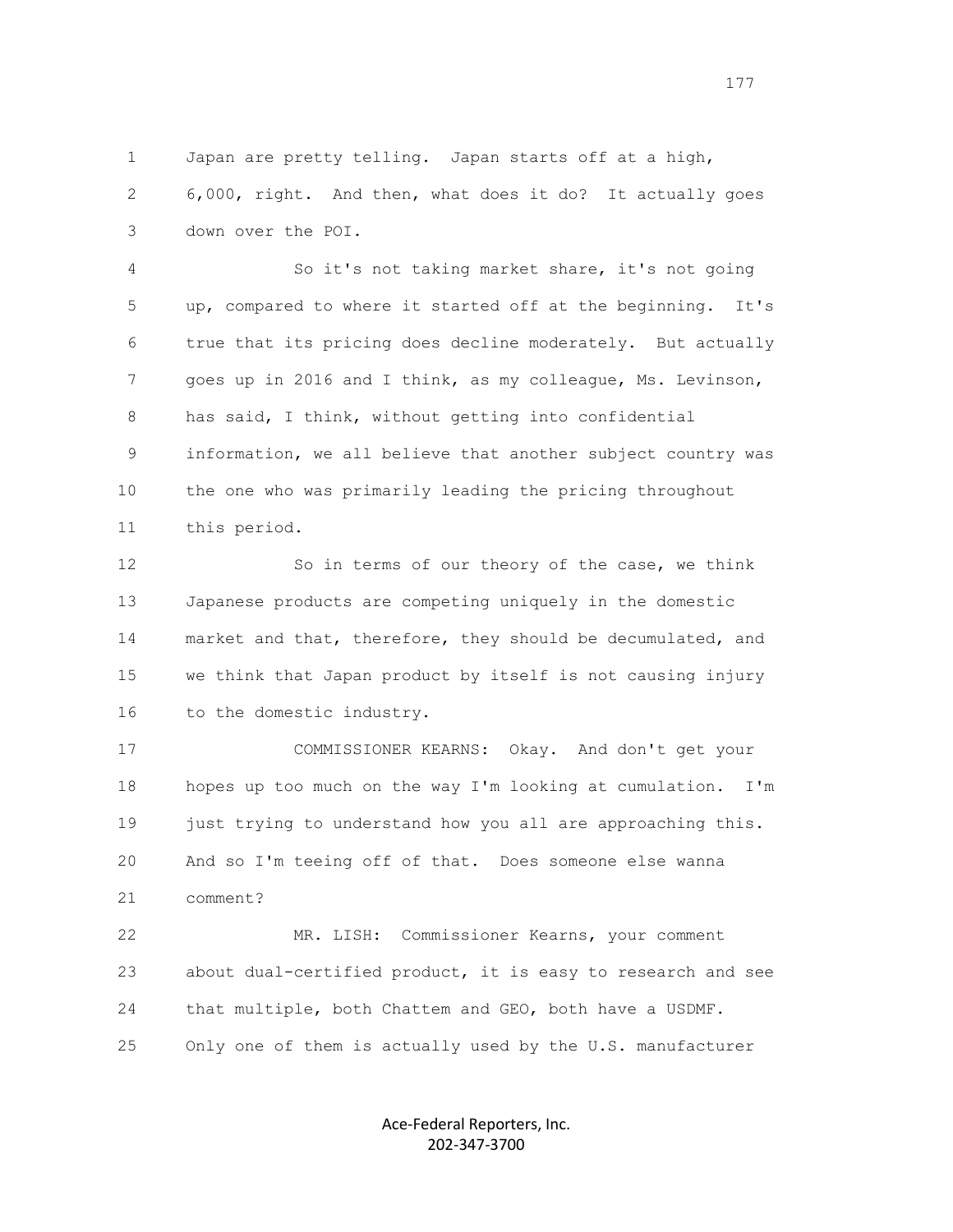1 for IV solutions. And I know that was stated today that GEO 2 has a CEP. But a CEP means it can be used as a API, but it 3 does not mean it can be used in an IV-grade product. So 4 neither one, GEO or Chattem, can supply U.S. and EU with 5 those certifications only.

 6 COMMISSIONER KEARNS: Can you just, I'm sorry, 7 can you just -- Because I'm seeing here FDA and 8 EDQM-certified, and there appears to be plenty that's both. 9 But you're saying there's a different certification for the 10 IV-grade?

 11 MR. LISH: Yeah, so the process is, once you have 12 either a CEP that's been approved by EDQM, or you have a 13 U.S. Drug Master file that's approved by the FDA, it still 14 has to be submitted by the end-user, the IV manufacturer to 15 both EDQM and to USDMF as a new drug or an amended new drug 16 application. Neither GEO or Chattem are used both in U.S. 17 or EU.

 18 COMMISSIONER KEARNS: So is that just because 19 they haven't found customers that will purchase their 20 product and go through the regulatory process on their 21 behalf; is that sort of the gist?

 22 MR. LISH: That is part of it. And we can do it 23 in a post-hearing brief, but one of them has an impurity 24 issue that would not be able to be used by Europe.

25 COMMISSIONER KEARNS: Even though they were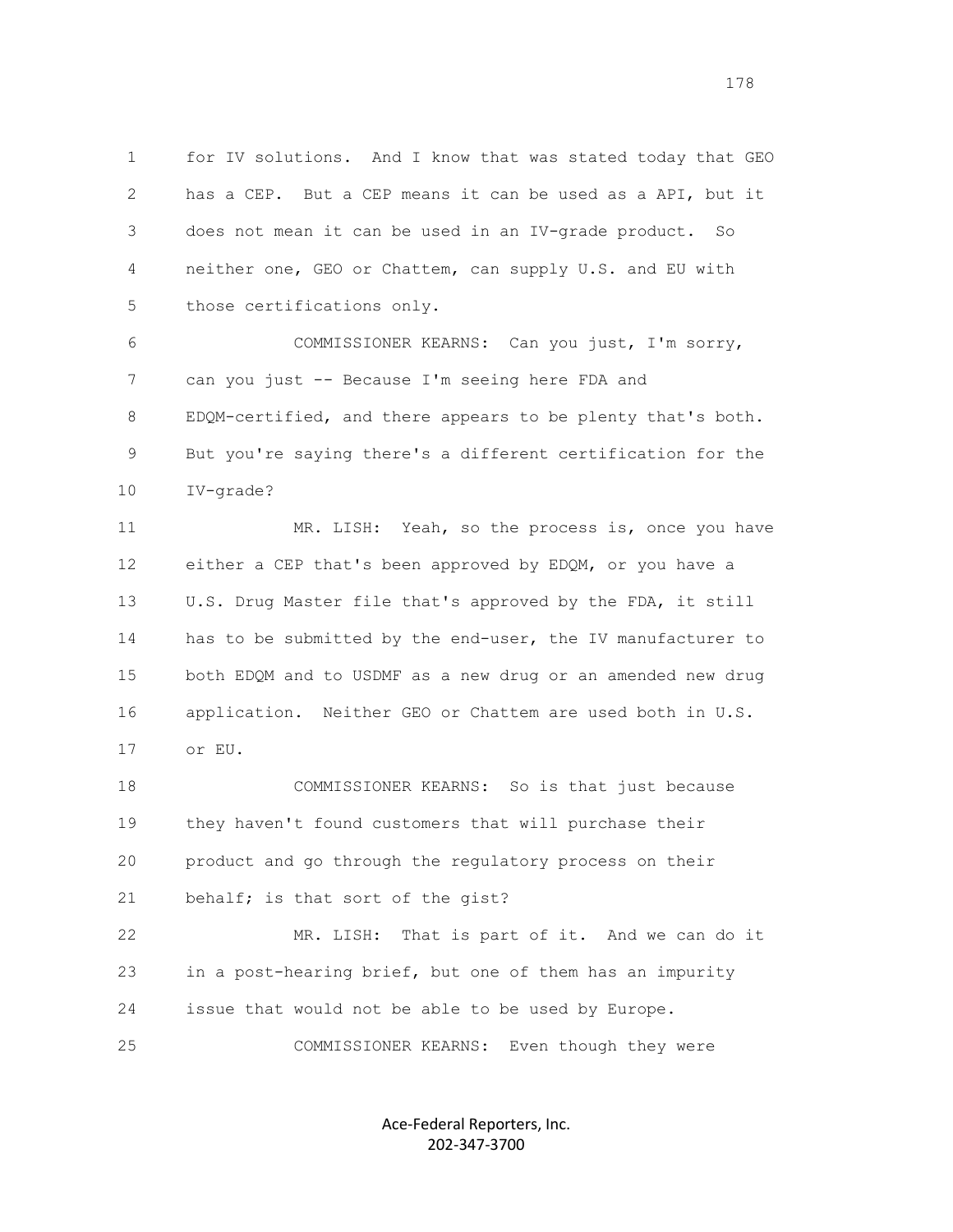1 certified directly themselves?

| 2  | MR. LISH: Yeah, so CEP, the IV group, as I                  |
|----|-------------------------------------------------------------|
| 3  | mentioned before, has limits on the amount of metal         |
| 4  | catalysts such as aluminum and the FDA implemented that     |
| 5  | close to the year 2000. EU did not follow suit until a      |
| 6  | couple of years ago, but EU has now adopted and added       |
| 7  | additional elementals that are very difficult for the U.S.  |
| 8  | manufacturers to meet. So CEP doesn't look at that          |
| 9  | specification. CEP is just a grade less than use in IV, if  |
| 10 | that makes sense.                                           |
| 11 | COMMISSIONER KEARNS: But they're still certified            |
| 12 | through the EU? Even though the EU now has taken on this    |
| 13 | new specification.                                          |
| 14 | Yeah, so to get a CEP approved through<br>MR. LISH:         |
| 15 | a dossier in EU, you don't have to show the elemental       |
| 16 | impurity levels. It is only about the process and kind of   |
| 17 | like a USP spec. So CEP means that you can meet the EP      |
| 18 | spec, the European Pharmacopoeia, very similar to the U.S.  |
| 19 | Pharmacopoeia, USP. But when you're an IV manufacturer, you |
| 20 | need a USP-plus, a high ultra-purity, and you need the same |
| 21 | for EU. So CEP doesn't automatically make you qualified to  |
| 22 | be IV-grade.                                                |
| 23 | COMMISSIONER KEARNS: Okay. I'm gonna chew on                |
| 24 | that for a while. Thank you. Okay. So switching subjects    |
| 25 | I guess, going to the issue -- I know you all<br>here.      |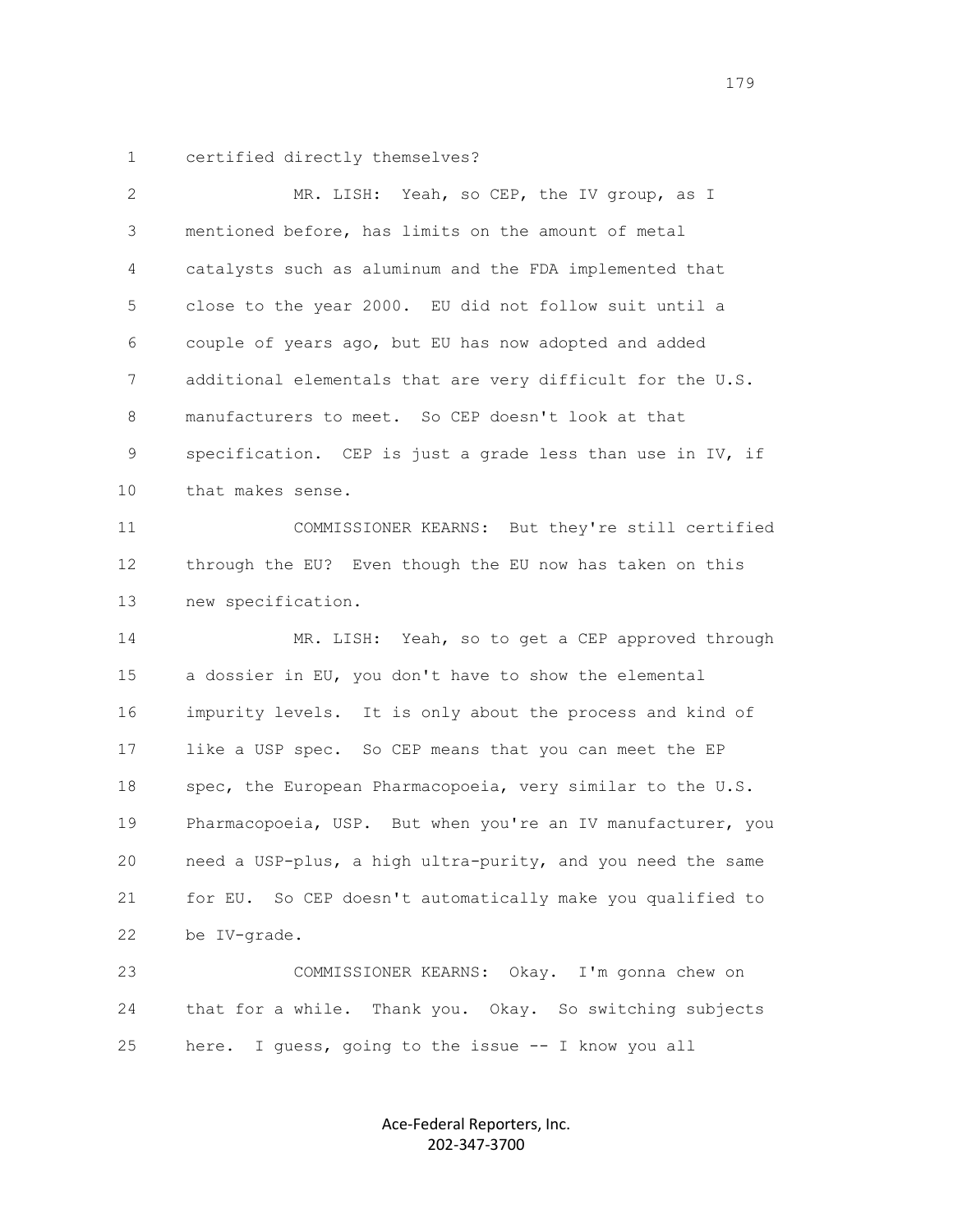1 represent, mostly the Japanese respondents, although I guess 2 we also have Purina here, but can somebody speak to the 3 issue of imports from Thailand, the CVP proceedings. Do any 4 respondents have a view of petitioners' request that the 5 Commission consider its high imports as imports from China 6 based in large part on CVP's interim measures finding in 7 February?

8 MS. LEVINSON: This is Liz Levinson. Our view is 9 that the -- I don't agree with David Schwartz in a lot of 10 things, but I'd agreed with him on this, is that the ITC's 11 final vote should be postponed. But short of that, I think 12 that the imports from Thailand, if they're in fact Chinese 13 imports, stem from a previous anti-dumping duty order, which 14 goes back to, I think 2008 or even longer than that.

 15 And it's not before the Commission now. The case 16 that's before the Commission now for China is a 17 countervailing duty case only. It's not an antidumping duty 18 case. I would say that the imports from Thailand, if 19 they're not Thai, they should be disregarded.

 20 COMMISSIONER KEARNS: Okay. But does that mean 21 you believe that they aren't being subsidized? I mean there 22 is an active CVD investigation going on on imports from 23 China. Which presumably, if, as you said, if we assume that 24 these imports from Thailand are actually Chinese, wouldn't 25 they be subject to that same investigation?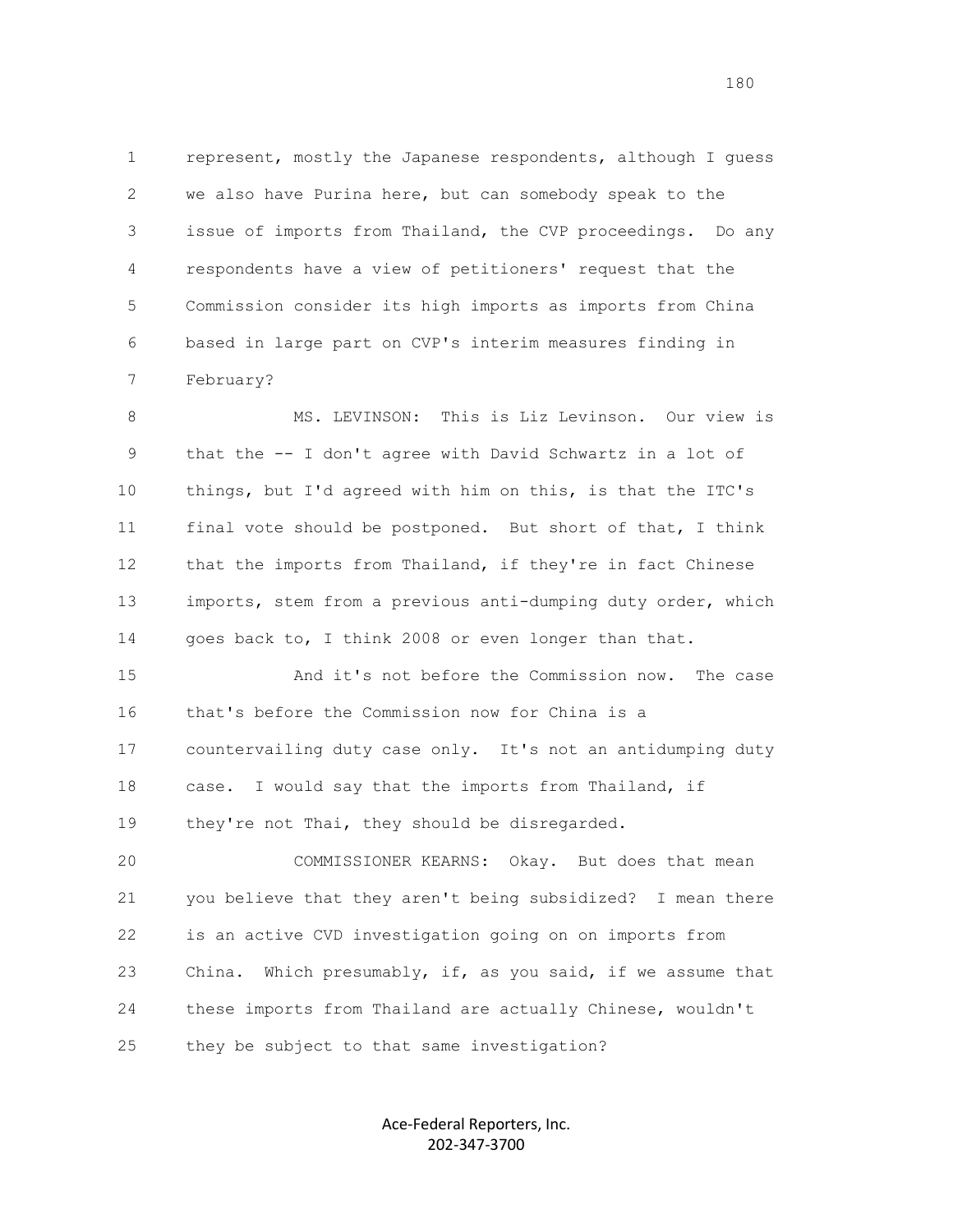1 MS. LEVINSON: This is Liz Levinson. I think we 2 don't know. We just don't know. Because there's too much 3 uncertainty surrounds this issue. We don't know if these 4 are products of China or products of Thailand, and I don't 5 think the Commission should be in a position of assuming one 6 way or the other. I think that the Department of Commerce 7 hasn't made its decision yet, and so the International Trade 8 Commission should refrain from making any decision in the 9 absence of a determination from Commerce, which is what is 10 contemplated by the statute. 11 COMMISSIONER KEARNS: Okay, thank you. And so, 12 just to finish my thought here, given that my time's 13 expired, so your view is we should postpone our decision 14 with respect just to Thailand or all countries? 15 MS. LEVINSON: With respect to Thailand. 16 COMMISSIONER KEARNS: Okay. And I don't think I 17 heard Mr. Schwartz say that, but maybe either post-hearing 18 or later today, you can clarify whether or not that's his 19 view. 20 MS. LEVINSON: I may have gotten that wrong. I 21 apologize if I -- 22 COMMISSIONER KEARNS: Wishful thinking. Maybe I 23 don't know. Let's see. Okay, thank you. My time's up. 24 CHAIRMAN JOHANSON: I would like to thank all of 25 you for appearing here, especially those of you who came all

> Ace-Federal Reporters, Inc. 202-347-3700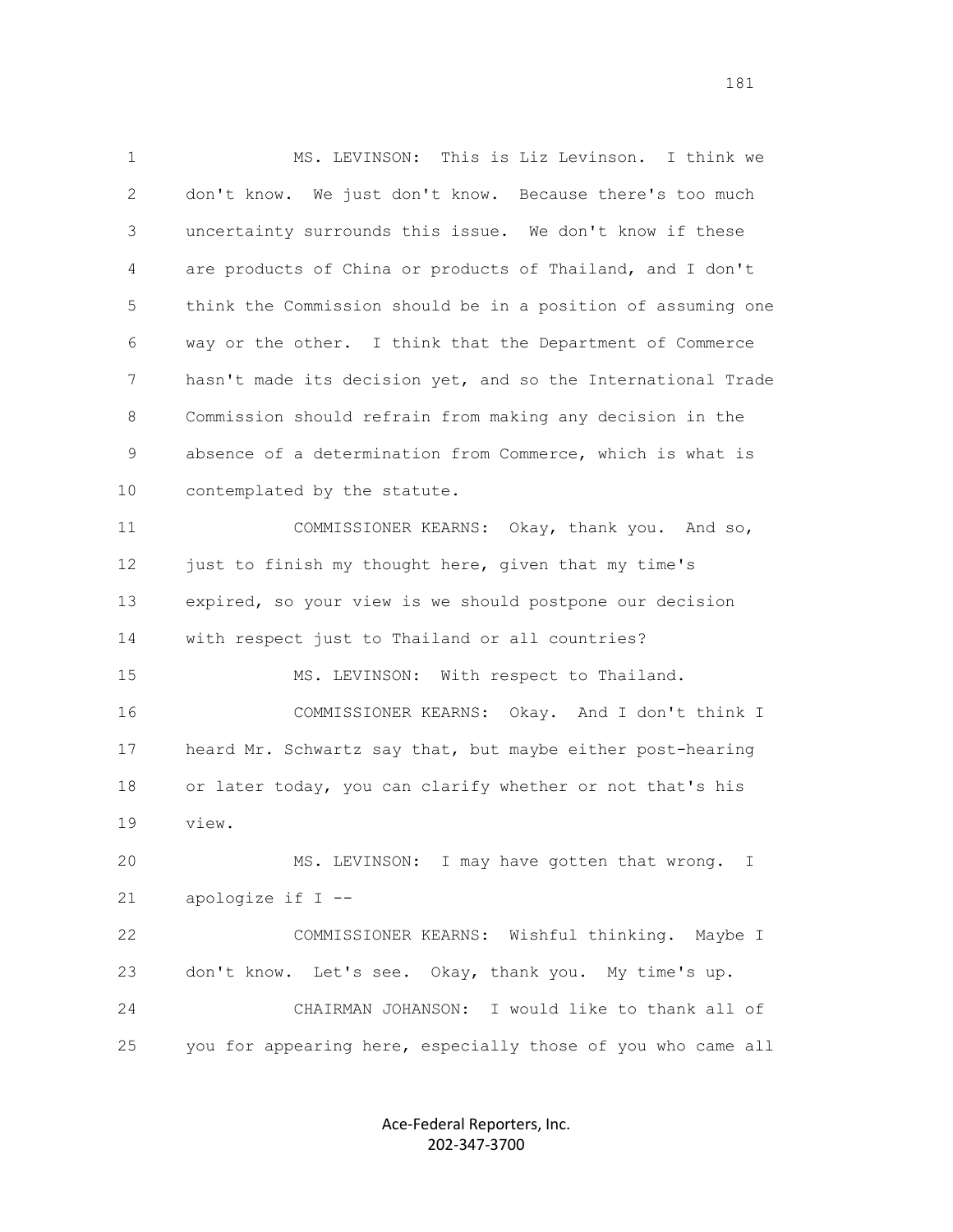1 the way from Japan. We appreciate your appearing at the 2 hearing. On Pages 5 to 10 of Japanese respondents' brief, 3 it is asserted several times that because the specialized 4 products in question are not produced in the United States, 5 that this should compel the Commission not to include some 6 part of the scope in the domestic like product.

 7 To help me when I have to decide this question, 8 I'd ask counsel for post-hearing and today, if possible, to 9 frame these arguments in light of the Commission's 10 discussion of similar arguments that were made in the 11 aluminum extrusions' review of 2017. I will note that Pages 12 12 to 14 of the Commissions' views in that review might be 13 helpful to you all. And this is in Publication, USITC 14 Publication 4677.

 15 MR. STOEL: Mr. Chairman, I think we'll defer and 16 study that particular decision very carefully.

 17 CHAIRMAN JOHANSON: I understand. I didn't 18 expect you all to have that off top of your heads, but if -- 19 MS. LEVINSON: But Commissioner, I'd like to 20 thank you for the specificity with which you gave us. 21 CHAIRMAN JOHANSON: I figured I'd make it a bit 22 easier for you, right? That is an investigation where we 23 spent quite a bit of time looking at a similar type of 24 issue, I believe. Okay, on Page 43 of Japanese respondents' 25 brief, it is argued that the "domestic industry's

> Ace-Federal Reporters, Inc. 202-347-3700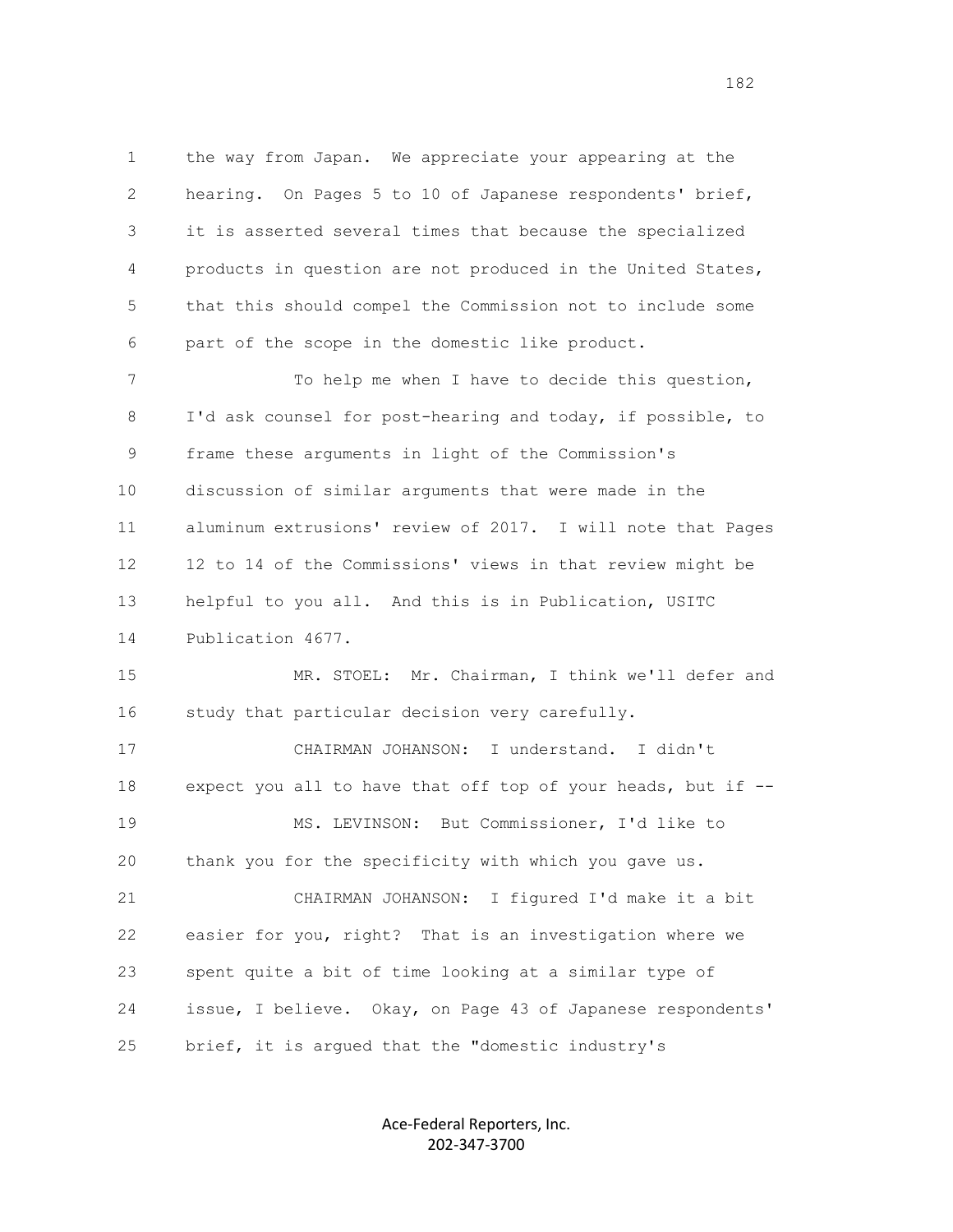1 deteriorating financial condition is self-inflicted." And 2 that is a quote. Could you please go over a list of causes 3 that you provide in this paragraph, such as raw material 4 costs and factory overhead, and further explain how these 5 are self-inflicted by the domestic industry. I couldn't 6 quite make the connection very strongly there.

 7 MS. LEVINSON: Commissioner, this is Liz 8 Levinson. I probably could benefit from having the brief in 9 front of me, but as I recall, there were some real issues 10 about SG&A costs that had inflated out of proportion to what 11 would've been expected. Some of this information is most 12 likely business-proprietary, so I would prefer to address 13 the details in a post-conference brief if that's okay? 14 CHAIRMAN JOHANSON: That would be fine. I look 15 forward to seeing that, Ms. Levinson.

 16 You all spent quite a bit of time talking about 17 the importance of purity levels, but I was wondering, what 18 factors other than purity levels affect quality?

 19 MR. KREITER: This is Paul Kreiter from Fujimi. 20 So we care about the absolute levels of, in our case, for 21 semi-conductor use of metal cations and particulate matter. 22 Any other foreign substances. Probably more important is 23 that every lot has a consistent level. Mainly, businesses 24 set a specification at a certain level, but then all 25 processes when run continuously have a mean value of any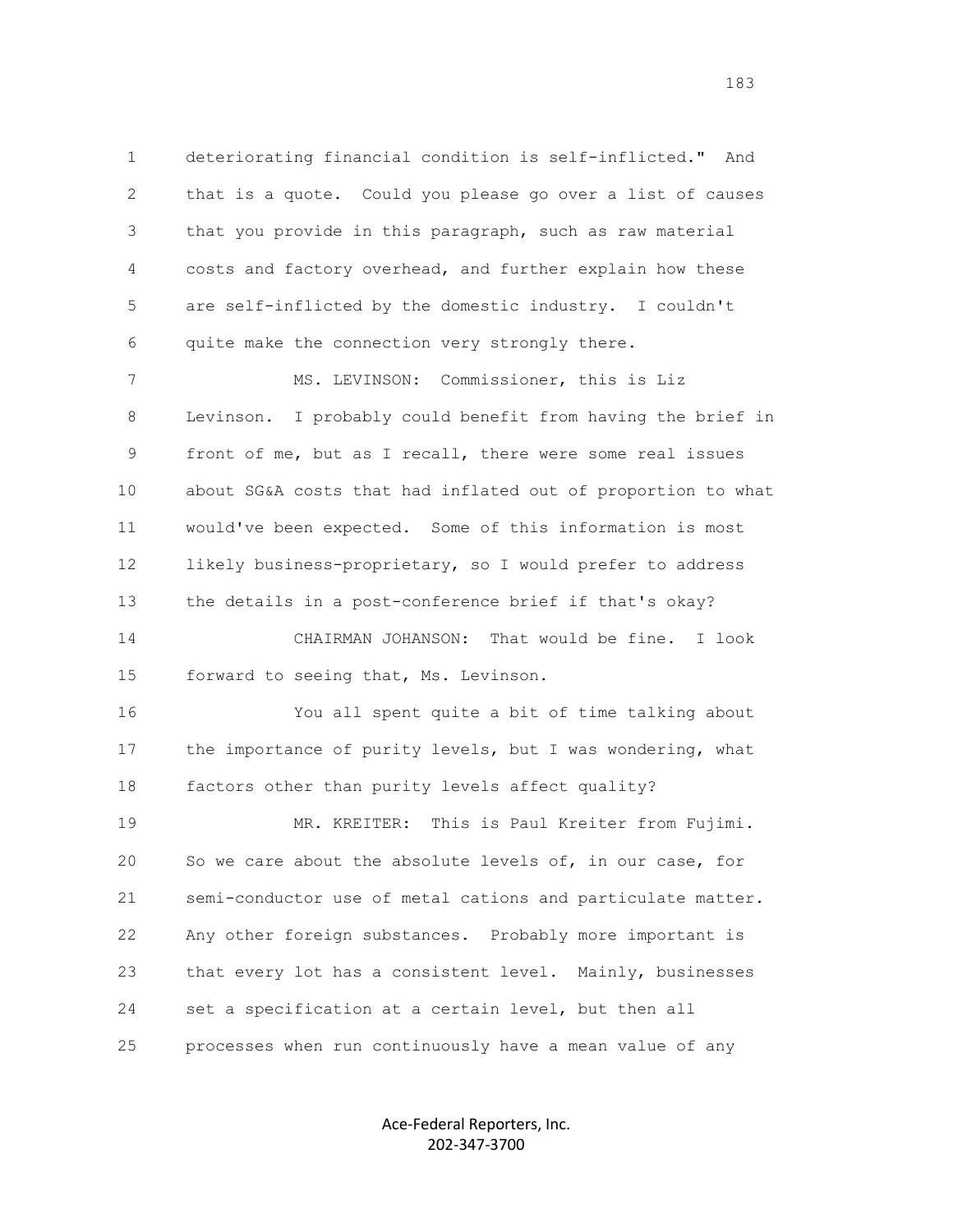1 given parameter.

| 2  | And then all processes have a standard variation,            |
|----|--------------------------------------------------------------|
| 3  | a known variation. It's expressed by the term of a Sigma.    |
| 4  | If you go back to a GE Six Sigma methodology. So the way we  |
| 5  | look at product is, we wanna know what the process produces  |
| 6  | and then we wanna calculate a control chart based on a mean  |
| 7  | and then plus or minus Six Sigma. And the Three Sigma limit  |
| 8  | will often be our de facto specification, but no             |
| 9  | manufacturer's gonna agree to that typically. They might     |
| 10 | understand it if they worked in electronics, maybe some      |
| 11 | other industries.                                            |
| 12 | But what we really want is variation that's                  |
| 13 | tightly controlled around the mean. And we want that over a  |
| 14 | statistically significant number of lots. So when we want    |
| 15 | to assess a new glycine, we would like to look at, for       |
| 16 | example, the past twelve months of lots or 100 lots, look at |
| 17 | their mean and look at their variation from it, because what |
| 18 | we wanna know is, when we get that next lot in, will it be   |
| 19 | within the standard variation that the process has proven    |
| 20 | capable of.                                                  |
| 21 | CHAIRMAN JOHANSON: Yes, Ms. Levinson, did you                |
| 22 | wanna speak?                                                 |
| 23 | I'm sorry, I don't wanna put<br>MS. LEVINSON:                |

25 witnesses would be very articulate in responding to your

24 anybody on the spot, but I know that some of my Japanese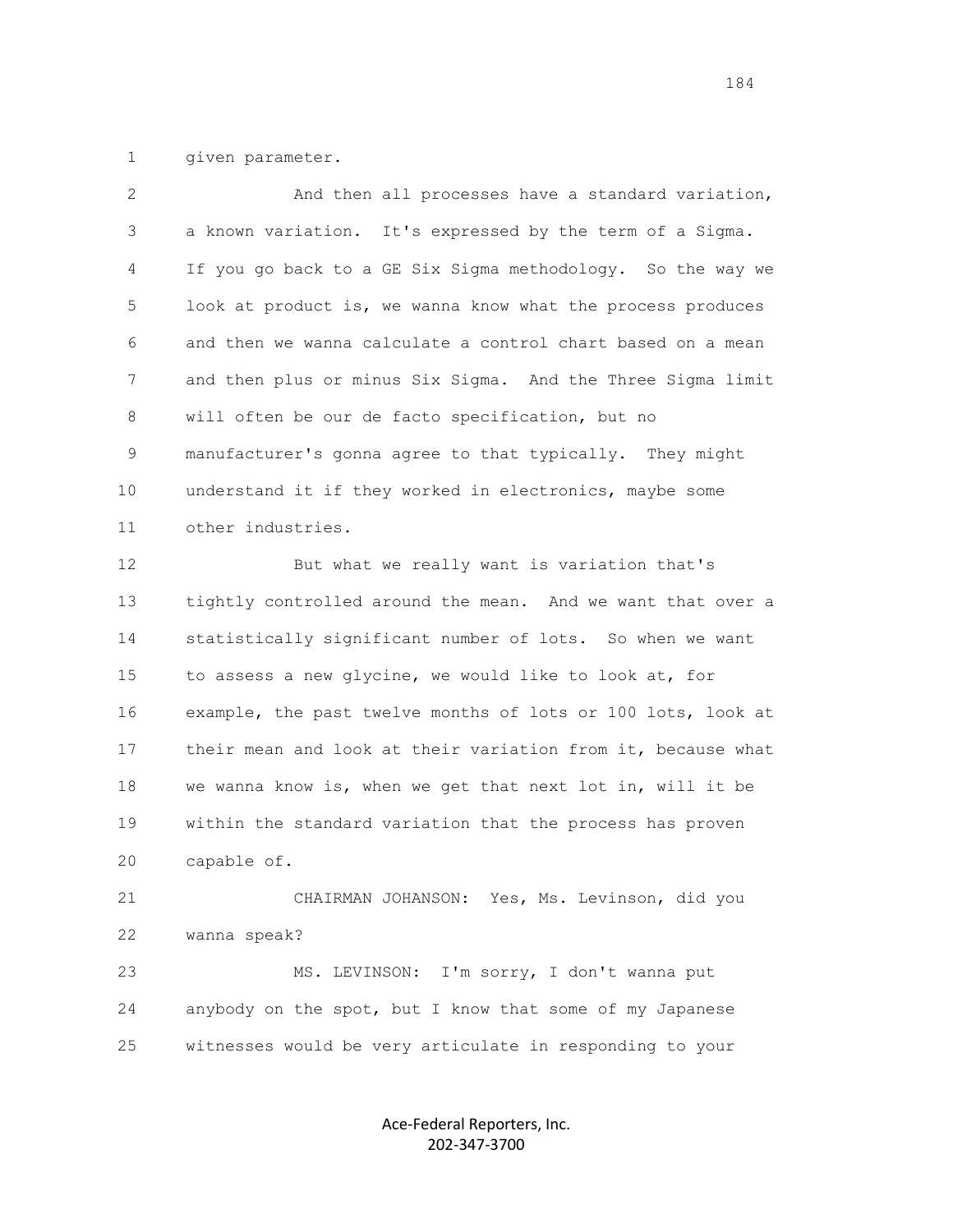1 question. But I'm afraid that we do have the English issues 2 here and I think they're a little hesitant. So we will 3 elaborate in our post-conference brief.

 4 CHAIRMAN JOHANSON: Okay, thanks, Ms. Levinson. 5 And for Mr. Kreiter or anybody else, so we talked about 6 quality issues, including purity levels. How much does 7 supplier certification address this type of issue? If 8 something is certified, how confident are you that it is 9 going to meet those quality levels?

 10 MR. KREITER: This is Paul Kreiter from Fujimi. 11 Could you clarify whose certification you're talking about? 12 CHAIRMAN JOHANSON: It says supplier

13 certification.

 14 MR. KREITER: So, the supplier certifies. Well, 15 that could be helpful. It was mentioned earlier that all 16 lots should receive a certificate analysis using appropriate 17 metrology from a sample that representative of the lot that 18 we're going to receive, so that's useful information.

 19 We actually receive pre-shipment samples from 20 product that we buy, and we analyze it in-house on our 21 metrology, on our baseline and that's an important part of 22 our incoming quality system that we use to validate the 23 suitability of the glycine for our use.

 24 CHAIRMAN JOHANSON: Okay, thanks for your 25 response. And getting back, your response is very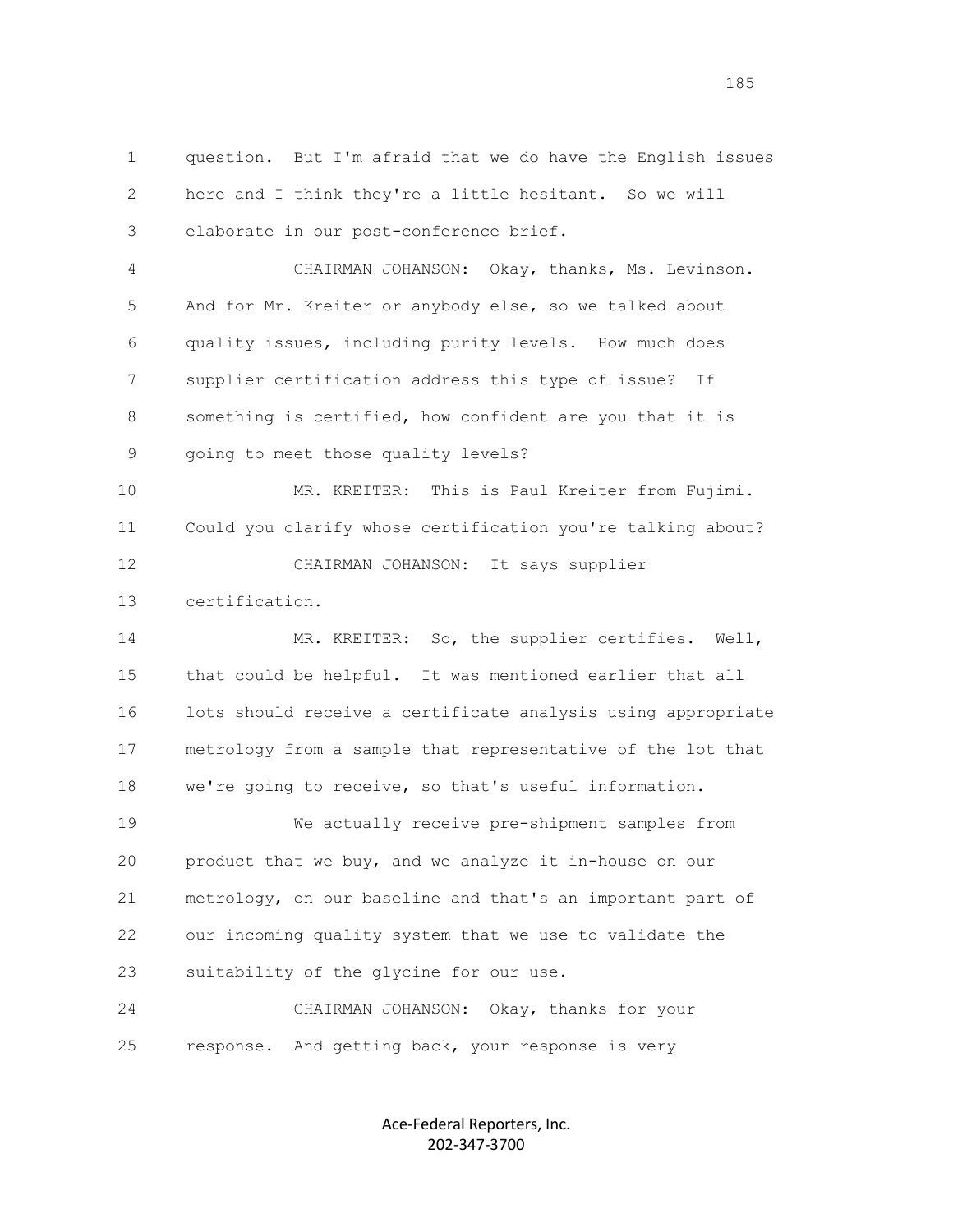1 technical, something I can visualize better is clumping, 2 right? It just sounds like something I could actually see 3 visually. How often does that occur, and how big a problem 4 is that? I guess it depends upon the product. This is more 5 of a layman's view of how glycine can go bad.

 6 MR. LISH: So, this is Mike Lish, from an IV 7 standpoint, when we receive the glycine and we mix it with 8 all other items, clumping for us is more of a minor issue 9 because we remove those clumps and we pulverize that 10 material, and I won't go into why we pulverize it, but we 11 have minimal issue from a clumping side.

 12 MR. KREITER: This is Paul Kreiter from Fujimi. 13 We haven't had a clumping issue with YGK glycine. If we got 14 some material that clumped, you know, probably more 15 important than you know, why is it clumping is well what is 16 different about this lot that caused it to clump? Did it 17 see some kind of -- have some kind of atmospheric exposure 18 that you know, that allowed water to get it?

 19 What is the purity of that water? Could that 20 bring with it some trace cadine impurities? What we don't 21 like is unusual circumstances that come into contact with 22 the production or the shipping of the product because that's 23 a signal that there could be something in there that could 24 hurt our process, because most of the things that could harm 25 us we can't see, and to be honest we probably don't measure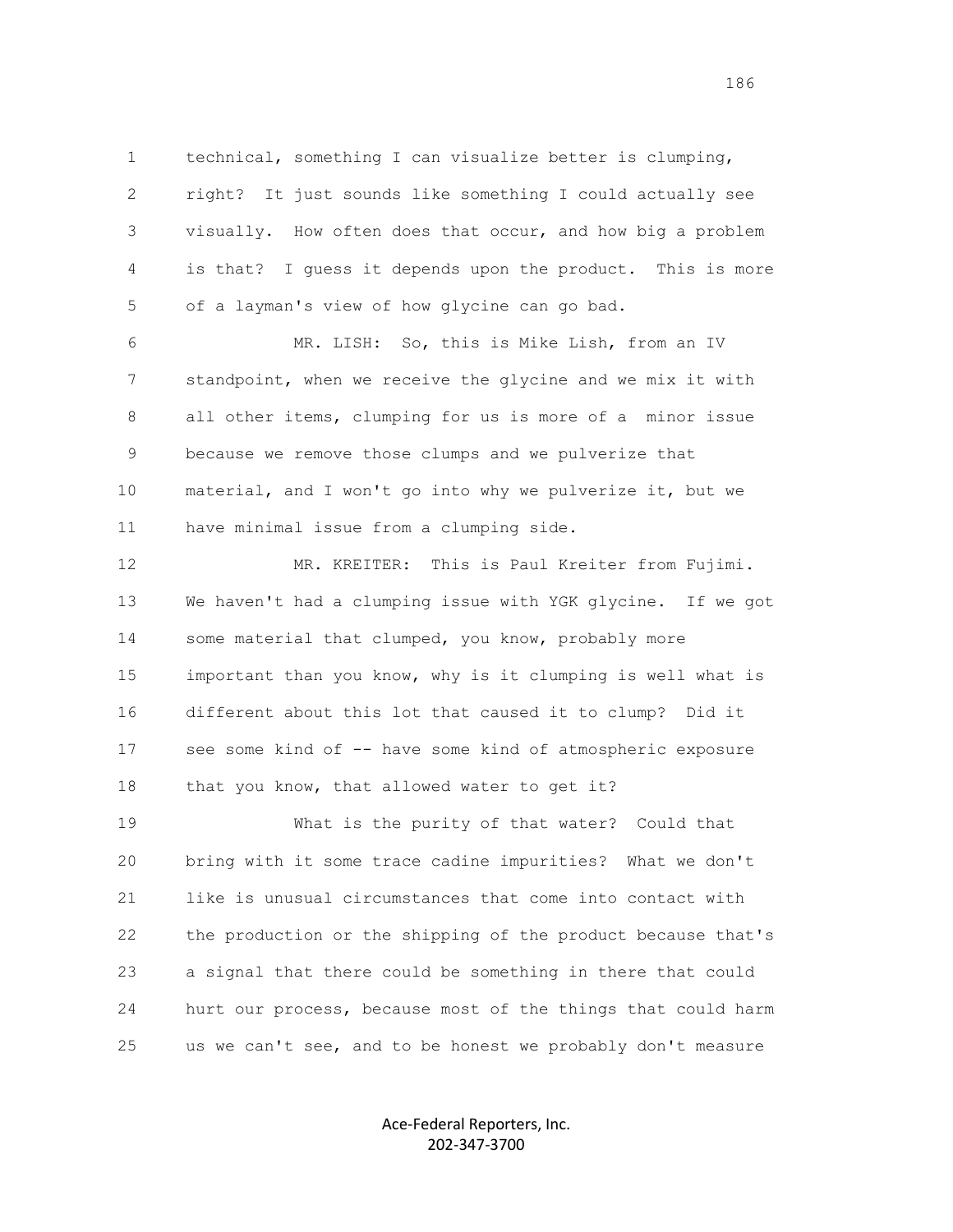1 for them.

| 2  | That's why we have this edict, "Keep things the              |
|----|--------------------------------------------------------------|
| 3  | same, keep things controlled, keep things consistent, and    |
| 4  | we'll be able to keep our promise to our customers."         |
| 5  | Thanks Mr. Kreiter. And this<br>CHAIRMAN JOHANSON:           |
| 6  | is a question for Nestle, to the extent you can answer it, I |
| 7  | would appreciate it Mr. Stoel. Can you describe the          |
| 8  | importance of approved vendors in the supply chain, at least |
| 9  | for Nestle?                                                  |
| 10 | MR. STOEL: Yes, Chairman -- Chairman Johanson.               |
| 11 | I think as indicated in our brief, and also as a declaration |
| 12 | dependent to our brief from one of the company officials.    |
| 13 | You know, the company does have very rigorous qualification  |
| 14 | procedures, they apply to both GEO, which as we said         |
| 15 | earlier, is a supplier to the company as well as to foreign  |
| 16 | suppliers.                                                   |
| 17 | And I won't get into the length of time, but it              |
| 18 | is a fairly specifically, it is a fairly lengthy process and |
| 19 | I think your staff report laid out some time periods as      |
| 20 | I think it's consistent with the fact that it was a<br>well. |
| 21 | very rigorous process. You're talking about putting a        |
| 22 | product into foods that can be eaten by American's pets, so  |
| 23 | it's something that's very thorough and the company takes    |
| 24 | very seriously.                                              |
| 25 | And I think, as we said in the declaration, the              |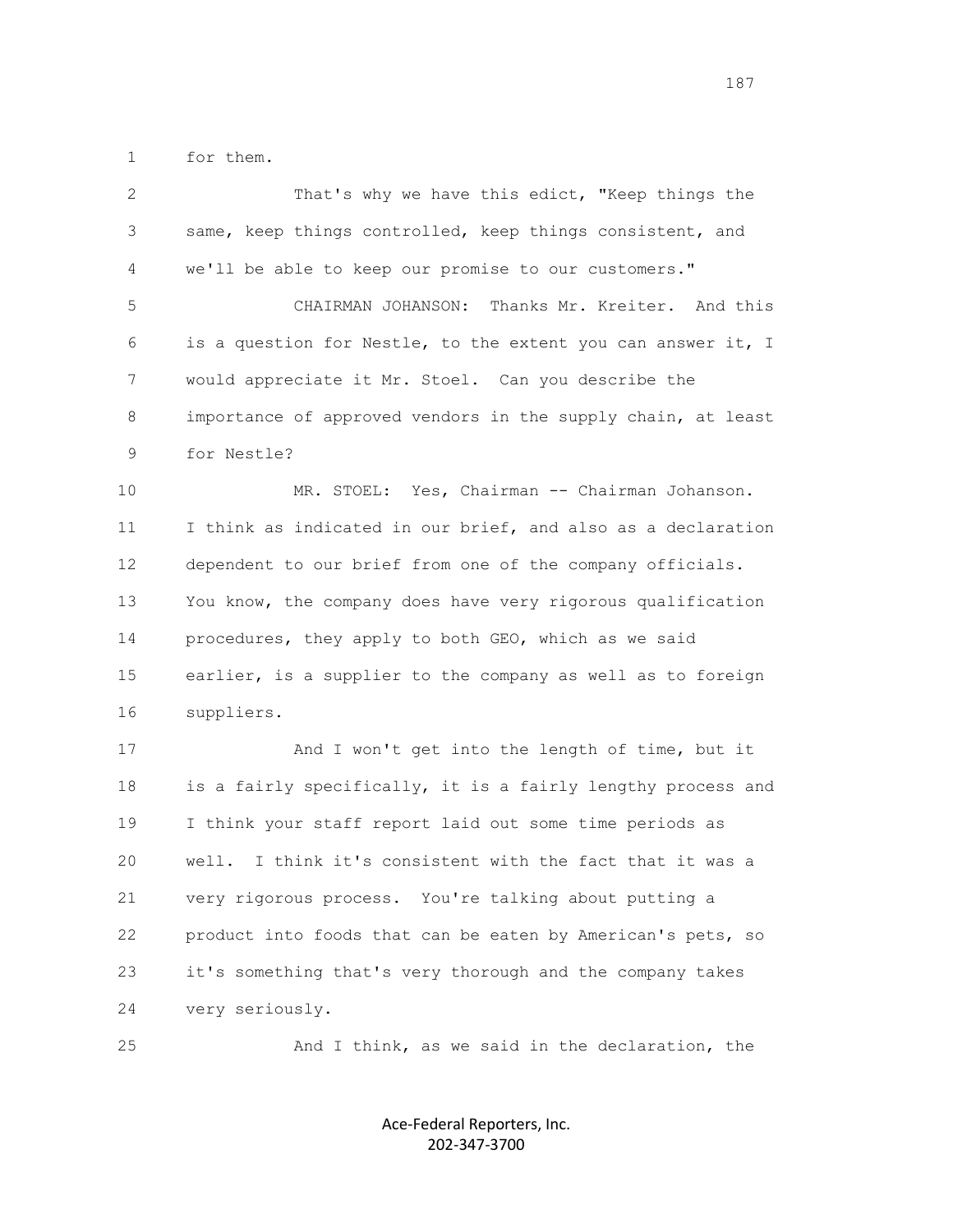1 company has decided not to approve certain vendors in the 2 past as a result of this process. So, the company does take 3 it very seriously. 4 CHAIRMAN JOHANSON: Thanks, Mr. Stoel. Do you 5 know if the Nutrient Group is an approved vendor for Nestle 6 or is that proprietary? 7 MR. STOEL: That's something I'll address in the 8 post-conference brief, Chairman. 9 CHAIRMAN JOHANSON: Okay, alright my time is 10 about to expire, Commissioner Williamson? 11 COMMISSIONER WILLIAMSON: Some of you have, you 12 know, said that the domestic companies were not, you know, 13 you ask them for product, and they couldn't meet it. I was 14 wondering if you could document the nature of those requests 15 of denial because it makes a difference whether or not 16 you're asking -- I wanted, if -- most people are normally 17 doing a normal year contract, and you're saying I want you 18 -- I want it next week, or I want it at this price. 19 And that's a low price as opposed to someone 20 you're saying will you please bid for our next year's 21 contract and you got, you know, time to do it. So, I was 22 wondering if you could document some of these refusals to 23 supply and circumstances under which they're made. 24 Petitioners can also either comment on those or also 25 provide their own circumstances where they said no.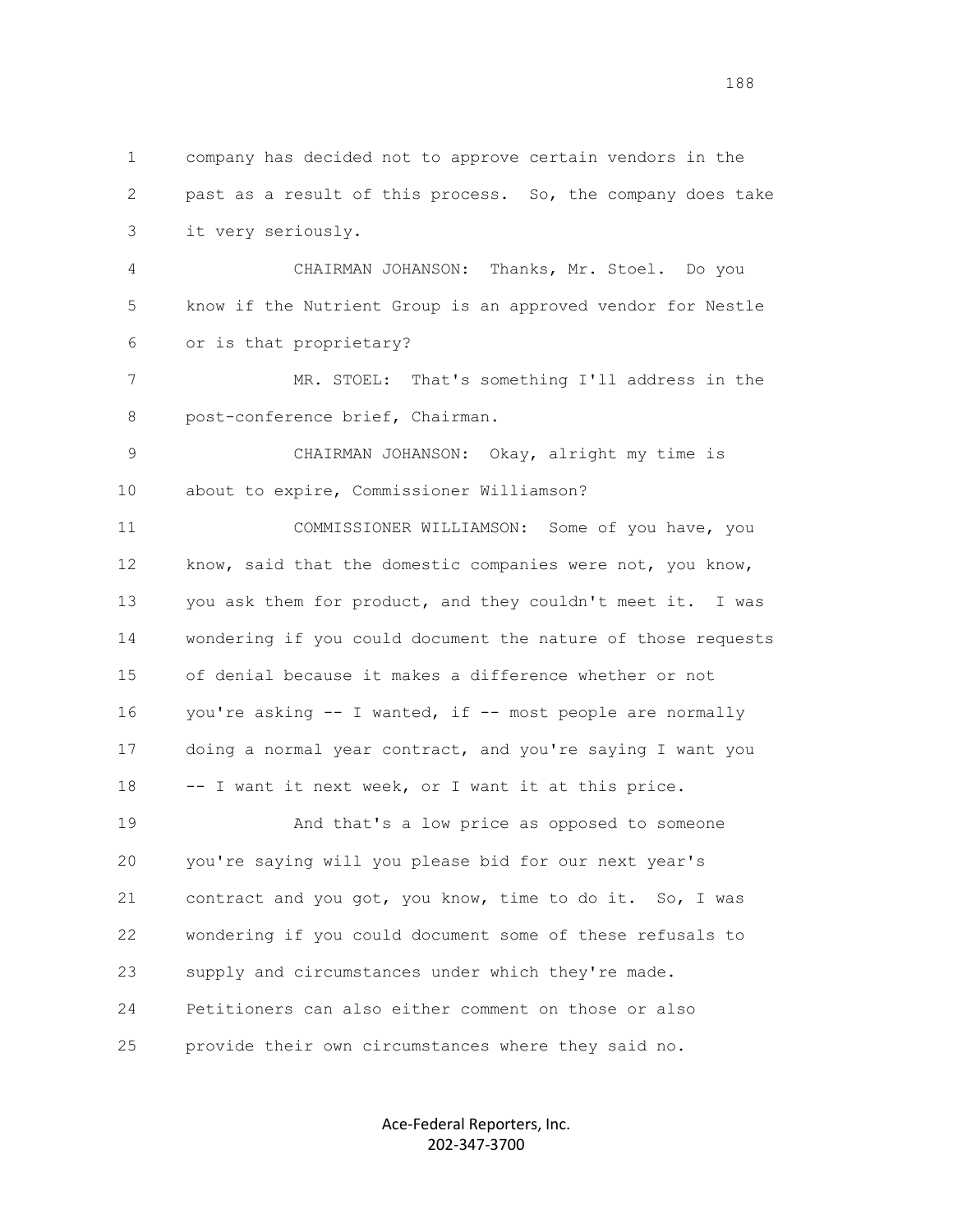1 MR. STOEL: We'll do that Commissioner Williamson 2 and I would like to point you or your staff to Exhibits 3 to 3 5 of the Nestle Purina brief where some of this is already, 4 we've -- 5 COMMISSIONER WILLIAMSON: Okay. 6 MR. STOEL: Had a feeling you might ask this kind 7 of question Commissioner, and so we --8 COMMISSIONER WILLIAMSON: So, you've already done 9 it. 10 MR. STROEL: Provide some of that. 11 COMMISSIONER WILLIAMSON: Just put a reference to 12 it. 13 MR. STOEL: And we like to make sure we answer 14 your question fully, so we'll take another look, thank you. 15 COMMISSIONER WILLIAMSON: Okay, thank you. 16 SPEAKER: Not mic'd (inaudible). 17 COMMISSIONER WILLIAMSON: Okay, thank you. What 18 explains the fluctuations in apparently U.S. consumption 19 during the POI, as you see on the C table? For example, 20 what happened between 2015 and '16, and then '16 and '17? 21 MR. STOEL: We're all looking at the table to 22 answer your question Commissioner Williamson. I think it's 23 something we'll probably have to answer post-hearing. I 24 mean I think there are a number of factors, but we'll take a 25 look at it and give you an answer in the post-hearing.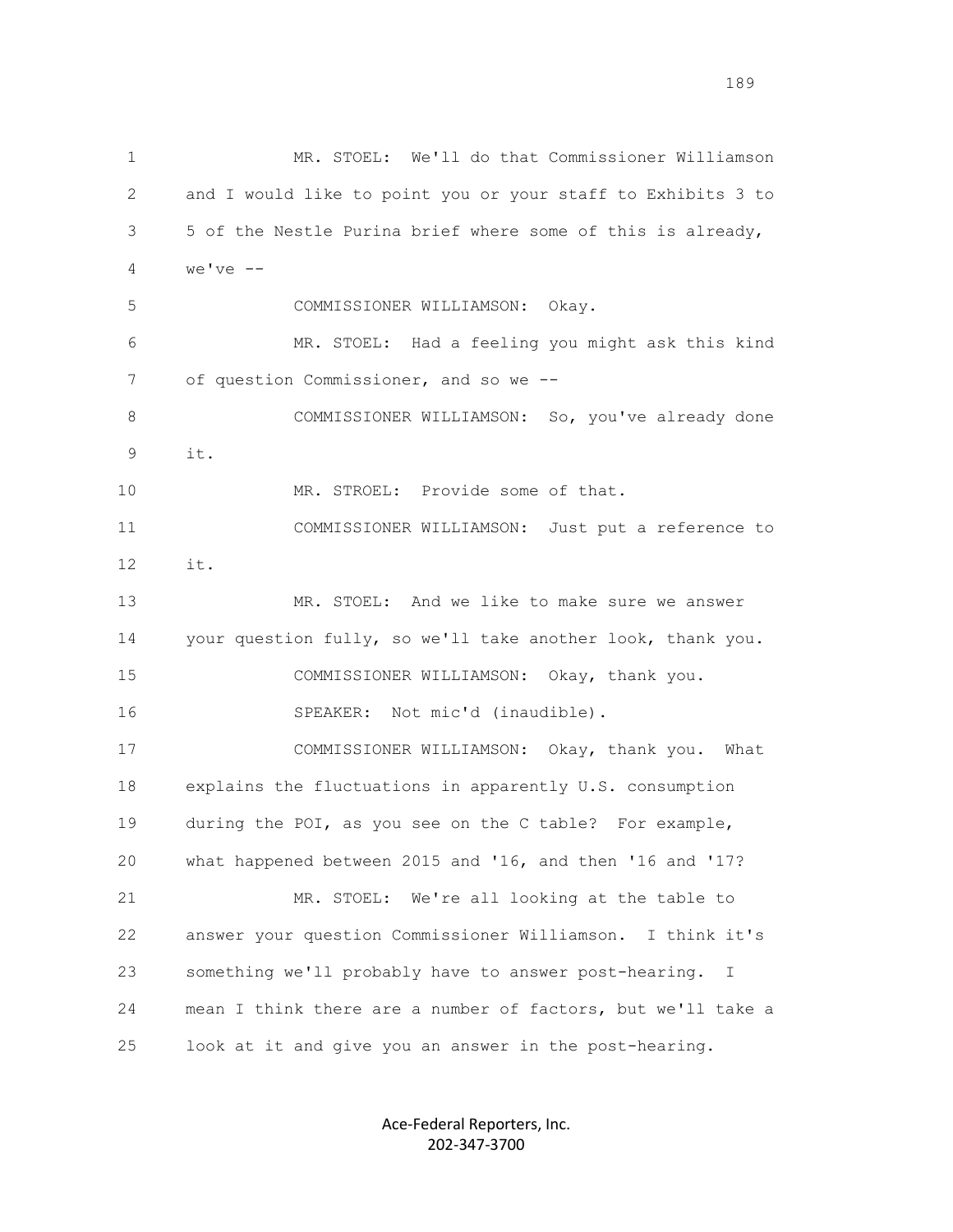1 COMMISSIONER WILLIAMSON: Okay, that would be 2 helpful. And I wonder if somebody has already asked this 3 question about you don't have any purchasers for planned 4 interruptions during the POI's, is it your experience that 5 purchasers are carrying larger inventories than in the past 6 to protect against by constraint? And, are importers 7 carrying larger inventories for this reason? I'm not sure 8 if that was asked already, but if it was just tell me, 9 otherwise does anyone have an answer? 10 MR. LISH: Commissioner, Mike Lish. From our 11 standpoint in Ajinomoto, we have not changed our purchasing 12 throughout this POI, so for us the answer would be no. 13 COMMISSIONER WILLIAMSON: Okay. 14 MR. KREITER: This is Paul Kreiter from Fujimi. 15 We also have not changed our purchasing patterns and they 16 should be the same as submitted in the data to your staff. 17 We use and purchase consistently the same amount. 18 COMMISSIONER WILLIAMSON: Okay. 19 MR. BEDELL: This is John Bedell from Balchem. I 20 can comment that only from Balchem's perspective, that we 21 hold an unusually high amount of glycine in inventory 22 relative to our other raw materials because we're concerned 23 about supply stability. 24 I can also comment that, you know, if we had not 25 done that, at least over the last year, we feel that we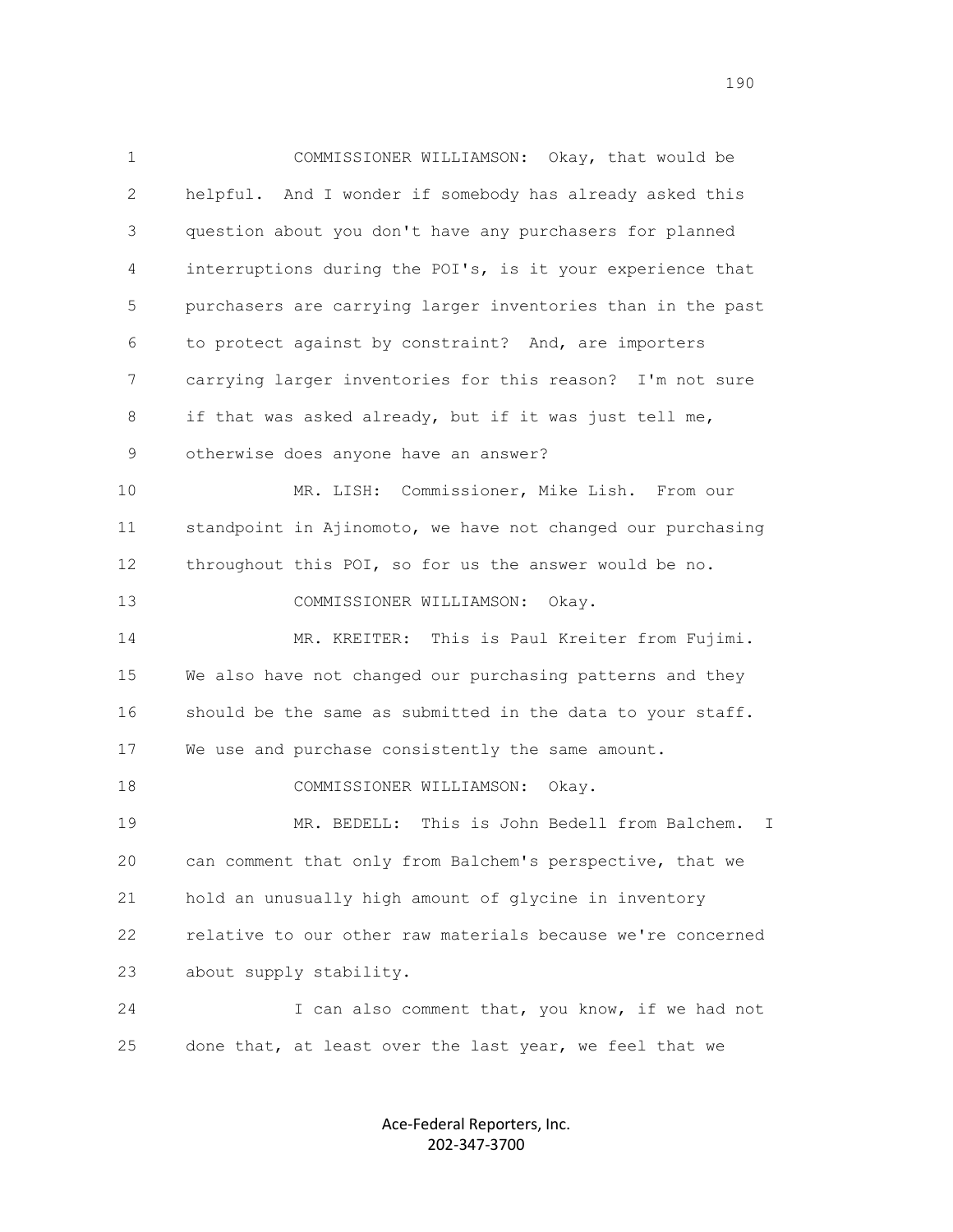1 would have had production impacts because of it. 2 COMMISSIONER WILLIAMSON: Okay, thank you, it was 3 helpful. Yes? 4 MR. ARIGA: This is Masahiro Ariga, from Nagase. 5 I can speak, I can talk about my customers. I cannot 6 disclose a specific name, but their consumption has 7 increased during this POI and also requested us to take 8 inventory in the United States. 9 Yes, so and again, -- 10 MR. BURCH: Can you pull the microphone up? 11 MR. ARIGA: I can, as you asked more detailed 12 information in post-briefing. 13 COMMISSIONER WILLIAMSON: Okay, thank you. But 14 you said that one of your customers has -- 15 MR. ARIGA: Asked us to -- yeah. 16 COMMISSIONER WILLOIAMSON: To hold a larger 17 supply of glycine? 18 MR. ARIGA: Yes. 19 COMMISSIONER WILLIAMSON: Okay, thank you. Do 20 they give an explanation or something that you would be able 21 here or else post-hearing would be fine. 22 MR. ARGIA: Yeah, actually I need to discuss with 23 my customer that will give me permission to submit. 24 COMMISSIONER WILLIAMSON: Okay, thank you. Mr. 25 Bedell, you were, you're selling your product sort of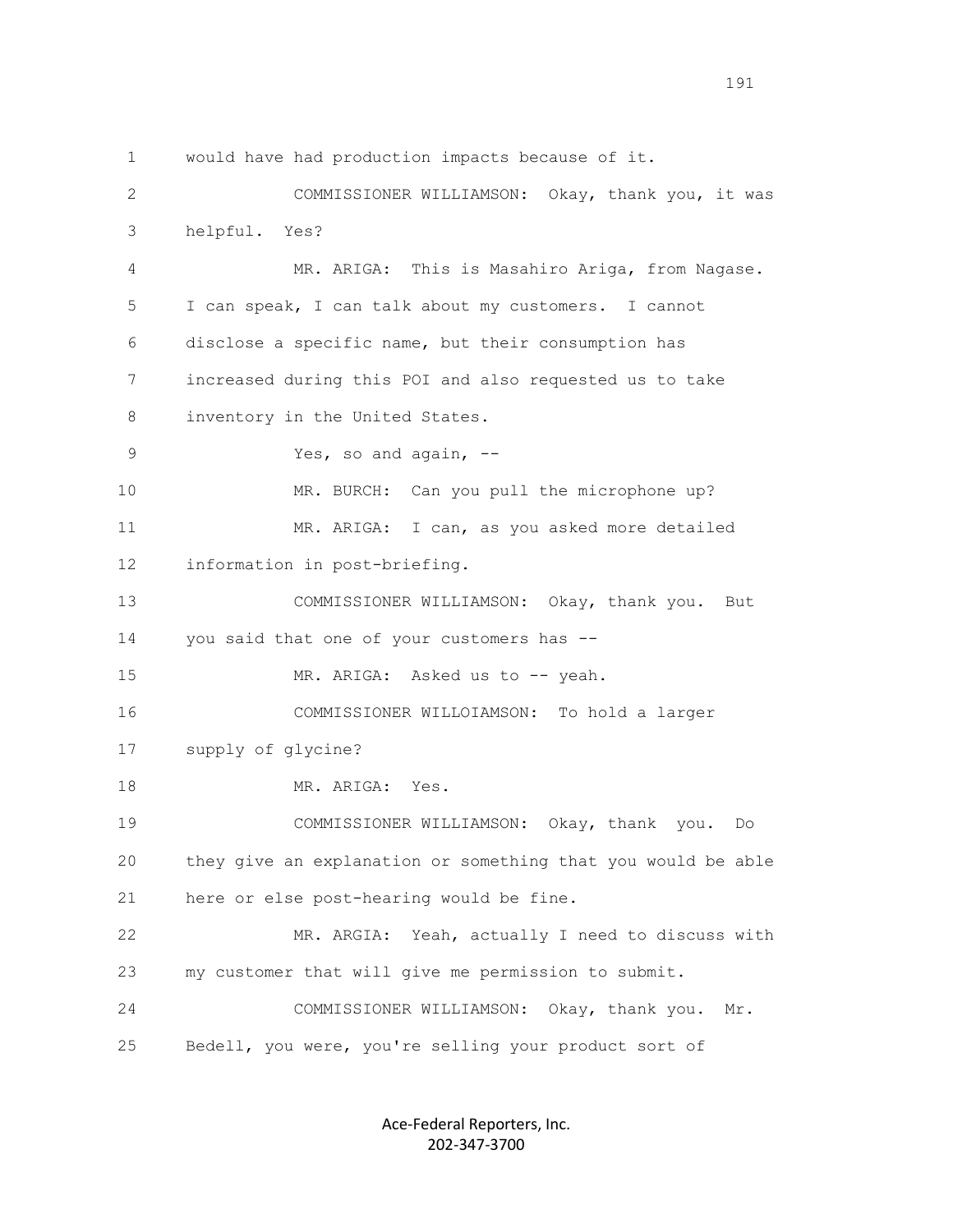1 globally, aren't you?

 2 MR. BEDELL: Yes, our end markets are maybe 50% 3 in the U.S. and 50% international and in our post-hearing 4 brief we can give you the details on it.

 5 COMMISSIONER WILLIAMSON: Okay, and you said that 6 your concern has been that because of the high price in 7 glycine, you compared to the rest of the world, that puts 8 you at a competitive disadvantage?

 9 MR. BEDELL: Yeah so, to pay on the market 10 segment that we're selling into, particularly in our plant 11 nutrition product, we have competitors that produce in South 12 America or in Europe, and they're able to sell at prices 13 which are significantly below ours, and we believe it is 14 mostly because of glycine and the higher cost of glycine in 15 the U.S. relative to the rest of the world.

 16 COMMISSIONER WILLIAMSON: I had raised a question 17 this morning, is any of this difference in -- well, do we 18 need a multi-national customer to sort of purchase globally 19 or have contracts that provide their customers, you know, 20 service several markets or?

 21 MR. BEDELL: I can't speak to other producers or 22 other consumers of glycine. We only today purchase glycine 23 domestically. We do have operations that are international, 24 and we've looked at perhaps producing our glycine-containing 25 chelates internationally, so we've looked at international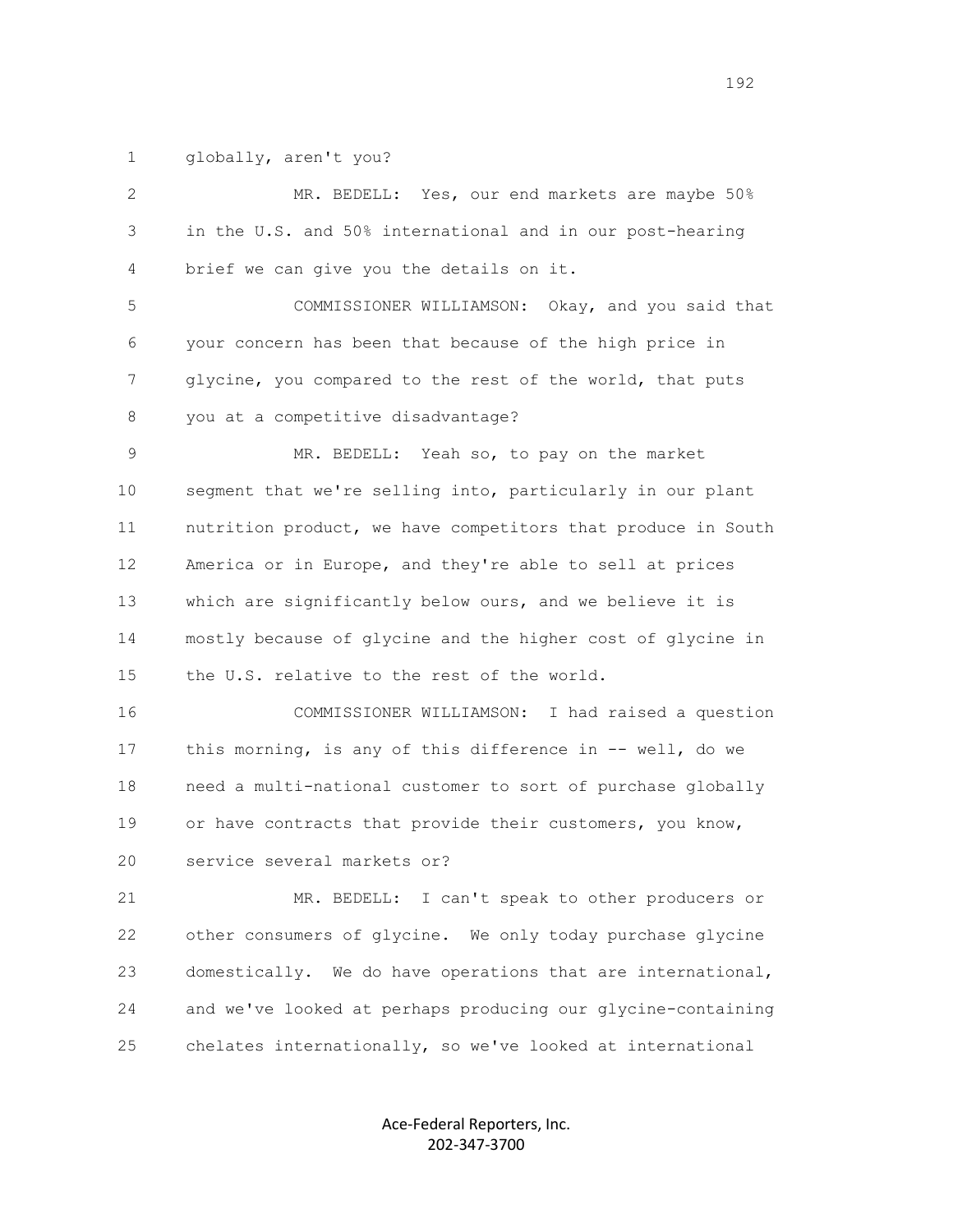1 pricing.

 2 As of today, we do not though. Today we're only 3 purchasing domestically, and we only have domestic 4 contracts. 5 COMMISSIONER WILLIAMSON: Okay, okay, thank you. 6 That's all the questions I have for now, thank you. 7 CHAIRMAN JOHANSON: Commissioner Schmidtlein? 8 COMMISSIONER SCHMIDTLEIN: Okay, I just wanted to 9 go back to -- well this is really a question about what was 10 going on in the market, so I don't know if Mr. Bedell from 11 Balchem, maybe you want to answer this, because you're a 12 purchaser in the market. 13 Or, I guess the witness from Fujimi is also 14 purchasing in the market I believe. So, again and I know 15 you don't have access to this information but we see pricing 16 products and there is for USP and technical, and we have 17 very high coverage for shipments from the U.S. and from 18 Japan, and from Thailand as well as India, you know, very 19 high coverage. 20 And so, I want to get your perspective. You know 21 we see that prices are going down in 2015 and 2016, and then 22 more so in 2017, but they are going down somewhat in the 23 prior years, and so I guess my question is -- is that

 24 consistent with your experience, your recollection of what 25 was going on in those years?

> Ace-Federal Reporters, Inc. 202-347-3700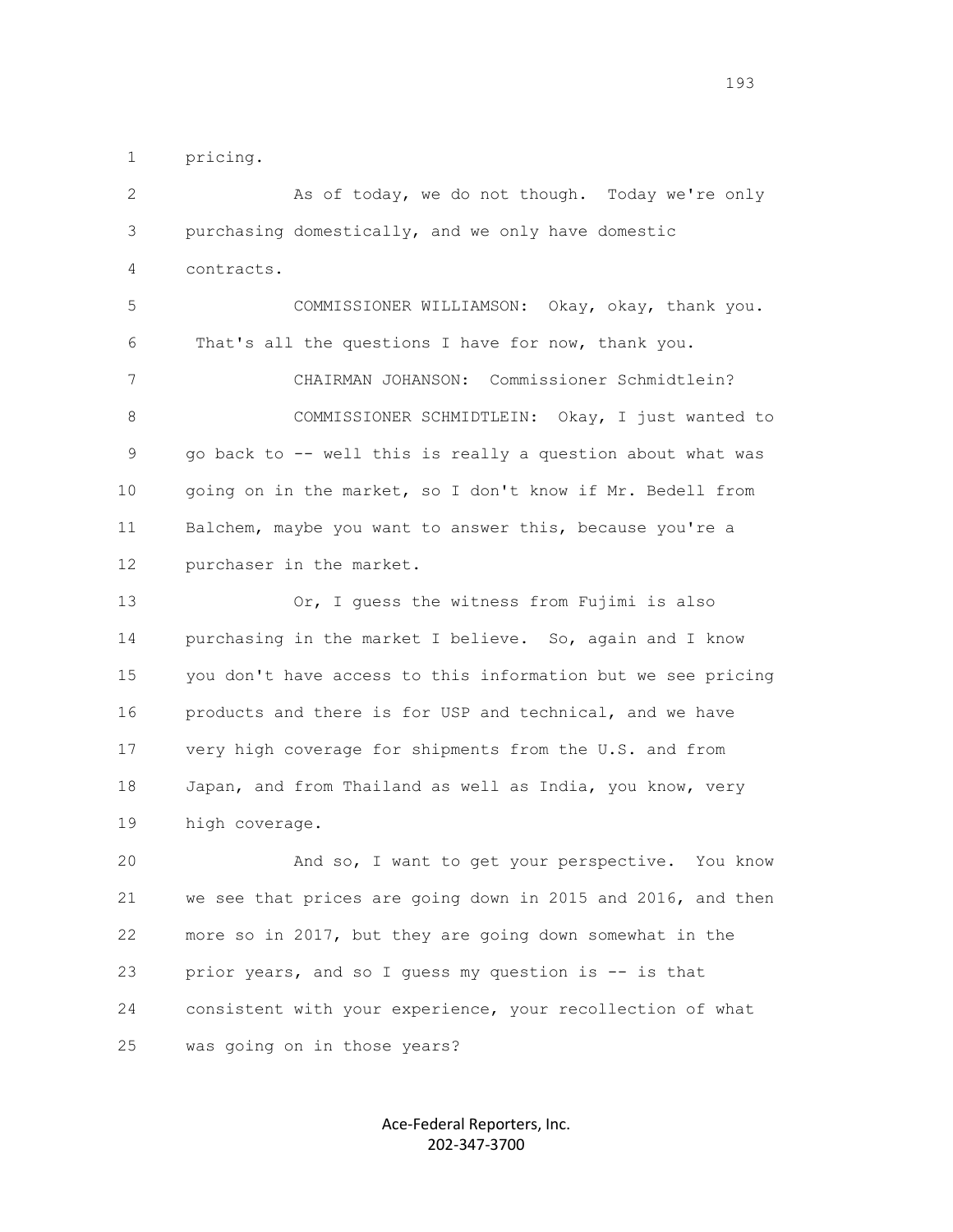1 And if it is, can you speak to what you think was 2 driving price behavior during that time? 3 MR. BEDELL: Yeah, so, I can only speak on -- 4 this is John Bedell, by the way. I can only speak on behalf 5 of our company and what our experience has been. 6 COMMISSIONER SCHMIDTLEIN: Um-hmm. 7 MR. BEDELL: And I would say that during the 8 years that you referenced, we did have negotiations and saw 9 prices come down. A lot of the discussion was related to 10 raw material inputs and the fact that our volume was 11 growing. 12 And so, yes, absolutely, I would say that we 13 would agree that during those years we saw costs come down. 14 COMMISSIONER SCHMIDTLEIN: And in your experience 15 that was because raw material prices were dropping, and you 16 were getting the volume? 17 MR. BEDELL: So, yes, so yes, I can say that our 18 negotiations at that time was absolutely related to raw 19 materials cost impacts and our willingness to make volume 20 commitments. 21 COMMISSIONER SCHMIDTLEIN: Okay, witness from 22 Fujimi is Mr. Kreiter, okay. 23 MR. KREITER: I gave the data to the staff, but 24 over that period we had a slight price increase. So, I 25 believe it was 2018, maybe from '17 to '18 the price went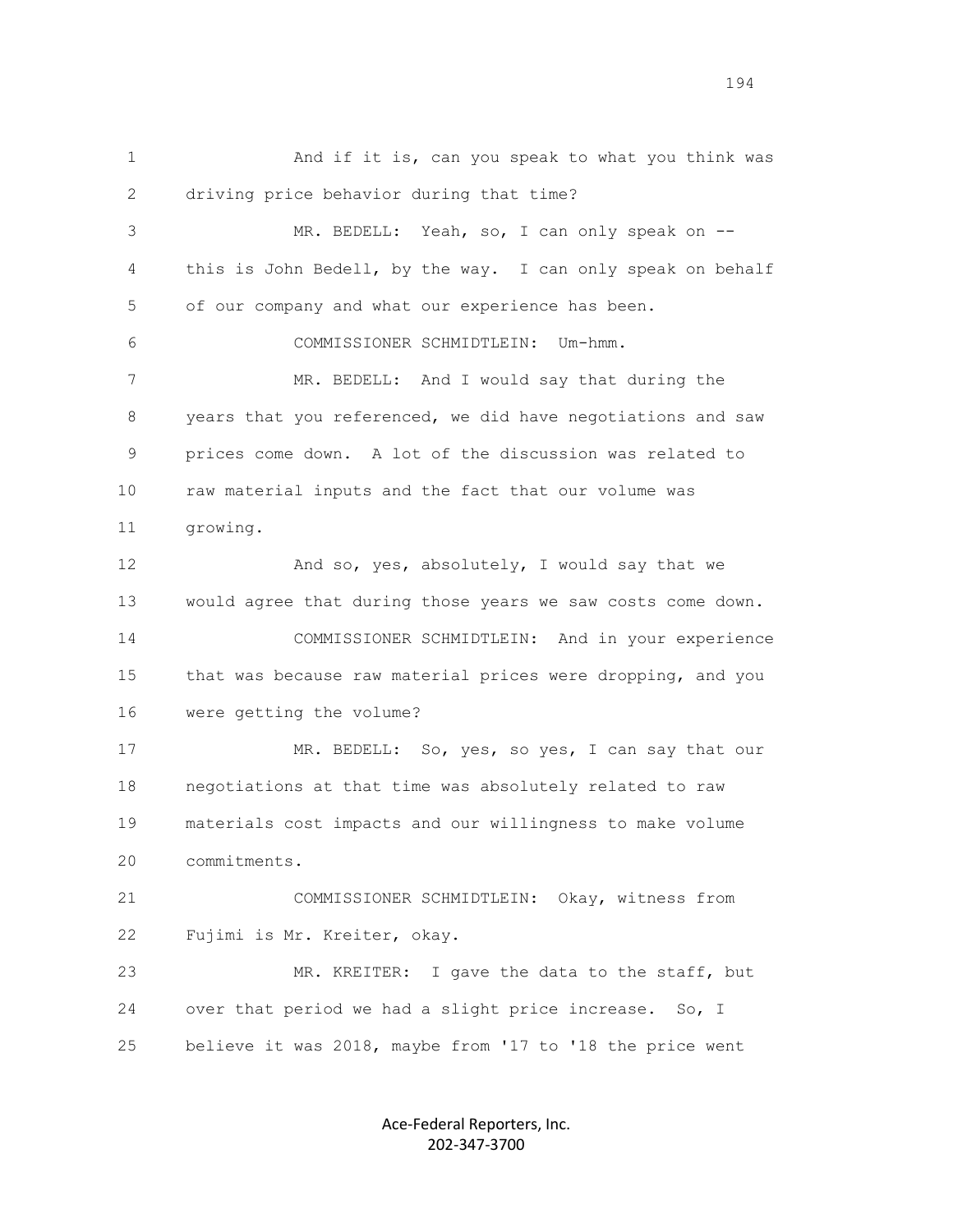1 up, I could confirm, it's in the data.

| 2  | COMMISSIONER SCHMITLEIN:<br>Okay.                            |
|----|--------------------------------------------------------------|
| 3  | MR. KREITER: But we had a slight increase.                   |
| 4  | COMMISSIONER SCHMITLEIN: And do you remember                 |
| 5  | during the time, 2015, 2016, what's your recollection in     |
| 6  | your experience, were prices going down at that time?        |
| 7  | MR. KREITER: No, my recollection is stead                    |
| 8  | pricing.                                                     |
| 9  | COMMISSIONER SCHMIDTLEIN: Is steady pricing.                 |
| 10 | Even from Japan?                                             |
| 11 | MR. KREITER: Yes.                                            |
| 12 | COMMISSIONER SCHMIDTLEIN: Okay, so this maybe                |
| 13 | for the post-hearing but for the people who do have access   |
| 14 | to the pricing data. So, when I look at the pricing data,    |
| 15 | especially for '15 and '16, right, and we do have            |
| 16 | underselling for India and Japan. We don't have pricing      |
| 17 | data for China, although China -- the amounts from at least  |
| 18 | that were reported again, put aside the circumventions issue |
| 19 | were pretty small.                                           |
| 20 | So, for these two countries right, we have in                |
| 21 | product 2 and of course we only have Japan in product 3, but |
| 22 | we have consistent underselling, right? And then for         |
| 23 | Thailand we have consistent underselling in product 2.       |
| 24 | Either now, I mean I'd appreciate it if you want to answer   |
| 25 | now, but if you can do it in post-hearing as well, you know, |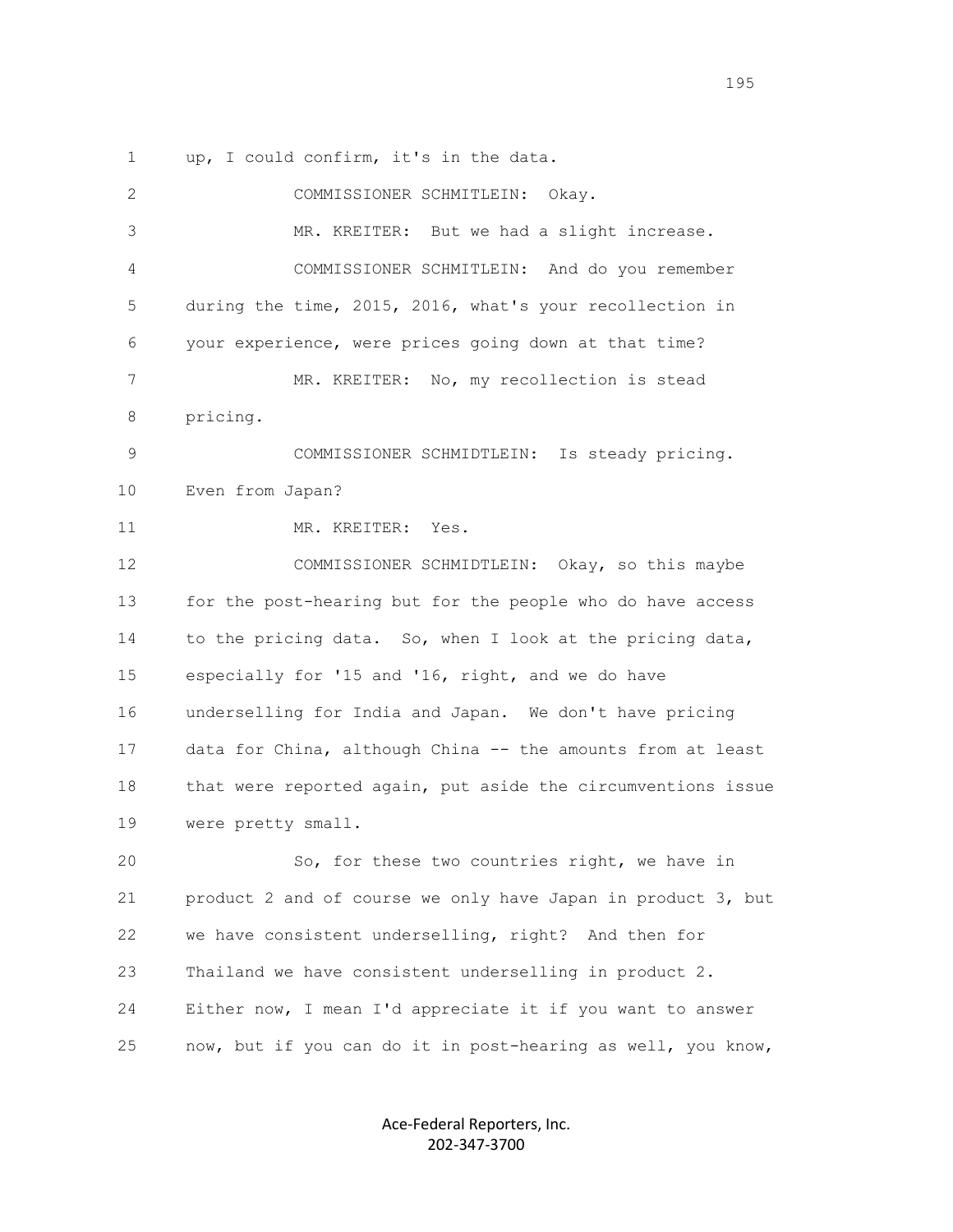1 what is the impact on the price in the market of the fact 2 that India and Japan are also underselling in '15 and '16? 3 And that the volume coming in from Japan is quite 4 a bit more than the other two countries, at least in price 5 in product 2 where we have all three countries. 6 COMMISSIONER SCHMIDTLEIN: Is it your position 7 that those, you know, India and Japan have no impact on the 8 price in the market and that it's all Thailand? And, if 9 that's the case, how do we -- how do you know that? How do 10 we untangle that? Where do you see that? 11 MS. LEVINSON: Commissioner, I'd like the 12 opportunity to discuss with my client and then we'll respond 13 in the post-conference brief. 14 COMMISSIONER SCHMIDTLEIN: Okay. 15 MS. LEVINSON: I understand the question. 16 COMMISSIONER SCHMIDTLEIN: Okay, alright, thank 17 you very much. I think that was my only question, so. 18 CHAIRMAN JOHANSON: Commissioner Kearns? 19 COMMISSIONER KEARNS: Okay, great yeah, I don't 20 have too many either. But one, just one general question 21 that came up just a little bit this morning. How should we 22 view legal costs incurred with the filing of a petition, in 23 terms of causation and so forth, and then it's fine if you 24 want to address this post-hearing, but especially with, you 25 know, some references to past cases, you know, to what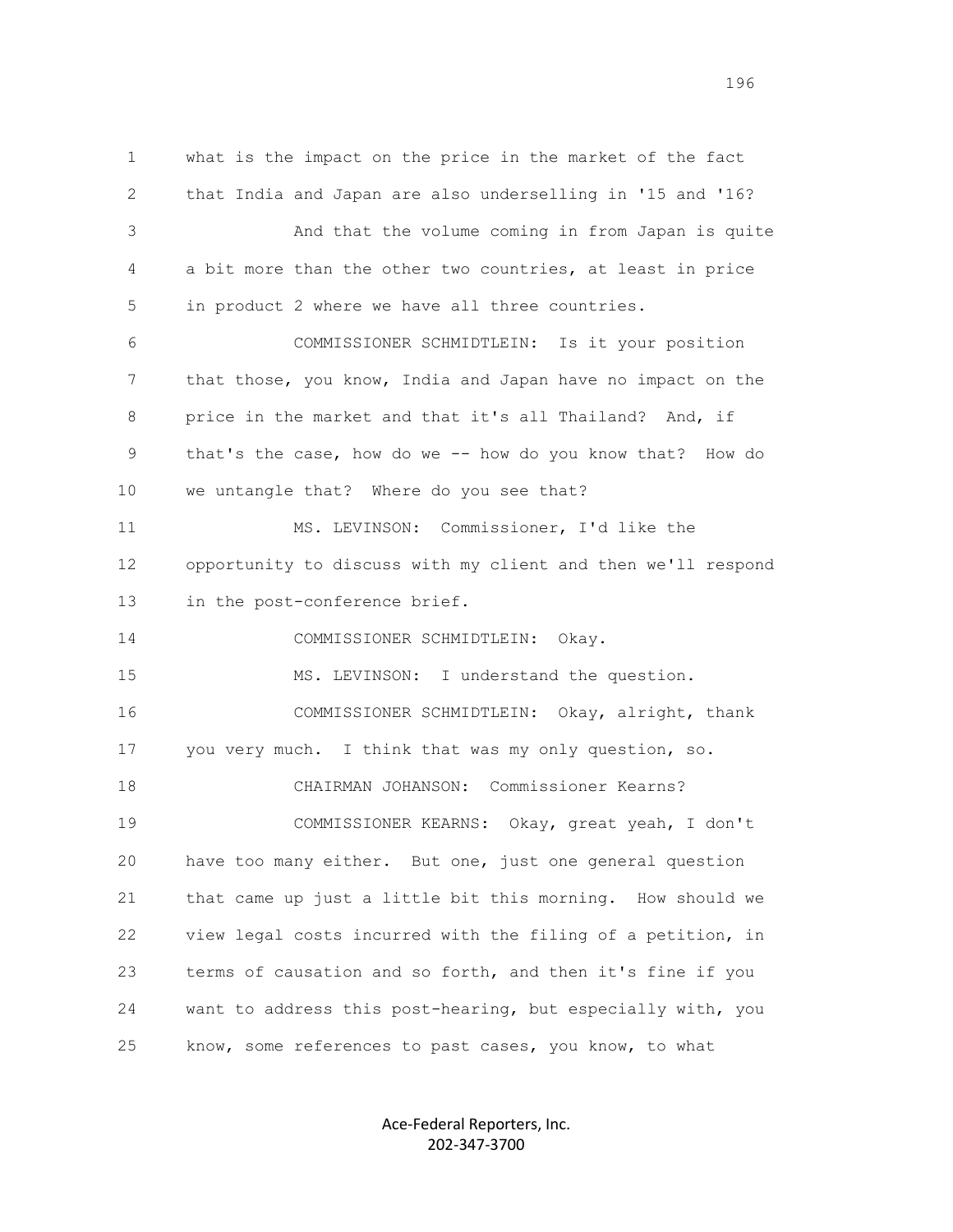1 extent.

| 2  | I think I've heard it suggested that that's                  |
|----|--------------------------------------------------------------|
| 3  | evidence of injury caused by imports because the petition is |
| 4  | obviously related to imports. But I'm quessing you all may   |
| 5  | have a different view on that and I'd like to hear what you  |
| 6  | have to say on that.                                         |
| 7  | Next, on domestic like product. I guess I would              |
| 8  | push you all a little bit to give us a better indicator,     |
| 9  | especially in terms of the semi-conductor grade glycine,     |
| 10 | what the domestic like product would be. I mean I don't      |
| 11 | think we can wait to the post-hearing brief.                 |
| 12 | I mean this is kind of a -- well, first of all               |
| 13 | it's a threshold issue that we kind of need to address and I |
| 14 | don't think we can accept that you think we should find a    |
| 15 | separate domestic like product, but you're not going to tell |
| 16 | us what it is until later.                                   |
| 17 | So, if you all have any thoughts on that, I think            |
| 18 | Mr. Maruyama, I think you had suggested for EU certified IV  |
| 19 | products, the closet thing would be FDA certified IV, is     |
| 20 | that right for IV?                                           |
| 21 | MR. MARUYAMA: Yeah, it would be the most                     |
| 22 | similar, but since it can't be sold for anyone that's making |
| 23 | products for worldwide sale, particularly in Europe or       |
| 24 | countries that track in the standard, really there can't be  |
| 25 | any injury because you'd go to jail if you actually tried    |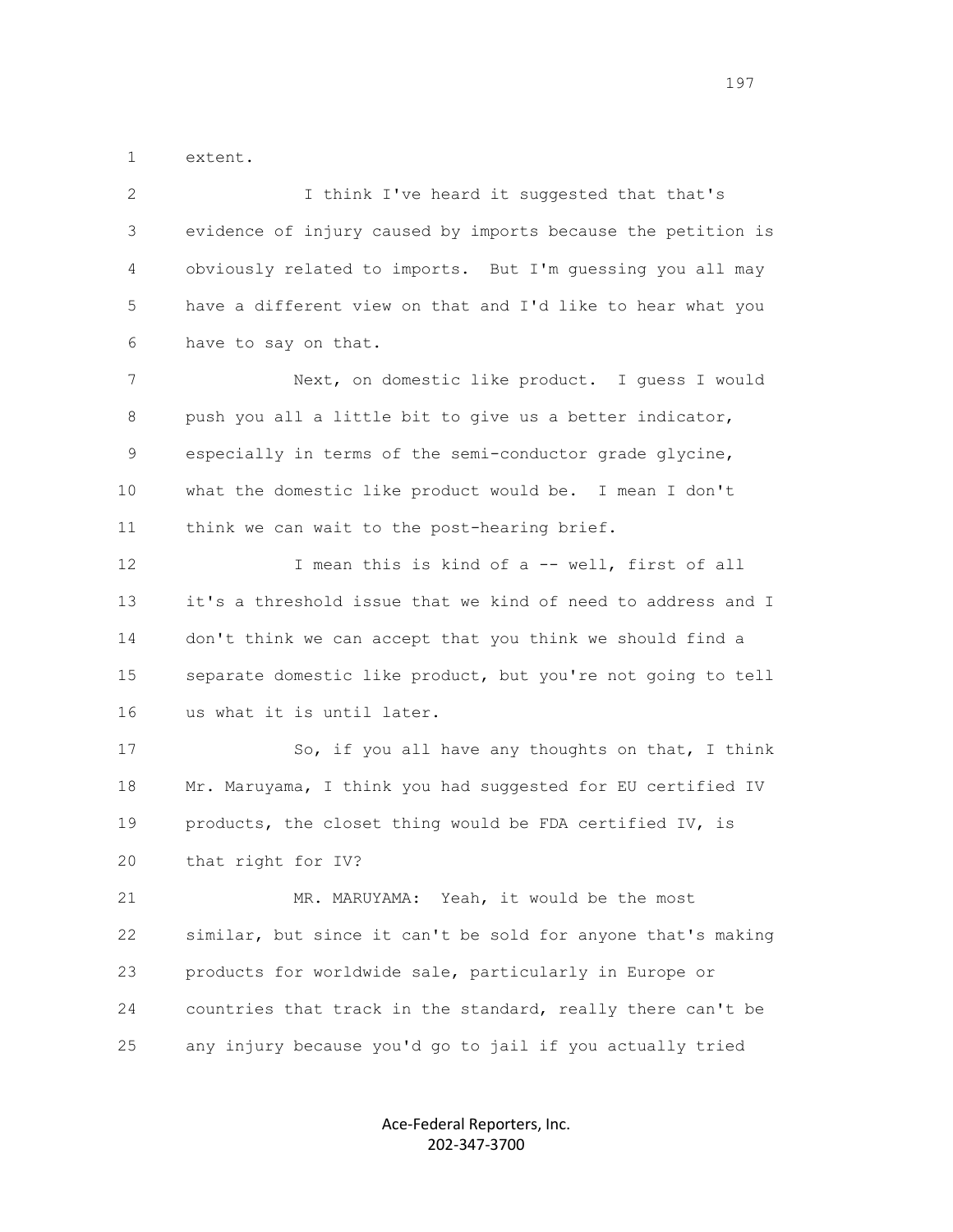1 it.

 2 COMMISSIONER KEARNS: Okay, but we need some 3 answer on what the U.S. product should be. Would we go with 4 the FDA approved IV or --

 5 MR. MARUYAMA: I would think that it would be the 6 most similar in terms of characteristics and uses.

 7 COMMISSIONER KEARNS: Okay, okay and I'm happy to 8 hear more post-hearing, but just to give us a start, and 9 then on semi-conductors?

 10 MS. LEVINSON: Yes, and I certainly understand 11 that you need this information. I apologize for not having 12 given it sooner, I wanted to confer with my client. You 13 know, I think the answer is that Chattem says that it does 14 sell product for semi-conductor use, and we don't believe, 15 or at least the customers here don't believe that it is of 16 the sufficient quality to purchase, but it certainly would 17 be the next best indicator of product for semi-conductor 18 use.

 19 COMMISSIONER KEARNS: Okay, that's helpful, thank 20 you. Oh, yeah, just a couple last questions here. This is 21 for Nestle and Balchem. With the New Trend Group an 22 approved vendor and for each of your companies, and if so, 23 does this approval cover glycine produced in China as well 24 as glycine produced in Thailand, or how does that work? 25 MR. STOEL: Commissioner Kearns, for Nestle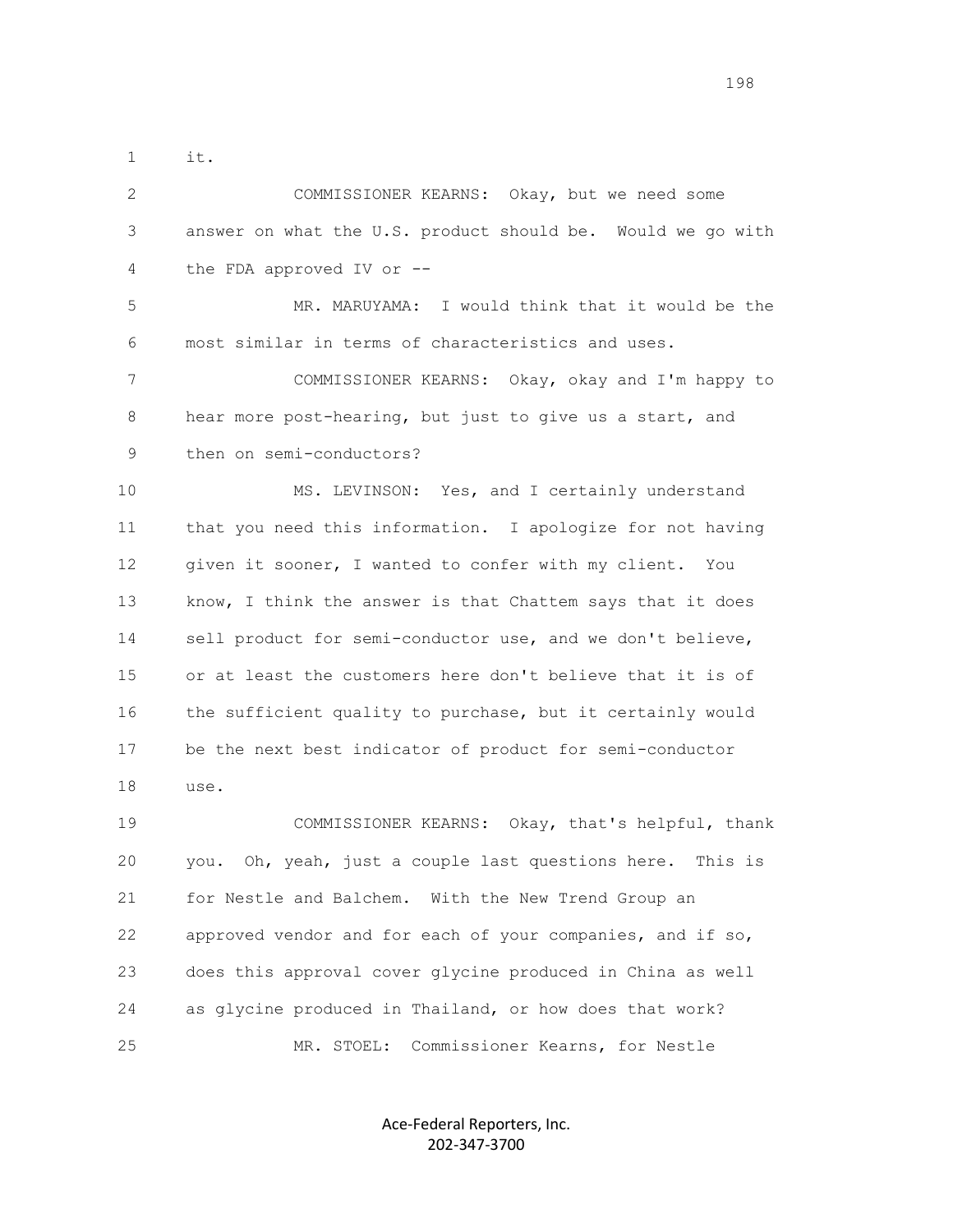1 Purina, I think Chairman Johanson had asked a similar 2 question, we'll gladly address that in the post-hearing 3 brief. 4 COMMISSIONER KEARNS: Okay, sorry. 5 MR. BEDELL: We'll address in the post-hearing 6 also. 7 COMMISSIONER KEARNS: Okay, thank you. Sorry, if 8 I had missed that before. And then for Nestle, either now 9 or post-hearing submission, can you indicate whether you 10 currently have a contract with any domestic producer for 11 glycine? 12 MR. STOEL: Commissioner Kearns, I can say as I 13 said in my testimony, and my client has said in their brief, 14 and also in the declaration appended to the brief. They do 15 buy from GEO. And actually, if you look at the declaration, 16 I would -- and also in our brief at page 6, we've put 17 forward how much we're consuming and we can walk you through

 18 that a little bit more post-hearing, but we do purchase from 19 GEO, and as I was saying over lunch I understood from the 20 gentleman from Chattem this morning, that he and my client 21 have connected, and I'd like to think that's a positive 22 outcome of this proceeding. 23 I will reiterate from my client's perspective,

 24 that they were not, you know, had not been engaged by 25 Chattem and I did not hear from the gentleman this morning,

> Ace-Federal Reporters, Inc. 202-347-3700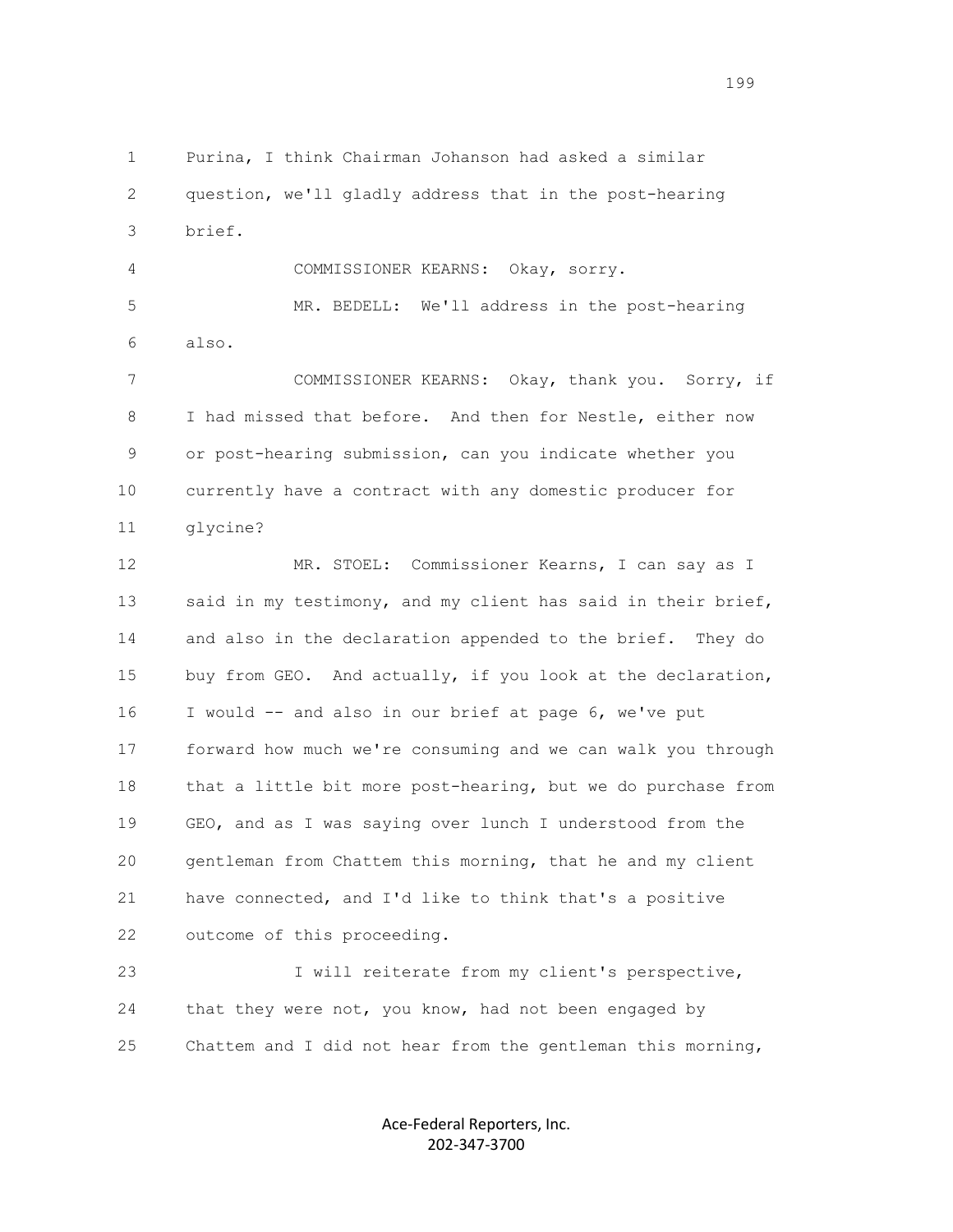1 however, that he had reached out to them, which was a little 2 surprising because the Chairman of GEO had said this morning 3 that he thought Nestle Purina was the biggest consumer of 4 glycine in the United States.

 5 So, but I'm very glad that they were able to make 6 the connection and hopefully they'll be able to do some 7 business together.

8 COMMISSIONER KEARNS: Okay great, thank you I 9 have no further questions.

 10 CHAIRMAN JOHANSON: I have a few little questions 11 and I apologize if these have come up before, but it's been 12 a long day. So, it's -- if they are repetitive my 13 apologies. More than a dozen producers reported that price 14 was the primary reason for purchasing imports from China, 15 India, Japan and Thailand and this can be seen in the 16 pre-hearing report at Table 5-9.

 17 What does this suggest with respect to the 18 relatively frequent underselling by subject imports? 19 MR. STOEL: Chairman Johanson, I think that Table 20 is BPI, so we'll certainly address that post-hearing. I 21 actually thought maybe you were going to ask about Table 2-6 22 which asks purchasers to rank their preferences, and I did 23 note that quality was clearly number one.

 24 And then your staff very helpfully went through a 25 number of factors, and I would note availability, product

> Ace-Federal Reporters, Inc. 202-347-3700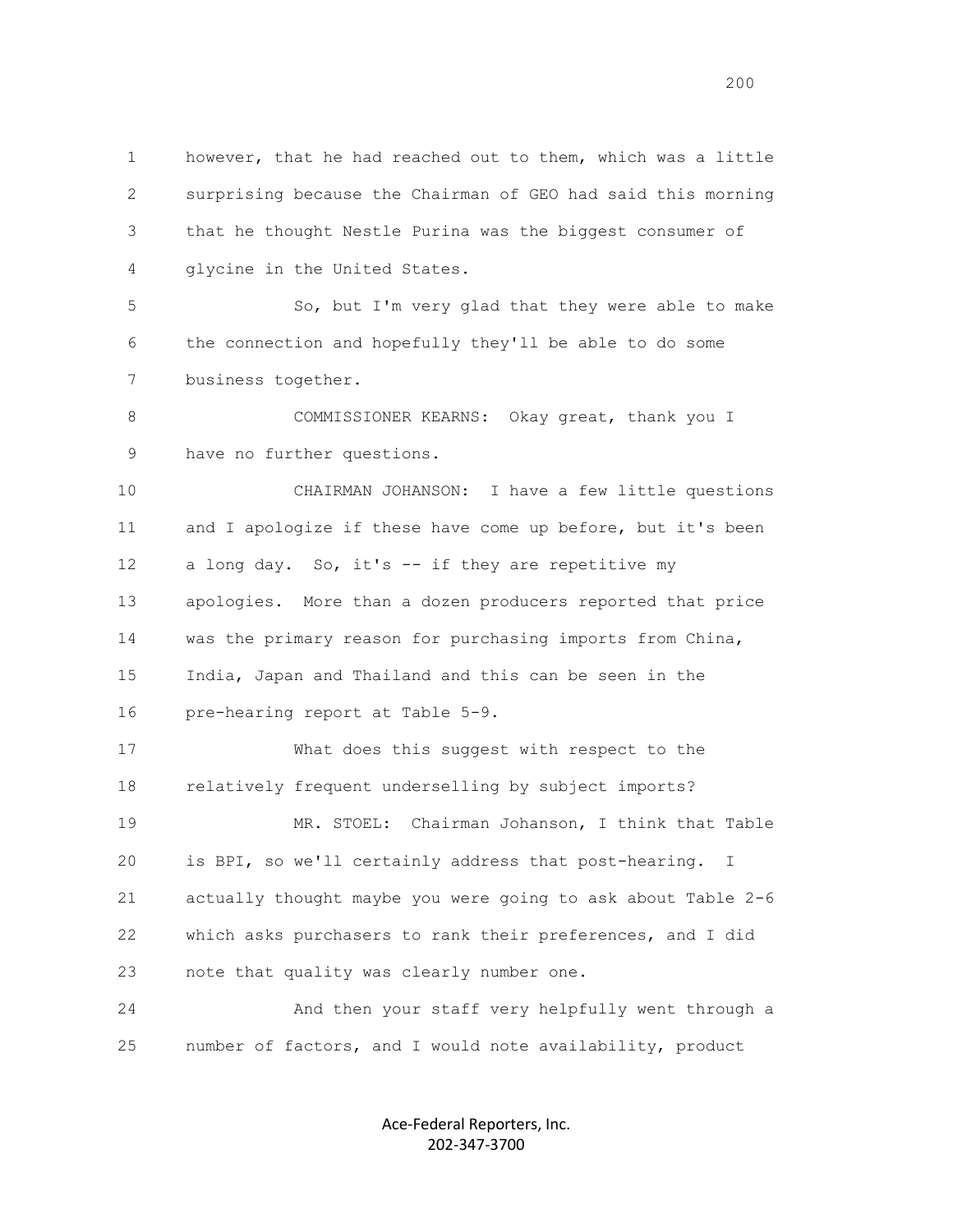1 consistency, reliability of supply and purity were all 2 viewed as being in various ways much more important to 3 purchasers, including several of them before you today than 4 price.

5 And I think, you know, we all know that price is 6 relevant to any purchase. Of course, it's a contract, you 7 have to deal with price, but I think in this industry, 8 whether it's semi-conductors or my client's pharmaceutical 9 IV's or the food for America's pets, quality is going to be 10 the most important thing.

 11 We're not talking about a product where the 12 quality is not going to be very, very important to the 13 customers, and I think your record compiled both here and 14 also in past investigations, as I said this morning, shows 15 very clearly that non-price factors are really what's most 16 important to customers.

 17 CHAIRMAN JOHANSON: Okay, thanks Mr. Stoel. Raw 18 material prices haven't come up much today. I was wondering 19 if you all could discuss how raw material prices affect the 20 price of glycine? Usually we spend a lot of time on this 21 subject and didn't hear any tonight, I'm just not used to it 22 not coming up.

 23 MR. ARIGA: This is Masahiro Ariga from Nagase. 24 I speak on behalf of Nagase. This raw material is currently 25 raising up and it affects the pricing, but we would like to

> Ace-Federal Reporters, Inc. 202-347-3700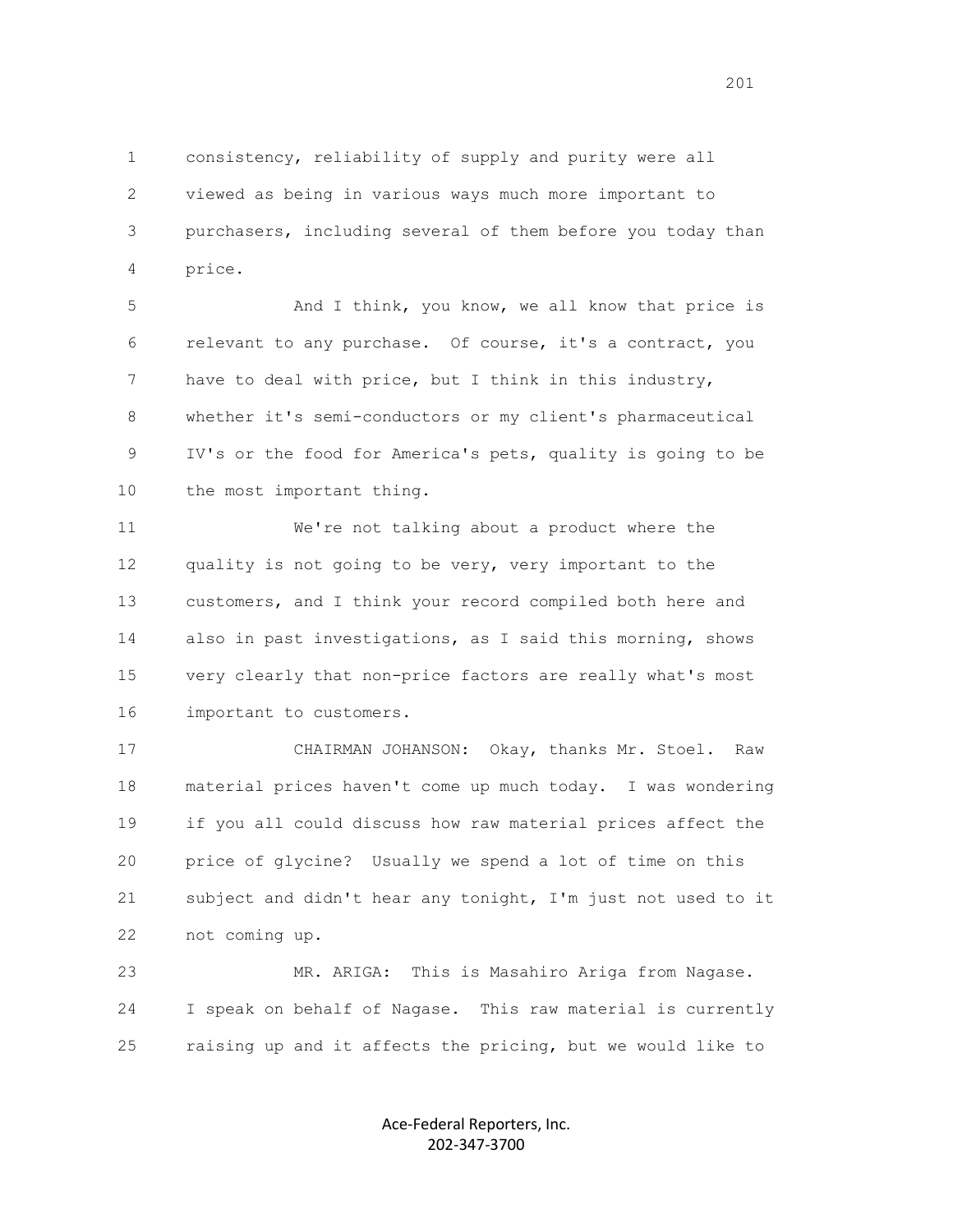1 submit more detailed information in a post-brief hearing, 2 post-brief hearing.

 3 CHAIRMAN JOHANSON: Alright, that's fine Mr. 4 Ariga. Alright, that concludes my questions. I appreciate 5 you all being here today. I learned about yet another 6 subject I knew nothing about, which is in like everything in 7 my house, including my toothpaste and mouthwash and 8 everything else.

 9 So, anyway it was very interesting. I appreciate 10 you being here. Do any other Commissioners have questions? 11 Oh, I'm sorry, I apologize, Commissioner Broadbent? Take as 12 long as you want.

 13 COMMISSIONER BROADBENT: Just a couple here. 14 Let's see, this is sort of for the most witnesses, I guess. 15 Prices for product 2 USP grade glycine, which makes up the 16 bulk of the U.S. market, have declined since 2015 and some 17 quarters to levels below technical grade glycine, which is 18 product 3.

 19 What explains the noticeable decline in USP grade 20 glycine price?

 21 MS. LEVINSON: Commissioner Broadbent, my 22 client's English is somewhat limited, but his belief is the 23 prices have come down because New Trend entered the market 24 in 2017. New Trend being the Thai supplier and they supply 25 very heavily into the USP market.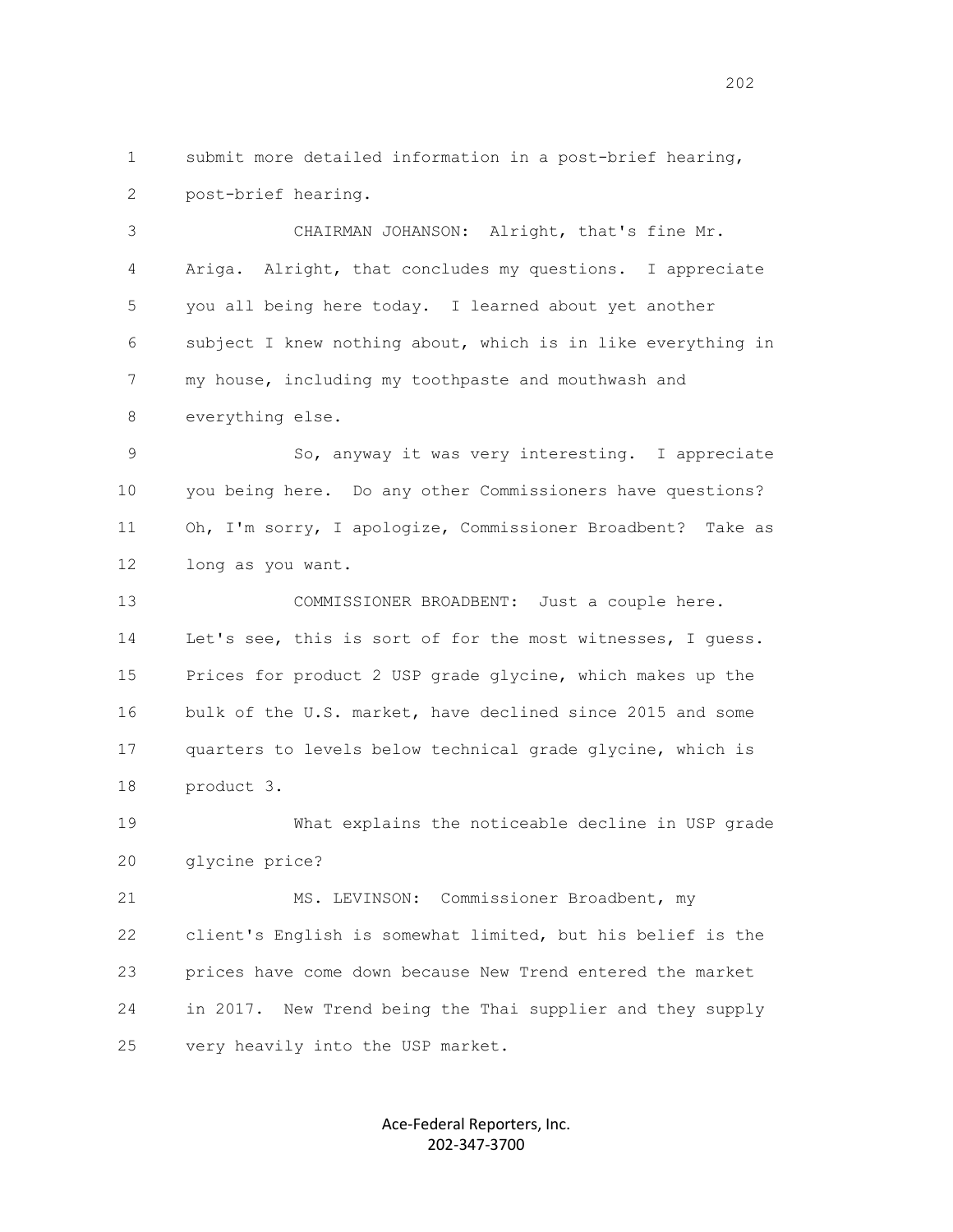1 COMMISSIONER BROADBENT: But didn't the prices 2 start coming down in 2015? 3 MS. LEVINSON: No, I think -- I have to ask him, 4 but I believe that they entered the market in greatest 5 volumes in 2017. 6 COMMISSIONER BROADBENT: Right, and that was my 7 question was since the price started falling in 2015, what 8 was causing it? 9 MS. LEVINSON: I apologize. 10 COMMISSIONER BROADBENT: If you could get that 11 for the record, that would be great. 12 MS. LEVINSON: Of course. 13 COMMISSIONER BROADBENT: And then following on 14 Commissioner Johanson's question about raw materials, Mr. 15 Ariga, do purchasers -- and you can answer this for the 16 record if you want, do purchasers expect prices for glycine 17 to fall when HCN ammonia or MCA prices are declining? Do 18 purchasers accept price increases when raw material costs 19 are increasing? And you can answer that for the record.  $20$  And then  $-$  21 MS. LEVINSON: Commissioner Broadbent, if it's 22 alright? 23 COMMISSIONER BROADBENT: Sure, yeah, that's fine. 24 And then for Japanese Respondents, you said that subject 25 imports have a necessary place in the market due to domestic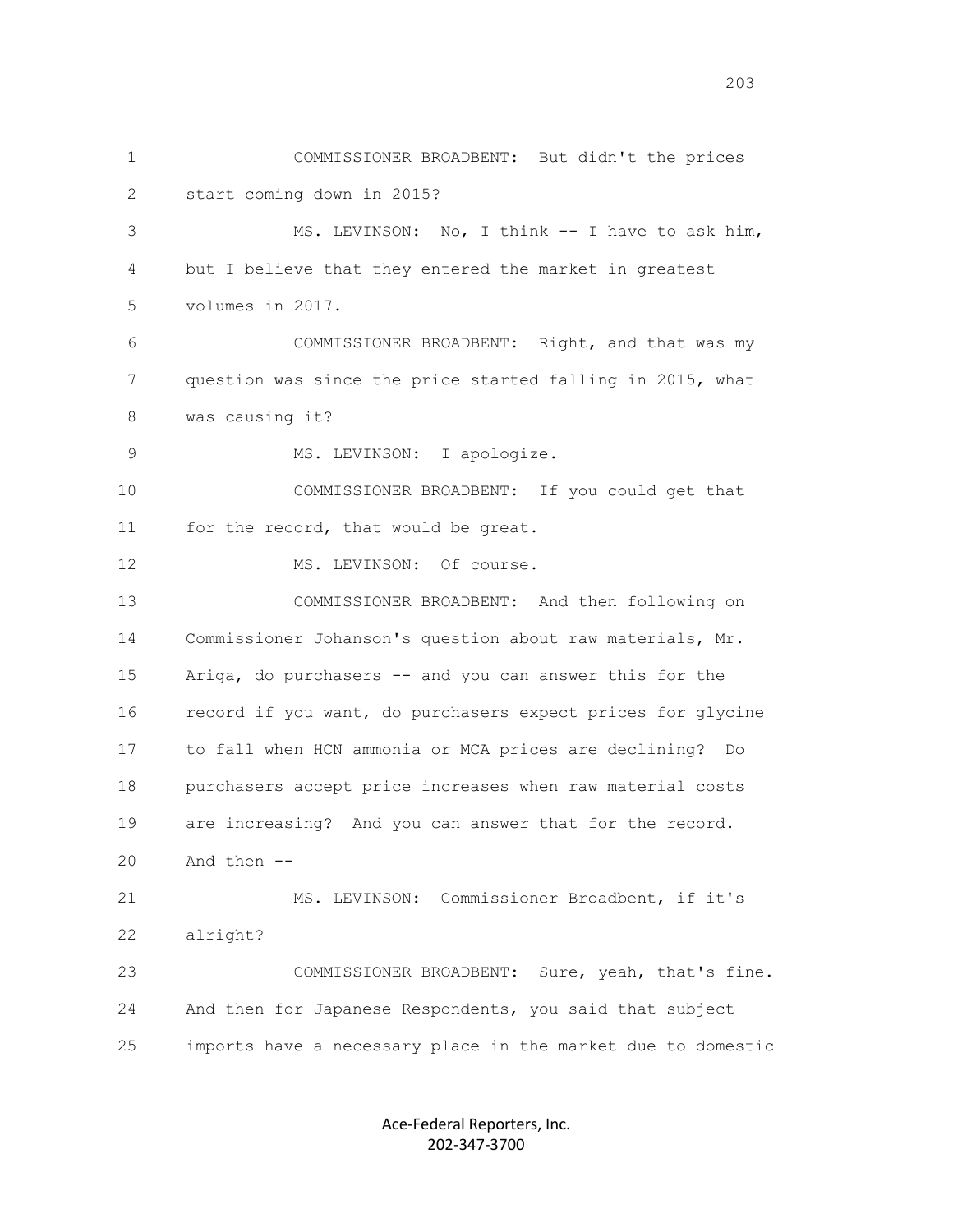1 supply shortages. If this were true, why would we have so 2 many confirmed lost sales reported by purchasers referring 3 to price as a primary factor in their decisions to purchase 4 subject imports as seen on page 5-22? 5 MR. STOEL: Commissioner Schmidtlein had asked a 6 similar question and we'll address that post-hearing. 7 COMMISSIONER BROADBENT: Okay, so I missed that, 8 yeah. 9 MR. STOEL: Not at all, no problem. 10 COMMISSIONER BROADBENT: And then I just had one 11 more for maybe you Mr. Stoel, the Japanese Respondents.

 12 Table 2-11 indicates that 29 Respondent purchasers, or 69% 13 reported that the U.S. producers always met minimum quality 14 specifications.

 15 For imports from Japan, 10 of 16 purchasers, or 16 63% stated that Japanese product always met minimum quality 17 specifications. Similarly, in Table 2-9 purchasers reported 18 that for all factors other than price, the subject imports 19 from Japan were comparable to the domestic like product.

 20 How do we consider this data in addition to your 21 statements regarding the quality of the U.S. product 22 compared to the Japanese product?

 23 MR. STOEL: Commissioner, Jonathan Stoel for the 24 record. Actually, I had commented on this a little bit 25 earlier. I actually commented on Mr. Klett's presentation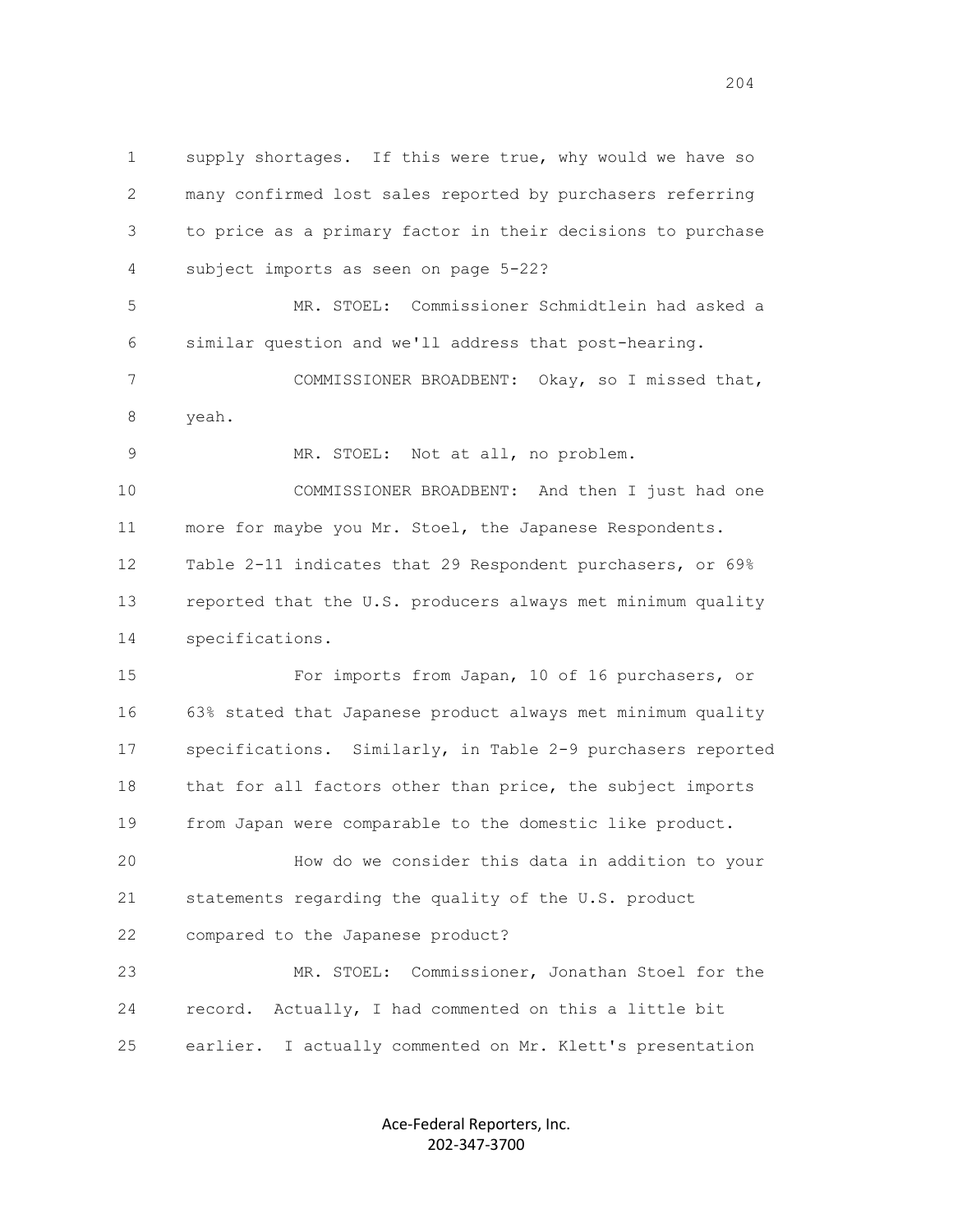1 this morning where he was talking particularly about quality 2 between the United States and Japan, and I had pointed out 3 that for Japan it was either comparable or superior, meaning 4 the Japanese product was superior to the U.S. product.

 5 I think what I would say is that in the time that 6 I have been appearing before the Commission, it is very, 7 very rare that you see a foreign or a subject import being a 8 better quality than the U.S. but I think this case is that 9 time in terms of the Japanese product, whether it's 10 semi-conductors as Mr. Kreiter has testified, or injectable 11 IV solutions as Mr. Lish has testified, the Japanese 12 product is very high purity, and it's able to meet very 13 technical demanding specs.

 14 So, I will certainly take a look at that and 15 expound on that in the post-hearing brief.

 16 COMMISSIONER BROADBENT: Okay, thank you, and I 17 want to thank all the witnesses. I appreciate everybody 18 being here today.

 19 CHAIRMAN JOHANSON: Do any of the other 20 Commissioners have questions for this panel? No 21 Commissioners do. Does staff have any questions for this 22 panel? 23 MR. CORKRAN: Douglas Corkran, Office of

 24 Investigations. Thank you, Mr. Chairman, staff has a very 25 few brief questions. This would be for counsel and for the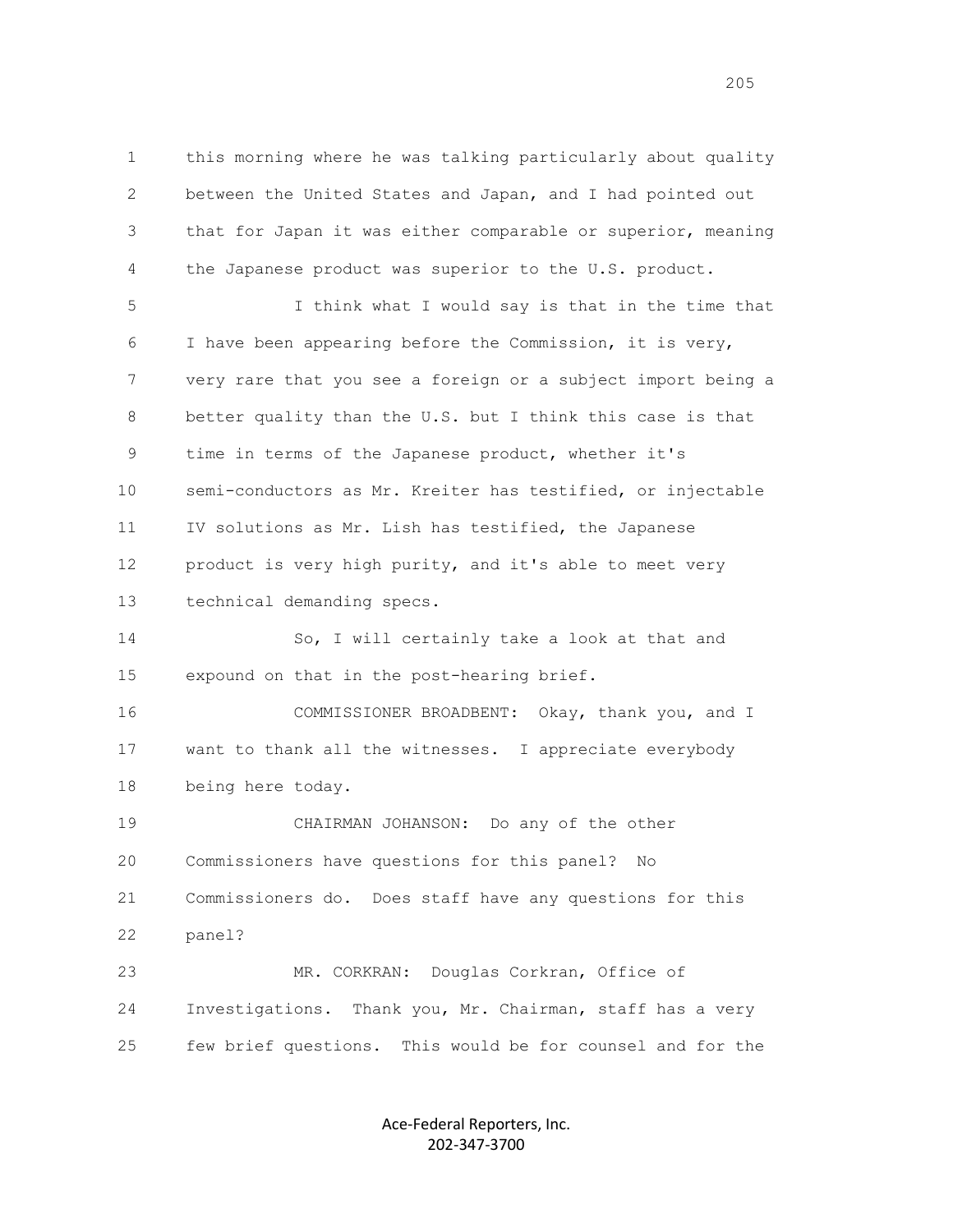1 YGC representative. Can you describe a little bit the role 2 of trading companies in the Japanese market? How do they 3 interact with producers?

 4 MR. ARIGA: This is Masahiro Ariga, of Nagase. 5 Are you specifically want to know about the glycine business 6 or the general glycine business? Okay, so for the glycine 7 business, so we are distributing, so Nagase is a trading 8 company, they've been in chemicals for over 100 years, and 9 we have access to worldwide customers, but 50% of our 10 customer is in Japan locally, but some customers go overseas 11 and build their plants.

 12 And sometimes they used to source material in 13 Japan, but we need the material overseas and we have a 14 distribution channel worldwide so sometimes our customer 15 asks us to support that distribution.

 16 And YGC's material is one example of this case 17 and so, they used to have an office in United States, but 18 they shut down I think ten years ago, and at the time they 19 were contacting our customer directly, and so they decided 20 to shut down their office in United States.

21 But our customer wanted the product, so they 22 asked us to support the distribution.

 23 MR. CORKRAN: Thank you very much, that's very 24 helpful. I appreciate that. One very quick follow-up, for 25 YGC, when you were talking about, when you're discussing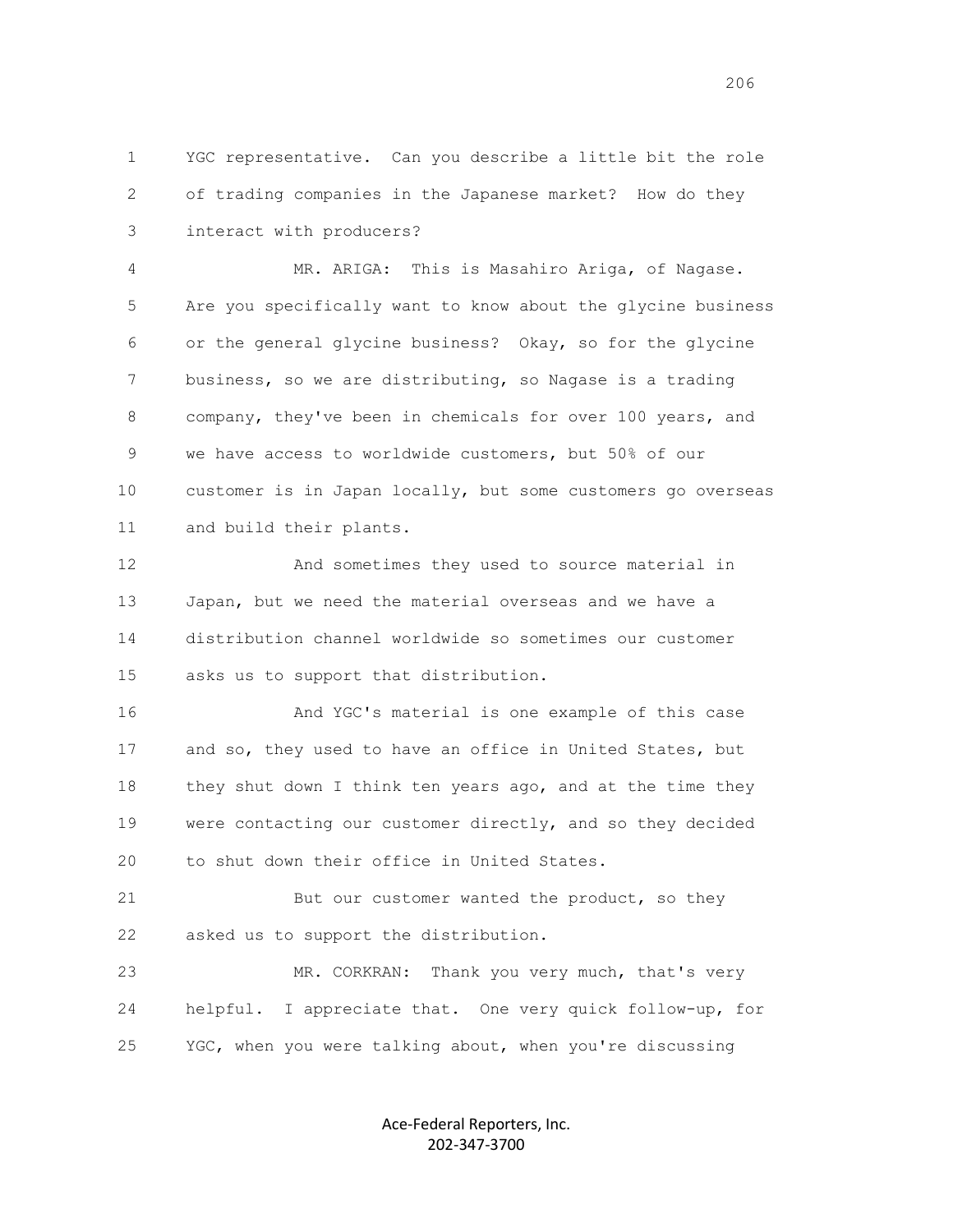1 your major customers that produce chemical, mechanically 2 polishing slurries, are you referring to sales by YTC or are 3 you referring to transactions through trading companies? 4 MR. ARIGA: So, for this glycine business, first 5 we didn't exactly understand the application of this 6 material, but our customers is dedicated in electronic 7 business, so we thought it was used for electronics and 8 sorry, can I explain more in detail about your question. 9 MR. CORKRAN: I was just asking for a follow-up, 10 YGC presented testimony that it had two major customers that

 11 were producing CMP slurries, and my question was are we 12 talking about YGC's customer base or those companies, or are 13 those customers of trading companies?

 14 MS. LEVINSON: Mr. Corkran, this is Liz Levinson. 15 At least in one case it is a customer of a trading company. 16 I'm not certain in the other one, but certainly YGK does 17 rely on trading companies such as Nagase to make its sales 18 to the CMP industry. Mr. Kreiter might be able to -- do you 19 buy from a trading company?

 20 MR. KREITER: I buy -- this is Paul Kreiter from 21 Fujimi, I buy YGK glycine from a trading company, a 22 different trading company than Nagase.

 23 MR. CORKRAN: Excellent, thank you very much. I 24 appreciate the responses and staff has no additional 25 questions.

> Ace-Federal Reporters, Inc. 202-347-3700

<u>207</u> — 207 година и 207 година и 207 година и 207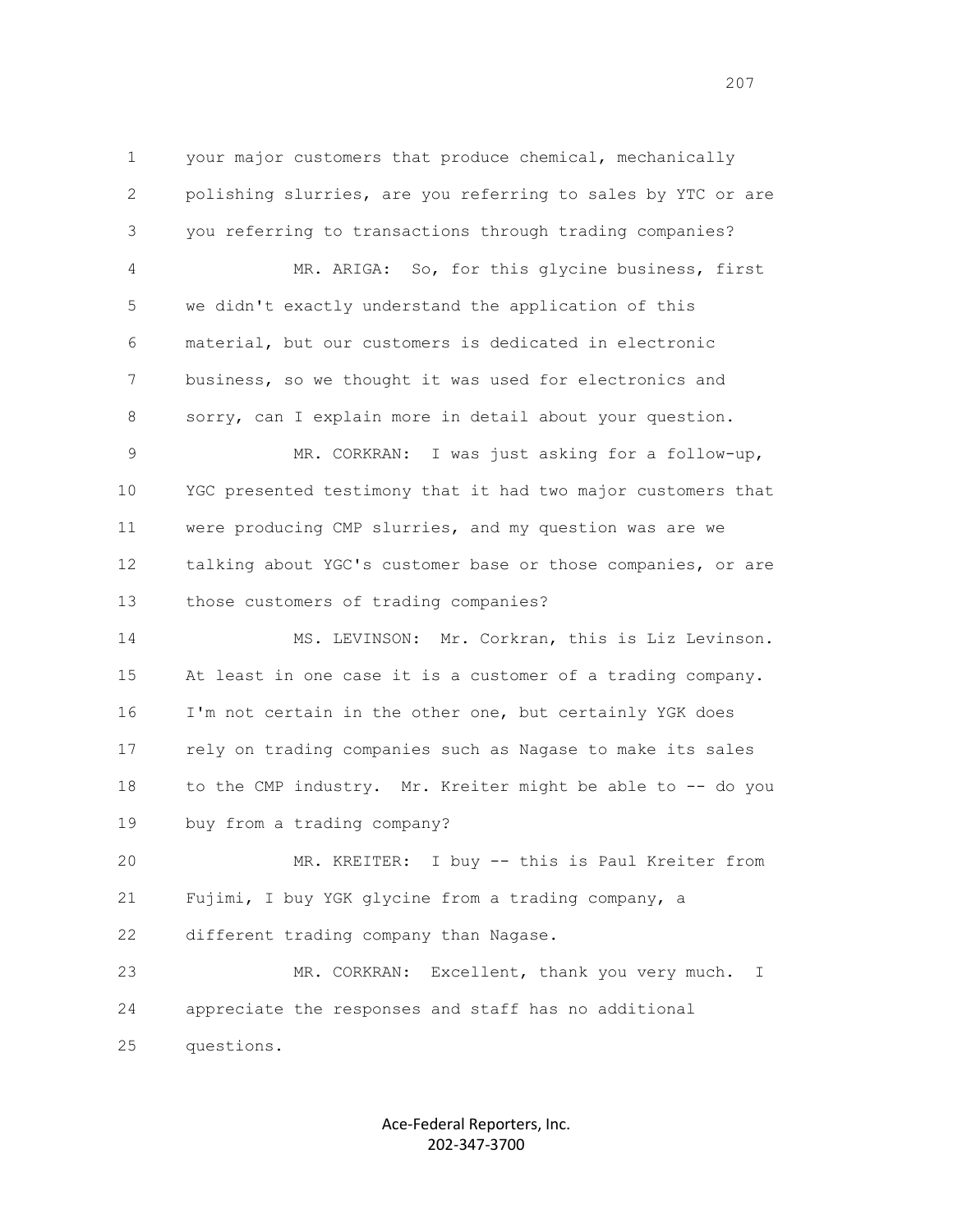1 CHAIRMAN JOHANSON: Thank you Mr. Corkran, do 2 Petitioners have any questions for this panel? 3 MR. SCHWARTZ: No questions from petitioners. 4 CHAIRMAN JOHANSON: Alright, thank you, Mr. 5 Schwartz. Alright, I'm now going to note the amount of time 6 remaining. Petitioners have 22 minutes of direct and 5 7 minutes of closing for a total of 27 minutes. Petitioners 8 have 12 minutes of direct, 5 minutes of closing for a total 9 of 17 minutes. This panel is dismissed, and we can prepare 10 for closing statements. 11 MR. BURCH: Rebuttal and closing remarks on 12 behalf of Petitioner will be given by David Schwartz and 13 William Matthews, of Thomas Hine. Mr. Schwartz, Mr. 14 Matthews, you have 27 minutes. 15 CLOSING REMARKS OF WILLIAM MATTHEWS 16 MR. MATTHEWS: Commissioners, I don't think we're 17 going to need 27 minutes to provide our rebuttal and closing 18 remarks, but we would like to make a couple of points to try 19 to set the record straight. 20 First, the counsel has indicated that he was 21 confused by the statement about the domestic industry 22 requiring volume, but in the end recusing himself. That's 23 not the case. The domestic industry has millions of pounds 24 of glycine that it can sell into the market now. It needs 25 that volume.

> Ace-Federal Reporters, Inc. 202-347-3700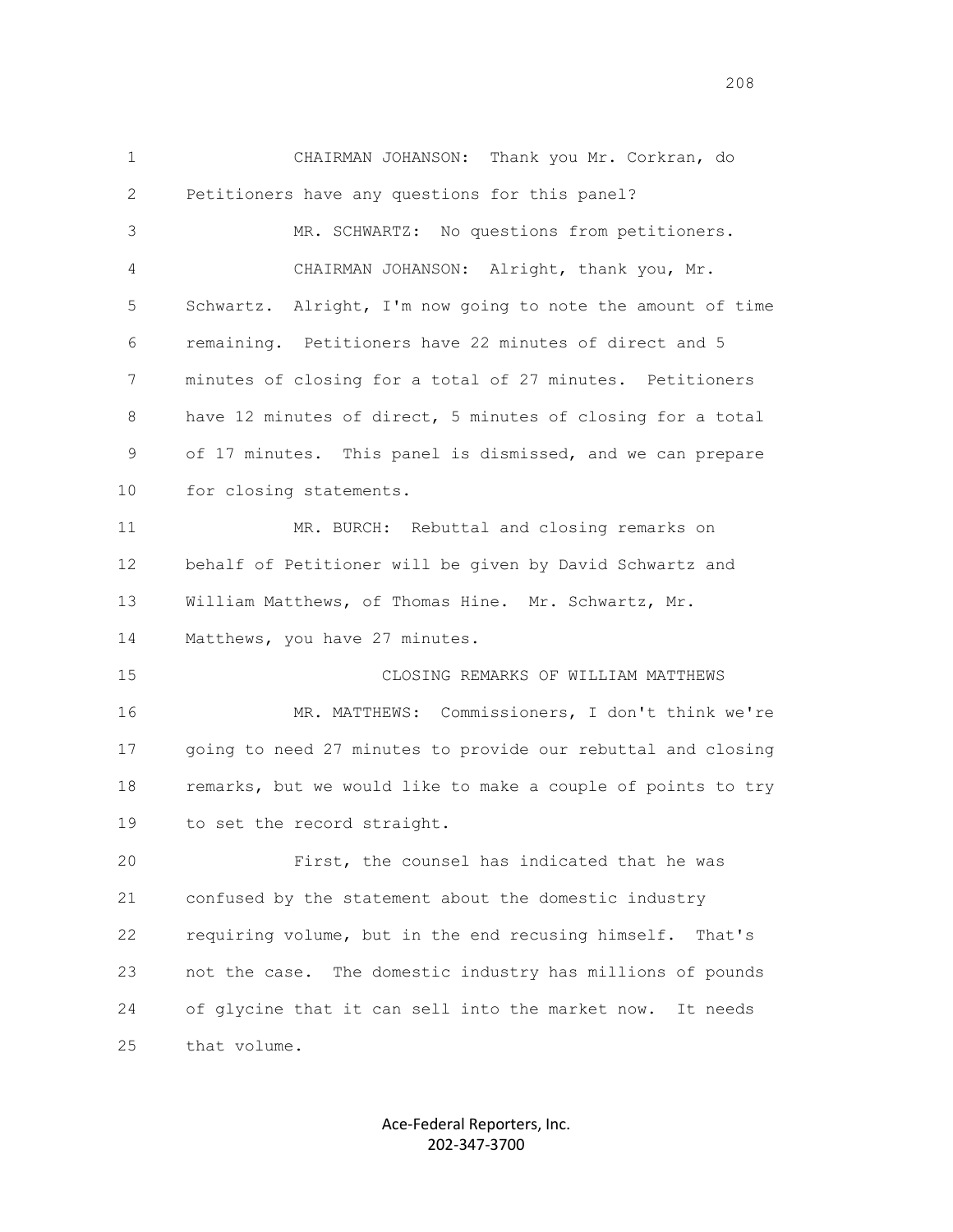1 Now, regarding the testimony from Nestle and 2 Balchem, both of those companies are valued customers of the 3 U.S. domestic industry, but either through the Nestle 4 bidding process mechanism and its continual beatdown of 5 pricing because import pricing and Balchem's statement which 6 when it's actually analyzed, revolves solely around price. 7 Worldwide price is low. Import prices are low. 8 We need those low prices. But that's what this case is

 9 about, pricing of glycine. I wasn't sure what -- I guess it 10 was Mr. Bedell's point was regarding unit cost to make 11 glycine.

 12 The unit cost to make glycine, and we'll answer 13 it a little bit more in our post-hearing brief, has risen 14 throughout the POI, so we are getting that classic price 15 squeeze as the costs to make glycine are rising at the same 16 time the prices are falling.

 17 I'd like to address just a couple of points that 18 were made by Mr. Matsui. In his testimony, Mr. Matsui 19 stated that our products not only meet the requirements of 20 the Japanese Pharmaceutical Affairs Law, but also pass 21 audits by the U.S. Food and Drug Administration which are 22 among the most difficult in the world.

 23 It is true that the U.S. Food and Drug 24 Administration tests audits are some of the most difficult 25 in the world. We know that you could go site Kogyo,

> Ace-Federal Reporters, Inc. 202-347-3700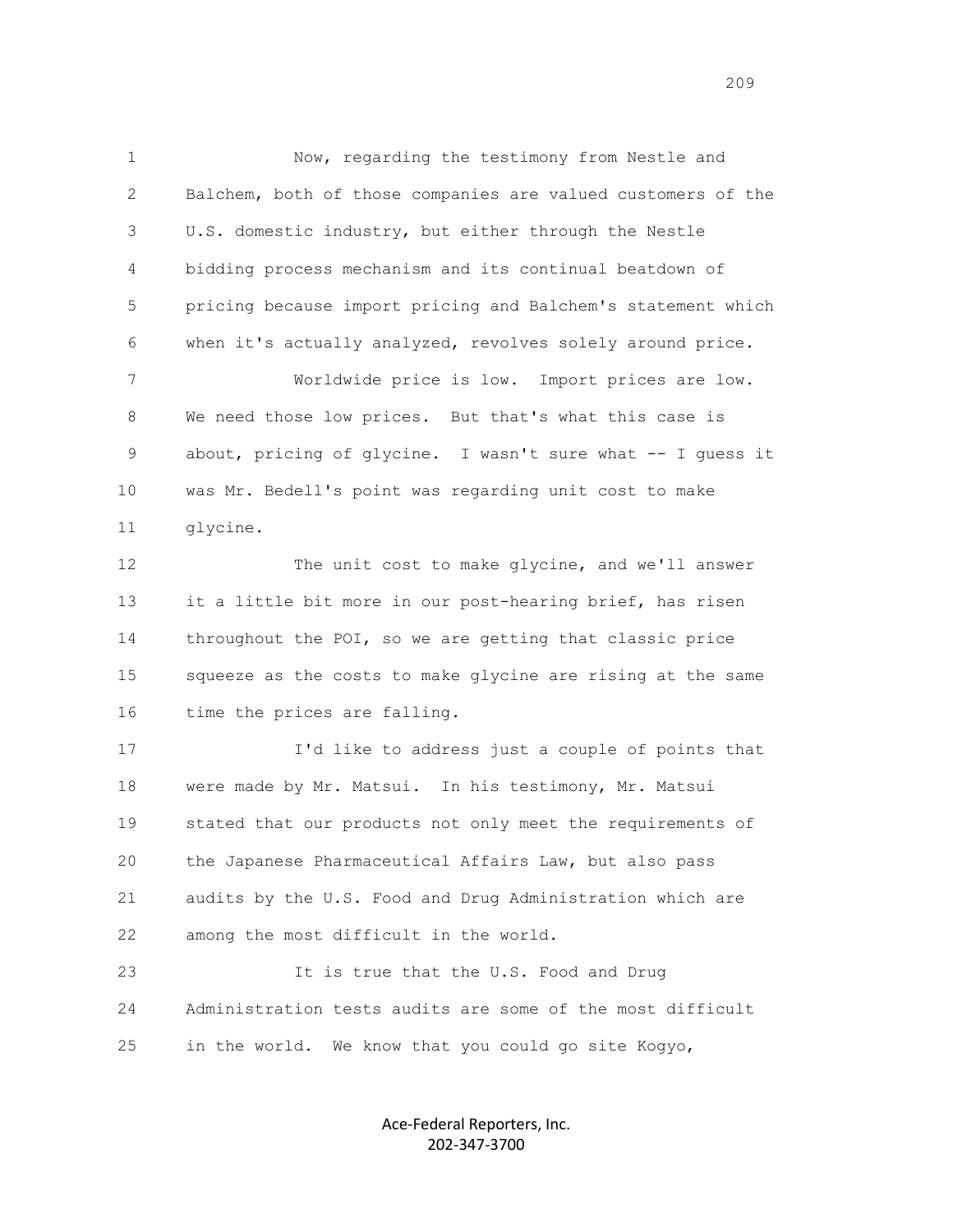1 actually received a warning letter from the Food and Drug 2 Administration in July of 2018, which we will address 3 further in our post-hearing brief.

 4 Mr. Matsui also contends that in 2015, GEO had 5 productions problems. That would be difficult because GEO 6 was operating in 2015 at near capacity, it didn't have 7 production problems in 2015.

8 Mr. Matsui also states that YK customers like 9 Fujimi, sell polishing slurries to some of the largest 10 manufacturers of computer chips in the United States. 11 Chattem sells to three companies that also sell to those 12 companies, so arguments regarding the quality of Chattem's 13 slurry versus YGK's slurry seem to be somewhat immaterial.

 14 They're all selling to customers that are selling 15 to the big chip manufacturers. As far as Mr. Lish's 16 comments regarding the EDQM, this is one of those situations 17 about Chattem trying to get some kind of commitment out of 18 that company before it would incur the considerable expenses 19 and time that are required to get this type of certification 20 at the EDQM.

 21 There's no reason for a corporation to go after 22 some kind of certification if a customer won't give them at 23 least an inkling that they are going to be provided with a 24 portion of the business that requires that certification. 25 Now, recently Chattem, on its own, did start the

> Ace-Federal Reporters, Inc. 202-347-3700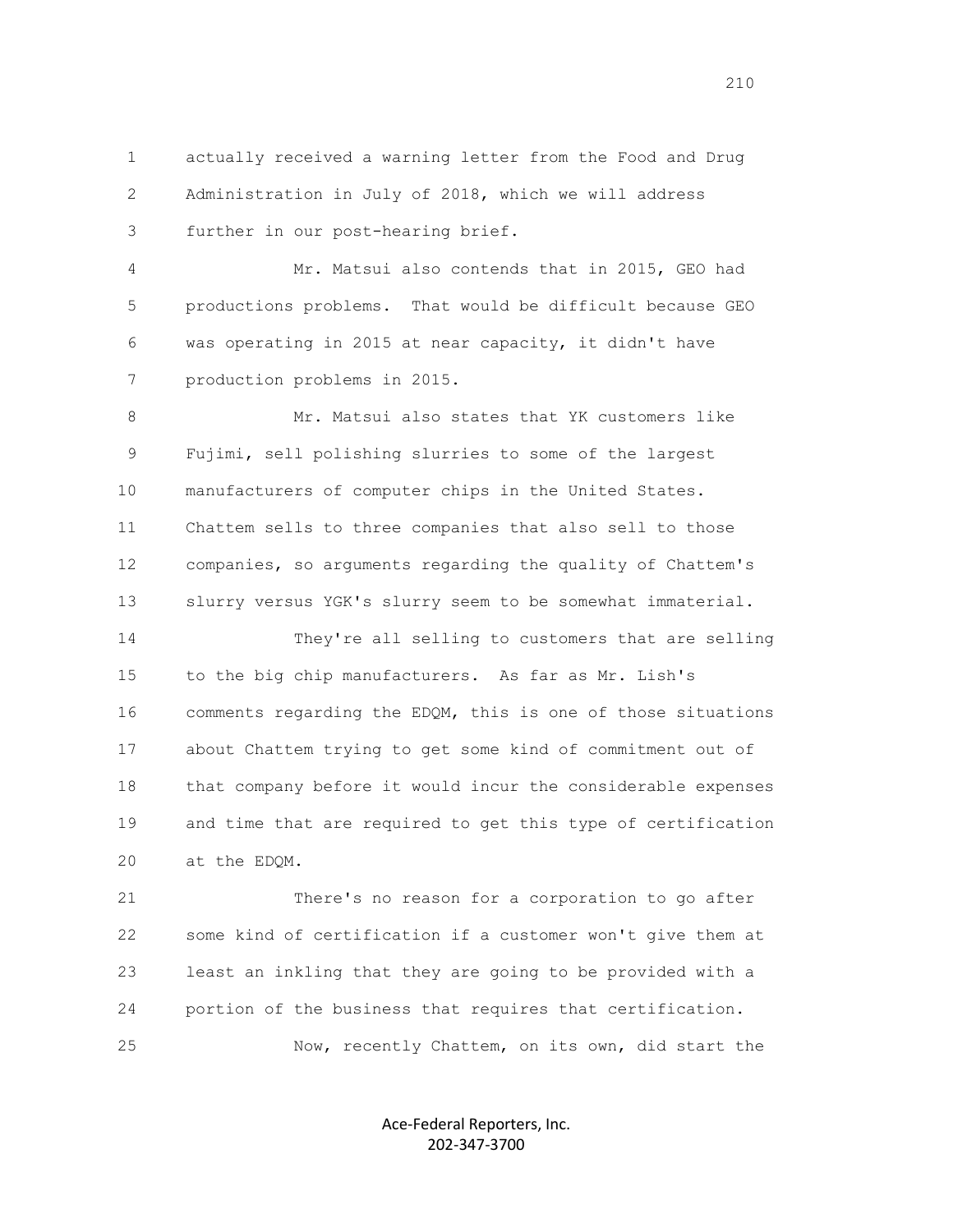1 process with EDQM so that it could be qualified to sell into 2 the European market. One other point -- regarding aluminum, 3 and I think maybe Mr. Lish actually eventually indicated 4 that Chattem met this aluminum standard.

 5 Chattem is actually considered to have the lowest 6 quantity of aluminum in its product in the world. And I 7 think that's all we want to do to correct the record.

8 CLOSING REMARKS OF DAVID SCHWARTZ

 9 MR. SCHWARTZ: With your permission I will begin 10 our closing remarks. On behalf of the Petitioners, I want 11 to thank the Commissioners and the staff for their time, 12 interest and efforts in this proceeding, it's greatly 13 appreciated.

 14 Today you've heard from the Petitioners, but you 15 haven't heard from those foreign Respondents responsible for 16 the vast majority of the dumped, subsidized glycine driving 17 prices down to levels unsustainable for the domestic 18 industry.

 19 If you look around, the Respondents from China, 20 India and Thailand did not show up at all, while the 21 Japanese Respondents, who are responsible as explained in 22 our petition, for the largest percentage share of U.S. 23 import volume during the POI of all four countries in this 24 investigation by a significant amount, have appeared in 25 disquise, presenting themselves as niche product producers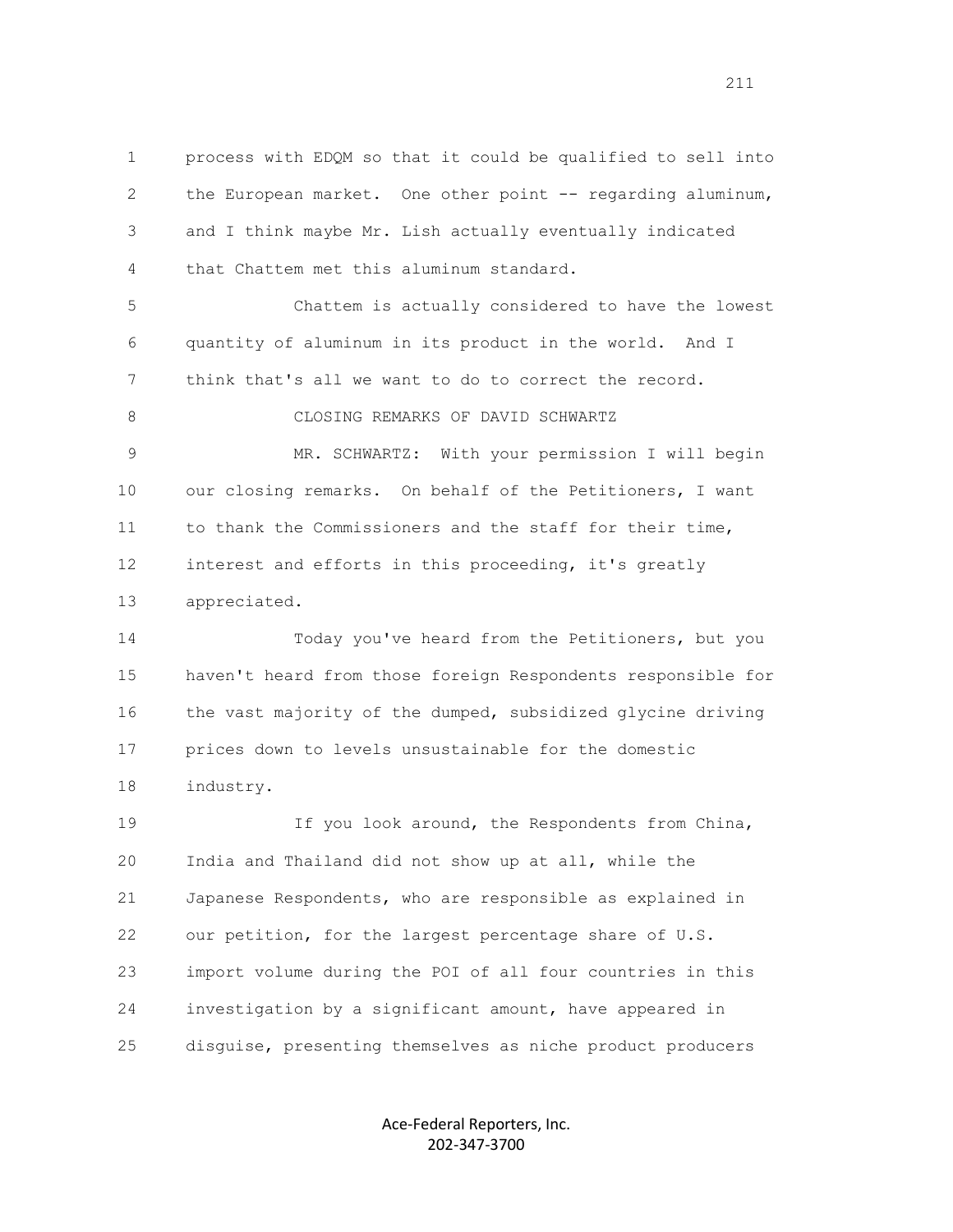1 and ignoring their huge import volumes that drive this case 2 and led Commerce to assess the largest dumping margins in 3 this case.

 4 As Commissioner Kearns put it, they sell plenty 5 of USP glycine. The Japanese Respondent's attempt to have 6 these niche products designated as separate like products, 7 and to use them as the primary basis for decumulation is an 8 exaggerated attempt at having a very small tail wag a very 9 large dog.

 10 With such small minor variations between the 11 niche products and the other glycine products, the Japanese 12 Respondents cannot come close to satisfying the Commission's 13 no clear dividing line standard, and in fact would create 14 duty evasion problems if the Commission treated them as 15 separate like products and excluded them from the 16 determination.

 17 If an order were to issue against Japanese 18 glycine, it would be extremely easy to ship Japanese 19 technical grade and USP grade glycine subject to the order 20 disguised as these niche products to avoid anti-dumping 21 duties, because their physical characteristics are 22 identical, and CBT would have no way of distinguishing them. 23 We've been working with CBP on this issue for 24 years and we know CBP can't do it. As we explained in the 25 preliminary phase here, and again today, glycine is glycine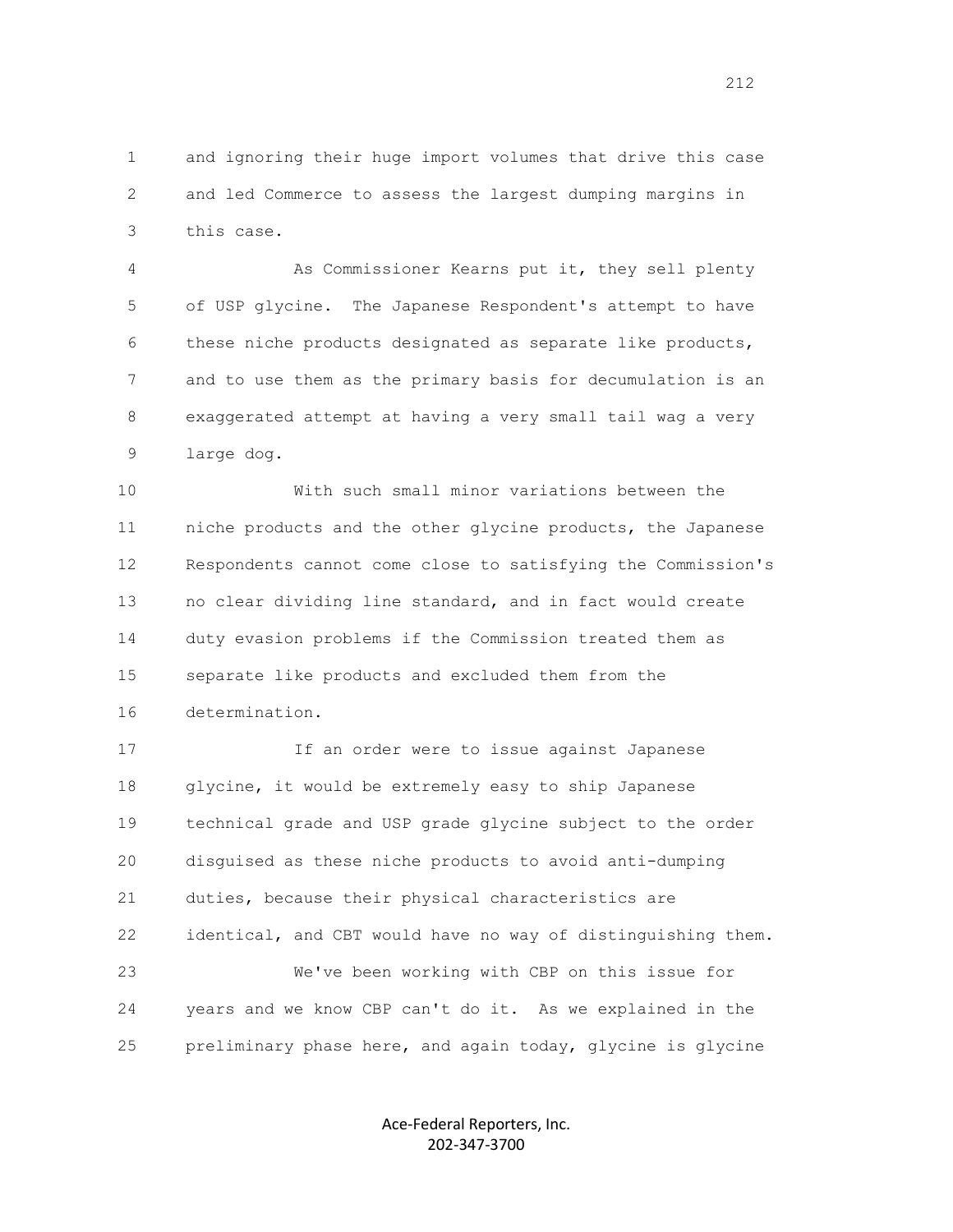1 is glycine, especially when it comes to these physical 2 characteristics.

 3 To decumulate all of Japan from the 4 investigation, based on these niche products when the vast 5 majority of its shipments remain the common technical grade 6 and USP grade products, would make no sense either and runs 7 counter to ITC precedent.

 8 In short, the Commission should take note of the 9 importers of glycine from Japan that did not testify here 10 today. The volume of their imports, what grades they sell, 11 and their pricing into the United States market.

 12 The panel here today is not representative of 13 glycine imports from Japan. As for the purchasers that are 14 not part of the Japanese Respondent group, Nestle and 15 Balchem, Nestle attempts to rely on the facts of an 16 investigation 12 years ago, instead of the facts presented 17 in this investigation staff report, which would trace 18 significant differences in the domestic industry's behavior 19 then and its behavior now.

 20 Despite Nestle's admission in its brief of deep 21 industry knowledge and significant glycine marketplace 22 experience, it someone didn't know that the oldest glycine 23 brand in the United States, Chattem Chemicals even existed 24 until six weeks ago. That raises questions to me about 25 their credibility.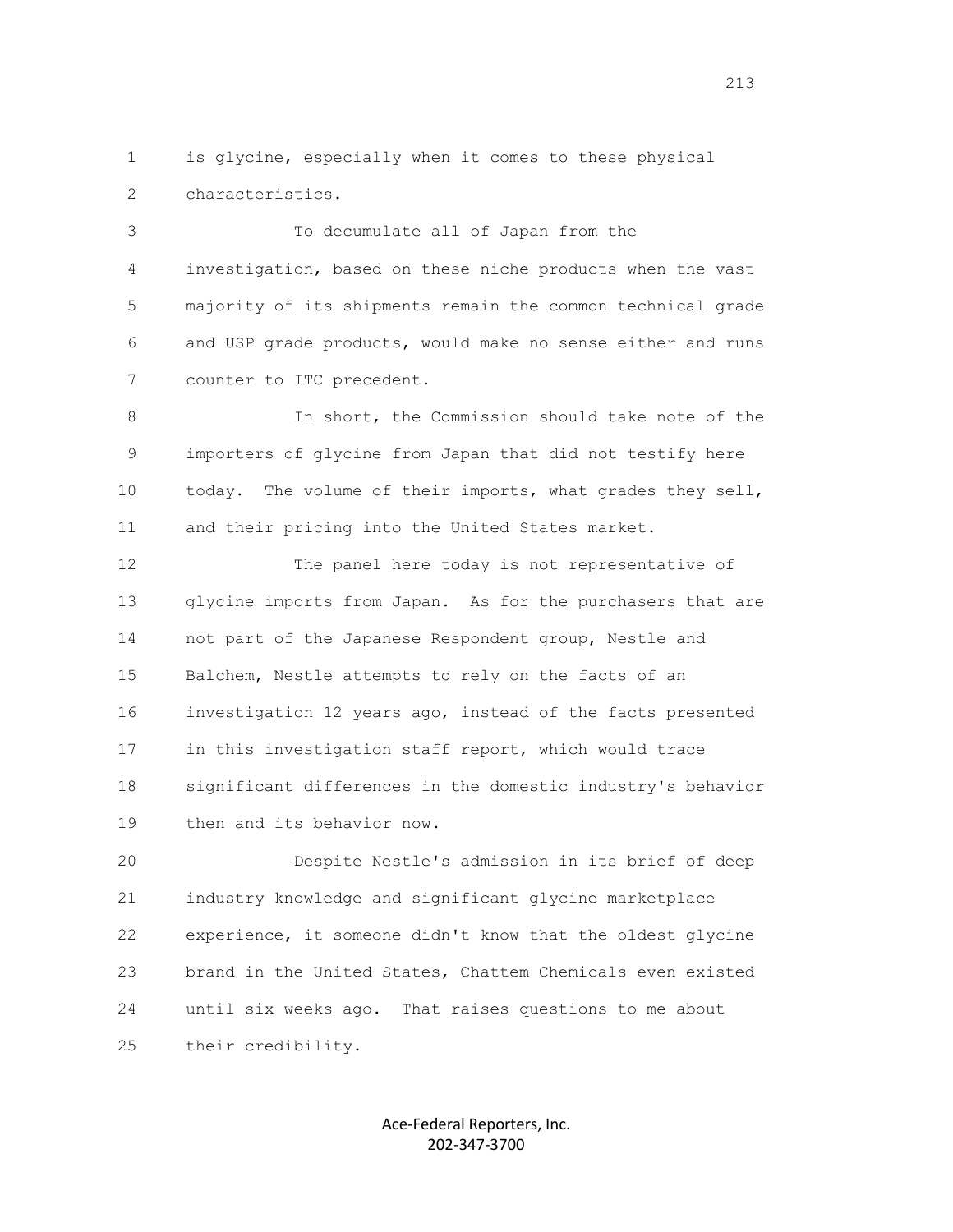1 While Balchem prizes its relationship with GEO 2 and values GEO's product and top-notch service, Balchem 3 raised concerns about the availability of alternative 4 sources of supply to GEO.

 5 It shouldn't, this is not an import ban, this 6 action will insure that imports are fairly traded with trade 7 remedy margins based on the final determination from 8 Commerce, ranging from 7% to 144%. And these trade remedies 9 will insure most of all that a viable U.S. glycine industry 10 will remain that can compete with these imports as long as 11 trade remedies are in place.

 12 It is also telling that Nestle didn't show up to 13 address these issues directly, and as their counsel 14 mentioned, indirectly, they didn't show up either in the 15 prior investigation. And I think it's important that if 16 they are going to raise these issues, that they be here to 17 address them directly as the Commissioner pointed out 18 herself.

 19 Another area that I want to address are these 20 so-called short-supply allegations from the Respondents. I 21 believe they are very misleading and are tied to a 22 discussion that we've had throughout the day between the 23 differences between contract customers and spot market 24 customers.

25 When contract customers seek more than their

Ace-Federal Reporters, Inc. 202-347-3700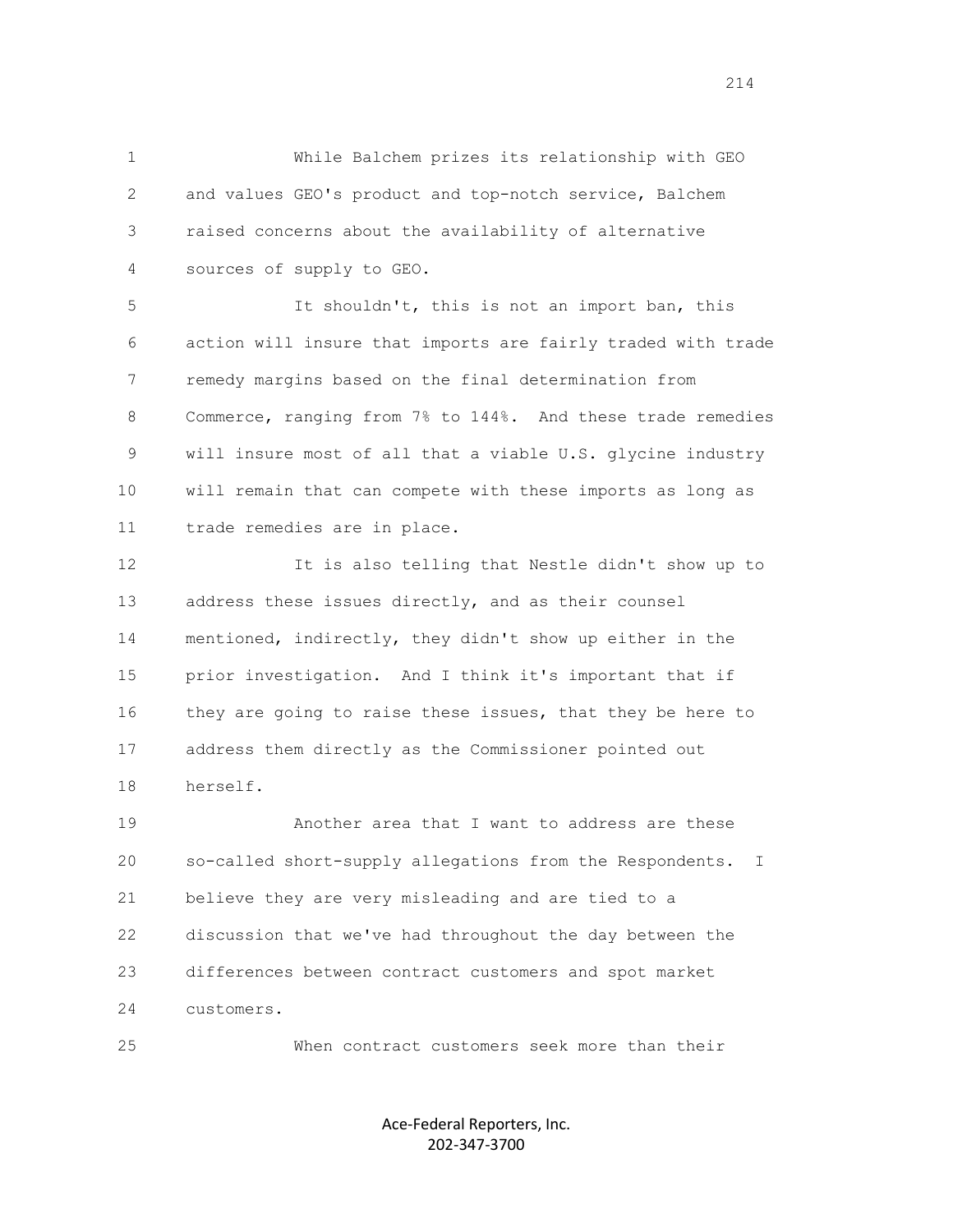1 contracted amounts, they then become spot market customers. 2 When spot market customers come to us, and ask for volume, 3 and we tell them we must serve our contract customers first, 4 because of that contractual commitment, that's not a short 5 supply issue, but a business issue.

 6 If those customers want guaranteed supply, they 7 should enter a contract. It is clear from the information 8 collected in this investigation, summarized in the staff 9 report that subject imports have caused material injury to 10 the domestic industry producing glycine.

 11 Glycine is a commodity chemical product and 12 there's a high degree of substitution on the basis of price 13 between glycine produced in the United States and subject 14 imports. The various arguments you heard earlier today and 15 attempt to distinguish U.S. origin glycine from subject 16 imports on the basis of various non-price factors are not 17 supported by the record.

 18 Underselling from subject imports is pervasive, 19 there's a large volume of confirmed lost sales to subject 20 imports on the basis of price. Subject imports have a large 21 share of the U.S. market and their prices have declined 22 significantly during the period of investigation.

 23 The U.S. glycine customer base includes a handful 24 of large customers with significant purchasing power and 25 they, as well as smaller customers, have used access to

> Ace-Federal Reporters, Inc. 202-347-3700

<u>215</u>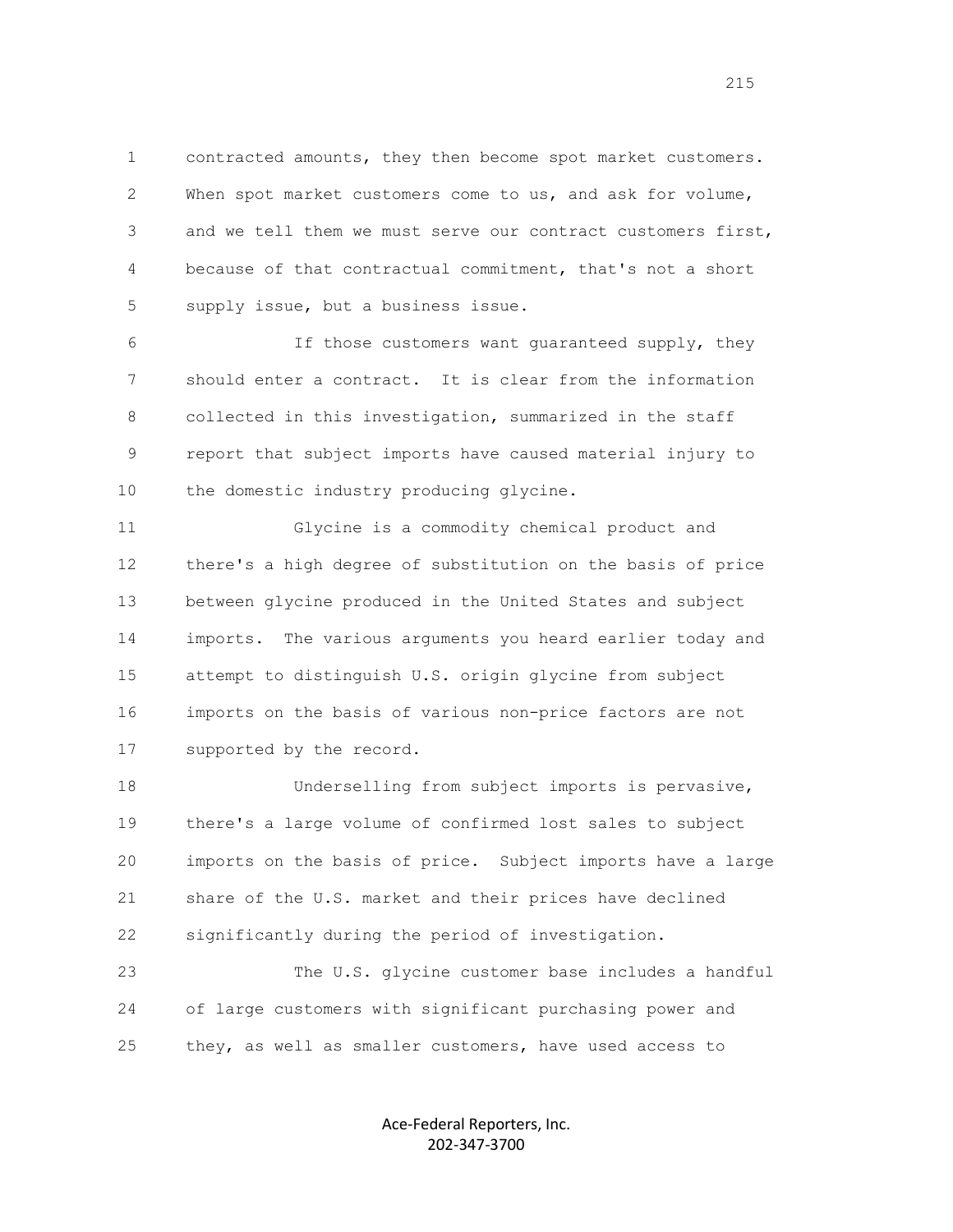1 subject imports as leverage to negotiate down glycine prices 2 paid to U.S. producers.

 3 Under these conditions, the U.S. industry has 4 suffered significant reductions in its sales volume, revenue 5 and profitability. There are no other non-import factors 6 that can explain this downturn.

 7 We ask for an affirmative final determination. 8 We thank you again for your time and effort today and 9 throughout this investigation.

 10 CHAIRMAN JOHANSON: Thank you. You are 11 dismissed.

 12 MR. BURCH: Closing and rebuttal remarks on 13 behalf of respondents will be given by Lizbeth R. Levinson 14 of Fox Rothschild and Jonathan T. Stoel of Hogan Lovells. 15 Ms. Levinson and Mr. Stoel, you have seventeen minutes. 16 MS. LEVINSON: Like a scavenger hunt looking for 17 my name. I think Mr. Stoel is going to begin. 18 CLOSING REMARKS OF JONATHAN T. STOEL 19 MR. STOEL: Good afternoon, Commissioners. Once 20 again, for the record, my name is Jonathan Stoel, and thank 21 you for letting me close out today's hearing with you. I 22 want to thank you for your attention and I promise you, I 23 don't think we're gonna use our full seventeen minutes by 24 any methods.

25 So where do we stand after today's testimony and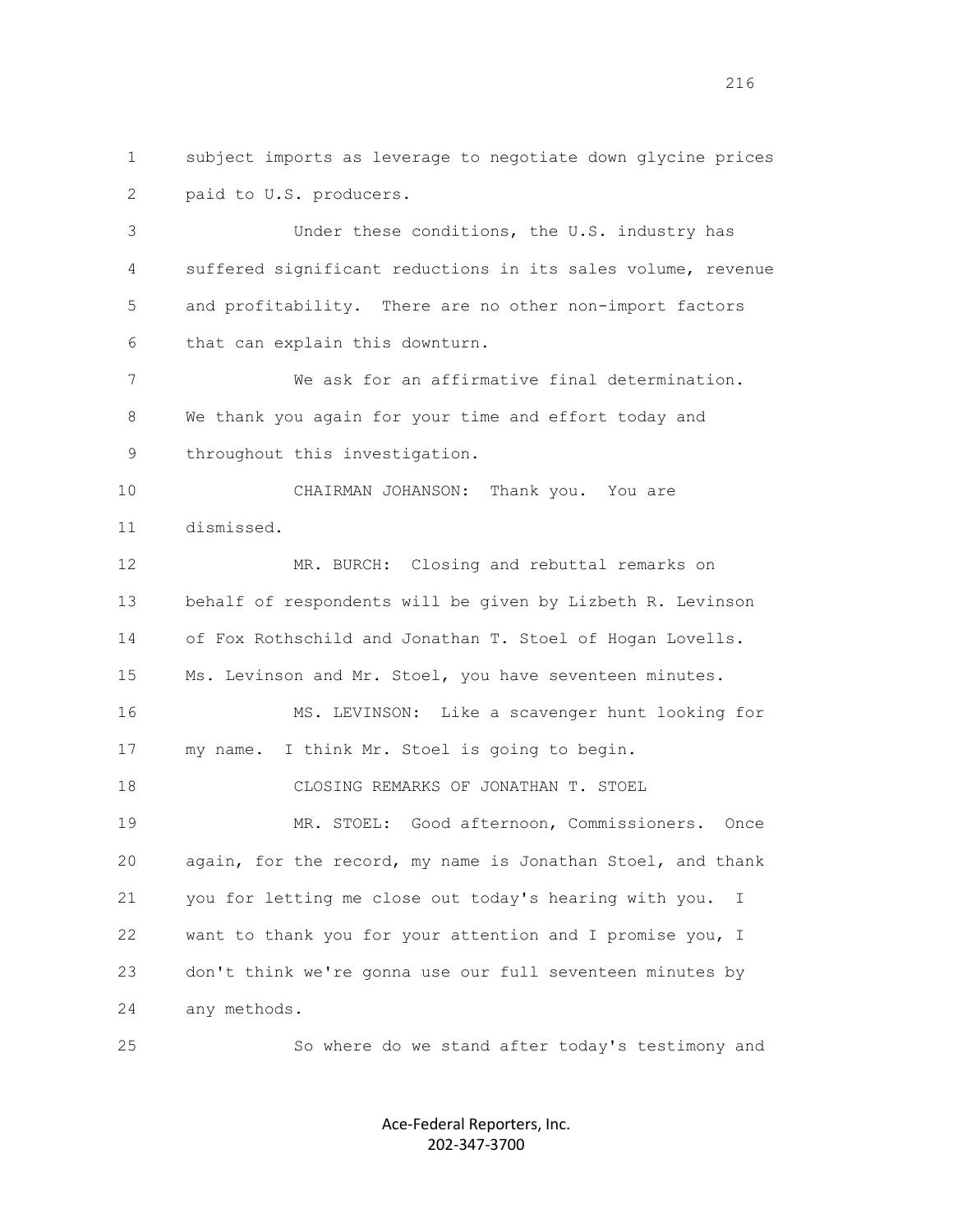1 your good questions? First, I think we all agree that the 2 Commission likely will not be able to render a final 3 determination with respect to imports from Thailand. 4 This is so for at least two reasons: One, you do 5 not have a DOC final determination, and so legally, we agree 6 with your office of general counsel, it will be 7 inappropriate for you to make a finding of material injury 8 or threat thereof at this time. 9 Second, as discussed with Commissioner 10 Schmidtlein, both with the petitioners' panel and then this 11 afternoon with Ms. Levinson, it's particularly not 12 appropriate to make a final with respect to Thailand because 13 the Commerce Department has actually found zero percent 14 subsidization and zero percent dumping with respect to 15 Thailand subject to any further revisiting of that. 16 I would also point out that a decision with 17 respect to Thailand would be particularly odd in this 18 circumstance because, on the one hand, Commerce has 19 apparently sent a team to verify Thailand, has made certain 20 findings, and CVP obviously has made certain other findings. 21 I think the prudent thing for you and for all the 22 participants in this proceeding is to let the CVP 23 investigation play out. 24 Also the Commerce Department has indicated that

> Ace-Federal Reporters, Inc. 202-347-3700

25 it's gonna be rendering--excuse me--issuing questionnaires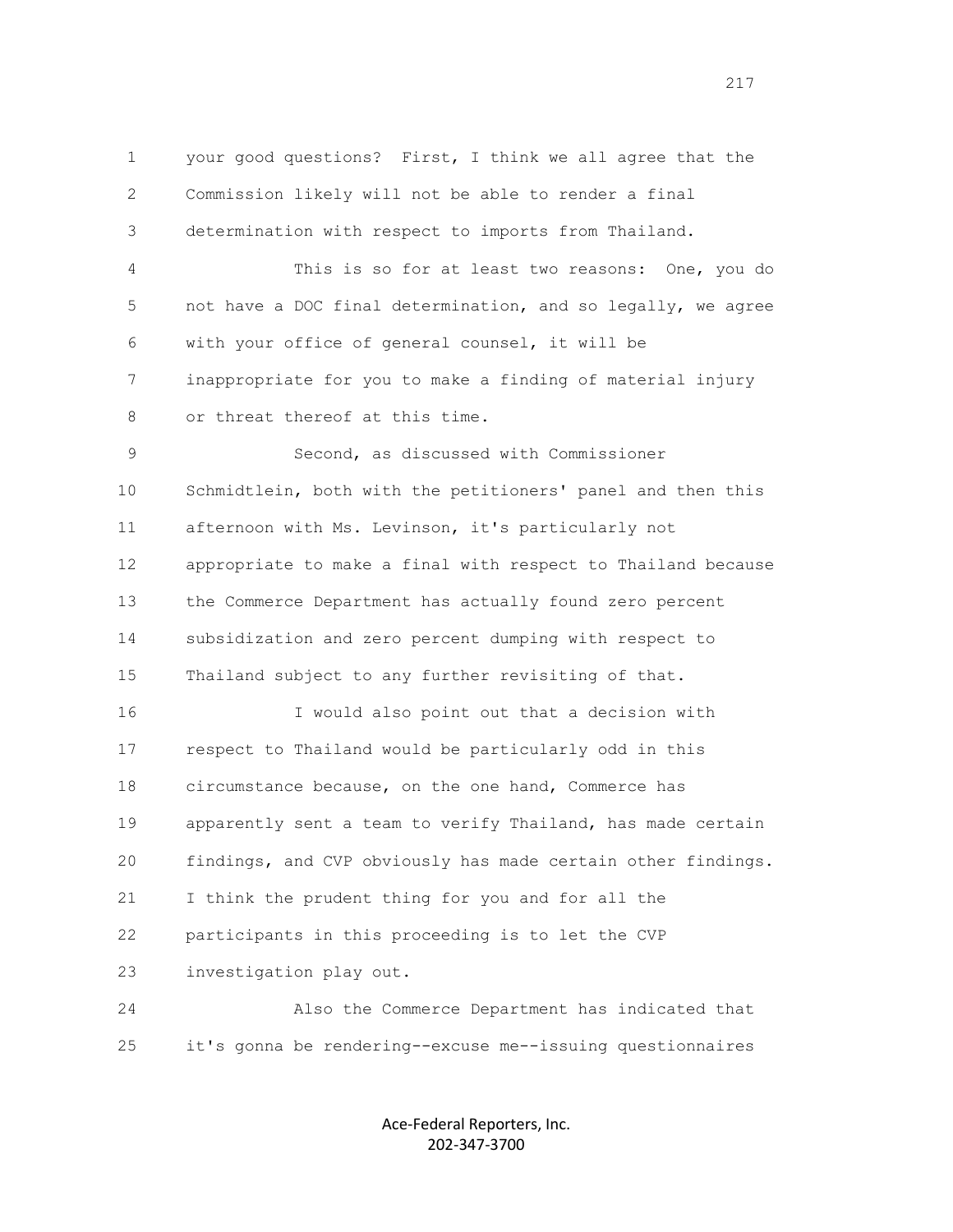1 and possibly verifying again, and so I think it's prudent 2 for all of us to see what happens with that proceeding 3 before making any next steps.

 4 Second, and I also wanna add that it's not just 5 the issue of decumulation that's relevant here. In terms of 6 fairness for the other countries for imports from certainly 7 India and Japan, it's very important that the impact of 8 imports from Thailand and/or China, as I think we all know, 9 we're not sure which at this point, that those need to be 10 segregated. You cannot, as to use the petitioners' famous 11 words, you cannot use the "hammering effects" of imports 12 from a country that we don't know where they're actually 13 from. You can't use those against Japan or against India. 14 So it's very important that we try to segregate out what 15 impacts there might be from, whether it's Thailand or China.

 16 Second, for all the reasons we've talked about 17 today, Japan should be decumulated from all other imports. 18 Japanese imports do not behave similarly to those other 19 imports in the U.S. market. I did not hear any response 20 from the petitioners to my comments at least twice today. 21 There have been no allegations against Japan that Japanese 22 imports were subsidized. That wasn't even alleged in the 23 petitions filed by the petitioners. And that's very 24 important, because as I said, the hot-rolled steel from 25 India, you decided to cumulate only those countries that are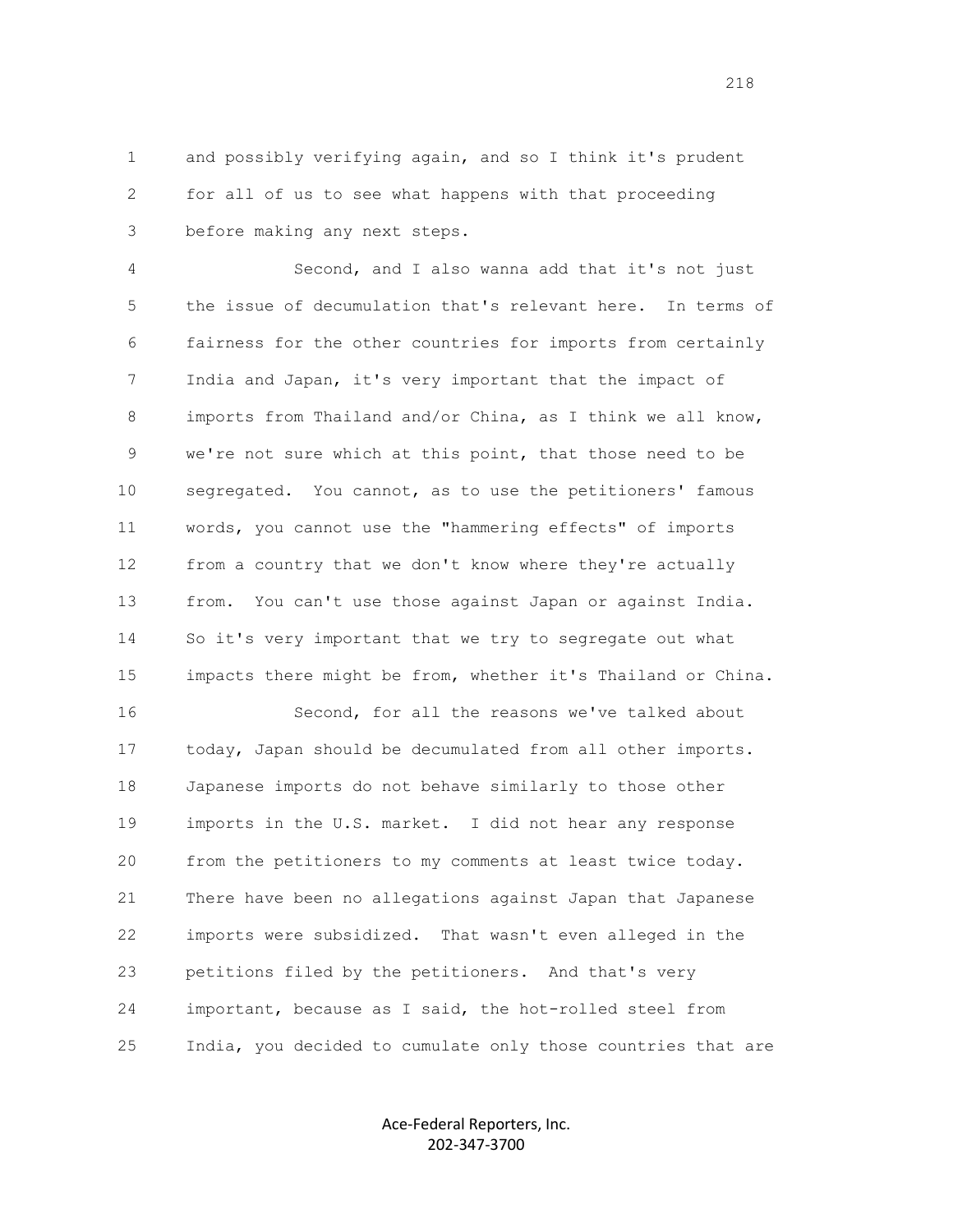1 the so-called CVD countries. Japan is not a CVD country. 2 For that reason alone, it ought to be decumulated. 3 Secondly, there have been no allegations of 4 evasion, circumvention or any other potentially nefarious 5 behavior with respect to Japanese imports. Again, if our 6 goal is to evaluate like behaving imports in the U.S. 7 market, the fact that there are no, even allegations against 8 Japanese imports has to be taken into account, and for that 9 reason, Japanese imports ought to be decumulated. 10 Second, Commissioner Schmidtlein did far better 11 than I in explaining to the petitioners this morning why 12 there has been no material injury to the domestic industry 13 as a result of cumulated imports from China, Japan and

 14 India. She walked through very persuasively the record in 15 explaining why there was no material injury. And if that's 16 the case and she did it very well, I would like to add, 17 there certainly has been no material injury with respect to 18 imports from Japan.

 19 As I explained in my discussion with Commissioner 20 Kearns, the volume of Japanese imports has actually gone 21 down over the POI. Japanese pricing has remained remarkably 22 flat and stable. So I don't think that we can say that 23 there's been injury as a result of Japanese imports alone 24 over the POI.

25 Next, I wanna turn to my friend's comments about

Ace-Federal Reporters, Inc. 202-347-3700

219<br>2010 - Paul Barbara, papa pada tahun 1920<br>2010 - Paul Barbara, pada tahun 1930 - Paul Barbara, pada tahun 1930<br>2010 - Paul Barbara, pada tahun 1930 - Paul Barbara, pada tahun 1930 - Paul Barbara, pada tahun 1930 - Paul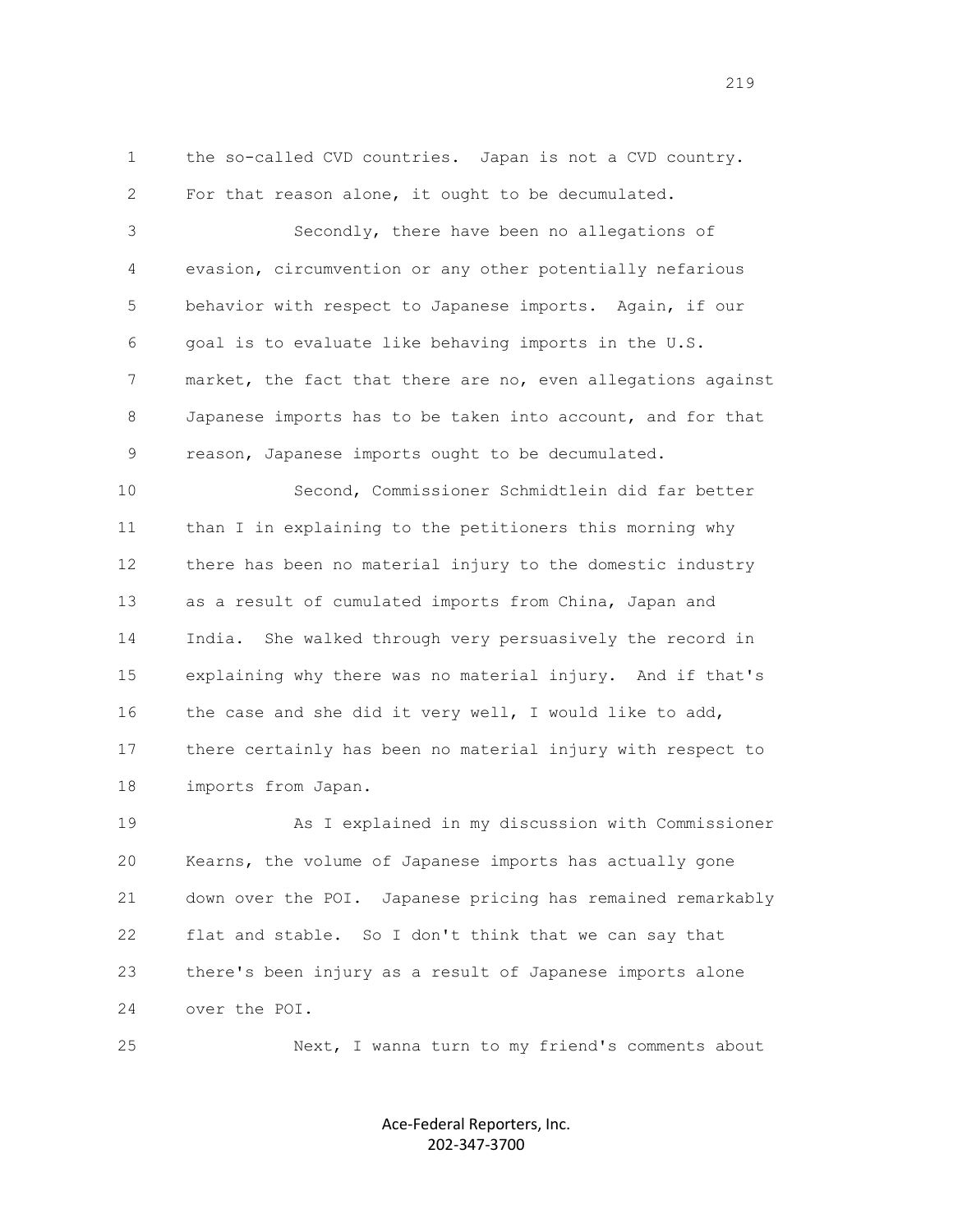1 GEO and Chattem may or may not be serving the U.S. market. 2 Consistent with Nestle Purina's 2007 submission and our 3 submission in the prehearing briefs, the domestic industry 4 still cannot meet the qualitative and quantitative needs of 5 the U.S. industry. Witness after witness today, and in 6 their statements to the Commission so far, have testified to 7 this fact. There's really been no debate.

 8 Also, as I discussed with Commissioner Williamson 9 blithely this afternoon, I would really point you to Exhibit 10 1 and Exhibits 3 to 5 of the Nestle Purina prehearing brief. 11 We take on the comments from Mr. Schwartz, which I think 12 really are incorrect. I have to say, I think they're 13 incorrect, what he just said to you. We take on those 14 comments very clearly. And we walked through how the 15 petitioners, and particular GEO, are behaving in the market. 16 And I would respectfully urge you to take a look at that. I 17 think it tells you quite a bit.

 18 Nestle Purina had decided not to participate in 19 this hearing today, but they have provided you a lot of 20 insight on the market, and I think those exhibits in 21 particular show you how the domestic industry has been 22 behaving or not behaving.

 23 Moreover, U.S. glycine purchasers purchase 24 glycine primarily on the basis of nonprice factors. That's 25 very different than many of the cases before you. Quality,

> Ace-Federal Reporters, Inc. 202-347-3700

220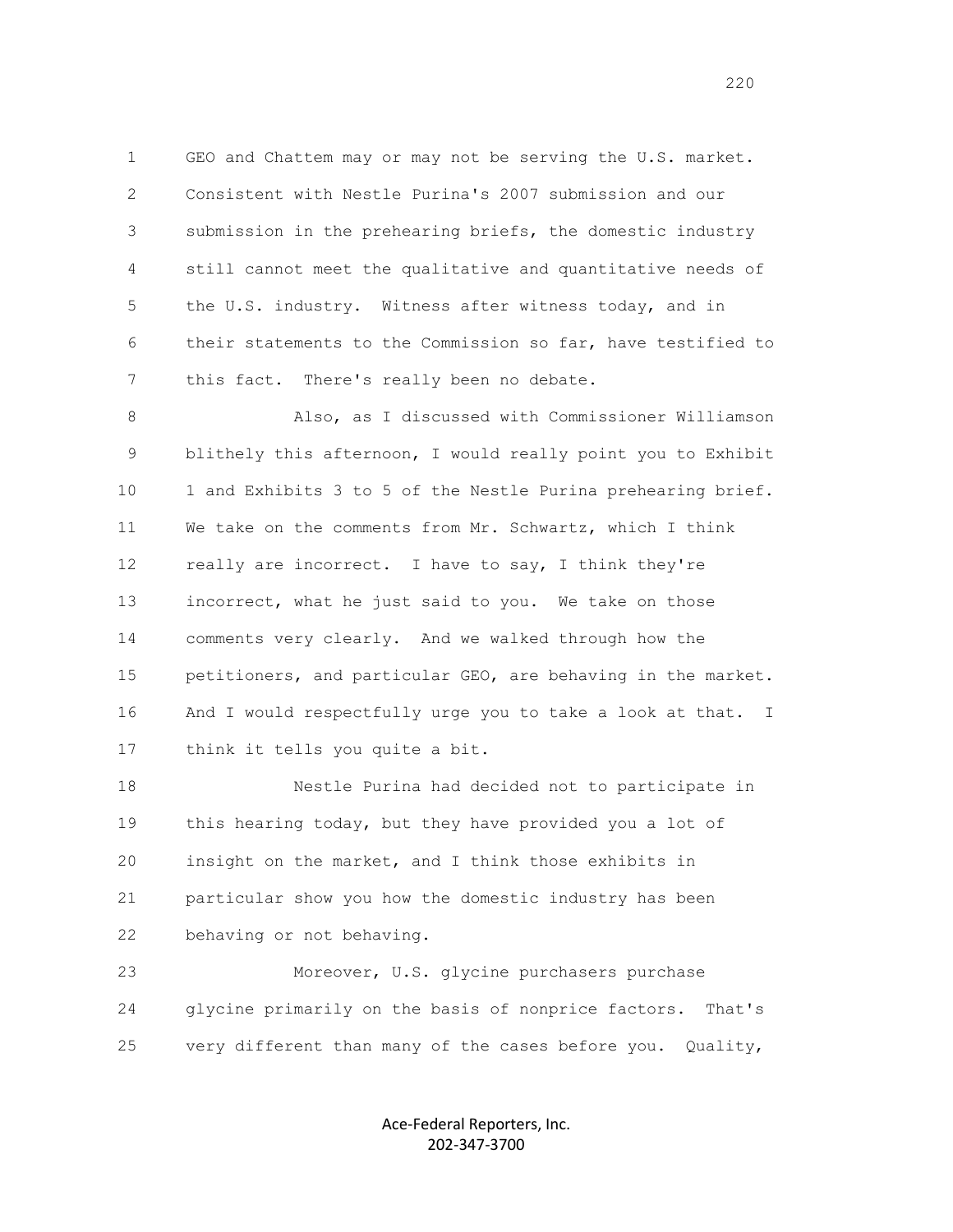1 availability and product consistency are clearly the most 2 important things to purchasers in the U.S. market. That's 3 very different.

 4 In sum, my friend GEO CEO is correct. 2019 is 5 not 2007. But petitioners' claims to the Commission are 6 still flimsy. We respectfully ask that the Commission find 7 at least that Japanese imports are not materially injuring 8 the domestic industry, and we ask you to look very 9 skeptically at petitioners' claims, particularly with 10 respect to volume.

 11 As I said, petitioners claim that they need to 12 operate high-capacity utilization, but witness after witness 13 has been telling you they'd like to buy from them, and they 14 themselves admitted, even just a few minutes ago, that 15 they're not able to supply. To me, that is not material 16 injury as a result of subject imports. I thank you for your 17 time and your attention.

 18 CLOSING REMARKS OF LIZBETH LEVINSON 19 MS. LEVINSON: This is Liz Levinson. I also 20 would like to thank you for extremely probing questions and 21 obviously a great familiarity with the record on behalf of 22 the Commission. We appreciate all the time and effort that 23 you put into it. I agree with Mr. Stoel, and I just have 24 two points that I'd like to add.

25 One is that I do recognize that we spent what may

Ace-Federal Reporters, Inc. 202-347-3700

221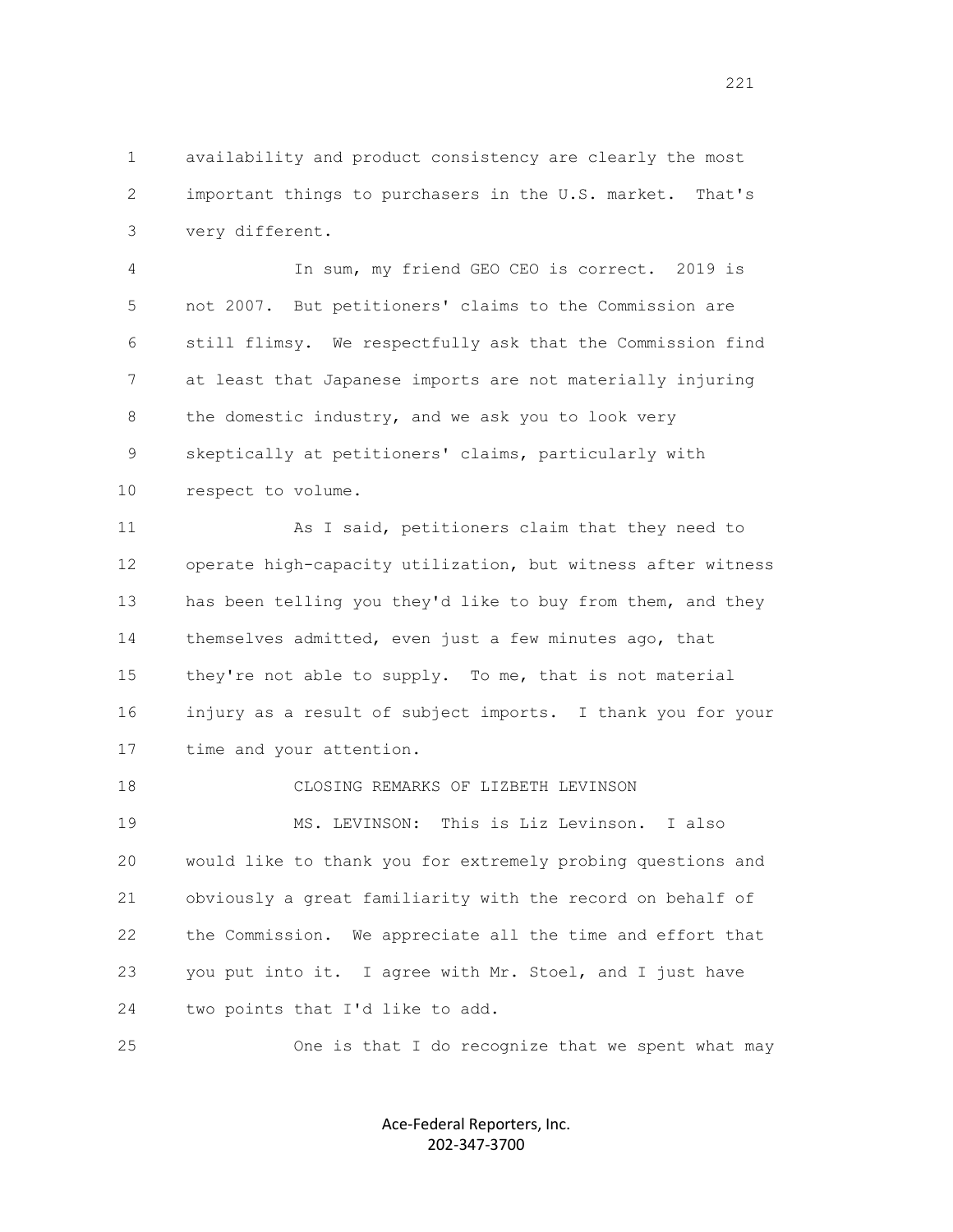1 be viewed as a disproportionate amount of time on what may 2 be viewed as niche products, the semi-conductor and the 3 intravenous glycine. I wanna make it clear that that 4 testimony went to the issue of like product and not to our 5 general arguments on the injury issue for the domestic 6 industry. We believe that there is no injury to the 7 domestic industry that has been caused by imports and we 8 believe that there's no causal link.

 9 But the focus on the niche products was more for 10 the like product analysis, which I think is a valid one, and 11 there were several questions about, "What are the volumes of 12 these niche products?" and while the volumes may be small, I 13 don't think the like product criteria takes into effect the 14 volume. Volume is not relevant to the like product 15 calculation.

 16 I know there's a lot of concern about what 17 exactly is recognizable about quality glycine. And I ask 18 you to look at Exhibit 5 to the joint Japanese respondents' 19 brief. Yuki, or YGK conducted a series of tests comparing 20 Indian, Thai, Chinese and domestic supply of glycine, and in 21 that chart, there is a listing of all the chemicals that 22 have been examined, and an explanation for why Yuki's 23 product--and these tests, by the way, were done in some 24 cases by outside parties--but there is an explanation of 25 what trace metals are problematic in glycine, especially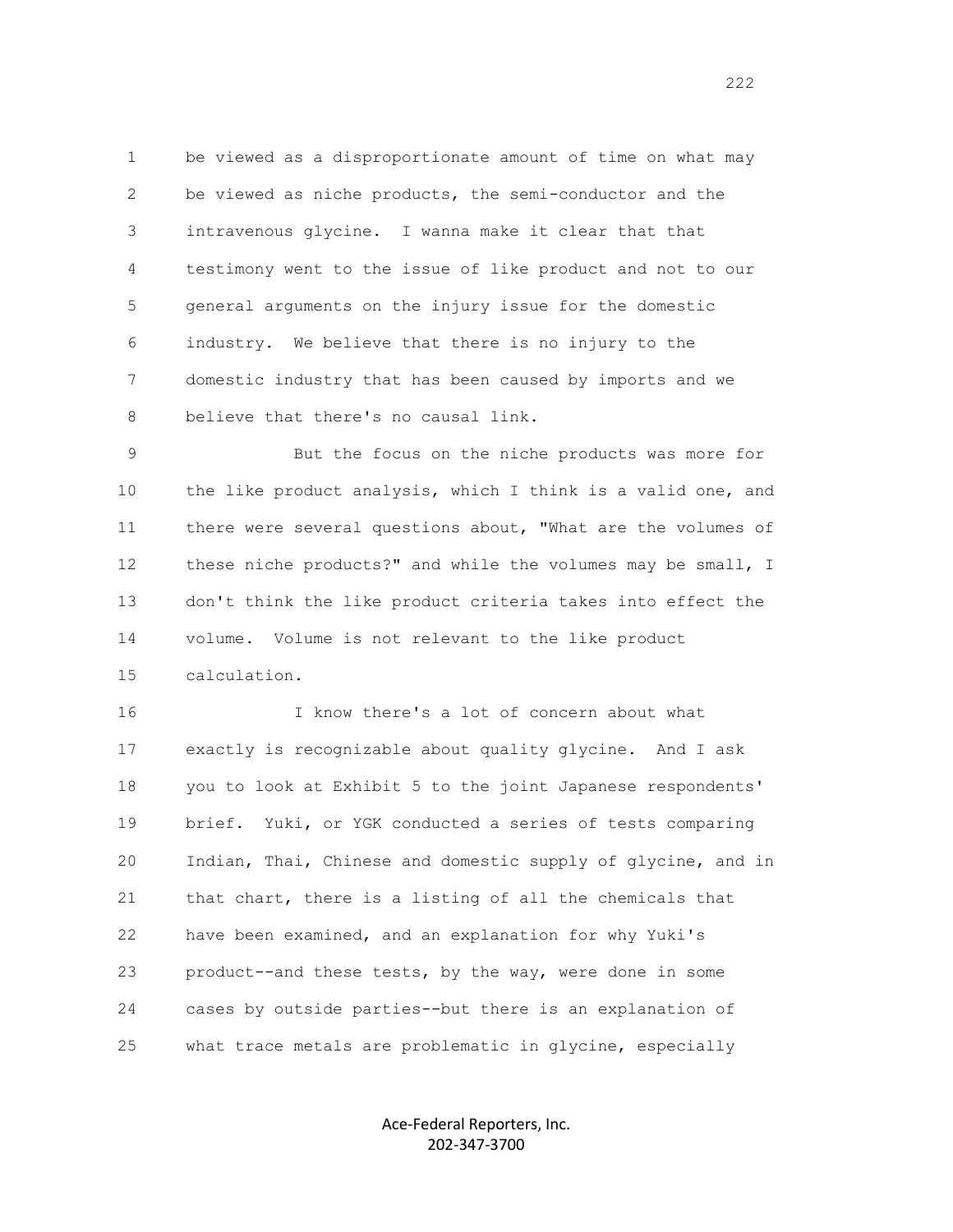1 glycine that's made for semi-conductor use. That concludes 2 my remarks and our case. And thank you very much. 3 CHAIRMAN JOHANSON: I would like to thank all the 4 parties for appearing here today. I will now make the 5 closing statement. 6 Post-hearing briefs, statements responsive to 7 questions and requests of the Commission and corrections to 8 the Staff Report must be filed by May 7th, 2019. Closing of 9 the record and final release of data to parties occurs on 10 May 22nd, 2019. And final comments are due on May 24th, 11 2019. This hearing is adjourned. 12 (Whereupon at 3:44 p.m., the hearing was 13 adjourned.) 14 15 16 17 18 19 20 21 22 23 24 25